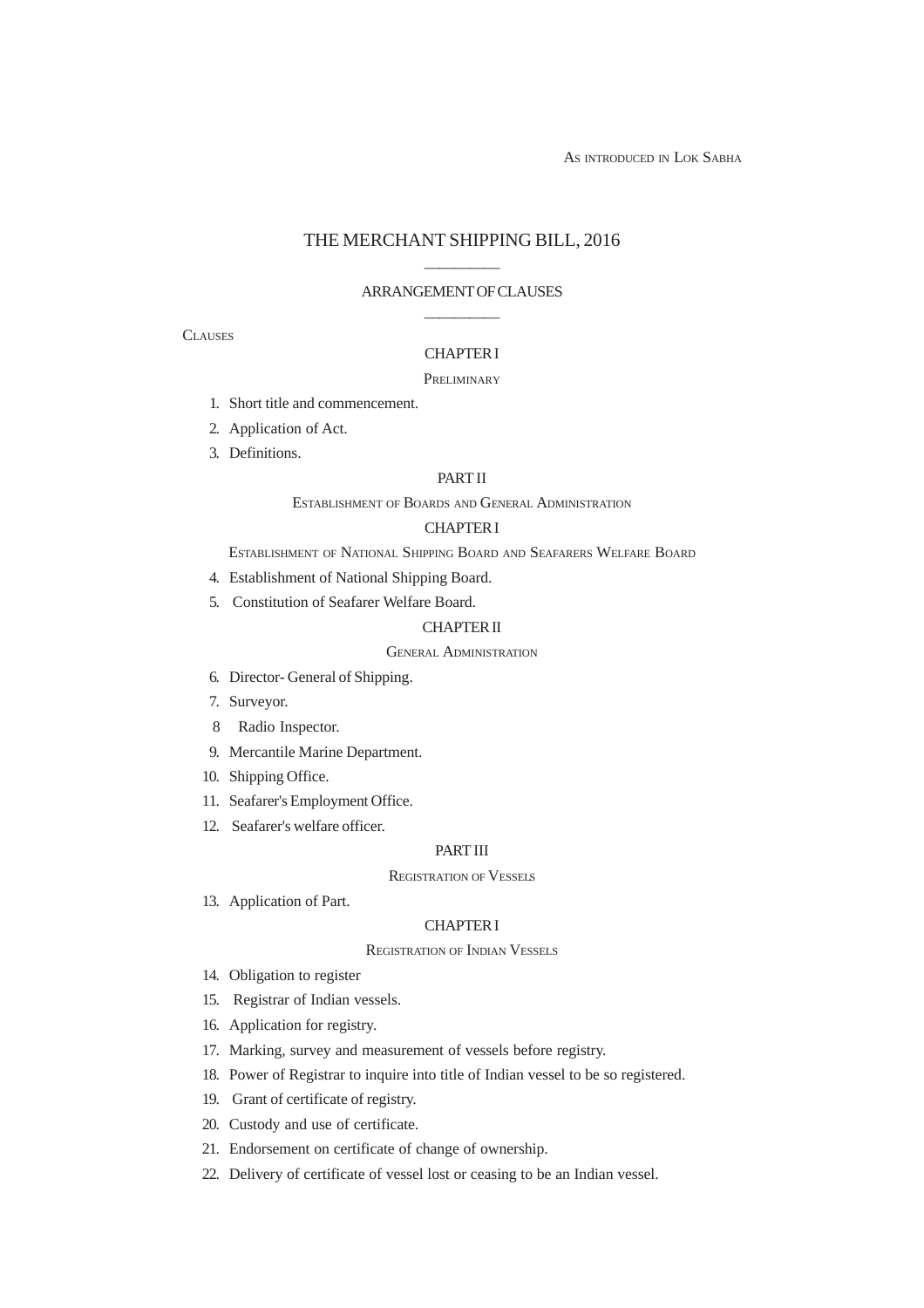- 23. Provisional registration of Indian vessel.
- 24. Transfer of Indian vessel or shares.
- 25. Registry of transfer.
- 26. Transmission of property in Indian vessel on death, insolvency, etc.
- 27. Order for sale where vessel has ceased to be an Indian vessel.
- 28. Transfer of vessel on sale by order of court.
- 29. Mortgage of vessel or share.
- 30. Rights of mortgagee.
- 31. Mortgage not affected by insolvency.
- 32. Transfer of mortgages.
- 33. Transmission of interest in mortgage in certain circumstance.
- 34. Description of name, call sign and an official number of Indian vessel.
- 35. Registry of alterations.
- 36. Provisional certificate and endorsement where vessel is to be registered anew.
- 37. Registry anew on change of ownership.
- 38. Transfer of registry.
- 39. Restrictions on re-registry of abandoned vessel.
- 40. National colours for Indian vessels.
- 41. Concealment of Indian, or assumption of foreign, character.
- 42. Liabilities of vessel not recognized as Indian vessel
- 43. Proceedings on forfeiture of vessel.
- 44. Liability of owners.
- 45. Evidence of register book, certificate of registry and other documents.
- 46. Closure of registry.

## CHAPTER II

#### REGISTRATION OF VESSELS ON BAREBOAT CHARTER-CUM-DEMISE

BY INDIAN CHARTERER

- 47. Application of this Chapter
- 48. Definitions
- 49. Registration of vessel chartered on bareboat charter-cum -demise.
- 50. Power to make rules in respect of matters in this Part.

## **PART IV**

## CERTIFICATE OF COMPETENCY AND CERTIFICATE OF PROFICIENCY

- 51. Certificates to be held by seafarers.
- 52. Certificate of competency and certificate of proficiency.
- 53. Training for grant of certificate of competency and certificate of proficiency
- 54. Examinations for grant of certificates.
- 55. Production of certificate of competency.
- 56. Recognition of certificates of competency granted in other countries.
- 57. Foreign vessel not to sail without certificated seafarers.
- 58. Obligations of certain certificate holders to serve the Government or in Indian vessels.
- 59. Power to make rules.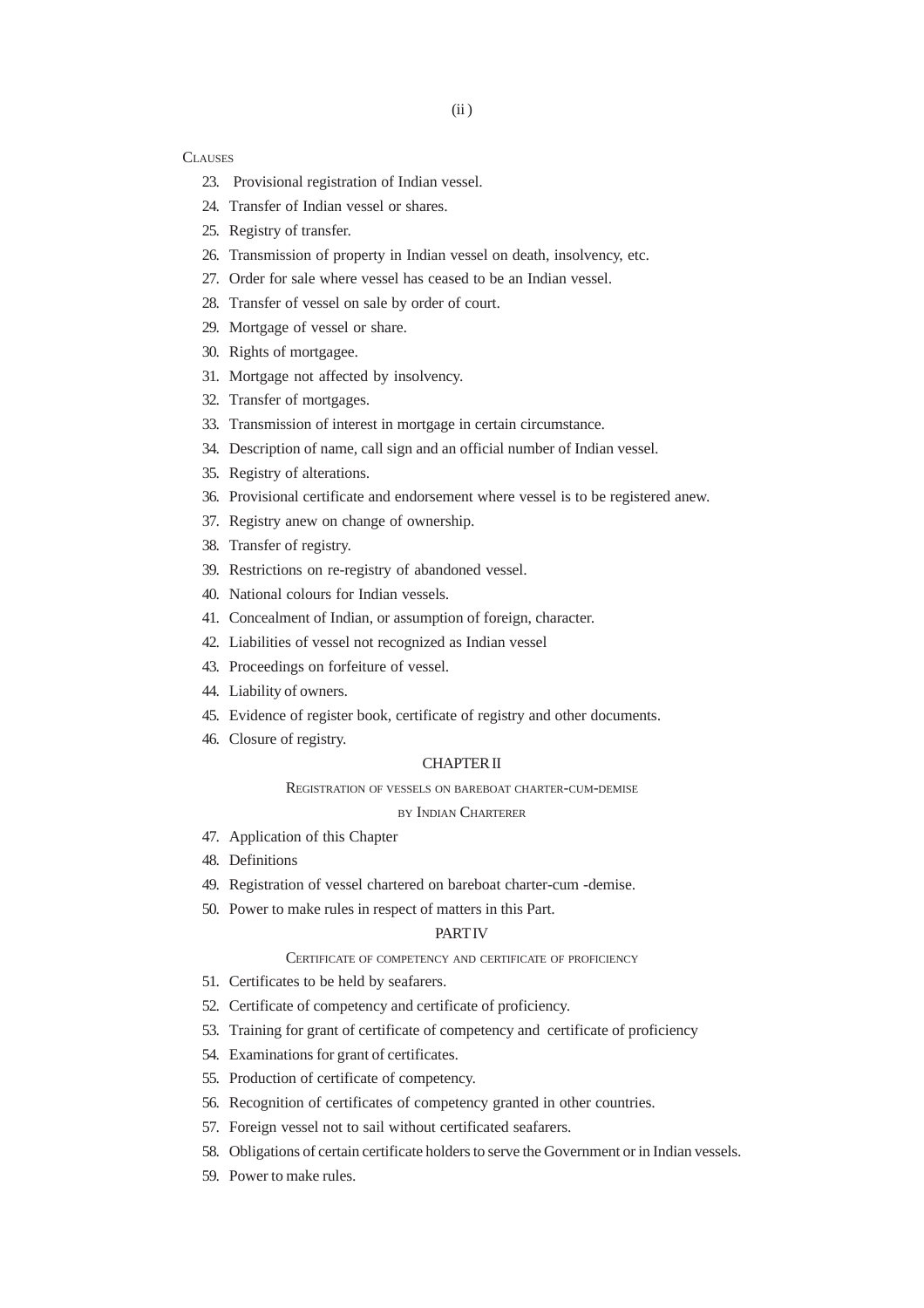#### PART V

#### **SEAFARERS**

- 60. Application of this Part.
- 61. Definitions.
- 62. Classification of seafarer, maritime labour standards and prescription of minimum scale.
- 63. Application of maritime labour standards to seafarers and ships.
- 64. Duties of shipping master.
- 65. Business of seafarer's employment office.
- 66. Supply or recruitment or engagement of seafarer.
- 67. Agreements with seafarers.
- 68. Power to make rules for enforcement of Maritime Labour Convention.
- 69. Wages on termination of service for wreck, illness, etc.
- 70. Wages not to accrue during absence without leave, refusal to work or imprisonment.
- 71. Compensation to seafarers on premature discharge.
- 72. Restrictions on sale of and charge upon wages.
- 73. Discharge of seafarers.
- 74. Wages and property of deceased seafarers and seafarers left behind.
- 75. Repatriation of seafarer on termination of service at foreign port.
- 76. Certain undisbursed amounts to be utilised for welfare of seafarers.
- 77. Decision of questions by Shipping Masters.
- 78. Power of shipping master to require production of ship's papers.
- 79. Summary proceedings for wages.
- 80. Restrictions on suits for wages.
- 81. Wages not recoverable outside India in certain cases.
- 82. Remedies of master for wages, disbursements, etc.
- 83. Power to refer disputes between seafarers and their employers to tribunal.
- 84. Recovery of wages, etc., of seafarers lost with their ship.
- 85. Nomination.
- 86. Relief and maintenance of distressed seafarers.
- 87. Evidence of distress.
- 88. Inspection by shipping master, etc.
- 89. Special provisions for the protection of seafarers in respect of litigation.
- 90. Facilities for making complaints.
- 91. Assignment or sale of salvage invalid.
- 92. Ship not to be boarded without permission.
- 93. Misconduct endangering life or ship.
- 94. Desertion and absence without leave.
- 95. General offences against discipline.
- 96. Smuggling of goods by seafarer.
- 97. Entry of offences in official log book.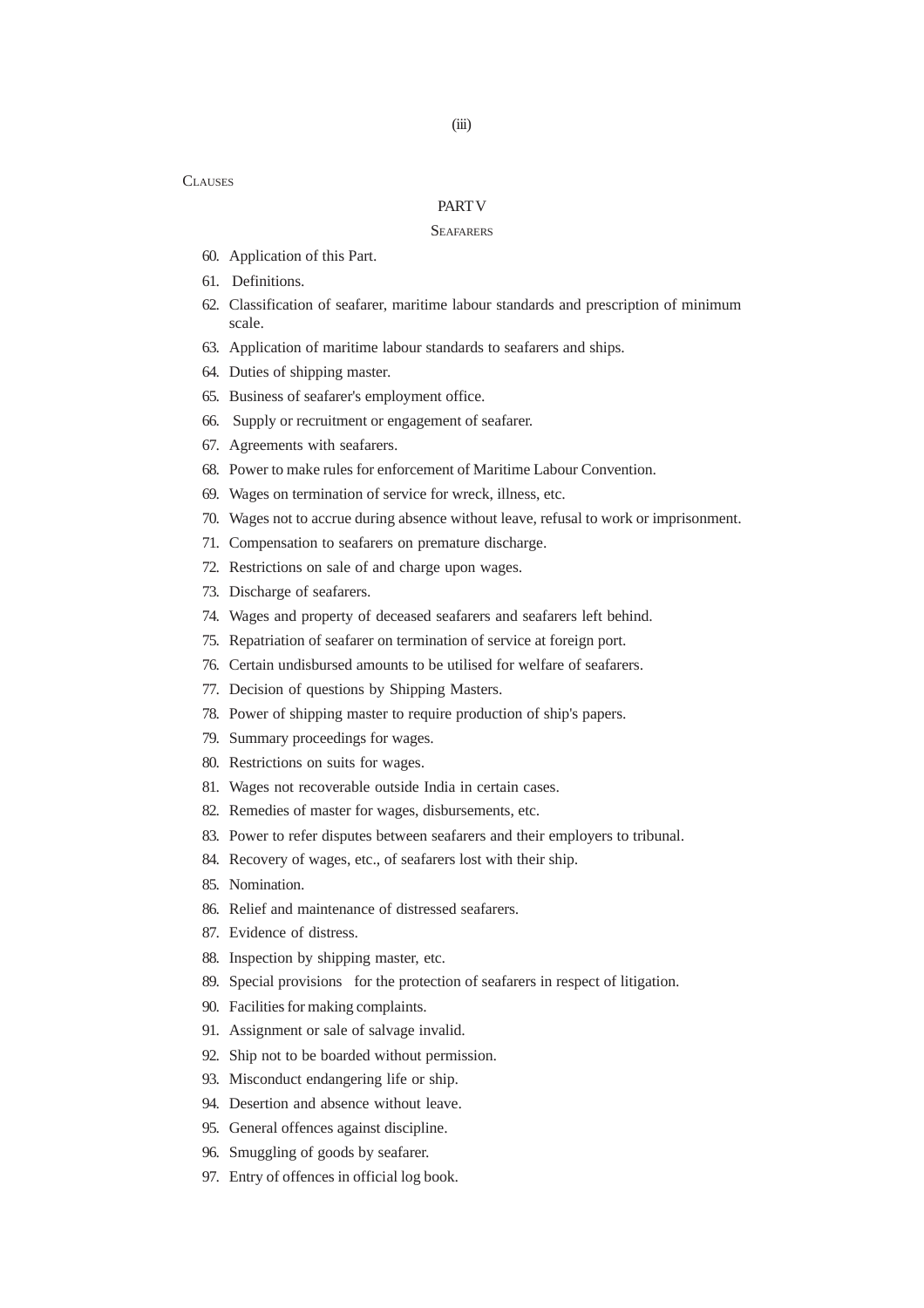- 98. Report of desertions and absences without leave.
- 99. Entries and certificates of desertion abroad.
- 100. Facilities for proving desertion in proceedings for forfeiture of wages.
- 101. Application of forfeitures.
- 102. Decision of questions of forfeiture and deduction in suits for wages.
- 103. Payment of fines imposed under agreement to shipping master.
- 104. Seafarer not to be enticed to desert.
- 105. Stowaways and seafarers carried under compulsion.
- 106. On change of master, documents to be handed over to successor.
- 107. Deserters from foreign ships.
- 108. Official logbook.
- 109. Power to make rules for this Part.

## **PART VI**

#### SAFETY AND SECURITY

- 110. Application of this Part.
- 111. Definitions.
- 112. Safety and security requirement.
- 113. Reporting of incidents.
- 114. Obligation to render assistance on receiving signal of distress and to persons in danger.
- 115. Search and rescue services.
- 116. Radio communication requirements.
- 117. Information about vessel stability.
- 118. Submersion of load lines.
- 119. No vessel to carry passenger without a certificate.
- 120. Vessel not to proceed to sea without valid safety and security certificates.
- 121. Offences.
- 122. Vessel not to carry cargo or passengers in contravention of Act.
- 123. Unseaworthy vessel not to be sent to sea.
- 124. Obligation of owner to crew with respect to seaworthiness
- 125. Safety and security management.
- 126. Control measures and detention of vessels.
- 127. Liability for costs and damage when vessels detained.
- 128. Power to make rules.

### **PART VII**

#### PREVENTION, CONTAINMENT OF POLLUTION FROM VESSEL AND RESPONSE

- 129. Application of this Part.
- 130. Definitions.
- 131. Control of discharge or emission of harmful substances or dumping at sea.
- 132. Requirements of prevention and containment of pollution and response.
- 133. Vessel not to proceed to sea without valid pollution prevention certificates.
- 134. Record books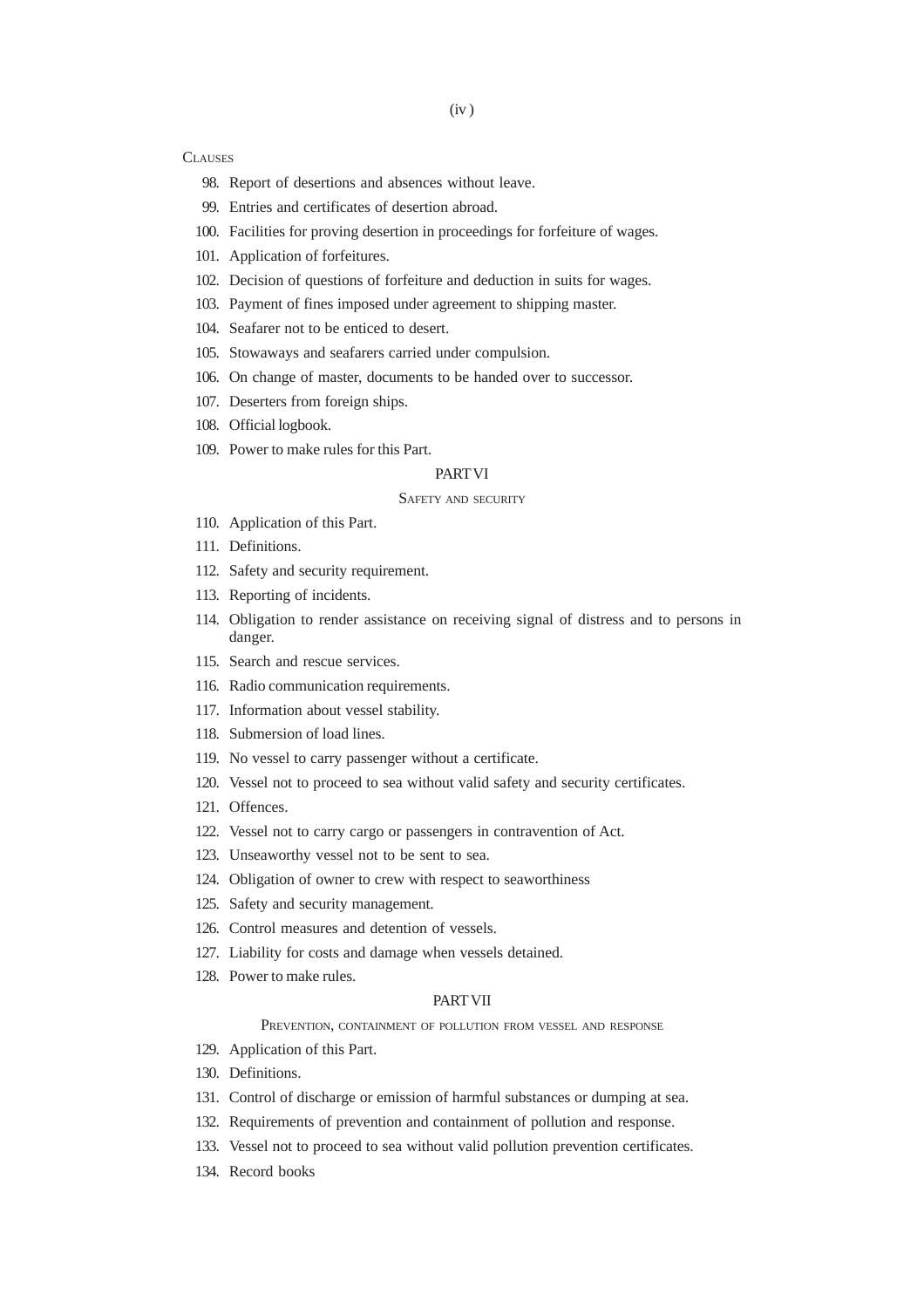- 135. Reception facilities
- 136. Powers to take measures for prevention or containment of pollution and reporting of incidents.
- 137. Power of the Central Government to give directions to certain vessels or persons to render certain service.
- 138. Power to make rules

### **PART VIII**

## SURVEY, AUDIT AND CERTIFICATION

- 139. Survey, audit and certification
- 140. Certificates.
- 141. Power of surveyor.
- 142. Compliance of provisions of convention.
- 143. Recognition of certificates issued outside India.
- 144. Issue of certificate to foreign vessels in India and Indian vessels in foreign countries.
- 145. Power to make rules for this Part.

# PART IX

MARITIME LIABILITY AND COMPENSATION

# CHAPTER I

## COLLISION, ACCIDENT AT SEA AND LIABILITY

- 146. Application of this Chapter.
- 147. Apportionment of liability.
- 148. Damages for personal injury.
- 149. Right of contribution.
- 150. Duty of master of vessel to assist in case of collision.
- 151. Collision to be entered in official log book.
- 152. Report to Central Government of accidents to vessels.
- 153. Notice of loss of Indian vessel to be given to Central Government.

## CHAPTER II

#### LIMITATION OF LIABILITY FOR MARITIME CLAIMS

- 154. Application of this Chpater.
- 155. Limitation of liability for damages in respect of certain claims.
- 156. Conduct barring limitation.
- 157. Counter claims.
- 158. Limits of liability.
- 159. Limit for passenger claims.
- 160. Aggregation of claims.
- 161. Limitation of liability without constitution of a limitation.
- 162. Constitution of limitation fund.
- 163. Distribution of the fund.
- 164. Bar to other actions.
- 165. Scope of application.
- 166. Power to make rules.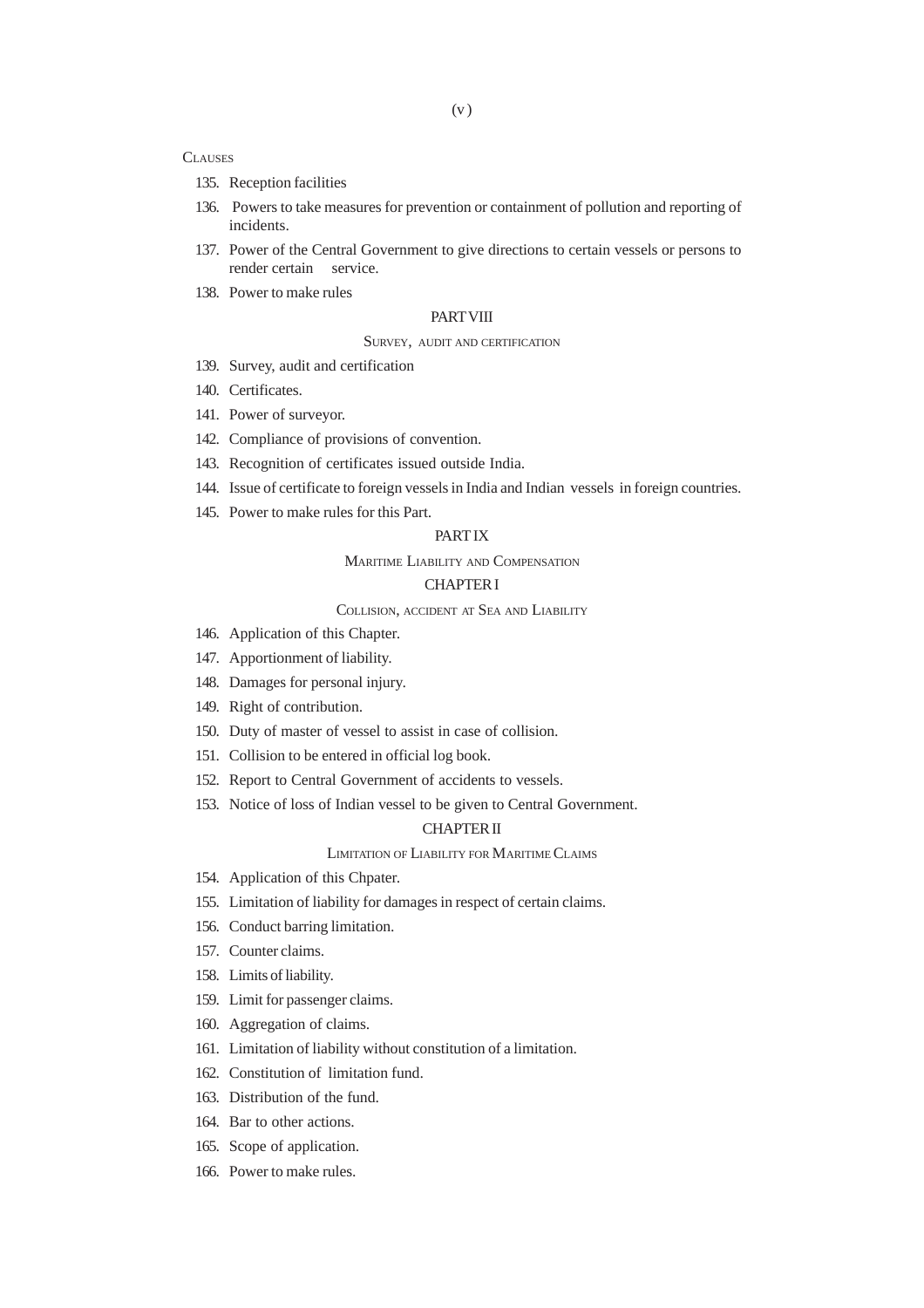## CHAPTER III

#### CIVIL LIABILITY FOR OIL POLLUTION DAMAGE

- 167. Application of this Chapter.
- 168. Definitions.
- 169. Liability of owner.
- 170. Joint and several liability for ships
- 171. Limitation of liability
- 172. Constitution of limitation fund.
- 173. Acquisition of right for compensation by subrogation.
- 174. Consolidation of claim and distribution of fund.
- 175. Compulsory insurance or other financial guarantee.
- 176. Acceptance of certificate issued outside India.
- 177. Ban on entering or leaving an Indian Port without certificate.
- 178. Direct action against insurer or other person providing financial security.
- 179. Limitation period.
- 180. Government ships.
- 181. Power to make rules.

#### CHAPTER IV

CIVIL LIABILITY FOR BUNKER OIL POLLUTION DAMAGE

- 182. Application of this Chapter.
- 183. Definitions.
- 184. Liability for bunker oil pollution.
- 185. Exemption from liability.
- 186. Right of owner to limitation of liability.
- 187. Determination of limitation of liability.
- 188. Consolidation of claims and distribution of amount.
- 189. Extinguishment of right to claim.
- 190. Maintenance of compulsory insurance or other financial security.
- 191. Direct action against insurer or other person providing financial security.
- 192. Issue of certificate.
- 193. Ban on entering or leaving Port without certificate.
- 194. Right of recourse.
- 195. Recognition and enforcements of decision of the court.
- 196. Power to make rules.

## CHAPTER V

#### INTERNATIONAL OIL POLLUTION COMPENSATION FUND

- 197. Application
- 198. Definitions.
- 199. Contribution to fund.
- 200. Contribution payable by persons to the fund.
- 201. Liability of Fund.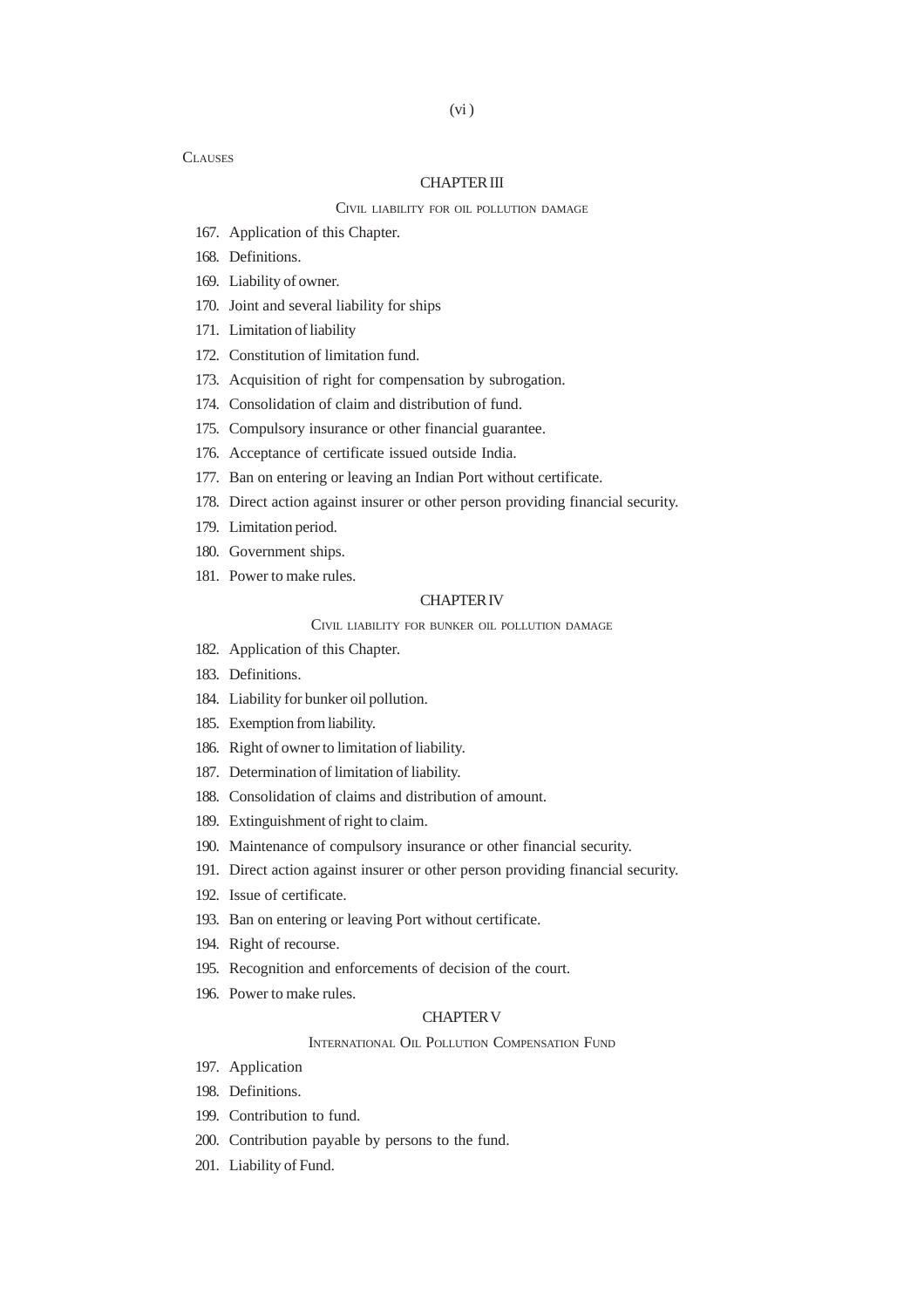- 202. Power to call for information.
- 203. Claims against fund and Jurisdiction of Courts.
- 204. Extinguishment of claims.
- 205. Subrogation and right of recourse.
- 206. Power to make rules.

## PART X

#### INVESTIGATION AND INQUIRIES

- 207. Marine casualties and report thereof.
- 208. Power of Central Government to initiate proceedings.
- 209. Power to cancel, suspend, etc., certificate of seafarers.
- 210. Re-hearing.
- 211. Application of this Chapter to wrecks.

## PART XI

## WRECK AND SALVAGE

#### CHAPTER I

# **WRECK**

- 212. Definitions.
- 213. Receivers of wreck.
- 214. Duty to report wrecks.
- 215. Determination of hazard.
- 216. Locating and marking of wrecks.
- 217. Power to pass over adjoining lands.
- 218. Prohibition of certain acts in respect of wreck.
- 219. Search warrants where wreck is involved.
- 220. Measures to facilitate the removal of wrecks.
- 221. Liability of owner.
- 222. Maintenance of insurance or other financial security.
- 223. Exception to liability.
- 224. Claims of owners to wreck.
- 225. Extinguishment of right to claim recovery of costs.

#### CHAPTER II

#### SALVAGE

- 226. Application of this Chapter to salvage.
- 227. Definitions.
- 228. Salvage award.
- 229. Salvage payable for saving life, cargo or wreck.
- 230. Salvage operations controlled by Government or port and public authorities.
- 231. Salvage Contracts.
- 232. Duties of salvor, owner and master.
- 233. Rights and duties of Central Government in relation to salvage operations.
- 234. Rights of salvors.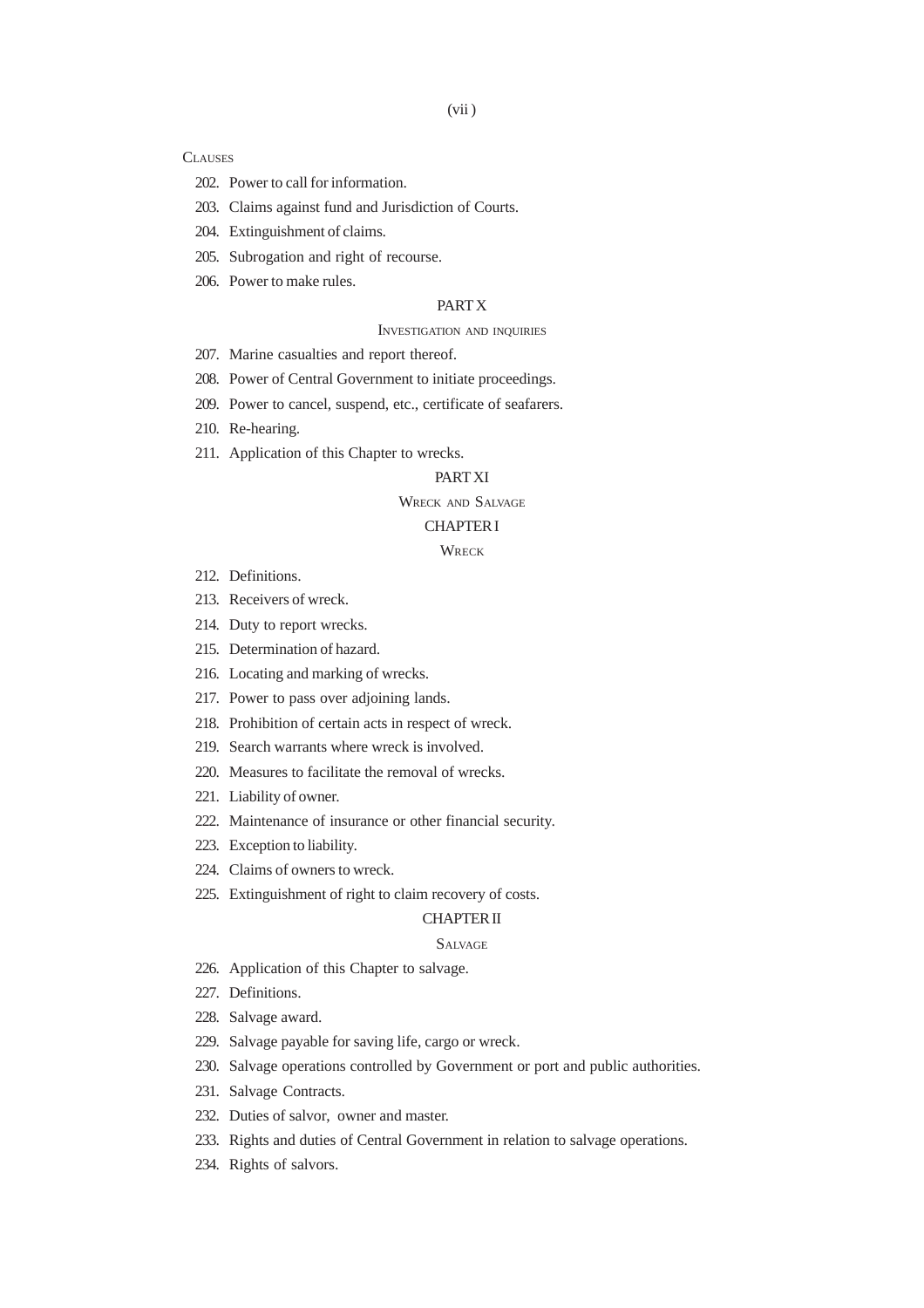- 235. Adjudication of disputes
- 236. Extinguishment of claims.
- 237. Savings.
- 238. Power to make rules respecting wreck and salvage.

## PART XII

## CONTROL OF INDIAN VESSELS AND FOREIGN VESSELS ENGAGED IN COASTING TRADE

- 239. Application of this Part.
- 240. Licensing of vessels.
- 241. Revocation, modification or surrender of licence.
- 242. No port clearance until licence is produced.
- 243. Power to give direction
- 244. Powers of Central Government to protect interests of Indian shipping from undue foreign intervention
- 245. Power to make rules

## PART XIII

#### SAILING, FISHING AND OTHER VESSELS

- 246. Application of Part.
- 247. Decision on whether a vessel falls under this Part.
- 248. Requirements for safety, security, prevention of pollution and insurance .
- 249. Vessel not to proceed without valid Certificates.
- 250. Statement relating to crew of vessels to be maintained.
- 251. Inquiry to Jettisoning of cargo
- 252. Detention of vessel by proper officer.
- 253. Detention of unseaworthy vessels.
- 254. Power to exempt.
- 255. Power to make rules.

## PART XIV

# PENALTIES AND PROCEDURES

- 256. Penalties.
- 257. Place of trial and jurisdiction of court.
- 258. Special provision regarding punishment.
- 259. Cognizance of offence.
- 260. Offences by companies.
- 261. Depositions to be received in evidence when witness cannot be produced.
- 262. Power to detain foreign vessel that has occasioned damage.
- 263. Power to enforce detention of vessel.
- 264. Levy of wages, etc., by distress of movable property or vessel.
- 265. Notice to be given to consular representative of proceedings taken in respect of foreign vessel.
- 266. Service of documents.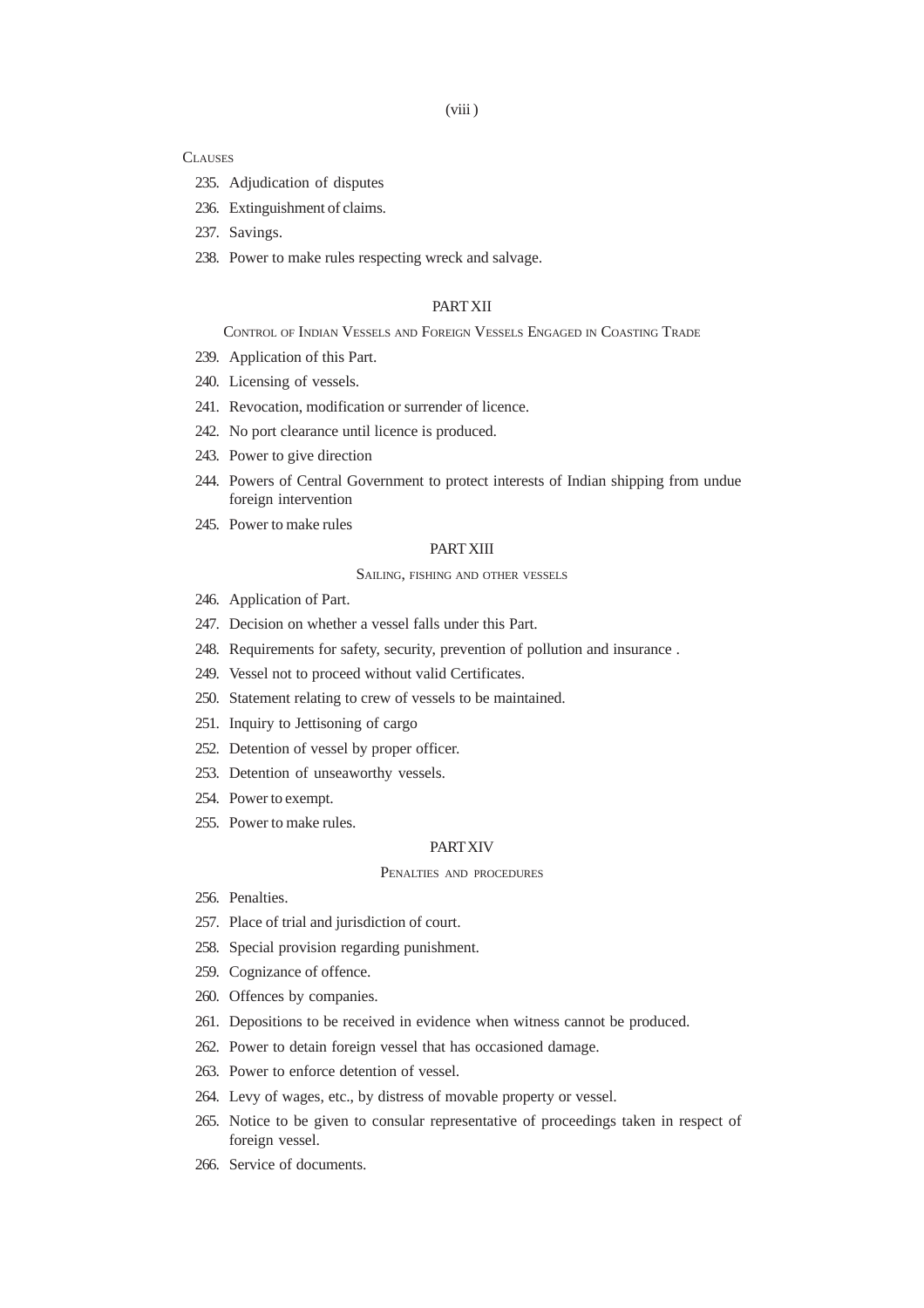# PART XV

#### **MISCELLANEOUS**

- 267. Birth and death of persons on board vessel during a voyage.
- 268. Inquiry into cause of death on board or person missing from Indian vessel.
- 269. Certain persons deemed to be public servants.
- 270. Power of persons authorised to investigate, inquire, etc.
- 271. Power to permit alternative provisions and arrangement.
- 272. Control of Nuclear vessels and security measures.
- 273. Exemption of public vessels, foreign and Indian.
- 274. Power to exempt.
- 275. General power to make rules.
- 276. Provisions with respect to rules.
- 277. Protection of persons acting under the Act.
- 278. Agreement with other countries.
- 279. Removal of difficulties.
- 280. Repeal and savings.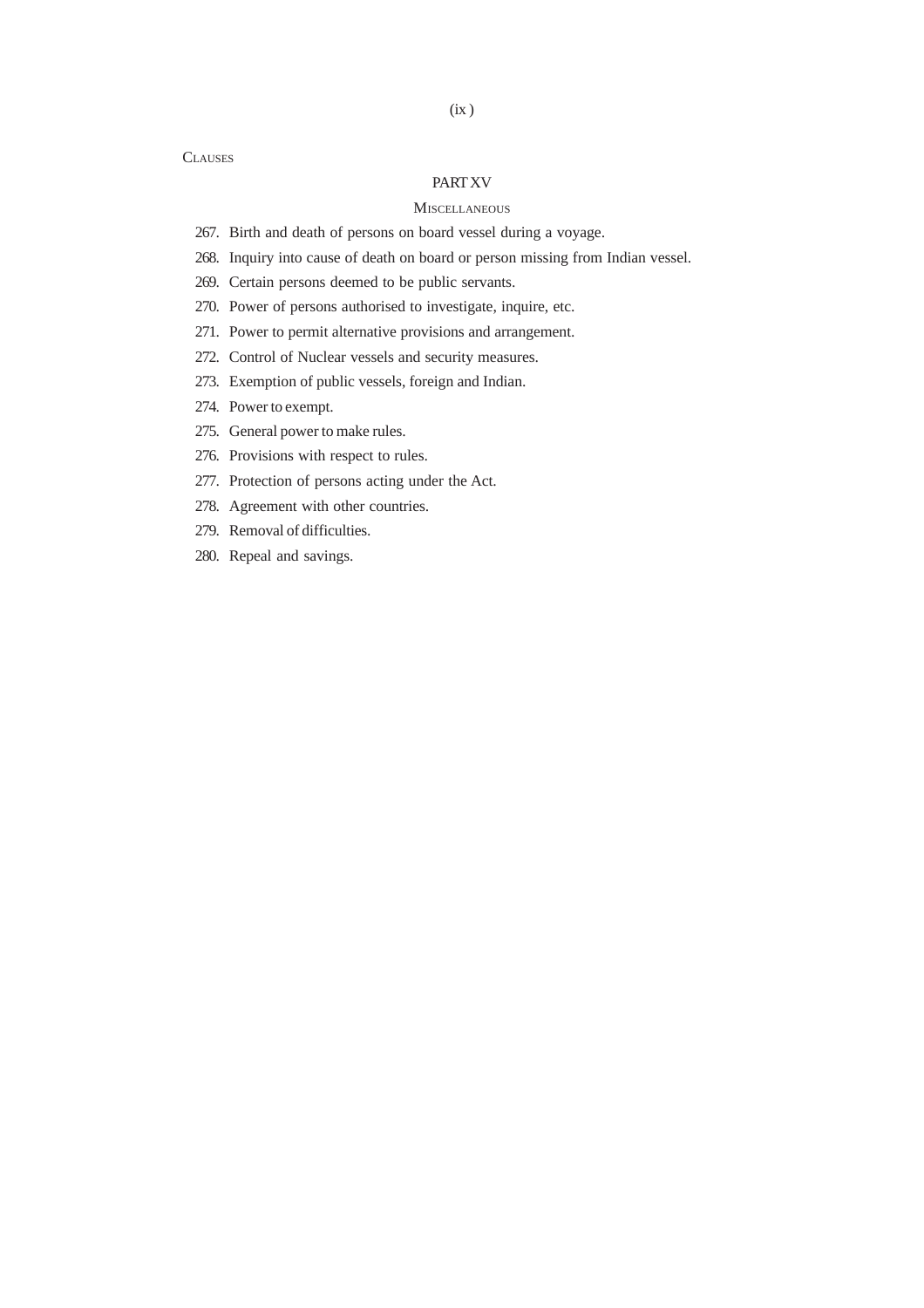AS INTRODUCED IN LOK SABHA

## **Bill No. 236 of 2016**

## THE MERCHANT SHIPPING BILL, 2016

# A

# BILL

*to consolidate and amend the law relating to merchant shipping to ensure compliance with the country's obligation under the maritime treaties and International Instruments to which India is a party and also to ensure the efficient maintenance of Indian mercantile marine in a manner best suited to serve the national interest.*

BE it enacted by Parliament in the Sixty-seventh Year of the Republic of India as follows:—

#### PART I

#### **PRELIMINARY**

**1.** *(1)* This Act may be called the Merchant Shipping Act, 2016.

*(2)* It shall come into force on such date as the Central Government may, by notification, appoint, and different dates may be appointed for different provisions of this Act.

**2.** *(1)* Unless otherwise expressly provided, the provisions of this Act shall apply to,—

Short title and commencement.

Application of Act.

10

5

*(a)* any vessel which is registered in India; or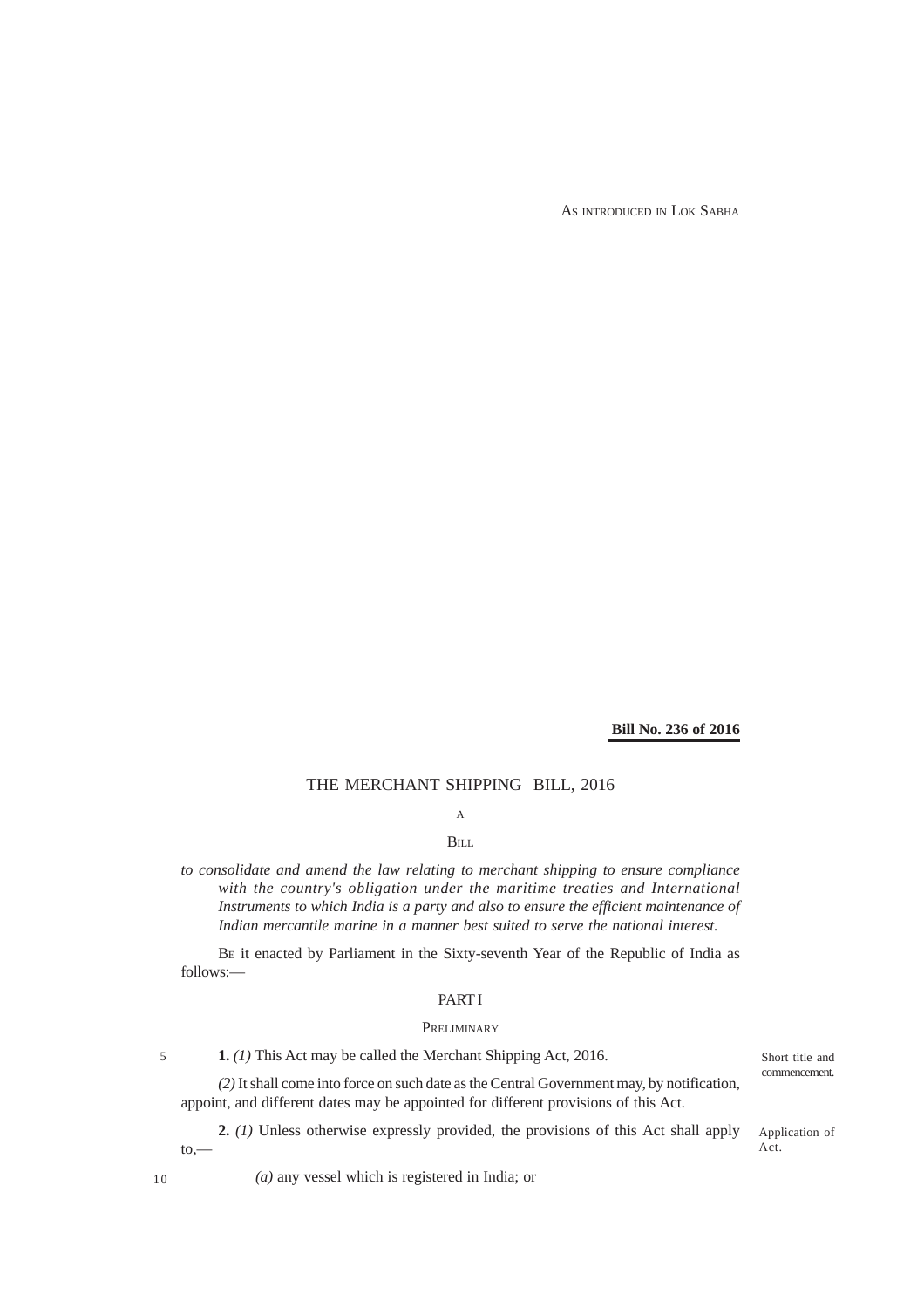*(b)* any vessel which is required by this Act to be so registered, wherever it may be.

*(2)* Unless otherwise expressly provided, the provisions of this Act which apply to vessels other than those referred to in sub-section *(1)* shall so apply only while any such vessel is within India or in waters within the jurisdiction of India.

*(3)* Subject to sub-section *(2)* and unless otherwise expressly provided, the provisions of this Act shall not apply to Indian controlled tonnage vessels.

Definitions.

**3.** In this Act, unless the context otherwise requires,—

*(1)* "1992 Liability Convention" means the International Convention on Civil Liability for Oil Pollution Damage, 1992;

*(2)* "Anti-Fouling Systems Convention" means International Convention on control of harmful antifouling systems on ships, 2001;

*(3)* "audit" means a systematic and independent examination to determine whether the Management System as provided in safety convention complies with the planned arrangements and such arrangements are implemented effectively and are sufficient to achieve the desired objectives; 15

*(4)* "Ballast Water Management Convention" means the International Convention for the Control and Management of Ships' Ballast Water and Sediments, 2004;

*(5)* "certificate of competency" or "certificate of proficiency" means the certificate of competency or certificate of proficiency, as the case may be, granted under subsection *(1)* of section 52; 20

*(6)* "coasts" include the coasts of creeks and tidal waters.

*Explanation*.—For the purposes of this clause, the expression "tidal waters" means any part of the sea and any part of a river within the ebb and flow of the tide at ordinary spring tides and not being a harbor; 25

*(7)* "Coasting trade of India" means,—

*(a)* the carriage by sea of goods, passengers from any port or place in India to any other port or place in India, or

*(b)* performing any service within waters in the jurisdiction of India, including the zones as defined under the Territorial Water, Continental Shelf, Exclusive Economic Zones and other Maritime Zones of India Act, 1976; 30

*(8)* "company" means a company as defined in clause (*20*) of section 2 of the Companies Act, 2013;

*(9)* "convention" means any International Convention or Treaty or Agreement in relation to maritime matters and their Protocols to which India is a party; 35

(*10*) "convention certificate" means a certificate issued under the provisions of any convention;

(*11*) "court", in relation to any proceedings, includes any court having jurisdiction in the matter to which the proceedings relate;

(*12*) "Director-General" means the Director-General of Shipping appointed under sub-section *(1)* of section 6;

(*13*) "distressed seafarer" means a seafarer engaged under this Act, who has been discharged or left behind or abandoned including by reason of any captivity not in accordance with law, or shipwrecked, is in distress;

10

5

80 of 1976.

18 of 2013.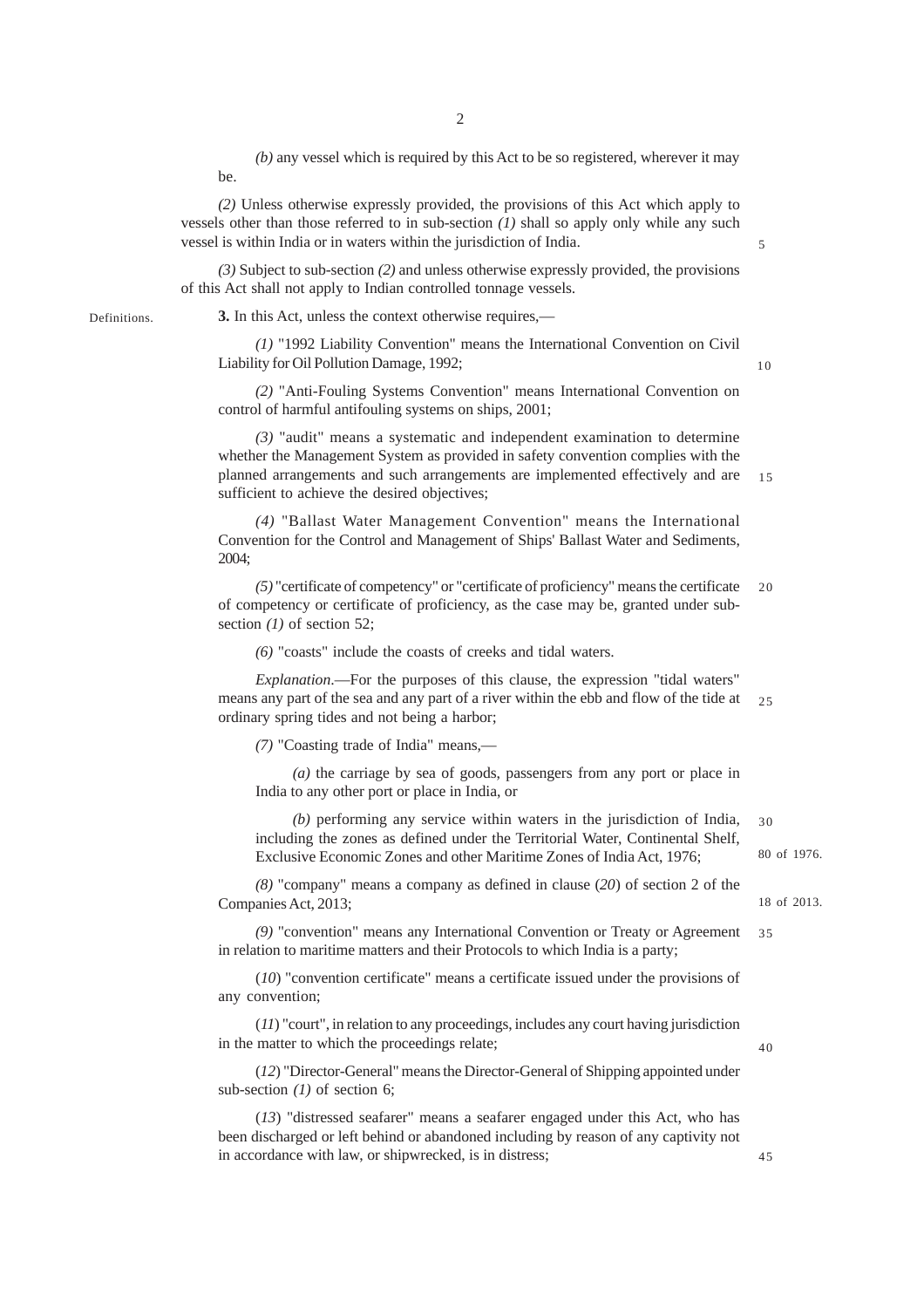(*14*) "equipment", in relation to a vessel, includes boats, tackle, machinery, boilers, cargo handling gear, pumps and any fitting, anchor, propeller, apparels, furniture, life-saving appliances of every description, spars, masts, rigging and sails, fog signals, lights, shapes and signals of distress, medicines and medical and surgical stores and appliances, charts, radio installations, appliances for preventing, detecting or extinguishing fires, buckets, compasses, axes, lanterns, loading and discharging gears and appliances of all kinds and all other stores and spares or articles belonging to or to be used in connection with or necessary for the navigation, propulsion, security, pollution prevention and safety of the vessel; (*15*) "family" means: — *(i)* in the case of male, his wife, his children whether married or unmarried, his dependent parents and his deceased son's widow and children: Provided that if a person proves that his wife has ceased under the personal law governing him or the customary law of the community to which the spouses belong, to be entitled to maintenance, she shall no longer be deemed to be a part of such person's family for the purposes of this Act, unless such person subsequently intimates by express notice in writing to the Central Government that she shall continue to be so regarded; and *(ii)* in the case of female, her husband, her children, whether married or unmarried, her dependent parents, her husband's dependent parents and her deceased son's widow and children: Provided that if a person by notice in writing to the Central Government expresses her desire to exclude her husband from the family, the husband and his dependent parents shall no longer be deemed to be a part of such person's family for the purpose of this Act, unless such person subsequently cancels in writing any such notice. *Explanation.*— In either of the above two cases, if the child, or, as the case may be, the child of deceased son of a person has been adopted by another person and if, under the personal law of the adopter, adoption is legally recognised, such a child shall be considered as excluded from the family of the first mentioned person; (*16*) "fishing vessel" means a vessel which is exclusively engaged in fishing in the seas; (*17*) "gross tonnage" means the measure of the overall size of a vessel determined in accordance with the rules made in this behalf; (*18*) "High Court", in relation to a vessel, means a High Court within the limits of whose appellate jurisdiction,-*(a)* the port of registry of the vessel is situate, or *(b)* the vessel is for the time being, or *(c)* the cause of action, wholly or in part, arises; (*19*) "Indian consular officer" means the consul-general, consul, vice-consul, consular agent and pro consul appointed as such by the Central Government and includes any person authorised by the Central Government to perform the functions of consul-general, consul, vice-consul, consular agent and pro consul; (*20*) "Indian controlled tonnage vessel" means an Indian vessel, other than an fishing vessel or sailing vessel, registered at a port or place in a country other than 5 10 15 20 25 30 35 40 45

India under sub-section *(2)* of section 14;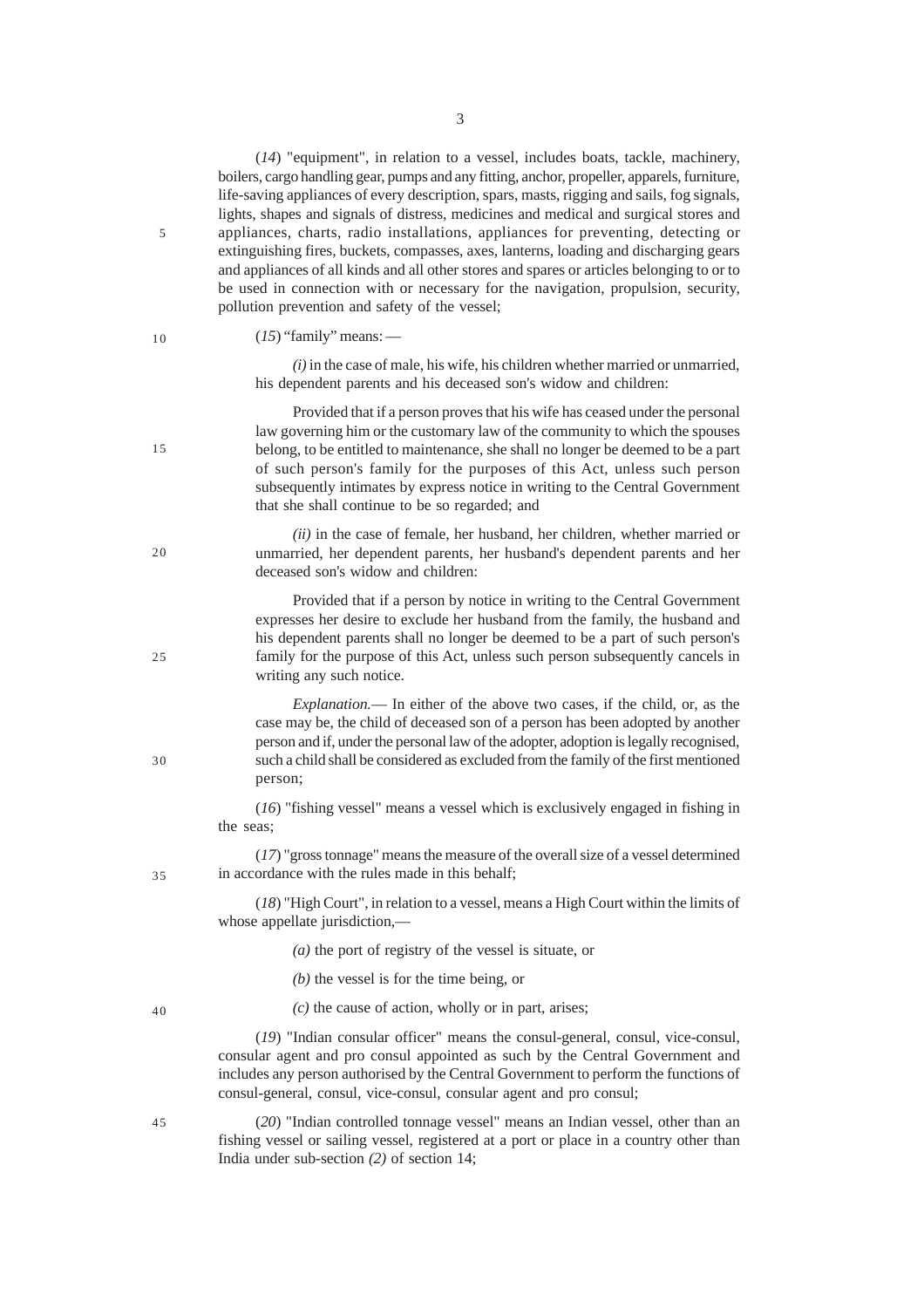(*21*) "Indian ship" or "Indian vessel" means a ship or a vessel, as the case may be, which is substantially owned by the person referred in sub-section *(3)* of section 14;

(*22*) "LLMC Convention" means the convention on Limitation of Liability for Maritime Claims, 1976;

(*23*) "Maritime Labour Convention" means the Maritime Labour Convention, 5 2006;

(*24*) "MARPOL Convention" means the International Convention for the Prevention of Pollution from Ships, 1973 and Protocols;

(*25*) "master" includes any person (except a pilot or a Harbour Master) having command or charge of a vessel;

(*26*) "notification" means a notification published in the Official Gazette and the expression "notified" shall be construed accordingly;

(*27*) "owner", in relation to a vessel means the person to whom the vessel or a share in the vessel belongs;

(*28*) "passenger" means any person carried on board a vessel, except—

15

10

*(a)* a person employed or engaged in any capacity on board the vessel on the business of the vessel;

*(b)* a person on board the vessel either in pursuance of the obligations laid upon the master to carry shipwrecked, distressed or other persons or by reason of any circumstances which neither the master nor the charterer, if any, could have prevented or forestalled; and  $20$ 

*(c)* a child under one year of age;

(*29*) "passenger vessel" means a vessel carrying more than twelve passengers;

(*30*) "Pollution damage" means,—

*(a)* loss or damage caused outside the vessel resulting from the escape, emission or discharge of cargo, oil or any other material from the vessel, wherever such escape, emission or discharge may occur, or  $25$ 

*(b)* the costs of preventive measures and further loss or damage caused by preventive measures;

(*31*) "Pollution prevention convention" means any convention relating to prevention of pollution from vessels, to which India is a Party; including MARPOL Convention, Anti-fouling Systems Convention and Ballast Water Management Convention; 30

(*32*) "port" means the port as defined in clause *(4)* of section 3 of the Indian Ports Act, 1908;

(*33*) "port authority" means,—

*(a)* in relation to any major port, the Board of Trustees, or, as the case may be, the Board of Directors, in respect of that port constituted under any law for the time being in force;

*(b)* in relation to any other port, the conservator of the Port appointed under section 7 of the Indian Ports Act, 1908;

*(c)* in relation to any terminal or place not forming a part of a port, the person under whose supervision the terminal or place is operated;

(*34*) "port of registry", in relation to a vessel, sailing vessel, fishing vessel or any other vessel, means the port at which she is registered or is to be registered;

15 of 1908. 35

15 of 1908.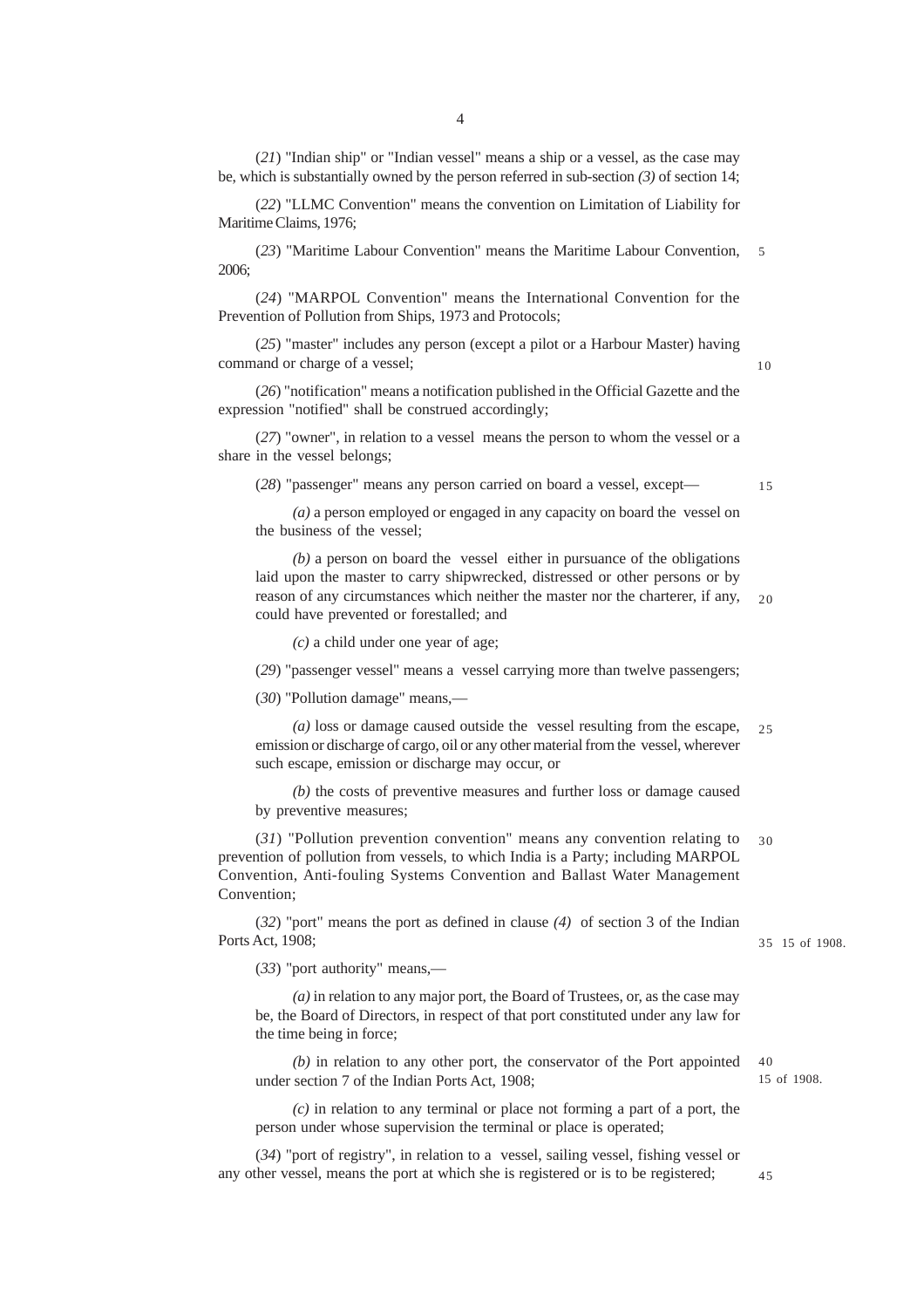(*35*) "prescribed" means prescribed by rules made under this Act;

(*36*) "Principal Officer" means an officer referred to in section 9 of this Act;

(*37*) "proceeding" includes any suit, appeal or application under this Act;

(*38*) "proper officer" means the officer designated by the Central Government to be the proper officer at the port or place and in respect of the matter to which the reference is made in the provision of this Act, in which the expression occurs;

(*39*) "proper return port" means such port as is agreed upon by the seafarer, and his employer in the agreement or otherwise, or in the absence of agreement, the port where the seafarer was employed or joined the vessel;

10

5

(*40*) "property", in relation to a seafarer, includes personal effects;

(*41*) "reception facilities", in relation to a port, terminal ship yard, ship repair facility or ship recycling facility, means facilities for enabling vessels using the port, terminal ship yard, ship repair facility or ship recycling facility to discharge or deposit any substance subject to control by the Pollution prevention conventions;

 $15$ 

 $20$ 

25

30

(*42*) "Registrar" means the Registrar referred to in section 15;

(*43*) "registered owner" means the person or persons registered as the owner of the vessel;

(*44*) "removal" means any form of prevention, mitigation or elimination of the hazard created by a wreck, and the expressions "remove", "removed" and "removing" shall be construed accordingly;

(*45*) "rule" means the rule made under this Act;

(*46*) "Safety Convention" means the International Convention for the Safety of Life at Sea, 1974 and its Protocols;

(*47*) "sailing vessel" means any wooden vessel of primitive build provided with sufficient sail area for navigation under sails alone, whether or not fitted with mechanical means of propulsion, but does not include a pleasure craft.

*Explanation.—* For the purposes of this clause "wooden vessel of primitive build" means a wooden vessel of traditionally built not primarily propelled;

(*48*) "Salvage" means any act or activity undertaken to assist a vessel or any other property in danger in navigable waters or in any other waters whatsoever;

(*49*) "Salvage Convention" means the International Convention on Salvage, 1989;

(*50*) "salvor" means any person rendering services in direct connection with salvage operation;

(*51*) "sea-going", in relation to a vessel, means a vessel proceeding or intending to proceed beyond waters declared to be inland waters by the Central Government or State Government by notification;

(*52*) "seafarer" means any person who is employed or engaged or works in any capacity on board a sea-going vessel, but does not include,-

40

35

*(i)* a person who is in the employment or engagement or work on board in any capacity in a warship or any Government vessel used for military or noncommercial purposes, or

*(ii)* any other person as the Central Government may, by notification, specify;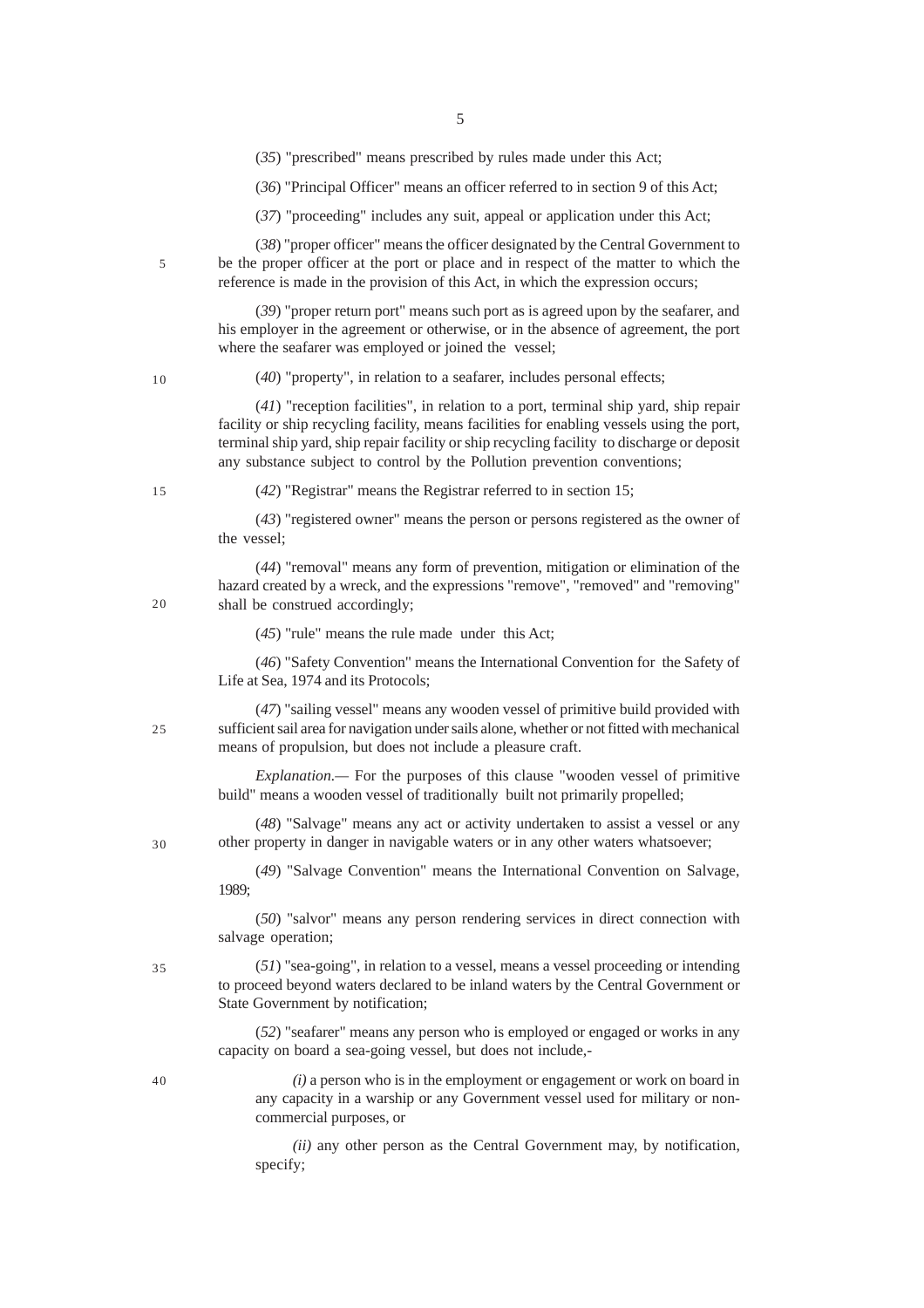(*53*) "seafarer's employment office" means the seafarer's employment office established under sub-section *(1)* of section 11;

(*54*) "seafarer's welfare officer" means the seafarer's welfare officer appointed under sub-section *(1)* of section 12;

(*55*) "seaworthy", in respect of a vessel, means, if she is in possession of all valid certificates required under this Act and is in a fit state as to the material, construction, condition of hull and equipment, and machinery; management of safety, security and pollution prevention, the stowage of ballast or cargo, the number, and in every other respect, fit for the voyage or service including with the living and working conditions on board the vessel to not pose a threat to the health, safety or welfare of the vessel's seafarers; 5 10

(*56*) "ship" means any watercraft, used or capable of being used in navigation by its own propulsion, in, above, or under the water, but does not include fishing vessels or sailing vessels;

(*57*) "ship owner" means the owner including the registered owner, bareboat charterer, manager and operator of the vessel; 15

(*58*) "shipping master" means the shipping master appointed under section 10;

Provided that in relation to any seafarer for the purposes of section 89, means a shipping master referred to in that section,—

*(a)* for the port at which the seafarer entered into, or is believed to have entered into, an agreement, or  $20$ 

*(b)* where the seafarer did not enter into his agreement in India, for the port to which the seafarer has returned, or is expected to return, on the completion of his latest voyage;

(*59*) "shipping office" means the shipping office established under section 10; 25

(*60*) "special trade" means the conveyance of large number of passengers by sea within the areas specified in the STP Agreement;

*Explanation*:—The expression "STP Agreement" means the Special Trade Passenger Ship Agreement, 1971 and Protocol on Space Requirement for Special Trade Passenger Ships, 1973;

30

35

(*61*) "special trade passenger" means a passenger carried in special trade passenger vessel in spaces on the weather deck or upper deck or between decks which accommodate more than eight passengers;

(*62*) "special trade passenger ship" means a mechanically propelled ship carrying more than thirty special trade passengers;

(*63*) "STCW Convention" means the International Convention on Standards of Training, Certification and Watchkeeping for Seafarers, 1978;

(*64*) "surveyor" means a person appointed under sub-section *(1)* of section 7;

(*65*) "tanker" means a vessel constructed or adapted primarily to carry liquid or gas in bulk in its cargo space and includes combination carriers and any other type of vessel when it is carrying a cargo or part cargo of liquid or gas in bulk; 40

(*66*) "tindal" means the person in command or charge of a sailing vessel;

(*67*) "Tribunal" means the Tribunal constituted under sub-section *(1)* of section 83;

(*68*) "unseaworthy vessel" is a vessel which is not seaworthy;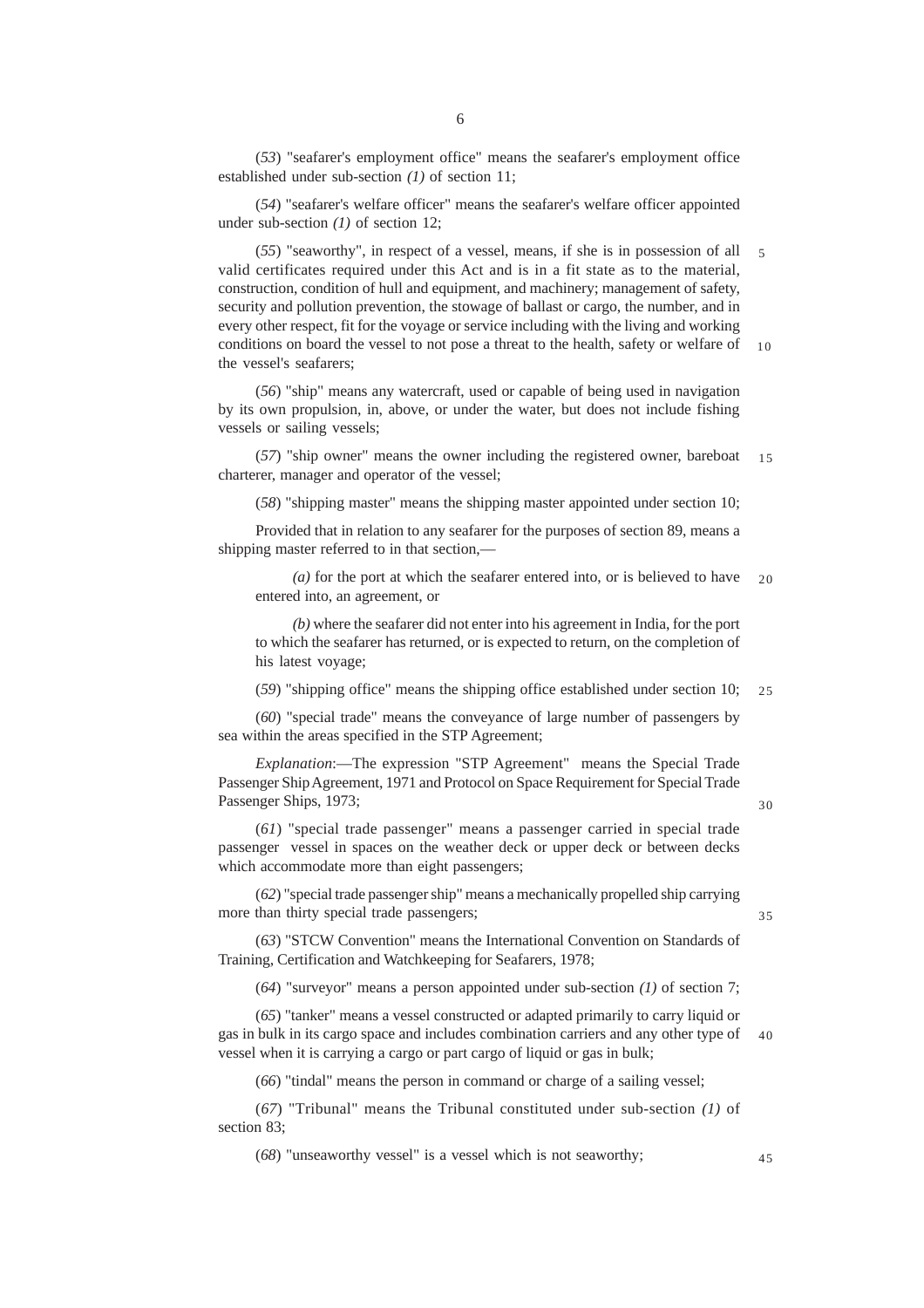(*69*) "vessel" includes every description of water craft used or capable of being used in the marine environment, such as ship, boat, sailing vessel, fishing vessel, submersible, semi-submersible, hydrofoils, non-displacement crafts, amphibious crafts, wing-in-ground crafts, pleasure crafts, barges, lighters, Mobile Offshore Drilling Units, Mobile Offshore Units, or of any other description;

- (*70*) "wages" include emoluments;
- (*71*) "wreck" includes the following on a maritime casualty, namely:—
	- *(a)* a sunken or stranded vessel;

*(b)* any part of a sunken or stranded vessel, including any object or goods or cargo that is or has been on board such a vessel;

*(c)* any object or goods or cargo that is lost at sea from a vessel and that is stranded, sunken or adrift at sea;

*(d)* a vessel that is in distress or is about, or may reasonably be expected, to sink or to strand, where effective measures to assist the vessel or any property in danger are not already being taken; or

*(e)* a vessel abandoned without hope or intention of recovery.

#### PART II

## ESTABLISHMENT OF BOARD AND GENERAL ADMINISTRATION

## CHAPTER I

ESTABLISHMENT OF NATIONAL SHIPPING BOARD AND SEAFARERS WELFARE BOARD

**4.** *(1)* The Central Government may, by notification, establish a National Shipping Board (hereinafter referred to as the Shipping Board) for the purposes of this Act.

Establishment of National Shipping Board.

*(2)* The Shipping Board shall consist of the following members, namely:—

25

*(a)* six members of Parliament of whom four shall be elected from amongst themselves by members of the House of the People and two from among themselves by the members of the Council of States,

*(b)* such number of other members, not exceeding sixteen as the Central Government may think fit to appoint to the Shipping Board, to represent,-

30

*(i)* the Central Government,

*(ii)* ship-owners,

*(iii)* seafarers, and

*(iv)* such other interest as in the opinion of the Central Government ought to be represented on the Shipping Board:

Provided that the Shipping Board shall include an equal number of persons representing the ship owners and seafarers. 35

*(3)* The term of a member elected under clause *(a)* of sub-section *(2)* shall come to an end as soon as he ceases to be a member of the House from which he was elected.

*(4)* The Central Government shall nominate one of the members of the Shipping Board to be the Chairperson of the Shipping Board. 40

*(5)* The Shipping Board shall advise the Central Government,-

*(a)* on matters relating to Indian shipping including the development thereof; and

15

5

10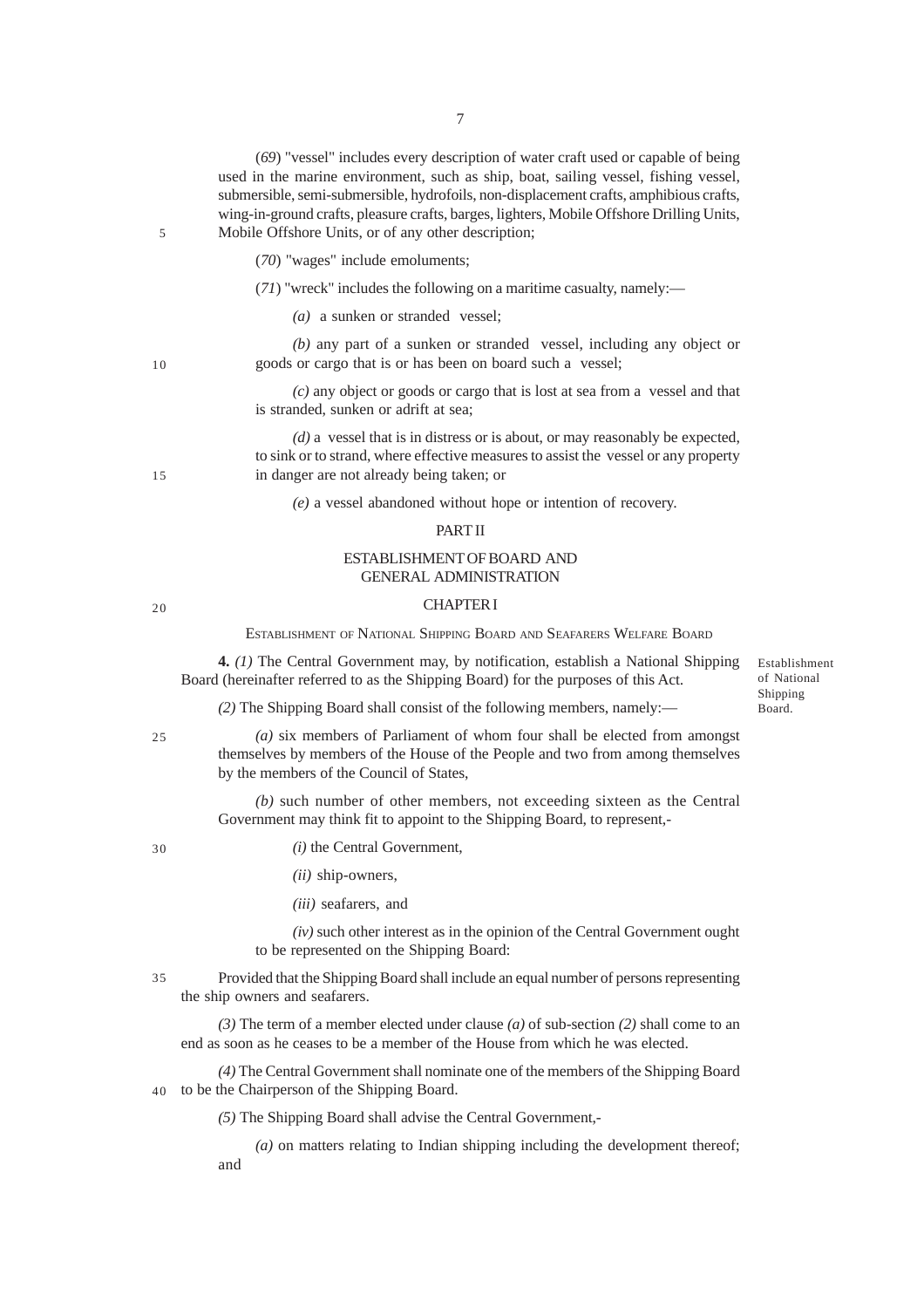*(b)* on such other matters arising out of this Act as the Central Government may refer to it for advice.

*(6)* The Shipping Board shall have power to regulate its own procedure.

*(7)* The Central Government may make rules for all or any of the following matters, namely:—

*(a)* the term of office of members of the Shipping Board;

*(b)* the manner of filling vacancies in the Shipping Board;

*(c)* the travelling allowances and other allowances payable to the members of the Shipping Board;

*(d)* the manner of appointment of officers and other employees of the Shipping Board and the terms and conditions of their service. 10

**5.** *(1)* The Central Government may, by notification, constitute a Seafarers Welfare Board (hereinafter referred to as the Welfare Board) for the purposes of advising the Central Government on the measures to be taken for promoting the welfare of the seafarer under this Act, generally and in particular the following matters, namely:-

*(a)* the establishment of hostels or boarding and lodging houses for seafarer;

*(b)* the establishment of clubs, canteens, libraries and other like amenities for the benefit of seafarer;

*(c)* the establishment of hospital and provision of medical treatment for seafarer;

*(d)* the provision of educational and other facilities for seafarer; *(e)* the measures to be taken for welfare of distressed seafarer;

20

25

15

5

*(f)* the measures to be taken in the case of seafarer who is a foreigner but abandoned in the waters within the jurisdiction of India;

*(g)* any other measures to be taken for promoting the welfare of seafarer.

*(2)* The Central Government may make rules providing for,—

*(a)* the composition of the Welfare Board and the term of office of members thereof;

*(b)* the procedure to be followed in the conduct of business by the Welfare Board;

*(c)* the travelling and other allowances payable to the members of the Welfare Board; 30

*(d)* the rate of levy of fee payable by owners of vessels for the purposes of providing amenities to seafarer and for taking other measures for the welfare of the seafarer;

*(e)* the procedure by which any such fee may be collected or recovered and the manner in which the proceeds of such fees, after deduction of the cost of collection, shall be utilised for the purpose specified in clause *(d)*. 35

#### CHAPTER II

#### GENERAL ADMINISTRATION

**6.** *(1)* The Central Government may, by notification, appoint a person to be the Director-General of Shipping for the purposes of exercising or discharging the powers, authority or duties conferred on or imposed by or under this Act. 40

*(2)* The Central Government may, by general or special order, direct that any power, authority or jurisdiction exercisable by it under or in relation to any such provisions of this

Constitution of Seafarer Welfare Board.

Director-General of Shipping.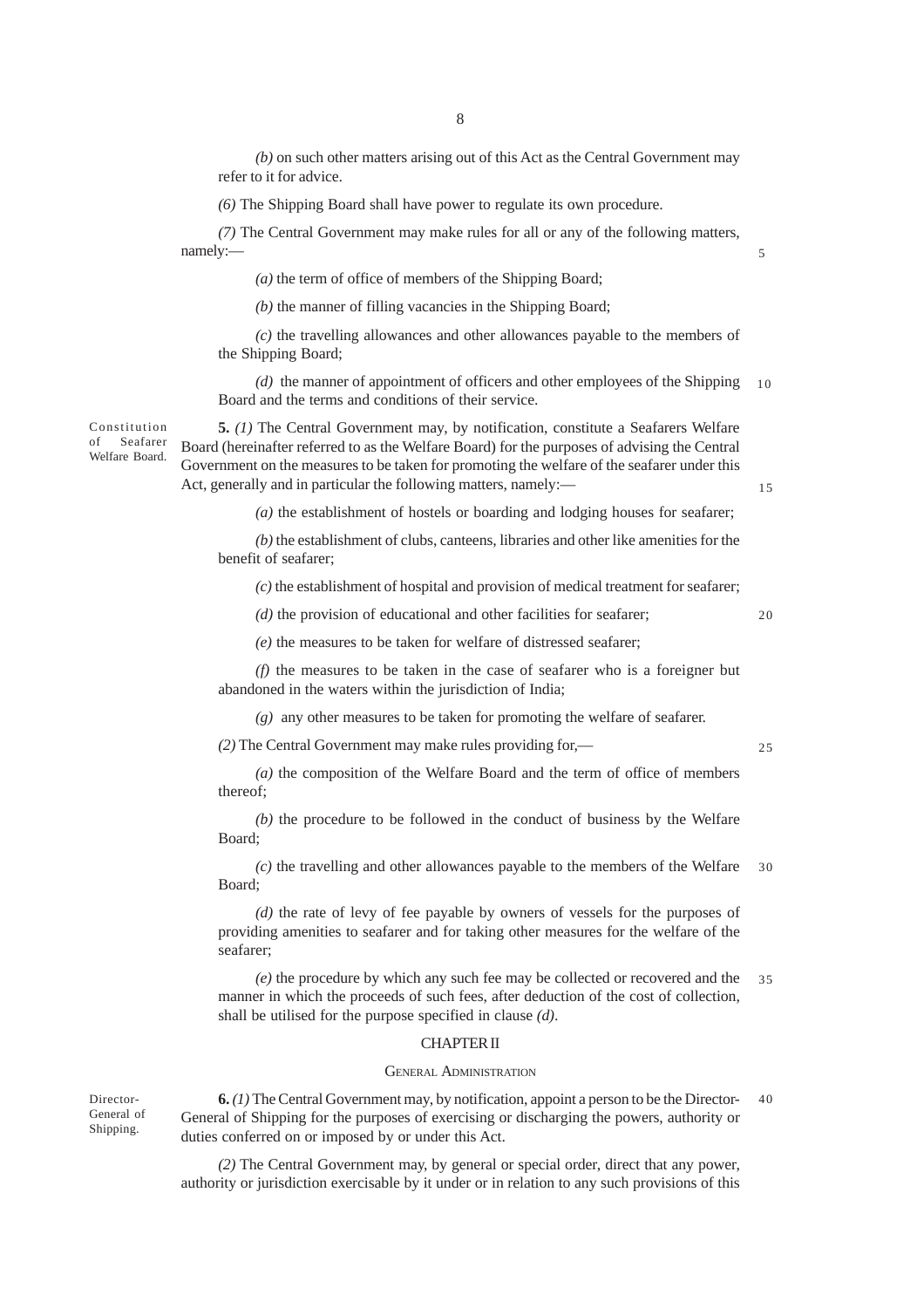Act as may be specified in the order shall, subject to such conditions and restrictions as may be so specified, be exercisable also by the Director-General or such other officer as may be specified in the order.

*(3)* The Director-General may, with the previous approval of the Central Government, by general or special order, direct that any power or authority conferred upon or delegated to, and any duty imposed upon him by or under this Act may, subject to such conditions and restrictions as he may think fit to impose, be exercisable or dischargeable also by such officer or other authority as he may specify in this behalf. 5

*(4)* Every officer appointed under this Act shall discharge his functions under the 10 general superintendence and control of the Director- General.

**7.** *(1)* The Central Government may, by notification, appoint at such port or place as it may consider necessary, as many persons as it may think fit to be surveyors for the purposes of this Act.

Surveyor.

*(2)* Without prejudice to the provisions of sub-section *(1)*, in case of cargo vessel, the Central Government, may, by notification, authorise any person or body of persons, on such 15 terms and conditions as may be specified therein, to be surveyor or surveyors for the purposes of this Act.

*Explanation*.— For the proposes of this sub-section, "cargo vessel" means a vessel which is not a passenger vessel.

20

*(3)* The surveyor shall be nautical surveyor, ship surveyor, engineer and ship surveyor or junior ship surveyor and includes Deputy Nautical Advisor, Deputy Chief Surveyor, Deputy Chief Ship Surveyor, Principal Officer, Chief Ship Surveyor, Chief Surveyor and Nautical Advisor.

*(4)* At any port or place at which no surveyor appointed under this section is available, 25 the Central Government may, by notification, appoint any qualified person to perform the functions of a surveyor under this Act.

**8.** The Central Government may, by notification, appoint, as many Radio Inspectors as it may consider necessary for the purpose of securing that the requirements of this Act and the rules made thereunder relating to radio communication are complied with.

**9.** *(1)* The Central Government may establish and maintain at the ports of Mumbai, Kolkata, Chennai, Kochi, Kandla and such other ports or places in India, as it may consider necessary, an office of the Mercantile Marine Department for the administration of this Act and the rules made thereunder. 30

*(2)* The office of the Mercantile Marine Departments at the ports of Mumbai, Kolkata, Chennai, Kochi, Kandla and any other port or place as notified by the Central Government 35 shall be in the charge of the Principal Officer, and the office at any other port or place shall be in the charge of such officer as the Central Government may appoint in this behalf.

**10.** *(1)* The Central Government may, by notification, establish a shipping office at every port in India in which it thinks it necessary so to do, and shall appoint thereto a shipping master and as many deputy shipping masters and assistant shipping masters as it may consider necessary. 40

*(2)* The Central Government may direct that at any port at which no separate shipping office is established, the whole or any part of the business of the shipping office shall be conducted at the Mercantile Marine Department, or at the office of the port officer or at such other office as the Central Government may specify, and thereupon the same shall be

conducted accordingly.

45

*(3)* All acts done by or before a deputy shipping master, an assistant shipping master and the officer to whom any business of the shipping office is committed under sub-section *(2)* shall have the same effect as if done by or before a shipping master for the 50 purposes of this Act.

Radio Inspector.

Mercantile Marine Department.

Shipping Office.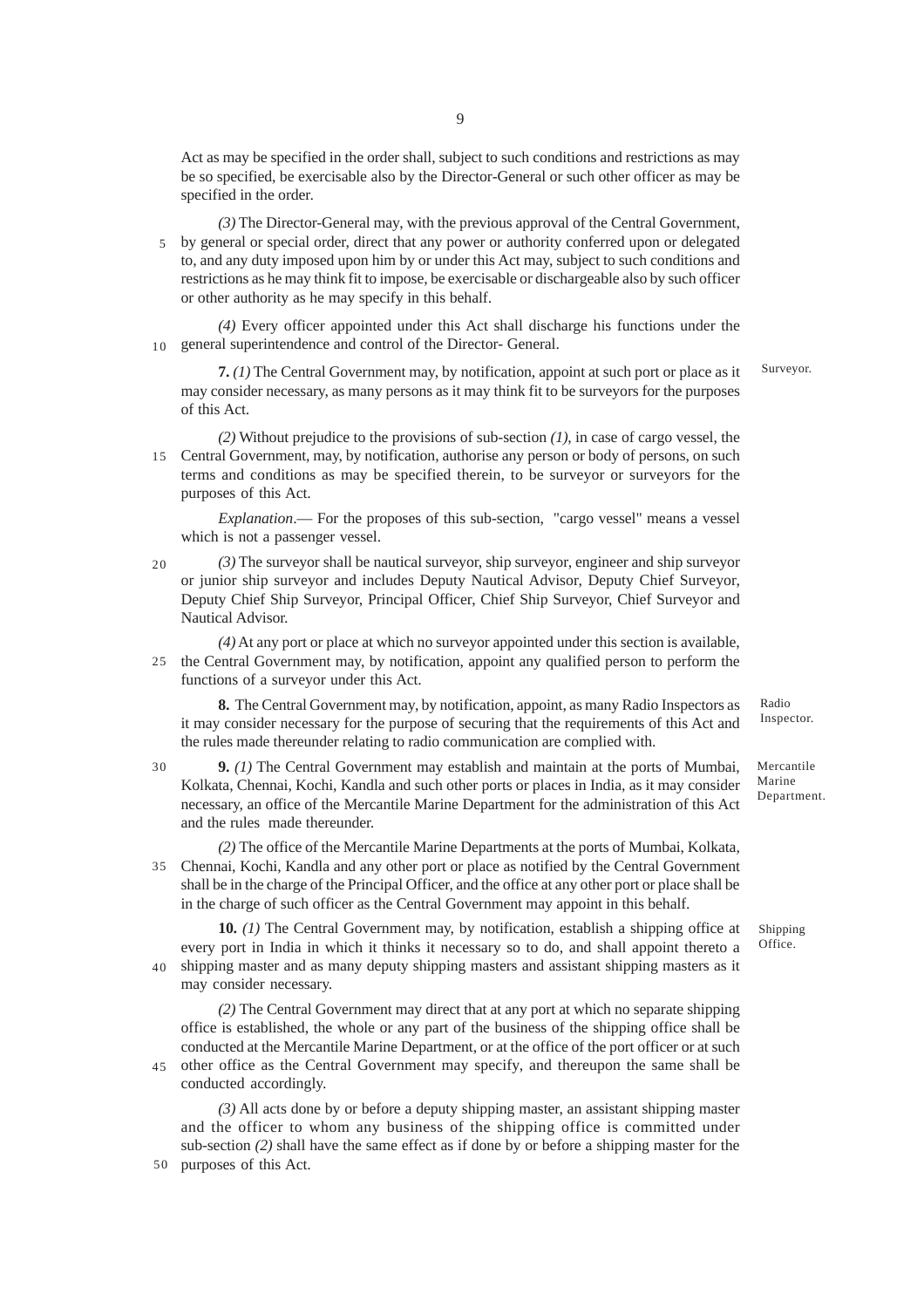Seafarer's Employment Office.

**11.** *(1)* The Central Government may, by notification, establish at every port in India in which it thinks it necessary so to do, a seafarer's employment office and shall appoint thereto a director and as many deputy directors and assistant directors as it may consider necessary.

*(2)* All acts done by or before a deputy director or assistant director shall have the same effect as if done by or before a director for the purposes of this Act.

*(3)* The Central Government may, by notification, direct that at any port at which no separate seafarer's employment office is established, the functions of the seafarer's employment office in that port shall be discharged by such person or body of persons as it may specify in the notification, and thereupon the office of the person or body of persons so specified shall be deemed to be the seafarer's employment office established at that port for the purposes of this Act. 10

*Explanation*.—For the removal of doubts, it is hereby clarified that, on and from the date of commencement of this Act, all the existing seamen's employment offices shall be deemed to have been established as the seafarer employment offices under sub-section *(1)* of this section.

Seafarer's welfare officer.

**12.** *(1)* The Central Government may appoint seafarer's welfare officers at such ports in or outside India as it may consider necessary.

*(2)* A seafarer's welfare officer appointed under sub-section *(1)* shall perform,—

*(a)* in the case of any such officer appointed at any port in India, such functions in relation to welfare of seafarers as may be assigned to him by the Central Government; 20

*(b)* in the case of any such officer appointed at any port outside India, such functions in relation to welfare of seafarers and such functions of an Indian consular officer under Part V as may be assigned to him by the Central Government.

*(3)* If any seafarer's welfare officer appointed at any port outside India performs any functions assigned to an Indian consular officer under Part V, such functions shall have the same effect as if they had been performed by an Indian consular officer for the purposes of that Part. 25

*Explanation*.—For the removal of doubts, it is hereby clarified that, on and from the date of commencement of this Act, all the seamen's employment officers shall be deemed to have been appointed as seafarer's welfare officers under sub-section *(1)* of this section.

#### PART III

#### REGISTRATION OF VESSELS

Application of Part.

#### CHAPTER I

**13.** This Part shall apply to sea-going vessels.

#### REGISTRATION OF INDIAN VESSELS

Obligation to register.

**14.** *(1)* Every Indian vessel, shall be registered under this Part at a port or place in India, as the Central Government may, by notification, declare to be a port of registry under this Act:

Provided that the vessels registered under the provisions of the Coasting Vessels Act, 1838 shall be re-registered under the provisions of this Part within a period of one year from the date of coming into force of this Part:

Provided further that any vessel registered on the commencement of this Act at any port in India under any enactment repealed by this Act, except the vessels registered under the Coasting Vessel Act, 1838, shall be deemed to have been registered under this Part and shall be recognised as an Indian vessel:

Provided also that, subject to any exemptions or modifications, as the case may be, made by the Central Government, all vessels belonging to the Government, other than vessels 35

30

19 of 1838.  $40$ 

19 of 1838.

45

15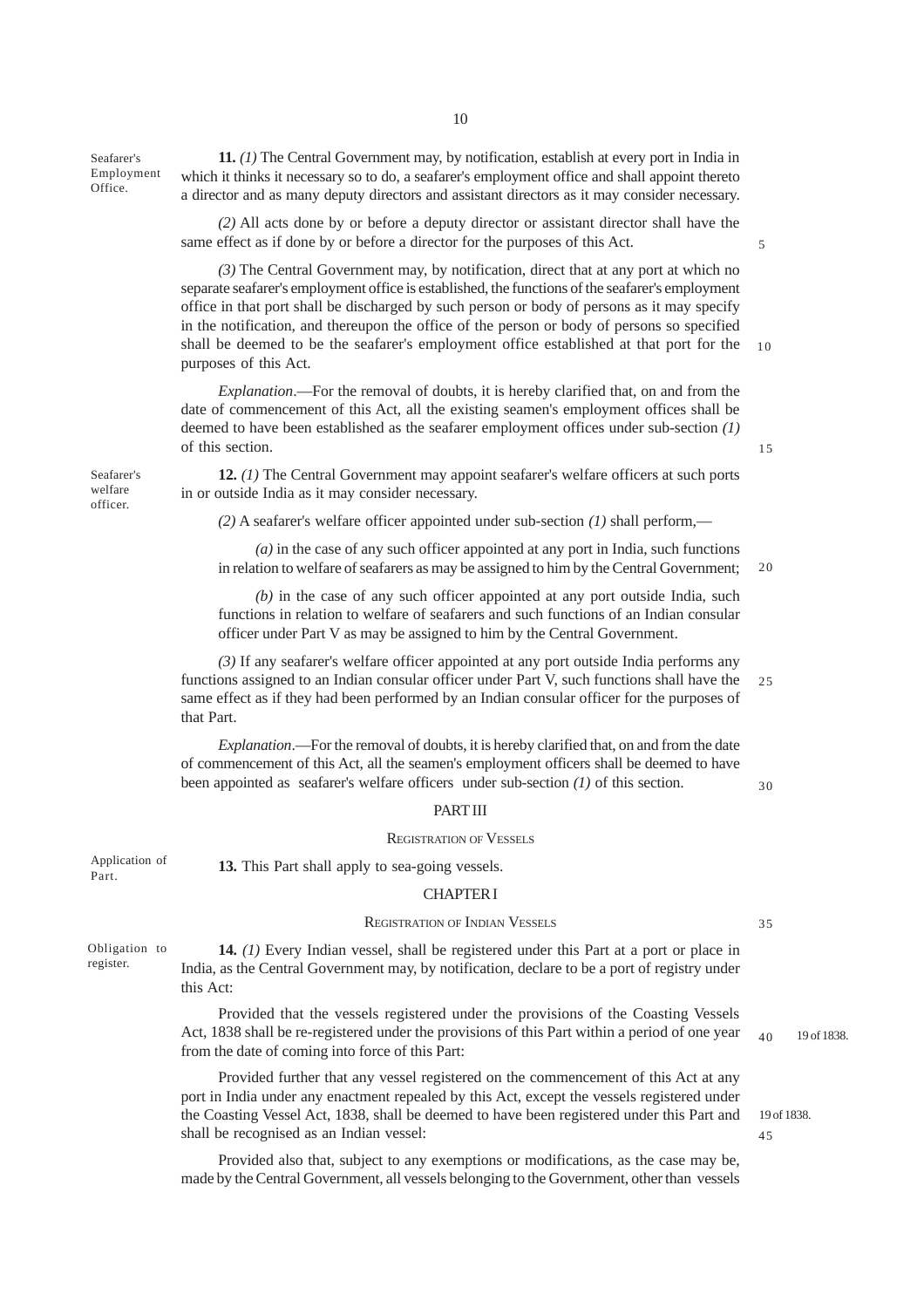of the Indian Navy, Indian Coast Guard, Customs Authorities, Central Paramilitary Forces, Coastal Police and other Police Agencies, shall be registered under this Act.

*(2)* Nothwithstanding anything contained in sub-section *(1)*, an Indian vessel, may be, subject to such conditions as may be prescribed, registered in a country other than India.

*(3)* No vessel shall be an Indian vessel or an Indian controlled tonnage vessel unless such vessel is substantially owned by any of the following persons, namely,—

*(a)* a citizen of India; or

*(b)* a company or a body established by or under any Central Act or State Act which has its principal place of business in India; or

10

20

5

2 of 1912.

*(c)* a co-operative society registered or deemed to be registered under the Co-operative Societies Act, 1912 or any other law relating to a co-operative society for the time being in force in any State.

*Explanation*.—For the purposes of this sub-section, "substantially owned" means having more than fifty per cent. of the shares of the ownership of the vessel.

*(4)* If an Indian vessel is proceeding to sea without its valid certificate of registry, such Indian vessel shall be detained until it produces its valid certificate of registry to the proper officer. 15

**15.** *(1)* At any port, the Principal Officer of the Mercantile Marine Department, shall be the Registrar of Indian vessels at that port, and at any other place in India such authority as the Central Government may, by notification, appoint, shall be the Registrar of Indian vessels

at that place.

*(2)* Every Registrar shall keep a register book and entries in that book be made, and maintain the records of vessels registered under the provisions of this Act, in such manner as may be prescribed.

**16.** An application for the registry of an Indian vessel shall be made to the Registrar in such form and manner as may be prescribed. 25

**17.** *(1)* The owner of every Indian vessel in respect of which an application for registry is made shall cause such vessel to be marked, surveyed and measured by a surveyor and the tonnage of the vessel ascertained before registry in such manner as may be prescribed.

*(2)* The surveyor shall grant a certificate specifying the tonnage, build and such other particulars descriptive of the identity of the vessel as may be prescribed and the certificate of the surveyor shall be delivered to the Registrar before registry. 30

**18.** *(1)* Where it appears to the Registrar that there is any doubt as to the title of any Indian vessel to be registered as an Indian vessel, he may require evidence to be given to his satisfaction that the vessel is entitled to be registered as an Indian vessel. 35

*(2)* If no evidence is given to the satisfaction of the Registrar that the vessel is entitled to be registered as an Indian vessel under sub-section *(1)*, the vessel shall be liable to forfeiture.

**19.** *(1)* On completion of the registry of an Indian vessel, the Registrar shall grant a certificate of registry containing the particulars respecting her as entered in the register book. 40

*(2)* A tonnage certificate shall be issued to every vessel, the gross tonnage and net tonnage of which have been determined in accordance with the provisions of this Act.

*(3)* In the event of the certificate of registry of an Indian vessel being defaced or mutilated, the Registrar of her port of registry may, on the delivery to him of that certificate or on submission of a declaration by the owner to the effect that certificate has been lost or destroyed, grant a new certificate in lieu of her original certificate. 45

Registrar of Indian vessels.

Application for registry.

Marking, survey and measurement of vessels before registry.

Power of Registrar to inquire into title of Indian vessel to be so registered.

Grant of certificate of registry.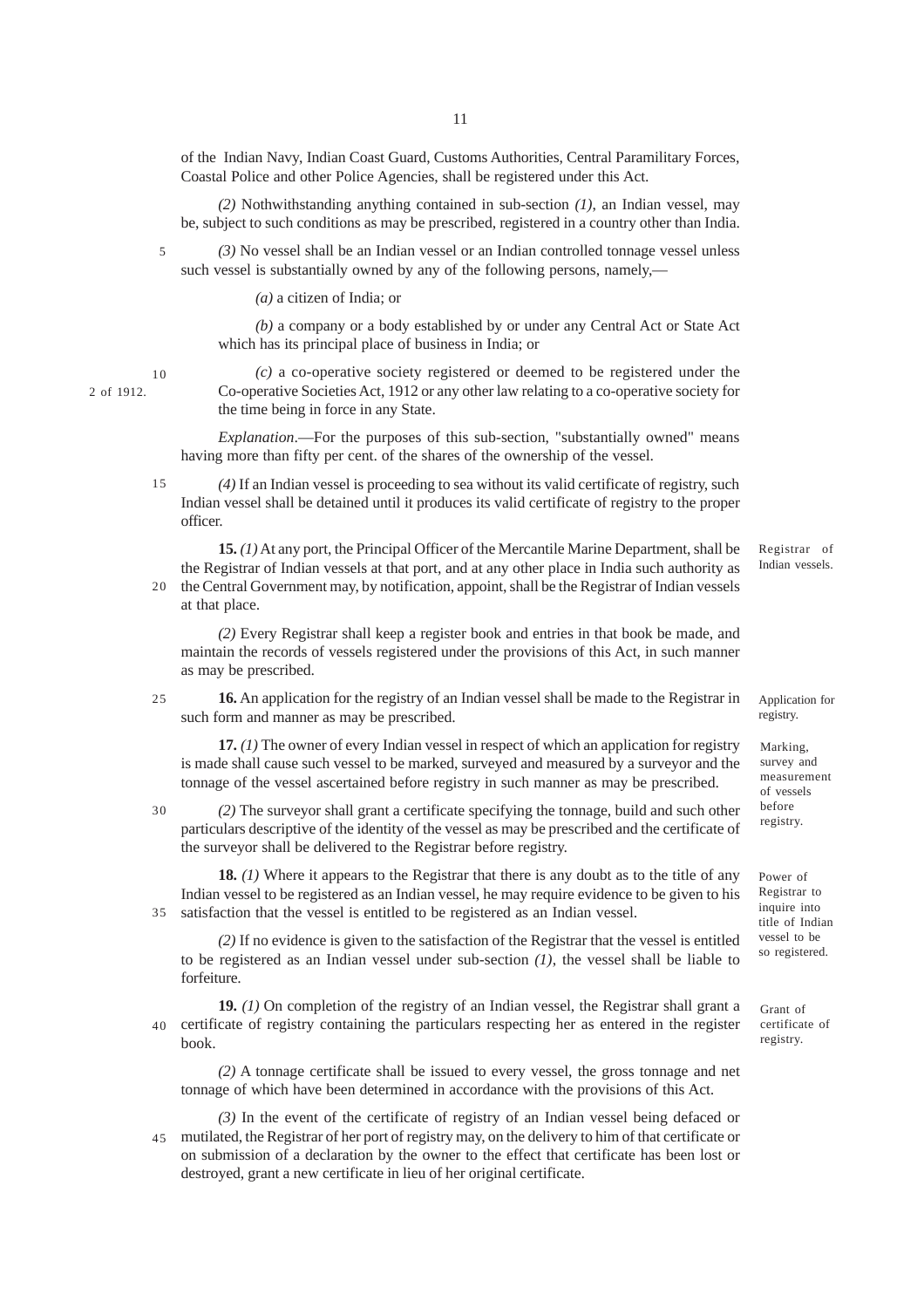*Explanation*.—For the purposes of this section "net tonnage" means the measure of the useful capacity of a vessel determined in accordance with the rules made in this behalf.

Custody and use of certificate.

**20.** *(1)* The certificate of registry shall be used only for the lawful navigation of the vessel, and shall at all times remain in the custody of the person in charge of the vessel, and shall not be subject to detention by reason of any title, lien, charge or interest whatever, had or claimed by any owner, mortgagee or other person to, on or in the vessel. 5

*(2)* No person, whether interested in a vessel or not who has in his possession, or under his control the certificate of registry of a vessel, shall refuse or omit without reasonable cause to deliver such certificate on demand to the person entitled to the custody thereof for the purposes of the lawful navigation of the vessel, or to any Registrar or other person entitled by law to require such delivery. 10

*(3)* If the master or owner of an Indian vessel uses or attempts to use for her navigation a certificate of registry not legally granted in respect of the vessel, he shall be guilty of an offence under this sub-section and the vessel shall be liable to forfeiture.

**21.** Whenever a change occurs in the registered ownership of an Indian vessel, the

owner of the Indian vessel shall, for the purpose of endorsement of change of ownership, deliver the certificate of registry to the Registrar who shall make an endorsement for that purpose in such manner as may be prescribed. Endorsement on certificate of change of ownership.

Delivery of certificate of vessel lost or ceasing to be an Indian vessel.

**22.** In the event of a registered vessel being either actually or constructively lost, taken by the enemy, burnt or broken up or ceasing for any reason to be an Indian vessel, or is to be registered under any other law for the time being in force at the relevant time, every owner of such vessel shall immediately on obtaining knowledge of the event, if no notice thereof has already been given to the Registrar, give notice thereof to the Registrar at her port of registry and that Registrar shall make an entry thereof in the register book and its registry in that book shall be considered as closed except so far as relates to any unsatisfied mortgages entered therein.

Provisional registration of Indian vessel.

**23.** *(1)* If at any port or place a vessel becomes entitled to be registered as an Indian vessel,—

*(a)* the Registrar; or

*(b)* Indian Consular officer; or

30

15

20

25

*(c)* a person authorised by the Central Government,

may issue a provisional certificate of registry for a period not exceeding six months in accordance with such procedure as may be prescribed and such provisional certificate of registry shall have the effect of a certificate of registry:

Provided that the Registrar may extend the validity of the provisional registry for a further period not exceeding three months. 35

*(2)* The provisional certificate issued under sub-section *(1)* shall be delivered to the Registrar for cancellation where a vessel has been permanently registered.

*(3)* Where a vessel has been provisionally registered and its registry is not completed within the period specified in sub-section *(1)*, the provisional registry of the vessel shall be deemed to be closed (except in relation to any unsatisfied mortgages entered therein), and the Registrar shall make an entry thereof in the register. 40

Transfer of Indian vessel or shares.

**24.** *(1)* No person shall transfer or acquire any Indian vessel or any share or interest therein at any time during which the security of India or any part of the territory thereof is threatened by war or external aggression, and a proclamation of emergency issued under clause (1) of article 352 of the Constitution is in operation without the previous approval of the Central Government and any transaction effected in contravention of this provision, shall be void and unenforceable. 45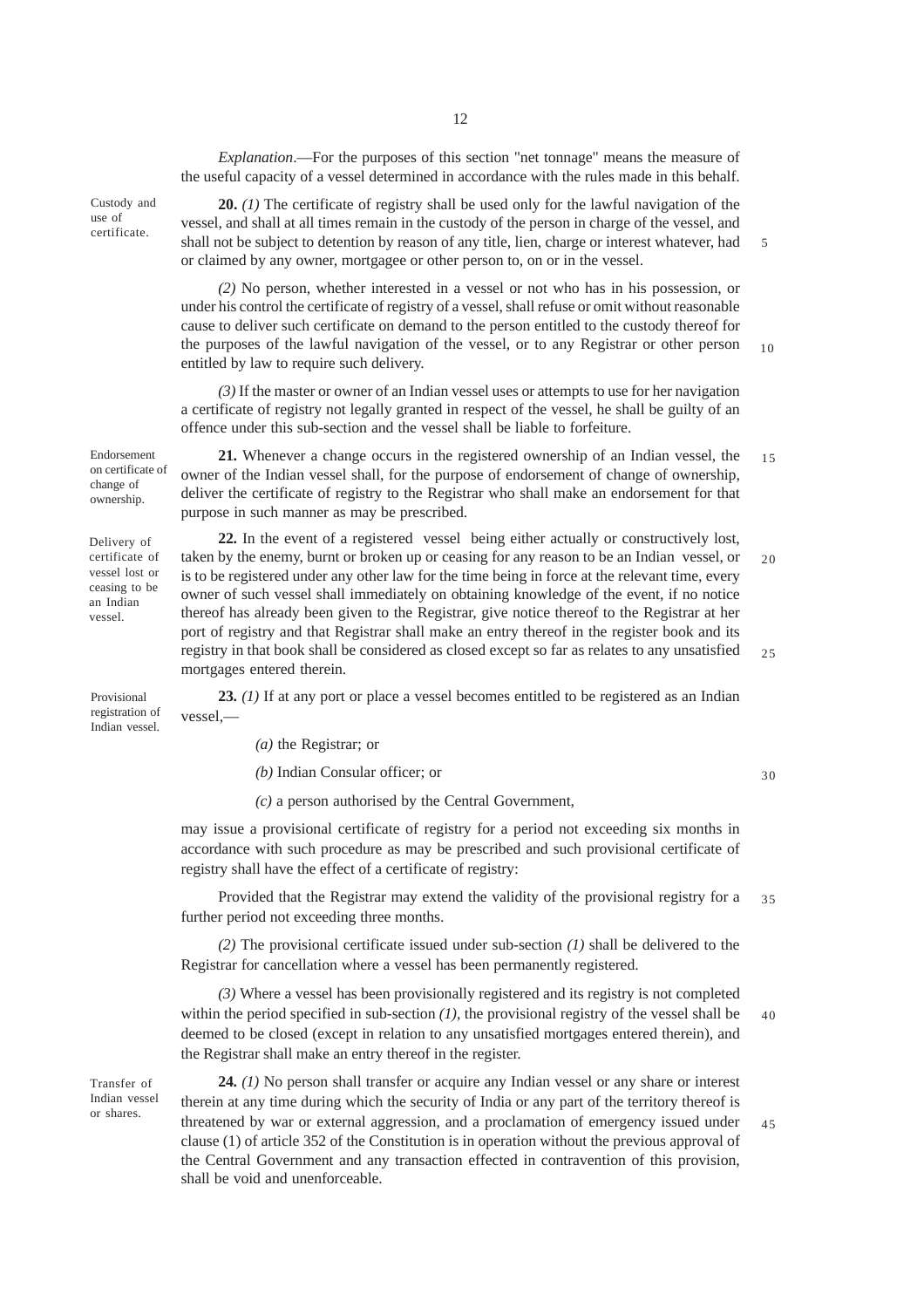*(2)* The Central Government may, if it considers necessary or expedient so to do for the purpose of conserving the tonnage of Indian shipping, by order, refuse to give its approval to any such transfer or acquisition.

*(3)* No transfer or acquisition of any Indian vessel shall be valid unless,—

5

*(a)* all mortgage entered in its register, are satisfied or, the mortgagee and the new owner have given their consent in writing for the transfer of vessel;

*(b)* all wages and other amounts due to seafarer in connection with their employment on that vessel have been paid in accordance with the provisions of this Act;

10

25

35

40

39 of 1925.

*(c)* any subsisting entry has been made of any court order prohibiting transfer or any dealing with that vessel;

*(d)* any unpaid statutory fees that may be levied on the vessel and has been informed in writing to the Registrar.

*(4)* Subject to the other provisions contained in this section, an Indian vessel or a share therein shall be transferred only by an instrument in writing. 15

*(5)* The instrument shall contain such description of the Indian vessel as is contained in the surveyor's certificate or some other description sufficient to identify the vessel to the satisfaction of the Registrar and shall be in such form as may be prescribed and shall be executed by the transferor in the presence of and be attested by at least two witnesses.

20

**25.** *(1)* Every instrument for the transfer of an Indian vessel or of a share therein when duly executed shall be produced to the Registrar of her port of registry, and the Registrar shall thereupon enter in the register book the name of the transferee as owner of the vessel or share, as the case may be, and shall endorse on the instrument the fact of that entry having been made with the day and hour thereof.

*(2)* Every such instrument shall be entered in the register book in the order of its production to the Registrar.

**26.** *(1)* Where the property in an Indian vessel or share therein is transmitted to a person on the death or insolvency of any registered owner, or by any lawful means other than by a transfer under this Act,- 30

> *(a)* that person shall authenticate the transmission by making and signing a declaration in such form as may be prescribed (in this Act referred to as a declaration of transmission) identifying the vessel and also a statement of the manner in which and the person to whom the property has been transmitted;

*(b)* if the transmission is consequent on insolvency, the declaration of transmission shall be accompanied by proper proof of such claim;

*(c)* if the transmission is consequent on death, the declaration of transmission shall be accompanied by a succession certificate, probate or letters of administration, as the case may be, under the Indian Succession Act, 1925 or a duly certified copy thereof.

*(2)* The Registrar, on receipt of the declaration of transmission so accompanied, shall enter in the register book the name of the person entitled under the transmission as owner of the vessel or share therein which has been transmitted, and, where there are more persons than one, shall enter the names of all those persons, but those persons however numerous

shall, for the purpose of the provisions of this Act with respect to the number of persons claiming to be registered as owners, be considered as one person: 45

Registry of transfer.

Transmission of property in Indian vessel on death, insolvency, etc.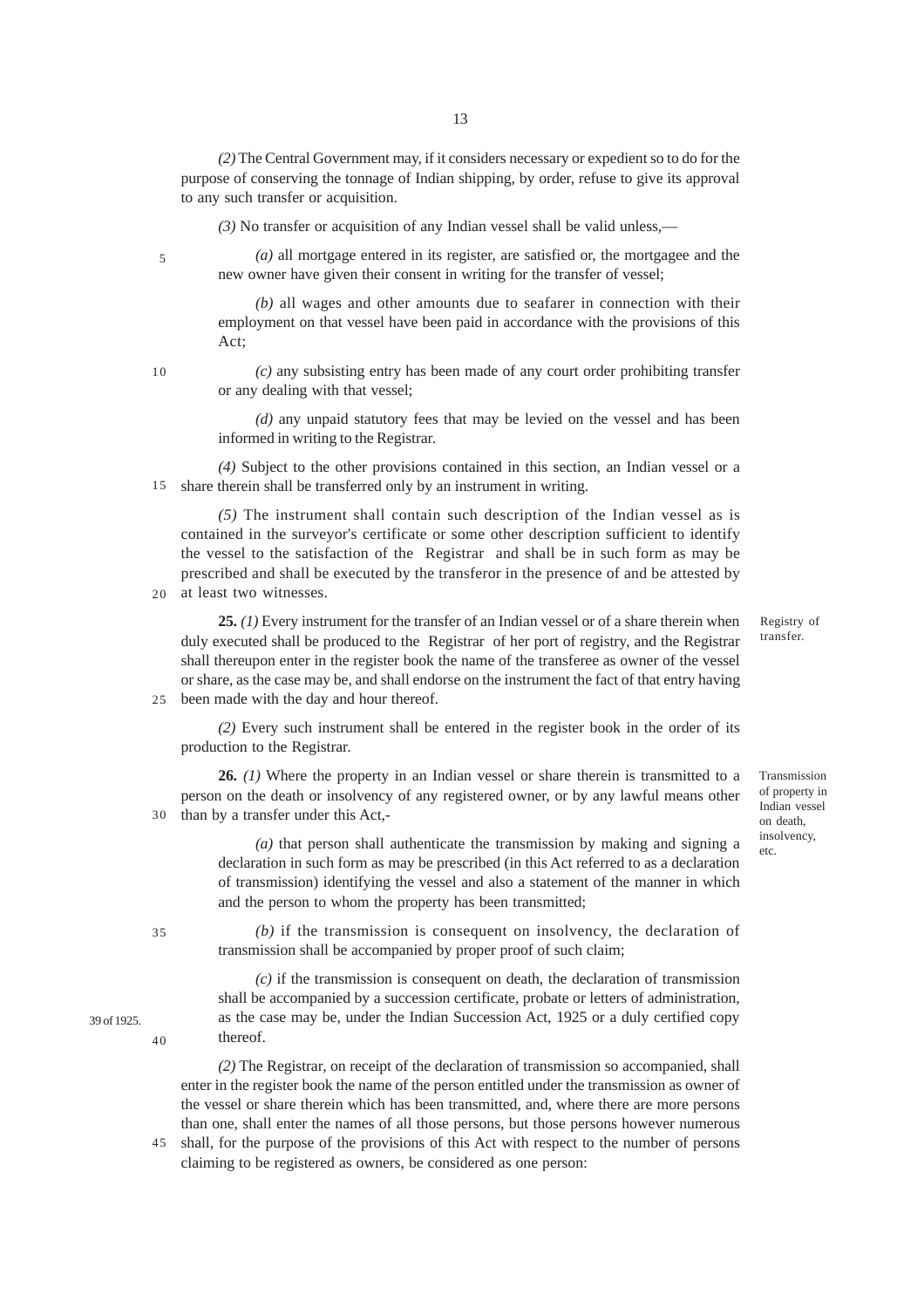Provided that nothing in this sub-section shall require the Registrar to make an entry in the register book under this section, if he is of opinion that by reason of the transmission the vessel has ceased to be an Indian vessel.

Order for sale where vessel has ceased to be an Indian vessel.

**27.** *(1)* Where by reason of the transmission of any property in a vessel or a share therein on death, insolvency or otherwise, a vessel ceases to be an Indian vessel, the Registrar of the port of registry shall submit a report to the Central Government setting out the circumstances in which the vessel has ceased to be an Indian vessel.

*(2)* The Central Government may, within a period of thirty days from the date of receipt of report, under sub-section *(1)*, make an application to the High Court for a direction for the sale to any citizen of India or any company or body or co-operative society:

Provided that an application may be admitted after the expiry of the period of thirty days if the Central Government satisfies the High Court that it had sufficient cause for not making the application within the said period.

*(3)* The High Court may require any evidence in support of the application as it thinks requisite and may make such order thereon and on such terms and conditions as it thinks just or may reject the application in case it finds that the vessel has not ceased to be an Indian vessel, and in case the vessel or the share is ordered to be sold, it shall direct that the proceeds of the sale after deducting the expenses thereof, be paid to the person entitled under such transmission or otherwise. 15

**28.** Where any court, whether under section 27 or otherwise, orders the sale of any vessel or share therein, the order of the court shall contain a declaration vesting in some person named by the court the right to transfer that vessel or share, and that person shall thereupon be entitled to transfer the vessel or share in the same manner and to the same extent as if he were the registered owner thereof, and every Registrar shall obey the requisition of the person so named in respect of any such transfer to the same extent as if such person were the registered owner.  $20$ 25

**29.** *(1)* A registered vessel or a share therein may be made a security for a loan or other valuable consideration, and the instrument creating the security (in this Act called a mortgage) shall be in such form as may be prescribed, and on the production of such instrument, the Registrar shall record it in the register book.

*(2)* Except in so far as may be necessary for making a mortgaged vessel or share available as a security for the mortgage debt, the mortgagee shall not, by reason of his mortgage, be deemed to be the owner of the vessel or share, nor shall the mortgagor be deemed to have ceased to be owner thereof.

*(3)* Where a registered mortgage is discharged, the Registrar shall, on the production of the mortgage deed with a receipt for the mortgage money endorsed thereon, duly signed and attested, make an entry in the register book to the effect that the mortgage has been discharged, and on that entry being made the estate, if any, which passed to the mortgagee shall vest in the person in whom (having regard to intervening acts and circumstances, if any) it would have vested, if the mortgage had not been made. 35 40

*(4)* If there are more mortgages than one recorded in respect of the same vessel or share, the mortgagees shall, notwithstanding any express, implied or constructive notice, have priority according to the date and time on which each mortgage is recorded in the register book and not according to the date of each mortgage itself.

Rights of mortgagee.

**30.** *(1)* Where there is only one registered mortgagee of a vessel or share, he shall be entitled to recover the amount due under the mortgage by selling the mortgaged vessel or share without approaching the High Court: 45

Transfer of vessel on sale by order of court.

Mortgage of vessel or share.

 $30$ 

5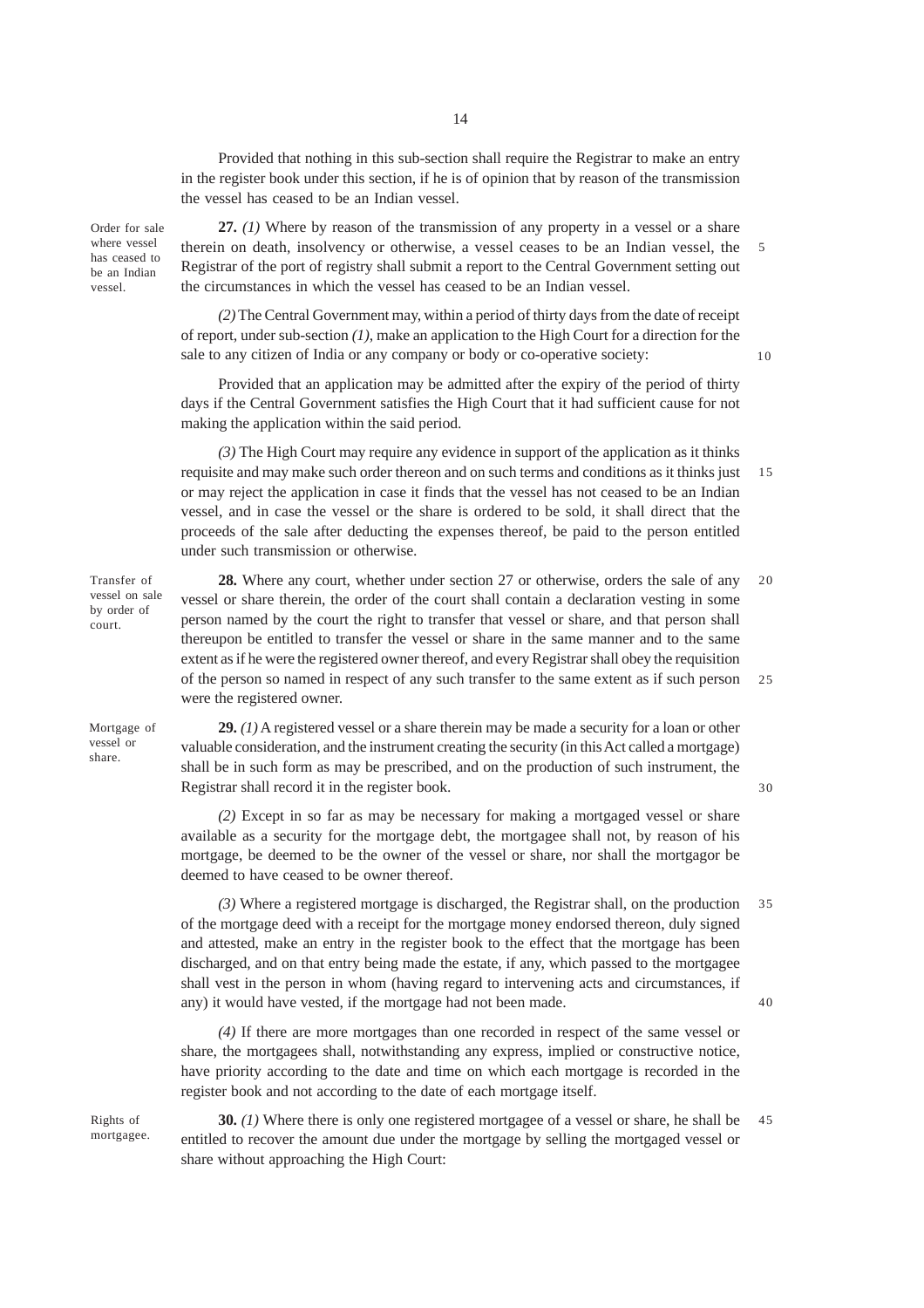Provided that nothing contained in this sub-section shall prevent the mortgagee from recovering the amount so due in the High Court as provided in sub-section *(2)*.

*(2)* Where there are two or more registered mortgagees of a vessel or share they shall be entitled to recover the amount due under the mortgage in the High Court.

*(3)* Every registered mortgagee of a vessel or share who intends to recover the amount due under the mortgage by selling the mortgaged vessel or share under sub-section *(1)* shall give an advance notice of fifteen days relating to such sale to the Registrar of the vessel's port of registry. 5

*(4)* The notice under sub-section *(3)* shall be accompanied with the proof of payment of the wages. 10

**31.** A registered mortgage of a vessel or share shall not be affected by any act of insolvency committed by the mortgagor after the date of the record of such mortgage, notwithstanding that the mortgagor, at the commencement of his insolvency, had the vessel or share in his possession, order or disposition, or was the reputed owner thereof, and the mortgage shall be preferred to any right, claim or interest therein of the other creditors of the 15

**32.** *(1)* A registered mortgage of a vessel or share may be transferred to any person and the instrument effecting the transfer shall be in such form as may be prescribed or as near

insolvent or any trustee or assignee on their behalf.

 $40$ 

45

thereto as circumstances permit, and on the production of such instrument, the Registrar shall record it by entering in the register book the name of the transferee as mortgagee of the vessel or share and shall, by memorandum under his hand, notify on the instrument of transfer that it has been recorded by him stating the day and hour of the record.  $20$ 

*(2)*The person to whom any such mortgage has been transferred shall enjoy the same right of preference as was enjoyed by the transferor.

**33.** *(1)* Where the interest of a mortgagee in a vessel or share is transmitted on death, or insolvency, or by any lawful means other than by a transfer under this Act, the transmission shall be authenticated by a declaration of the person to whom the interest is transmitted containing a statement of the manner in which and the person to whom the property has been transmitted, and shall be accompanied by the like evidence as is by this Act required in case of a corresponding transmission of the ownership of a vessel or share. 25 30

*(2)* The Registrar, on receipt of the declaration and the production of the evidence referred to in sub-section (*1*), shall enter the name of the person entitled under the transmission in the register book as mortgagee of the vessel or share.

**34.** Every Indian vessel shall be described by such name, call sign and official number in such manner as may be prescribed. 35

**35.** When a registered vessel is so altered as not to correspond with the particulars relating to her tonnage or description contained in the register book, then, if the alteration is made at any port having a Registrar, that Registrar, or if it is made elsewhere, the Registrar of the first port having a Registrar at which the vessel arrives after the alteration, shall, on an application being made to him by the owner stating the particulars of the alteration, either cause the alteration to be registered or direct that the vessel be registered anew.

**36.** Where any Registrar, not being the Registrar of the vessel's port of registry, on an application as to an alteration in a vessel directs the vessel to be registered anew, he shall either grant a provisional certificate describing the vessel as altered, or provisionally endorse the particulars of the alteration on the existing certificate.

Mortgage not affected by insolvency.

Transfer of mortgages.

Transmission of interest in mortgage in certain circumstances.

Description of name, call sign and an official number of Indian vessel.

Registry of alterations.

Provisional certificate and endorsement where vessel is to be registered anew.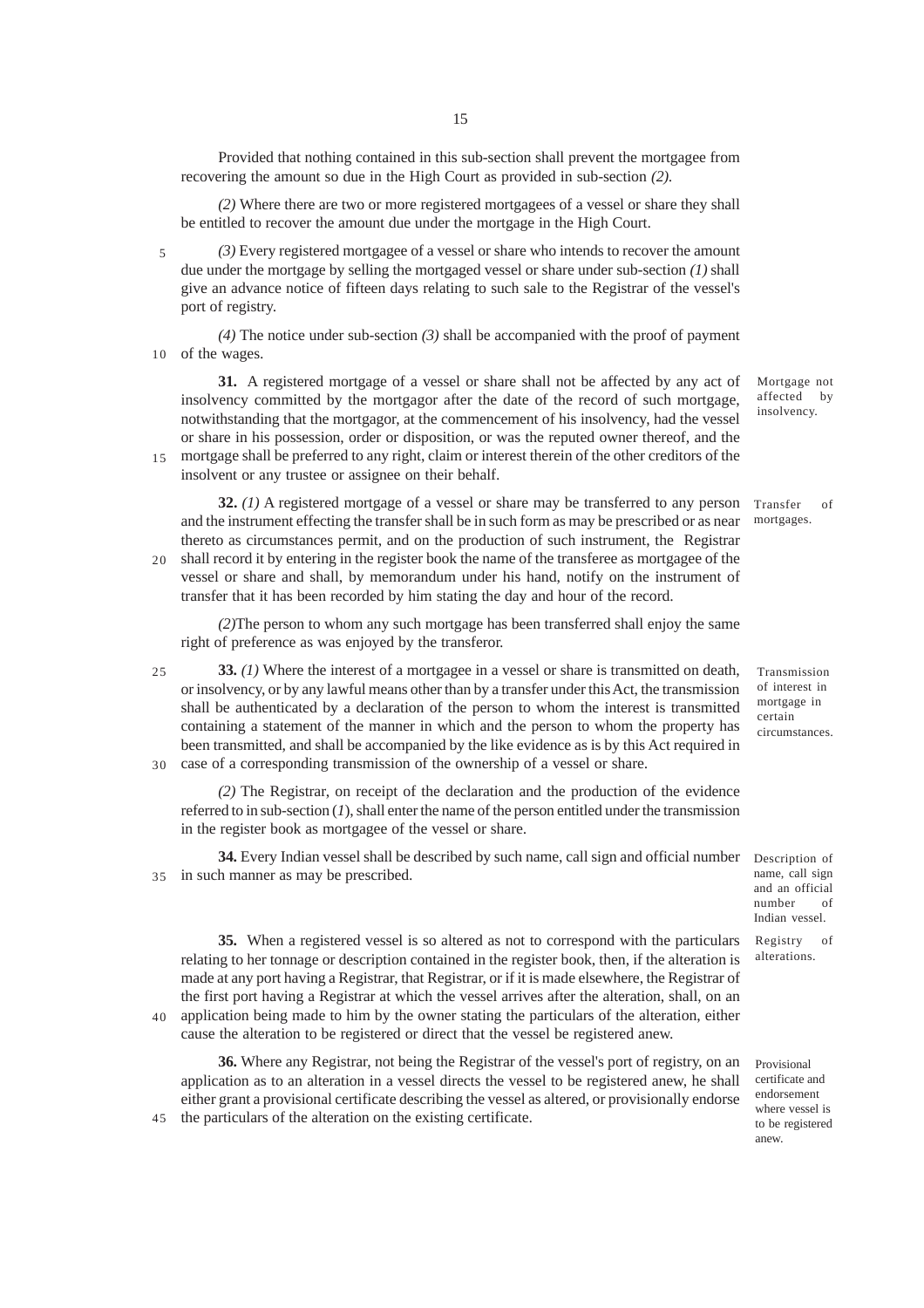| Registry anew<br>on change of<br>ownership.                             | 37. Subject to the other provisions contained in this Act, where the ownership of any<br>Indian vessel is changed, the Registrar of the port at which the vessel is registered may, on<br>the application of the owner of the vessel, register the vessel anew in such manner as may be<br>prescribed, although registry anew is not required under this Act.                                                                                                                                                           |          |
|-------------------------------------------------------------------------|-------------------------------------------------------------------------------------------------------------------------------------------------------------------------------------------------------------------------------------------------------------------------------------------------------------------------------------------------------------------------------------------------------------------------------------------------------------------------------------------------------------------------|----------|
| Transfer<br>of<br>registry.                                             | 38. The registry of any vessel may be transferred from one port of registry to another<br>on an application to the Registrar of the existing port of registry of the vessel made by<br>declaration in writing of all persons appearing in the register to be interested therein as<br>owners or mortgagees, but that transfer shall not in any way affect the rights of those<br>persons or any of them and those rights shall in all respects continue in the same manner as<br>if no such transfer had been effected. | 5<br>10  |
| Restrictions<br>on re-registry<br>of abandoned<br>vessel.               | 39. Where a vessel has ceased to be registered as an Indian vessel by reason of<br>having been wrecked or abandoned, or for any reason other than capture by the enemy, the<br>vessel shall not be re-registered until she has, at the expense of the applicant for the registry,<br>been surveyed by a surveyor and certified by him to be seaworthy.                                                                                                                                                                  |          |
| National<br>colours for<br>Indian vessels.                              | 40. (1) The Central Government may, by notification, declare the proper national<br>colours for all Indian vessels and for all vessels owned by the Government and different<br>colours may be declared for different classes of vessels.                                                                                                                                                                                                                                                                               | 15       |
|                                                                         | (2) Vessels registered under this Part shall hoist the proper national colours,—                                                                                                                                                                                                                                                                                                                                                                                                                                        |          |
|                                                                         | $(a)$ on a signal being made to her by any vessel of the Indian Navy or Indian<br>Coast Guard;                                                                                                                                                                                                                                                                                                                                                                                                                          | 20       |
|                                                                         | $(b)$ on entering or leaving any port.                                                                                                                                                                                                                                                                                                                                                                                                                                                                                  |          |
|                                                                         | (3) Any commissioned officer of the Indian Navy, any officer of the Indian Coast<br>Guard, a surveyor or any Indian consular officer, as the case may be, may board any vessel<br>on which any colours are hoisted contrary to this Act and seize and take away the colours<br>which shall be forfeited to the Government.                                                                                                                                                                                              | 25       |
|                                                                         | (4) No person on board a vessel which is not an Indian vessel shall, for the purpose of<br>making it appear to be an Indian vessel, use the Indian national colours, unless the assumption<br>of Indian character has been made for the purpose of escaping capture by the enemy or by<br>a foreign vessel of war in the exercise of some belligerent right.                                                                                                                                                            |          |
| Concealment<br>of Indian, or<br>assumption<br>of foreign,<br>character. | 41. No owner or master of an Indian vessel shall knowingly do anything or permit<br>anything to be done, or carry or permit to be carried any papers or documents, with intent to<br>conceal the Indian character of the vessel from any person entitled by any law for the time<br>being in force to inquire into the same, or with intent to assume a foreign character for the<br>vessel, or with intent to deceive any person so entitled.                                                                          | 30<br>35 |
| Liabilities of<br>vessel<br>not<br>recognized as<br>Indian vessel.      | 42. Where it is declared by this Act that an Indian vessel shall not be recognised as<br>such, that vessel shall not be entitled to any privileges, benefits, advantages or protection<br>usually enjoyed by Indian vessel or to use the Indian national colours for Indian vessel or<br>to assume the Indian national character:                                                                                                                                                                                       |          |
|                                                                         | Provided that for the payment of dues the liability to fine and forfeiture and the<br>punishment of offences committed on board such vessel, or by any person belonging to her,                                                                                                                                                                                                                                                                                                                                         | 40       |

Proceedings on forfeiture of vessel.

Indian vessel.

**43.** Where any vessel has either wholly or as to any share therein become subject to forfeiture under this Part, any commissioned officer of the Indian Navy, Indian Coast Guard, any Indian consular officer or any other officer authorised by the Central Government, may seize and detain the vessel, and bring her for adjudication before the High Court, and the High Court may thereupon adjudge the vessel with her equipment to be forfeited to the Government, and make such order in the case as to the High Court seems just and may award to the officer bringing in the vessel for adjudication such portion of the proceeds of the sale of the vessel or any share therein as the High Court thinks fit. 45 45

such vessel shall be dealt with in the same manner in all respects as if she were a recognised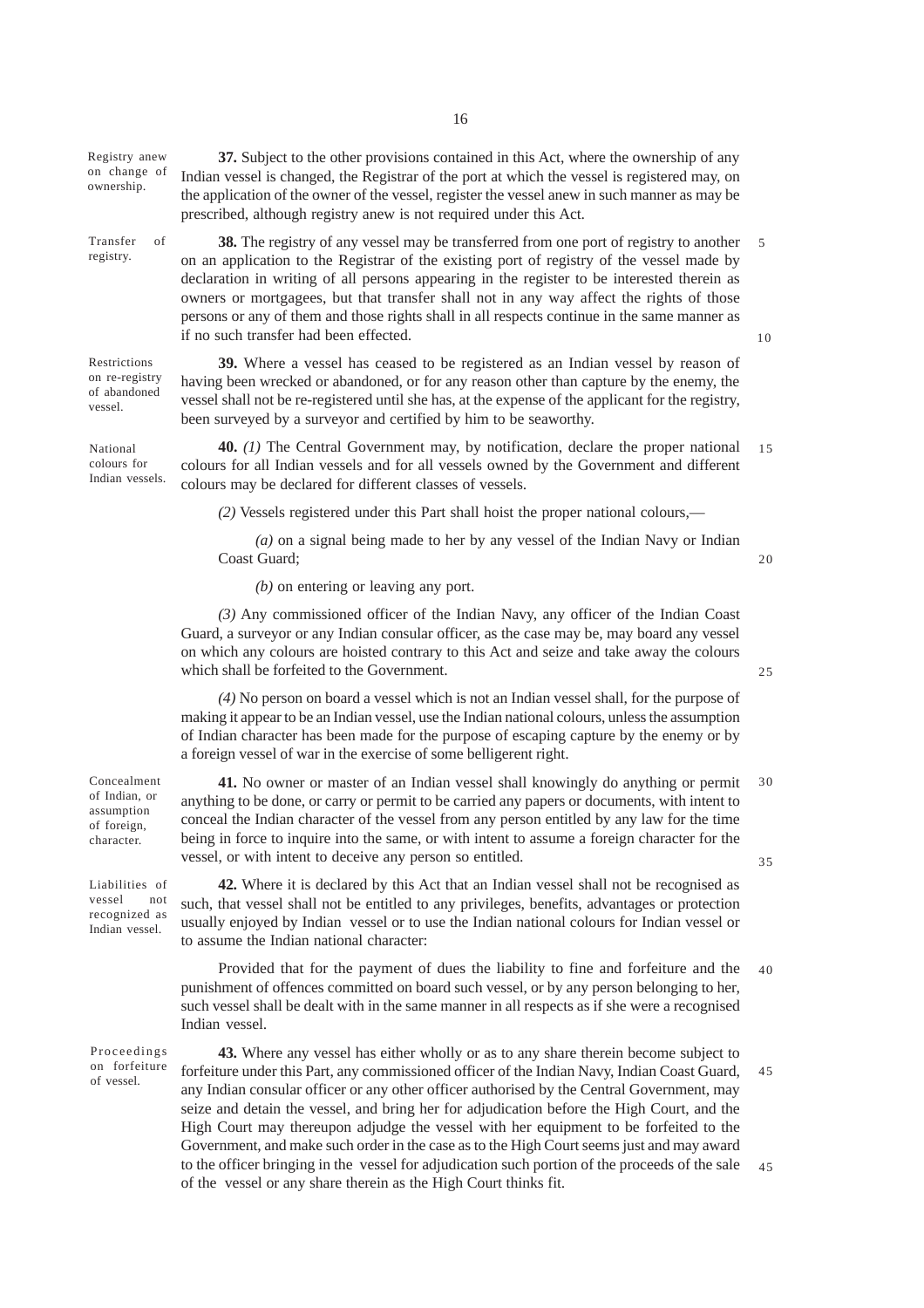**44.** Where any person is beneficially interested otherwise than by way of mortgage in any vessel or share in a vessel registered in the name of some other person as owner, the person so interested shall, as well as the registered owner, be subject to all the pecuniary penalties imposed by this or any other Act on the owners of vessel or shares therein, without prejudice that proceedings for the enforcement of any such penalties may be taken against Liability of owners.

both or either of the said parties jointly or severally.

**45.** *(1)* A person may on application to the Registrar and on payment of such fees as may be prescribed, inspect any register book, and may obtain a certified copy of any entry in the register book.

*(2)* A certified copy of an entry in a register book shall be admissible in evidence in any court and have the same effect to all intents as the original entry in the register book of which it is a copy. 10

**46.** *(1)* The owner of an Indian vessel may make an application to the Registrar to close its registry provided that, if there is no,—

15

5

*(a)* unsatisfied mortgage entered in its register; or

*(b)* outstanding claims of the master or seafarer of the vessel in respect of wages which have been intimated.

*(2)* The owner of an Indian vessel shall, for the purposes of sub-section *(1)*, specify the name of the vessel, the intended port and country of registry (if applicable) or otherwise the reason for the closure in the application and shall be submitted to the Registrar along with the certificate of registry of the vessel. 20

*(3)* On receipt of the application under sub-section *(1)* and the certificate of registry under sub-section *(2)*, the Registrar shall, if he is satisfied, by an order, close the registry of the vessel and make an entry thereof in the register.

*Explanation*.—For the purposes of this section, "owner" includes any transferee of, or any person entitled under a transmission to the property in, an Indian vessel.  $25$ 

## CHAPTER II

REGISTRATION OF VESSELS ON BAREBOAT CHARTER-CUM-DEMISE BY INDIAN CHARTERER

**47.** This Chapter shall apply to any vessel registered under the law of any country other than India and chartered by an Indian charterer on bareboat charter-cum-demise contract. 30

**48.** In this Chapter unless the context otherwise requires,—

*(a)* "bareboat charter-cum-demise contract" means a written contract for chartering a vessel on bareboat charter-cum-demise;

*(b)* "charter period" means the period during which the vessel is chartered on bareboat charter-cum-demise contract;

*(c)* "Indian charterer" means a person referred to in clause *(a)* or clause *(b)* or clause *(c)* of sub-section *(3)* of section 14 who has chartered a vessel on bareboat charter-cum- demise contract.

**49.** *(1)* The vessel chartered on bareboat charter-cum -demise by an Indian charterer may be registered under this Chapter.

*(2)* The procedure for registration of the vessel chartered on bareboat charter-cumdemise shall be such as may be prescribed.

*(3)* The bareboat charter-cum-demise contract shall include the following provisions, namely:—

*(a)* the period for hiring the vessel chartered on bareboat charter-cum-demise shall be for not less than three years;

Application of this Chapter.

Definitions.

Evidence of register book, certificate of registry and other documents.

Closure of registry.

Registration of vessel chartered on bareboat charter-cumdemise.

45

35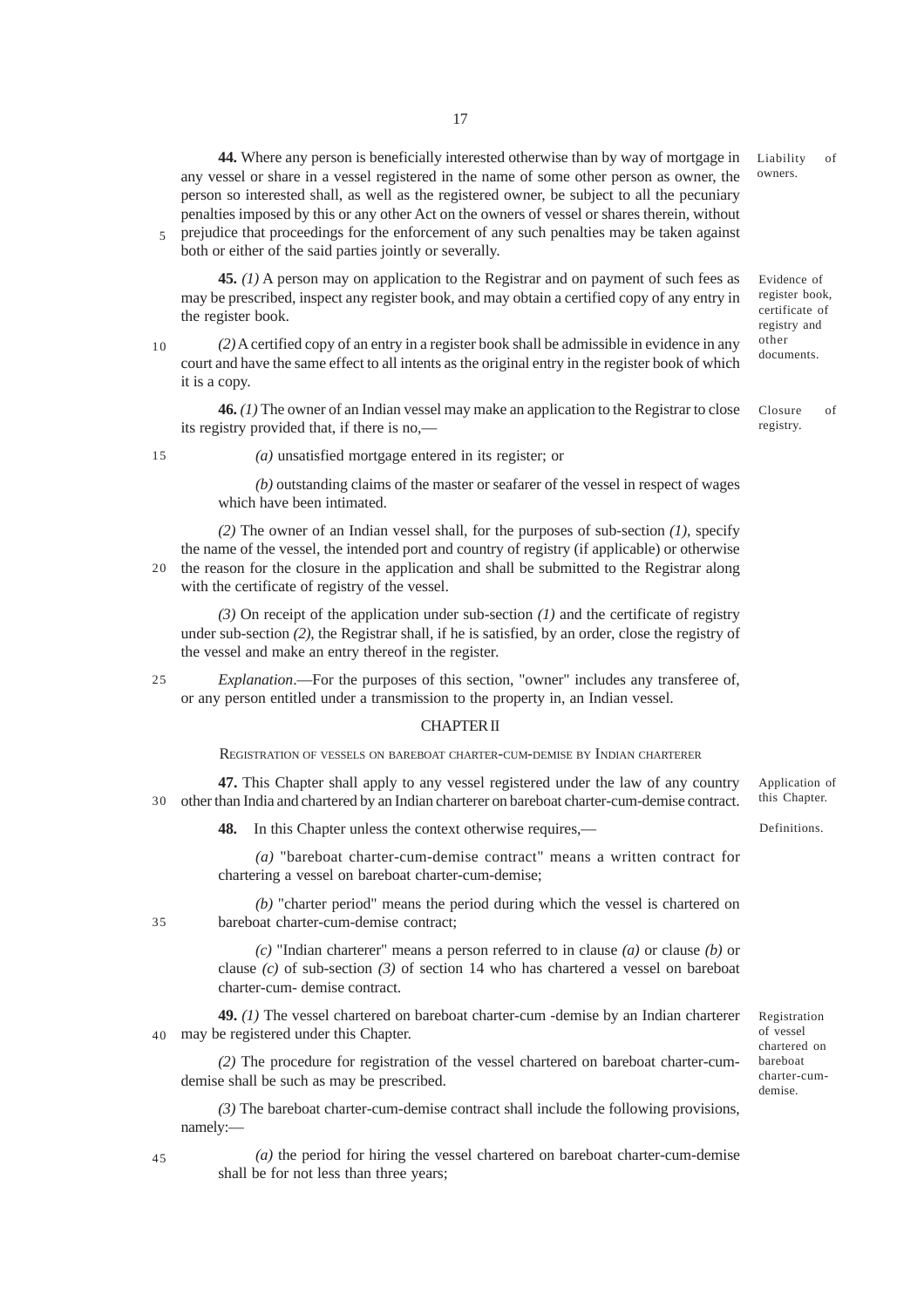*(b)* the possession and control of the vessel chartered on bareboat charter-cumdemise, including the right to appoint its master and other seafarers, shall vest with the Indian charterer; and

*(c)* the ownership of the vessel chartered on bareboat charter-cum-demise, after the charter period shall stand transferred to the Indian charterer.

*(4)*The registration of a vessel chartered on bareboat charter-cum-demise shall remain in force till the end of the charter period:

Provided that if any provision of this Act is violated, the registration of such vessel may be closed before the chartered period.

*(5)* The Registrar shall, after registration or closure of registration of a vessel chartered on bareboat charter-cum-demise contract, send the information of such registration or closure, as the case may be, to the authority of registration of the country where such vessel is registered. 10

*(6)* The vessel chartered on bareboat charter-cum -demise registered under this Chapter shall be an Indian vessel entitled to fly the Indian flag.

15

 $20$ 

45

5

*(7)* If the bareboat charter-cum-demise contract is terminated before the charter period due to breach of the agreement or any other reason, the Indian charterer shall inform the Registrar and, on receipt of such information, the Registrar shall close the registry and forward the information to the authority of registration of the country where such vessel is registered.

*(8)* Notwithstanding anything contained in this Act, the provisions relating to the owner of an Indian vessel under this Act shall, subject to such modification as the Central Government may consider necessary, apply to the Indian charterer for the vessels registered under this Chapter.

**50.** *(1)* The Central Government may make rules to carry out the purposes of this Part.  $25$ 

*(2)* In particular, and without prejudice to the generality of the foregoing power, such rules may provide for all or any of the following matters, namely: respect of matters in this

Power to make rules in

Part.

*(a)* the conditions for registration of an Indian vessel, under sub-section *(2)* of section 14;

*(b)* the manner of keeping the register book and making entries therein and maintenance of the records of vessels registered under this Act under sub-section *(2)* of section 15; 30

*(c)* the form and manner of making application for registry of an Indian vessel under section 16;

*(d)* the manner of marking, survey, measurement and ascertainment of tonnage of an Indian vessel under sub-section *(1)* of section 17; 35

*(e)* the other particulars descriptive of the identity of vessel under sub-section *(2)* of section 17;

*(f)* the manner of making endorsement under section 21;

*(g)* the procedure for issuing a provisional certificate of registry under sub-section *(1)* of section 23; 40

*(h)* the form of instrument for description of vessel under sub-section *(5)* of section 24;

*(i)* the form for making and signing a declaration under clause *(a)* of sub-section *(1)* of section 26;

(*j*) the form of mortgage under sub-section *(1)* of section 29;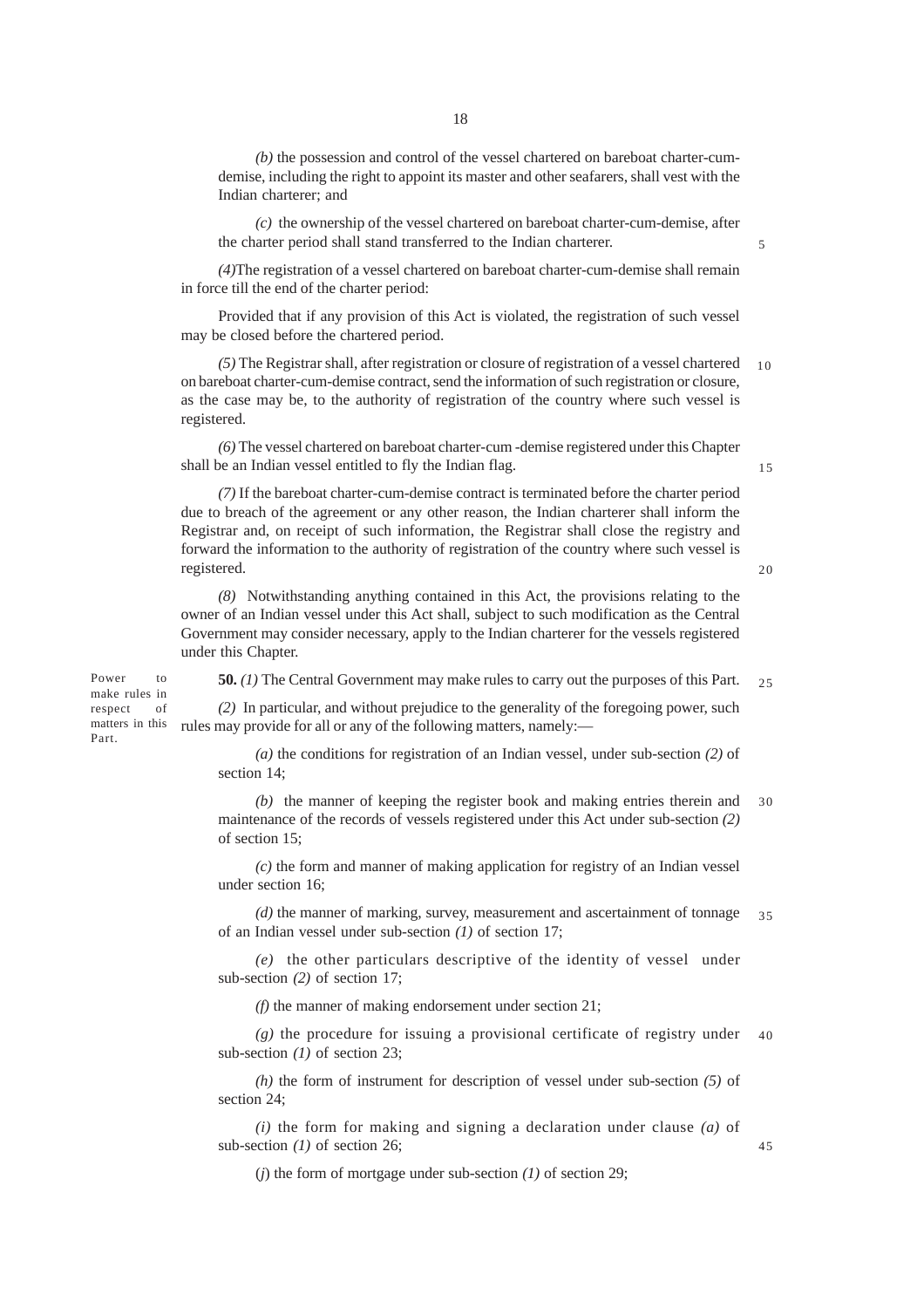(*k*) the form of instrument effecting the transfer under sub-section *(1)* of section 32;

(*l*) the manner of description of the name, call sign and official number of Indian vessel under section 34;

5

(*m*) the manner of registration of vessel anew under section 37;

(*n*) the fee for inspection of register book and a certified copy of any entry of the register book under sub-section *(1)* of section 45;

(*o*) the procedure for registration of vessel chartered on bareboat charter -cumdemise under sub-section *(2)* of section 49;

10

(*p*) any other matter which is required to be or may be prescribed.

#### **PART IV**

#### CERTIFICATE OF COMPETENCY AND CERTIFICATE OF PROFICIENCY

**51.** *(1)* Every Indian vessel shall be provided the seafarers with such manning scale as may be prescribed.

Certificates to be held by seafarers.

*(2)* The seafarer shall hold such certificate of a grade appropriate to his station in the vessel or of a higher grade as may be prescribed: 15

Provided that in relation to different categories of vessel, areas and types of operations there shall be provided such different manning scales as may be prescribed:

Provided further that subject to such conditions and restrictions as may be prescribed, 20 the Indian national with foreign certificates of competency or foreign national with certificate of competency issued under this Act or foreign certificate of competency, may serve on Indian vessels.

*(3)* Every vessel, whether at sea or in any port or place, shall be manned by such number of persons with such qualifications as may be prescribed.

- **52.** *(1)* The Central Government shall, subject to the provisions of STCW Convention, grant a certificate of competency or certificate of proficiency, as the case may be, for such different grades of seafarers with such requirements and such procedures as may be prescribed. 25
- *(2)* No certificate of competency or certificate of proficiency shall be granted, under sub-section *(1)* unless the seafarer fulfils the requirements in respect of service, age limit, 30 medical fitness, training, qualifications and examination in accordance with the STCW Convention.

*(3)* Notwithstanding anything contained in sub-sections *(1)* and *(2)*, the Central Government may grant such other certificate of competency or certificate of proficiency with such requirements and procedures as may be prescribed. 35

*(4)* A certificate of competency or certificate of proficiency, as the case may be, granted under sub- sections *(1)*, *(2)* and *(3)* shall be in such form and on payment of such fee and valid for such period as may be prescribed, and record of such certificate shall be kept in such manner as may be prescribed.

**53.***(1)* The Director-General shall administer, supervise and monitor all activities relating to training and assessment for grant of certificate of competency or certificate of proficiency. 40

*(2)* The Director-General shall approve the training institute, training courses and method of conduct of such training course for grant of certificate of competency or certificate of proficiency under section 52:

Provided that no certificate of competency or certificate of proficiency shall be granted, unless the training required for such certificate has been imparted in accordance with the provisions of this section. 45

Certificate of competency and certificate of proficiency.

Training for grant of certificate of competency and certificate of proficiency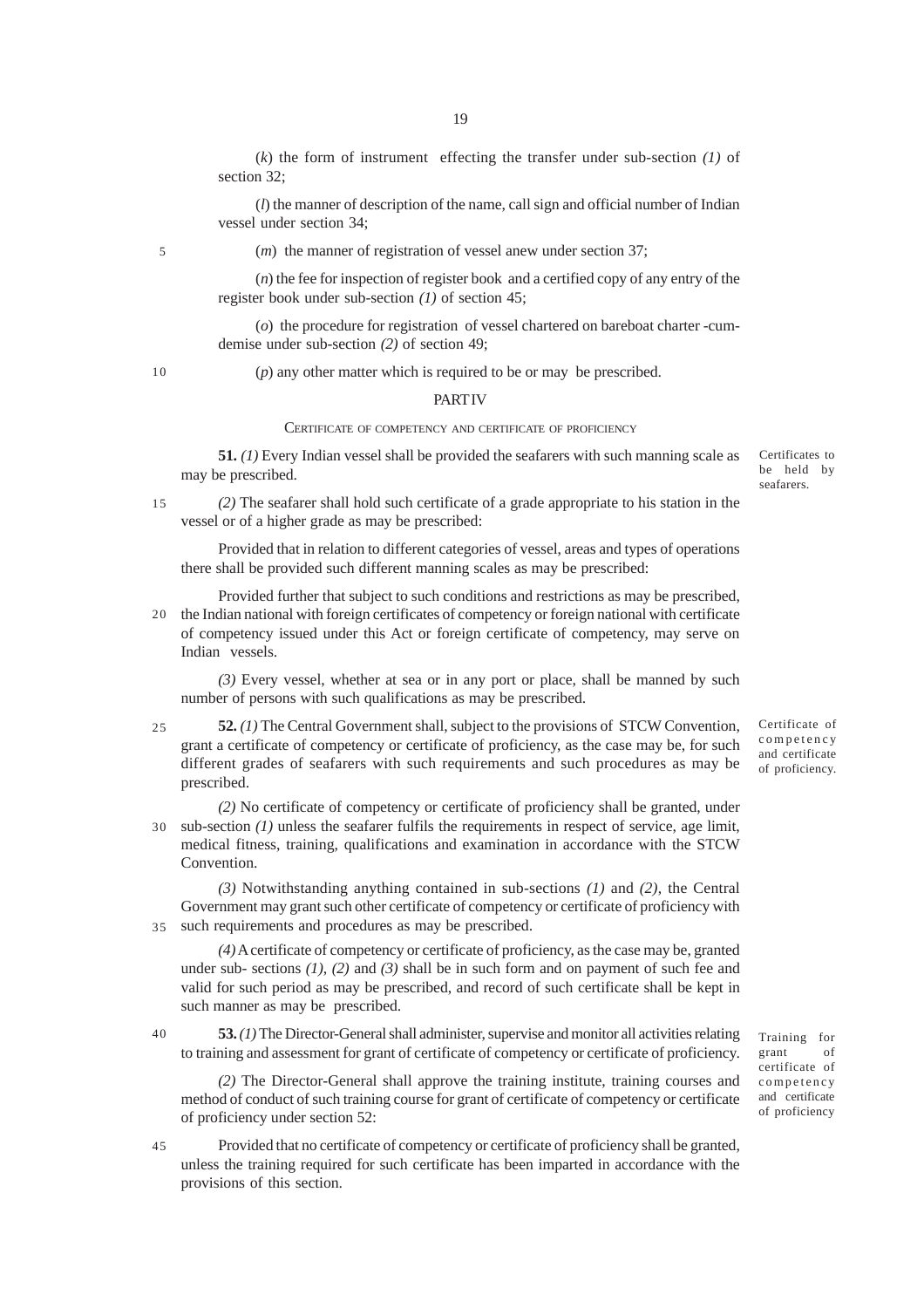20

*(3)* The Director-General may, for the purposes of this Part authorise any person to inspect any maritime training institute and the person so authorised in this behalf shall submit the report to the Director-General.

*(4)* The Director-General may, after receipt of the inspection report under sub-section  $(3)$ , if he is satisfied that the maritime training institute has contravened any provisions of this Part, after giving an opportunity of being heard, suspend or withdraw the approval granted to such maritime training institutes under sub-section *(2)*.

Examinations for grant of certificates.

**54.** *(1)* The Central Government shall appoint a person for the purposes of examining the qualifications of persons desirous of obtaining certificates under section 52.

*(2)* The manner of conducting examination for certificate of competency or certificate of proficiency, the fee to be charged and the payment to be made to the examiners appointed under sub-section *(1)* shall be such as may be prescribed. 10

*(3)* The Central Government shall grant a certificate of competency or certificate of proficiency, as the case may be, to every applicant, who is duly reported by the examiners appointed under sub-section *(1)* to have passed the examination satisfactorily and to have given satisfactory evidence of his sobriety, experience and ability and general good conduct on board vessel: 15

Provided that the Central Government may, if it has reason to believe that the report has been unduly made, before granting a certificate, require a re-examination of the applicant including the inquiry into the applicant's testimonials and character.

*(4)* If it appears to the Central Government that a person holding a certificate granted under sub-section (*1*) or sub-section (*3*) of section 52 has obtained it on the basis of false or erroneous information, or is guilty of misconduct or on receipt by the Central Government of any report of incompetency, or any act of omission or commission or compromise to safety, security or prevention of pollution by the person holding a certificate which may pose a threat to life or property or environment, it may, after due investigation, by order, withdraw, suspend or cancel such certificate: 25

Provided that no order shall be passed under this sub-section without giving the person holding the certificate an opportunity of being heard.

*(5)* A note of all orders made under sub-section *(4)* affecting any certificate of competency or certificate of proficiency, in pursuance of the powers contained in this Act, shall be entered on the copy of the certificate kept under section 52.  $30$ 

*(6)* Whenever a person holding a certificate granted under this Act proves to the satisfaction of the issuing authority that he has, lost or been deprived of such certificate, the issuing authority shall, on payment of such fee as may be prescribed, shall grant a copy of the certificate and such copy shall have all the effect of the original. 35

Production of certificate of competency.

**55.** *(1)* The master of every vessel shall, on demand, produce to the proper officer the certificates of competency of the seafarers of the vessel along with a list of crew with the particulars of grades of certificates of master, mates, engineers and ratings.

*(2)* A surveyor may, at any reasonable time, go on board a vessel to which any of the provisions of this Part applies for the purpose of ensuring that the seafarers holding certificates issued in accordance with the STCW Convention are actually appointed and are present, and satisfy himself about the adequacy of such seafarers for the watch-keeping duties in ports and at sea. 40

**56.** *(1)* Where in a country other than India, the certificate of competency is granted under any law for the time being in force in that country which is similar to those referred to in this Act, then if the Central Government is satisfied that,— 45

*(a)* the conditions under which any certificate of competency is granted in that country meets the standards of competency not lower than those required for the grant under this Act for corresponding certificates; and

Recognition of certificates of competency granted in other countries.

20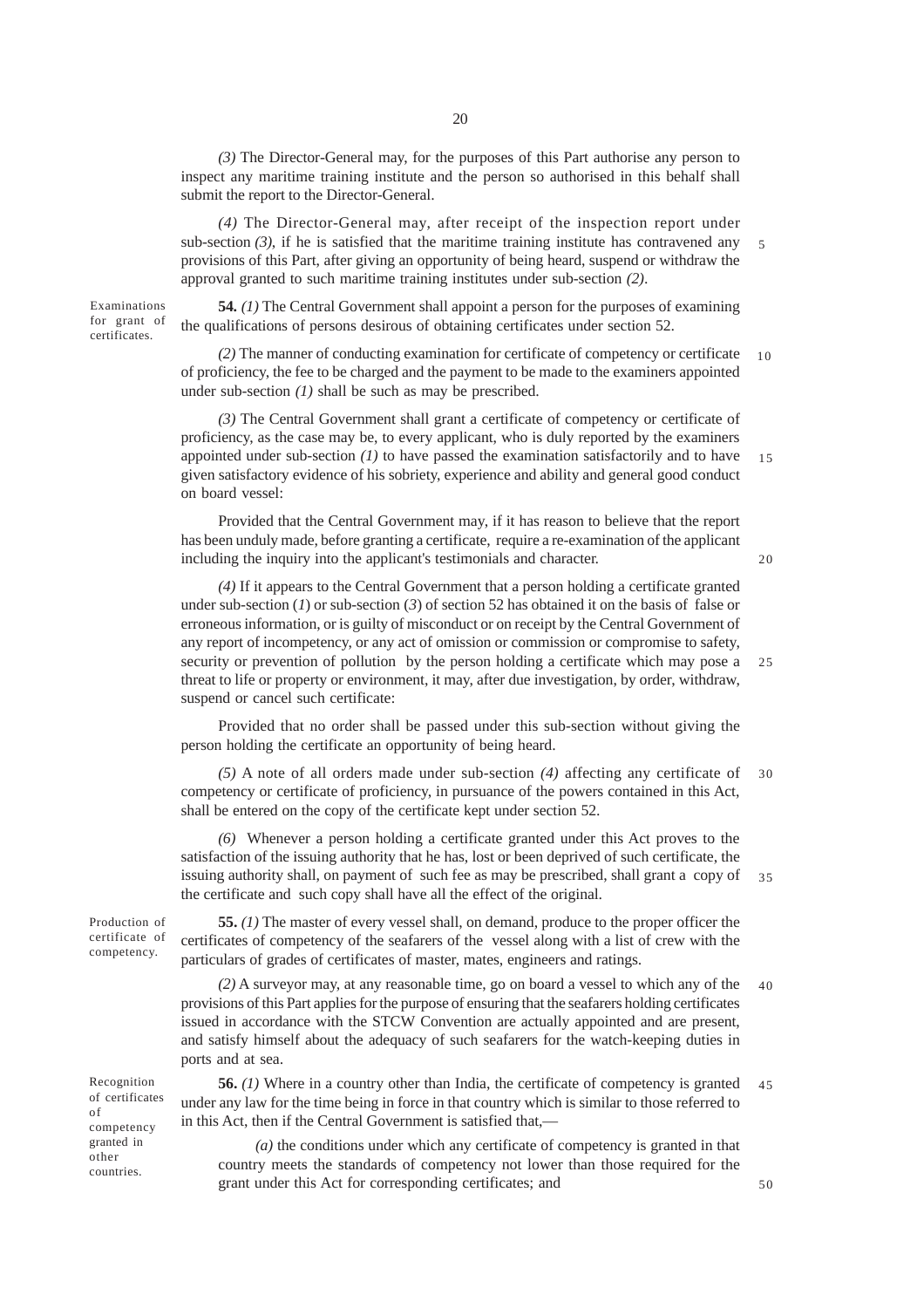*(b)* the certificate granted under this Act is accepted in that country in lieu of the corresponding certificate granted under the laws of that country,

the Central Government may, by notification, declare that any certificate of competency granted under the law in force in that country shall be recognised as equivalent to the corresponding certificate of competency granted under this Act.

*(2)* The certificate recognised under sub-section *(1)* as equivalent may be issued with a certificate of endorsement as may be prescribed.

*(3)* A person holding a certificate of endorsement under sub-section *(2)* shall be considered as duly certificated under this Act.

10

5

**57.** *(1)* Every master of a foreign vessel shall, before proceeding to sea from any port or place in India, ensure that the vessel has the requisite numbers of seafarer of appropriate grades as specified in the Safety Convention and STCW Convention.

*(2)* A surveyor or any person authorised in this behalf by the Central Government may, at any reasonable time, go on board a vessel for the purpose of ensuring that the seafarers 15 holding certificates issued in accordance with the Safety Convention and STCW Convention are actually appointed and are present, and satisfy himself about the adequacy of such seafarers for the watch keeping duties in ports and at sea.

*(3)* If any report made under sub-section *(2)* by a surveyor or any person authorised in this behalf by the Central Government, reveals any deficiency in a foreign vessel in relation to the requirements of the Safety Convention and STCW Convention and the Central Government is satisfied that it shall be unsafe for such vessel to proceed to sea, that vessel may be detained by the proper officer till such requirements are fulfilled.  $20<sup>2</sup>$ 

**58.** At any time during which the security of India is threatened or during a proclamation of emergency issued under clause *(1)* of article 352 of the Constitution, every Indian citizen holding an Indian certificate of competency, certificate of proficiency or certificate of recognition granted under this Act shall be liable to serve on Indian vessel for such period on such terms and conditions as the Central Government may, by general or special order, specify. 25

**59.** *(1)* The Central Government may make rules to carry out the provisions of this Part.

*(2)* In particular and without prejudice to the generality of the foregoing power, such rules may provide for all or any of the following matters, namely:— 30

(a) the manning scales of the seafarers under sub-section  $(1)$  of section 51;

*(b)* the certificate of grade appropriate under sub-section *(2)* of section 51;

*(c)* the different manning scales in relation to different categories of vessel, areas and types of operations under proviso to sub-section *(2)* of section 51;

*(d)* the conditions and restrictions under the second proviso to sub-section *(2)* of section 51;

*(e)* the number of persons to be manned and their qualifications under subsection *(3)* of section 51;

*(f)* the requirement and procedure for grant of certificate of competency or certificate of proficiency to the different grades of seafarer under sub-section *(1)* of section 52;

*(g)* the requirement and procedure for grant of certificate of competency or certificate of proficiency under sub-section *(3)* of section 52;

*(h)* the form of certificate, fees and the valid period of such certificate and the manner in which the copies of certificate to be kept and recorded under sub-section *(4)* of section 52;

Foreign vessel not to sail without certificated seafarers.

Obligations of certain certificate holders to serve the Government or in Indian vessels.

Power to make rules.

35

40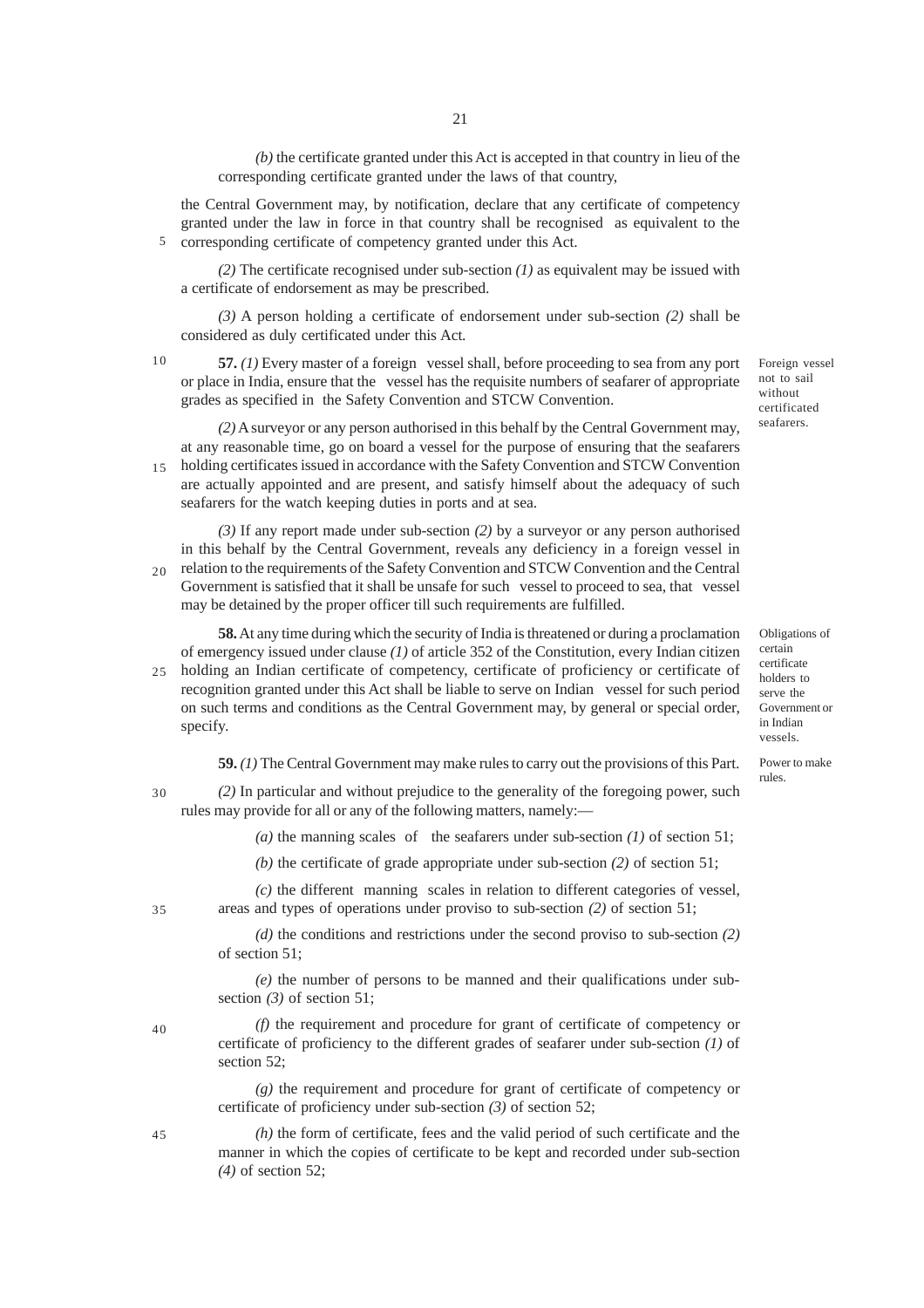*(i)* the manner of conducting examination for certificate of competency or certificate of proficiency, the fee to be charged and the payment to be made to the examiners under sub-section *(2)* of section 54;

( *j*) the fee for grant of certificate if lost or deprived, under sub-section *(6)* of section 54;

(*k*) the endorsement under sub- section *(2)* of section 56;

(*l*) any other matter which is required to be or may be prescribed.

## PART V

#### **SEAFARERS**

**60.** Save as otherwise provided, this Part shall apply to,— *(a)* every seafarer; *(b)* recruitment and placement service; *(c)* ship owners. Application of this Part.

**Definitions**.

Classification of seafarer, maritime labour standards and prescription of minimum scale.

Application of maritime labour standards to seafarers and ships.

**61.** In this Part, unless the context otherwise requires,—

*(a)* "Maritime Labour Certificate" means a Certificate issued by the Central Government or any officer, authority or organisation authorised by it in this behalf, in accordance with the provisions of the Maritime Labour Convention; 15

*(b)* "recruitment and placement service" means any person, company, institution, agency or other organisation, in public or private sector which is engaged in recruiting seafarers on behalf of employers or placing seafarers with the employers.

 $20$ 

5

10

**62.** *(1)* The Central Government may make rules for the classification of seafarers into different categories, the minimum manning scale of seafarers of such categories, and the different scales for different classes of ships.

*(2)* Notwithstanding anything contained in any other law for the time being in force, the provisions of this Act shall apply to the seafarer employed or engaged as a member of the crew of a ship. 25

**63.** *(1)* The provisions relating to maritime labour standards as contained in the Maritime Labour Convention, shall apply to all seafarers and ships registered under this Act, but does not include,—

*(a)* ships which navigate exclusively in inland waters or waters within, or closely adjacent to, sheltered waters or areas where any law for the time being in force relating to ports apply;  $30$ 

*(b)* ships engaged in fishing activities;

*(c)* traditionally built ships such as dhows and junks;

*(d)* ships of war or naval auxiliaries.

35

45

*(2)* Subject to the provisions of sub-section *(1)*, the Central Government may, on the recommendation of the Director-General, by order, extend the provisions of the said sub-section to any category of ship with such exceptions and modifications as it may consider necessary.

*(3)* Every Indian ship referred to in sub-section *(1)*, wherever it is, and every ship other than an Indian ship while within the jurisdiction of India shall, subject to such conditions as may be prescribed, be in possession of a certificate issued in accordance with the provisions of the Maritime Labour Convention. 40

*(4)* No ship shall proceed to sea unless it is in possession of certificate issued under sub-section *(3)*.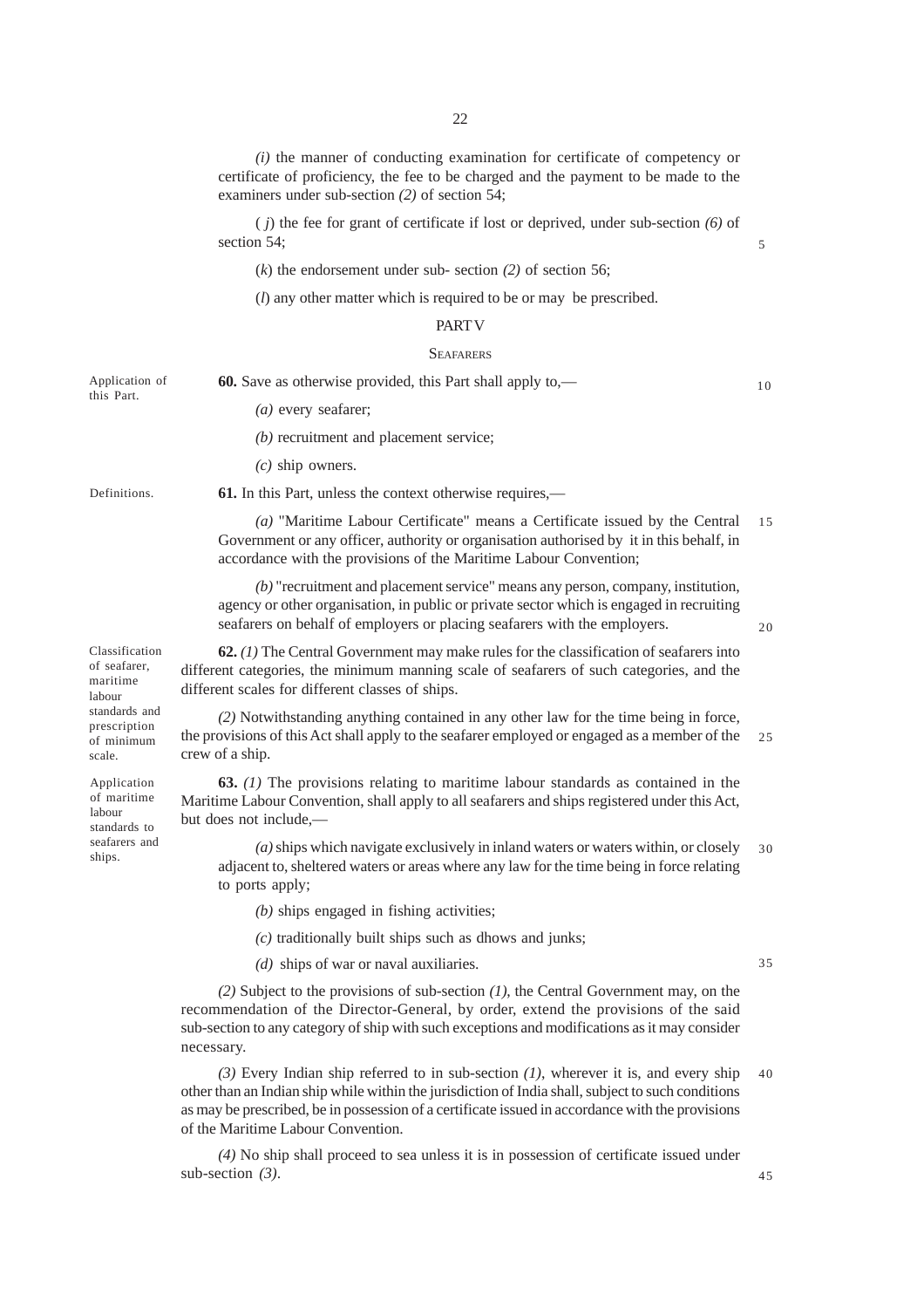| <b>64.</b> It shall be the duty of shipping masters,—                                                                                                                                                                                                                                                                                                            |  |  |
|------------------------------------------------------------------------------------------------------------------------------------------------------------------------------------------------------------------------------------------------------------------------------------------------------------------------------------------------------------------|--|--|
| $(a)$ to monitor the engagement and discharge of seafarer in the manner provided<br>under this Act;                                                                                                                                                                                                                                                              |  |  |
| (b) to issue such continuous discharge certificate and seafarer's identity<br>document as may be prescribed;                                                                                                                                                                                                                                                     |  |  |
| $(c)$ to hear and decide disputes between a master, owner or agent of ship and<br>any of the crew of the ship including those under section 77;                                                                                                                                                                                                                  |  |  |
| $(d)$ to transmit the complaint of any dispute of a foreign seafarer of a ship,<br>registered in a country other than India, in Indian territorial waters, with the master,<br>owner or agent to the competent authority of the country of registration and to forward<br>a copy of such complaint to the Director-General of International Labour Organisation; |  |  |
| (e) to perform such other duties relating to seafarers and merchant ships under<br>this Act as the Central Government may, by general or special order, specify.                                                                                                                                                                                                 |  |  |
| <b>65.</b> It shall be the business of the seafarer's employment office,—                                                                                                                                                                                                                                                                                        |  |  |
| $(a)$ to issue licence, to regulate and control the recruitment and placement service<br>and to-                                                                                                                                                                                                                                                                 |  |  |

*(i)* ensure that no fees or other charges for recruitment and placement of seafarers are borne directly or indirectly or in whole or in part, by the seafarers;

*(ii)* ensure that adequate machinery and procedures exists for the investigation, if necessary, of complaints concerning the activities of recruitment and placement services;

*(b)* to perform such other functions and duties as may be prescribed.

**66.** *(1)* The seafarer shall be engaged only by,—

Supply or recruitment or engagement of seafarer.

*(a)* recruitment and placement service possessing the licence issued under the provisions of section 65; or

*(b)* owners in the case of Indian vessel for the vessel owned by them.

*(2)* No person, other than an owner of Indian vessel in respect of the vessel owned by him, shall carry on the business of recruitment and placement service unless he is in possession of a valid licence issued under section 65.

*(3)* No person shall engage any seafarer under this Act in any ship, unless the seafarer is in possession of a continuous discharge certificate and seafarer's identity documents issued under sub-section *(4)* except as otherwise exempted.

*(4)* The continuous discharge certificate and seafarer's identity document referred to in sub-section  $(3)$  shall be issued in such form and manner and on payment of such fees as may be prescribed. 35

*(5)* No person under the age of sixteen years shall be engaged or carried to sea to work in any capacity in any ship.

*(6)* The Central Government may, by order, direct that the seafarers generally or any category of seafarers in particular shall not be engaged or carried to sea to work in any capacity in any ship or in any class of ships so specified, unless each one of them possesses such qualifications as may be prescribed. 40

*(7)* Except as otherwise provided under the rules made under sub-section *(6)*, no person shall engage or carry to sea any seafarer to work in any capacity in any ship or in any class of ships specified in this behalf by the Central Government, unless the seafarer is in possession of a certificate to the effect that he is medically fit to be employed in that capacity

granted in such form by such authority as may be prescribed. 45

Duties of shipping master.

Business of seafarer's employment office.

20

25

30

15

5

10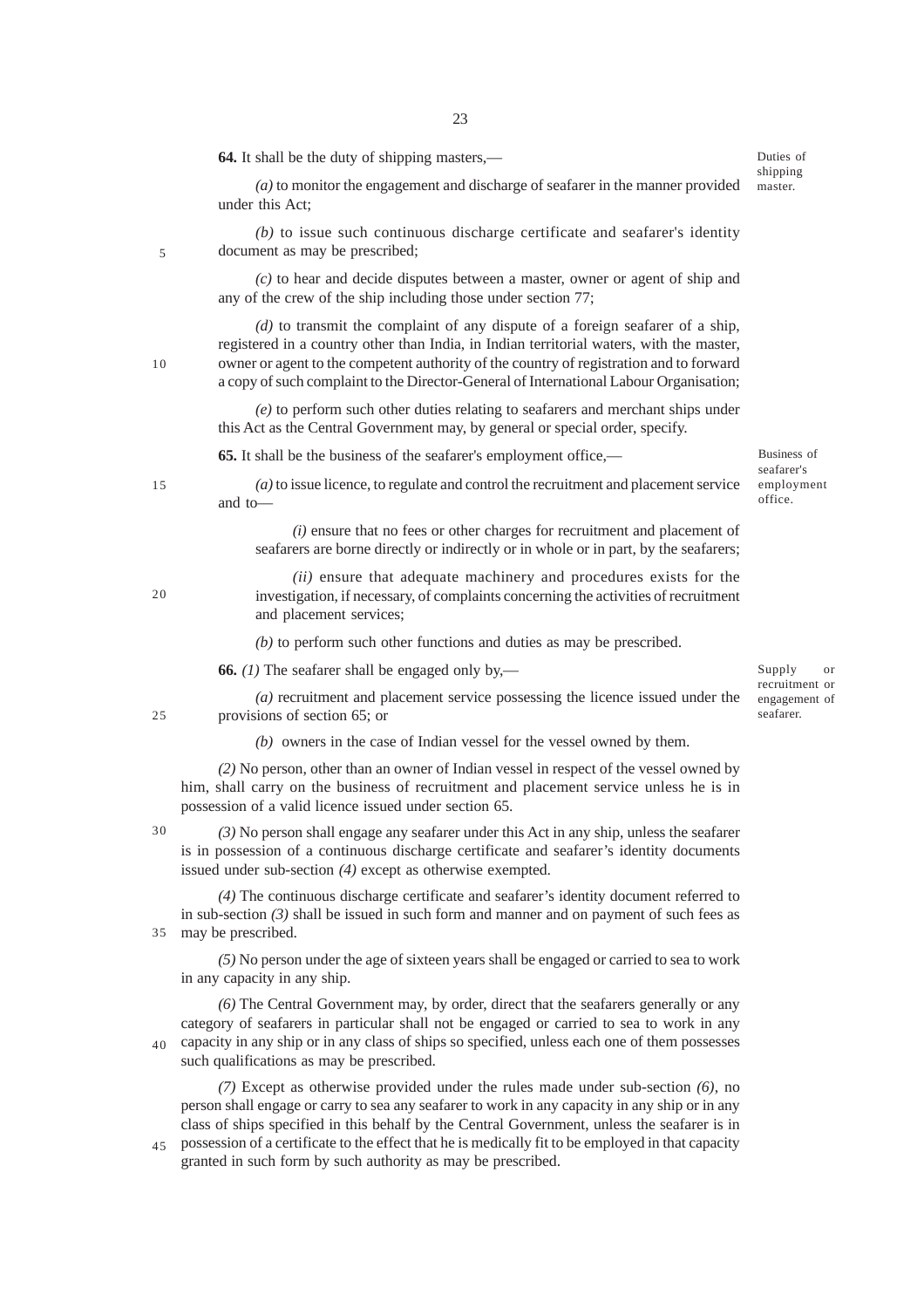*(8)* Any person who claims to represent the interests of seafarers shall not demand or receive, either directly or indirectly, from any seafarer or person seeking employment as seafarer or any person on his behalf, any remuneration or donation or fees or compulsory subscription of any kind attributable from such seafarer or person's employment as seafarer, other than the fees authorised by this Act.

*(9)* There shall be no discrimination between seafarers,—

*(a)* on the ground of their membership in any particular union claiming to represent the interests of seafarers and membership in such union shall not be a pre- condition,

*(b)* on the basis of training institute from where they obtained training or place of issue of their continuous discharge certificates,

for their recruitment and engagement on board any ship.

(*10*) The Central Government or any officer authorised by it in this behalf, if satisfied that in the national interest or in the interest of seafarer it is necessary so to do, may, by order in writing, prohibit the master or owner or his agent of any ship other than an Indian ship specified in the order from engaging any person to serve as a seafarer on such ship.

(*11*) The Central Government may, by notification, fix the fees which shall be payable upon all engagements and discharges of the seafarer.

(*12*) The services of the seafarer engaged in contravention of sub-section *(1)* shall not be recognised for the purposes of certification under Part IV.

Agreements with seafarers.

**67.** (*1*) The master of an Indian ship, or owner of every Indian ship or his agent shall enter into an articles of agreement in such form and manner as may be prescribed with every seafarer whom he engages and shall submit a copy thereof to the shipping master. 20

*(2)* Notwithstanding anything contained in any other provisions of this Act, the master of an Indian ship registered at a port outside India, or owner of such ship or his agent who has an agreement with the seafarer made in due form according to the law of that port or of the port in which her seafarer were engaged, may engage in any port in India— 25

*(a)* a seafarer who is not a citizen of India and who holds a continuous discharge certificate or any other similar document of identity issued by the competent authority of the country in which the ship is registered or, as the case may be, of the country in which the said agreement was made, or

*(b)* a seafarer who is a citizen of India and who holds a continuous discharge certificate issued under this Act,

and any seafarer so engaged under clause *(a)* or clause *(b)* may sign the agreement aforesaid and it shall not be necessary for him to sign an agreement under this Act.

*(3)* A seafarer's right,—

*(a)* to wages and provisions shall be taken to begin either at the time at which he commences work or at the time specified in the agreement for his commencement of work or presence on board whichever first happens;

*(b)* of wages shall not depend on the earning of the freight and seafarers are entitled to demand and recover the same notwithstanding that freight has not been earned. 40

*(4)* A seafarer shall not by any agreement forfeit his lien on the ship or be deprived of any remedy for the recovery of his wages to which, in the absence of the agreement, he shall be entitled, and shall not by any agreement abandon his right to wages in case of the loss of the ship or abandon any right that he may have or obtain in the nature of salvage, and every stipulation in any agreement inconsistent with any provisions of this Act shall be void. 45

5

15

10

35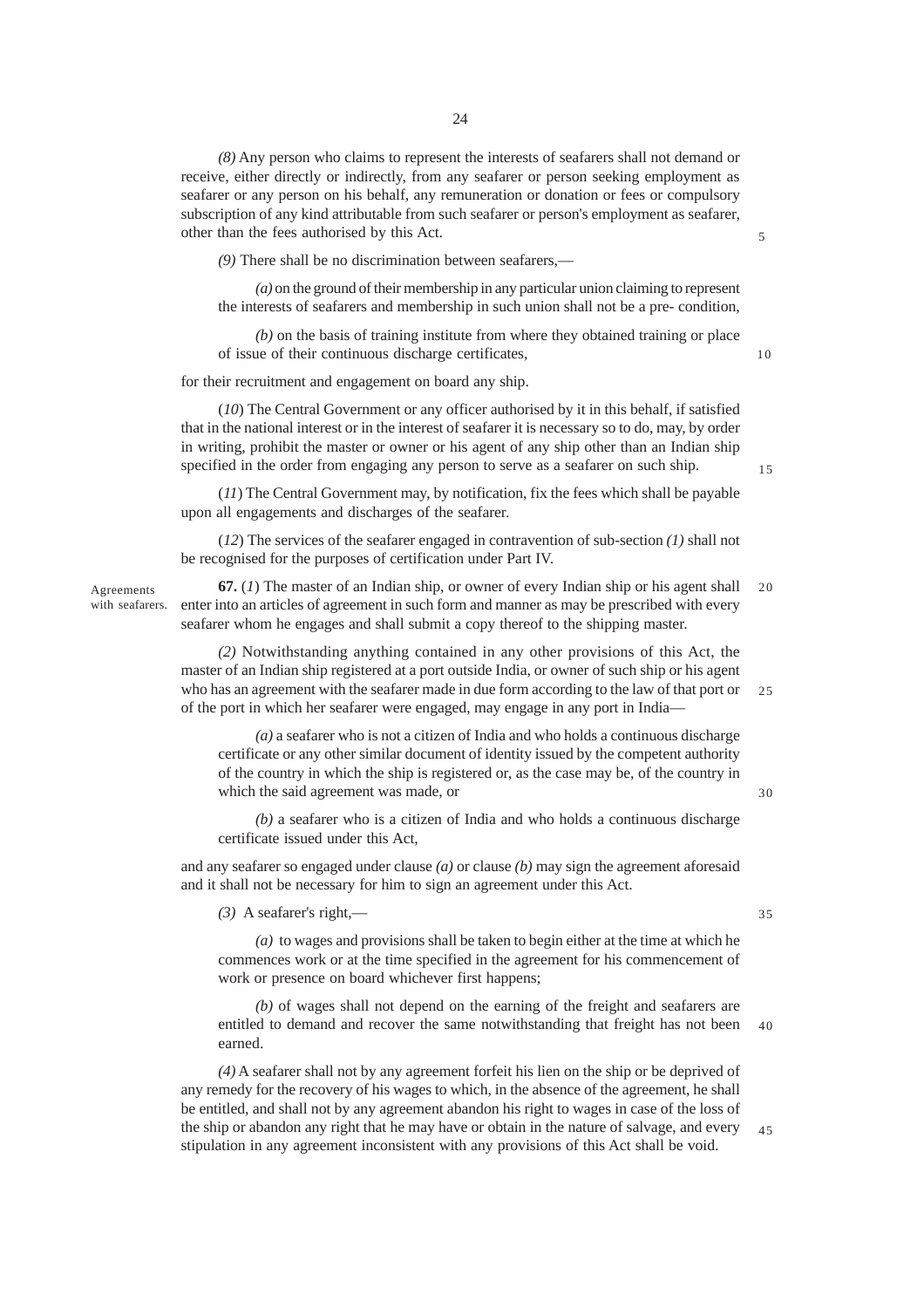**68.** The Central Government may, having regard to the provisions of the Maritime Labour Convention, make rules in the matters relating to seafarer's employment officer for all or any of the following matters, namely:—

- *(a)* payment of wages;
- *(b)* hours of work and hours of rest;
	- *(c)* entitlement to leave;
	- *(d)* repatriation;
	- *(e)* compensation, if ship loss or foundering;
	- *(f)* manning levels;
	- *(g)* service conditions including skill development and opportunities;
		- *(h)* accommodation, recreational facilities, food and catering;
		- *(i)* health protection, medical facilities, welfare and social security protection;
		- (*j*) any other matter which is to be or may be required for compliance and enforcement of Maritime Labour Convention.

**69.** *(1)* Where the service of any seafarer engaged under this Act terminates before the 15 date specified in the agreement by reason of the wreck, loss or abandonment of the ship or by reason of his being left on shore at any place outside India under a certificate granted under this Act of his unfitness or inability to proceed on the voyage, the seafarer shall be entitled to receive,—

 $(a)$  in the case of wreck, loss or abandonment of the ship,—

*(i)* wages at the rate to which he was entitled at the date of termination of his service for the period from the date his service is so terminated until he is returned to and arrives at a proper return port:

Provided that the period for which he shall be entitled to receive wages shall be not less than one month, and

*(ii)* compensation for the loss of his effect,—

*(A)* in the case of a seafarer employed on a ship engaged for coasting trade, of not more than one month's wages; and

*(B)* in the case of a seafarer employed on a foreign-going ship, of not more than three month's wages;

30

20

 $25$ 

5

10

*(b)* in the case of unfitness or inability to proceed on the voyage,

wages for the period from the date his service is terminated until he is returned to and arrives at a proper return port.

*(2)* A seafarer shall not be entitled to receive wages under sub-clause *(i)* of clause *(a)* of sub-section *(1)* in respect of any period during which,—

35

*(a)* he was, or could have been, suitably employed; or

*(b)* through negligence he failed to apply to proper authority for relief as a distressed or destitute seafarer.

*(3)* Any amount payable by way of compensation under sub-clause *(ii)* of clause *(a)* of sub-section *(1)* shall be deposited with the shipping master at the port of engagement in India for payment to the seafarer, or, in the case of deceased seafarer, to the person nominated

by him in this behalf under section 85 or if he has not made any such nomination or the nomination made by him is or has become void, to his legal heirs. 40

Power to make rules for enforcement of Maritime Labour Convention.

termination of service for wreck, illness, etc.

Wages on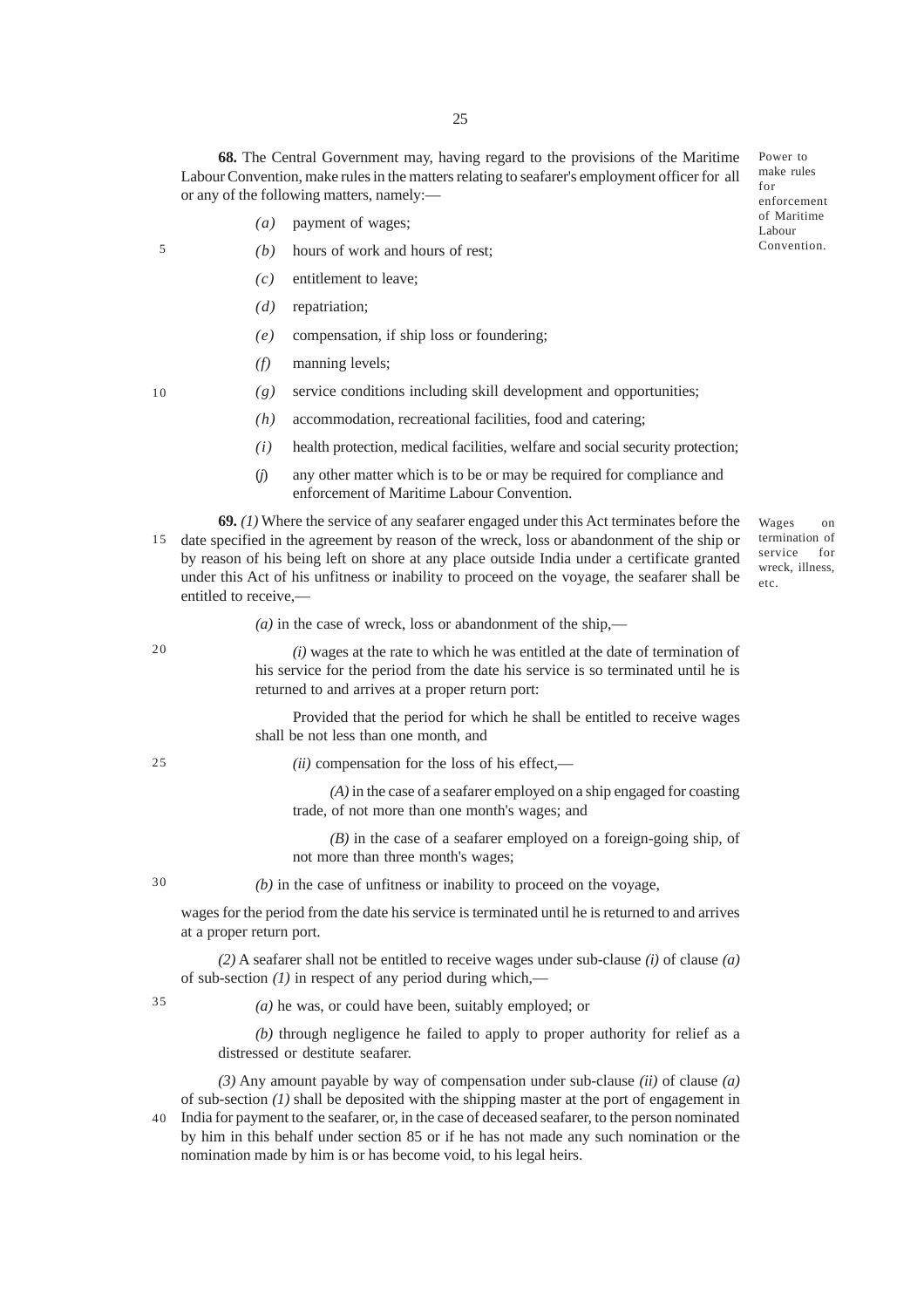*(4)* A seafarer shall be entitled to continue receiving the wages at the same rate till such time he returns home, if such seafarer is held in the captivity including in case of piracy in the course of his employment.

*Explanation.*—For the purposes of item *(B)* of sub-clause *(ii)* of clause *(a)* of subsection *(1)* of this section, "foreign-going ship" means a ship employed in trading between any port or place in India and any other port or place outside India, or between ports and places outside India. 5

**70.** *(1)* A seafarer shall not be entitled to wages,—

*(a)* for any period during which he is absent from duty without leave; or

*(b)* for any period during which he unlawfully refuses or neglects to work when required; or  $10$ 

*(c)* unless the court hearing the case otherwise directs, for any period during which he is lawfully imprisoned.

*(2)* A seafarer shall not be disentitled to claim wages for any period during which he has not performed his duty if he proves that he was incapable of doing so by reason of illness, hurt or injury, unless it is proved that,— 15

*(a)* his illness, hurt or injury was caused by his own wilful act or default or his own misbehaviour; or

*(b)* his illness was contracted or his hurt or injury was sustained at a proper return port and was not attributable to his employment; or

*(c)* he has unreasonably refused to undergo medical or surgical treatment for his illness, hurt or injury involving no appreciable risk to his life.

Compensation to seafarers on premature discharge.

Wages not to accrue during absence without leave, refusal to work or imprisonment.

> **71.** *(1)* If a seafarer having signed an agreement is discharged, otherwise than in accordance with the terms thereof, without fault on his part justifying the discharge and without his consent, he shall be entitled to receive from the master of the ship, owner of the ship or his agent, in addition to any wages he may have earned, as due compensation for the damage caused to him by the discharge, such sum as the shipping master may fix having regard to the circumstances relating to the discharge: 25

Provided that the compensation so payable shall not exceed—

*(a)* in the case of a seafarer who has been discharged before the commencement of a voyage, one month's wages; and 30

*(b)* in the case of a seafarer who has been discharged after the commencement of a voyage, three month's wages.

*(2)* Any compensation payable under this section may be recovered as wages.

**72.** *(1)* As respects wages due or accruing to a seafarer,—

35

40

*(a)* they shall not be subject to attachment by order of any court;

*(b)* an assignment thereof made prior to the accruing thereof shall not bind the person making the same;

*(c)* the power-of-attorney or authority for the receipt thereof shall not be irrevocable;

*(d)* the payment of wages to a seafarer shall be valid in law notwithstanding any previous assignment of those wages or any attachment thereof or encumbrance thereon.

*(2)* The provisions of clauses *(b)* and *(c)* of sub-section *(1)* shall not apply to so much of the wages of a seafarer as have been or are hereafter assigned by way of contribution to any fund or scheme approved in this behalf by the Central Government, the main purpose of 45

Restrictions on sale of and charge upon wages.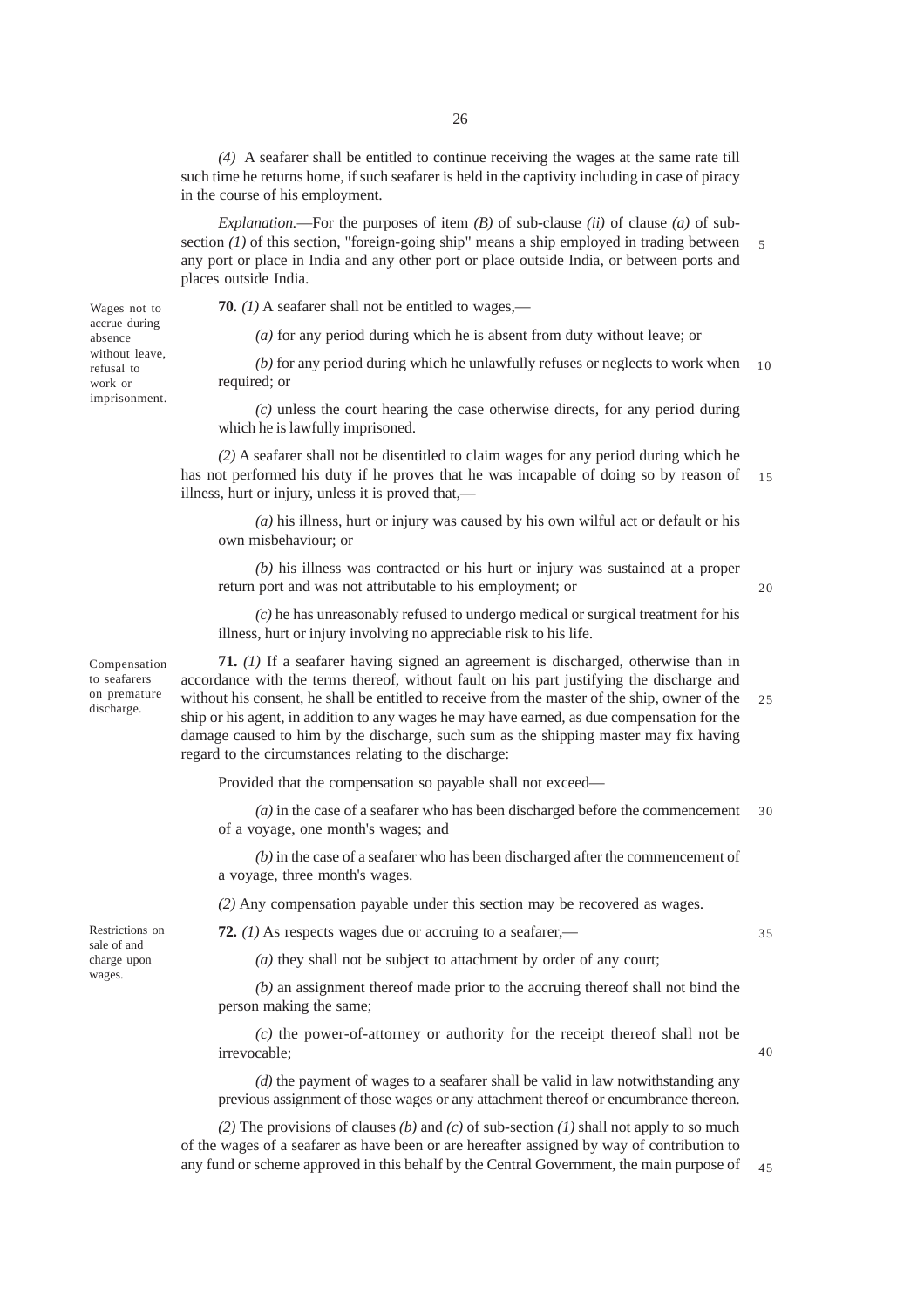which is the provision for seafarer of health or social insurance benefits and the provisions of clauses *(a)* and *(d)* of sub-section *(1)* shall not apply to anything done or to be done for giving effect to such an assignment.

*(3)* Nothing in this section shall affect the provisions of this Act or any other law for the time being in force with respect to allotment notes. 5

**73.** *(1)* A seafarer serving in an Indian ship shall, on termination of his engagement, be discharged in such manner as may be prescribed.

*(2)* If an Indian ship is transferred or disposed of while she is at or on a voyage to any port outside India, every seafarer belonging to that ship shall be discharged at that port, unless he consents in writing to complete the voyage in the ship if continued. 10

*(3)* If a seafarer is discharged from an Indian ship in terms of sub-section *(1)*, the provisions of section 75 shall apply as if the service of the seafarer had terminated without his consent and before the expiration of the period for which the seafarer was engaged.

*(4)* Every seafarer discharged in terms of sub-section *(2)* shall, if the voyage for which 15 he was engaged is not continued, be entitled to the wages to which he would have been entitled if his service had been wrongfully terminated by the owner before the expiration of the period for which the seafarer was engaged.

*(5)* The master of an Indian ship shall not,—

*(a)* discharge a seafarer before the expiration of the period for which he was engaged, unless the seafarer consents to his discharge; or

*(b)* except in circumstances beyond his control, leave a seafarer behind,

without the authority of the officer specified in this behalf by the Central Government and the officer aforesaid shall certify on the agreement with seafarer that he has granted such authority, and also the reason for the seafarer being discharged or the seafarer being left behind. 25

*(6)* The officer aforesaid to whom application is made for authority in terms of sub-section *(5)*, shall investigate the grounds on which the seafarer is to be discharged or the seafarer left behind and may in his discretion grant or refuse to grant such authority:

Provided that he shall not refuse to grant his authority if he is satisfied that the seafarer, without reasonable cause,-30

*(a)* has failed or refused to join his ship or to proceed to sea therein; or

*(b)* has been absent from his ship without leave, either at the commencement or during the progress of a voyage for a period of more than forty-eight hours.

*(7)* The officer aforesaid shall keep a record of all seafarers discharged or left behind with his authority and whenever any charge is made against a seafarer under section 94, the fact that no such authority is so recorded shall be *prima facie* evidence that it was not granted. 35

**74.** If any seafarer is left behind or lost overboard or is deceased, the master shall enter in the official logbook a statement of the amount due to the seafarer in respect of wages at the time when he was left behind or lost overboard or is deceased of all property left on board by him, and shall take such property into his charge and discharge the property in such manner

as may be prescribed.

40

**75.** *(1)* When the service of a seafarer terminates without the consent of the said seafarer at a port outside India, and before the expiration of the period for which the seafarer was engaged, the master, owner of a ship or his agent shall, in addition to any other related

obligation imposed on either of them by this Act, make adequate provision for the maintenance 45of the seafarer according to his rank or rating, and for the return of that seafarer to a proper return port.

Wages and property of deceased seafarers and seafarers left behind.

Repatriation of seafarer on termination of service at foreign port.

Discharge of seafarers.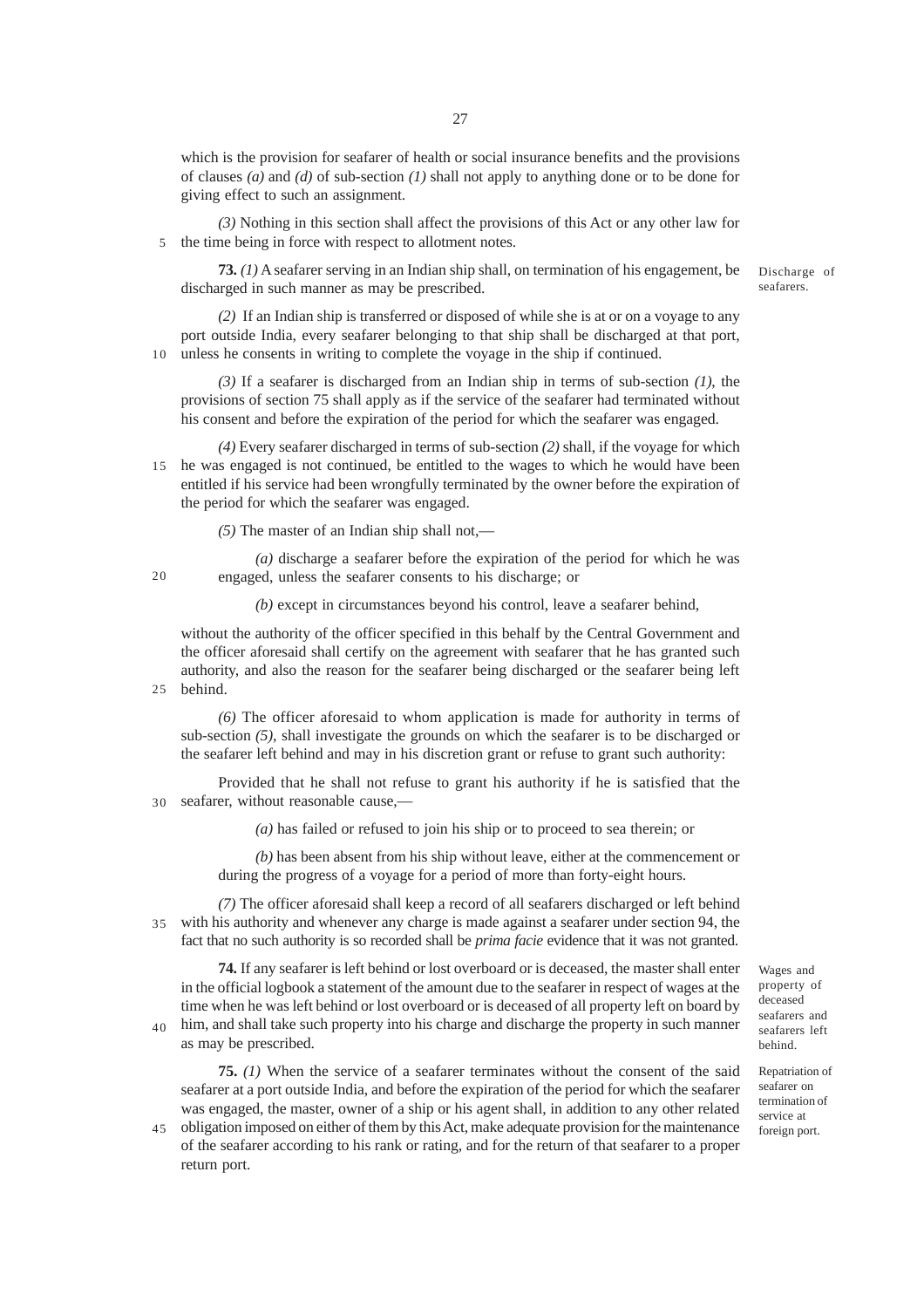28

*(2)* If the master, owner of a ship or his agent fails without reasonable cause to comply with the provisions of sub-section *(1)*, the expenses of maintenance and of the journey to the proper return port shall, if defrayed by the seafarer, be recoverable as wages due to him, and if defrayed by an Indian consular officer, be regarded as expenses falling within the provisions of sub-sections *(3)* and *(4)* of section 86.

*Explanation.*—For the purposes of sub-section *(2)*, inability to provide the said expenses shall not, be regarded as reasonable cause.

**76.** Subject to such restrictions and conditions as may be prescribed, any amount deposited with or recovered by the shipping master as wages or for making payment in accordance with the allotment note made by a seafarer or for being paid to a seafarer or his nominee may, if such amount remains unclaimed with the shipping master for a period of not less than six years, be utilised for the welfare of seafarer in such manner as the Central Government may direct. 10

**77.** *(1)* Where under the agreement with the seafarer any dispute arises at any port in India between the master, owner or agent of a ship and any of the seafarer of the ship, it shall be submitted to the shipping master. 15

*(2)* Any dispute of an Indian seafarer, on a vessel registered in a country other than India, in Indian territorial waters, with the master, owner of the ship or his agent may be submitted to the shipping master.

*(3)* The shipping master shall hear and decide the dispute submitted under sub-sections *(1)* and *(2)* and make an award which shall be conclusive as to the rights of parties and any document relating to such dispute or award itself shall be *prima facie* evidence thereof. 20

*(4)* Any person aggrieved by the award made by the shipping master under this section may, within a period of thirty days from the date of receipt of such award, prefer an appeal before the Principal Officer having jurisdiction over the matter and the Principal Officer may, after giving the parties to the appeal an opportunity of being heard, pass an order within a period of forty-five days from the date of receipt of such appeal. 25

*(5)* Any person aggrieved by the order passed by the Principal Officer under this section may, within a period of thirty days from the date of receipt of order, prefer second appeal to the Director-General who may, after giving the parties to the appeal an opportunity of being heard, pass an order within a period of forty-five days. 30

*(6)* An award made under this section may be enforced by a Judicial Magistrate of the first class or a Metropolitan Magistrate, as the case may be, in the same manner as an order of payment of wages made by such Magistrate under this Act.

*(7)* Nothing in the Arbitration and Conciliation Act, 1996 shall apply to any matter submitted to a shipping master for decision under this section. 26 of 1996.

Power of shipping master to require production of ship's papers.

Summary proceedings for wages.

**78.** In any proceedings under this Act before a shipping master relating to the wages, claims or discharge of a seafarer, the shipping master may require the owner, master his agent or seafarer to produce any log books, papers, or other documents in his possession or power relating to any matter in question in the proceedings, and may require the attendance of and examine any of those persons being then at or near the place on the matter. 40

**79.** *(1)* A seafarer or a person duly authorised by him may, as soon as any wages due to him become payable but not paid, apply to any Judicial Magistrate of the first class or any Metropolitan Magistrate, as the case may be, exercising jurisdiction in or near the place at which his service has terminated or at which he has been discharged, or at which any person upon whom the claim is made is or resides, and such magistrate shall try the case in a summary way and the order made by such magistrate in the matter shall be final. 45

undisbursed amounts to be utilised for welfare of seafarers.

Certain

Decision of questions by Shipping Masters.

35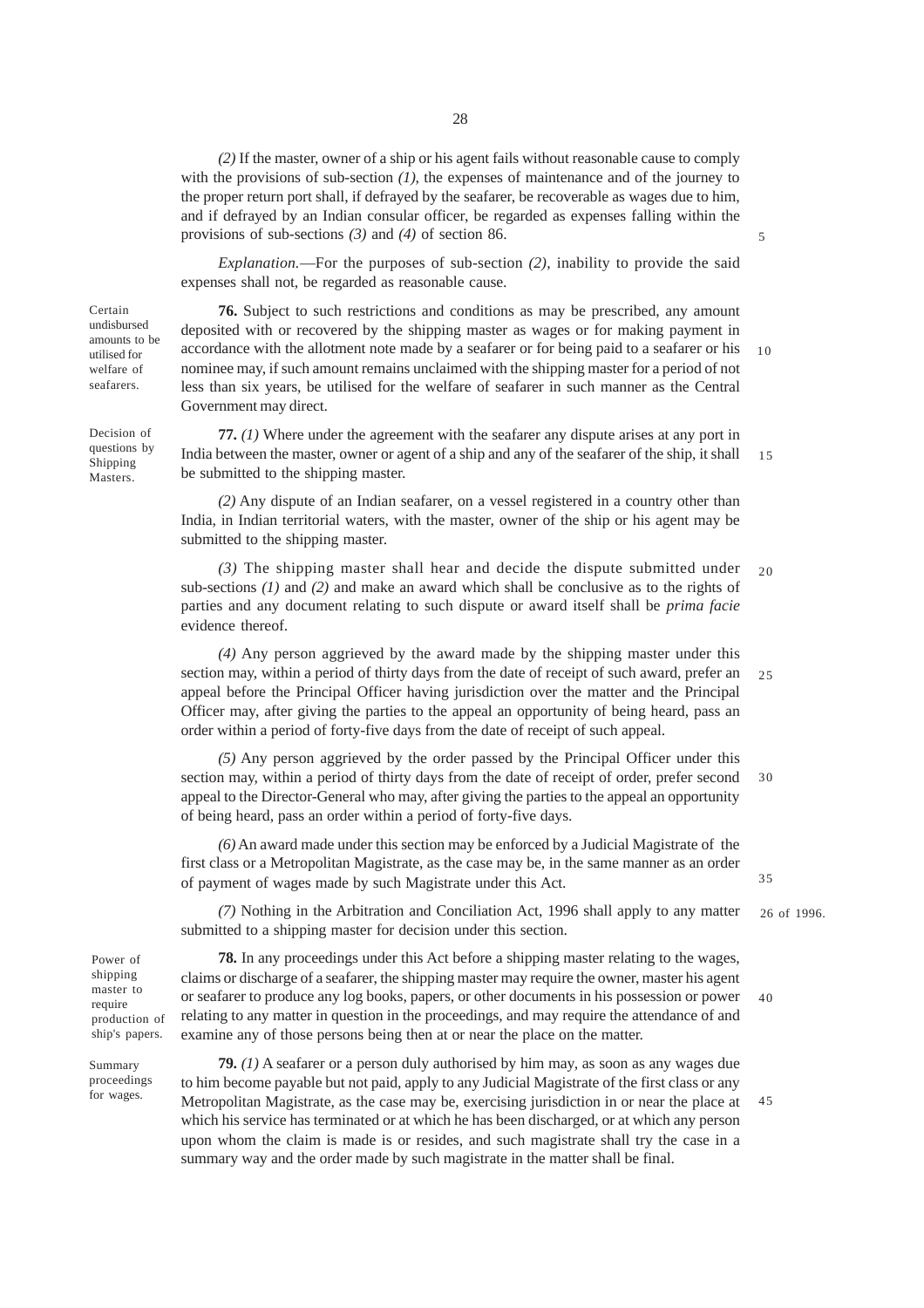*(2)* An application under sub-section *(1)* may also be made by any officer authorised by the Central Government in this behalf by general or special order.

**80.** A proceeding for the recovery of wages due to a seafarer shall not be instituted by or on behalf of any seafarer in any civil court except where,—

*(a)* the owner of the ship has been declared insolvent;

*(b)* the ship is under arrest or sold by the authority of any court;

*(c)* a Judicial Magistrate of the first class or a Metropolitan Magistrate, as the case may be, refers a claim to the court.

**81.** Where a seafarer is engaged for a voyage which is to terminate in India, he shall 10 not be entitled to sue in any court outside India for wages unless he is discharged with such sanction as is required by this Act, and with the written consent of the master, or proves such ill-usage on the part, or by the authority, of the master, as to warrant a reasonable apprehension of danger to his life if he were to remain on board.

**82.** *(1)* The master of a ship shall, so far as the case permits, have the same rights, liens and remedies for the recovery of his wages as a seafarer has under this Act or by any law or custom. 15

*(2)* The master of a ship or every person lawfully acting as master of a ship by reason of the disease or incapacity from illness of the master of the ship shall, so far as the case permits, have the same rights, liens and remedies for the recovery of disbursements or liabilities properly made or incurred by him on account of the ship as a master has for the recovery of his wages.

20

5

25

*(3)* If in any proceeding in any court touching the claim of a master in respect of such wages, disbursements or liabilities any set-off is claimed or any counter claim is made, the court may enter into, and adjudicate upon, all questions and settle all accounts then arising or outstanding and unsettled between the parties to the proceeding and may direct payment of any balance found to be due.

**83.** *(1)* Where the Central Government is of the opinion that any dispute between seafarer or any class of seafarers or of any union of seafarers and the owners of ships in which such seafarers are employed or are likely to be employed exists or is apprehended and such dispute relates to any matter connected with or incidental to the employment of the seafarers, the Central Government may, by notification, constitute a Tribunal consisting of one or more persons, having knowledge of maritime matter, and refer the dispute for adjudication. 30

*(2)* The Tribunal shall not be bound by the procedure laid down by the Code of Civil Procedure, 1908 but shall be guided by the principles of natural justice. *(3)* The Tribunal shall also not be bound by the rules of evidence contained in the Indian Evidence Act, 1872. *(4)* The Tribunal shall, for the purposes of discharging its functions under this Act, have power to regulate its own procedure and shall have the same powers as are vested in a civil court under the Code of Civil Procedure, 1908, while trying a suit in respect of the following matters, namely:— *(a)* summoning and enforcing the attendance of any person and examining him on oath; *(b)* compelling the production of documents; (*c*) receiving evidence on affidavits; *(d)* issuing commissions for the examination of witnesses; *(e)* any other matter which may be prescribed. 10 of 1872. 5 of 1908. 5 of 1908. 35 40 45

Restrictions on suits for wages.

Wages not recoverable outside India in certain cases.

Remedies of master for wages, disbursements, etc.

Power to refer disputes between seafarers and their employers to Tribunal.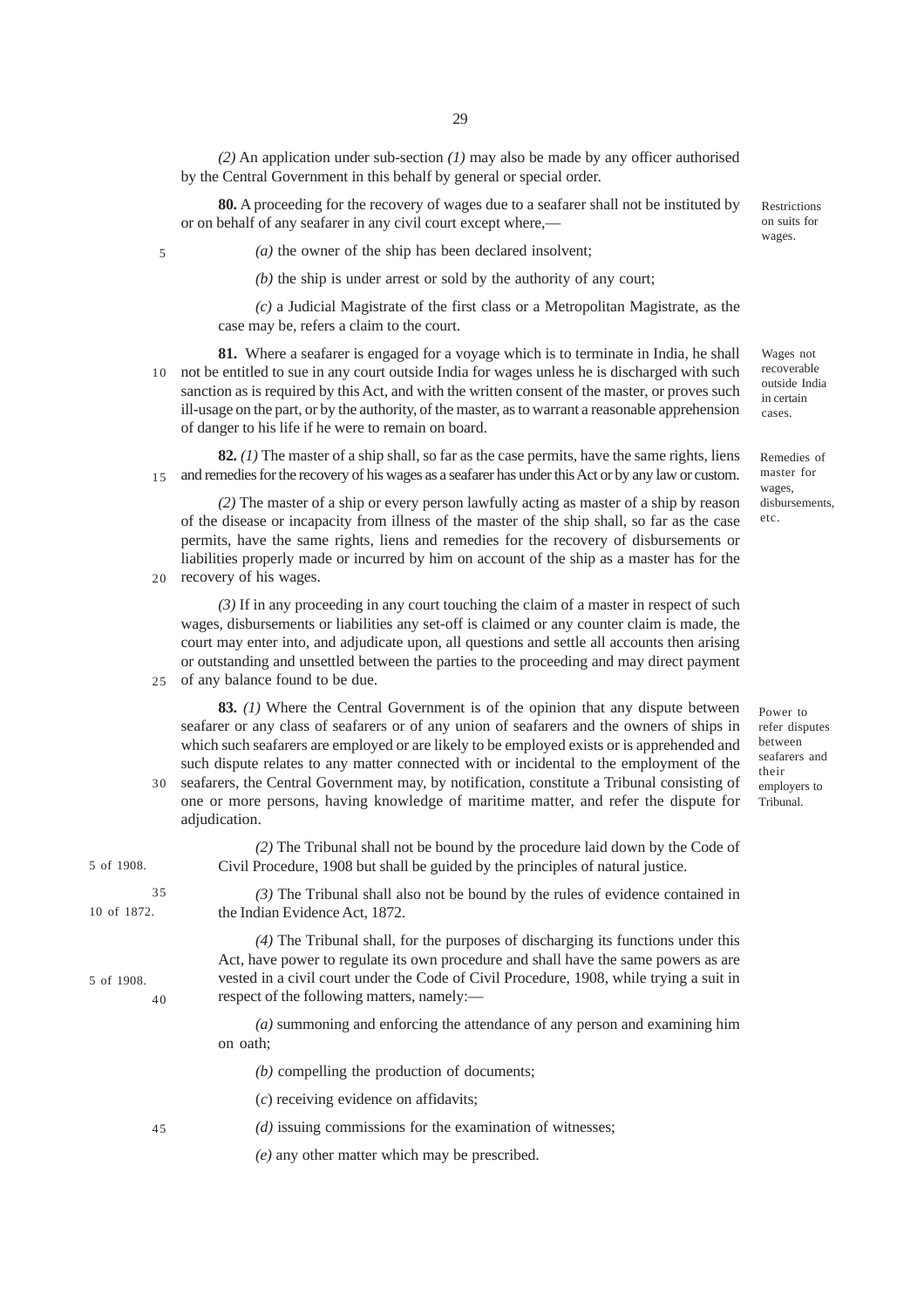*(5)* Any proceeding before the Tribunal shall be deemed to be a judicial proceeding within the meaning of sections 193 and 228 of the Indian Penal Code.

45 of 1860.

*(6)* No party to a dispute shall be entitled to be represented by a legal practitioner in any proceeding before the Tribunal except with the consent of the other party or parties to the proceeding and with the leave of the Tribunal.

*(7)* The Tribunal shall dispose of the reference within a period as may be specified in the notification under sub-section *(1)* and submit its award to the Central Government.

*(8)* On receipt of the award, the Central Government shall cause it to be published and the award shall become enforceable on the expiry of thirty days from the date of such publication:

Provided that where the Central Government is of the opinion that it shall be inexpedient on public grounds to give effect to the award or any part of it, it may before the expiry of the said period of thirty days by order in the Official Gazette either reject the award or modify it, and where the Central Government does so, the award shall not become enforceable or shall become enforceable subject to the modifications, as the case may be.

*(9)* An award which has become enforceable under this section shall be binding on—

*(a)* all parties to the dispute;

*(b)* where any party to the dispute is the owner of the ship, his heirs, successors, or assigns.

(*10*) Save as otherwise provided in the award, an award shall remain in operation for a period of one year from the date on which it becomes enforceable and shall thereafter continue to remain in operation until a period of two months has elapsed from the date on which notice is given by any party bound by the award to the other party or parties intimating its intention to terminate the award. 20

(*11*) Unless otherwise directed by the Central Government, the Tribunal shall cease to exist on the expiry of a period of thirty days after publication of the award. 25

(*12*) Any money due to a seafarer from the owner of a ship under an award may be recovered as wages.

(*13*) Nothing contained in the Industrial Disputes Act, 1947, shall apply to any dispute between seafarers or any class of seafarers or any union of seafarers and the owners of ships in which such seafarers are employed or are likely to be employed. 30

(*14*) During the pendency of proceedings under this section,—

*(a)* no seafarer or class of seafarers or union of seafarers shall go or remain on strike or otherwise act in a manner prejudicial to the normal operation of the ships in which the seafarer is employed or are likely to be employed; and

*(b)* no owner of a ship shall,-

*(i)* alter to the prejudice of the seafarer concerned in the dispute, the conditions of service applicable to them immediately before the commencement of such proceedings; or

*(ii)* discharge or punish any seafarer in respect of any matter connected with the dispute. 40

Recovery of wages, etc., of seafarers lost with their ship.

**84.** *(1)* Where a seafarer is lost with the ship to which he belongs, the Central Government or such officer as the Central Government may appoint in this behalf may recover the wages and the compensation due to him from the master or owner of a ship or his agent in the same court and in the same manner in which the seafarer's wages are recoverable, and shall deal with those wages in the same manner as with the wages and compensation due to other deceased seafarers under this Act. 45

10

15

5

14 of 1947.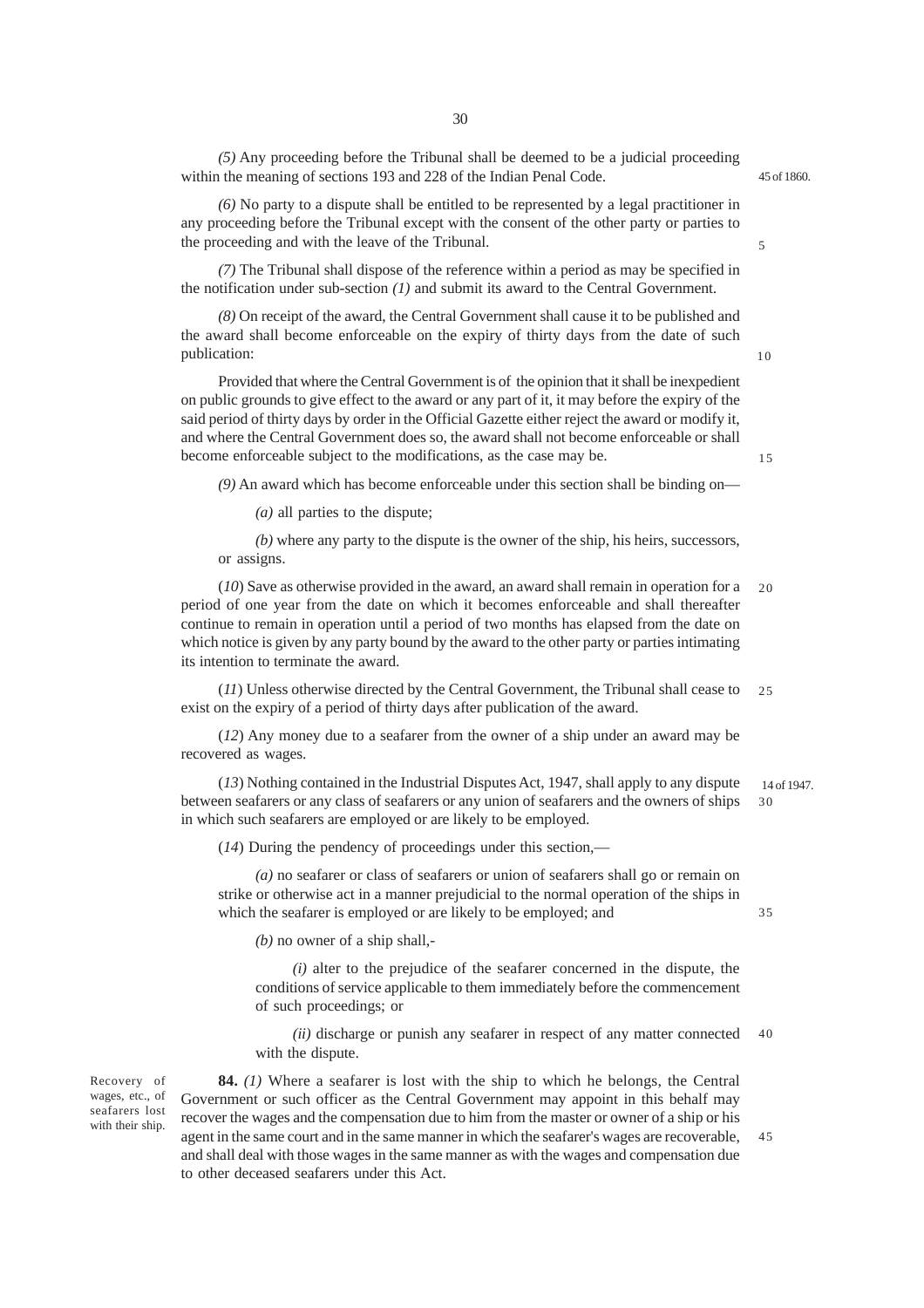*(2)* In any proceeding for the recovery of the wages and compensation, if it is shown by some official records or by other evidence that the ship has, twelve months or upwards before the institution of the proceeding, left any port, she shall, unless it is shown that she has been heard of within twelve months after the departure, be deemed to have been lost with all hands on board either immediately after the time she was last heard of or at such later 5 time as the court hearing the case may think probable.

**85.** *(1)* A seafarer may, for the purposes of sub-section *(3)* of section 69, nominate any person or persons:

Provided that if the seafarer has a family, he may nominate for the purposes aforesaid any one or more members of his family only and if a seafarer acquires a family after he has 10 made any such nomination, the nomination shall become void.

*(2)* The form in which any nomination may be made under sub-section *(1)*, the cancellation or variation of any such nomination (including the making of a fresh nomination) and all other matters connected with such nominations shall be such as may be prescribed.

**86.** *(1)* The Indian consular officer at or near the place where a seafarer is in distress shall, on application being made to him by the distressed seafarer, provide in accordance with the rules made under this Act for the return of that seafarer to a proper return port, and also for the said seafarer's necessary clothing and maintenance until his arrival at such port. 15

Relief and maintenance of distressed seafarers.

Nomination.

*(2)* A distressed seafarer shall not have any right to be maintained or sent to a proper return port except to the extent and on the conditions provided for in the rules. 20

*(3)* All repatriation expenses, other than excepted expenses, incurred by or on behalf of the Central Government in accordance with the provisions of this Act shall constitute a debt due to the Central Government for which the owner or agent of the ship to which the seafarer in respect of whom they were incurred belonged at the time of his discharge or other event which resulted in his becoming a distressed seafarer shall be liable, and the owner or agent shall not be entitled to recover from the seafarer any amount paid by him to the Central  $25$ 

- Government in settlement or part settlement of such debt. *(4)* All excepted expenses incurred by or on behalf of the Central Government in
- accordance with the provisions of this Act shall constitute a debt due to the Central Government 30 for which the seafarer in respect of whom they were incurred and the owner or the agent of the ship to which that seafarer belonged at the time of his discharge or other event which resulted in his becoming a distressed seafarer shall be jointly and severally liable, and the owner or agent shall be entitled to recover from the seafarer any amount paid by him to the Central Government in settlement or part settlement of such debt, and may apply to the satisfaction of his claim so much as may be necessary of any wages due to the seafarer. 35

*(5)* All excepted expenses incurred in accordance with the provisions of this Act in respect of any distressed seafarer by the owner or agent of the ship to which he belonged at the time of his discharge or other event which resulted in his becoming a distressed seafarer shall constitute a debt due to the owner or agent for which the seafarer shall be liable, and the owner or agent may apply to the satisfaction of his claim so much as may be necessary of any wages due to the seafarer; but he shall not be entitled to recover from the seafarer any repatriation expenses other than excepted expenses. 40

*(6)* In any proceedings for the recovery of any expenses which in terms of sub-section *(3)* or sub-section *(4)* are a debt due to the Central Government, the production of an account of the expenses and proof of payment thereof by or on behalf of or under the direction of the Central Government shall be *prima facie* evidence that the expenses were incurred in accordance with the provisions of this Act by or on behalf of the Central Government. 45

*(7)* Any debt, which may be due to the Central Government under this section, may be recovered by any officer authorised by it in writing in this behalf from the person concerned in the same manner, as the wages are recoverable under section 79. 50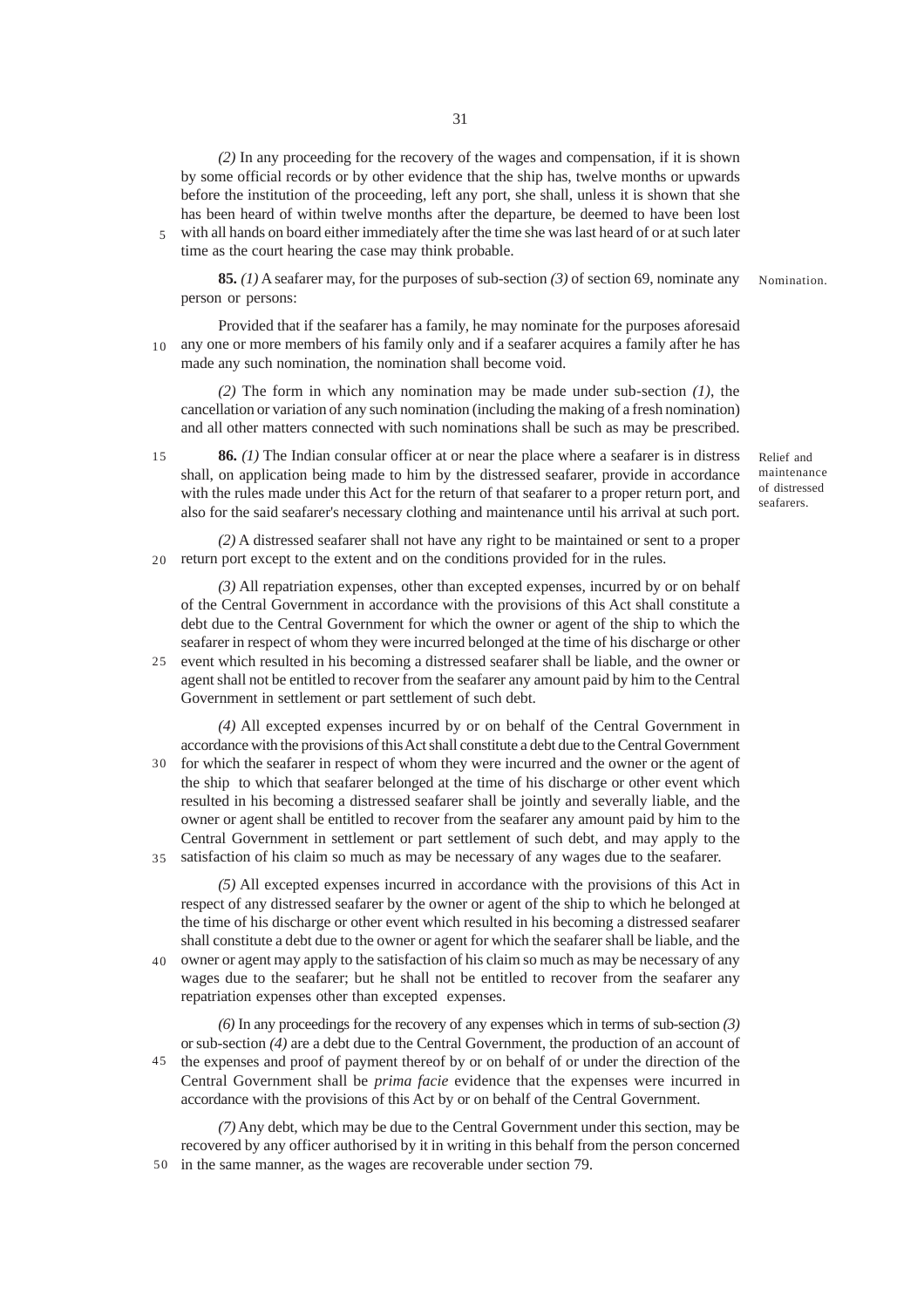*(8)* The Central Government may, make rules with respect to relief, maintenance and return to the proper port of a seafarer found in distress in any place out of India and with respect to the circumstances in which and the conditions subject to which the seafarer may be relieved and provided with passages under this part and generally to carry out the provisions of this Part relating to distressed seafarer.

*Explanation.*—For the purposes of this section,—

*(a)* "excepted expenses" means repatriation expenses incurred in cases where the cause of the seafarer being left behind is desertion or absence without leave or imprisonment for misconduct or discharge from his vessel on the grounds of misconduct;

*(b)* "repatriation expenses" means expenses incurred in returning a distressed seafarer to a proper return port and in providing him with necessary clothing and maintenance until his arrival at such a port, and includes in the case of a shipwrecked seafarer the repayment of expenses incurred in conveying him to a port after shipwreck and maintaining him while being so conveyed. 10

**87.** In any proceeding under this Part, a certificate of the Central Government or of such officer as the Central Government may specify in this behalf, to the effect that any seafarer named therein is distressed shall be conclusive evidence that such seafarer is distressed within the meaning of this Act. 15

**88.** *(1)* A shipping master, surveyor, seafarer's welfare officer, Indian consular officer or any other officer at any port duly authorised in this behalf by the Central Government shall,—

*(a)* in the case of any ship upon which the seafarer has been shipped at that port, at any time, and

*(b)* in the case of any Indian ship, at any time, and if the master or three or more of the crew so request,

enter on board the ship and inspect,—

Evidence of distress.

Inspection by shipping master, etc.

- *(i)* the provisions and water;
- *(ii)* the weights and measures;

*(iii)* the accommodation for seafarers, with which the ship is required to be provided by or under this Act and also the space and equipment used for the storage and handling of food and water and the galley and other equipment used for the preparation and service of meals; 30

*(iv)* Maritime Labour Certificate and Declaration of Maritime Labour Compliance.

*(2)* All Indian ships engaged in international voyage or operating from a port, or between ports, in another country, shall possess a Maritime Labour Certificate and a 35 Declaration of Maritime Labour Compliance.

*(3)* Ships not covered under sub-section *(2)* shall, unless exempted by the Central Government, possess such certificate in such manner and form as may be prescribed.

*(4)* For the purpose of preventing seafarer from being taken on board any ship at any port in India contrary to the provisions of this Act, any shipping master or deputy or assistant shipping master or any director, deputy director or assistant director of the seafarer's employment office, may enter at any time on board any such ship upon which he has reasons to believe that seafarers have been shipped, and may muster and examine the several seafarers employed therein. 40

*Explanation*.— For the purposes of this section,—

*(a)* "Declaration of Maritime Labour Compliance" means a declaration issued by the Central Government or by any officer, authority or organisation

25

45

 $20$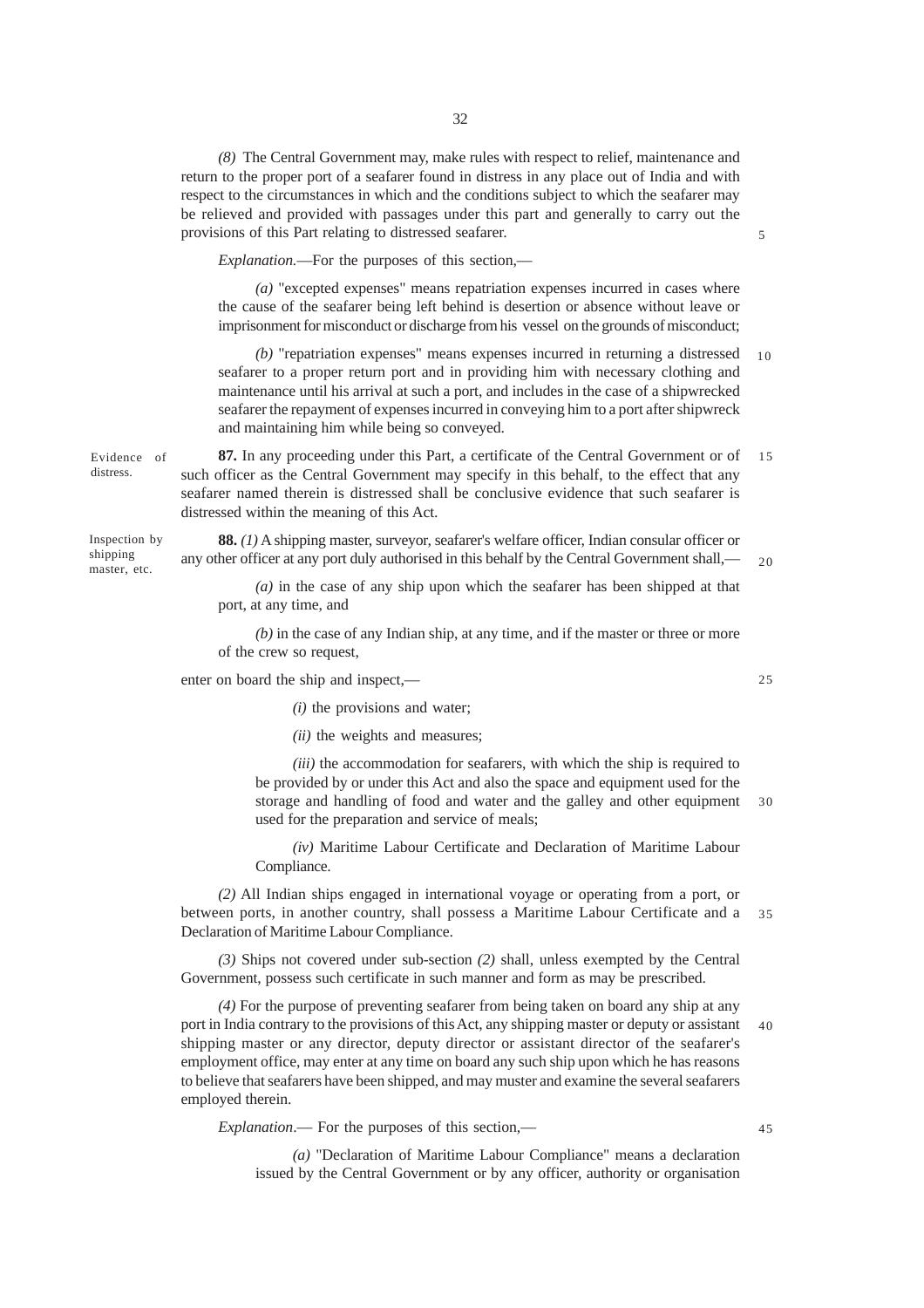authorised by it in this behalf, in respect of a ship that it meets with the requirements and standards set out in the provisions of the Maritime Labour Convention;

*(b)* "International voyage" means a voyage from or to a port or place in India to or from a port or place outside India or between any ports outside India.

**89.** *(1)* A seafarer shall, for the purposes of this Part, be deemed to be a serving seafarer during any period commencing on the date of the agreement with the crew and ending thirty days after the date on which the seafarer is finally discharged from such agreement.

*(2)* If any person presenting any plaints, applications or appeal to any court has  $10$  reason to believe that any adverse party is serving seafarer, he shall make a statement accordingly in such plaint, application or appeal.

*(3)* If any collector has reason to believe that any seafarers who ordinarily resides or has property in his district and who is a party to any proceeding pending before any court is unable to appear therein or is a serving seafarer, the collector may certify the facts to the court.

*(4)* If a collector has certified under sub-section *(3)* or if a court has reason to believe that a seafarer who is a party to any proceeding before the court, is unable to appear therein or is a serving seafarer, the court shall suspend the proceeding and shall give notice thereof to the shipping master: 15

Provided that the court may refrain from suspending the proceeding and giving the notice if,— 20

> *(a)* the proceeding is one instituted or made by the seafarer, alone or conjointly with others, with the object of enforcing a right of pre-emption; or

*(b)* the interests of the seafarer in the proceeding are, in the opinion of the court, either identical with those of any other party thereto and adequately represented by such other party, or merely of a formal nature.

*(5)* If it appears to the court before which any proceeding is pending that a seafarer though not a party to the proceeding is materially concerned in the outcome of the proceeding and that his interests are likely to be prejudiced by his inability to attend, the court may suspend the proceeding and shall give notice thereof to the shipping master.

*(6)* If on receipt of a notice under sub-section *(4)* or sub-section *(5)*, the shipping master certifies to the court, that the seafarer is a serving seafarer, the court shall thereupon postpone the proceeding in respect of the seafarer for such period as it thinks fit:

Provided that if by reason of the continued absence of the seafarer the question of any further postponement of the proceeding in respect of the seafarer arises, the court shall in deciding the question have regard to the purposes of the provisions of this Act conferring special protection on seafarer in respect of litigation. 35

*(7)* If the shipping master either certifies that the seafarer is not for the time being a serving seafarer or fails within two months from the date of the receipt of the notice under sub-section *(4)* or sub-section *(5)*, as the case may be, to certify that the seafarer is a serving seafarer, the court may, if it thinks fit, continue with the proceeding. 40

*(8)* Where in any proceeding before a court, a decree or order has been passed against any seafarer while he was a serving seafarer, the seafarer, or if he dies while he is a serving seafarer, his legal representative, may apply to the said court to have the decree or order to be set aside, and if the court, after giving an opportunity to the opposite party of being heard, is satisfied that the interests of justice requires that the decree or order to be set aside as against the seafarer, the court shall subject to such conditions, if any, as it thinks fit to impose, make an order accordingly, and may, if it appears that any opposite party in the proceeding has failed to comply with the provisions of sub-section *(2)*, award, subject to such conditions as it thinks fit to impose, damages against such opposite party. 45

Special provisions for the protection of seafarers in respect of litigation.

 $25$ 

5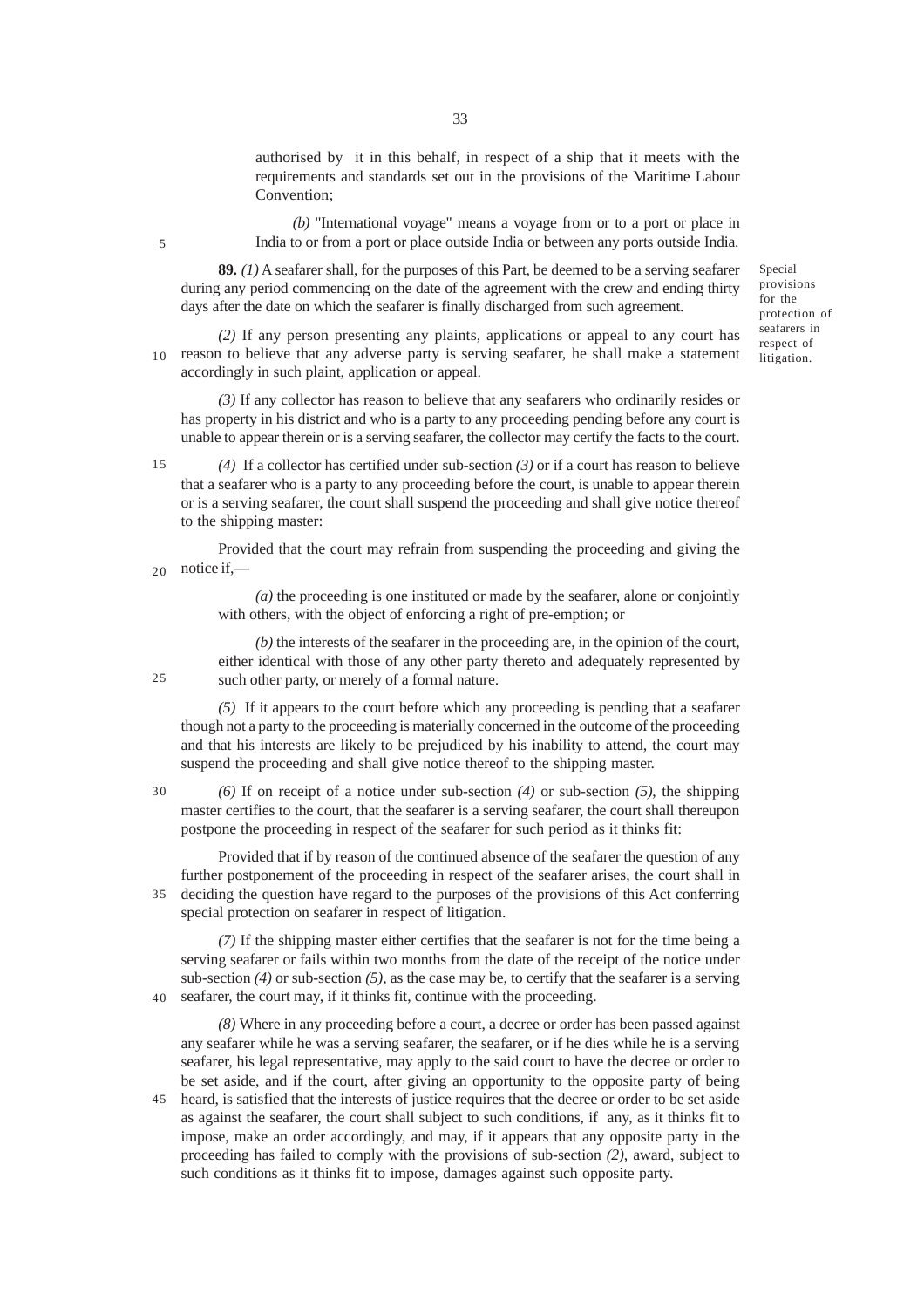*(9)* The period of limitation for an application under sub-section *(8)* shall be sixty days from the date on which the seafarer first ceases to be a serving seafarer after the passing of the decree or order, or where the summons or notice was not duly served on the seafarer in the proceeding in which the decree or order was passed, from the date on which the applicant had knowledge of the decree or order, whichever is later; and the provisions of section 5 of the Indian Limitation Act, 1963, shall apply to such applications.

(*10*) Where the decree or order in respect of which an application under sub-section *(8)* is made is of such a nature that it cannot be set aside as against the seafarer only, it may be set aside as against all or any of the parties against whom it was made.

(*11*) Where a court sets aside a decree or order under this section, it shall appoint a day for proceeding with the suit, appeal or application, as the case may be, in respect of which the decree or order was passed. 10

(*12*) In computing the period of limitation provided in the foregoing provisions or in the Indian Limitation Act, 1963, or in any other law for the time being in force, for any suit, appeal or application to a court to which a seafarer is a party, the period or periods during which the seafarer has been a serving seafarer, and if the seafarer has died while he was a serving seafarer, the period from the date of his death to the date on which his next-of-kin was first informed, by the shipping master or otherwise, of his death, shall be excluded:

Provided that this section shall not apply in the case of any suit, appeal or application instituted or made with the object of enforcing a right of presumption except in such areas and in such circumstances as the Central Government may, by notification, specify in this behalf.  $20$ 

(*13*) If any court is in doubt whether, for the purposes of this section, a seafarer is or was at any particular time or during any particular period a serving seafarer, it may refer the question to the shipping master, and the certificate of the shipping master shall be conclusive evidence on the question.

Facilities for making complaint.

**90.** If a seafarer states to the master that he desires to make a complaint to a Judicial Magistrate of the first class or a Metropolitan Magistrate, as the case may be, or other proper officer against the master or any of the crew, the person authorised by the Central Government in this behalf shall,—

*(a)* if the ship is then at a place where there is a Judicial Magistrate of the first class or a Metropolitan Magistrate, as the case may be, or other proper officer, as soon after such statement as the service of the ship shall permit, and 30

*(b)* if the ship is not then at such place, as soon after her first arrival at such place as the service of the ship shall permit,

allow the complainant to go ashore or send him ashore under proper protection so that he may be enabled to make the complaint. 35

Assignment or sale of salvage invalid.

Ship not to be boarded without permission.

Misconduct endangering life or ship.

**91.** Subject to the provisions of this Act, an assignment of salvage payable to a seafarer made prior to the accruing thereof shall not bind the person making the same, and a power of attorney or authority for the receipt of any such salvage shall not be irrevocable.

**92.** Where a ship has arrived at a port or place in India at the end of a voyage and any person, not being in the service of the Government or not being duly authorised by law for the purpose, goes on board the ship without the permission of the master, the master of the ship may take such person into custody and deliver him up forthwith to a police officer to be taken before a Judicial Magistrate of the first class or a Metropolitan Magistrate, as the case may be, to be dealt with according to the provisions of this Act. 40 45

50

**93.** No seafarer belonging to an Indian ship wherever it may be, or to any other ship, while in India, shall knowingly,-

*(a)* do anything tending to the immediate loss or destruction of, or serious damage to, the ship, or tending immediately to endanger the life of, or to cause injury to any person belonging to or on board the ship; or

36 of 1963. 5

36 of 1963.

15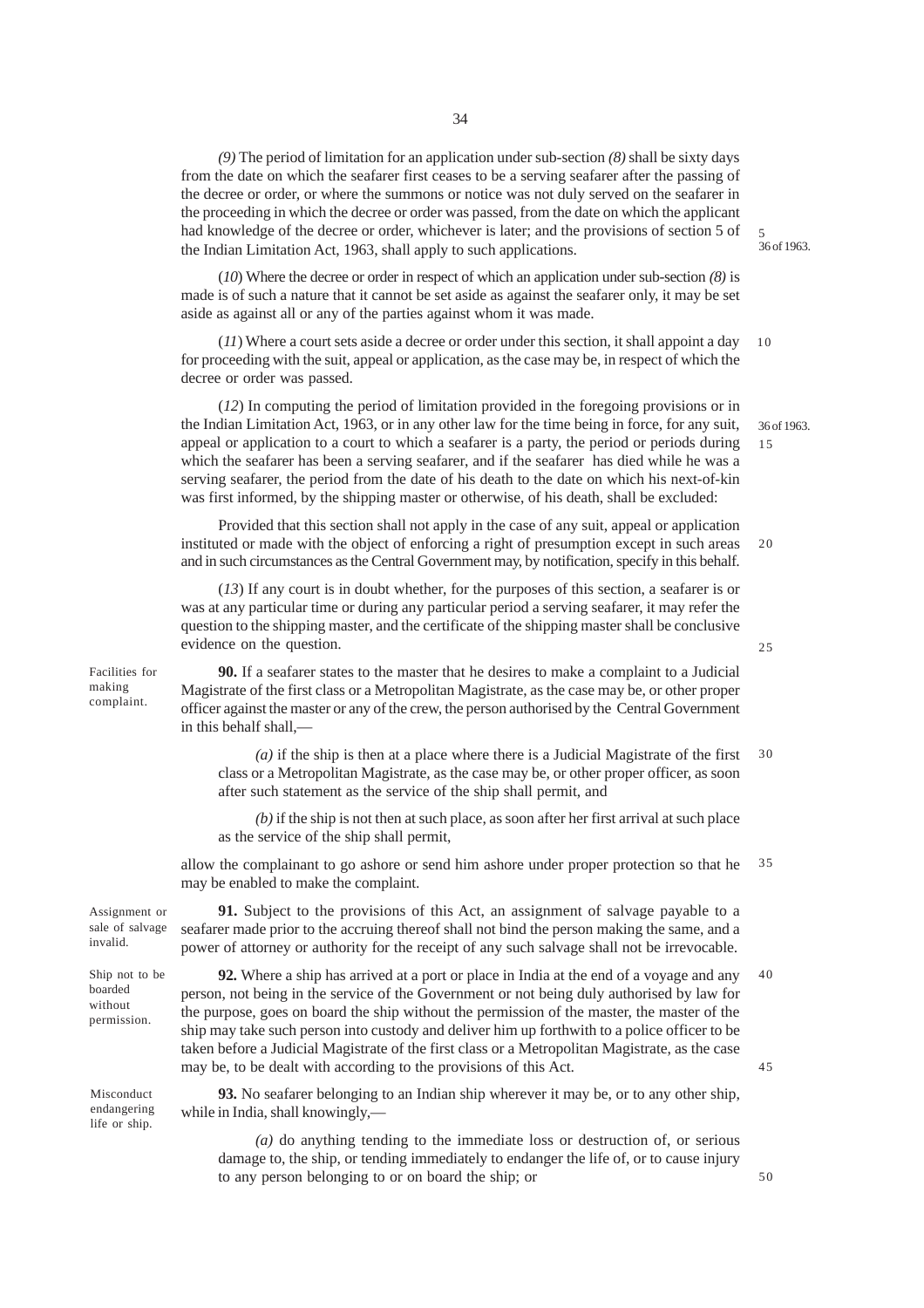*(b)* refuse or omit to do any lawful act proper and requisite to be done by him for preserving the ship from immediate loss, destruction or serious damage, or for preserving any person belonging to or on board the ship from danger to life or from injury.

**94.** *(1)* No seafarer lawfully engaged shall,—

*(a)* desert his ship; or

5

10

Desertion and absence without leave.

*(b)* neglect or refuse, without reasonable cause, to join the ship or to proceed to sea in his ship or be absent without leave at any time within twenty-four hours of the ship's sailing from a port either at the commencement or during the progress of a voyage, or be absent at any time without leave and without sufficient reason from his ship or from his duty.

*(2)* For the purposes of sub-section *(1)*, the fact that the ship on which the seafarer is engaged or to which he belongs is unseaworthy shall be deemed to be a reasonable cause:

Provided that the seafarer has, before failing or refusing to join his ship or to proceed to sea in his ship or before absenting himself or being absent from the ship, as the case may be, complained to the master or a shipping master, surveyor, seafarer's welfare officer, port 15 health officer, Indian consular officer or any other officer at any port duly authorised in this behalf by the Central Government, that the ship is unseaworthy.

*(3)* If it is shown to the satisfaction of a shipping master that a seafarer has deserted his ship or has absented himself without leave and without sufficient reason from his ship or from his duty, the shipping master shall forthwith make a report to that effect to the Director-General who may thereupon direct that the seafarer's continuous discharge certificate and seafarer identity document shall be withheld for such period as may be specified in the direction. 20

*(4)* If a seafarer deserts his ship or is absent without leave and without sufficient reason from his ship or from his duty, the master, any seafarer, the owner or agent of the owner of the ship may, without prejudice to any other action that may be taken against the seafarer under this Act, convey him on board his ship and may for that purpose cause to be used such force as may be reasonable in the circumstances of the case. 25

*(5)* If, either at the commencement or during the progress of any voyage, a seafarer engaged in an Indian ship commits outside India, the offence of desertion or absence without leave or any offence against discipline, the master, any mate, the owner or agent of the owner of the ship may, if and so far as the laws in force in the place shall permit, arrest him without first procuring warrant. 30

*(6)* No person shall convey on board or arrest a seafarer on improper or insufficient grounds.

*(7)* Where a seafarer is brought before a court on the ground of desertion or of absence without leave or of any offence against discipline, and the master or the owner, or 35 his agent, so requires, the court, may, in lieu of committing and sentencing him for the offence, cause him to be conveyed on board his ship for the purpose of proceeding on the voyage, or deliver him to the master or any mate of the ship or the owner or his agent, to be by them so conveyed, and may in such case order any costs and expenses properly incurred

by or on behalf of the master or owner by reason of the conveyance to be paid by the offender and, if necessary, to be deducted from any wages which he has then earned or by virtue of his then existing engagements may afterwards be earned. 40

**95.** A seafarer lawfully engaged shall be guilty of an offence against discipline if he commits any of the following acts, namely:—

General offences against discipline.

45

*(a)* if he quits the ship without leave after her arrival at her port of delivery and before she is placed in security;

*(b)* if he wilfully disobeys any lawful command or neglects the duty;

*(c)* if he continues to wilfully disobey any lawful commands or continues with wilful neglect of duty;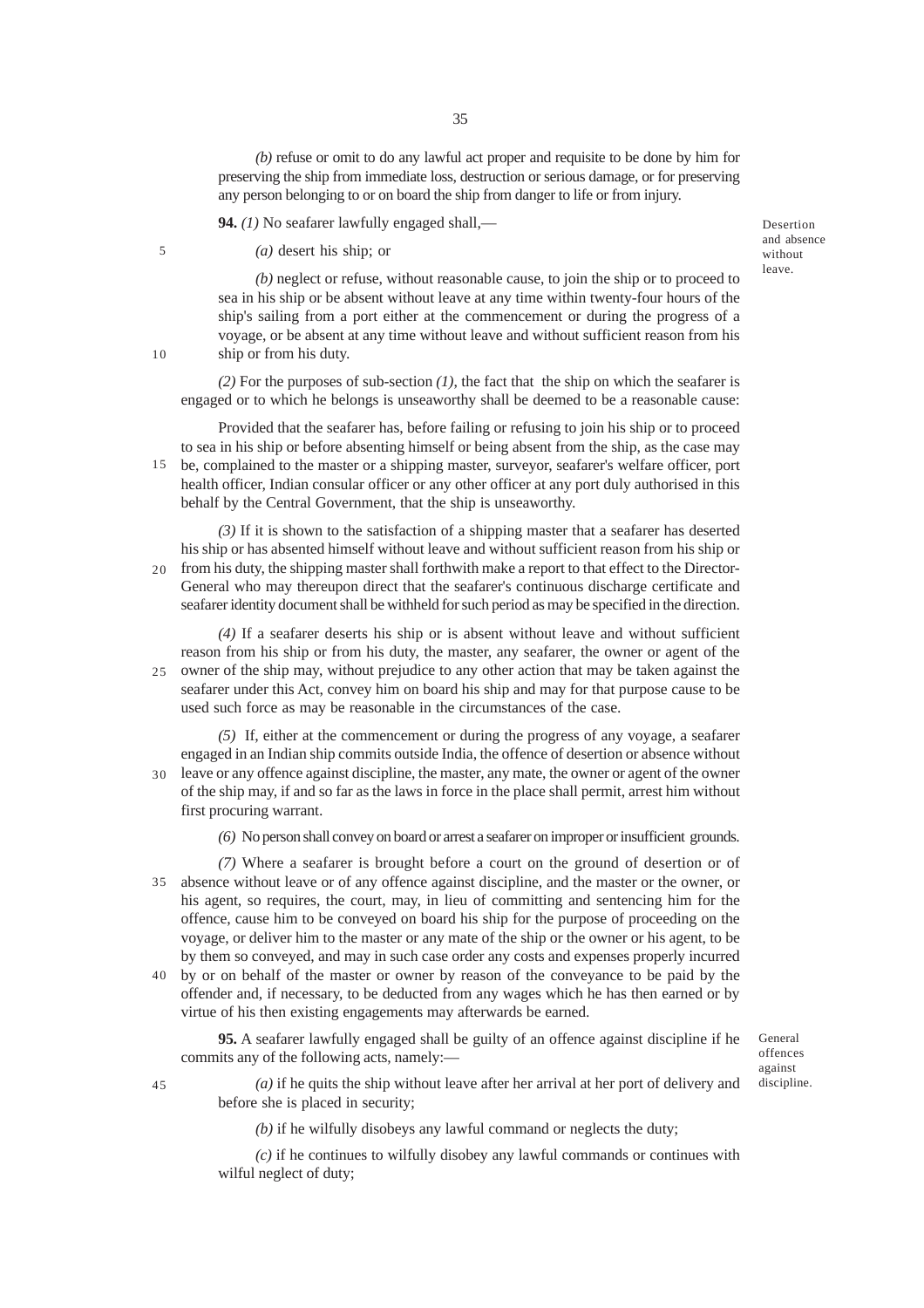*(d)* if he assaults the master or any other officer of, or a seafarer belonging to the ship;

*(e)* if he combines with any of the crew to disobey lawful commands or to neglect duty or to impede the navigation of the ship or retard the progress of the voyage;

*(f)* if he wilfully damages his ship or commits criminal misappropriation or breach of trust in respect of, or wilfully damages any of, her stores or cargo; 5

*(g)* if he has received an advance payment on the basis of his agreement and wilfully or through misconduct fails to attend his ship or desert therefrom before the payment becomes due to him.

**96.** *(1)* If a seafarer engaged is convicted of an offence of smuggling any goods, whereby loss or damage is occasioned to the master or owner of the ship, he shall be liable to pay to that master or owner a sum sufficient to reimburse the loss or damage and the whole or a part of his wages may be retained in satisfaction on account of that liability without prejudice to any other remedy. 10

*(2)* If a seafarer engaged is convicted of an offence of smuggling any goods, the Director-General may direct that the seafarer's continuous discharge certificate and seafarer's identity document shall be cancelled or shall be suspended for such period as may be specified in the direction. 15

**97.** *(1)* If any offence within the meaning of this Act of desertion or absence without leave or against discipline is committed, or if any act of misconduct is committed for which the offender's agreement imposes a fine and it is intended to enforce the fine—  $20$ 

*(a)* an entry of the offence or act shall be made in the official log book and signed by the master, the officer on watch;

*(b)* the offender, if still in the ship, shall, before the next subsequent arrival of the ship at any port, or, if she is at the time in port, before her departure therefrom, be furnished with a copy of the entry and have the same read over distinctly and audibly to him and may thereupon make such reply thereto as he thinks fit; 25

*(c)* a statement of a copy of the entry having been so furnished and the entry having been so read over and the reply, if any, made by the offender shall likewise be entered and signed in the manner aforesaid; and

30

*(d)* in any subsequent legal proceedings the entries by this section required shall, if practicable, be produced or proved, and, in default of such production or proof, the court hearing the case may in its discretion, refuse to receive evidence of the offence or act of misconduct.

Report of desertions and absences without leave.

Smuggling of goods by seafarer.

Entry of offences in official log book.

Entries and certificates of desertion abroad.

**98.** Whenever any seafarer engaged outside India on an Indian ship deserts or otherwise absents himself in India without leave, the master of the ship shall, within forty-eight hours of discovering such desertion or absence, report the same to the shipping master or to such other officer as the Central Government specifies in this behalf, unless in the meantime, the deserter or absentee returns. 35

**99.** *(1)* In every case of desertion from an Indian ship whilst such ship is at any place out of India, the master shall produce the entry of desertion in the official log book to the Indian consular officer at the place, and that officer shall thereupon make and certify a copy of the entry. 40

*(2)* The master shall forthwith transmit such copy of entry certified under sub-section  $(1)$  to the shipping master at the port at which the seafarer was shipped, and the shipping master shall, if required, cause the same to be produced in any legal proceeding. 45

*(3)* Such copy of the entry, if purporting to be so made and certified as provided under sub-section *(1)*, shall, in any legal proceeding relating to such desertion, be admissible in evidence.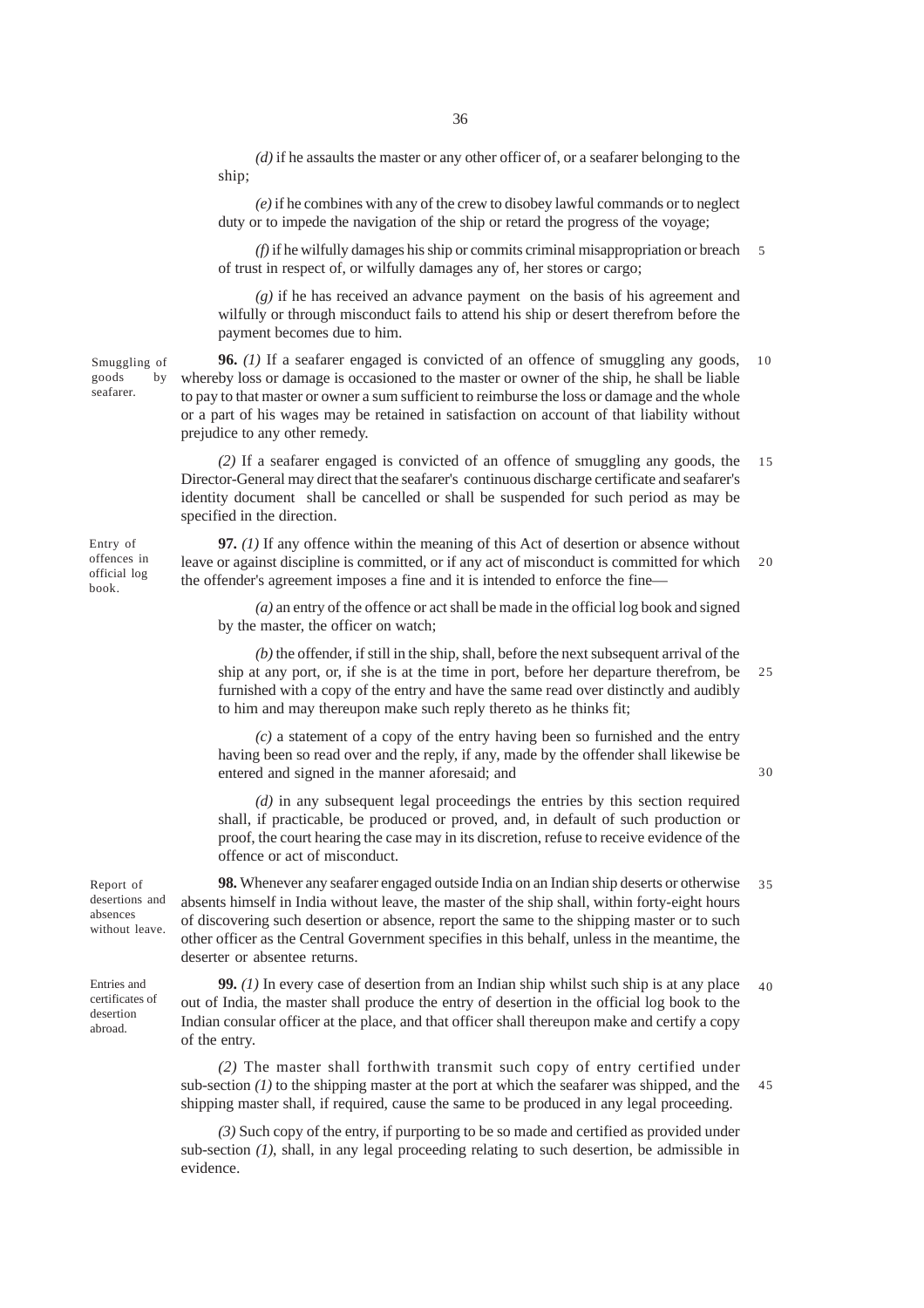**100.** *(1)* Whenever a question arises whether the wages of any seafarer are forfeited for desertion from a ship, it shall be sufficient for the person insisting on the forfeiture to show that the seafarer was duly engaged in or belonged to the ship, and either that he left the ship before the completion of the voyage or engagement or, if the voyage was to terminate in India and the ship has not returned, that he is absent from her and that an entry of his

desertion has been duly made in the official log book.

5

10

30

35

*(2)* The desertion shall thereupon, so far as relates to any forfeiture of wages under this Part, be deemed to be proved, unless the seafarer can produce a proper certificate of discharge or can otherwise show to the satisfaction of the court that he had sufficient reasons for leaving his ship.

**101.** *(1)* Where any wages or other property are under this Act forfeited for desertion from a ship, they shall be applied towards reimbursing the expenses caused by the desertion to the master or the owner of the ship or his agent of the ship, and subject to that reimbursement, shall be paid to the Central Government.

- *(2)* For the purposes of such reimbursement, the master, or the owner or his agent may, if the wages are earned subsequent to the desertion, recover them in the same manner as the deserter could have recovered them if not forfeited, and the court in any legal proceeding relating to such wages may order them to be paid accordingly. 15
- **102.** Any question concerning the forfeiture of or deductions from the wages of a seafarer may be determined in any proceeding lawfully instituted with respect to those wages, notwithstanding that the offence in respect of which the question arises, though by this Act made punishable by imprisonment as well as forfeiture has not been made the subject of any criminal proceeding. 20

**103.** *(1)* Every fine imposed on a seafarer for any act of misconduct under his agreement shall be deducted and paid as follows, namely:—  $25$ 

> *(a)* if the offender is discharged at any port or place in India and the offence and such entries in respect thereof as aforesaid are proved to the satisfaction of the shipping master, the master or owner or agent shall deduct such fine from the wages of the offender and pay the same to such shipping master; and

*(b)* if the seafarer is discharged at any port or place outside India and the offence and such entries as aforesaid are proved to the satisfaction of the Indian consular officer, by whose sanction he is so discharged, the fine shall thereupon be deducted as aforesaid, and an entry of such deduction shall then be made in the official log book, if any, and signed by such officer and on the return of the ship to India, the master or owner shall pay such fine to the shipping master.

*(2)* An act of misconduct for which any such fine has been inflicted and paid shall not be otherwise punishable under the provisions of this Act.

*(3)* The proceeds of all fines received by a shipping master under this section shall be utilised for the welfare of seafarers in such manner as the Central Government may direct.

**104.** *(1)* No person shall by any means whatever persuade or attempt to persuade a seafarer to neglect or refuse to join or proceed to sea in or desert from his ship, or otherwise to absent himself from his duty.  $40$ 

*(2)* No person shall harbour or secrete a seafarer who has wilfully neglected or refused to join or has deserted from his ship, knowing or having reason to believe the seafarer to have so done: 45

Provided that the provisions of this sub-section shall not extend to the case in which the harbour or secreting is by the spouse of the seafarer.

**105.** *(1)* No person shall secrete himself and go to sea in a ship without the consent of either the owner, agent or master, or of a mate, or of the person in charge of the ship or of any 50 other person entitled to give that consent.

Facilities for proving desertion in proceedings for forfeiture of wages.

Application of forfeitures.

Decision of questions of forfeiture and deduction in suits for wages.

Payment of fines imposed under agreement to shipping master.

Seafarer not to be enticed to desert.

Stowaways and seafarers carried under compulsion.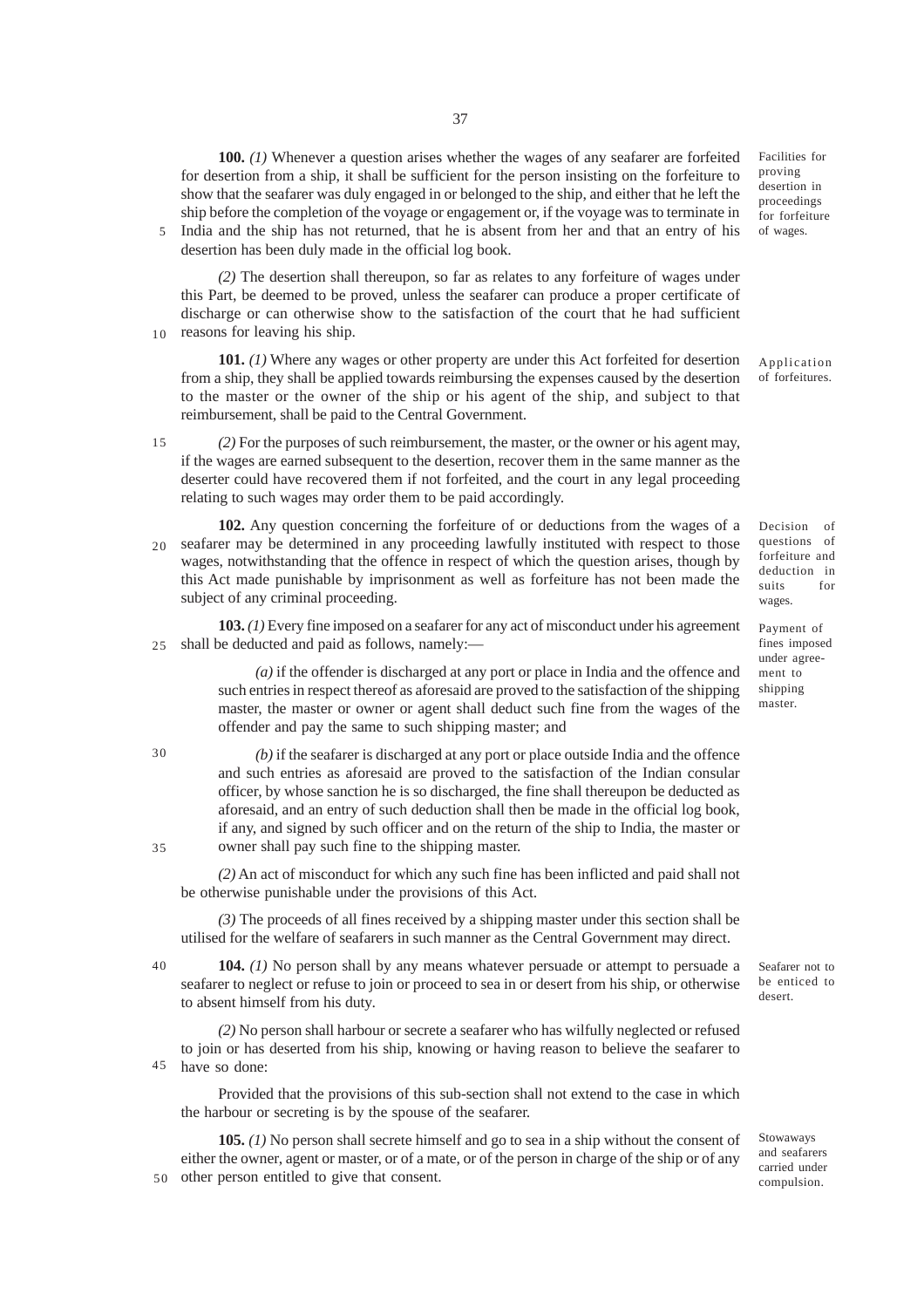*(3)* The master of any Indian ship arriving at any port or place in or outside India and the master of any ship other than an Indian ship arriving at any port or place in India shall, if any person has gone to sea on that ship without the consent referred to in sub-section *(1)*, report the fact in writing to the proper officer as soon as may be after arrival of the ship.

10

15

**106.** *(1)* If during the progress of a voyage the master of any Indian ship is removed or superseded or for any other reason quits the ship and is succeeded in the command by some other person, he shall, deliver to his successor the various documents relating to the navigation of the ship and the crew thereof which are in his custody and a handing over note enlisting such documents.

*(2)* On receipt of such documents and the handing over note, the successor shall make an entry in the official log book to that effect which shall also be endorsed by the predecessor.

Deserters from foreign ships.

**Official** logbook.

Power to this Part.

On change of master, documents to be handed over to successor.

> given by the Government of any country outside India for recovering and apprehending seafarers who desert from Indian ships in that country, the Central Government may, by notification, stating that such facilities are or shall be given, declare that this section shall apply to seafarers belonging to ships of such country, subject to such limitations or conditions as may be specified in the notification. 20

**107.** *(1)* Where it appears to the Central Government that due facilities are or shall be

*(2)* Where this section applies to seafarers belonging to ships of any country and a seafarer deserts from any such ship, when within India, any court that would have taken cognizance of the matter if the seafarer had deserted from an Indian ship shall, on the application of a consular officer of that country, aid in apprehending the deserter and for that purpose may, on information given on oath, issue a warrant for his apprehension and on proof of the desertion order him to be conveyed on board his ship or delivered to the master or mate of his ship or to the owner of the ship or his agent to be so conveyed and any such warrant or order may be executed accordingly. 25 30

**108.** *(1)* Except a ship of less than two hundred tons gross, there shall be kept an official log book in such form and such manner as may be prescribed.

*(2)* The master, owner or agent of every ship for which an official log book is required to be kept under this Act shall, deliver the official log book to the shipping master as and when required by the shipping master. 35

*(3)* No person shall make or procure to be made or assist in making any entry in any official log book in respect of any occurrence happening previously to the arrival of the ship at her final port of discharge more than twenty-four hours after such arrival.

**109.** *(1)* The Central Government may make rules to carry out the provisions of this make rules for Part. 40

> *(2)* In particular, and without prejudice to the generality of the foregoing power, such rules may provide for all or any of the following matters, namely;-

> > *(a)* the conditions under sub-section *(3)* of section 63.

*(b)* the continuous discharge certificate and seafarer's identity documents under clause *(b)* of section 64; 45

*(c)* the other functions and duties of the seafarer's employment offices under clause *(b)* of section 65;

*(d)* the form, the manner of the issue of continuous discharge certificate and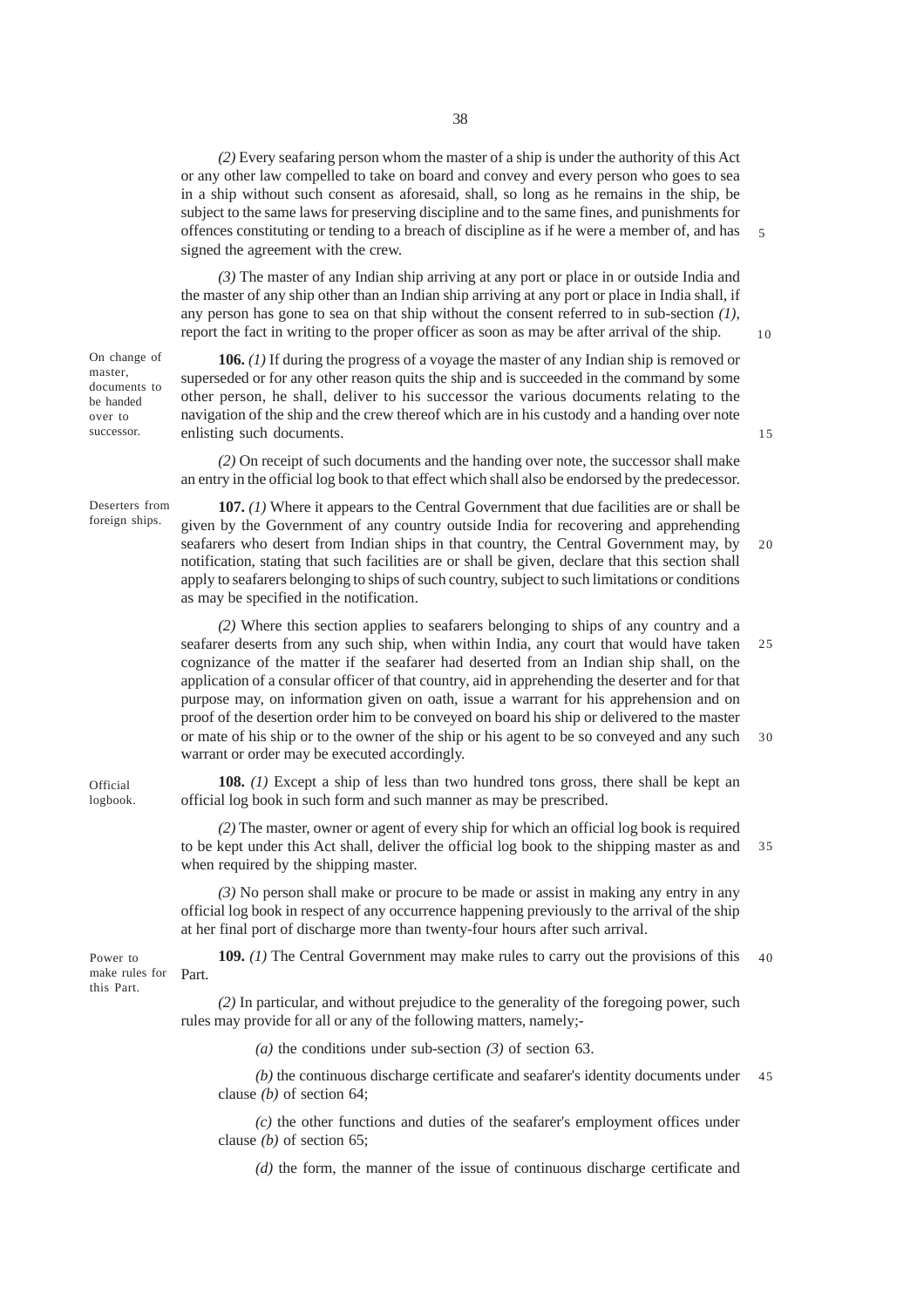seafarer's identity documents and fees for such discharge certificate and identity documents under sub-section *(4)* of section 66;

*(e)* the qualifications of the seafarer engaged or carried to sea to in any capacity in any ship under sub-section *(6)* of section 66;

*(f)* the form of certificate to be possessed by seafarer and the authority who grants that certificate to the effect that the seafarer is medically fit under sub-section *(7)* of section 66;

*(g)* the form of agreement and manner of making agreement under sub-section *(1)* of section 67;

*(h)* the manner of discharge from service of seafarer under sub-section *(1)* of section 73;

*(i)* the manner of discharge of property under section 74;

(*j*) the restrictions and conditions for utilisation of any amount deposited with or recovered by shipping master under section 76;

(*k*) any other matter relating to functions of the Tribunal under clause *(e)* of sub section *(4)* of section 83;

(*l*) the form of nomination, cancellation or variation of such nomination and all other matters connected with the nominations under sub-section *(2)* of section 85;

(*m*) the form of certificate and the manner of possession of such certificate under sub-section *(3)* of section 88;

(*n*) the form and manner of keeping log book under sub-section *(1)* of section 108;

(*o*) any other matter which is required to be or may be prescribed.

### PART VI

#### SAFETY AND SECUIRITY

**110.** This Part shall, unless otherwise exempted, apply to,—

*(a)* Indian vessel, except vessel covered under Part XIII, on matters relating to safety and security;

*(b)* vessel other than Indian vessel when such vessel is within India, including waters within the jurisdiction of India on matters relating to safety and security;

*(c)* port facility, on matters relating to security; and

*(d)* company, on matters relating to safety and security of the vessel.

**111.** In this Part, unless the context otherwise requires,—

Definitions.

Application of this Part.

*(a)* "company" means the owner of the vessel or any other organisation or person such as the manager, or the bareboat charterer, who has assumed the responsibility for operation of the vessel from the owner of the vessel and who on assuming such responsibility has agreed to take over all the duties and responsibilities imposed by the international safety management code under the safety convention;

*(b)* "port facility" means any location or area including anchorages or awaiting berths or approaches from seaward as determined by the Central Government where interface between vessel or a vessel and a port takes place;

*(c)* "voyage" means the whole time and distance between the vessels port or place of departure and her final port or place arrival;

*(d)* words and expressions used in this Part but not defined, shall have the same meanings as assigned to them in the Conventions as referred to in section 112.

10

5

20

15

25

30

40

45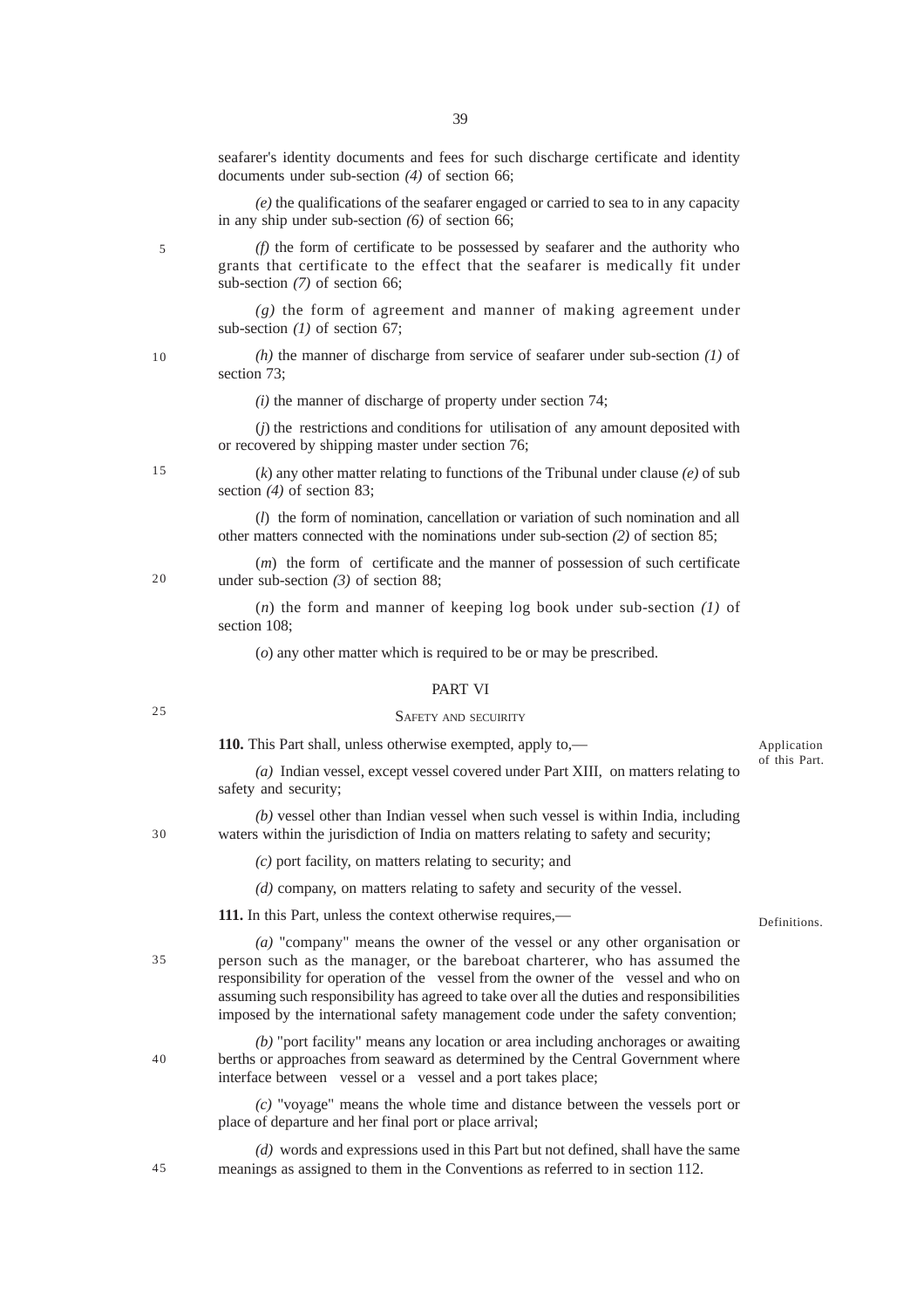**112.** (*1*) Every vessel shall, subject to such conditions as may be prescribed, comply with the provisions of the following convention or agreement, as applicable, namely: requirements.

*(a)* the Safety Convention;

*(b)* the Load Lines Convention;

*(c)* the Special Trade Passenger Ships Agreement,1971;

*(d)* the Convention on the International Regulations for Preventing Collisions at Sea, 1972;

*(e)* the International Convention on Maritime Search and Rescue, 1979;

*(f)* the Tonnage Measurement Convention, 1969;

*(g)* International convention for Safe Containers, 1972;

10

5

*(h)* any other convention or agreement or any treaty relating to safety or security to which India is a Party:

Provided that vessels, to which the provisions of the above conventions are not applicable, shall comply with such safety and security requirements as may be prescribed.

*(2)* The safety and security requirements for different classes of vessels and certificates to be held by such vessels shall be such as may be prescribed. 15

Reporting of incidents.

Safety and security

> **113.** *(1)* When an incident relating to the safety and security takes place on a vessel, the master of vessel shall report the particulars of such incident to such authority in such manner as may be prescribed.

*(2)* When an incident takes place relating to the loss or likely loss overboard of dangerous goods in packaged form into the sea, or dangerous goods in solid form in bulk into the sea, or any incident impeding safe navigation, the master of every vessel shall report the particulars of such incident to such authority in such manner as may be prescribed. 20

*(3)* The vessel referred to in sub-section *(1)* or sub-section *(2)* being abandoned, or a report from such vessel being incomplete, the Central Government shall fix the responsibility on the master of the vessel. 25

Obligation to render assistance on receiving signal of distress and to persons in danger.

**114.** *(1)* The master of an Indian vessel, on receiving at sea a signal of distress or information from any source that a vessel or aircraft is in distress, shall proceed with all speed to the assistance of the persons in distress (informing them if possible that he is doing so) unless he is unable or in the special circumstances of the case considers it unreasonable or unnecessary to do so or unless he is released from such obligation under the provisions of sub-section *(3)* or sub-section *(4)*. 30

*(2)* Where the master of any vessel in distress has requisitioned any Indian vessel that has answered his call, it shall be the duty of the master of the requisitioned vessel to comply with the requisition by continuing to proceed with all speed to the assistance of the persons in distress unless he is released from the obligation under the provisions of sub-section *(4)*. 35

*(3)* The master shall be released from the obligation imposed by sub-section *(1)* as soon as he is informed of the requisition of one or more vessels other than his own and that the requisition is being complied with by the vessel or vessels requisitioned.

*(4)* The master shall be released from the obligation imposed by sub-section *(1)*, and if his vessel has been requisitioned, from the obligation imposed by sub-section *(2)*, if he is informed by the persons in distress or by the master of any vessel that has reached the persons in distress that assistance is no longer required. 40

*(5)* If the master of an Indian vessel on receiving at sea a signal of distress or information from any source that a vessel or aircraft is in distress is unable or in the special circumstances of the case considers it unreasonable or unnecessary to go to the assistance of the persons 45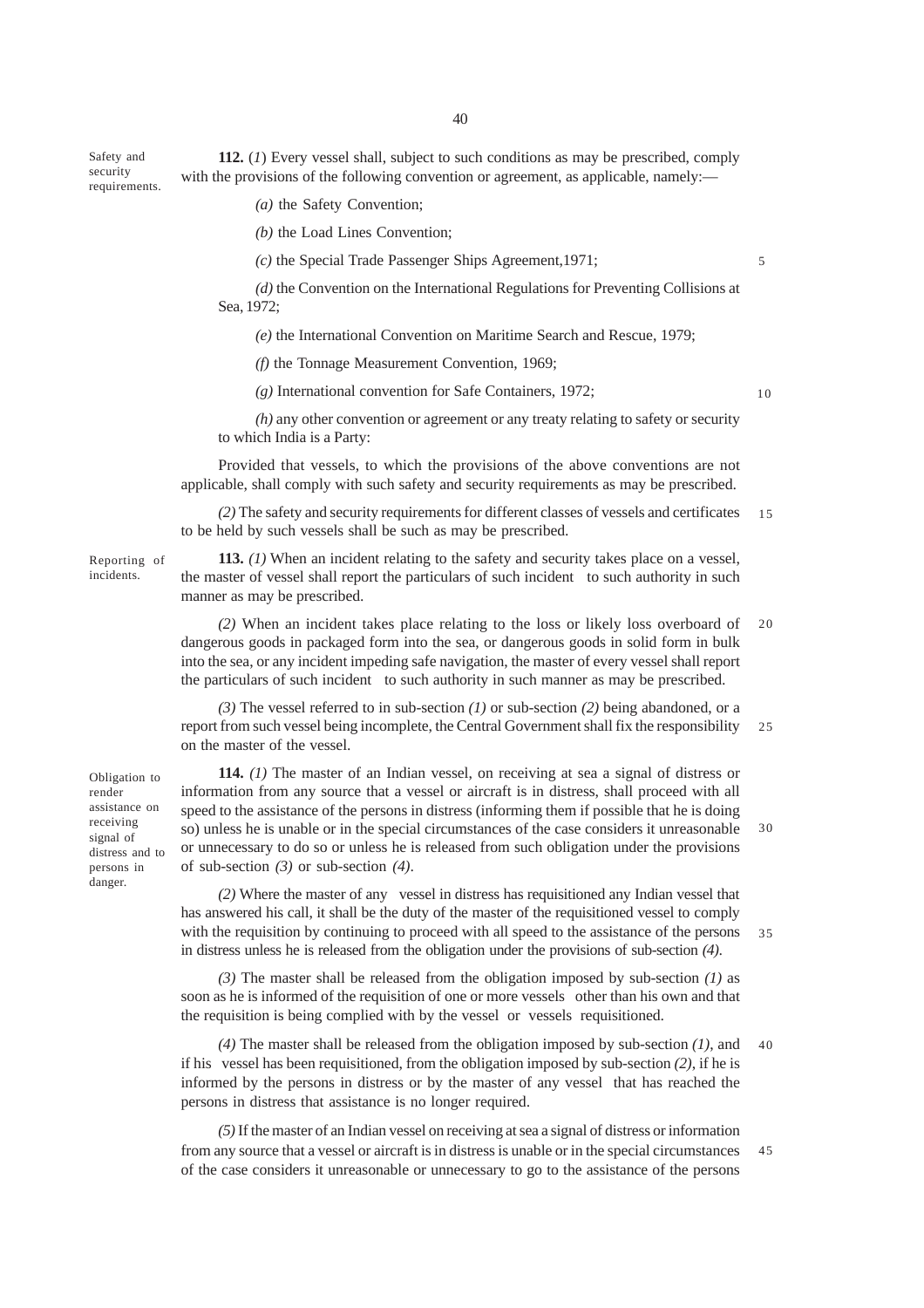in distress, he shall forthwith cause a statement to be entered in the official log book or if there is no official log book, cause other record to be kept of his reasons for not going to the assistance of those persons.

*(6)* The master of every Indian vessel for which an official logbook is required shall enter or cause to be entered in the official log book every signal of distress or message that a vessel, aircraft or person is in distress at sea. 5

*(7)* The master of every Indian vessel shall render assistance to every persons found at sea in danger of being lost, unless he is unable or, in the special circumstance of the case, considers that such assistance cannot be rendered without serious danger to his vessel, or

the persons thereon. 10

80 of 1976.

*(8)* If the master of an Indian vessel is unable or consider it unreasonable to go to the assistance of a person found at sea in danger of being lost, the master shall forthwith cause a statement to be entered in the official log book or, if there is no official log book, cause other record to be kept of his reasons for not going to the assistance of that person.

**115.** The Central Government may make arrangements for search and rescue services for dealing with distress situation at sea, including territorial waters of India or any marine areas adjacent thereto over which India has, or may have jurisdiction under the Territorial Waters, Continental Shelf, Exclusive Economic Zone and other Maritime Zones Act, 1976 or any other law for the time being in force or such territory under International Convention on Maritime Search and Rescue, 1979 and agreement related thereto and such services shall include the establishment of rescue co-ordination centers and sub-centers. 15 20

**116.** Every Indian vessel shall be equipped and maintained with such communication equipment, distress and safety equipment and shall be provided with such certified operators as may be prescribed.

**117.** Every Indian vessel shall carry on board such information relating to the stability of the vessel, and the effects of any damage, control and general precautions necessary to maintain watertight integrity of the vessels, duly approved, as required under the provisions of Safety Convention, and the Load Line Convention, or the safety and security requirements in accordance with the provisions of section 112. 25

*Explanation*.—For the proposes of this section, "Load Line Convention" means the International Convention on Load Lines, 1966 and its Protocols. 30

**118.** *(1)* No vessel, other than a vessel exempted from the provisions of this Part relating to load lines, shall be so loaded as to submerge in salt water, when the vessel has no list, the appropriate load line on each side of the vessel, that is to say, the load line indicating or purporting to indicate the maximum depth to which the vessel is for the time being entitled

under the load line rules to be loaded.

*(2)* Without prejudice to any other proceedings under this Act, any vessel which is loaded in contravention of this section may be detained until she ceases to be so loaded.

**119.** *(1)* No vessel shall carry passengers between ports or places in India, or to or from any port or place in India from or to any port or place outside India, unless she has all certificates required under this Part in force.  $40<sup>-1</sup>$ 

*(2)* The Central Government may, by general or special order, specify the conditions relating to,—

*(a)* passenger accommodation;

45

35

*(b)* scale of passenger and crew amenities to be provided;

*(c)* space or disallowance of any space on a vessel ;

*(d)* scale of provisions and water to be provided;

Search and rescue services.

Radio communication requirements.

Information about vessel stability.

Submersion of load lines.

No vessel to carry passenger without a certificate.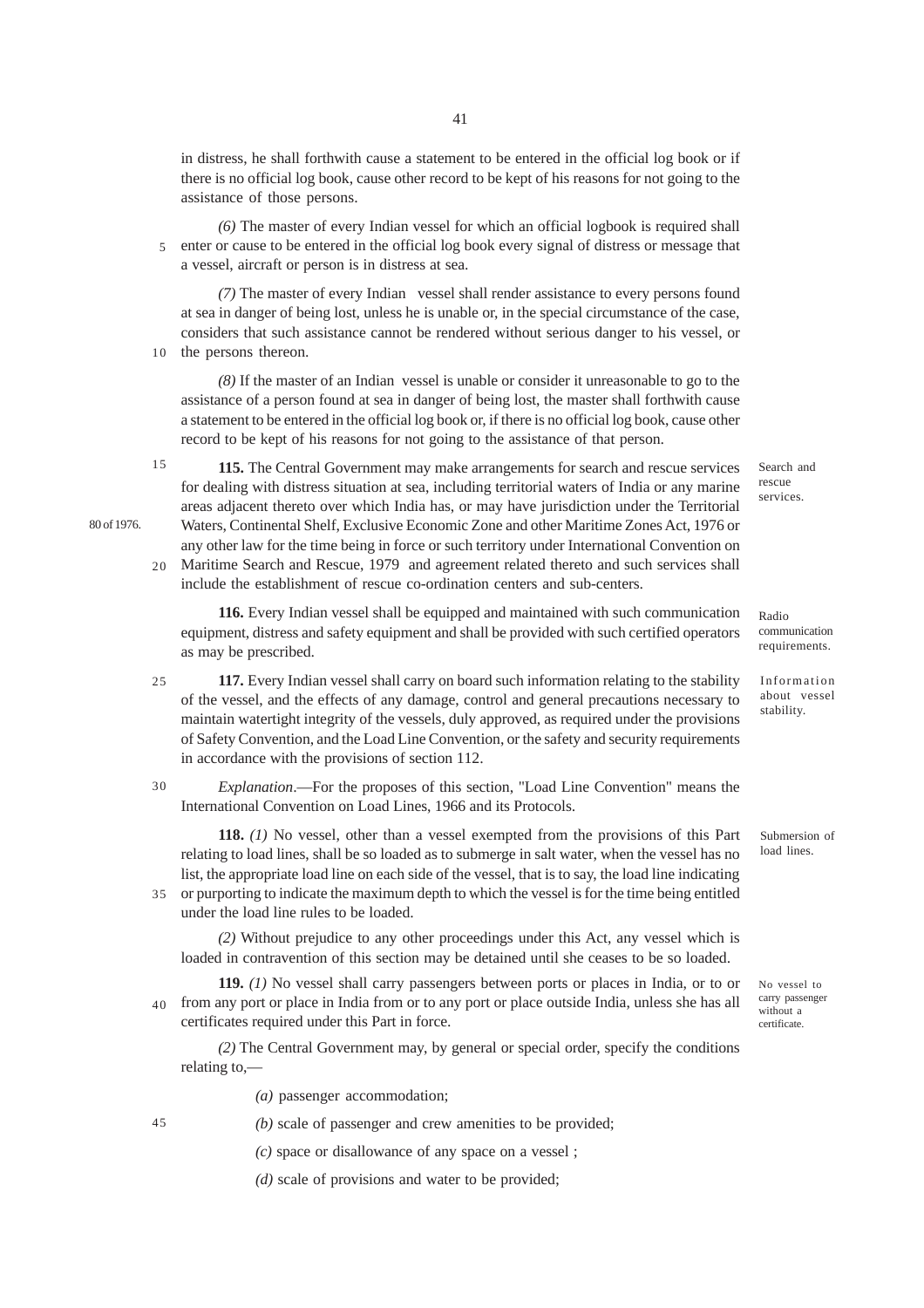*(e)* hospital accommodation and medical facilities;

*(f)* the conditions for carriage of cargo and livestock; and

*(g)* any other matter to carry out the purposes of this Part.

*(3)* Subject to the conditions specified in sub-section *(2)*, the master of a passenger vessel departing or proceeding on a voyage shall make a statement about the passengers on board the vessel in such form as may be specified by the Central Government in this behalf. 5

**120.** No vessel shall proceed to sea unless there is in force in respect of such vessel

Vessel not to proceed to sea without valid safety and security certificates.

Offences.

**121.** *(1)* If any person who, -

*(a)* being drunk or disorderly attempts to enter a vessel; or

the certificates required under the convention or agreement referred to in section 112.

10

*(b)* on board molest or continues to molest any person on board; or

*(c)* travels or attempts to travel without payment of fare; or

*(d)* wilfully refuses or neglects to quit the vessel on arrival at destination; or

*(e)* fails to exhibit his ticket when requested by the master or other officer; or

*(f)* misconducts himself in such a manner as to cause annoyance or injury to persons on board; or 15

*(g)* carries any substance that could jeopardize the safety or security of the vessel, lives onboard or the environment in general,

he shall be guilty of an offence under this sub-section.

*(2)* The master may refuse to receive on board any person referred to in sub-section  $(1)$ , and if any such person is on board, may put him on shore, and the person so refused admittance or put on shore shall not be entitled to return of any fare he has paid. 20

*(3)* The master or other officer of any such vessel and all persons called by him or other officer to his assistance, without warrant, may detain any person who commits any offence under sub-section *(1)* and convey the offender with all convenient dispatch before the nearest police station to be dealt with in accordance with the law.  $25$ 

**122.** *(1)* No vessel shall carry or attempt to carry cargo in contravention of section 120 or shall have on board or in any part thereof a cargo which is not in accordance with the certificate held by the vessel.

*(2)* No vessel shall carry or attempt to carry passengers in contravention of section 120 or shall have on board or in any part thereof a number of passengers, which is greater than the number set forth in the certificate held by the vessel. 30

*(3)* If the master of any vessel which carries or attempts to carry cargo or passengers in contravention of this section he shall be liable to have his certificate of competency cancelled or suspended for such a period as the Central Government may, by order, specify in this behalf. 35

Unseaworthy vessel not to be sent to sea.

**123.** *(1)* Every person who sends or attempts to send a vessel which is not in a seaworthy condition to sea so that the life of any person is likely to be thereby endangered shall, unless he proves that he used all reasonable means to ensure her being sent to sea in a seaworthy state or that her going to sea in such unseaworthy state was under the circumstances reasonable and justifiable, be guilty of an offence under this sub-section.

*(2)* Every master of a vessel who knowingly takes a vessel which is not in seaworthy condition that the life of any person is likely to be thereby endangered shall, unless he proves that her going to sea in such unseaworthy state was, under the circumstances, reasonable and justifiable, be guilty of an offence under this sub-section.

carry cargo or passengers in contravention of Act.

Vessel not to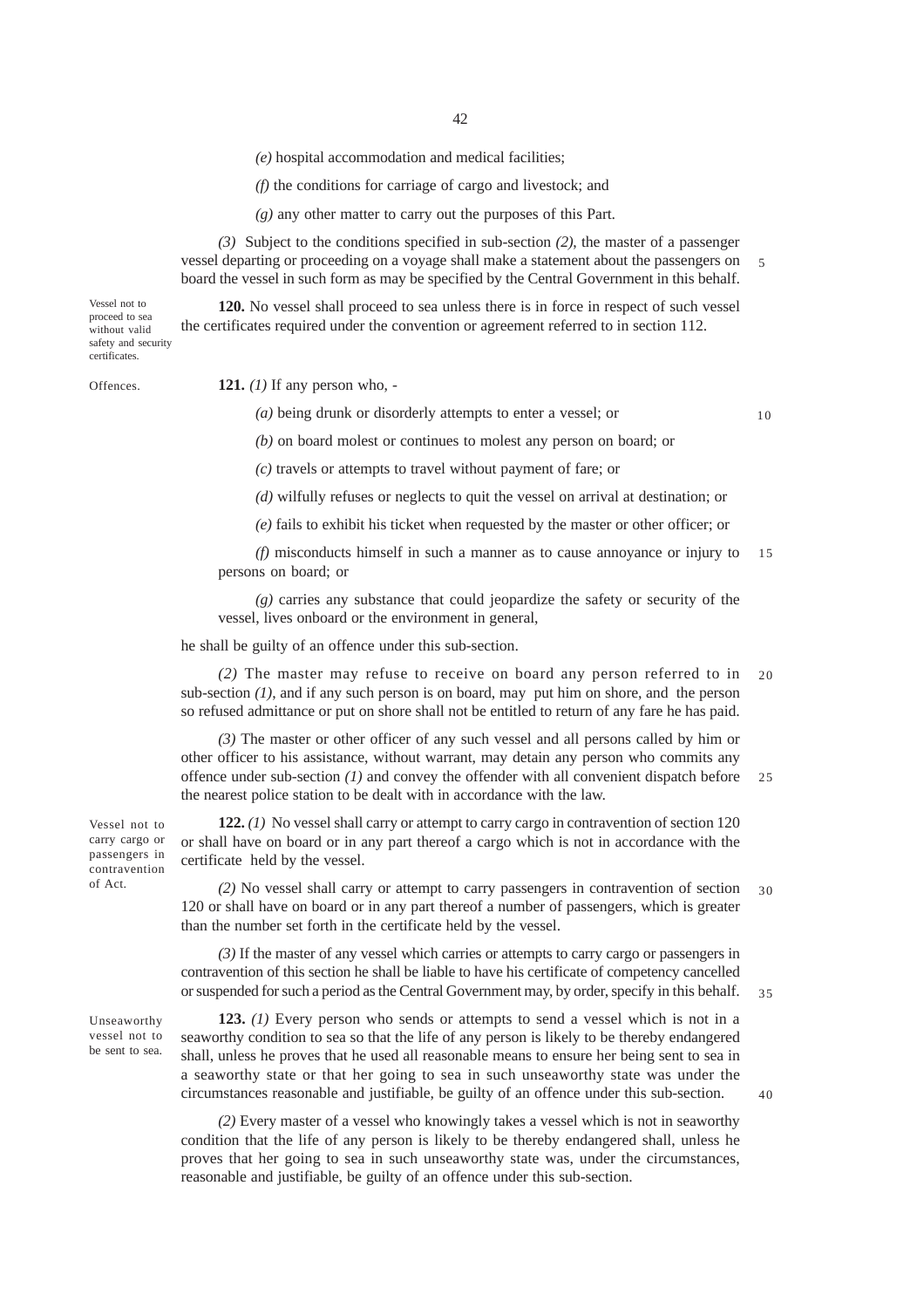*(3)* For the purpose of giving such proof, every person charged under this section may give evidence in the same manner as any other witness.

*(4)* No prosecution for an offence under sub-section *(2)* shall be instituted except by, or with the written consent of the Central Government.

**124.** *(1)* In every contract of service, express or implied between the owner of a vessel and the master or any seafarer thereof, there shall be implied, notwithstanding any agreement to the contrary, an obligation on the owner that such owner and the master, and every agent charged with the loading of such vessel or the preparing thereof for sea, or the sending thereof to sea, shall use all reasonable means to ensure the seaworthiness of such vessel for 5

the voyage at the time when such voyage commences, and to keep her in a seaworthy state during the voyage. 10

*(2)* For the purpose of verifying that the provisions of this section have been complied with, the Central Government may, either at the request of the owner or otherwise, arrange for a survey of the hull, equipment or machinery of any sea-going vessel by a surveyor or any person so authorised.

**125.** *(1)* Every vessel, company or port facility, as the case may be, shall comply with such requirements as may be prescribed for safety management and security management.

*(2)* The Central Government or a person authorised by it shall arrange for the audit of the vessel, company or port facility for the purpose of sub-section *(1)*.

 $20$ 

35

40

15

*(3)* The Central Government or a person authorised by it, may set different levels of security and provide such information thereof to all the port facilities, and all vessels entering into any port facility.

**126.** *(1)* No vessel shall enter into or sail out of or operate within the port, terminal, anchorages, port facilities, Indian offshore facilities or Indian territorial waters without complying with such provisions with regard to insurance, classification and condition of vessel or any other relevant requirements for the purposes of this Part as may be prescribed. 25

*(2)* The surveyor may inspect any Indian vessel or any vessel other than an Indian vessel, whilst at a port or place in India for the purpose of this Part and if it is found on any inspection that the vessel is not complying the provisions of this Part or any International Convention to which India is a party, the surveyor shall report it to the Principal Officer. 30

*(3)* On receipt of report under sub-section *(2)*, the Principal Officer may take such action as may be necessary, including detention of such vessel, till such time the vessel is in compliance with the provisions of this Part or provisions applicable under the International Conventions, and may allow such vessel to proceed to sea, if it does not pose an unreasonable threat to safety or security or environment.

**127.** *(1)* If it appears that there was no reasonable or probable cause, by reason of the condition of the vessel or the act or default of the owner or master, for detention of the vessel, the Central Government shall be liable to pay to the owner of the vessel his costs of and incidental to the detention of the vessel and also compensation for any loss or damage sustained by him by reason of detention.

*(2)* If a vessel is detained under this Part by reason of the condition of the vessel or due to the act or default of the owner or master, the owner of a vessel shall be liable to pay to the Central Government its costs of and incidental to the detention and survey of the vessel and the vessel shall not be released until such costs are paid and faults are rectified.

**128.** *(1)* The Central Government may make rules for safety and security requirements applicable to vessel, company or port facility under this Part. 45

*(2)* In particular, and without prejudice to the generality of the foregoing powers, such rules may provide for all or any of the following matters, namely:—

 $(a)$  the conditions under sub-section  $(I)$  section 112 and the safety and security requirements under proviso to sub-section (*1*) that section;

Obligation of owner to seafarer with respect to seaworthiness

management.

Safety and security

Control measures and detention of vessels.

costs and damage when vessels detained.

Liability for

Power to make rules.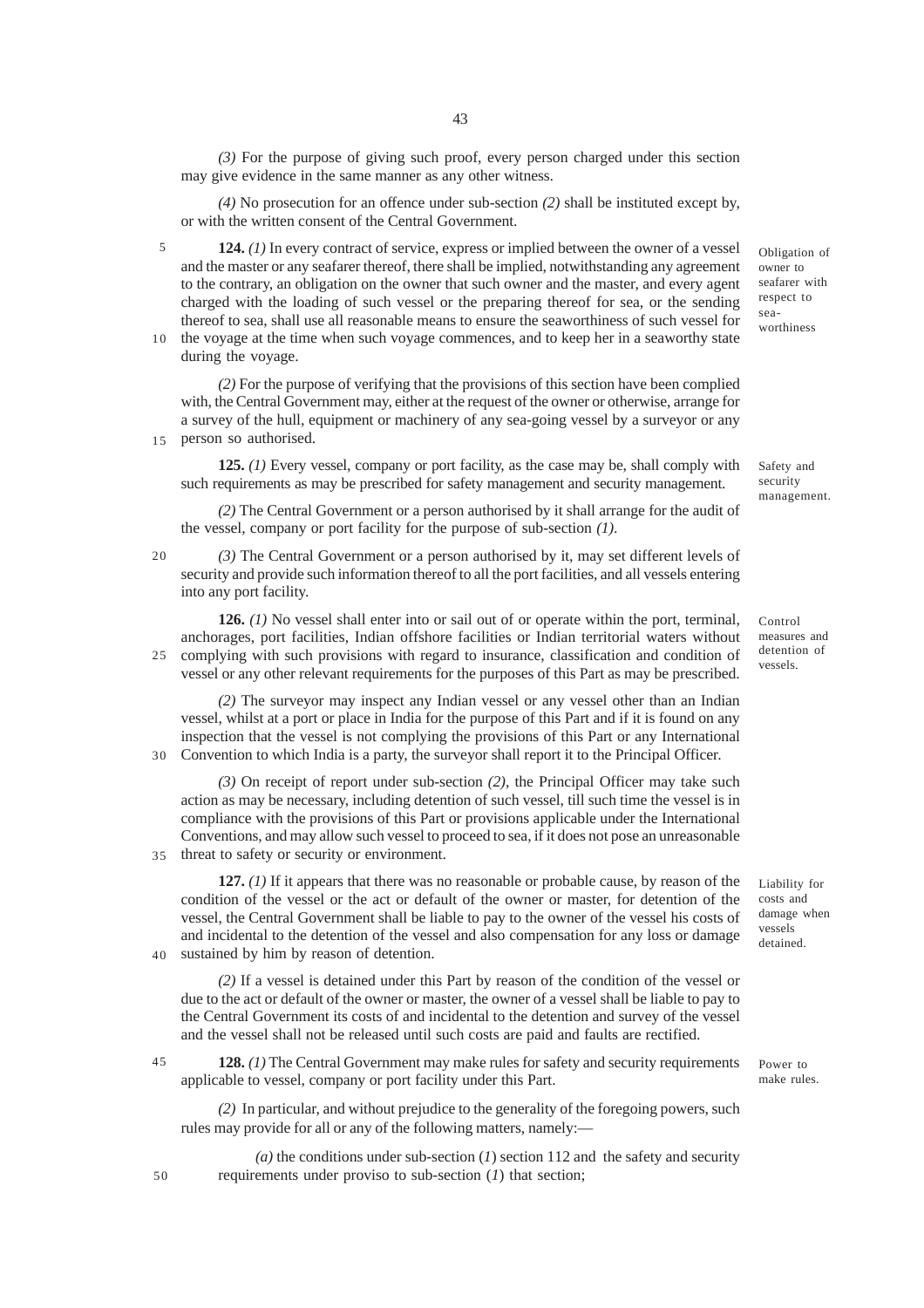(*b*) the safety and security requirements for different classes of vessels and the certificates under sub-section (*2*) of section 112;

*(c)* the manner of reporting the particulars of incidents and the authority to whom such particulars to be reported under sub-section *(1)* of section 113;

*(d)* the manner of reporting the particulars of incidents and the authority to whom such particulars to be reported under sub-section *(2)* of section 113; 5

*(e)* the communication equipment, distress and safety equipment to be equipped and maintained, and the certified operators to be provided under section 116;

*(f)* the requirements for safety management or security management under subsection *(1)* of section 125;

*(g)* the provisions with regard to insurance, classification and condition of vessel or any other relevant requirements under sub-section *(1)* of section 126; and

*(h)* any other matter which is required to be or may be prescribed.

## **PART VII**

PREVENTION, CONTAINMENT OF POLLUTION FROM VESSEL AND RESPONSE

**129.** Save as otherwise provided, this Part shall apply to,—

*(a)* every Indian vessel;

*(b)* every vessel other than an Indian vessel;

*(c)* vessel not entitled to fly the flag of India but which operate under the authority of India;

*(d)* any vessel that enters a port, shipyard, or offshore terminal or place in India or within the territorial waters of India or any marine areas adjacent thereto over which India has, or may hereafter have, exclusive jurisdiction in regard to control of pollution under the Territorial Waters, Continental Shelf, Exclusive Economic Zone and other Maritime Zones Act, 1976 or any other law for the time being in force; and

*(e)* any incident of marine casualty or any act relating to such casualty occurring with grave and imminent danger to Indian coast line or maritime zones of India or related interests from pollution or threat of pollution in the sea or air either by deliberate, negligent or accidental release of oil, ballast water, noxious liquid substance, garbage, sewage, waste, harmful anti-fouling substances, harmful emissions or any other harmful substance including such incidents occurring on the high seas;

*(f)* port shipyard or offshore terminal for the purpose of providing reception facilities.

**130.** In this Part, unless the context otherwise requires,—

*(a)* "coastal waters" means any part of territorial waters of India, or any marine area adjacent thereto over which India has, or, may hereafter have, exclusive jurisdiction in regard to control of marine pollution under the Territorial Waters, Continental Shelf, Exclusive Economic Zone and Other Maritime Zones Act, 1976, or any other law for the time being in force; 35

*(b)* "harmful substance" means any substance, or form of energy, which, if introduced into the sea or air, is liable to create hazards to human health, harm living resources and marine life, damage amenities or interfere with other legitimate uses of the sea, air and includes any substance subject to control by any of the conventions to which India is a party; 40

*(c)* "vessel" means a vessel of any type whatsoever operating in the marine or aquatic environment and includes hydrofoil boats, air-cushion vehicles, submersibles, 45

Application of this Part.

Definitions.

15

20

30

10

80 of 1976.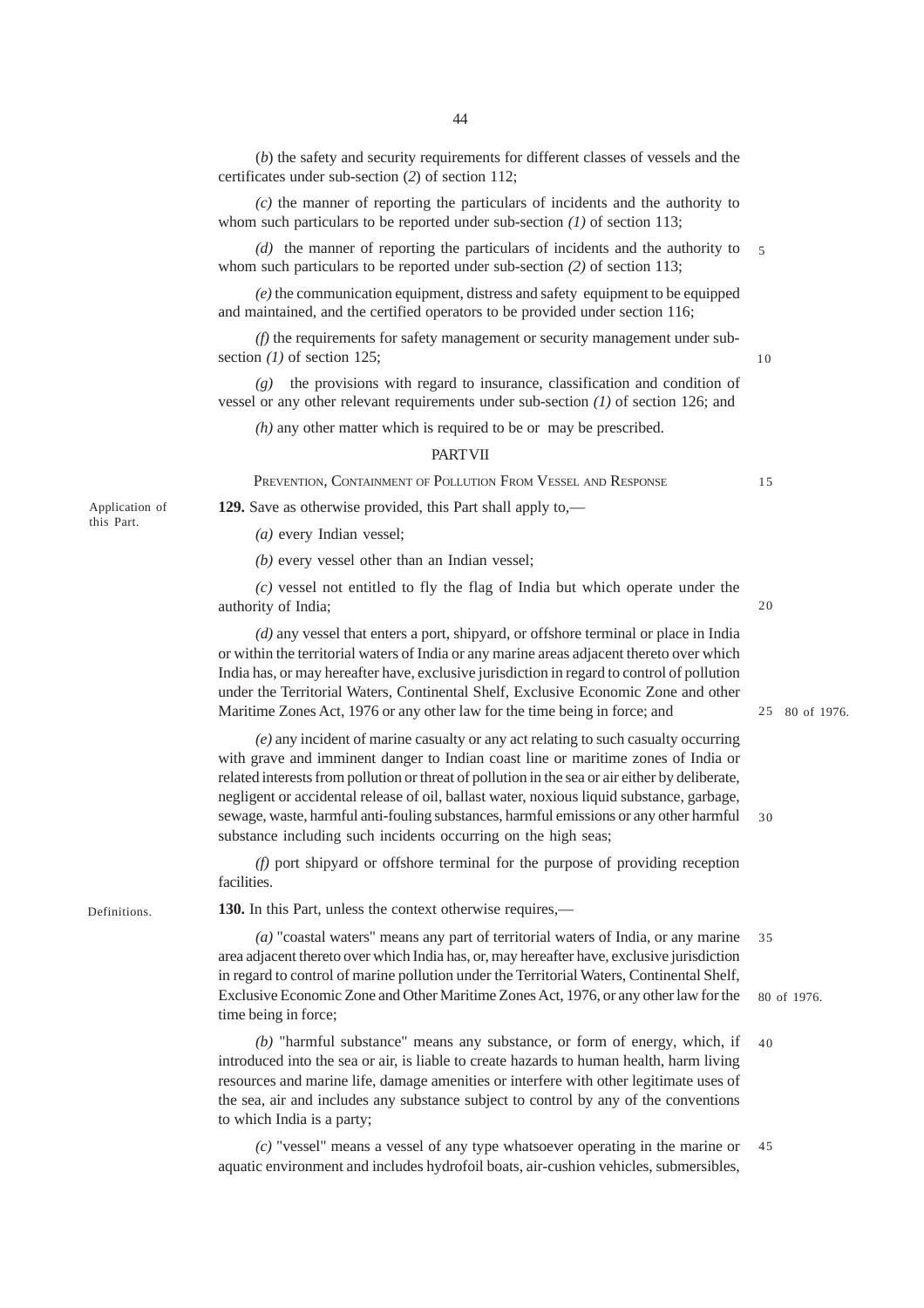floating craft, fixed or floating platforms, floating storage units and floating production storage and off-loading units.

**131.** *(1)* Unless otherwise expressly provided, all vessels shall be under an obligation to prevent discharge or emission of harmful substances or mixtures containing such substances and for that purpose, the Central Government may make rules requiring Indian vessel to be fitted with such equipment and to comply with such requirements relating to construction, survey of equipment and structure of such vessel and specifying conditions, prior to issuing a certificate under this Part.

*(2)* For the purpose of ensuring that the provisions of this section have been complied with, the Central Government may, either at the request of the owner or otherwise, arrange for 10 the survey of the hull, equipment or machinery of any vessel by a surveyor and, if found fit, shall issue a certificates in accordance with the provisions of this Act and rules made there under in such form and for such duration subject to such conditions as may be prescribed.

*(3)* The Central Government may take all steps to prevent the pollution of the sea by 15 the dumping of waste and other matter by vessels that is liable to create hazards to human health, to harm living resources and marine life, to damage amenities or to interfere with other legitimate uses of the sea.

**132.** Every vessel shall, subject to such conditions as may be prescribed, comply with the provisions of the following convention, as applicable, namely:—

 $20$ 

5

*(a)* the MARPOL Convention;

*(b)* the Anti-Fouling Systems Convention;

*(c)* the Ballast Water Management Convention;

*(d)* any other Pollution Prevention Convention or agreement or treaty to which India is a party:

Provided that the vessel, to which the provisions of the above conventions are not applicable, shall comply with such pollution prevention requirements as may be prescribed: 25

Provided further that the vessel shall possess such different types of certificates and documents depending on the type, size, nature and area of operation of the vessel as may be prescribed.

30

**133.** No vessel shall proceed to sea unless there is in force in respect of such vessel the certificates required under the convention or agreement or treaty referred to in section 132.

Vessel not to proceed to sea without valid pollution prevention certificates.

**134.** *(1)* Every Indian vessel shall maintain such books of record in such form and manner as may be prescribed.

*(2)* The manner in which record books shall be maintained, the nature of entries to be made therein, the custody and disposal thereof , and all other matters relating thereto shall be 35 such as may be prescribed.

**135.** *(1)* The port, shipyard, ship breaking yards, ship repair unit, offshore facilities and terminals taking into account the international standards, shall provide such reception facilities and surveillance, supervision and guidance thereof as may be prescribed.

*(2)* The Central Government may give directions to be compiled with by the port authorities, shipyard, ship breaking yards ship repair unit, offshore facilities and terminals to take appropriate measures in its territory to require that wastes generated during operation, repair and re-cycling of vessel are collected, handled, treated and disposed of in a safe and environmentally sound manner, to protect human health and the environment. 40

*(3)* Notwithstanding anything contained in any other law for the time being in force, in respect of every port or place in India, the powers of the port authority or such persons under whose supervision such place is operated shall include the power to provide reception facilities in accordance with the requirements of the convention. 45

Requirements of prevention and containment of pollution

and response.

Control of discharge or emission of harmful substances or dumping at sea.

Record books.

Reception facilities.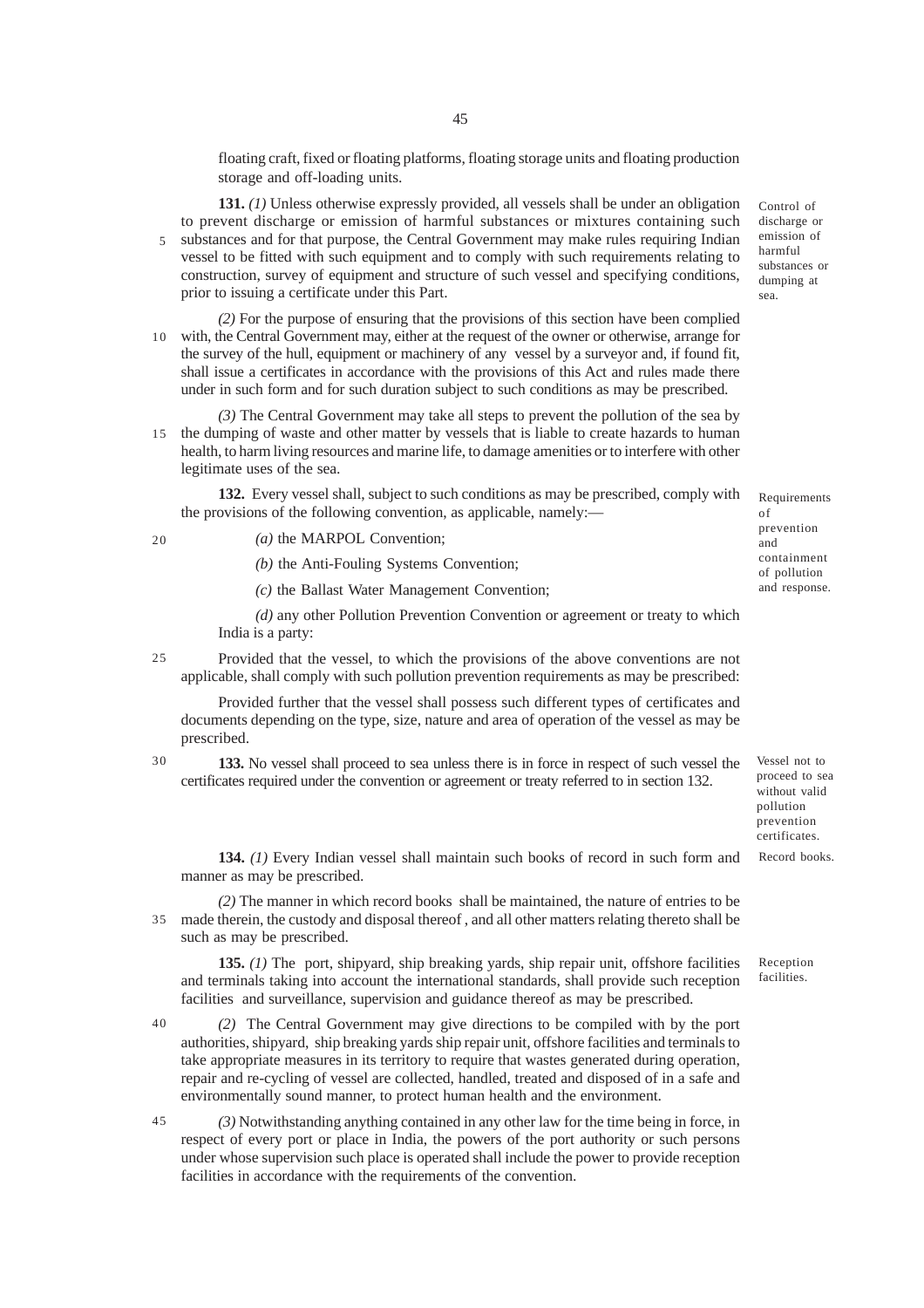*(4)* A port authority providing reception facilities or a person providing such facilities by arrangement with the port authority, may impose charges for the use of the facilities at such rates and may impose such conditions in respect of the use thereof as may be notified by the Central Government in respect of the port.

*(5)* Where the Central Government is satisfied that there are no reception facilities at any port, shipyard, ship breaking yards, ship repair unit, offshore facilities and terminals in India or that the facilities available at such port or place are not adequate for enabling vessel calling at such port or place to comply with the requirements of the Convention, the Central Government, may direct, by order in writing, such authority to provide or arrange for the provision of such reception facilities as may be specified in the order. 5

Powers to take measures for prevention or containment of pollution and reporting of incidents.

**136.** *(1)* When an incident in which the cargo or harmful substances, as covered under this Part or the Pollution prevention convention is escaping or likely to escape from a vessel and may cause or threaten to cause pollution of air, any part of coasts or coastal waters of India, the master of every vessel shall report the particulars of such incident to such authority in such manner as may be prescribed.

*(2)* The vessel referred to in sub-section *(1)* being abandoned, or a report from such vessel being incomplete, the Central Government shall fix the responsibility on the master of that vessel.

*(3)* Where the Central Government is satisfied that the cargo or harmful substances as covered under this Part or the Pollution prevention convention is escaping or likely to escape and may cause or threaten to cause pollution of air, any part of coasts or coastal waters of India, it may direct the owner, agent, master, charterer, operator, lessee or licensee of the vessel by notice served on him, to take following action, namely:-  $20$ 

*(a)* to prevent the escape of harmful substances from the vessel, as may be specified in such notice;

*(b)* to remove the cargo or oil or noxious liquid substance or harmful substance from the vessel, in such manner and to such place, if any, as may be specified in the notice;

*(c)* to remove the vessel to a place, if any, as may be specified in the notice;

*(d)* to remove the cargo or oil or noxious liquid substance or harmful substance slicks on the surface of the sea in such manner, if any, as may be specified in the notice; and 30

*(e)* to prohibit the removal of the vessel including any cargo or stores therein, from a place specified in the notice.

*(4)* Notwithstanding anything contained in sub-section *(3)*, the Central Government may, if it is of the opinion that the pollution caused or likely to be caused by release of harmful substances has or may present a grave and imminent danger to the coastline or related interest from pollution or threat of pollution, proceed to take such measures as may be deemed necessary to prevent, mitigate or eliminate such threat or danger and any measures so taken shall be deemed to have been taken under this section. 35

*(5)* Where any person fails to comply, or fails to comply in part, with any notice served on him under sub-section *(3)*, the Central Government may, whether or not such person is convicted of an offence under this Part by reason of his having so failed to comply, cause such action to be taken as it may deem necessary for,-40

*(a)* carrying out the directives given in the notice issued under sub-section *(1)*; and

*(b)* containing the pollution already caused or preventing the pollution threatened to be caused, of any part of the coast of India by any harmful substance escaped or threatening to escape from the vessel.

10

15

 $25$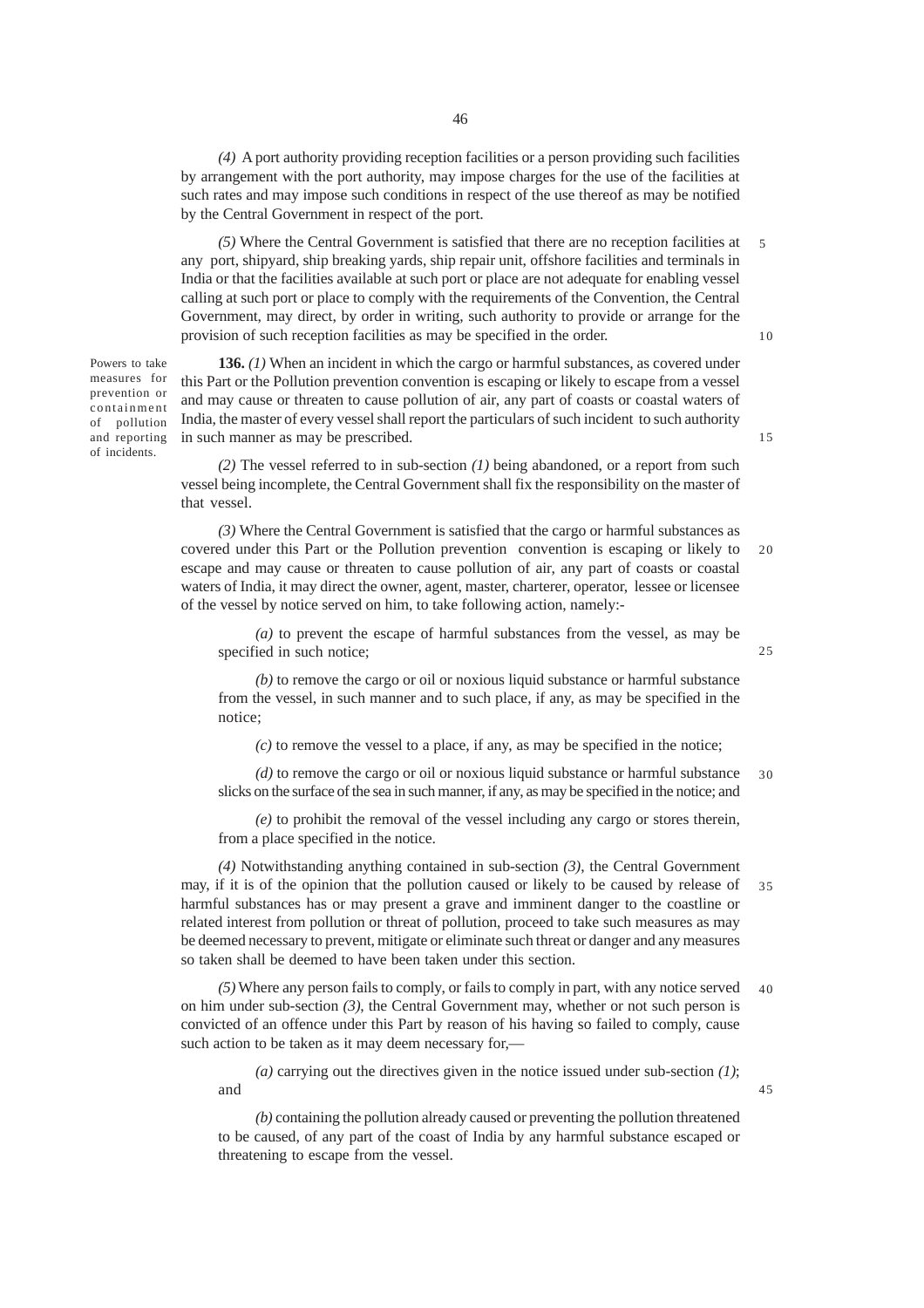*(6)* Subject to the provisions of this Part any expenditure or liability incurred by the Central Government in, or by reason of, the exercise of powers under sub-section *(4)* in relation to any vessel in respect of which a notice had been issued under sub-section *(3)*, shall be a debt due to the Central Government by the person or persons on whom the notice was served and may be recovered from that person, or as the case may be, from all or any of

those persons and shall be a charge upon all or any vessel owned by that person or persons which may be detained by the Central Government until the amount is paid. 5

*(7)* Notwithstanding anything contained in sub-sections *(3)* to *(6)*, to prevent, mitigate or eliminate grave and imminent danger to the coastline or related interests from pollution or threat of pollution following upon a maritime casualty or acts relating to such casualty on the high seas which may reasonably be expected to result in major harmful consequences to the Indian coastal water, the Central Government shall take such measures as may be necessary. 10

*(8)* The Central Government may make national or regional arrangement system for responding promptly and effectively to pollution incidents occurring within the zones under the Territorial Waters, Continental Shelf, Exclusive Economic Zone and other Maritime Zones Act, 1976 or any other law for the time being in force. 15

**137.** *(1)* Where for the purposes of taking any measures under sub-section *(1)* of section 136, the Central Government or any other officer authorised by it in this behalf may, if deems necessary so to do, direct, by an order in writing, the owner of any Indian vessel, tug, barge or any other equipment, to provide such services or assistance as may be specified in that order.

*(2)* The owner of any vessel, tug, barge or any other equipment with respect to which an order under sub-section *(1)* has been made shall be entitled to tariff rates of freight and charter hire, at reasonable rates having regard to current market conditions:

Provided that where tariff rates of freight are not fixed or where there is any dispute about reasonable rate of charter hire, the freight or, as the case may be, charter hire, shall be paid at such rates as may be fixed by the Central Government by an order in writing, subject to determination of reasonability of such rates of freight or charter hire by examining such witnesses, documents and accounts as it may deem necessary.  $25$ 

**138.** *(1)* The Central Government may, having regard to the provisions of the Pollution prevention convention, make rules to carry out the purposes of this Part. 30

*(2)* In particular, and without prejudice to the generality of the provisions of sub-section *(1)*, such rules may provide for all or any of the following matter, namely:-

*(a)* the form and period of the certificate and conditions on which a certificate may be issued under sub-section *(2)* of section 131;

*(b)* the conditions to comply the provisions of the conventions under section 132;

*(c)* the pollution prevention requirements under first proviso to section 132;

*(d)* the different types of certificates and documents under second proviso to section 132; 40

> *(e)* the form and manner of maintenance of record book under sub-section *(1)* of section 134;

> *(f)* the other matter relating to maintenance of record book under sub-section *(2)* of section 134;

> *(g)* the reception facilities, surveillance, supervisions and guidance under sub-section *(1)* of section 135;

Power of the Central Government to give directions to certain vessels or persons to render certain service.

Power to make rules.

35

80 of 1976.

 $20<sup>2</sup>$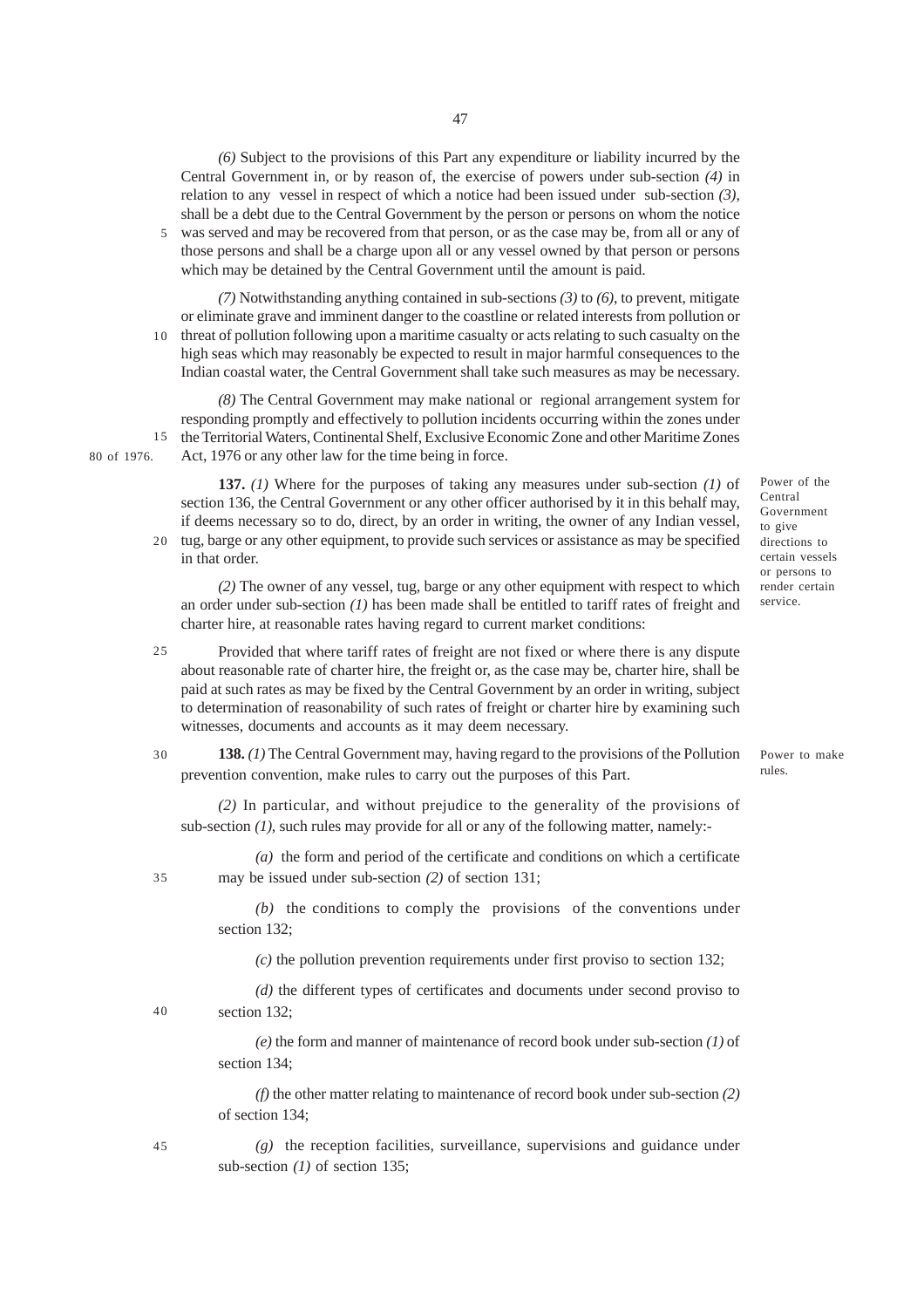*(h)* the manner and of reporting the incident to the authority under sub-section *(1)* of section 136; and

*(i)* any other matter which is required to be or may be prescribed.

#### **PART VIII**

### SURVEY, AUDIT AND CERTIFICATION

Survey, audit and certification.

**139.** *(1)* Every Indian vessel, company, port facility, shipyard, ship breaking yard, ship repair unit, offshore facilities or terminals shall unless otherwise exempted be surveyed or audited for verification of compliance with such requirements as may be prescribed.

*(2)* The Central Government, surveyor or any person authorised by it in this behalf may, if satisfied that any vessel, company, port facility, shipyard, ship breaking yard, ship repair unit, offshore facilities or terminal has been surveyed or audited as per the requirements under the rules made under this Act or as required by convention to the extent of applicability, issue the appropriate certificate or, as the case may be, documents in respect of such vessel, company, port facility, shipyard, ship breaking yard, ship repair unit, offshore facilities or terminal. 10

*(3)* Notwithstanding anything contained in this Act, where any survey, or, as the case may be, audit of a vessel, company, port shipyard, ship breaking yard, ship repair unit, offshore facilities or terminal facility under this Part has been completed, the owner, agent or master of such vessel, company, port facility, shipyard, ship breaking yard, ship repair unit, offshore facilities or terminal shall not make or cause to be made any alteration in the structure, equipment, fittings, arrangements, material, systems or scantlings covered by the survey or audit without the prior written permission of the Central Government or any person authorised by it in this behalf. 15  $20$ 

*(4)* If the Central Government or any person authorised by it has reason to believe that since the completion of last survey or audit, changes have been made to the structure, equipment, fittings, arrangements, material, systems or scantlings, or they have sustained any damage or are otherwise found insufficient, then the Central Government or any person authorised by it in this behalf may require that the vessel, company, port facility, shipyard, ship breaking yard, ship repair unit, offshore facilities or terminal to be re-surveyed or audited to such extent as it may deem fit or may modify or revoke or suspend or cancel or surrender the certificates and documents in such manner as may be prescribed. 25

30

45

*(5)* Subject to any exemption granted by the Central Government, no vessel shall proceed to sea unless the owner, or master, of the vessel holds onboard all the applicable certificates or documents as required under this Act and the rules made thereunder.

*Explanation.—* For the purposes of this Part, the word "company" or "port facility" shall have the same meaning as assigned to it under clauses *(a)* or *(b)* of section 111, respectively. 35

**Certificates** 

Power of surveyor.

**140.** Every vessel, company, port facility, shipyard, ship breaking yard, ship repair unit, offshore facilities or terminal shall, unless exempted, be in possession of such certificates as may be prescribed.

**141.** *(1)* Except otherwise provided, for the purposes of this Act, a surveyor may, at any reasonable time, go on board a vessel, and may inspect or audit the vessel, and any part thereof, the structure, equipment, fittings, arrangements, materials, systems, scantlings, cargo, provisions, stores, her certificates, and certificates of the seafarers on board: 40

Provided that he does not unreasonably hinder the operation of the vessel, or unreasonably detain or delay her from proceeding on any voyage.

*(2)* The owner, agent, master or every officer of the vessel shall afford to the surveyor all reasonable facilities for a survey, and provide all such information in respect of the vessel and her structure, equipment, fittings, arrangements, materials, scantlings, systems, cargo,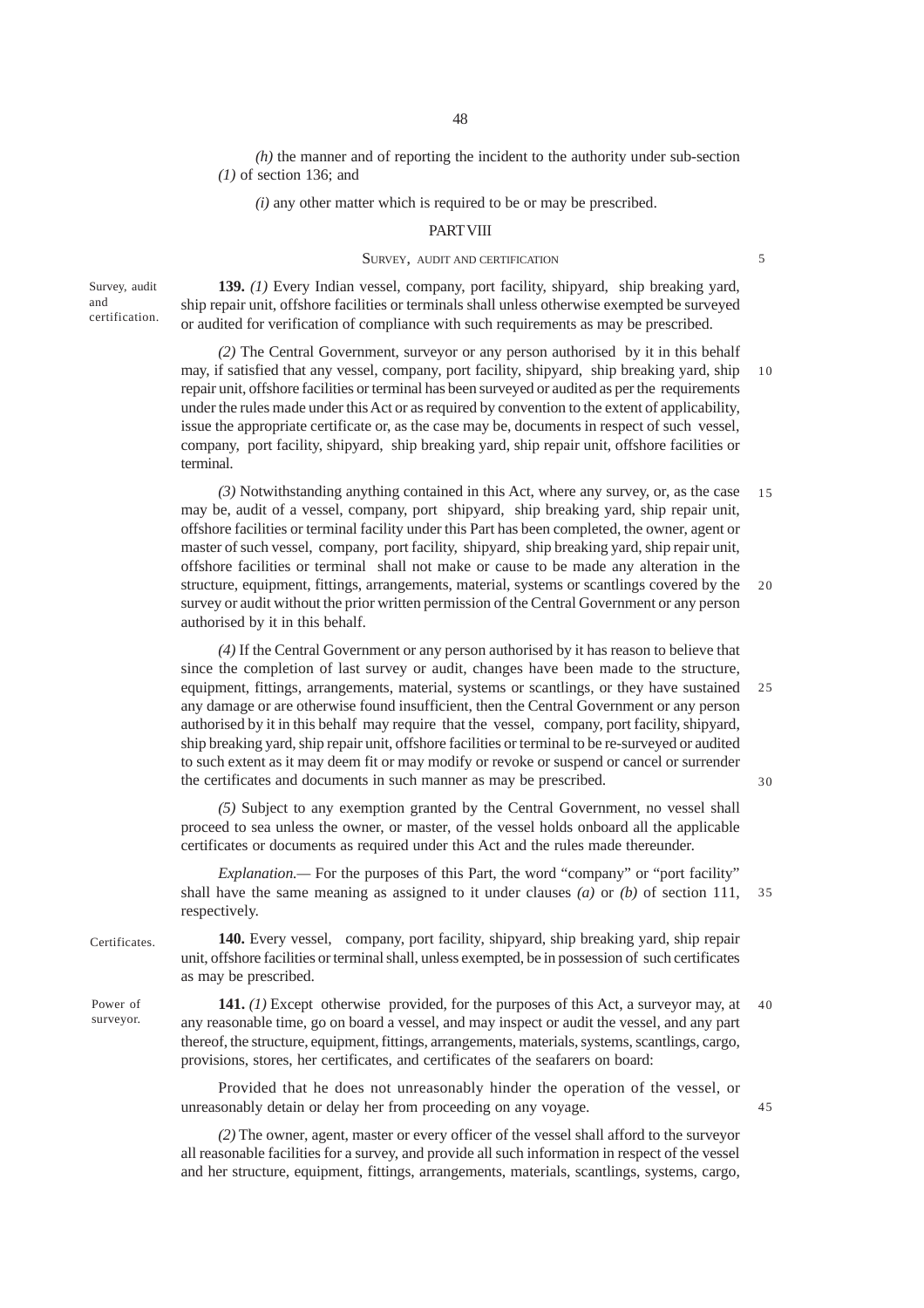provisions, stores, her certificates, and certificates of the seafarers, as the surveyor reasonably requires.

**142.** Notwithstanding anything contained in sub-section *(1)* of section 139, every vessel, company, port facility, shipyard, ship breaking yard, ship repair unit, offshore facilities or terminal shall be surveyed, audited and certified to confirm the compliance of requirements as specified in the following conventions, namely:— Compliance of provisions of convention. 5

- *(a)* the Safety Convention;
- *(b)* the MARPOL Convention;
- *(c)* the Anti-Fouling Systems Convention;
	- *(d)* the Ballast Water Management Convention;
	- *(e)* the Load Lines Conventions;
	- *(f)* the Tonnage Measurement Convention, 1969;
	- *(g)* the Special Trade Passenger Ships Agreement, 1971 and its Protocol;

*(h)* the Convention on the International Regulations for Preventing Collisions at Sea, 1972;

*(i)* the International Convention on Maritime Search and Rescue, 1979 (SAR 1979);

(*j*) the Maritime Labour Convention, 2006; or

20

15

10

(*k*) any other convention relating to survey, audit or certification:

Provided that if every such vessel, company, port facility, shipyard, ship breaking yard, ship repair unit, offshore facilities or terminal, as the case may be, is not covered under the provisions of the above conventions, such vessel, company, port facility, shipyard, ship breaking yard, ship repair unit, offshore facilities or terminal, as the case may be, shall, for

25 survey, audit and certification, comply with such requirements and in such manner as may be prescribed:

Provided further that different classes of vessel, company, port facility, shipyard, ship breaking yard, ship repair unit, offshore facilities or terminal shall be surveyed, audited or certified with such requirements in such manner as may be prescribed.

**143.** A valid certificate issued under a convention in respect of a vessel other than an Indian vessel by the government of the country to which the vessel belongs shall subject to such rules as the Central Government may make in this behalf, have the same effect in India as the corresponding certificates issued in respect of an Indian vessel. 30

**144.** *(1)* The Central Government may at the request of the government of a country to which convention applies cause an appropriate convention certificate to be issued in respect of a vessel registered or to be registered in that country, if it is satisfied in like manner as in the case of an Indian vessel that such certificate can properly be issued and where a certificate is issued at such a request it shall contain a statement that it has been so issued. 35

*(2)* The Central Government may request the Government of a country to which the convention applies to issue an appropriate convention certificate in respect of a vessel 40 registered or to be registered in India and a certificate issued in pursuance of such a request and containing a statement that it has been so issued shall have effect for the purpose of this Act as if it had been issued by the Central Government.

**145.** *(1)* The Central Government may make rules to carry out the purposes of this Part.

*(2)* In particular, and without prejudice to the generality of the foregoing power, such rules may provide for all or any of the following matters, namely:— 45

Recognition of certificates issued outside India.

Issue of certificate to foreign vessels in India and Indian vessels in foreign countries.

Power to make rules for this Part.

*(a)* the requirements for verification of vessel, company, port facility, shipyard,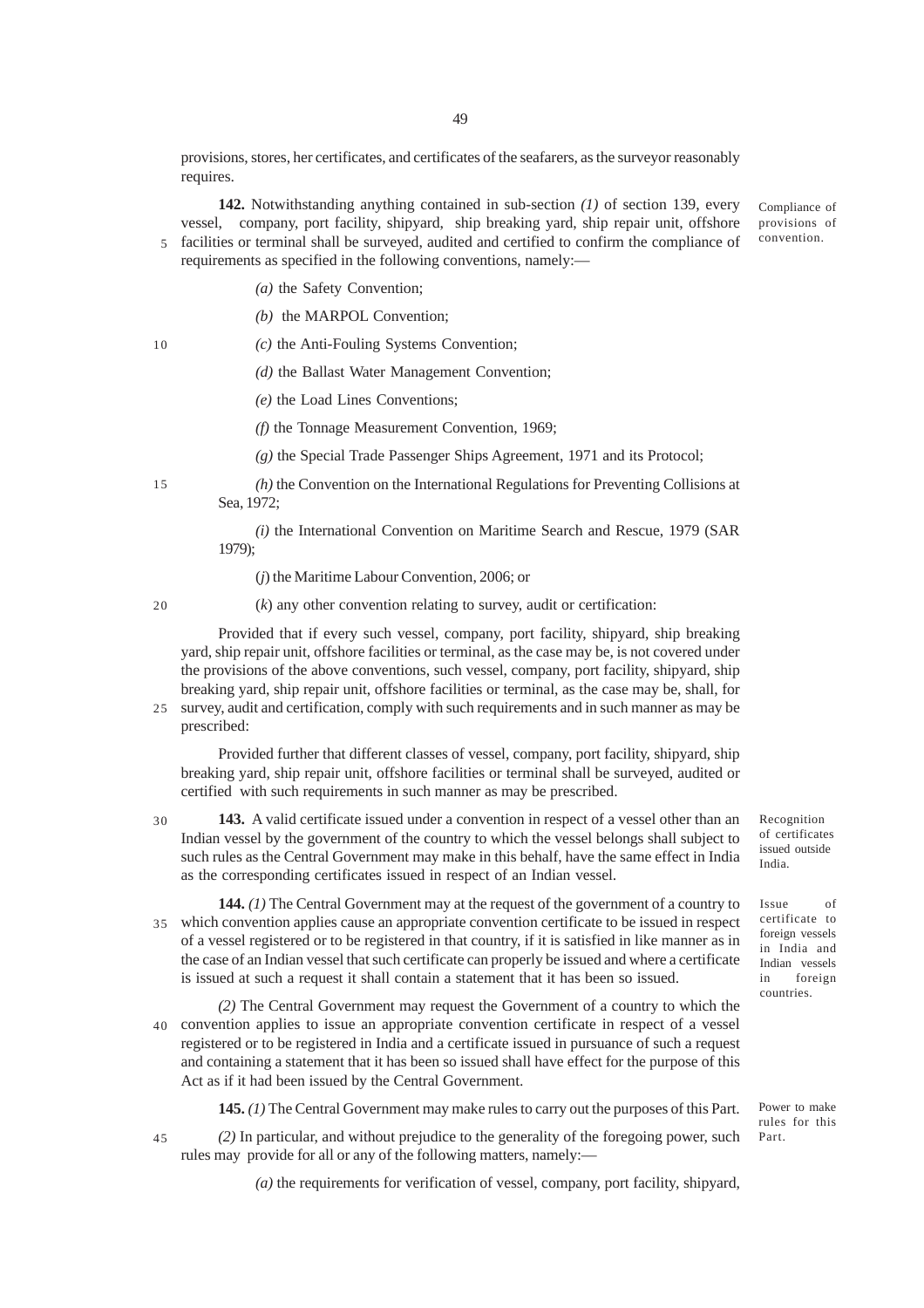50

ship breaking yard, ship repair unit, offshore facilities or terminal under sub-section *(1)* of section 139;

*(b)* the manner of requirements and the manner of survey, audit and certification of vessel, company, port facility, shipyard, ship breaking yard, ship repair unit, offshore facilities or terminal and modification, revocation, suspension, cancellation or surrender of the certificates and documents under sub-section *(4)* of section 139;

 $(c)$  the certificates to be possessed by a vessel, company, port facility, shipyard, ship breaking yard, ship repair unit, offshore facilities or terminal under section  $140<sup>°</sup>$ 

*(d)* the manner of compliance for survey, audit and certification under first proviso to section 142; 10

*(e)* the requirement and manner of survey, audit and certification of different classes of vessel, company, port facility, shipyard, ship breaking yard, ship repair unit, offshore facilities or terminal under second proviso to section 142;

*(f)* any other matter which is to be required or may be prescribed.

## PART IX

# MARITIME LIABILITY AND COMPENSATION

### CHAPTER I

### COLLISION, ACCIDENT AT SEA AND LIABILITY

Application of this Chapter.

Apportionment of liability.

**146.** This Chapter shall apply to,— *(a)* Indian vessel; and

*(b)* any vessel other than an Indian vessel while it is at a port or place in India including, the territorial waters of India or any marine areas adjacent thereto over which India has, or may hereafter have, jurisdiction under the Territorial Waters, Continental Shelf, Exclusive Economic Zone and other Maritime Zones Act, 1976 or any other law for the time being in force.

**147.** *(1)* If the collision, damage, or loss is caused by the fault of one of the vessels, the liability to make good the damages attaches to the one who has committed the fault.

*(2)* Whenever by the fault of two or more vessels damage or loss is caused to one or more of them or to the cargo of one or more of them or to any property on board one or more of them, the liability to make good the damage or loss shall be in proportion to the degree in which each vessel was at fault: 30

Provided that—

*(a)* if, having regard to all the circumstances of the case, it is not possible to establish different degrees of fault, the liability shall be apportioned equally;

*(b)* nothing in this section shall operate so as to render any vessel liable for any loss or damage to which her fault has not contributed;

*(c)* nothing in this section shall affect the liability of any person under any contract, or shall be construed as imposing any liability upon any person from which he is exempted by any contract or by any provision of law, or as affecting the right of any person to limit his liability in the manner provided by law. 40

*(3)* For the purposes of this Chapter, references to damage or loss caused by the fault of a vessel shall be construed as including references to any salvage or other expenses, consequent upon that fault, recoverable in any law for the time being in force by way of damages.

80 0f 1976. 25

5

15

20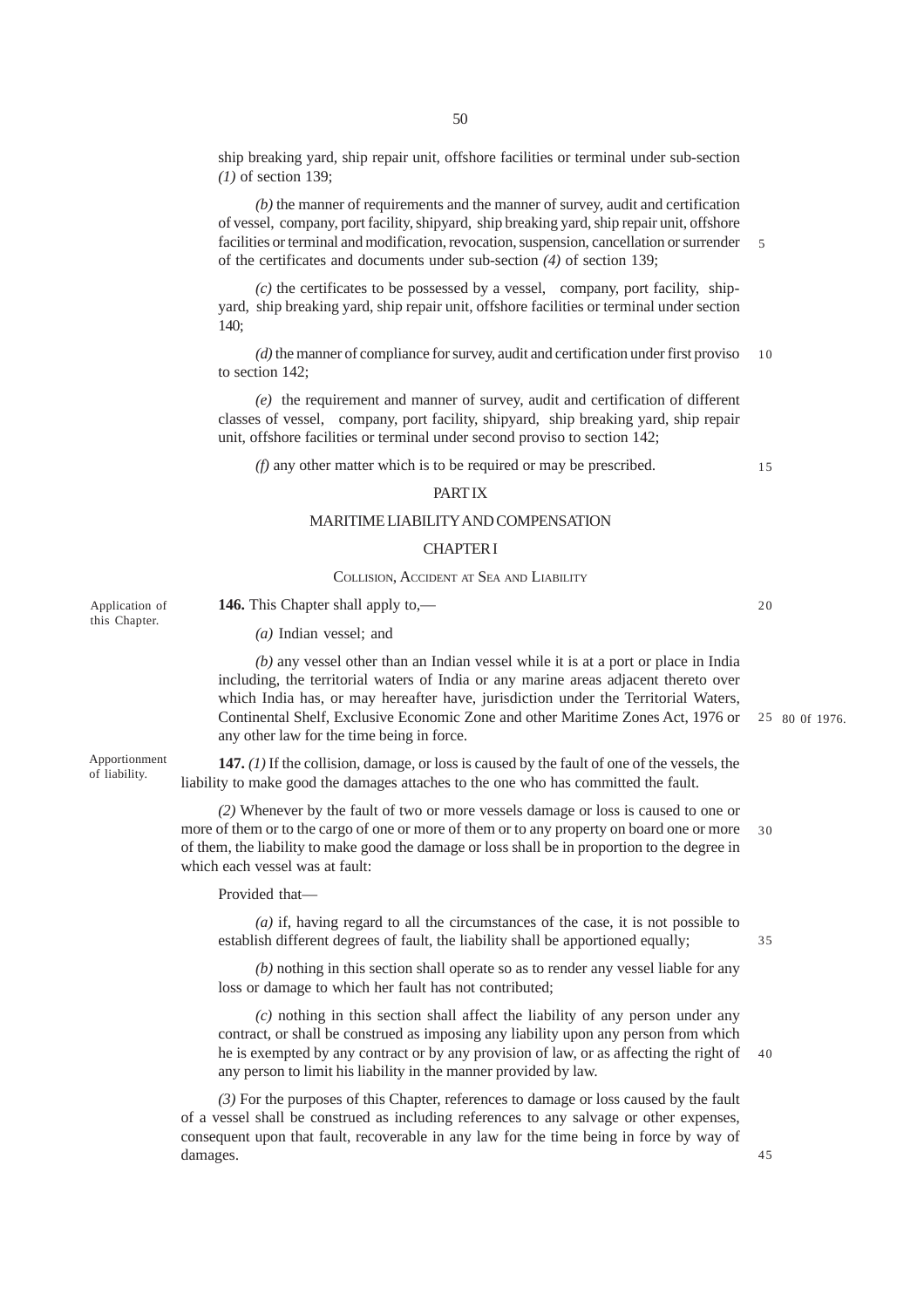**148.** *(1)* Whenever loss of life or personal injuries are suffered by any person on board a vessel owing to the fault of that vessel or any other vessel or vessels, the liability of the owners of the vessels concerned shall be joint and several.

*(2)* Nothing in this section shall be construed as depriving any person of any right of defence on which, he might have relied in an action brought against him by the person injured, or any person entitled to sue in respect of such loss of life, or shall affect the right of any person to limit his liability in cases to which this section relates. 5

**149.** *(1)* Whenever loss of life or personal injuries are suffered by a person on board a vessel owing to the fault of that vessel and of any other vessel, and a proportion of the damages is recovered from the owner of one of the vessels which exceeds the proportion in which she was in fault, the said owner may recover by way of contribution the amount of the excess from the owners of the other vessel or vessels to the extent to which those vessels were respectively in fault:  $10<sup>-1</sup>$ 

Provided that no amount shall be so recovered which shall not, by reason of any statutory or contractual limitation of, or exemption from, liability, or which shall not for any other reason, have been recovered in the first instance as damages by the persons entitled to sue therefor. 15

*(2)* In addition to any other remedy provided by law for the time being in force, the person entitled to any contribution under sub-section *(1)* shall, for the purpose of recovering the contribution, have subject to the provisions of this Act, the same rights, and powers as the persons entitled to sue for damages in the first instance.  $20$ 

**150.** In every case of collision between two vessels it shall be the duty of the master or person in-charge of each vessel, in and so far as he can do so without danger to his own vessel, crew and passengers, if any,-

*(a)* to render to the other vessel, her master, crew and passengers, if any, such assistance as may be practicable and may be necessary to save them from any danger caused by the collision and to stay by the other vessel until he has ascertained that she has no need of further assistance; and

*(b)* to give to the masters or persons in-charge of the other vessels the name of his own vessel and of the port to which she belongs and also the names of the ports from which she comes and to which she is bound. 30

25

50

**151.** In every case of collision in which it is practicable so to do, the master of every vessel shall, immediately after the occurrence, cause a statement thereof and of the circumstances under which the same occurred to be entered in the official log book, if any, and the entry shall be signed by the master and also by the officer on watch or one of the seafarer. 35

**152.** When an Indian vessel has sustained or caused any accident occasioning loss of life or any serious injury to any person or has received any material damage affecting her seaworthiness or her efficiency either in her hull or is so altered in any part of her machinery as not to correspond with the particulars contained in any of the certificates issued under this Act in respect of the vessel, the owner or master or agent shall, within twenty-four hours after the happening of the accident or damage or as soon thereafter as possible, transmit to the Central Government or the nearest Principal Officer a report of the accident or damage and of the probable cause thereof stating the name of the vessel, her official number, if any, her port of registry and the place where she is. 40 45

**153.** If the owner or agent of any Indian vessel has reason, owing to the non-appearance of the vessel or to any other circumstance, to apprehend that the vessel has been wholly lost, he shall, as soon as conveniently may be, send notice, in writing, to the Central Government relating to the loss and the cause of such loss stating the name of the vessel, her official number, if any, and her port of registry.

Damages for personal injury.

Right of contribution.

Duty of master of vessel to assist in case of collision.

Collision to be entered in official log book.

Report to Central Government of accidents to vessels.

Notice of loss of Indian vessel to be given to Central Government.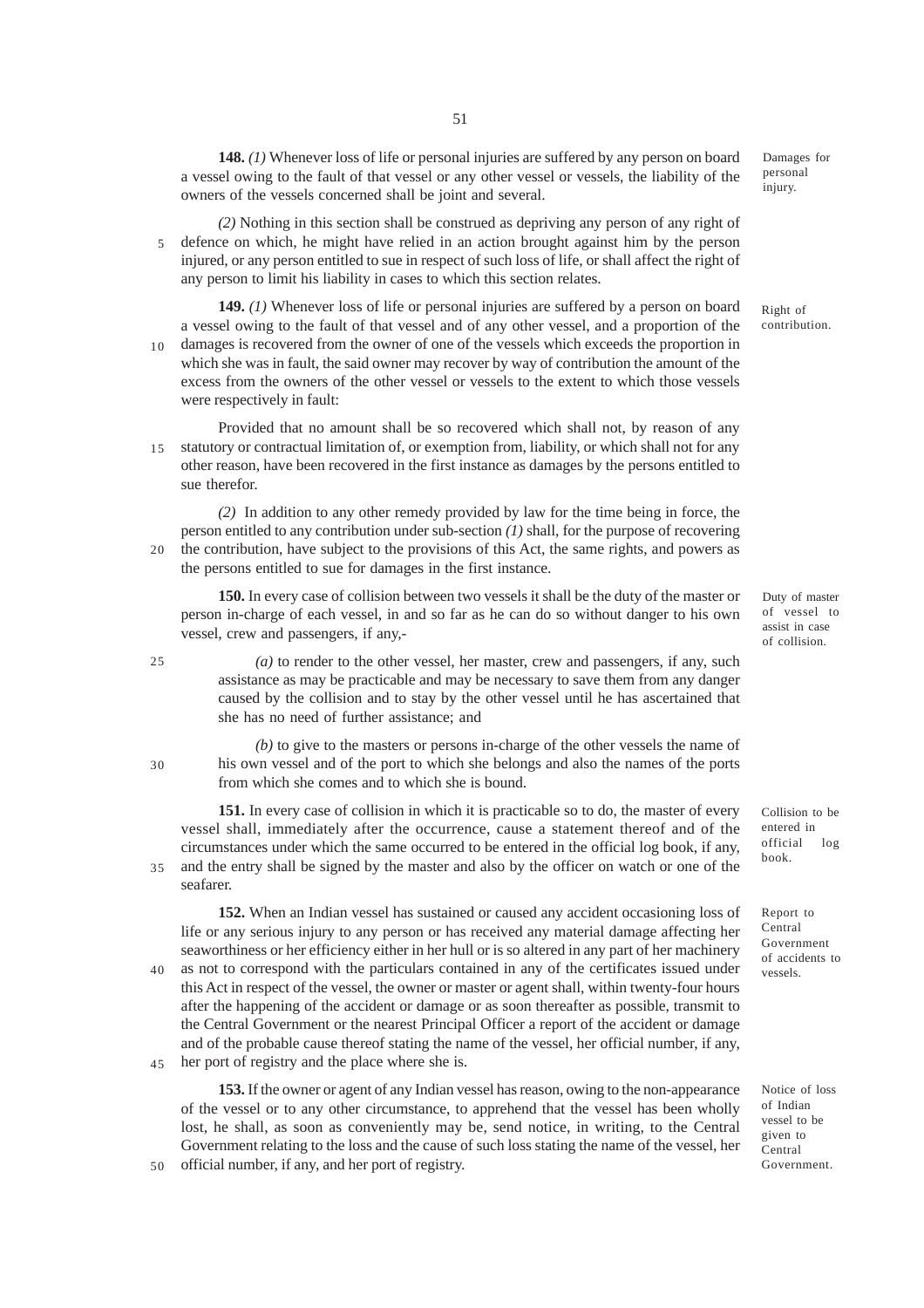### CHAPTER II

#### LIMITATION OF LIABILITY FOR MARITIME CLAIMS

Application of this Chapter.

**154.** This Chapter shall apply to,—

*(a)* Indian ship; and

*(b)* any ship other than an Indian ship while it is at a port or place in India including, the territorial waters of India or any marine areas adjacent thereto over which India has, or may hereafter have, jurisdiction under the Territorial Waters, Continental Shelf, Exclusive Economic Zone and other Maritime Zones Act, 1976 or any other law for the time being in force. 80 of 1976. 5

**155.** *(1)* The shipowner or salvor or any person for whose act, neglect or default, the shipowner or salvor, or any such person, as the case may be, is responsible, and the insurer of liability for such claims, may limit his liability as provided,— 10

*(a)* claims of loss of life or personal injury or loss of or damage to property including damage to harbour works, basins and waterways and aids to navigation, occurring on board or in direct connection with the operation of the vessels or with salvage operations, and consequential loss resulting therefrom; 15

*(b)* claims of loss resulting from delay in the carriage by sea of cargo, passengers or their luggage;

*(c)* claims of other loss resulting from infringement of rights other than contractual rights, occurring in direct connection with the operation of the vessel or salvage operations;  $20$ 

*(d)* claims of the raising, removal, destruction or the rendering harmless of a vessel which is sunk, wrecked, stranded or abandoned, including anything that is or has been on board such vessel;

*(e)* claims in respect of the removal, destruction or the rendering harmless of the cargo of the vessel;  $25$ 

*(f)* claims of a person other than the person liable in respect of measures taken in order to avert or minimise loss for which the person liable may limit his liability in accordance with the convention, and further loss caused by such measures.

*(2)* The claims set out under sub-section *(1)* shall be subject to limitation of liability even if brought by way of recourse or for indemnity under a contract or otherwise: 30

Provided that claims set out under clauses *(d)*, *(e)* and *(f)* of sub-section *(1)* shall not be subject to limitation of liability to the extent that they relate to remuneration under a contract with the person liable.

*(3)* Nothing in this section apply to,—

35

*(a)* claims for salvage, including, if applicable, any claim for special compensation under article 14 of the Salvage Convention, or contribution in general average;

*(b)* claims for oil pollution damage under Chapter III of this Part relating to civil liability for oil pollution damage;

*(c)* claims subject to any international convention or national legislation governing or prohibiting limitation of liability, for nuclear damage; 40

*(d)* claims against the shipowner of a nuclear ship, for nuclear damage;

*(e)* claims by servant of the shipowner or salvor whose duties are connected with the ship or the salvage operations, including claims of their heirs, dependants or

Limitation of liability for damages in respect of certain claims.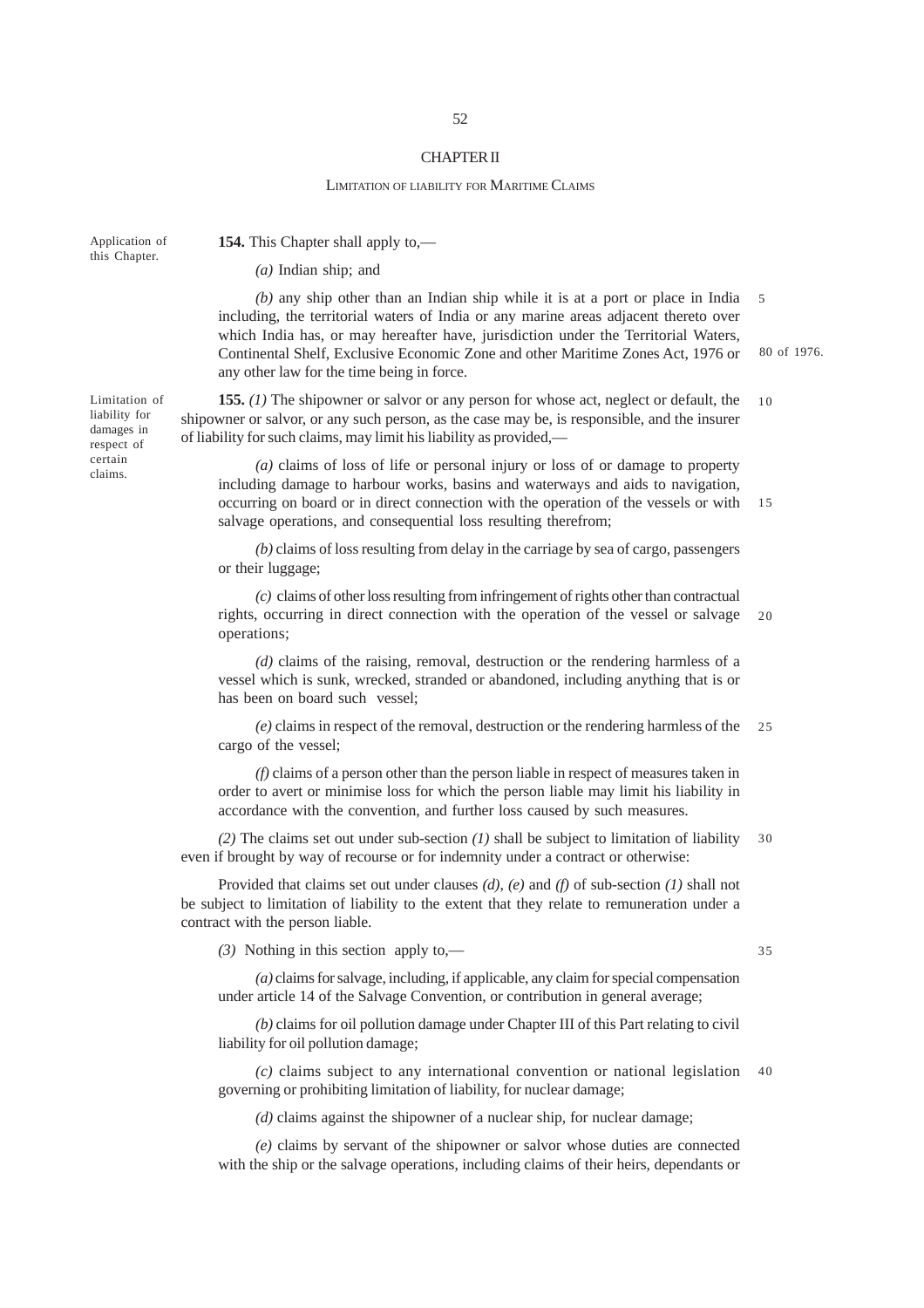other persons entitled to make such claims, if under the law governing the contract of service between the shipowner or salvor and such servants, the shipowner or salvor is not entitled to limit his liability in respect of such claims, or if he is by such law only permitted to limit his liability to an amount greater than that provided in the provisions of LLMC Convention or the rules made under this Chapter.

5

10

*Explanation* 1.— For the purposes of this section the act of invoking limitation of liability shall not be an admission of liability.

*Explanation* 2.— For the purposes of this Chapter,—

*(a)* the liability of a shipowner shall include the liability in an action brought against the ship herself;

*(b)* "shipowner" means the owner, charter, manager or operator of a sea-going vessel.

**156.** A person liable under section 155 shall not be entitled to limit his liability if it is proved that the loss resulted from his personal act or omission, committed with the intent to 15 cause such loss, or recklessly and with knowledge that such loss may probably result.

**157.** Where a person entitled to limitation of liability under this Chapter has a claim against the claimant arising out of the same occurrence, their respective claims shall be set off against each other and the provisions of this Chapter shall only apply to the balance, if any.

**158.** *(1)* The limits of liability for claims other than those mentioned in section 159 arising on any distinct occasion, shall be calculated in accordance with the provisions of LLMC Convention: Limits of liability. 20

Provided that in cases where the provisions of the LLMC Convention are not applicable, the limit of liability shall be such as may be prescribed.

*(2)* Where the amount calculated in respect of claims for loss of life or personal injury is insufficient to pay such claims in full, the amount calculated in respect of other claims shall be made available for payment of the unpaid balance of claims in respect of claims for loss of life or personal injury and such unpaid balance shall rank rateably with claims in respect of other claims.  $25$ 

*(3)* Without prejudice to the right of claims for loss of life or personal injury according to the provision of sub-section *(2)*, the claims in respect of damage to harbour works, basins, waterways and aids to navigation shall have priority over other claims. 30

*(4)* The limits of liability for any salvor not operating from any vessel or for any salvor operating solely on the vessel to, or in respect of which he is rendering salvage services, shall be calculated according to a gross tonnage of 1,500. 35

**159.** In respect of claims arising on any distinct occasion for loss of life or personal injury to passengers of a ship the limit of liability of the shipowner thereof shall be such amount, as may be prescribed.

*Explanation.*— For the purposes of this section, "claims arising in any distinct occasion for loss of life or personal injury to passengers of a ship " means any claim brought by or 40 on behalf of any person carried in that ship,—

*(a)* under a contract of passenger carriage; or

*(b)* who, with the consent of the carrier, is accompanying a vehicle or live animals which are covered by a contract for the carriage of goods.

**160.** *(1)* The limits of liability determined in accordance with the provisions of section 158 shall apply to the aggregate of all claims which arise on any distinct occasion, —

> *(a)* against the person or persons or any person for whose act, neglect or default he or they are responsible; or

Limit for passenger

Conduct barring limitation.

Counter claims.

claims.

Aggregation of claims.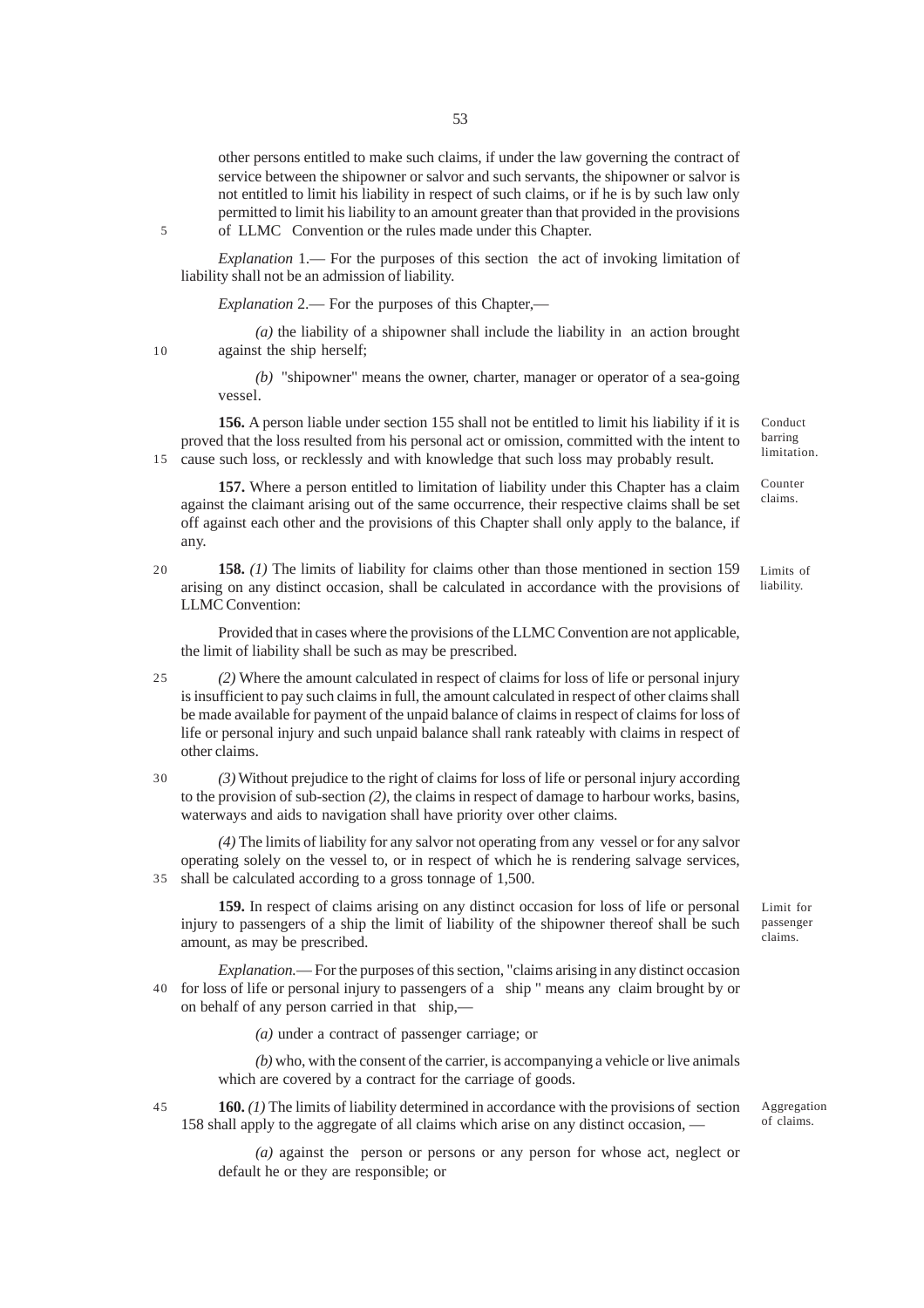*(b)* against a shipowner rendering salvage services from that ship and the salvor or salvors operating from such ship and any person for whose act, neglect or default he or they are responsible; or

*(c)* against the salvor or salvors who are not operating from a ship or who are operating solely on the ship to, or in respect of which, the salvage services are rendered and any person for whose act, neglect or default he or they are responsible. 5

*(2)* The limits of liability determined in accordance with the provisions of section 159 shall apply to the aggregate of all claims subject thereto which may arise on any distinct occasion against the shipowner in respect of the ship referred to in that section and any person for whose act, neglect or default he or they are responsible.

10

**161.** *(1)* Limitation of liability may be invoked notwithstanding that a limitation fund as mentioned in section 162 has not been constituted.

*(2)* Where an action is brought to enforce a claim subject to limitation, a person liable may only invoke the right to limit liability if a limitation fund is or has been constituted in accordance with the provisions of this Chapter when the right to limit liability is invoked.

15

30

35

**162.** *(1)* Any person alleged to be liable may constitute a fund with the High Court in which legal proceedings are instituted in respect of claims subject to limitation. Constitution of limitation

> *(2)* The fund shall be constituted in the sum of such of the amounts in accordance with the provisions of section 158 or section 159 as are applicable to claims for which that person may be liable, together with interest thereon from the date of occurrence giving rise to the liability until the date of the constitution of the fund. 20

*(3)* The fund constituted under sub-section *(1)* shall be,—

*(a)* by depositing the amount calculated under section 158 or section 159 with the High Court; or

*(b)* by producing a guarantee acceptable under any law for the time being in force and considered to be adequate by the court. 25

*(4)* The fund so constituted shall be available only for the payment of claims in respect of which limitation of liability may be invoked.

*(5)* The fund constituted by one of the persons referred to in section 161 or his insurer shall be deemed to be constituted by all persons mentioned in that section.

Distribution of the fund.

Limitation of liability without constitution of a limitation

fund.

**163.** *(1)* Subject to the provisions of sections 158 and 159, the fund shall be distributed among the claimants in proportion to their established claims against the fund.

*(2)* If before the fund is distributed, the person liable or his insurer has settled a claim against the fund, such person shall, up to the amount he has paid, acquire by subrogation the rights which the person so compensated would have enjoyed under this Chapter.

*(3)* The right of subrogation provided for in sub-section *(2)* may also be exercised by persons other than those mentioned therein in respect of any amount of compensation which they may have paid, but only to the extent that such subrogation is permitted under any law for the time being in force.

*(4)* Where the person liable or any other person establishes that he may be compelled to pay, at a later date, in whole or in part any such amount of compensation with regard to which such person would have enjoyed a right of subrogation pursuant to sub-sections *(2)* and *(3)* had the compensation been paid before the fund was distributed, the High Court where the fund has been constituted may order that a sufficient sum shall be provisionally set aside to enable such person at such later date to enforce his claim against the fund. 40 45

Bar to other actions.

**164.** *(1)* Where a fund has been constituted under section 162, any person having made a claim against the fund shall be barred from exercising any right in respect of such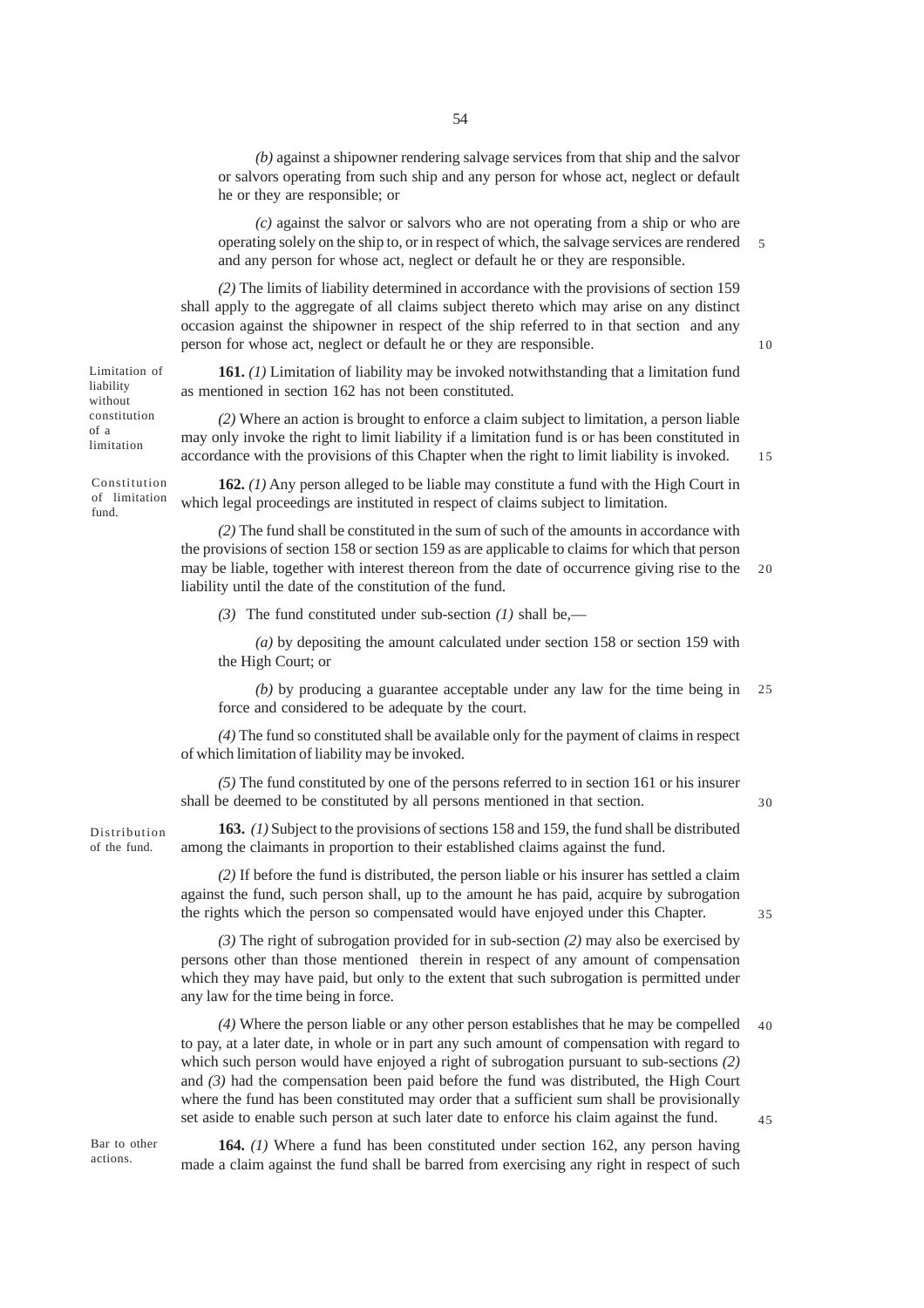claim against any other assets of a person by or on behalf of whom the fund has been constituted.

*(2)* After a fund has been constituted under section 162, any ship or other property, belonging to a person on behalf of whom the fund has been constituted, which has been arrested or attached for a claim which may be raised against the fund, or any security given, may be released by an order of the High Court and such release shall always be ordered if the fund has been constituted with the High Court administering the fund. 5

*(3)* The provisions of sub-sections *(1)* and *(2)* shall apply only if the claimant may claim against the fund before the High Court administering that fund and the fund is actually available and freely transferable in respect of that claim. 10

**165.** *(1)* The provisions of this Chapter shall apply whenever any person referred to in section 155 seeks to limit his liability before the High Court or seeks to procure the release of a ship or other property or the discharge of any security given within the Indian jurisdiction:

Provided that the person who at the time when the provisions under this Chapter are 15 invoked before any High Court does not have his habitual residence in India or does not have his principal place of business in India or any ship in relation to which the right of limitation is invoked or whose release is sought and which does not at the time specified above fly the flag of a country, which is a party to the LLMC Convention, shall be excluded from invoking the provisions of this Chapter.

*(2)* The provisions of this Chapter shall not apply to air-cushion vehicles or floating platforms constructed for the purpose of exploring or exploiting the natural resources of the sea-bed or the subsoil thereof.  $20$ 

**166.** *(1)* The Central Government may, having regard to the provisions of LLMC Convention, make rules to carry out the purposes of this Chapter.

*(2)* In particular, and without prejudice to the generality of the foregoing power, such rules may provide for all or any of the following matters, namely:— 25

> *(a)* the limits of liability in cases where the provisions of LLMC Convention are not applicable under proviso to sub-section (1) of section 158;

*(b)* the amount of limit of liability of the owner for loss of life or personal injury to passengers of a ship under section 159;

*(c)* any other matter which is required to be or may be prescribed.

### CHAPTER III

# CIVIL LIABILITY FOR OIL POLLUTION DAMAGE

**167.** This Chapter shall apply to,—

30

35

 $40$ 

80 of 1976.

*(a)* pollution damage caused by,—

*(i)* Indian ship wherever it is; and

*(ii)* any ship other than an Indian ship while it is at a port or place in India including, the territorial waters of India or any marine areas adjacent thereto over which India has, or may hereafter have, jurisdiction under the Territorial Waters, Continental Shelf, Exclusive Economic Zone and other Maritime Zones Act, 1976 or any other law for the time being in force;

*(b)* preventive measures, wherever taken, to prevent or minimise such pollution damage.

**168.** In this Chapter, unless the context otherwise requires.—

45

*(a)* "incident" means any occurrence, or series of occurrences having the same

Scope of application.

Power to make rules.

Application of this Chapter.

Definitions.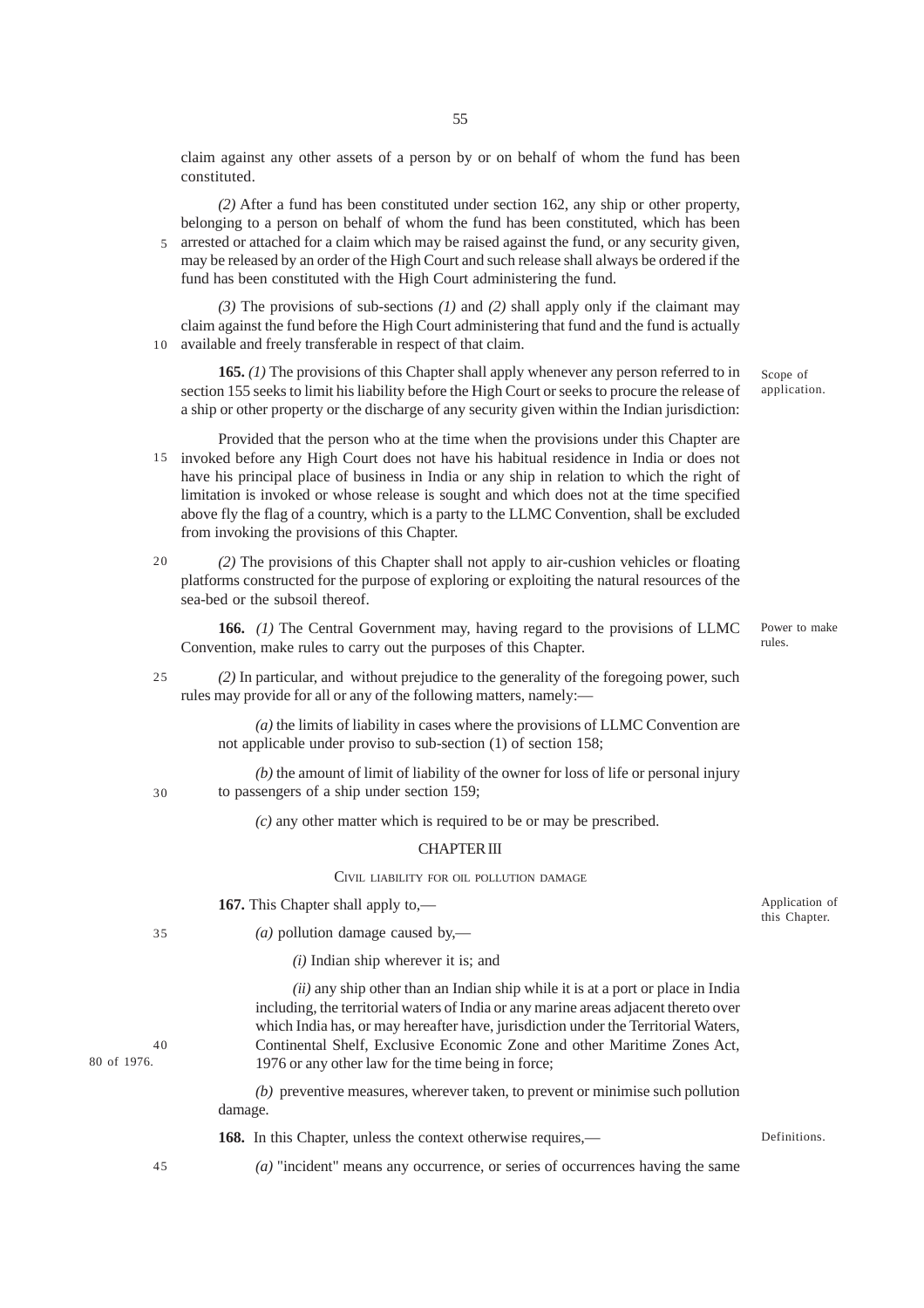origin, which causes pollution damage or creates a grave and imminent threat of causing such damage;

*(b)* "oil" means any persistent hydrocarbon mineral oil such as crude oil, fuel oil, heavy diesel oil and lubricating oil whether carried on board a ship as cargo or in the bunkers of such a ship;

*(c)*"owner" means,—

*(i)* the person registered as the owner of the ship; or

*(ii)* in the absence of registration, the person owning the ship; or

*(iii)* in the case of a ship owned by a country and operated by a company of that country, the persons registered in that country as the operator of such ship;  $10$ 

*(d)* "person" means any individual or partnership or any public or private body, whether corporate or not, including a State or any of its constituent sub-divisions;

*(e)* "pollution damage" means,—

*(i)* loss or damage caused outside the ship by contamination resulting from the escape or discharge of oil from the ship, wherever such escape or discharge may occur: 15

Provided that compensation for impairment of the environment other than loss of profit from such impairment shall be limited to costs of reasonable measures of reinstatement actually undertaken or to be undertaken; and

20

30

*(ii)* the costs of preventive measures and further loss or damage caused by preventive measures;

*(d)* "preventive measures" means any reasonable measures taken by any person after an incident has occurred to prevent or minimie pollution damage;

*(g)* "ship" means any sea-going vessel and seaborne craft of any type whatsoever constructed or adapted for the carriage of oil in bulk as cargo:  $25$ 

Provided that a ship capable of carrying oil and other cargoes shall be regarded as a ship only when it is actually carrying oil in bulk as cargo and during any voyage following such carriage unless it is proved that it has no residues of such carriage of oil in bulk aboard;

*(h)* "State of the ship's registry" means in relation to registered ships the State of registration of the ship, and in relation to unregistered ships the State whose flag the ship is flying.

Liability of owner.

**169.** *(1)* Save as otherwise provided in sub-sections *(2)* and *(3)* of this section, the owner of a ship at the time of an incident or where the incident consists of a series of occurrences, at the time of first of such occurrence, shall be liable for any pollution damage caused by the ship as a result of the incident. 35

*(2)* No liability for pollution damage shall attach to the owner, if he proves that the pollution damage,—

*(a)* resulted from an act of war, hostilities, civil war, insurrection or a natural phenomenon of an exceptional, inevitable and irresistible character; or 40

*(b)* was wholly caused by an act or omission done with intent to cause damage by a third party.

*(3)* Where the owner proves that the pollution damage resulted wholly or partially either from an act or omission done with intent to cause damage by the person who suffered the damage or from the negligence of that person, the owner may be exonerated wholly or 45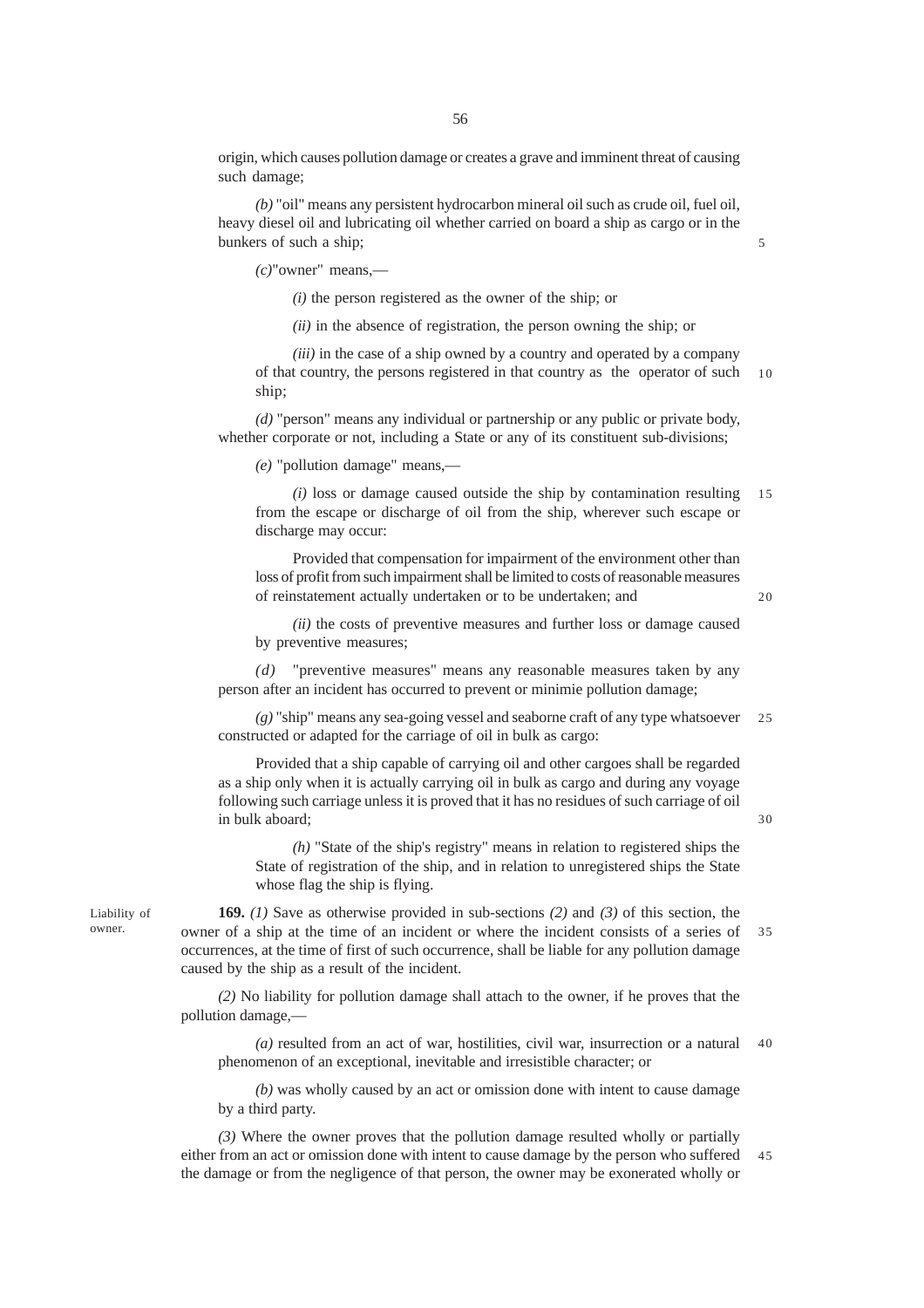partially from his liability to such person.

*(4)* No claim for compensation for pollution damage may be made against the owner otherwise than in accordance with the provisions of this Chapter.

*(5)* Subject to sub-section *(6)*, no claim for compensation for pollution damage under this Chapter or otherwise may be made against,— 5

*(a)* the servants or agents of the owner or the members of the crew;

*(b)* the pilot or any other person who, without being a member of the crew, performs services for the ship;

*(c)* any charterer (by whatever name called including a bareboat charterer), manager or operator of the ship;

*(d)* any person performing salvage operations with the consent of the owner or on the instructions of a competent public authority;

*(e)* any person taking preventive measures;

*(f)* all servants or agents of persons mentioned in clauses *(c)*, *(d)* and *(e)*,

unless the damage resulted from their personal act or omission, committed with the intent to 15 cause such damage, or recklessly and with knowledge that such damage may probably result.

*(6)* Nothing in this Chapter shall prejudice any right of recourse of the owner against third parties.

20

10

**170.** When an incident involving two or more ships occurs and pollution damage results therefrom, the owners of all the ships concerned, unless exonerated under sub-section  $(3)$  of section 169, shall be jointly and severally liable for all such damage which is not reasonably separable.

**171.** *(1)* The owner may limit his liability under this Chapter in respect of any incident, to an aggregate amount in accordance with the provisions of the 1992 Liability Convention. 25

*(2)* The owner shall not be entitled to limit his liability under this Chapter, if it is proved that the pollution damage resulted from his personal act or omission, committed or made with the intent to cause such damage, or recklessly and with knowledge that such damage may probably result.

**172.** *(1)(a)* Any owner, desiring to avail of the benefit of limitation of his liability under section 171, shall constitute a limitation fund (hereafter in this Chapter referred to as fund) for the total sum representing his limits of liability in the High Court. 30

*(b)* Such fund may be constituted either by depositing the sum with the High Court or by furnishing bank guarantee or such other security as, in the opinion of the High Court, is satisfactory. 35

*(2) (a)* The insurer or any other person providing financial security to the owner may apply to the High Court for constitution of the fund under sub-section *(1)* and any fund so constituted shall have the same effect as if it were constituted by the owner.

*(b)* Such fund may be constituted even in cases where sub-section *(2)* of section 171 40 applies but in any such event constitution of the fund shall not prejudice the rights of any claimant against the owner for full compensation exceeding the amount deposited or secured in the fund.

*(3)* The amount in Special Drawing Rights to be deposited or secured in the fund under sub-section *(1)* shall be converted in rupees on the basis of official value in rupees of 45 the Special Drawing Rights as determined by the Reserve Bank of India on the date of

constitution of the fund.

Joint and several liability for ships.

Limitation of liability.

Constitution of limitation fund.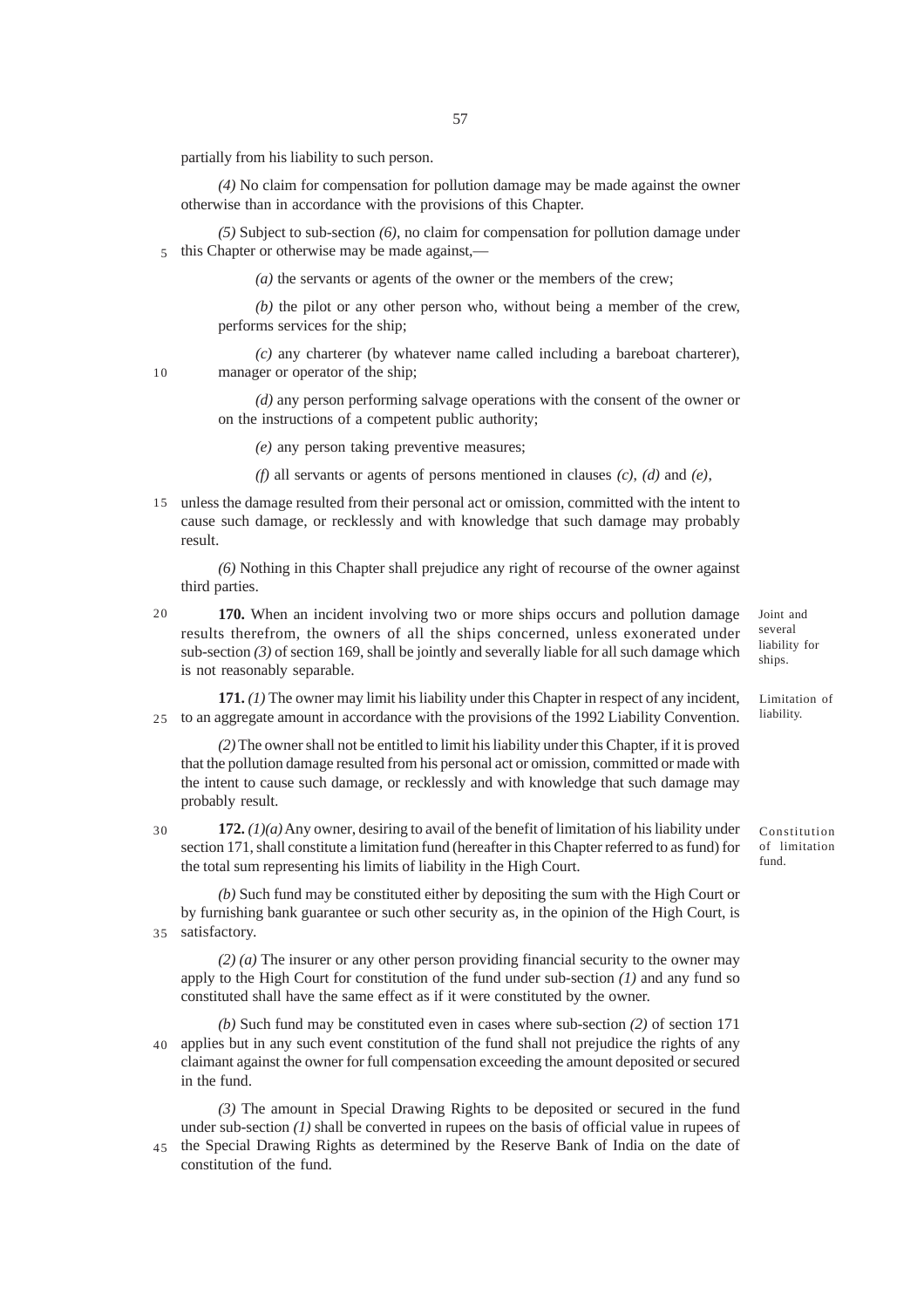Acquisition of right for compensation by subrogation.

**173.** *(1)* Where, before the fund is distributed, the owner or any of his servants or agents or any person providing him insurance or other financial security has as a result of an incident paid compensation for pollution damage, such person shall upto the amount he has paid, acquire by subrogation the rights which the person so compensated may have enjoyed under this Chapter.

*(2)* Where the owner or any other person establishes that he may be compelled to pay at a later date in whole or in part any such amount of compensation, with regard to which such person shall have enjoyed a right of subrogation under sub-section *(1)*, had the compensation been paid before the fund was distributed, the High Court where the fund has been constituted, may order that a sufficient sum shall be provisionally set aside to enable such person at such later date to enforce his claim against the fund. 10

5

30

45

**174.** *(1)* The High Court shall consolidate all claims against the fund including those arising under section 173. Consolidation of claim and distribution of

> *(2)* Any claim in respect of expenses reasonably incurred or sacrifices reasonably made by the owner voluntarily to prevent or minimise pollution damage shall rank equally with other claims against the fund. 15

*(3)* Subject to the provisions of sub-section *(2)* of section 173, the High Court shall distribute the amount in the fund among all claimants in proportion to their established claims.

Compulsory insurance or other financial guarantee.

fund.

**175.** *(1)* The owner of every ship carrying more than 2000 tons of oil in bulk as cargo shall, in respect of such ship, maintain an insurance or other financial security to cover his liability for pollution damage under this Chapter for the amount specified under the provisions of the 1992 Liability Convention. 20

*(2)* In respect of every Indian ship which maintains insurance or other financial security under sub-section (1), there shall be issued by the Central Government a certificate in such form and giving such particulars as may be prescribed.  $25$ 

*(3)* On an application by the owner or agent of any foreign ship, the Central Government may issue a certificate under sub-section *(2)* in respect of such foreign ship on production of satisfactory evidence relating to maintenance of insurance or other financial security in accordance with the provisions of the 1992 Liability Convention.

*(4)* For every certificate issued under sub-sections *(2)* and *(3)* there shall be charged such fee as may be prescribed.

**176.** Any certificate issued by a competent authority in any country outside India to a ship registered in that country or any certificate issued by a competent authority of any country which is a contracting party to the 1992 Liability Convention to any ship wherever it is registered, shall be accepted at any port or place in India as if it were issued under this Act. 35

Ban on entering or leaving an Indian Port without certificate.

Acceptance of certificate issued outside India.

> **177.** *(1)* No Indian ship, which has on board more than 2000 tons of oil in bulk as cargo shall enter or leave or attempt to enter or leave any port or place in India, unless it carries on board a certificate issued under sub-section *(2)* of section 175 or a certificate accepted under section 176. 40

*(2)* No ship other than an Indian ship carrying more than 2000 tons of oil in bulk as cargo, wherever registered, shall enter or leave or attempt to enter or leave any port or place in India, unless it carries on board a certificate issued under sub-section *(3)* of section 175 or a certificate accepted under section 176.

*(3)* No proper officer shall grant inward entry or outward clearance to any ship to which sub-section *(1)* or, as the case may be, sub-section *(2)* applies, unless its master produces a certificate required under the respective sub-section.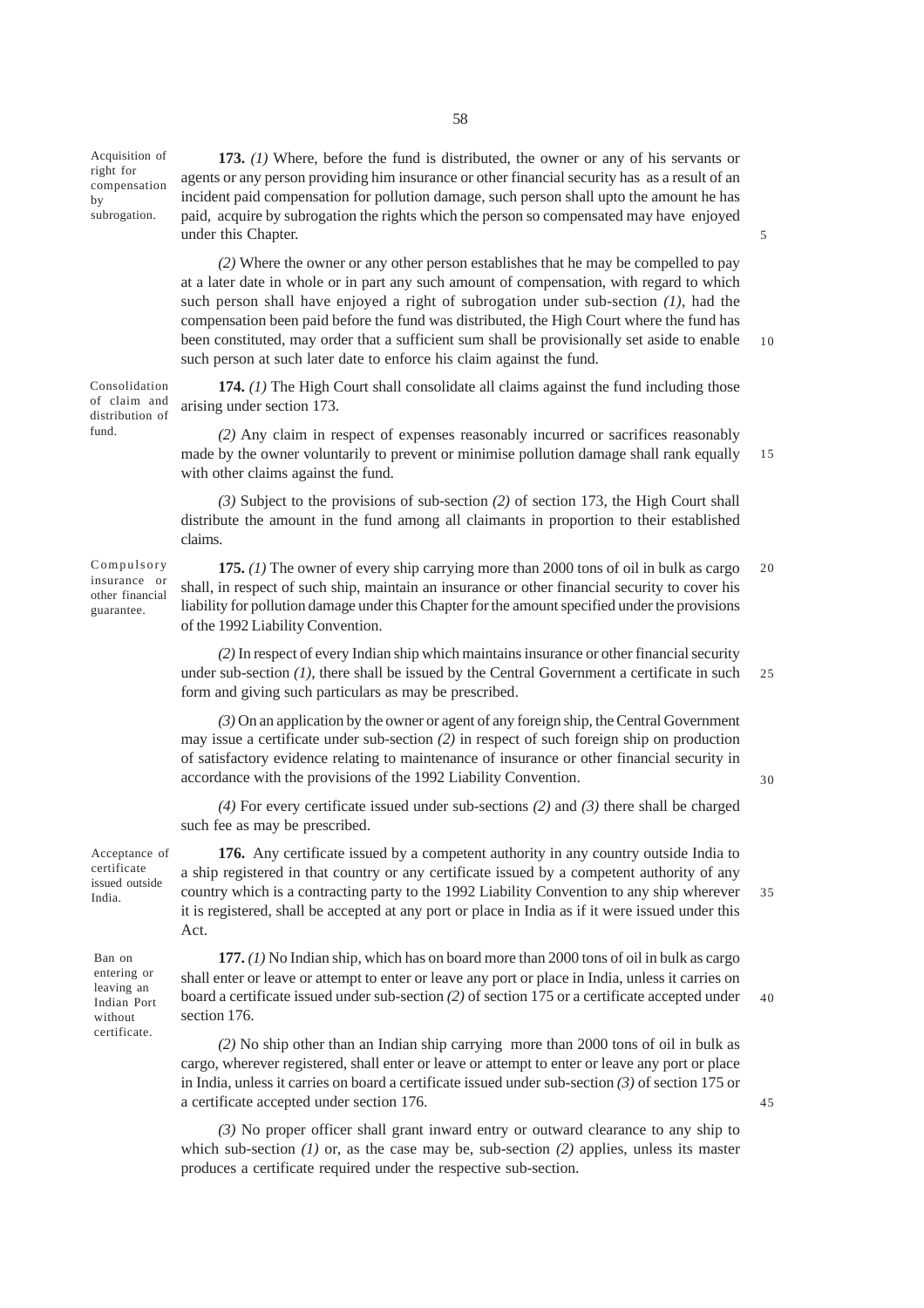**178.** *(1)* The insurer or other person providing financial security for the owner's liability for pollution damage may be directly liable for any claim for compensation for such damage.

59

*(2)* The insurer or other person referred to in sub-section *(1)* may, if the owner is not entitled to limit his liability in accordance with the provisions of section 171, avail himself such limits of liability as specified in that section. 5

*(3)* Any claim for compensation for pollution damage may be brought directly against the insurer or other person providing financial security for the owner's liability for pollution damage and in such cases the insurer or other person providing financial security may, even 10 if the owner is not entitled to limit his liability in accordance with the provisions of

section 171, avail himself such limits of liability as specified in that section.

*(4)* The insurer or other person providing financial security may further avail himself of the defences (other than the bankruptcy or winding up of the owner) which the owner himself would have been entitled to invoke and the defendant may avail himself of the 15 defence that the pollution damage resulted from the wilful misconduct of the owner himself,

but the defendant shall not avail himself of any other defence which he might have been entitled to invoke in proceedings brought by the owner against him.

*(5)* The insurer or other person providing financial security shall in any case have the right to require the owner to be joined in the proceedings.

*(6)* Any sum provided by insurance or by other financial security maintained in accordance with sub-section *(1)* of section 175 shall be available exclusively for the satisfaction of claims under this Chapter. 20

**179.** *(1)* Rights of compensation under this Chapter shall be extinguished unless an action is brought within a period of three years from the date when the damage occurred:

Provided that, no action shall be made for compensation after six years from the date of the incident which caused the damage. 25

*(2)* If incident consists of a series of occurrences, the period of six years shall start from the date of the first occurrence.

**180.** Nothing in this Chapter shall apply to any ship of war or any ship for the time being used by the Government of any country for purposes other than commercial purposes. 30

**181.** *(1)* The Central Government may make rules to carry out the provisions of this Chapter.

*(2)* In particular, and without prejudice to the generality of the foregoing power, such rules may provide for all or any of the following matters, namely:—

35

*(a)* the form of certificate and particulars to be given thereto under sub-section *(2)* of section 175;

*(b)* the fees to be charged for issue of certificates under sub-section *(4)* of section 175:

*(c)* any other matter which required to be or may be prescribed.

### 40

45

#### CHAPTER IV

CIVIL LIABILITY FOR BUNKER OIL POLLUTION DAMAGE

**182.** This Chapter applies to, —

80 of 1976.

*(a)* pollution damage caused due to escape or discharge of bunker oil from every Indian ship and from every ship other than an Indian ship while it is,—

*(i)* within the territory including territorial sea of India; or

Direct action against insurer or other person providing financial security.

Government ships.

Limitation period.

Power to make rules.

Application of this Chapter.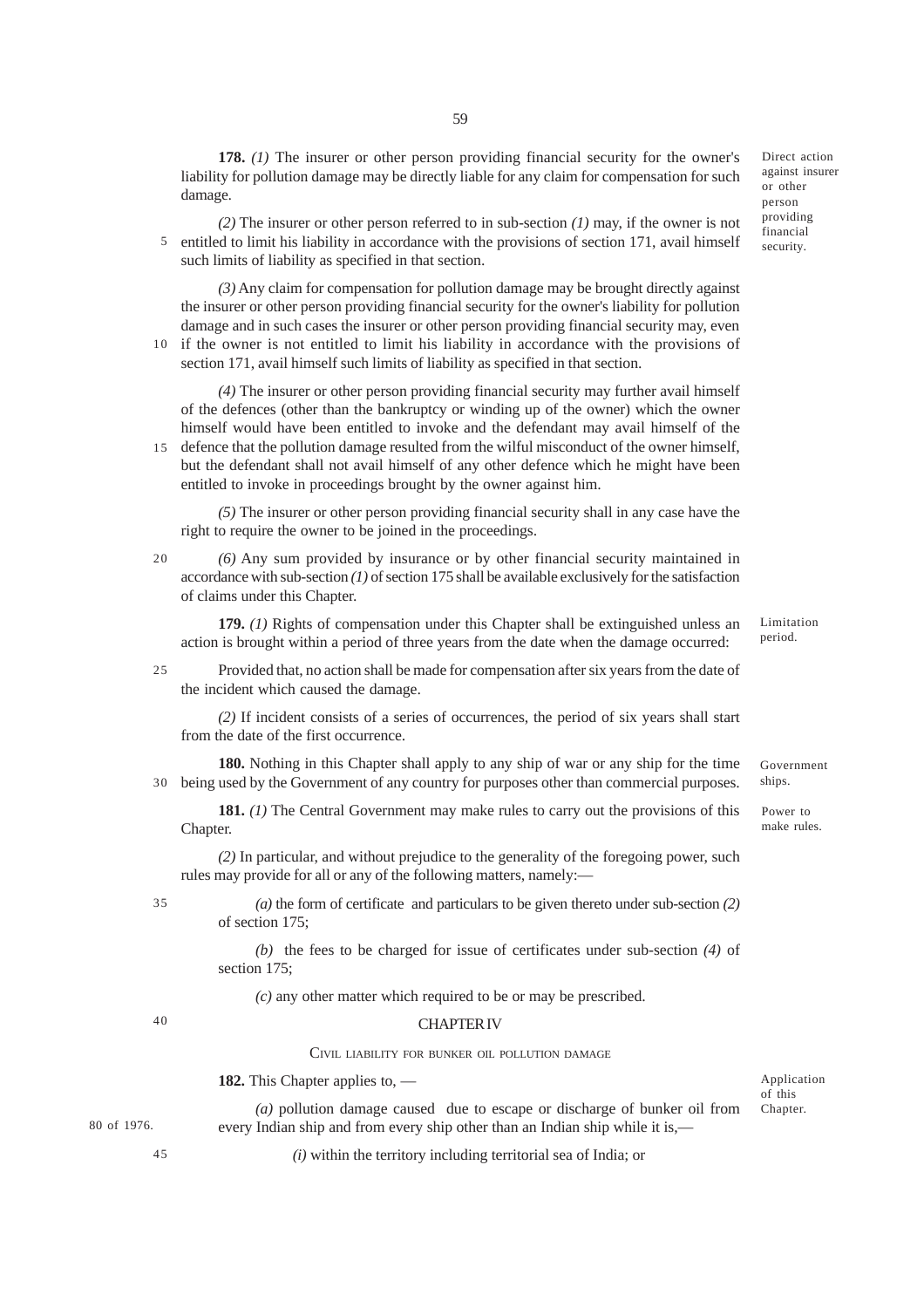*(ii)* at a port or a place in India or within the territorial waters of India or any marine areas adjacent thereto over which India has, or may hereafter have, jurisdiction under the Territorial Waters, Continental Shelf, Exclusive Economic Zone and other Maritime Zones Act, 1976 or any other law for the time being in force;

*(b)* preventive measures, wherever taken, to prevent or minimise the pollution damage:

Provided that this Chapter shall not apply to warships, naval auxiliary or other vessels owned or operated by the Government and used, for the time being, only on Government non-commercial service:

Provided further that this Chapter shall not apply to pollution damage specified in Chapter III of this Part.

Definitions.

**183.** In this Chapter, unless the context otherwise requires,—

*(a)* "Bunker Convention" means the International Convention on Civil Liability for Bunker Oil Pollution Damage, 2004;

*(b)* "bunker oil" means any hydrocarbon mineral oil, including lubricating oil, used or intended to be used for the operation or propulsion of the ship, and any residues of such oil;

*(c)* "Civil Liability Convention" means the International Convention on Civil Liability for Oil Pollution Damage, 1992;

*(d)* "incident" means any occurrence or series of occurrences having the same origin, which causes pollution damage or creates a grave and imminent threat of causing such damage;

*(e)* "person" means any individual or partnership or any public or private body, whether corporate or not, including a State or any of its constituent sub-divisions;

*(f)* "pollution damage" means,—

*(i)* loss or damage caused outside the ship by contamination resulting from the escape or discharge of bunker oil from the ship, wherever such escape or discharge may occur:

Provided that compensation for impairment of the environment other than loss of profit from such impairment shall be limited to costs of reasonable measures of reinstatement undertaken or to be undertaken; and 30

*(ii)* the costs of preventive measure and further loss or damage caused by preventive measures;

*(g)* "preventive measure" means any reasonable measures taken by any person after an incident has occurred to prevent or minimise pollution damage; 35

*(h)* "registered owner" means the person or persons registered as the owner of the ship or, in the absence of registration, the person or persons owning the ship, and, in the case of a ship owned by a State and operated by a company which in that State is registered as the ship's operator, "registered owner" shall mean such company;

*(i)* "ship" means any sea-going vessel and sea borne craft, of any type whatsoever;

(*j*) "shipowner", means the owner, including the registered owner, bareboat charterer, manager or operator of the ship;

 $(k)$  "state of the ship's registry" means, in relation to a registered ship, the state of registration of the ship and, in relation to an unregistered ship, the State flag the ship is entitled to fly. 45

25

15

20

10

80 of 1976.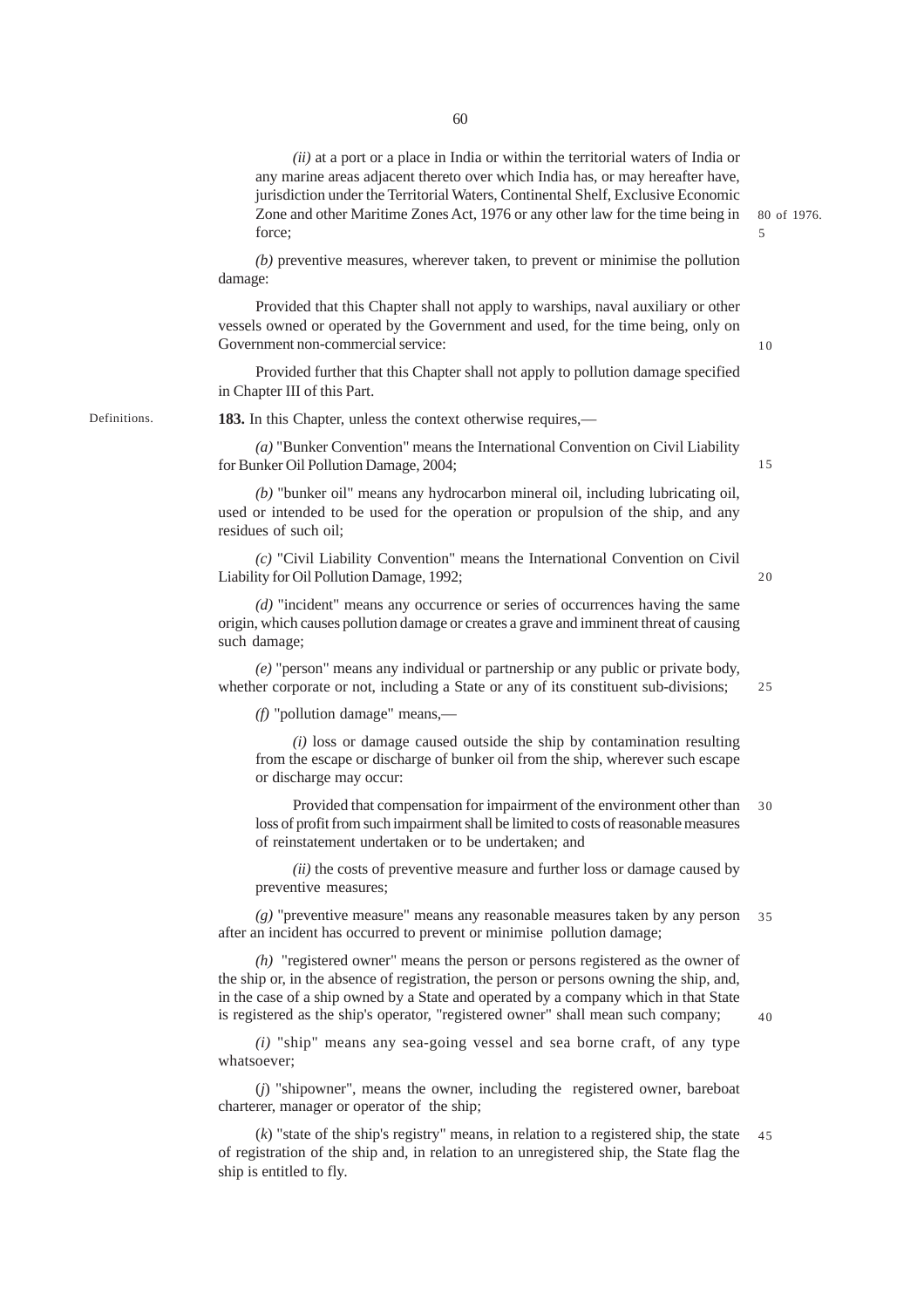**184.** *(1)* Save as otherwise provided in section 186,—

*(a)* where pollution damage is caused due to discharge or escape of bunker oil on board or originating from the ship, the shipowner shall be liable for,—

*(i)* any pollution damage;

*(ii)* the cost of any reasonable measures taken for the purpose of preventing or minimising any pollution damage so caused or likely to be caused; and

*(iii)* any damage caused by any such preventive measure so taken:

Provided that where an incident consists of a series of occurrences having the same origin, the liability shall attach to the shipowner at the time of the first of such occurrences and where more than one person is liable, their liability shall be joint and several;

*(b)* where there arises a grave and imminent threat of damage being caused outside a ship, the shipowner shall be liable for the cost of any measures reasonably taken to prevent or minimise any such damage.

*(2)* Where any incident involving two or more ships occurs resulting in pollution damage, the shipowners of all ships involved in such incident shall, unless the damage is reasonably separable, be jointly and severally liable for such damage. 15

*(3)* With respect to ships owned by the Government or the Government of any country and used for commercial purposes, the Government or the Government of each of such country shall be liable for pollution damage under this Chapter.  $20$ 

**185.** *(1)* No liability for pollution damage shall be incurred by the ship owner under this Chapter, if he proves that such damage,—

*(a)* resulted from an act of war, hostilities, civil war, insurrection or a natural phenomenon of an exceptional, inevitable and irresistible character; or

*(b)* was wholly caused by any act or omission done with an intent to cause such damage by any person other than an employee or agent of the owner.

*(2)* If the shipowner proves that the pollution damage resulted wholly or partially either from an act or omission done with intent to cause damage by the person who suffered the damage or from the negligence of that person, then, he shall be wholly or partially exonerated from his liability to such person. 30

**186.** *(1)* The shipowner and the person providing insurance or other financial security shall be entitled to limit his liability under this Chapter, in respect of any one or more incident, in accordance with the provisions of Chapter II of this Part.

*(2)* The shipowner shall not be entitled to limit his liability if it is proved that the incident causing pollution damage occurred as a result of his personal act or omission, committed or made with intent to cause such damage, or recklessly and with knowledge that such damage may probably result. 35

**187.** *(1)* Where the shipowner is alleged to have incurred a liability under section 184, or his insurer, may make an application to the High Court for determination of limitation of his liability. 40

*(2)* After receiving the application under sub-section *(1)*, the High Court may determine the amount of liability of shipowners and direct the shipowner or his insurer, as the case may be, to deposit such amount with the High Court.

**188.** The High Court may consolidate all claims against the shipowner or his insurer who has deposited the amount under section 187 and may distribute the amount amongst the claimants. 45

from liability.

Exemption

Liability for bunker oil pollution.

Right of owner to limitation of liability.

Determination of limitation of liability.

Consolidation of claims and distribution of amount.

10

25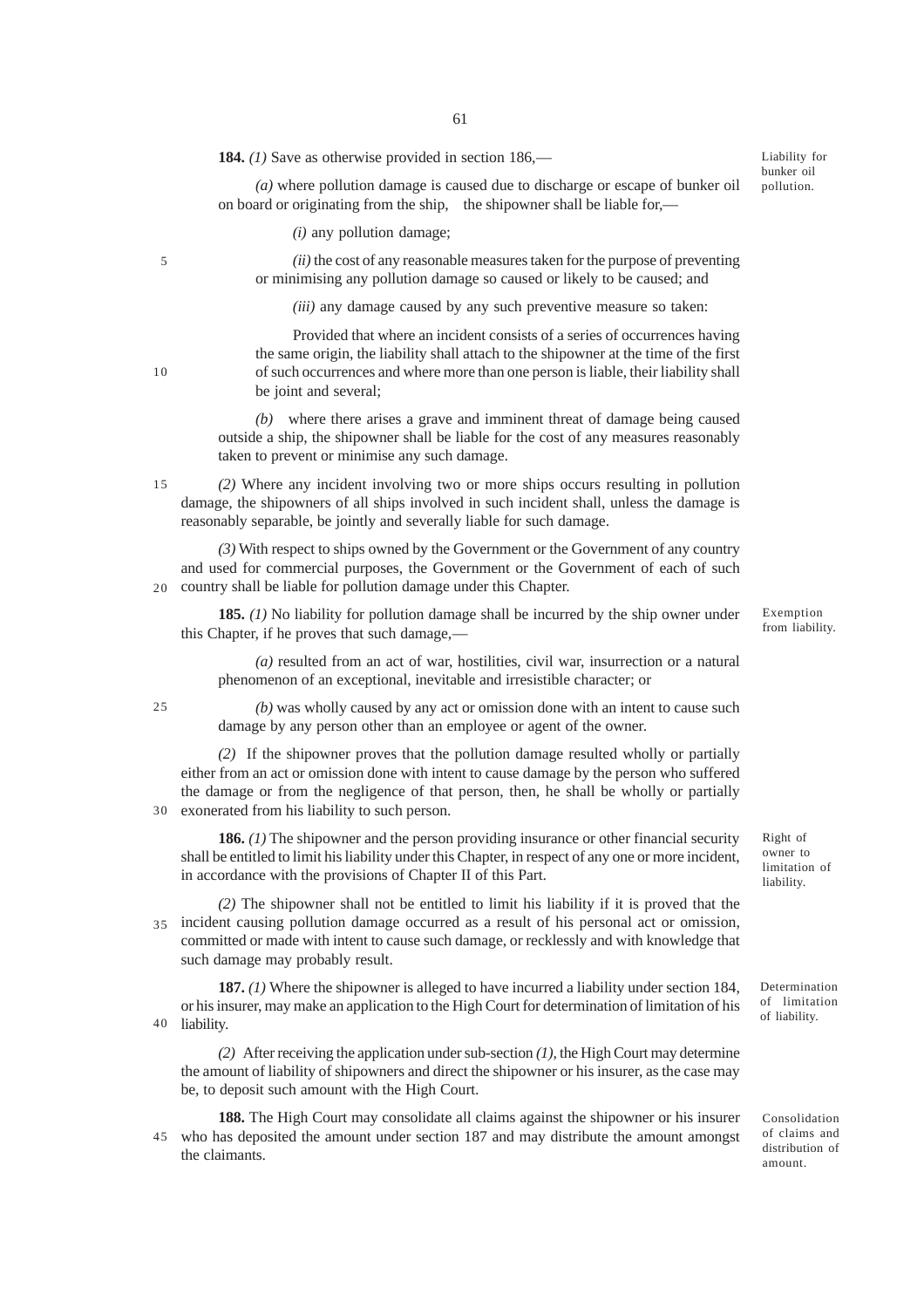Extinguishment of right to claim.

**189.** *(1)* The right to claim compensation under this Chapter shall be extinguished if such claim is not made within a period of three years from the date of occurrence of damage:

Provided that in no case, such claim may be made after six years from the date of incident which caused such damage.

*(2)* Where the incident consists of a series of occurrences, the period of six years shall run from the date of the first of such occurrence. 5

Maintenance of compulsory insurance or other financial security.

Direct action against insurer or other person providing financial security.

**190.** Every registered owner of a ship having gross tonnage of more than one thousand shall, for the purpose of his liability for pollution damage under this Chapter, maintain compulsory insurance coverage or such other financial security, to the limits specified under the provisions of the LLMC Convention.

**191.** *(1)* The insurer or other person providing financial security for the owner's liability for pollution damage may be liable for any claim for compensation for such damage.

*(2)* The insurer or other person referred to in sub-section *(1)* may, if the owner is not entitled to limit his liability in accordance with the provisions of section 184 may avail himself such limits of liability as may be prescribed.

*(3)* Any claim for compensation for pollution damage may be brought directly against the insurer or other person providing financial security for the registered owner's liability for pollution damage and in such a case, the insurer or such person may invoke defences (other than bankruptcy or winding up of the owner) which the shipowner would have been entitled to invoke, including limitation of liability pursuant to section 187:

insurance or other financial security required to be maintained under sub-section *(1)*:

Provided that where the shipowner is not entitled to limitation of liability under section 187, the insurer or such person may limit the liability to an amount equal to the amount of the

Provided further that the insurer or such person may invoke the defence that the pollution damage resulted from the wilful misconduct of the shipowner but shall not invoke any other defence which such insurer or person might have been entitled to invoke in proceedings brought by the shipowner against such insurer or person: 25

Provided also that the insurer or such person may make the shipowner as a party to such proceedings.

**192.** *(1)* The Central Government shall issue a certificate in respect of every ship which maintains insurance or other financial security under section 190, in such form, containing such particulars and subject to such conditions and on payment of such fee, as may be prescribed. 30

*(2)* Every certificate issued under sub-section *(1)* shall be renewed after its expiry in such manner and on payment of such fee as may be prescribed.

**193.** *(1)* No ship shall enter or leave or attempt to enter or leave any port or place to which this Chapter applies, unless it carries on board a certificate issued under section 192.

*(2)* Any certificate issued by a competent authority in any country outside India to a ship registered in that country or any certificate issued by a competent authority of any country which is a contracting party to the Bunker Convention to any ship wherever registered, shall be accepted at any port or place in India as if it were issued under this Act. 40

*(3)* No Proper Officer shall permit inward entry or outward clearance to any ship to which sub-section *(1)* or sub-section *(2)* applies unless the master of the ship produces the certificate referred to in that sub-section.

Right of recourse.

Issue of certificate.

Ban on entering or leaving port without certificate.

> **194.** Nothing contained in this Chapter shall prejudice the right of recourse that the shipowner may have against any other person in respect of his liability. 45

62

15

10

 $20$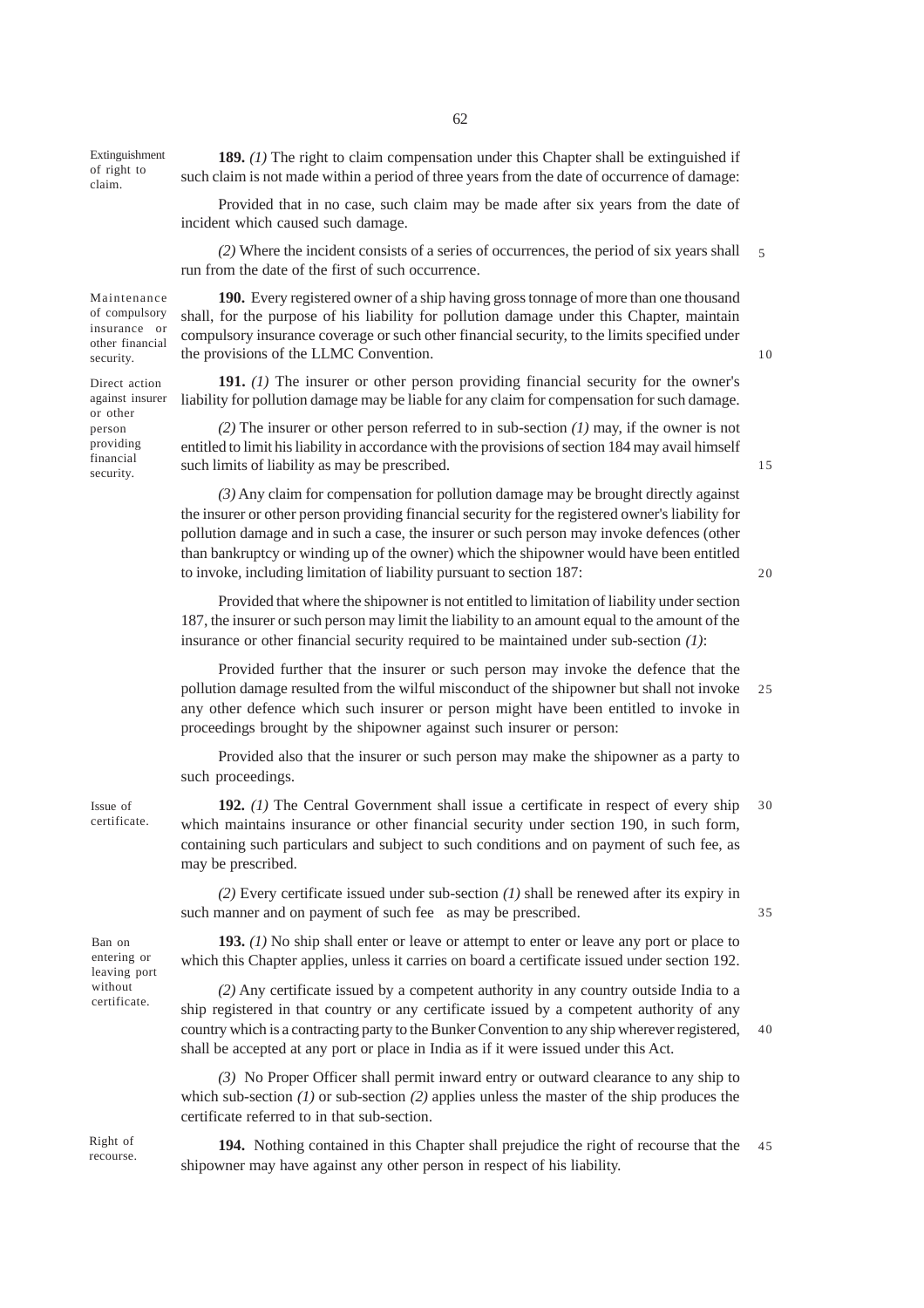**195.** *(1)* Any judgment passed by a Court shall be recognised in India except where, —

*(a)* the judgment was obtained by fraud; or

*(b)* the shipowner or the insurer or the person providing financial security who is a party to the proceedings was not given reasonable notice and a fair opportunity to present his case.

*(2)* Any judgment passed by a court in accordance with the provision of the Bunker Convention under sub-section *(1)* shall be enforceable in India as soon as the procedures required have been complied with:

Provided that such procedure shall not permit the merits of the case to be re-opened.

**196.** *(1)* The Central Government may make rules to carry out the provisions of this Part. 10

*(2)* In particular, and without prejudice to the generality of the foregoing power, such rules may provide for all or any of the following matters, namely:—

*(a)* the limits of liability of the insurer or other person providing financial security under sub-section *(2)* of section 191; 15

> *(b)* the form of certificate, the particulars containing therein with the conditions and fee for issue of certificate under sub-section *(1)* of section 192;

> *(c)* the manner of renewal of certificate and fees therefor under sub-section *(2)* of section 192;

20

5

*(d)* any other matter which is required to be or may be prescribed.

### CHAPTER V

#### INTERNATIONAL OIL POLLUTION COMPENSATION FUND

**197.** This Chapter shall apply to pollution damage caused in the territory, including the territorial waters of India or any marine areas adjacent thereto over which India has, or may hereafter have, exclusive jurisdiction in regard to control of marine pollution under the Territorial Waters, Continental Shelf, Exclusive Economic Zone and other Maritime Zones 25

Act, 1976 or any other law for the time being in force and to preventive measures, wherever taken, to prevent or minimize such damage.

> **198.** In this Chapter unless the context otherwise requires,— Definitions.

*(a)* "Contributing Oil" means crude oil and fuel oil;

*Explanation—*For the purposes of this clause,—

*(i)* ''crude oil'' means any liquid hydrocarbon mixture occurring naturally in the earth whether or not treated to render it suitable for transportation and includes crude oils from which certain distillate fractions have been removed (sometimes referred to as "topped crudes") or to which certain distillate fractions have been added (sometimes referred to as "spiked" or "reconstituted" crudes),

*(ii)* "fuel oil" means heavy distillates or residues from crude oil or blends of such materials intended for use as a fuel for the production of heat or power of a quality equivalent to the ''American Society for Testing and Materials' Specification for Number Four Fuel Oil (Designation D 396-69)'', or heavier.

*(b)* ''Fund'' means the International Oil Pollution Compensation Fund,1992 established by Article 2 of the Fund Convention;

*(c)* ''Fund Convention'' means the International Convention on the establishment of an International Fund for Compensation for Oil Pollution Damage, 1992;

80 of 1976.

30

 $40$ 

35

Power to make rules.

Recognition and

enforcements of decision of the court.

Application.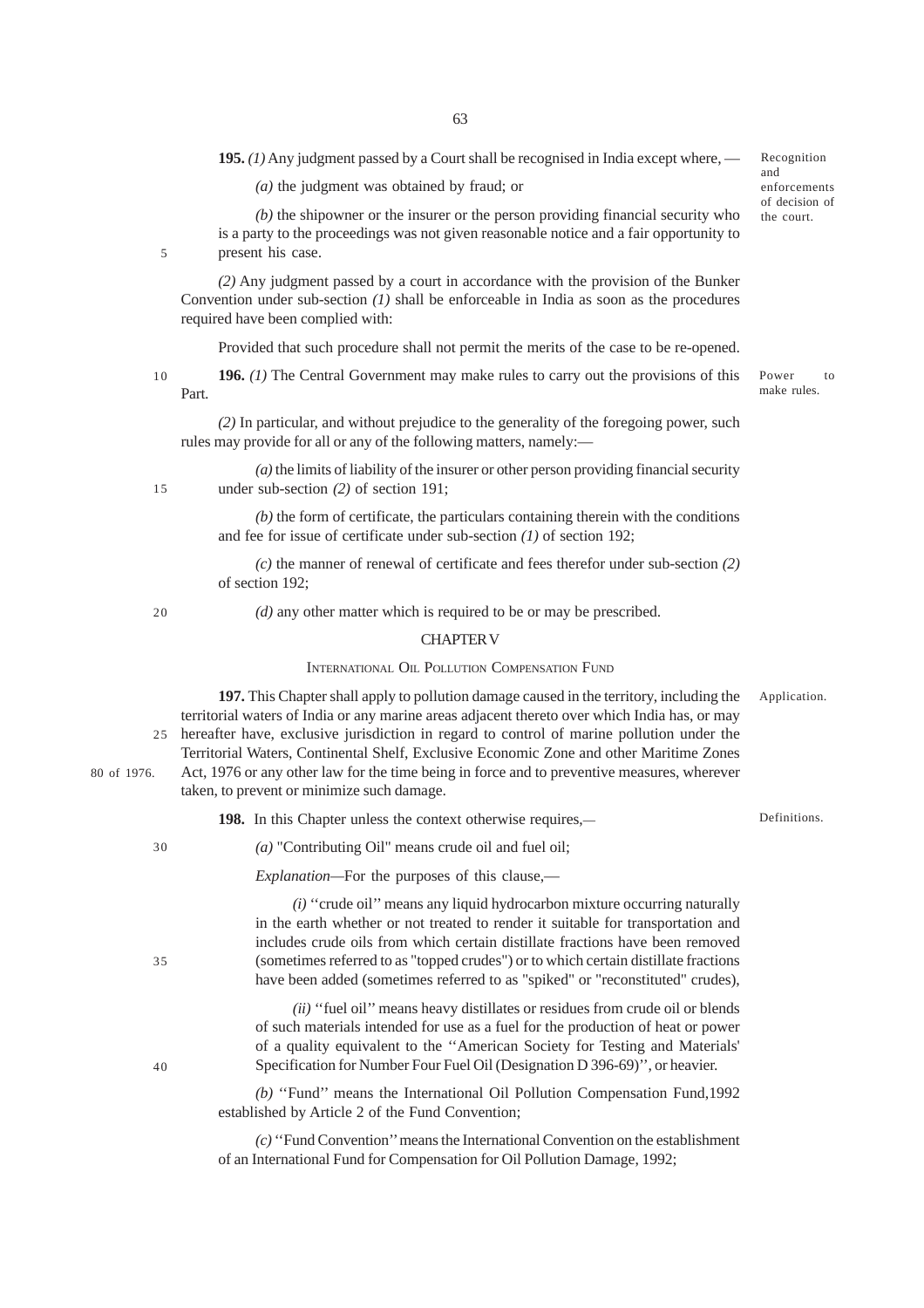*(d)* ''Guarantor'' means any person providing insurance or other financial security to cover an owner's liability in pursuance of paragraph 1 of Article VII of the 1992 Liability Convention;

*(e)* ''Incident'', ''Oil'', ''Organisation'', ''Owner'', ''Person'', ''Pollution Damage'', ''Preventive Measures" or "ship" shall have same meaning as assigned to it in the 1992 Liability Convention; 5

*(f)* ''Ship's tonnage'' shall have the same meaning as assigned to in paragraph 10 of Article V of the 1992 Liability Convention;

*(g)* ''Terminal installation'' means any site for the storage of oil in bulk which is capable of receiving oil from waterborne transportation, including any facility situated off-shore and linked to such site; 10

*(h)* ''Ton'', in relation to oil, means a metric ton.

**199.** *(1)* Contribution to the Fund, in respect of contributing oil carried by sea to ports or terminal installations in India, shall be payable in accordance with Articles 10 and 12 of the Fund Convention.

*(2)* The provisions of sub-section *(1)* shall apply whether or not the contributing oil is imported, and notwithstanding that contributions are payable to the Fund, in respect of carriage of the same contributing oil on a previous voyage.

*(3)* The contributions shall also be payable to the Fund in respect of contributing oil when first received in any installation in India after having been carried by sea and discharged in a port or terminal installation in a country which is not a Fund Convention country.  $20$ 

*(4)* The person liable to pay contributions to the Fund shall be—

*(a)* in case of contributing oil which is being imported into India, the importer; or

*(b)* in any other case, the person by whom the oil is received in India.

*(5)* A person shall not be liable to pay contributions to the Fund, in respect of the contributing oil imported or received by him in any year if the quantity of contributing oil so imported or received in the year does not exceed one hundred and fifty thousand tons or as may be specified from time to time in the Fund Convention.  $25$ 

*Explanation.—*For the purposes of sub-section *(3)* of this section, ''Fund Convention country'' means a country in which the Fund Convention is for the time being in force. 30

**200.** (1) The contributions payable to the Fund by a person for any year shall be,—

*(a)* such amounts as may be determined by the Assembly of the Fund under Articles 10 and 12 of the Fund Convention;

*(b)* in such instalments, becoming due at such dates, as may be notified and if any amount due from such person remains unpaid after the date on which it became due, it shall be from that due date bear interest at a rate determined by the said Assembly until it is paid. 35

*(2)* The Central Government may require persons, who are or may be liable to pay contributions to the Fund under section 199, to give financial security for payment of contributions to the Central Government or the Fund.

**201.** *(1)* Where any person suffering pollution damage has been unable to obtain full and adequate compensation for the damage under the provisions of 1992 Liability Convention, the Fund shall be liable to pay compensation for pollution damage to such person if,—

*(a)* no liability for the damage arises in accordance with the provisions of the 1992 Liability Convention;

*(b)* the owner liable for the damage under the provisions of 1992 Liability

Contribution payable by persons to the fund.

Liability of Fund.

Contribution to Fund.

45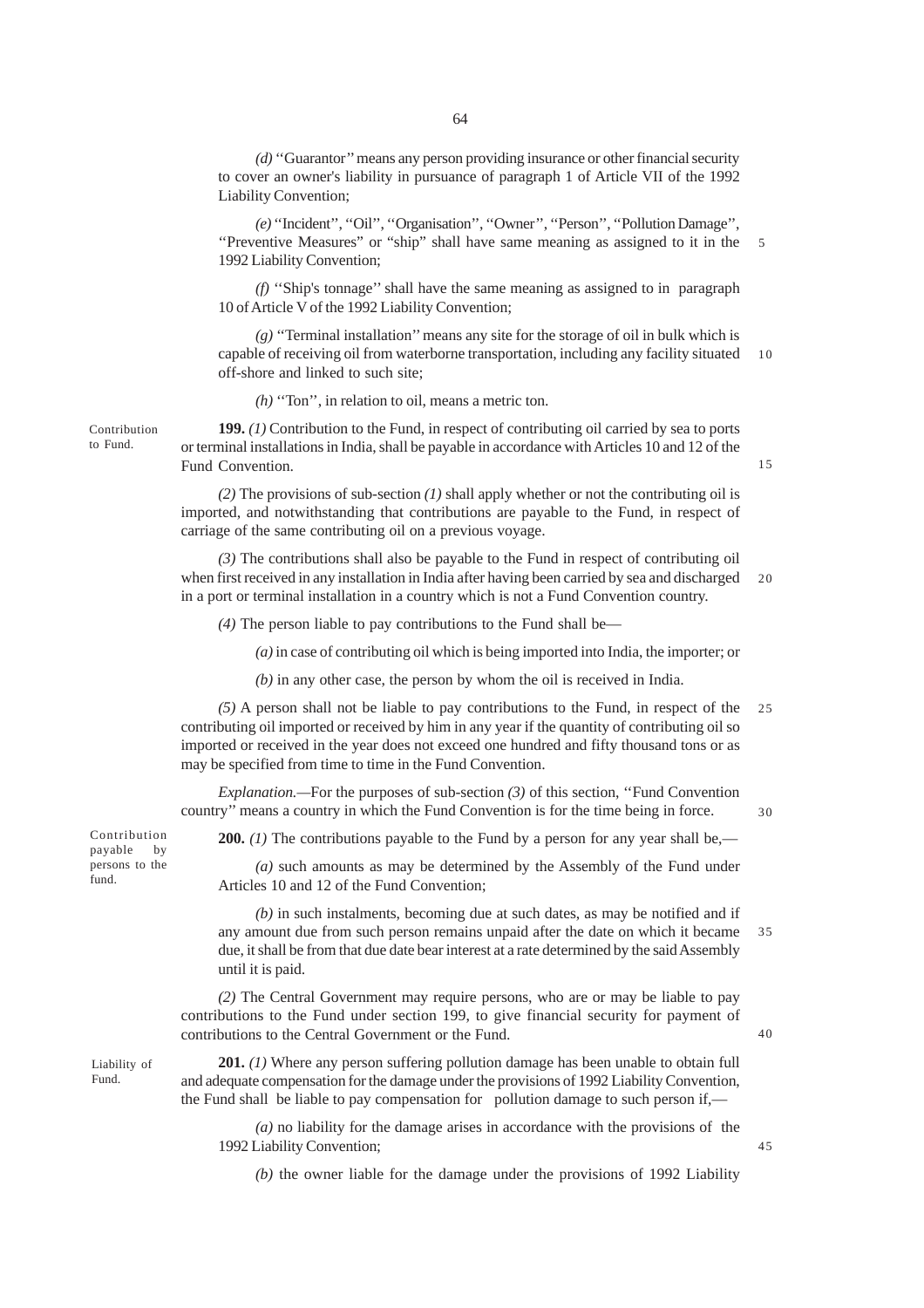Convention is financially incapable of meeting his obligations in full and any financial security that may be provided under the Convention does not cover or is insufficient to satisfy the claims for compensation for the damage;

*(c)* the damage exceeds the owner's liability under the provisions of 1992 Liability Convention as limited pursuant therein.

*(2)* Expenses incurred or sacrifices made by the owner voluntarily to prevent or minimize pollution damage shall be treated as pollution damage for the purposes of this section.

*(3)* The Fund shall incur no obligation under sub-section *(1)* if,—

10

5

*(a)* it proves that the pollution damage resulted from an act of war, hostilities, civil war or insurrection or was caused by oil which has escaped or been discharged from a warship or other ship owned or operated by a State and used, at the time of the incident, only on Government non-commercial service; or

*(b)* the claimant cannot prove that the damage resulted from an incident involving one or more vessel.

*(4)* If the Fund proves that the pollution damage resulted wholly or partly either from an act or omission done with the intent to cause damage by the person who suffered the damage or from the negligence of that person, the Fund may be exonerated wholly or partly from its obligation to pay compensation to such person. 15

*(5)* The Fund shall in any event be exonerated to the extent that the vessel owner may have been exonerated under the provisions of 1992 Liability Convention: 20

Provided that there shall be no such exoneration of the Fund with regard to preventive measures.

**202.** *(1)* The Central Government may, for the purposes of transmitting to the Fund, the names and addresses of the persons who under the provisions of section 197 are liable to make contributions to the Fund every year and the quantity of contributing oil in respect of which they are so liable, by notice, require to any such person to furnish such information as may be specified therein. 25

*(2)* A notice under sub-section *(1)* may specify the manner in which, and the time within which, such notice shall be complied with.

*(3)* In proceedings by the Fund against any person to recover any amount due under section 197, particulars contained in any list transmitted by the Central Government to the Fund shall, so far as those particulars are based on information obtained under this section, be admissible as evidence of the facts stated in the list, and so far as particulars which are so admissible are based on information given by the person against whom the proceedings are 30

brought, those particulars shall be presumed to be accurate until the contrary is proved. 35

*(4)* No person shall disclose any information which has been furnished to or obtained by him under this section unless the disclosure is made,—

*(a)* with the consent of the person from whom the information was obtained;

*(b)* in connection with the compliance of this section;

 $40$ 

*(c)* for the purpose of any legal proceedings arising out of this section or of any report of such proceedings.

*(5)* A person who,—

*(a)* refuses or wilfully neglects to comply with a notice under this section; or

45

*(b)* makes, while furnishing any information in compliance with a notice under this section, any statement which he knows to be false in a material particular, or recklessly makes any statement which is false in a material particular,

shall be guilty of an offence punishable under this Act.

Power to call for information.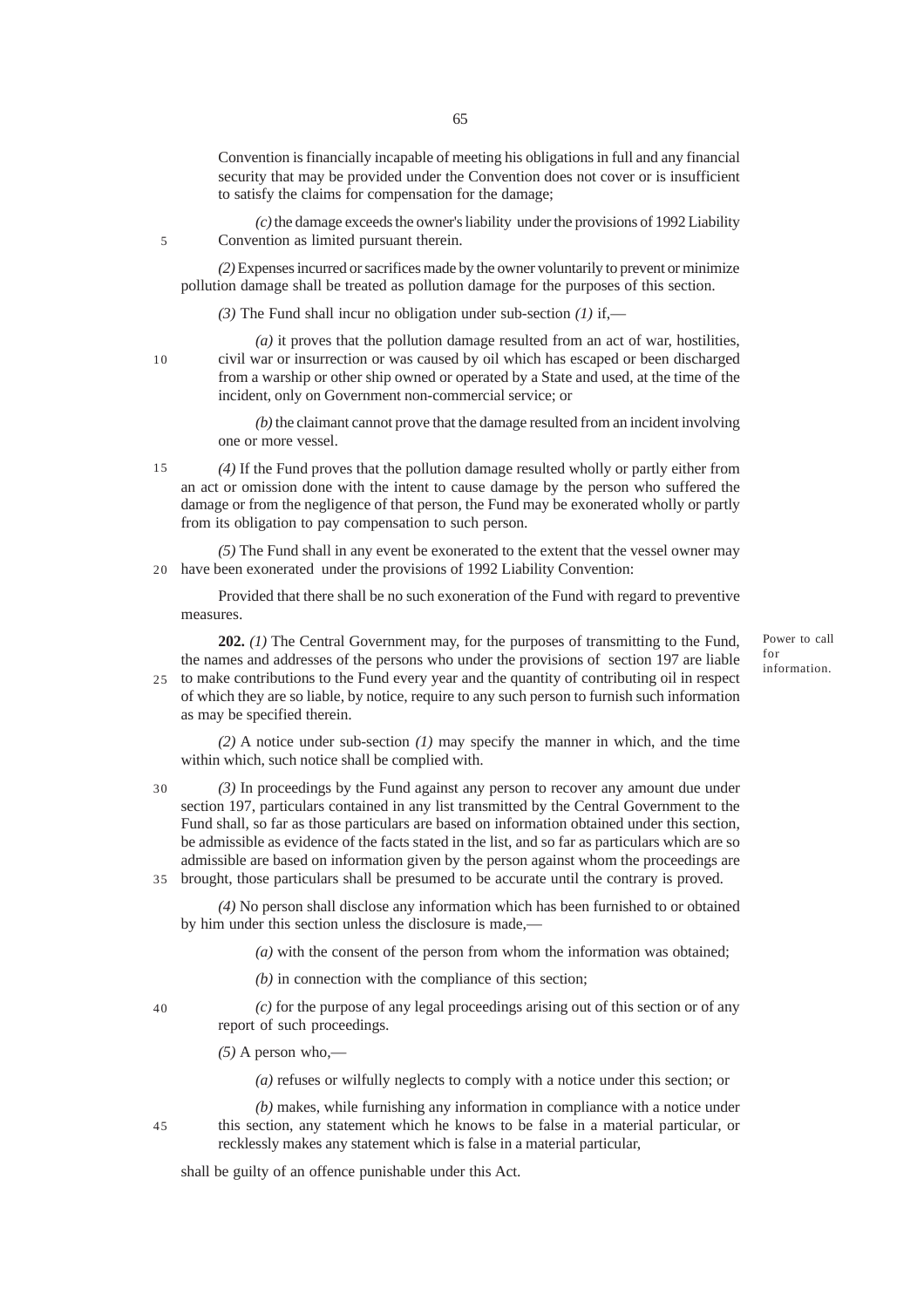66

Claims against fund and Jurisdiction of Courts.

**203.** *(1)* Any claim against the Fund for compensation under this Chapter shall be brought directly before the Fund.

*(2)* Any action for a claim against the Fund shall be brought before the High Court.

*(3)* Where an action for compensation for pollution damage has been brought against the owner or his guarantor before the High Court each party to the proceedings may notify the Fund of the proceedings. 5

*(4)* The Fund shall have the right to intervene as a party to any legal proceedings instituted in the High Court against the owner or his Guarantor.

*(5)* Where such notice of proceedings has been given to the Fund, any judgment given in the proceedings shall, after it has become final and enforceable, become binding upon the Fund to the effect that the facts and evidence in that judgment may not be disputed by the Fund on the ground that it has not intervened in the proceedings. 10

Extinguishment of claims.

**204.** Notwithstanding anything contained in any other law for the time being in force, no action to enforce a claim against the Fund under this Chapter shall be entertained by a High Court, unless,—

*(a)* the action to enforce is commenced; or

*(b)* notice of action to enforce a claim against the owner or his guarantor in respect of the same pollution damage is given to the Fund,

within three years from the date when the damage occurred:

Provided that no action to enforce a claim shall be brought after six years from the date of the incident that caused such damage.  $20$ 

**205.** In respect of any sum paid by a public authority in India or the Fund, as the case may be, as compensation for pollution damage, that authority or the Fund shall acquire by subrogation any rights which the person so compensated would have enjoyed under the Fund Convention.

**206.** The Central Government may make rules to carry out the provisions of the Fund Convention. Power to make rules.

## **PART X**

#### INVESTIGATION AND INQUIRIES

**207.** *(1)* For the purposes of investigations and inquiries under this Part, a marine casualty shall be deemed to be an event, or sequences of events that has resulted in any of the following and has occurred directly by, or in connection with the operations of Indian vessels and vessels other than Indian vessels, when,—  $30$ 

*(a)* on or near the coast of India, any vessel is lost, abandoned, stranded or materially damaged;

*(b)* on or near the coast of India, any vessel causes loss or material damage to any other vessel;

*(c)* any loss of life or presumed loss of life, ensues by reason of any casualty happening, or otherwise, to or on board any vessel, on or near the coast of India;

*(d)* any loss of life or presumed loss of life, ensues by reason of any casualty happening, or otherwise, to an Indian national on board any vessel, anywhere in the world; 40

*(e)* in any place, any such loss, abandonment, stranding, material damage or casualty as mentioned above occurs to or on board any Indian vessel, and any competent witness thereof is found in India;

Marine casualties and report thereof.

Subrogation and right of recourse.

15

35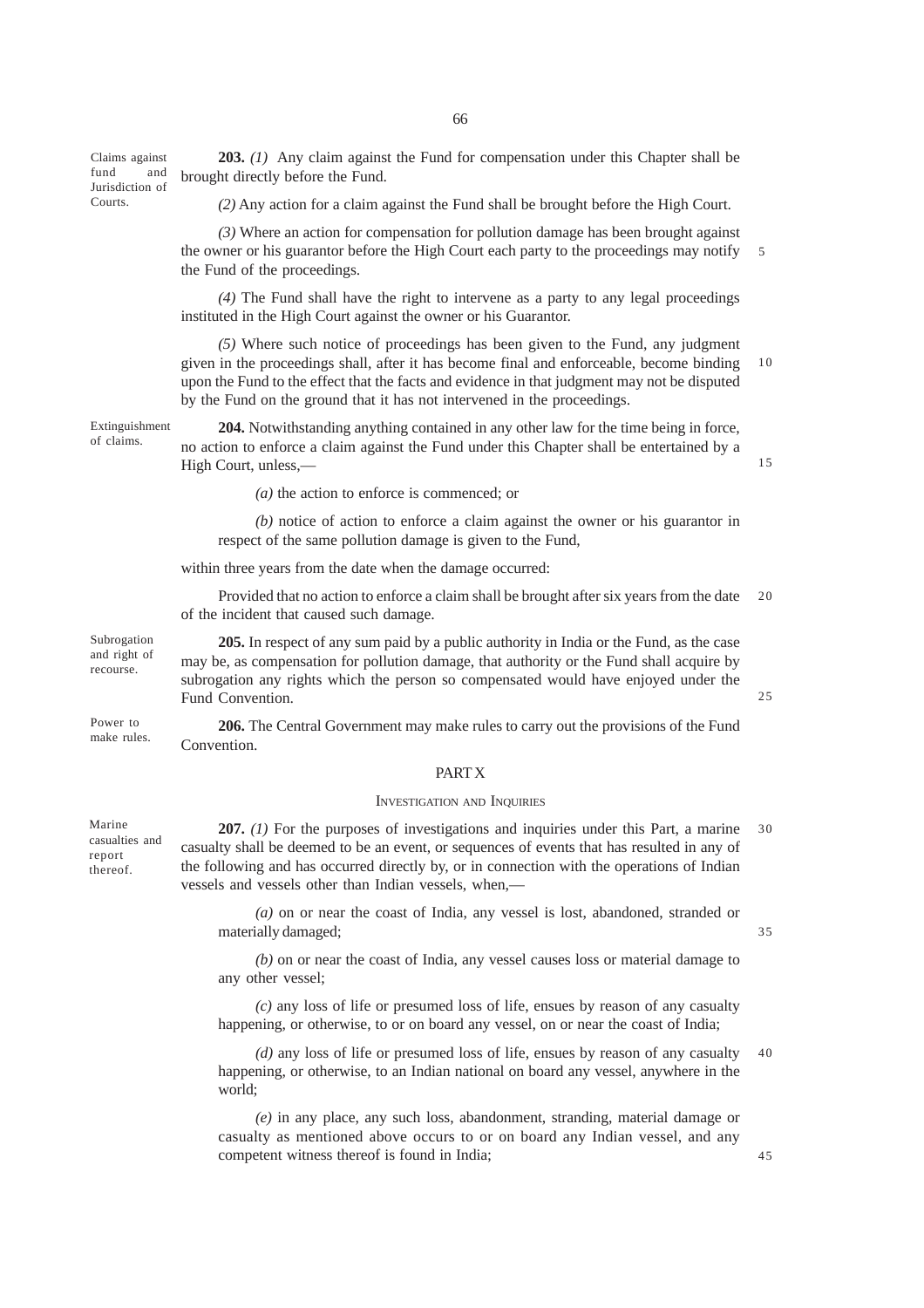*(f)* any Indian vessel is lost or is supposed to have been lost, and any evidence is obtainable in India as to the circumstances under which she proceeded to sea or was last heard of;

*(g)* in any place within the zones under the Territorial Waters, Continental Shelf, Exclusive Economic Zone and other Maritime Zones Act, 1976, pollution, or the potential threat of such pollution to the environment, or severe damage to the environment, or the potential to severe damage to the environment is caused of a vessel;

*(h)* a fire or explosion takes place on any Indian vessel anywhere in the world, or a fire or explosion takes place on a vessel other than an Indian vessel, while such vessel is on, or near, the coast of India.

*(2)* In the cases mentioned in sub-section *(1)*, the owner, manager, operator, company, pilot, harbour-master, master, or other person in charge of the vessel, or, where two vessels are concerned, in charge of each vessel at the time of the marine casualty, as the case may be, shall, within twenty-four hours of the occurrence, give notice of the marine casualty to the 15 officer appointed in this behalf by the Central Government.

*(3)* Wherever any such officer receives the notice of the marine casualty under sub-section *(2)*, he shall forthwith report in writing the information to the Central Government and may proceed to make preliminary inquiry into the marine causalty and shall furnish the report on completion of independent inquiry into the incident.

*(4)* The Central Government may, for the purposes of the investigation, appoint a body to conduct a marine safety investigation in accordance with the Safety Convention.

*(5)* The body appointed under sub-section *(4)* shall, make preliminary assessment of the marine casualty and conduct a marine safety investigation for ascertaining its causes and circumstances and submit its report to the Central Government.

*Explanation.*— For the purposes of this Part, the word ''company'' has the same meaning as assigned to it in clause *(a)* of section 111. 25

**208.** On receipt of report under sub-section *(5)* of section 207 or otherwise, if the Central Government is of the opinion that prima-facie, there exists, incompetency, misconduct or violation of any law for the time being in force on part of any person, it may,—

*(a)* initiate administrative action; and

*(b)* direct such officer or other authority having jurisdiction over the area to initiate any proceedings, as may be required in accordance with the provision of any law for the time being in force.

**209.** The Central Government may, by order, cancel or suspend any certificate granted under this Act to any seafarer for any specified period,— 35

> *(a)* if the inquiry report or investigation report reveals that the seafarer is incompetent or has been guilty of misconduct;

*(b)* in a case of collision, the seafarer has failed to render assistance;

*(c)* if the seafarer has been convicted of any offence under this Act or any nonbailable offence committed under any other law for the time being in force in India or outside India;

*(d)* the casualty, if any, has been caused by wrongful act or default of the seafarer; or

*(e)* if the seafarer to whom the certificate has been granted contravenes any provisions of this Act:

Provided that no order under this section shall be passed unless the person concerned has been given an opportunity of making a representation against such order.

Power of Central Government to initiate proceedings.

Power to cancel, suspend, etc., certificate of seafarers.

20

30

10

80 of 1976. 5

40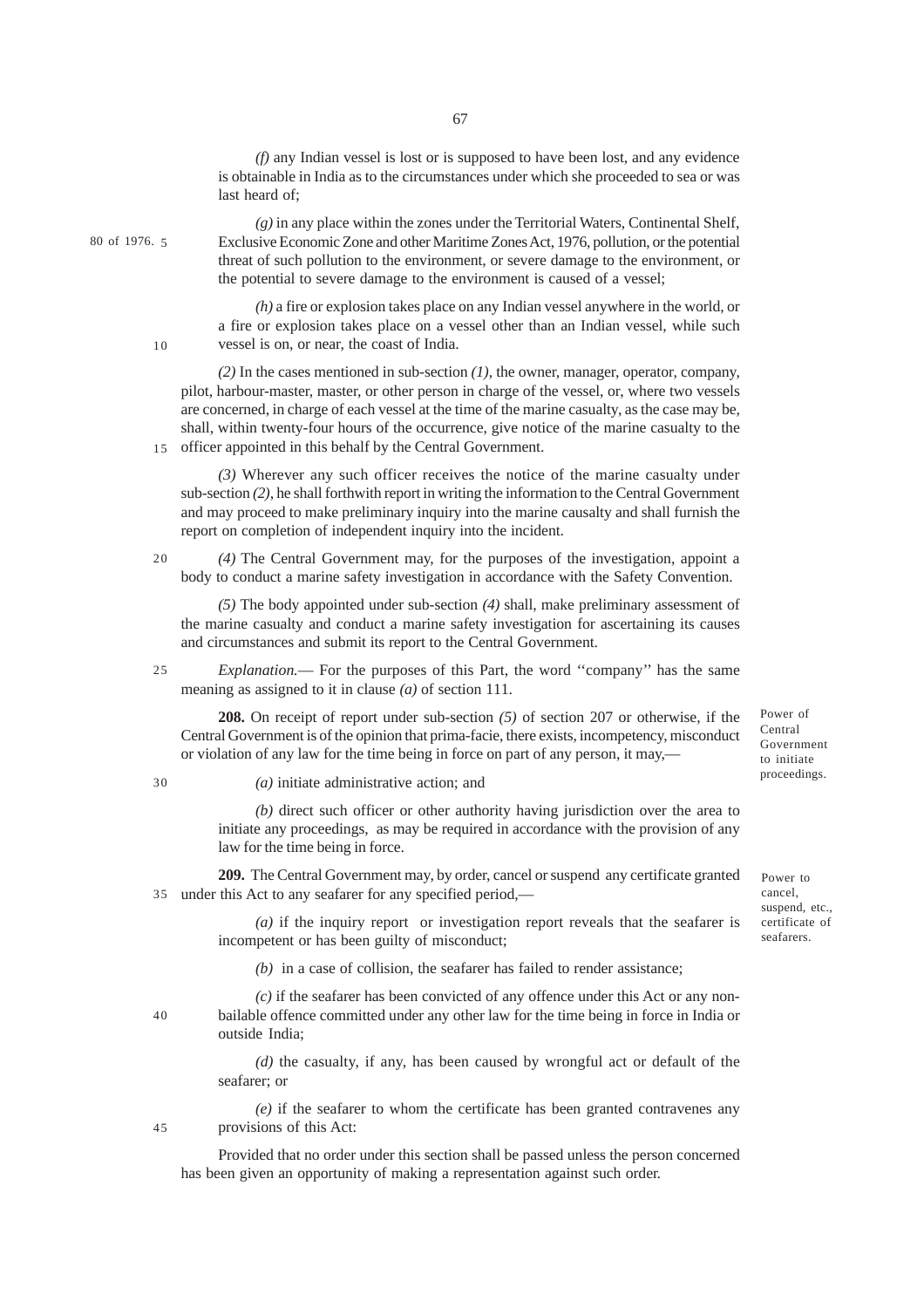Re-hearing.

**210.** Whenever an investigation or inquiry has been made under this Act, the Central Government may order the case to be re-heard either generally or as to any part thereof, and shall so order,—

*(a)* if new and important evidence which could not be produced at the time of investigation has been discovered; or

*(b)* if for any other reason there has, in its opinion, been a miscarriage of justice.

## PART XI

### WRECK AND SALVAGE

## CHAPTER I

## **WRECK**

10

15

5

**211.** This Chapter shall apply to the wrecks located within the territory of India including the territorial sea or any marine areas adjacent thereto over which India has, or may hereafter have, exclusive jurisdiction under the Territorial Waters, Continental Shelf, Exclusive Economic Zone and other Maritime Zones Act, 1976: Application of this Chapter to wrecks. 80 of 1976.

Provided that this Chapter shall not apply to,—

*(a)* any measures taken under the International Convention relating to the Intervention on the High Seas in Cases of Oil Pollution Casualties,1969;

*(b)* any warship or other vessel owned or operated by the Government for non-commercial service.

Definitions.

**212.** In this Chapter, unless the context otherwise requires,—

 $20$ 

25

*(a)* ''authority'' means the Central Government or any person authorised by it;

*(b)* ''affected country'' means the country in whose Convention area the wreck is located;

*(c)* ''Convention'' means the Nairobi Convention on the Removal of Wrecks, 2007;

*(d)* ''Convention area'' means the exclusive economic zone of a State Party, established in accordance with international law or, if a State Party has not established such a zone, an area beyond and adjacent to the territorial sea of that State determined by that State in accordance with international law and extending not more than two hundred nautical miles from the baselines from which the breadth of its territorial sea is measured; 30

*(e)* ''hazard'' means any condition or threat, that,—

*(i)* poses a danger or impediment to navigation; or

*(ii)* may reasonably be expected to result in major harmful consequences to the marine environment, or damage to the coastline or related interests of India or any other Country; 35

*(f)* ''maritime casualty'' means a collision of ships, stranding or other incident of navigation, or other occurrence on board a ship or external to it, resulting in material damage or imminent threat of material damage to a ship or its cargo;

*(g)* ''operator of the ship'' means the owner of the ship or any other organisation or person such as the manager, or the bareboat charterer, who has assumed the responsibility for operation of the ship from the owner of the ship and who, on assuming such responsibility, has agreed to take over all duties and responsibilities established under the International Safety Management Code; 40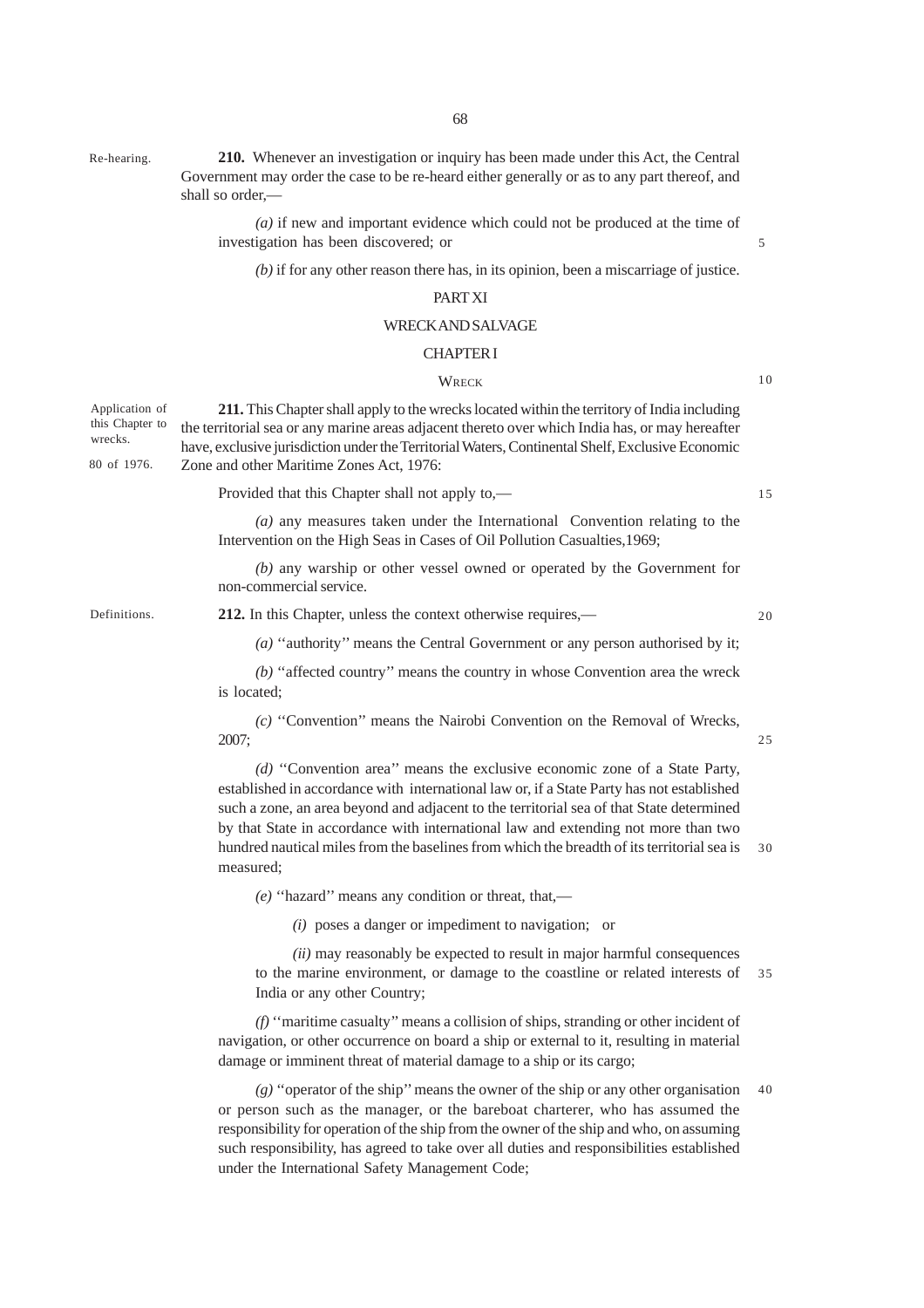*(h)* ''receiver of wreck'' means a person appointed as such under sub-section *(1)* of section 213;

*(i)* ''registered owner'' means the person registered as the owner of the ship or, in the absence of registration, the person owning the ship at the time of the maritime casualty:

Provided that in the case of a ship owned by a State and operated by a company which in that State is registered as the operator of the ship, "registered owner" shall mean such company;

(*j*) ''related interests'', in relation to the interest of India directly affected or threatened by a wreck, means—

*(i)* maritime coastal, port and estuarine activities, including fisheries activities, constituting an essential means of livelihood of the persons concerned;

*(ii)* tourist attractions and other economic interests of the areas concerned;

*(iii)* the health of the coastal population and the well being of the area concerned, including conservation of marine living resources and of wild life; and

*(iv)* offshore and underwater infrastructure;

(k) ''removal'' means any form of prevention, mitigation or elimination of the hazard created by a wreck, and the expressions "remove", "removed" and "removing" shall be construed accordingly;

(l) ''ship'' means a sea-going vessel of any type whatsoever and includes hydrofoil boats, air-cushion vehicles, submersibles, floating craft and floating platforms, except when such platforms are on location engaged in the exploration, exploitation or production of seabed mineral resources;

(m) ''state of the ship's registry'' means,—

*(i)* in relation to a registered ship, the country of registration of the ship; and

*(ii)* in relation to an unregistered ship, the country, under whose flag the ship is entitled to fly;

(n) ''wreck'', in relation to maritime casualty, means —

*(i)* a sunken or stranded ship;

*(ii)* any part of a sunken or stranded ship, including any object or goods or cargo that is or has been on board such a ship;

*(iii)* any object or goods or cargo that is lost at sea from a ship and that is stranded, sunken or adrift at sea;

*(iv)* a ship that is in distress or is about, or may reasonably be expected, to sink or to strand, where effective measures to assist the ship or any property in danger are not already being taken; or

*(v)* a ship abandoned without hope or intention of recovery.

*Explanation.—* For the purposes of this sub-clause, any question as to whether the measures adopted to assist the ship or any property in danger are effectively being taken or not shall be decided by the Director-General.

**213.** *(1)* The Central Government, may by notification, appoint any person to be the receiver of wreck to receive and take possession of wreck and to perform such duties connected therewith as are hereinafter mentioned, within such limits as may be specified in that notification. 40

Receivers of wreck.

*(2)* The receiver of wreck shall receive and take possession of wreck with all powers in respect thereof, including powers for disposal or sale of the wreck, power to give notices, power to enforce performance of obligations by owner, operator, insurer of the vessel, as 45

10

15

20

5

25

30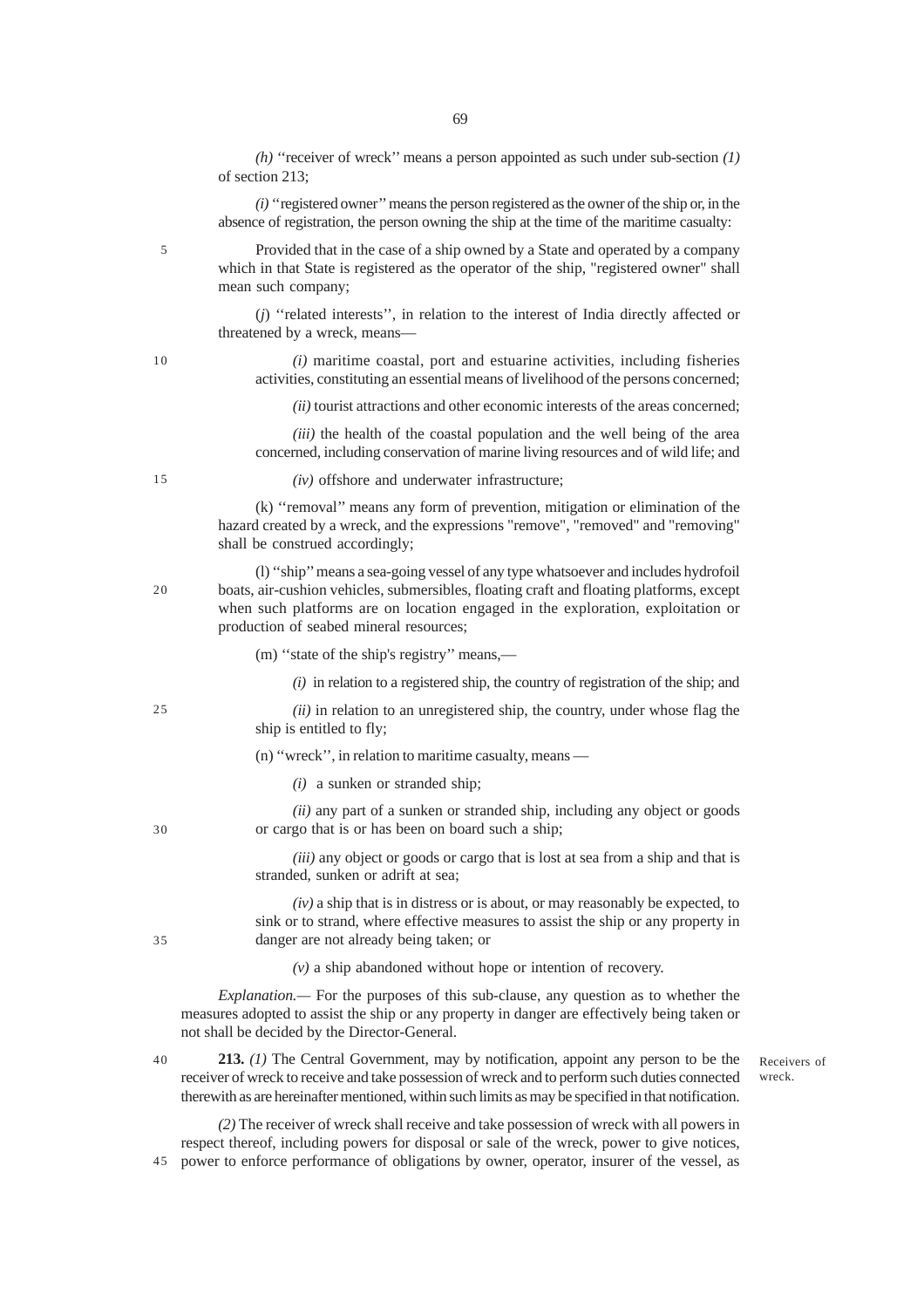provided in this Chapter, and take such action as require to remove the wreck by the most practical and expeditious means available, consistent with considerations of safety and protection of maritime environment.

Duty to report wrecks.

**214.** *(1)* When any Indian ship has been involved in a maritime casualty resulting in a wreck in any area to which this Chapter applies, the master or owner or the operator of the ship shall, without any delay, report such incident to the receiver of wreck and the Central Government.

*(2)* When any Indian ship has been involved in a maritime casualty resulting in a wreck in a Convention area of any country, the master and the operator of that ship shall, without any delay, report such incident to the affected country in such manner as may be required by that country and shall also report such incident to the Central Government. 10

*(3)* When any ship other than Indian ship has been involved in a maritime casualty resulting in a wreck in any area to which this Chapter applies, the master and the operator of the ship shall, without any delay, report such incident to the receiver of wreck and the Central Government.

Determination of hazard.

**215.** For determining as to whether a wreck poses a hazard or not, the following criteria shall be taken into account, namely:—

- *(a)* the type, size and construction of the wreck;
- *(b)* depth of the water in the area;
- *(c)* tidal range and currents in the area;

*(d)* proximity to protected areas including coral reefs and other areas as notified by the Government;

*(e)* particularly sensitive sea areas identified and, as appropriate, designated in accordance with guidelines adopted by the International Maritime Organisation, or a clearly defined area of the exclusive economic zone where special mandatory measures have been adopted in accordance with requirements of the United Nations Convention on the Law of the Sea, 1982; 25

*(f)* proximity of shipping routes or established traffic lanes;

*(g)* traffic density and frequency;

*(h)* type of traffic;

30

35

5

15

20

*(i)* nature and quantity of the wreck's cargo, the amount and types of oil (such as bunker oil and lubricating oil) on board the wreck and, in particular, the damage likely to result if the cargo or oil is released into the marine environment;

(*j*) vulnerability of port and port facilities;

(*k*) prevailing meteorological and hydrographical conditions;

(*l*) submarine topography of the area;

(*m*) height of the wreck above or below the surface of the water at lowest astronomical tide;

(*n*) acoustic and magnetic profiles of the wreck;

(*o*) proximity of offshore installations, pipelines, telecommunication cables and 40similar structures;

(*p*) proximity of tourist spots and heritage locations; and

(*q*) any other circumstances that might necessitate the removal of the wreck.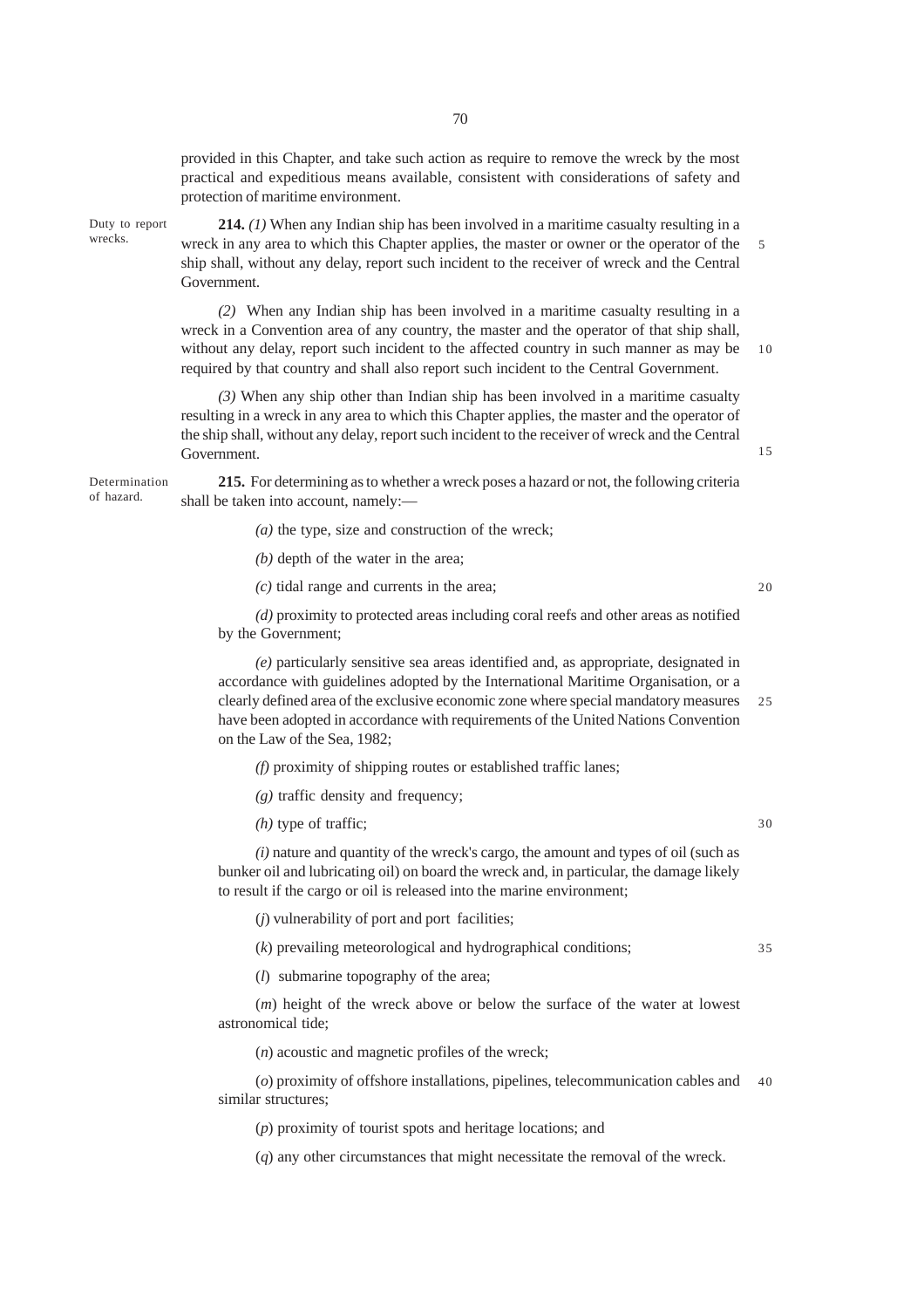**216.** *(1)* The Central Government may, if considers necessary, give directions to a receiver of wreck or any other person or authority including the Director-General of Light House or the Port Authority or a Maritime Board or Indian Coast Guard, as the case may be, within their respective jurisdiction to locate or mark the wreck, or both.

*(2)* When a wreck has been determined to be a hazard, it shall be the duty of the owner or the operator of such a vessel,— 5

*(a)* to immediately mark the wreck at his or its own cost in such manner as may be prescribed; and

*(b)* to maintain the marking until the wreck is removed.

10

 $25$ 

30

*(3)* The cost for locating and marking the vessel shall be borne by or recovered from the owner or the operator of such a vessel.

**217.** *(1)* Whenever a vessel is wrecked, stranded or in distress, all persons may, for the purpose of rendering assistance to the ship or of saving the lives of the shipwrecked persons, or of saving the cargo or equipment of the vessel, unless there is some public road

15 equally convenient, pass and repass, either with or without vehicles or animals, over any adjoining lands without being subject to interruption by the owner or occupier, so that they do as little damage as possible and may also on the like condition, deposit on these lands any cargo or other article recovered from the vessel.

*(2)* Any damage sustained by an owner or occupier in consequence of the exercise of the 20 rights under this section shall be a charge on the vessel, cargo or articles in respect of or by which the damage is sustained and in case of dispute, the amount payable in respect of such damage shall be determined by a Magistrate on an application made to him in this behalf.

**218.** No person shall,—

*(a)* without the leave of the master, board or attempt to board any vessel which is wrecked, stranded or in distress, unless the person is, or acts by command of, the receiver of wreck; or

*(b)* impede or hinder or attempt in any way to impede or hinder the saving of any vessel stranded or in danger of being stranded or otherwise in distress in any area to which this Chapter applies or of any part of the cargo or equipment of the vessel, or of any wreck; or

*(c)* secrete any wreck or deface or obliterate any marks thereon; or

*(d)* wrongfully carry away or remove any part of a vessel stranded or in danger of being stranded or otherwise in distress, in any area to which this Chapter applies, or any part of the cargo or equipment of the vessel or any wreck.

**219.** Where a receiver of wreck suspects or receives information that any wreck is secreted or is in the possession of some person who is not the owner thereof or that any wreck is otherwise improperly dealt with, he may apply to the nearest Judicial Magistrate of the first class or Metropolitan Magistrate, as the case may be, for a search warrant, and that Judicial Magistrate of the first class or Metropolitan Magistrate, as the case may be, shall 35

have power to grant such warrant and the receiver of wreck by virtue thereof may enter any house or other place wherever situate and also any vessel and search for, seize and detain any such wreck found thereof. 40

**220.** *(1)* When it is determined that the wreck constitutes a hazard, the receiver of wreck shall give the detail information to the Central Government.

*(2)* The Central Government, on receipt of information under sub-section *(1)*, shall— 45

> *(a)* inform the government of the country of the vessel registry and the registered owner of the vessel; and

*(b)* consult the government of the country of the vessel registry and other countries

Power to pass over adjoining lands.

Locating and marking of wrecks.

Prohibition of certain acts in respect of wreck.

Search warrants where wreck is involved.

Measures to facilitate the removal of wrecks.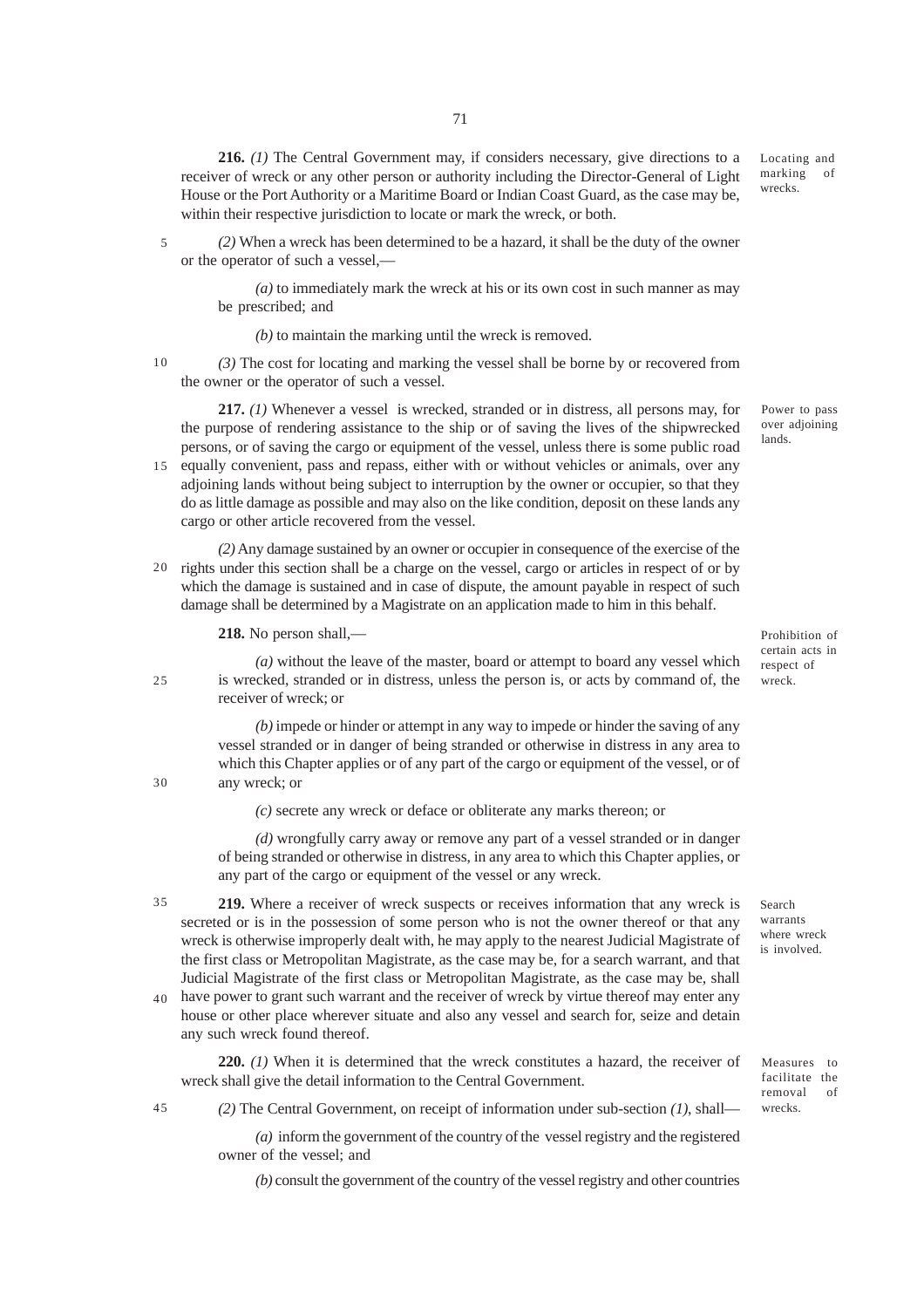affected by the wreck regarding measures to be taken in relation to such wreck.

*(3)* The registered owner of the vessel or, as the case may be, the operator of the vessel shall remove such wreck which has been determined to constitute a hazard:

Provided that where any dispute arises as to whether the wreck constitutes a hazard or not, the decision of the Central Government shall be final and binding on all parties.

*(4)* When a wreck has been determined to constitute a hazard, the registered owner of the vessel or, as the case may be, any interested person shall provide to the Central Government or the receiver of wreck with the evidence of insurance or other financial security maintained by him in accordance with the provisions of this Act.

*(5)* The receiver of wreck shall, having regard to the nature of the hazard, set such time limit as may be prescribed for the owner of the vessel or its operator to remove the wreck. 10

*(6)* If the owner of the vessel or its operator does not remove the wreck within the time specified under sub-section *(5)*, the receiver of wreck may, at the expense of such owner or operator, remove the wreck by the most practical and expeditious means available, consistent with considerations of safety and protection of the marine environment and the wreck or any sale proceeds derived from such wreck shall become the property of the Central Government.

*(7)* Where immediate action is required and the receiver of wreck has informed the owner of the vessel or the operator accordingly, he may, at the expense of such owner or operator, remove the wreck by the most practical and expeditious means available, consistent with considerations of safety and protection of the marine environment.

 $20$ 

15

#### Liability of owner.

**221.***(1)* The registered owner shall be liable for the costs of locating, marking and removing the wreck under this Chapter unless he proves that the maritime casualty which caused the wreck,—

*(a)* resulted from an act of war, hostilities, civil war, insurrection, or a natural phenomenon of an exceptional, inevitable and irresistible character; or

25

30

45

*(b)* was wholly caused by act or omission done with an intent to cause damage by a third party; or

*(c)* was wholly caused by the negligence or other wrongful act of any Government or other authority responsible for the maintenance of lights or other navigational aids in the exercise of that function.

*(2)* Nothing contained in this Chapter shall affect the right of the registered owner to limit his liability in accordance with the provisions of section 155.

*(3)* Nothing contained in this Part shall prejudice any right of recourse available to the registered owner against third parties.

Maintenance of insurance or other financial security.

**222.** *(1)* Every registered owner of an Indian ship of gross tonnage three hundred and above shall, for the purpose of covering his liability under this Chapter, be required to maintain compulsory insurance coverage or such other financial security, as may be prescribed. 35

*(2)* Every owner of a vessel or operator of a vessel other than an Indian vessel of gross tonnage of three hundred and above, while it is in the area to which this Chapter applies, shall maintain insurance coverage or other financial security to cover his liability under the Convention and shall carry on board a certificate attesting that such insurance or other financial security is in force in accordance with the provisions of the Convention. 40

*(3)* The certificate referred to in sub-section *(2)* shall, in case the vessel is,—

*(a)* an Indian vessel, be issued by the Authority;

*(b)* registered in a Convention country other than India, be issued by or under the authority of the Government of that country; and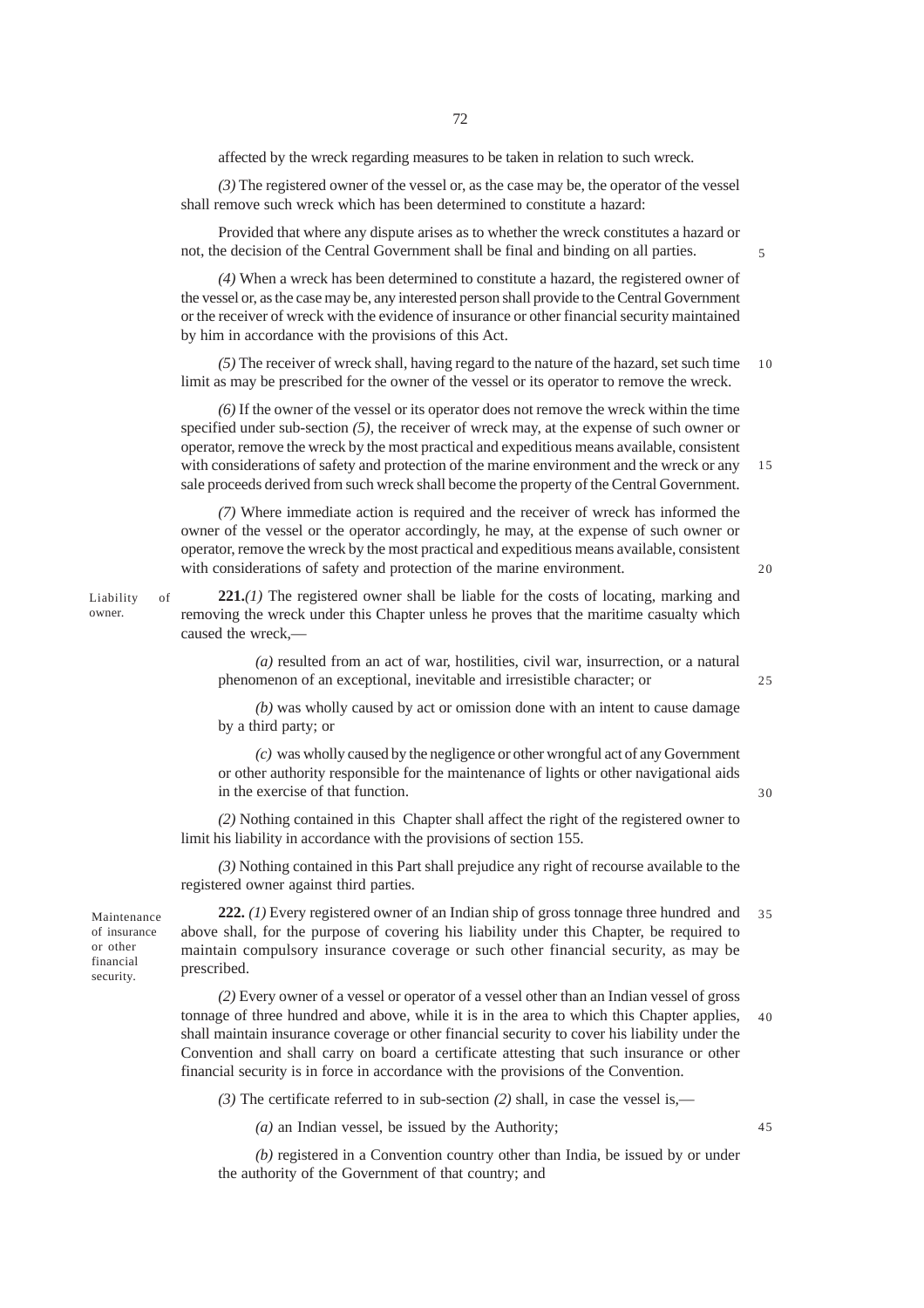*(c)* registered in a country which is not a Convention country, be issued or certified by the appropriate authority authorised by any Convention country.

*(4)* Any vessel found contravening the provisions of sub-section *(2)* shall be liable to be detained by the Authority.

*(5)* Any claim for costs arising under this Chapter may be brought directly against the insurer or other person providing financial security for the registered owner's liability and in such a case, the insurer or such person may invoke defences (other than bankruptcy or winding up of the registered owner) which the registered owner would have been entitled to invoke, including limitation of liability as provided under the provisions of this Act: 5

Provided that where the registered owner is not entitled to limitation of liability under the provisions of this Act, the insurer or such person may limit liability to an amount equal to the amount of the insurance or other financial security required to be maintained under sub-section *(1)*: 10

Provided further that the insurer or such person may invoke the defence that the maritime casualty resulted from the wilful misconduct of the registered owner but shall not 15 invoke any other defence which such insurer or person might have been entitled to invoke in proceedings brought by the registered owner against such insurer or person:

Provided also that the insurer or such person shall have the right to require the registered owner to be joined in such proceedings.

**223.** *(1)* The registered owner shall not be liable under this Chapter for meeting the costs referred to in sub-section *(5)* of section 222 if, and to the extent that, liability for such costs is in conflict with,—  $20$ 

Exception to liability.

*(a)* any other Chapter or provisions of this Act;

38 of 2010.

25

30

*(c)* any other applicable or binding international legal instrument which India adopts.

*(b)* the provisions of the Civil Liability for Nuclear Damage Act, 2010; or

*(2)* Where measures are taken under this Chapter to the extent such measures are construed to be salvage under the provisions of section 229, the provisions of said section 229 shall apply for the purposes of remuneration or compensation payable to salvers.

*Explanation.*—For the removal of doubts, it is hereby clarified that the provisions of this section shall be construed harmoniously with the provisions of the Indian Ports Act, 1908 and in case of any ambiguity or conflict thereof, the provisions of the Indian Ports Act, 1908 shall prevail.

> Claims of owners to

**224.** *(1)* The owner of any wreck in the possession of the receiver upon establishing his claim to the same to the satisfaction of the receiver within one year from the time at which 35 the wreck came into the possession of the receiver shall, upon paying the salvage and other charges, be entitled to have the wreck or the proceeds thereof delivered to him. wreck.

*(2)* Where any articles belonging to or forming part of a vessel other than an Indian vessel which has been wrecked or belonging to and forming part of the cargo of such vessel, are found in any area to which this Chapter applies or are brought into any port in India, the consular officer of the country in which the vessel is registered or, in the case of cargo, the country to which the owners of the cargo may have belonged shall, in the absence of the owner and of the master or other agent of the owner, be deemed to be the agent of the owner, with respect to the custody and disposal of the articles. 40

*(3)* Where the owner of the wreck does not appear and claim the balance of the proceeds of sale within one year from the date of sale, the said balance shall become the property of the Central Government. 45

15 of 1908.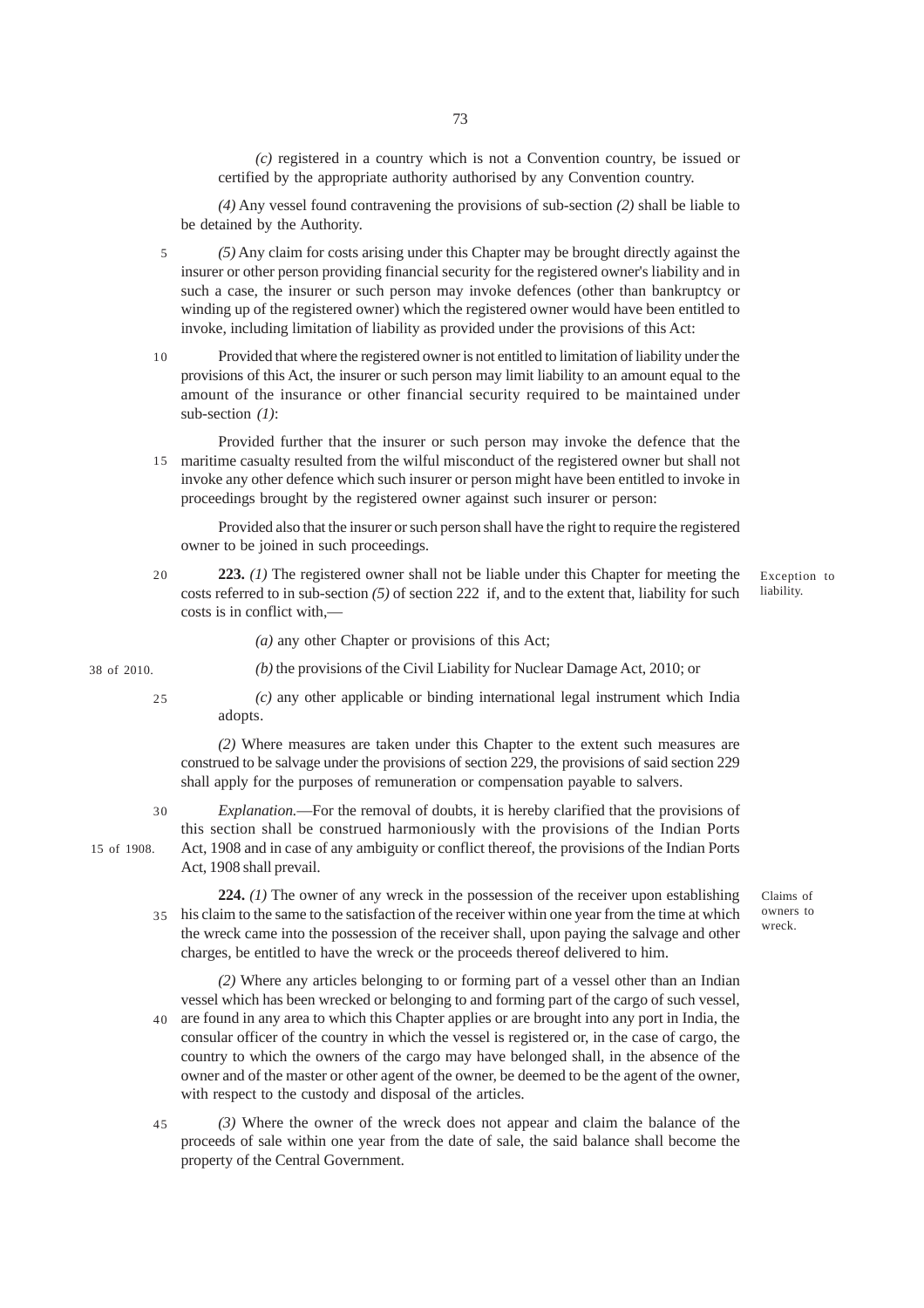Extinguishment of right to claim recovery of costs.

**225.** Any claim for recovery of costs for locating and marking of the vessel under sub-section *(3)* of section 216 shall be made within a period of three years from the date of determination of the hazard:

Provided that no claim shall be made after six years from the date of the maritime casualty that resulted in the wreck:

Provided further that where the maritime casualty consists of a series of occurrences, the six years period shall run from the date of the first occurrence.

## CHAPTER II

#### **SALVAGE**

**226.** *(1)* This Chapter applies to judicial or arbitral proceedings relating to salvage this Chapter to operations in respect of a vessel or any other property, which are instituted in India: Application of 10

> Provided that this Chapter shall not apply to the fixed or floating platforms or to mobile offshore drilling units when such platforms or units are on location engaged in the exploration, exploitation or production of sea-bed mineral resources:

Provided further that this Chapter shall not apply to warships or other non-commercial vessels owned or operated by the Government which are entitled, at the time of salvage operations, to sovereign immunity. 15

*(2)* This Chapter shall apply, notwithstanding that the vessel undertaking the salvage operations belong to the same owner of the vessel.

**Definitions** 

salvage.

**227.** In this Chapter, unless the context otherwise requires,—

20

 $25$ 

40

5

*(a)* ''damage to the environment'' means substantial physical damage to human health or to marine life of resources in coastal or inland waters or areas adjacent thereto, caused by pollution, contamination, fire, explosion or similar major incidents;

*(b)* ''payment'' means any reward, remuneration or compensation due under the Salvage Convention;

*(c)* ''property'' means any property not permanently and intentionally attached to the shoreline and includes freight at risk;

*(d)* ''Salvage Convention'' means International Convention on Salvage, 1989;

*(e)* ''salvage operation'' means any act or activity undertaken to assist a vessel or any other property in danger in navigable waters or any other waters to which this Chapter applies and includes,— 30

*(i)* the raising, removal, destruction or rendering a vessel harmless which is sunk, wrecked, stranded or abandoned including anything that is or has been on board such vessel;

*(ii)* the removal, destruction or rendering the cargo of a vessel harmless; 35

*(iii)* the measures taken to avert or minimise loss to a vessel or its cargo or both; and

*(iv)* any other salvage services.

*(f)* ''salvor'' means any person rendering services in direct connection with salvage operation;

*(g)* ''vessel'' means any ship or craft, or any structure capable of navigation.

**228.** Every master who, renders assistance to any person in danger of being lost at sea, or to property, shall be paid a salvage award for such assistance. Salvage award.

Salvage payable for saving life, cargo or wreck.

**229.** *(1)* Where services are rendered,—

*(a)* wholly or in part within the territorial waters of India in saving life from any vessel, or elsewhere in saving life from a vessel registered in India; 45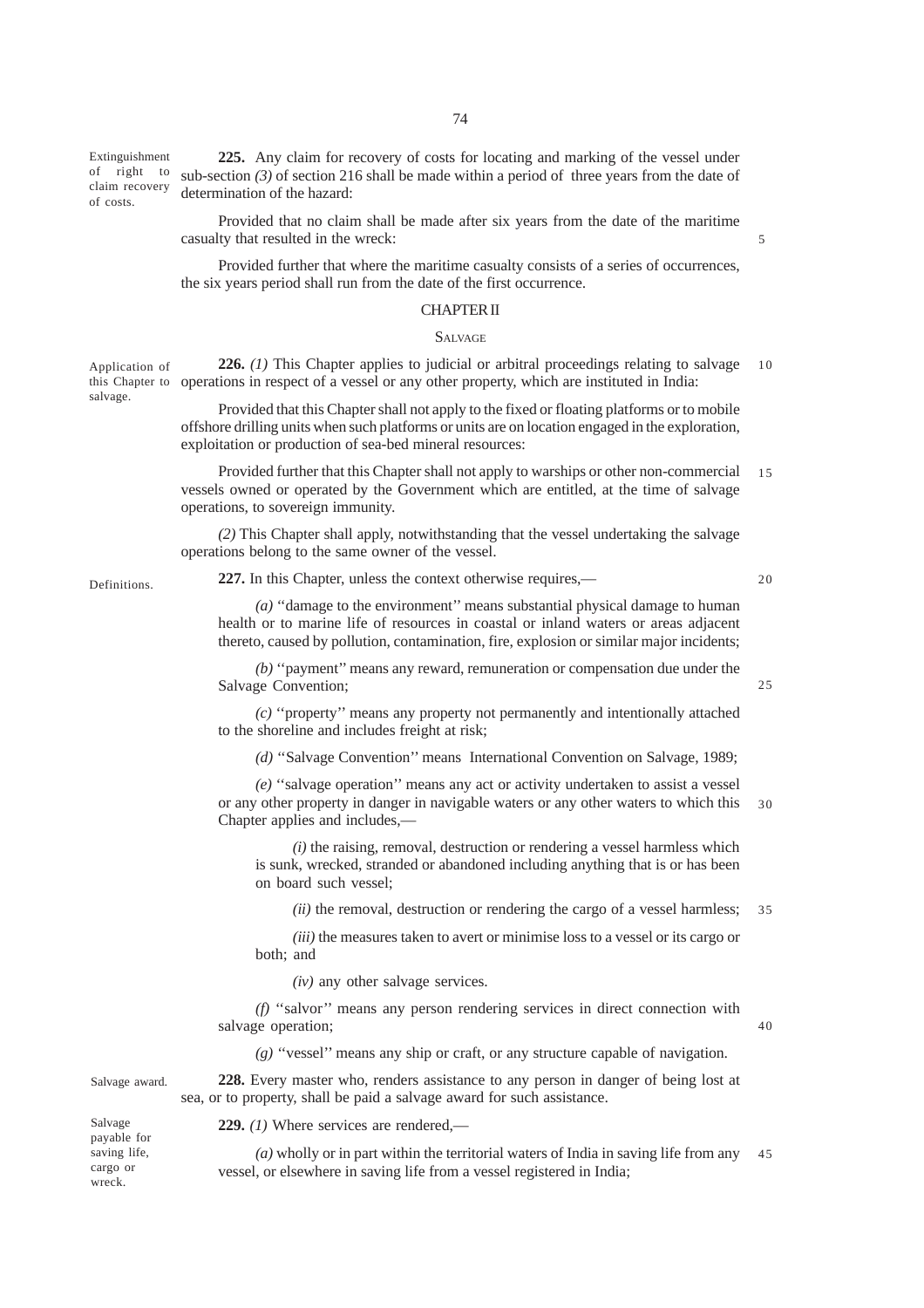*(b)* in assisting a vessel or saving the cargo or equipment of a vessel which is wrecked, stranded or in distress at any place to which this Chapter applies as specified in section 226; or

*(c)* by any person other than the receiver of wreck in saving any wreck, there shall be payable to the salvor by the owner of the vessel, cargo, equipment, a reasonable sum for salvage having regard to all the circumstances of the case.

*(2)* Salvage in respect of the preservation of life when payable by the owner of the vessel shall be payable in priority to all other claims for salvage.

**230.** Where salvage operation are rendered by or on behalf of the Government or by a vessel of the Indian Navy or of the Coast Guard or the commander or crew of any such vessel 10 or the port authorities or any public authority, as the case may be, it shall be entitled to salvage and payment for such services as provided under this Chapter and shall have the same rights and remedies in respect of those services as any other salvor.

231. (1) Subject to the provisions contained in section 232, this Chapter shall apply to any salvage operation save to the extent that a contract otherwise provides expressly or by 15 implication.

*(2)* The master shall have the authority to conclude contracts for salvage operations on behalf of the owner of the vessel.

*(3)* The master or the owner of the vessel shall have the authority to conclude such contracts on behalf of the owner of the property on board the vessel. 20

**232.** *(1)* The salvor shall have the following duties towards the owner of the vessel or other property in danger, namely:—

Duties of salvor, owner and master.

Salvage operations controlled by Government or port and public authorities. Salvage Contracts.

*(a)* to carry out the salvage operations with due care;

*(b)* to exercise due care to prevent or minimise damage to the environment during salvage operations;

*(c)* to seek assistance from other salvors including port authorities or public authorities when circumstances so require; and

*(d)* to accept the intervention of other salvors when reasonably requested to do so by the owner or master of the vessel or other property in danger:

Provided that if it is found that such a request was unreasonable, it shall not prejudice the amount of reward of such salvor. 30

*(2)* The owner, master of the vessel or the owner of other property who is in danger shall have the following duties towards the salvor, namely:—

*(a)* to co-operate fully with the salvor during the course of the salvage operations;

*(b)* to exercise due care to prevent or minimize damage to the environment during the salvage operations;

*(c)* when the vessel or other property has been brought to a place of safety, to accept redelivery when reasonably requested by the salvor to do so; and

40

35

25

5

*(d)* to provide satisfactory security for the claim, including interest and costs of the salvor for salvage operations, at the request of the salvor.

**233.** *(1)* The Central Government shall take such measures as may be prescribed to protect its coastline or related interests from pollution or threat of pollution arising out of a maritime casualty or acts relating to such casualty which may result in major harmful consequences. 45

Rights and duties of Central Government in relation to salvage operations.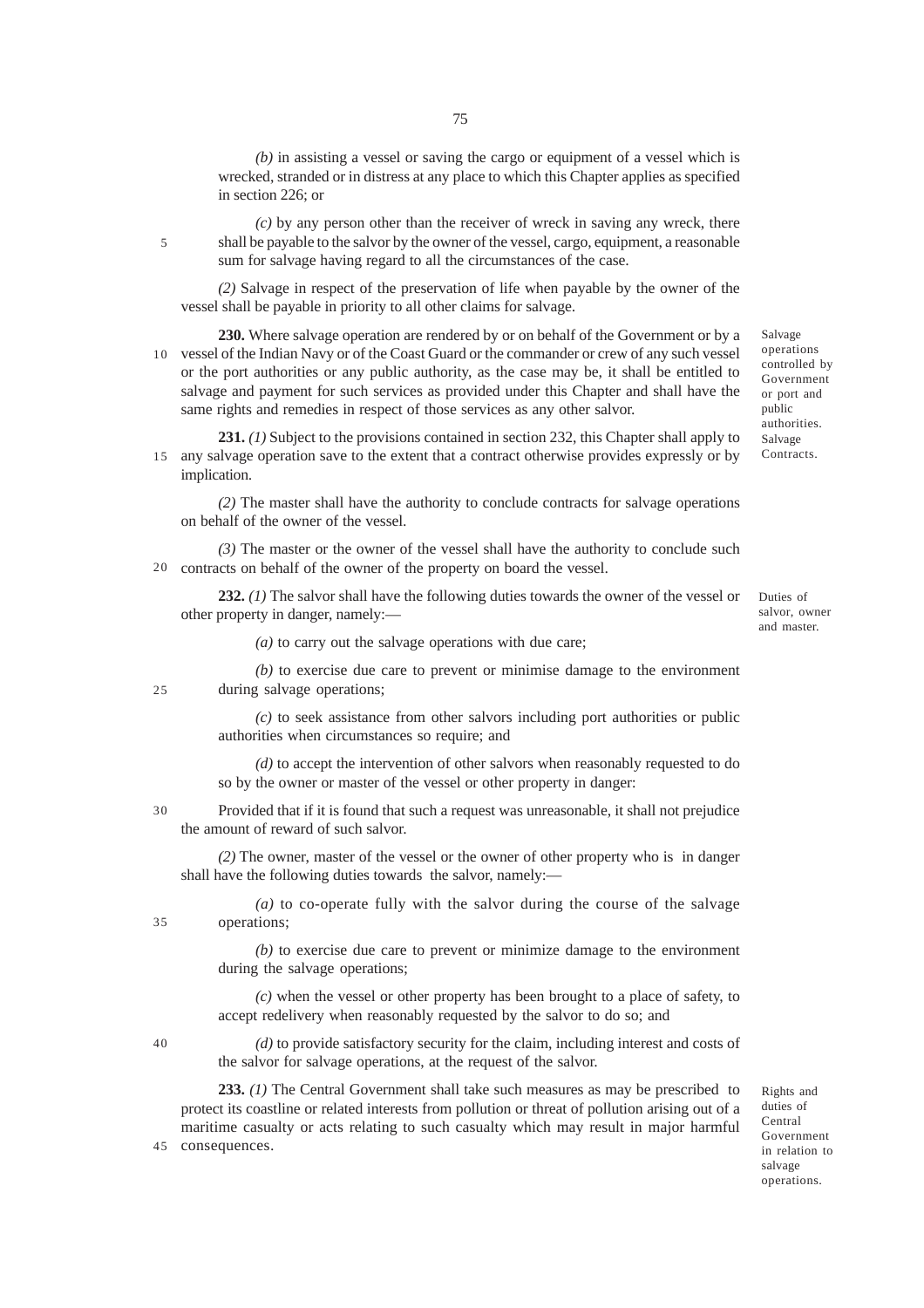*(2)* The Central Government shall give such directions as it deems fit to the concerned vessel owner or the master or the salvor or a port authority or a public authority or any other person in relation to salvage operations.

*(3)* The Central Government shall, for the purposes of efficient and effective salvage operations, saving life or property in danger and preventing damage to the environment, 5 seek cooperation from the concerned vessel owner or the master or the salvor or a port authority or a public authority or any other person, to give assistance to vessel in need, to admit to ports of vessel in distress or in need of assistance and to give facilities to salvors.

Rights of salvors.

**234.***(1)* A salvor shall have a right to payment for the services rendered by him relating to salvage operations:

Provided that no such payment shall be made where there is express and reasonable prohibition from the owner or master of vessel or owner of any other property in danger.

*(2)* The criteria for claiming rewards, the manner of fixing rewards, the payment of special compensation, the apportionment of payment amongst salvors, the salvage of persons, the payment under the contract, the payment for additional services not covered under the 15 contract and the effect of misconduct of salvors on reward or payment under this Chapter shall be such as may be prescribed.

*(3)* The salvor shall have right to enforce his maritime lien against the owner or master of vessel or owner of any other property in danger when satisfactory security for his claim, including interest and costs, has not been provided by such person.

 $20$ 

30

10

Adjudication of disputes

**235.** *(1)* A dispute relating to claims under this Part shall be determined upon application made by either of the disputing parties to the concerned High Court.

*(2)* Where there is any dispute as to the persons who are entitled to the salvage amount under this section, the High Court shall decide the dispute and if there are more persons than one entitled to such amount, the High Court shall apportion the amount thereof, 25 among such persons.

*(3)* The cost of and incidental to all proceedings before the High Court under this section shall be in the discretion of the High Court and the High Court shall have full power to determine by whom or out of what property and to what extent such costs are to be paid and to give all necessary directions for the purpose aforesaid.

*(4)* The High Court may, by interim order, direct that the salvor shall be paid such amount as may appear to it to be fair and just, upon such terms, including terms as to security, as may appear to it to be necessary, fair and just, according to the circumstances of each case.

Extinguishment of claims.

**236.** Any action relating to payment under this Chapter shall extinguish if no action for 35 such claim is made within a period of two years from the date of completion of salvage operations.

**237.** Nothing in this Chapter shall affect,—

Savings.

*(a)* any treaty or arrangement with any foreign country to which India is a party with reference to the disposal of the proceeds of wrecks on their respective coasts; or 40

**238.** *(1)* The Central Government may make rules to carry out the provisions of this

*(b)* the provisions of section 29 of the Indian Ports Act, 1908, or any person to salvage in respect of any property recovered by creeping or sweeping in contravention of that section.

15 of 1908.

rules respecting Part. Power to make wreck and salvage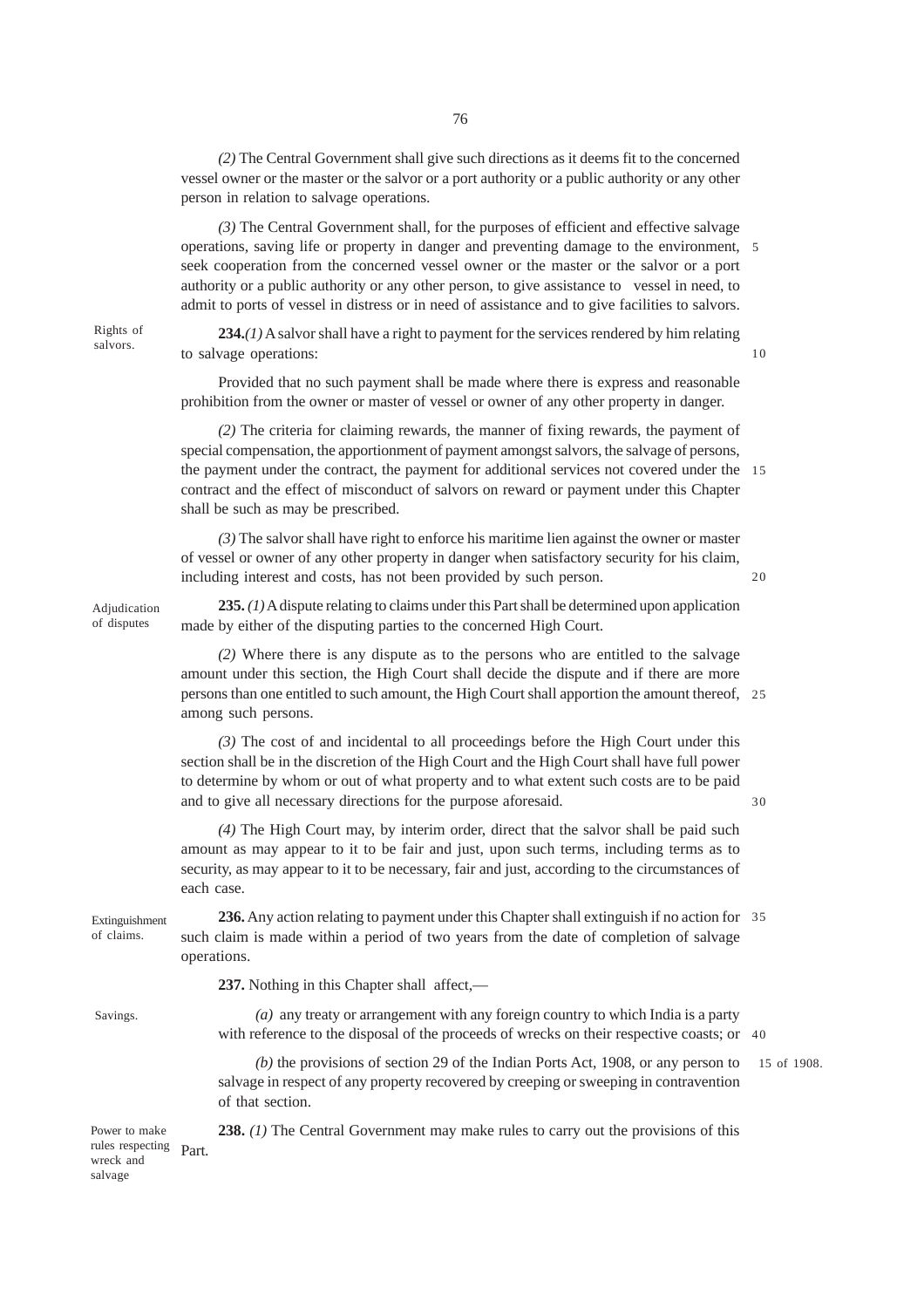*(2)* In particular, and without prejudice to the generality of the foregoing power, such rules may provide for all or any of the following matters, namely:—

*(a)* the manner of marking wreck under clause *(a)* of sub-section *(2)* of section 216;

*(b)* the time-limit to remove the wreck under sub-section *(5)* of section 220;

*(c)* the other financial security under sub-section *(1)* of section 222;

*(d)* the measures to be taken to protect the coastline or related interests from pollution or threat of pollution under sub-section *(1)* of section 233;

*(e)* the criteria for claiming rewards, the manner of fixing rewards, the payment of special compensation, the apportionment of payment amongst salvors, the salvage of persons, the payment under the contract, the payment for additional services not covered under the contract and the effect of misconduct of salvors on reward or payment under sub-section *(2)* of section 234;

*(f)* any other matter which is required to be or may be prescribed.

## **PART XII**

15

CONTROL OF INDIAN VESSELS AND FOREIGN VESSELS ENGAGED IN COASTING TRADE

**239.** This Part shall apply to all vessels including vessels other than Indian vessel.

**240.** *(1)* No vessel, other than a vessel registered under this Act shall engage in the coasting trade of India or exploration, exploitation or research in the coastal waters of India except under a licence granted by the Director-General under sub-section *(4)*. 20

*(2)* No other vessel chartered by a citizen of India or a company or a co-operative society other than vessel registered under this Act shall be taken to sea from a port or place within or outside India except under a licence granted by the Director-General under this section.

*(3)* An Indian controlled tonnage vessel may be granted a licence under this section subject to such conditions as may be specified by the Director-General. 25

*(4)* A licence granted under this section may be—

*(a)* a general licence;

*(b)* a licence for the whole or any part of the coasting trade of India; or

30

*(c)* a licence for a specified period or voyage.

*(5)* A licence granted under sub-section *(4)*, shall be in such form and shall be valid for such period as may be prescribed, and shall be subject to such conditions as may be specified by the Director-General:

Provided that the Central Government, if it is of the opinion that it is necessary or expedient in the public interest so to do, it may, by a general or special order, exempt any class 35 of vessels from the provisions of this section.

**241**. *(1)* The Director-General may, at any time if the circumstances of the case so require, revoke or modify a licence granted under section 240.

*(2)* No licence shall be revoked or modified under this section unless the person concerned has been given a reasonable opportunity of making a representation against such 40revocation or modification, as the case may be.

*(3)* When a licence granted under section 240 ceases to be valid, the person to whom it was granted shall, without unreasonable delay, return it or causes it to be returned to the Director-General.

Application of this Part.

Licensing of vessels.

Revocation, modification or surrender of licence.

10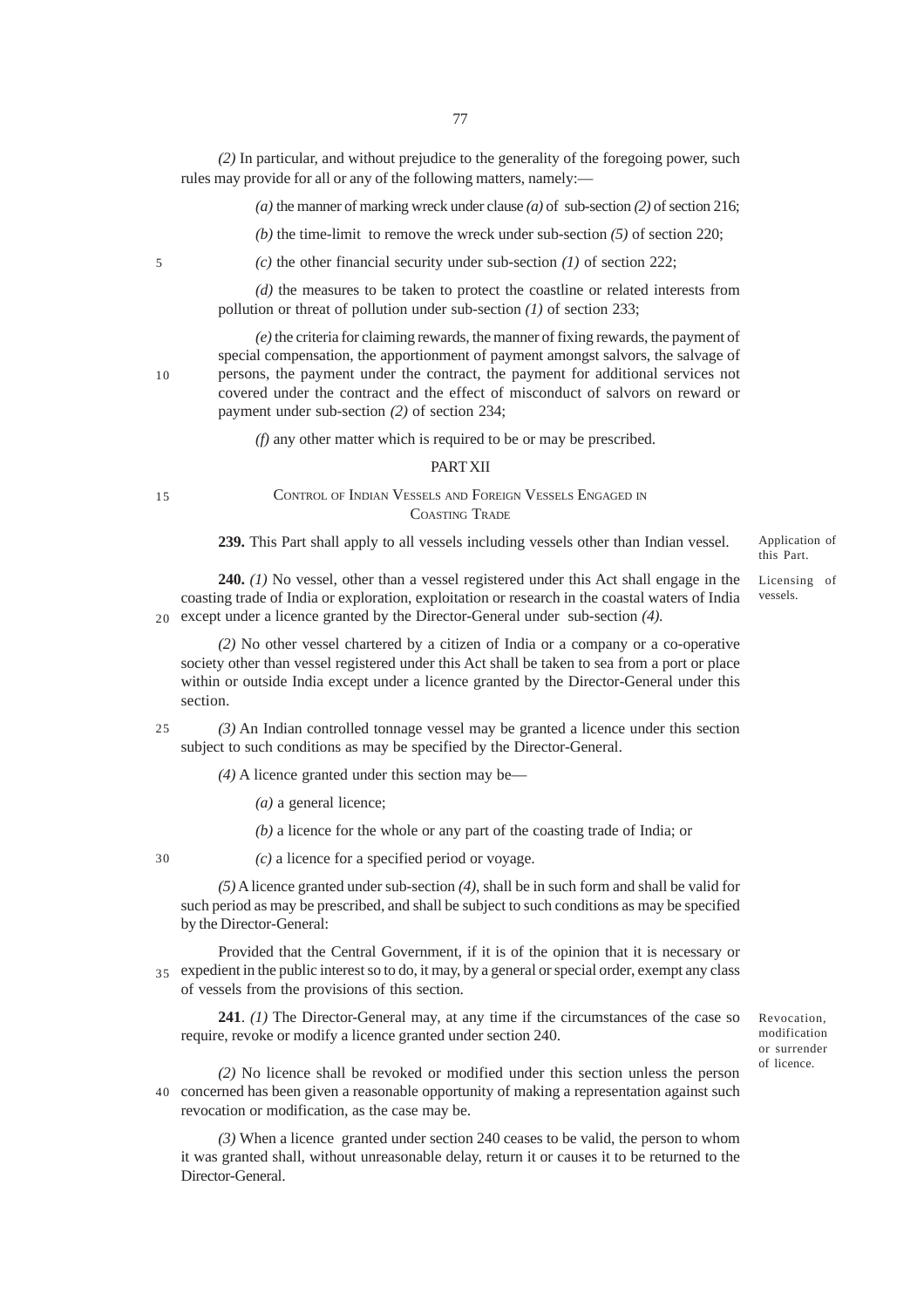No port clearance until licence is produced.

Power to give direction.

Act in respect of which a licence is required under this Part, until after the production of such a licence by the owner, master or agent of such vessel.

**242.** No proper officer shall grant a port clearance to a vessel not registered under this

**243.** *(1)* The Director-General may, if he is satisfied that in the public interest or in the interests of Indian shipping it is necessary so to do, give, by order in writing, such directions 5 as he thinks fit,—

*(a)* in the case of a vessel which has been granted a licence under section 240, with respect to all or any of the following matters, namely:—

*(i)* the ports or places, whether in or outside India, to which, and the routes by which, the vessel shall proceed for any particular purpose;

*(ii)* the diversion of any vessel from one route to another for any particular purpose;

*(iii)* the classes of passengers or cargo which may be carried in the vessel;

*(iv)* the order of priority in which passengers or cargo may be taken on or put off the vessel at any port or place, whether in or outside India;

*(b)* in the case of a vessel which has been granted a licence under section 240 with respect to the order of priority in which passengers or cargo may be taken on the vessel at any port or place in India from which she is about to proceed for any port or place in India at which she is to call in the course of her voyage.

*(2)* The Director-General may, by notice, require,—

20

25

15

10

*(a)* the owner, master or agent of any vessel in respect of which a licence granted under section 240; or

*(b)* the owner, master or agent of any vessel in respect of which any directions have been or may be given under clause *(b)* of sub-section *(1)*, to furnish within the period specified in the notice the information as to—

*(i)* the classes of passengers and cargo which the vessel is about to carry or is capable of carrying or has carried during any specified period;

*(ii)* any other matter which may be prescribed.

*(3)* Notwithstanding anything contained in any other law for the time being in force, the Central Government may, in public interest, by an order in writing, give such directions as 30 it may deem appropriate to ban any vessel from entering any port, anchorage or offshore facility in India.

**244.** *(1)* If it appears to the Central Government,—

*(a)* that measures have been taken by or under the law of any foreign country for regulating or controlling the terms or conditions upon which goods or passengers 35 may be carried by sea, or the terms or conditions of contracts or arrangements relating to such carriage; and

*(b)* that such measures, in so far as they apply to things done or, to be done outside the territorial jurisdiction of that country by persons carrying on lawful business in India, constitute an infringement of the jurisdiction which belongs to India, it may, 40 by an order in writing, direct that this section shall apply to those measures either in whole or to such extent as may be specified in the order.

*(2)* Where an order issued under sub-section *(1)* is in force in relation to any measures, it shall be the duty of every person in India who carries on business consisting or comprising of the carriage of goods or passengers by sea to give notice to the Central Government of 45any requirement or prohibition imposed or threatened to be imposed on him pursuant to such measures so far as this section applies to him, including any requirement to submit any contract or other document for approval thereunder.

Powers of Central Government to protect interests of Indian shipping from undue foreign intervention.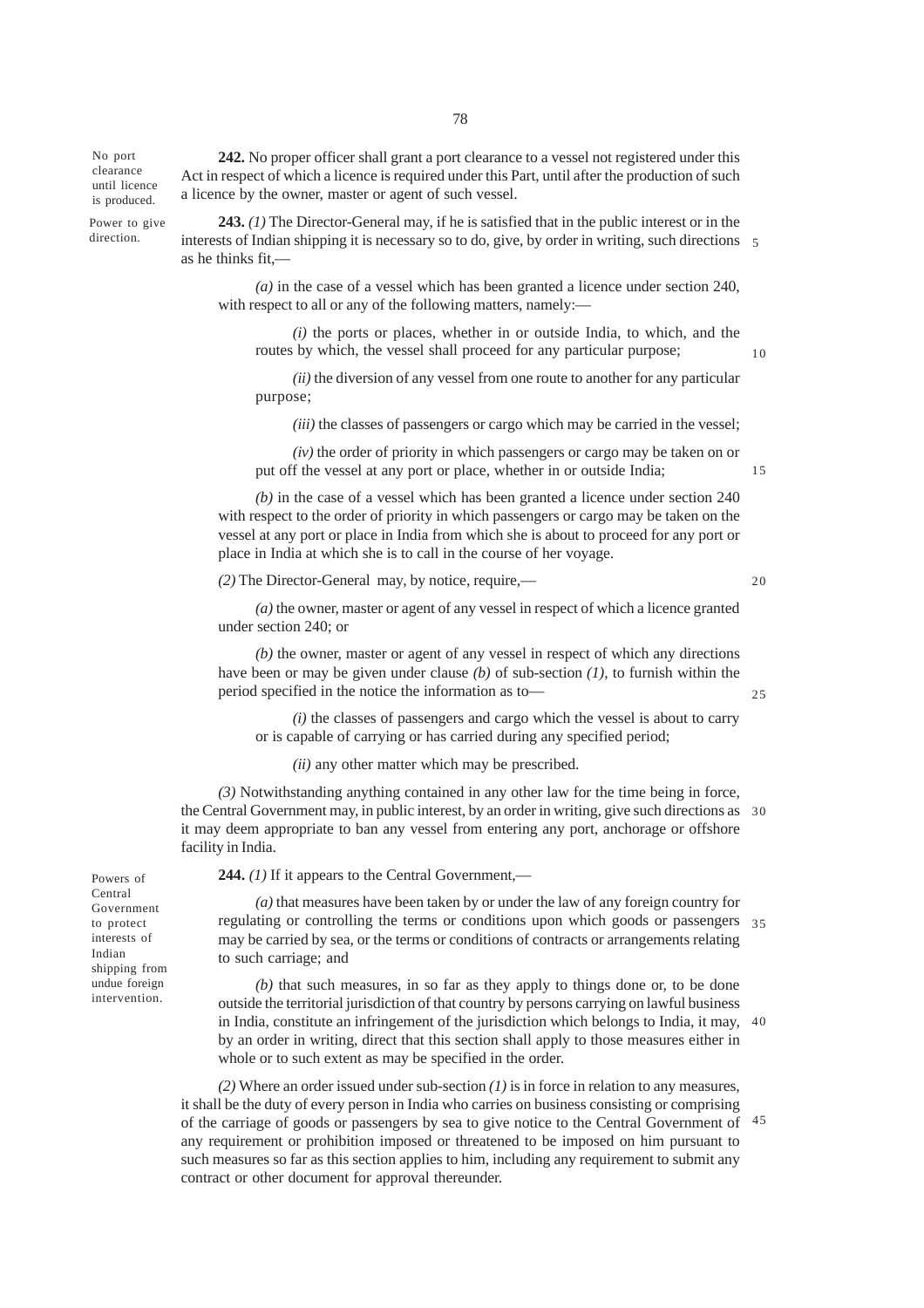*(3)* Where a notice under sub-section *(2)* is received from any person or there are grounds to believe that a notice is likely to be received, the Central Government may, by an order in writing, give to such person directions prohibiting compliance with any such requirement or prohibition as it considers proper for maintaining the jurisdiction of India.

*(4)* If it appears to the Central Government that any person in India has been or may be required to produce or furnish to any court, or authority of a foreign country any commercial document which is not within the territorial jurisdiction of that country or any commercial information to be compiled from documents not within the territorial jurisdiction of that country and that the requirement constitutes or may constitute an infringement of the 5

10 jurisdiction which belongs to India, the Central Government may, by an order in writing, give directions to that person, prohibiting him from complying with the requirement except to such extent or subject to such conditions as may be specified in that order.

**245.** *(1)* The Central Government may make rules to carry out the provisions of this Part.

Power to make rules.

*(2)* In particular, and without prejudice to the generality of the foregoing power, such rules may provide for all or any of the following matters, namely:— 15

> *(a)* the form of licence and the valid period of such licence under sub-section *(5)* of section 240;

*(b)* any other matters under sub-clause *(ii)* of clause *(b)* of sub-section *(2)* of section 243:

*(c)* any other matter which is required to be or may be prescribed.

#### PART XIII

## SAILING, FISHING AND OTHER VESSELS

**246.** *(1)* Save as otherwise provided, this Part shall apply to vessels of the following description, namely:— 25 Application of Part.

- *(a)* sailing vessel;
- *(b)* fishing vessel;

*(c)* vessel without mechanical means of propulsion;

*(d)* vessel whose net tonnage is less than fifteen and is engaged solely in coasting trade of India.

30

20

*Explanation*.—For the purposes of this section, the words "net tonnage" means the measure of the useful capacity of a vessel determined in accordance with the rules made in this behalf.

*(2)* The provisions of this Act, other than those contained in Part I, Part II, Part III, Part X, Part XIV and this Part, shall not apply to vessels under sub-section *(1)*: 35

Provided that the Central Government may, by notification direct that any other provisions of this Act shall also apply to such vessels subject to such conditions, exceptions and modifications as may be specified in the notification.

**247.** If any question arises whether a vessel falls under this Part, it shall be decided by 40 the Director-General and his decision thereon shall be final.

**248.** *(1)* Every vessel covered under this Part shall be manned and carry on board such fittings, material, appliances and apparatus, for safety, security and prevention of pollution as may be prescribed.

*(2)* Every owner of the vessel covered under this Part shall provide a policy of 45 insurance for all persons employed as members of the crew of such vessel against death or

Decision on whether a vessel falls under this Part.

Requirements for safety, security, prevention of pollution, and insurance.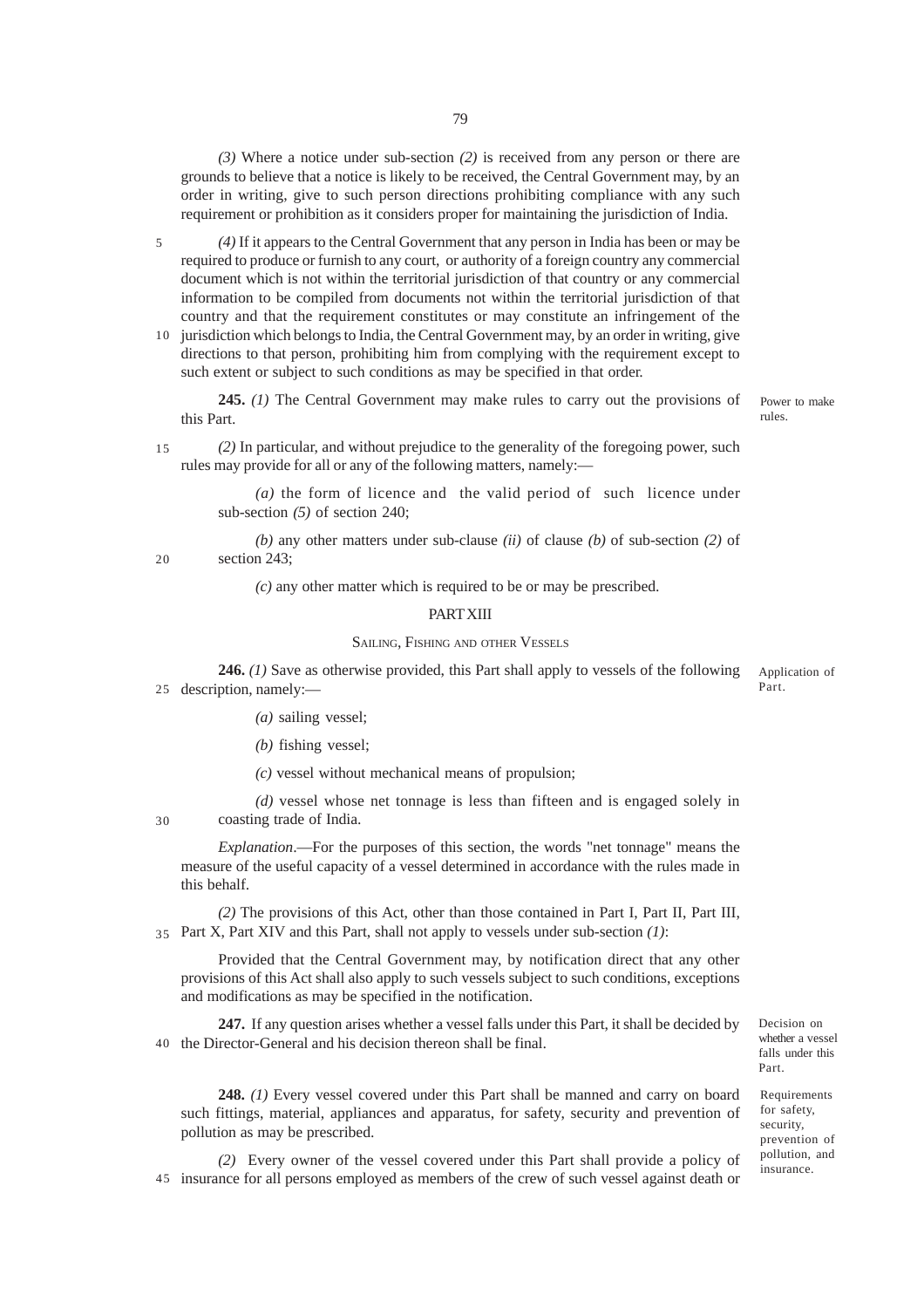personal injury caused by accident arising in the course of their employment, for an amount which shall not be less than the amount as may be notified.

*(3)* No vessel shall ply or proceed to sea unless it complies with the provisions under sub-sections *(1)* and *(2)*.

**249.** *(1)* No vessel shall ply or proceed to sea unless there is in force in respect of that 5 vessel prescribed certificates granted under this Part, the same being applicable to the voyage on which she is about to ply or proceed. Vessel not to proceed without valid certificates.

> *(2)* Every certificate shall be granted in such manner and shall be in force for such period as may be prescribed:

Provided that where a vessel is not at a port at the time of expiry of the certificate, the 10 owner, master, tindal or skipper of that vessel shall inform to the Central Government and the certificate shall continue to be valid until her first arrival at the next port after the expiry of such period.

**250.** *(1)* Every owner, master or tindal or skipper of a vessel shall maintain or cause to be maintained a statement of the crew of the vessel containing with respect to each member 15 thereof in such form as may be prescribed, namely:—

- *(a)* his name;
- *(b)* the wages payable to him;
- *(c)* the names and addresses of his next-of-kin;
- *(d)* the date of commencement of his employment; and

 $20$ 

25

*(e)* such other particulars as may be prescribed.

*(2)* Every change in the crew of the vessel shall be entered in the statement under sub-section *(1)*.

*(3)* A copy of such statement and of every change entered therein shall be communicated as soon as possible to the shipping master.

**251.** *(1)* If any owner, master or tindal or skipper of a vessel in the course of her voyage, has jettisoned or claims to have jettisoned the whole or any part of the cargo of the vessel on account of abnormal weather conditions or for any other reason, he shall immediately after arrival of the vessel at any port or place in India give notice of such jettisoning to the proper officer, and such notice shall contain full particulars of the cargo jettisoned and the 30 circumstances under which such jettisoning took place.

*(2)* Where the proper officer receives the notice under sub-section *(1)*, he shall forthwith report in writing to the Central Government and may proceed to make an inquiry into the matter.

Detention of vessel by proper officer.

Inquiry to jettisoning of cargo.

Statement relating to crew of vessels to be maintained.

> **252.** *(1)* Any vessel attempting to ply or proceed to sea without free board markings or 35 any vessel which has been so loaded as to submerge such markings or carrying persons in excess of the certified capacity, may be detained by a proper officer until the vessel complies with the rules made in this behalf.

> *(2)* Except otherwise provided, for the purposes of this Part, a proper officer may, at any reasonable time, go on board a vessel, and may inspect or audit the vessel, and any part 40 thereof, the structure, equipment, fittings, arrangements, materials, systems, scantlings, cargo, provisions, stores, her certificates, and certificates of the crew on board:

Provided that the proper officer shall not unreasonably hinder the operation of the vessel, or unreasonably detain or delay her from proceeding on any voyage.

*(3)* The owner, agent, master or every officer of the vessel shall afford to the proper 45officer all reasonable facilities for a survey or audit, and provide all such information in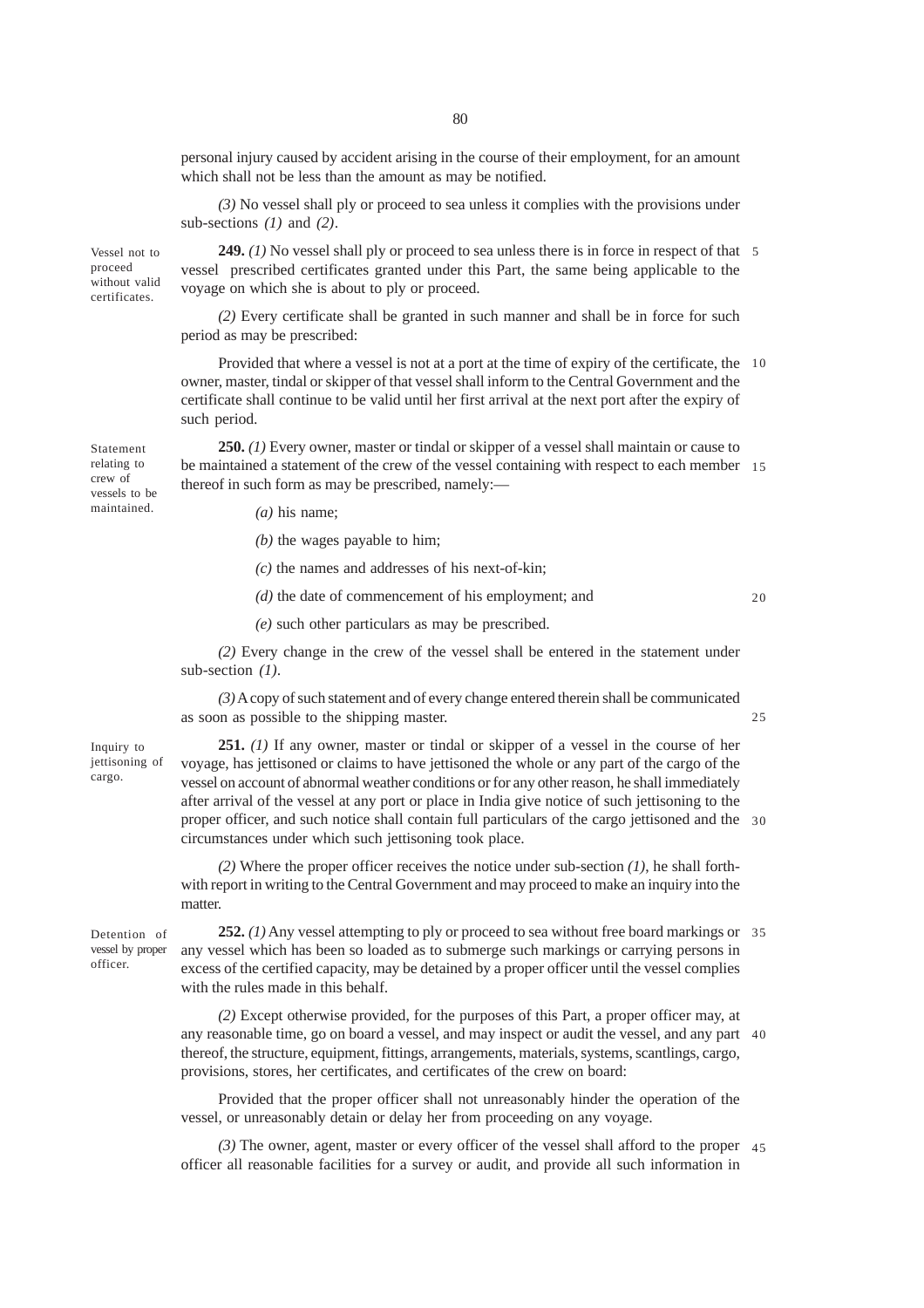respect of the vessel and her structure, equipment, fittings, arrangements, materials, scantlings, systems, cargo, provisions, stores, her certificates, and certificates of the crew, as the proper officer reasonably requires.

**253.** *(1)* If any vessel under this Part, arrives in or proceeds from a port or place in India in an unseaworthy condition or which is likely to pose a threat to the security on Indian coasts or offshore installations, the vessel may be detained until the owner, master or tindal or skipper takes all reasonable measures to ensure the seaworthiness of the vessel. 5

*(2)* Nothing contained in sub-section *(1)* shall affect the liability of the person in charge of the vessel in respect of such unseaworthiness or threat to the security on Indian 10 coasts or offshore installations under any other provisions of this Act.

**254.** *(1)* Notwithstanding anything contained in this Part, the Central Government may, by order in writing and upon such conditions, if any, as it may think fit to impose, exempt any vessel or tindal, skipper or member of crew of such vessel or any class thereof, from any specified requirement contained in or prescribed in pursuance of this Act or dispense with

15 the observance of any such requirement in the case of any vessel or tindal, skipper or member of crew of such vessel or any class thereof if it is satisfied that the requirement has been substantially complied with or that compliance with the requirement is or ought to be dispensed with in the circumstances of the case.

*(2)* Where an exemption is granted under sub-section *(1)* subject to any conditions, a 20 breach of any of those conditions shall, without prejudice to any other remedy, be deemed to be an offence under this sub-section.

**255.** *(1)* The Central Government may make rules to carry out the provisions of this Part.

Power to make rules.

*(2)* In particular, and without prejudice to the generality of the foregoing power, such 25 rules may provide for all or any of the following matters, namely:-

> *(a)* the scale of manning and fittings, material, appliances and apparatus to be carried on board by Indian vessel under sub-section *(1)* of section 248;

> *(b)* the certificates required to ply or proceed to sea by a vessel under sub-section *(1)* of section 249;

> *(c)* the manner of granting of certificate and the period said certificate under sub-section *(2)* of section 249;

> *(d)* the form for maintaining a statement of the crew of the vessel under sub-section *(1)* of section 250;

*(e)* any other matter which is required to be or may be prescribed.

### 35

30

# **PART XIV**

## PENALTIES AND PROCEDURES

**256.** *(1)* Any person who contravenes any provision of this Act or fails to comply with any provision thereof, which it was his duty to comply with, shall be guilty of an offence committed under this Act. Penalties.

*(2)* The offences mentioned in column (2) of the Table below shall be punishable to the extent mentioned in column (4) of the said Table with reference to such offence respectively. 40

*(3)* Any person who contravenes any provision of this Act or fails to comply with any provision thereof, which it was his duty to comply with, shall be guilty of an offence, and if in respect of any such offence, no penalty is specially provided in sub-section *(2)*, he shall

45 be punishable with fine which may extend to fifty thousand rupees.

Detention of unseaworthy vessels.

Power to exempt.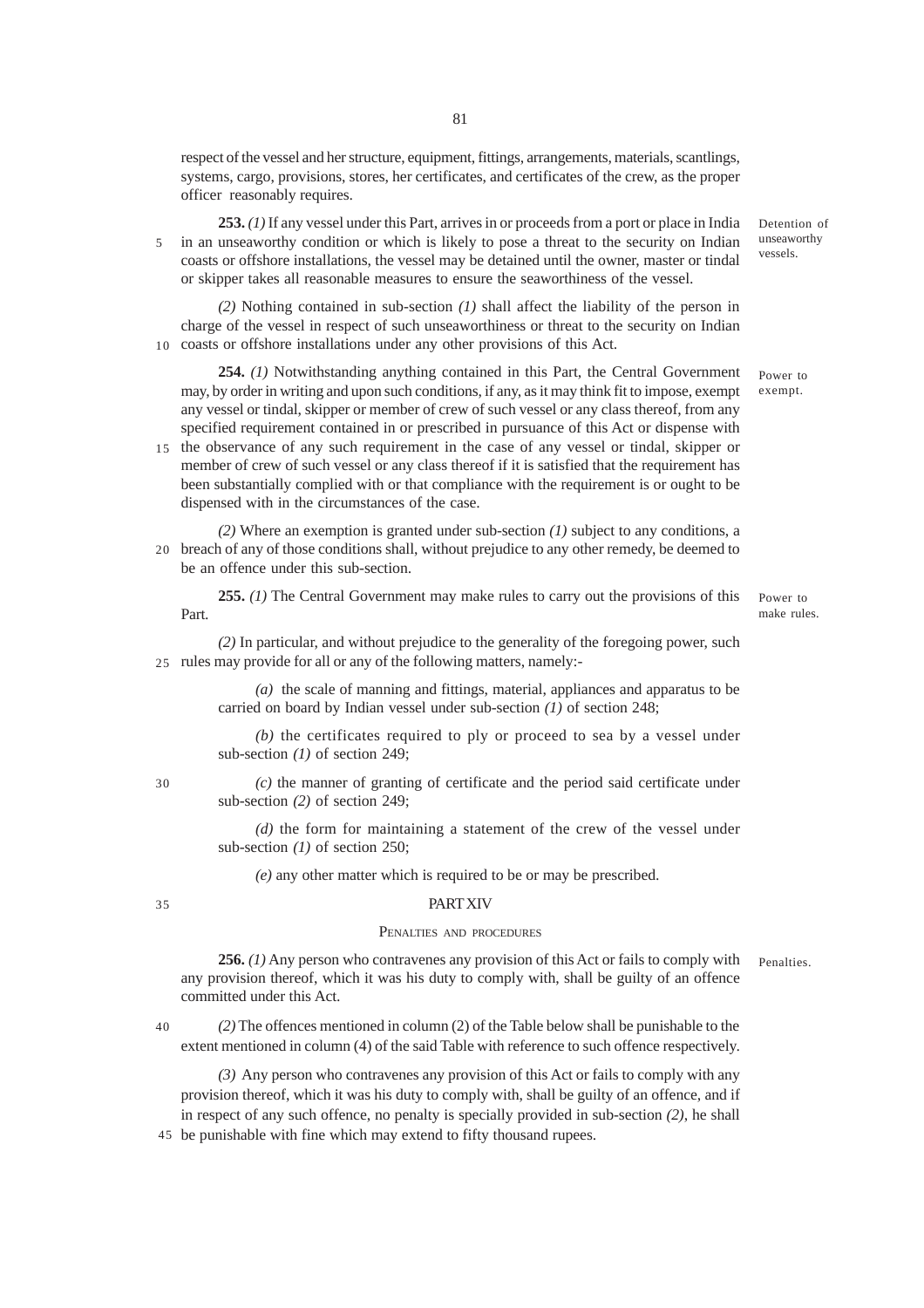*(4)* The Principal Officer may, after giving the parties an opportunity of being heard, by order in writing, impose penalties as specified in column (4) of the said Table.

*(5)* Any person aggrieved by the order under sub-section (4), may, within a period of thirty days from the date of receipt of such order, prefer an appeal before the Director-General in such form and manner as the Central Government may specify in this behalf.

5

*(6)* The Director-General may, after giving the parties an opportunity of being heard, within a period of thirty days from the date of receipt of the order under sub-section *(5)*, pass appropriate order which shall be final and binding on all parties.

 $\overline{\phantom{a}}$ 

|               |                                                                                                                                                     | Table                                                               |                                                                                                                                                                                                                   |                                                               |          |
|---------------|-----------------------------------------------------------------------------------------------------------------------------------------------------|---------------------------------------------------------------------|-------------------------------------------------------------------------------------------------------------------------------------------------------------------------------------------------------------------|---------------------------------------------------------------|----------|
| Serial<br>No. | Offences                                                                                                                                            | Section<br>of this<br>Act to<br>which<br>offence<br>has<br>referred | Penalties                                                                                                                                                                                                         | By whom<br>the offence<br>triable and<br>penalties<br>imposed | 10<br>15 |
| (1)           | (2)                                                                                                                                                 | (3)                                                                 | (4)                                                                                                                                                                                                               | (5)                                                           |          |
| 1.            | If any person causes<br>a vessel to proceed to<br>sea in contravention<br>of sub-section $(1)$ of<br>section 14.                                    | 14 (1)                                                              | Imprisonment which<br>may extend to six<br>months or fine which<br>may extend to two<br>lakh rupees, or both.                                                                                                     | Court                                                         | 20       |
| 2.            | If the owner of an<br>Indian vessel fails to<br>comply with, or<br>contravenes,<br>sub-section $(1)$ of<br>section 17.                              | 17(1)                                                               | Fine which may<br>extend to fifty<br>thousand rupees.                                                                                                                                                             | Principal<br>Officer                                          | 25       |
| 3.            | If any person contravenes<br>sub-section $(2)$ of<br>section 20.                                                                                    | 20(2)                                                               | Fine which may<br>extend to fifty<br>thousand rupees.                                                                                                                                                             | Principal<br>Officer                                          | 30       |
| 4.            | If the owner fails to deliver<br>the certificate of registry<br>to the Registrar as required<br>under section 22.                                   | 22                                                                  | Fine which may<br>extend to fifty<br>thousand rupees.                                                                                                                                                             | Principal<br>Officer                                          | 35       |
| 5.            | If any person contravenes<br>sub-section $(1)$ of section 24.                                                                                       | 24(1)                                                               | Fine which may extend<br>to one lakh<br>rupees.                                                                                                                                                                   | Principal<br>Officer                                          |          |
| 6.            | If an owner fails to make<br>an application for<br>registering a new vessel<br>or for registering an<br>alteration of a vessel<br>under section 35. | 35                                                                  | Fine which may extend<br>to fifty thousand rupees; Officer<br>and in addition, a fine<br>which may extend to<br>two thousand rupees<br>for everyday during<br>which the offence<br>continues after<br>conviction. | Principal                                                     | 40<br>45 |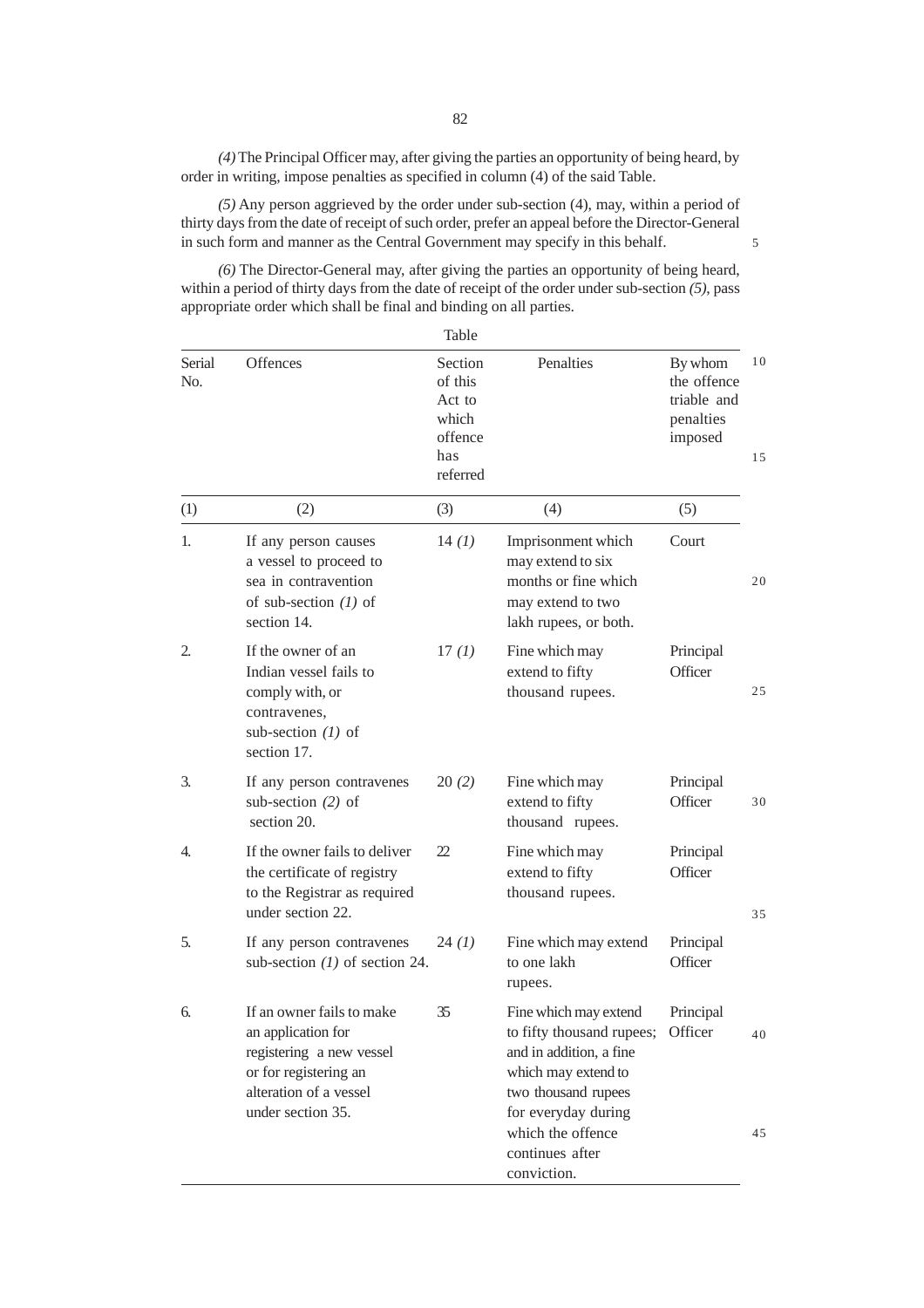|          | (1)  | (2)                                                                                                                                                                                                                       | (3)     | (4)                                                                                                            | (5)                  |
|----------|------|---------------------------------------------------------------------------------------------------------------------------------------------------------------------------------------------------------------------------|---------|----------------------------------------------------------------------------------------------------------------|----------------------|
| 5        | 7.   | If any distinctive national<br>colours except those<br>declared under<br>sub-section $(1)$ of section 40<br>are hoisted on board by<br>Indian vessel.                                                                     | 40(1)   | Fine which may extend<br>to two lakh rupees.                                                                   | Principal<br>Officer |
| 10       | 8.   | If any person acts in<br>contravention of<br>sub-section $(2)$ of section 40.                                                                                                                                             | 40(2)   | Fine which may extend<br>to fifty thousand rupees.                                                             | Principal<br>Officer |
| 15       | 9.   | If any person contravenes<br>sub-section $(4)$ of<br>section 40.                                                                                                                                                          | 40(4)   | Imprisonment which<br>may extend to two<br>years, or fine which<br>may extend to two lakh<br>rupees, or both.  | Court                |
| 20       | 10.  | If an owner or a master<br>of an Indian vessel<br>contravenes section 41.                                                                                                                                                 | 41      | Imprisonment which<br>may extend to two<br>years, or fine which<br>may extend to two lakh<br>rupees, or both.  | Court                |
| 25       | 11.  | If any person in the case<br>of any declaration made<br>in the presence of, or<br>produced to, Registrar<br>under Part IV or in any<br>document or other evidence<br>produced to such Registrar-                          | General | Imprisonment which<br>may extend to six<br>months, or fine which<br>may extend to two<br>lakh rupees, or both. | Court                |
| 30<br>35 |      | $(i)$ wilfully makes or<br>assists in making or<br>procures to be made, any<br>false statement concerning<br>the title to or owner vessel<br>of or the interest existing in<br>any vessel or any share<br>in a vessel; or |         |                                                                                                                |                      |
| 35       |      | (ii) utters, produces or<br>makes use of any<br>declaration or document<br>containing any such false<br>statement knowing the same<br>to be false.                                                                        |         |                                                                                                                |                      |
|          | 12.  | If the Indian charterer fails to<br>inform the Registrar under<br>sub-section $(7)$ of section 49.                                                                                                                        | 49 (7)  | Fine which may extend<br>to two lakh rupees.                                                                   | Principal<br>Officer |
| 40       | -13. | If any person having<br>been engaged as one of<br>the officers referred to<br>in sub-section $(2)$ of<br>section 51 goes to sea                                                                                           | 51(2)   | Imprisonment which<br>may extend to six<br>months or fine which<br>may extend to two<br>lakh rupees, or both.  | Court                |
| 45       |      | as such officer without<br>holding a certificate<br>referred to in sub-section $(2)$<br>of that section.                                                                                                                  |         |                                                                                                                |                      |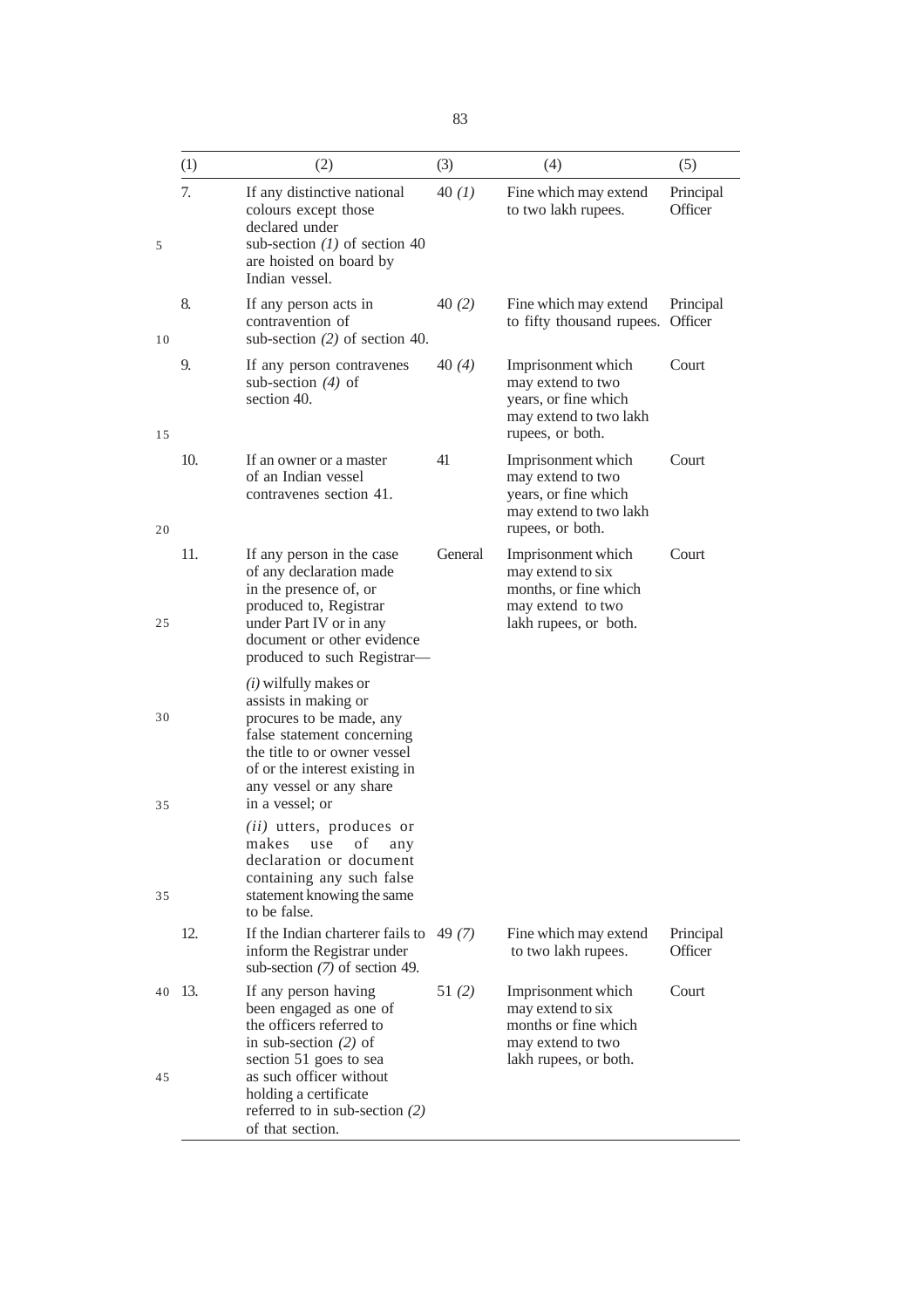| (1) | (2)                                                                                                                                                                                                                       | (3)      | (4)                                                                                                                                                                                                       | (5)                  |    |
|-----|---------------------------------------------------------------------------------------------------------------------------------------------------------------------------------------------------------------------------|----------|-----------------------------------------------------------------------------------------------------------------------------------------------------------------------------------------------------------|----------------------|----|
| 14. | If any person conducts<br>training course in<br>contravention of<br>sub-section $(2)$ of section 53.                                                                                                                      | 53 $(2)$ | Imprisonment which<br>may extend to two<br>years, or fine which<br>may extend to twenty<br>lakhs rupees, or both.                                                                                         | Court                | 5  |
| 15. | If any person obstructs<br>authorised person under<br>sub-section $(3)$ of<br>section 53.                                                                                                                                 | 53 $(3)$ | Fine which may<br>extend to two lakh<br>rupees.                                                                                                                                                           | Principal<br>Officer | 10 |
| 16. | If any person causes a<br>vessel or fishing vessel<br>to proceed to sea without<br>the required certificate<br>personnel.                                                                                                 | General  | Imprisonment which<br>may extend to six<br>months or fine which<br>may extend to two<br>lakh rupees, or both.                                                                                             | Court                | 15 |
| 17. | If a master fails to comply<br>with the requirement under<br>sub-section $(1)$ of<br>section 55.                                                                                                                          | 55 $(1)$ | Fine which may extend<br>to fifty thousand rupees<br>and in addition, a fine<br>which may extend to<br>five thousand rupees<br>for everyday during<br>which the offence<br>continues after<br>conviction. | Principal<br>Officer | 20 |
| 18. | If any person contravenes<br>sub-section $(4)$ of section 63.                                                                                                                                                             | 63(4)    | Fine which may extend<br>to two lakh rupees.                                                                                                                                                              | Principal<br>Officer | 25 |
| 19. | If any person contravenes<br>sub-section $(2)$ of section 66.                                                                                                                                                             | 66 $(2)$ | Imprisonment which<br>may extend to one year<br>or fine which may<br>extend to five lakh<br>rupees, or both.                                                                                              | Court                | 30 |
| 20. | If any person contravenes<br>sub-section $(3)$ of section 66.                                                                                                                                                             | 66 $(3)$ | Fine which may extend<br>to two lakh rupees, for<br>every seafarer engaged<br>in contravention to<br>section 66 $(3)$ .                                                                                   | Principal<br>Officer | 35 |
| 21. | If any person,—                                                                                                                                                                                                           |          |                                                                                                                                                                                                           |                      |    |
|     | $(i)$ is carried sea to work in<br>contravention of<br>sub-section $(5)$ of section 66,or                                                                                                                                 | 66 $(5)$ | Fine which may extend<br>to two lakh rupees for<br>every seafarer engaged in<br>contravention to<br>section 66 $(5)$ .                                                                                    | Principal<br>Officer | 40 |
|     | ( <i>ii</i> ) is engaged to work in any<br>capacity in a vessel in<br>contravention of<br>sub-section $(5)$ of section 66 on<br>a false representation by his<br>parent or guardian that the<br>young person is of an age |          | Fine which may extend<br>to fifty thousand rupees<br>for every seafarer engaged<br>in contravention to<br>section 66 $(5)$ .                                                                              | Principal<br>Officer | 45 |
|     | at which such engagement<br>is not in contravention of<br>that section.                                                                                                                                                   |          |                                                                                                                                                                                                           |                      | 50 |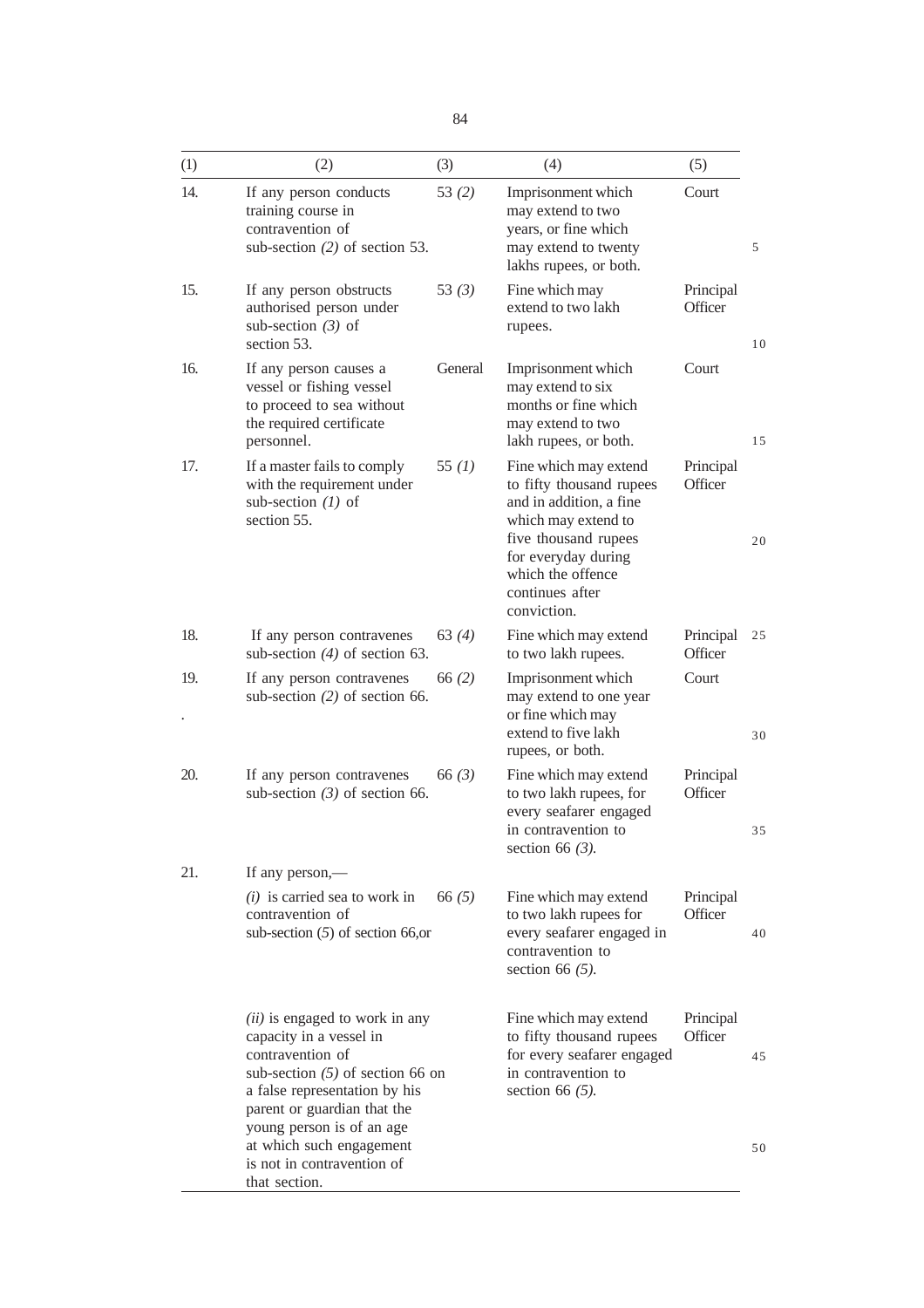|    | (1) | (2)                                                                                                                                                                                                                                                   | (3)      | (4)                                                                                                                        | (5)                  |
|----|-----|-------------------------------------------------------------------------------------------------------------------------------------------------------------------------------------------------------------------------------------------------------|----------|----------------------------------------------------------------------------------------------------------------------------|----------------------|
| 5  | 22. | If any person contravenes<br>sub-section $(6)$ of section 66.                                                                                                                                                                                         | 66 $(6)$ | Fine which may extend<br>to two lakh rupees for<br>every seafarer engaged<br>in contravention to<br>section 66 $(6)$ .     | Principal<br>Officer |
| 10 | 23. | If any person contravenes<br>sub-section $(7)$ of section 66.                                                                                                                                                                                         | 66(7)    | Fine which may extend<br>to two lakh rupees for<br>every seafarer engaged<br>in contravention to<br>section 66 $(7)$ .     | Principal<br>Officer |
| 15 | 24. | If any person contravenes<br>sub-section $(8)$ of<br>section 66.                                                                                                                                                                                      | 66(8)    | Fine which may extend to<br>two lakh rupees for every<br>seafarer in respect of whom<br>the offence is committed.          | Principal<br>Officer |
|    | 25. | If any person contravenes<br>of sub-section $(9)$ of<br>section 66.                                                                                                                                                                                   | 66(9)    | Fine which may extend<br>to two lakh rupees for<br>every offence.                                                          | Principal<br>Officer |
| 20 | 26. | If a master, owner or his<br>agent carries any seafarer to<br>sea in contravention<br>sub-section $(1)$ of section 67.                                                                                                                                | 67 $(1)$ | Fine which may extend to<br>fifty thousand rupees for<br>every seafarer in respect<br>of whom the offence is<br>committed. | Principal<br>Officer |
|    | 27. | If any person,—                                                                                                                                                                                                                                       |          |                                                                                                                            |                      |
| 25 |     | $(a)$ forges or fraudulently<br>alters any certificate of<br>discharge or a certificate as<br>to the work of a seafarer or<br>a continuous discharge<br>certificate or a copy of                                                                      | General  | Imprisonment which may<br>extend to six months or<br>fine which may extend<br>to two lakh, rupees, or<br>both.             | Court                |
| 30 |     | any such certificate; or                                                                                                                                                                                                                              |          |                                                                                                                            |                      |
| 35 |     | $(b)$ fraudulently uses any<br>certificate of discharge or a<br>certificate as to the work of<br>a seafarer or a continuous<br>discharge certificate or a<br>copy of any such certificate<br>which is forged or altered or<br>does not belong to him. |          |                                                                                                                            |                      |
| 40 | 28. | If a master or owner acts in<br>contravention<br>sub-section $(2)$ of section 73.                                                                                                                                                                     | 73(2)    | Fine which may extend<br>to one lakh rupees.                                                                               | Principal<br>Officer |
|    | 29. | If any master acts in<br>contravention<br>sub-section $(5)$ of section 73.                                                                                                                                                                            | 73(5)    | Fine which may extend<br>to fifty thousand rupees.                                                                         | Principal<br>Officer |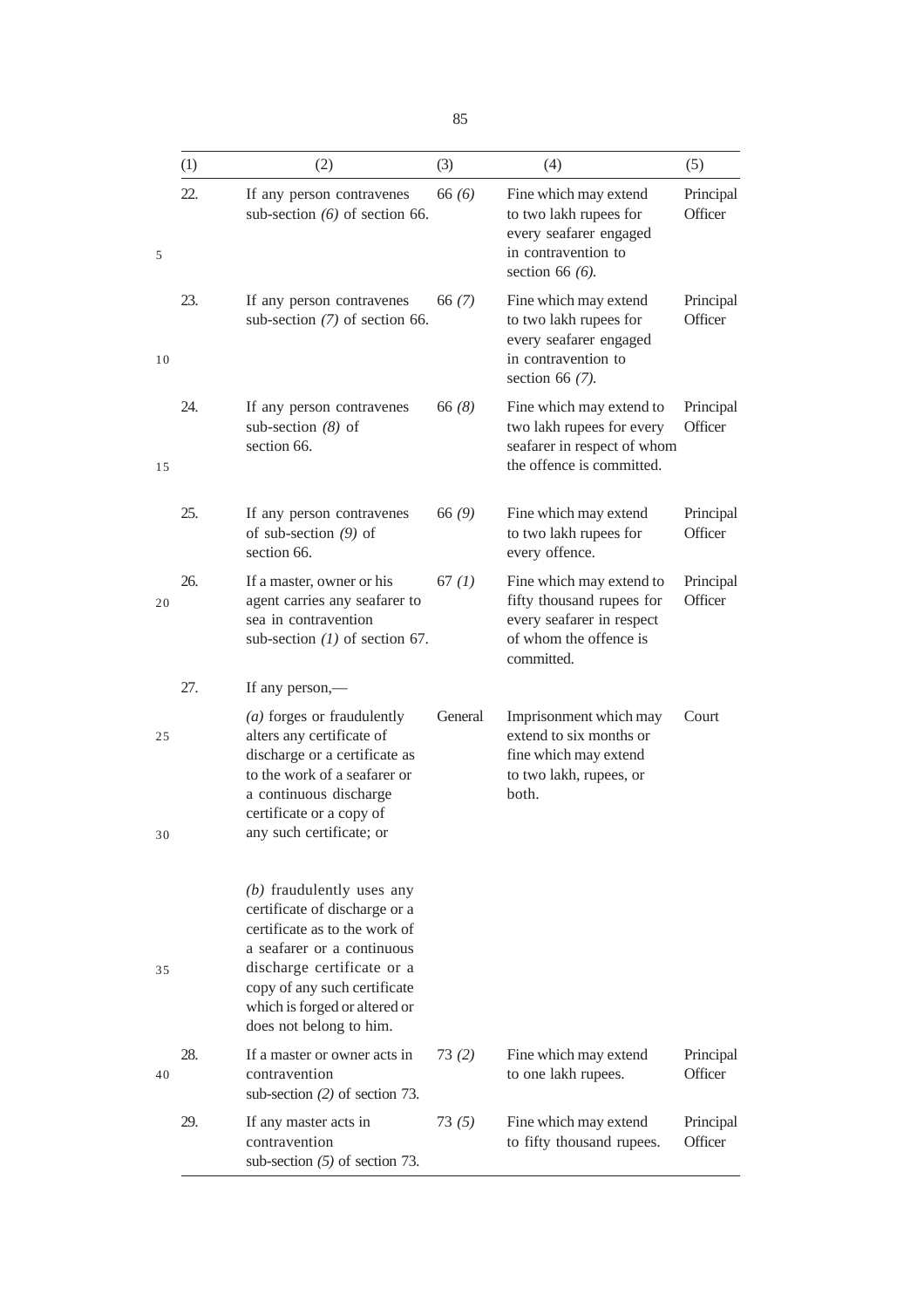| (1) | (2)                                                                                                                                                                                                                                                                                        | (3)          | (4)                                                                                                                                                                         | (5)                  |          |
|-----|--------------------------------------------------------------------------------------------------------------------------------------------------------------------------------------------------------------------------------------------------------------------------------------------|--------------|-----------------------------------------------------------------------------------------------------------------------------------------------------------------------------|----------------------|----------|
| 30. | If a master fails to comply<br>with the provisions of this<br>Act with respect to taking<br>charge of the property or<br>to making in the official<br>logbook the proper entries<br>relating thereto or to the<br>payment or delivery of<br>such property as required<br>under section 74. | 74           | Fine which may extend<br>to three times the value<br>of the property not<br>accounted for or if such<br>value is not ascertained,<br>to twenty thousand<br>rupees.          | Principal<br>Officer | 5<br>10  |
| 31. | If any person fails, without<br>reasonable cause, to comply<br>with any requisition under<br>section 78.                                                                                                                                                                                   | 78           | Fine which may extend<br>to twenty five thousand<br>rupees.                                                                                                                 | Principal<br>Officer | 15       |
| 32. | If any person commits a<br>breach of any term of any<br>award which is binding<br>on him under<br>sub-section $(9)$ of section 83.                                                                                                                                                         | 83(9)        | Imprisonment which may<br>extend to one month, or<br>fine which may extend<br>to two lakh rupees, or<br>both.                                                               | Court                | 20       |
| 33. | If a seafarer contravenes<br>clause $(a)$ ,<br>or an owner contravenes<br>clause $(b)$ ,<br>of sub-section $(14)$ of<br>section 83.                                                                                                                                                        | 83 $(14)(b)$ | 83 (14) (a); Imprisonment which may<br>extend to one month, or<br>fine which may extend to<br>fifty thousand rupees,<br>or both.                                            | Court                | 25       |
| 34. | $(a)$ If any requirement<br>under section 88 is not<br>complied within the<br>case of any vessel; or                                                                                                                                                                                       | 88           | Fine which may extend to<br>fifty thousand rupees<br>unless he can prove that<br>the non-compliance was<br>not caused by his<br>in attention, neglect or<br>wilful default; | Principal<br>Officer | 30       |
|     | $(b)$ if any person obstruct the 88<br>shipping master, survey or<br>or seafarer welfare officer,<br>Indian consular officer or any<br>other officer at any port in<br>the discharge of his duty<br>under section 88.                                                                      |              | Fine which may extend<br>to fifty thousand rupees<br>unless he can prove<br>that the obstruction was<br>caused without his<br>knowledge or connivance.                      | Principal<br>Officer | 35<br>40 |
| 35. | If a master fails, without<br>reasonable cause, to<br>comply with section 90.                                                                                                                                                                                                              | 90           | Fine which may extend to Principal<br>fifty thousand rupees.                                                                                                                | Officer              |          |
| 36. | If any person goes on<br>board a vessel contrary<br>to section 92.                                                                                                                                                                                                                         | 92           | Fine which may extend to<br>fifty thousand rupees.                                                                                                                          | Principal<br>Officer | 45       |
| 37. | If a master or seafarer<br>contravenes section 93.                                                                                                                                                                                                                                         | 93           | Imprisonment which may<br>extend to two years or<br>fine which may extend<br>to five lakh rupees.                                                                           | Court                | 50       |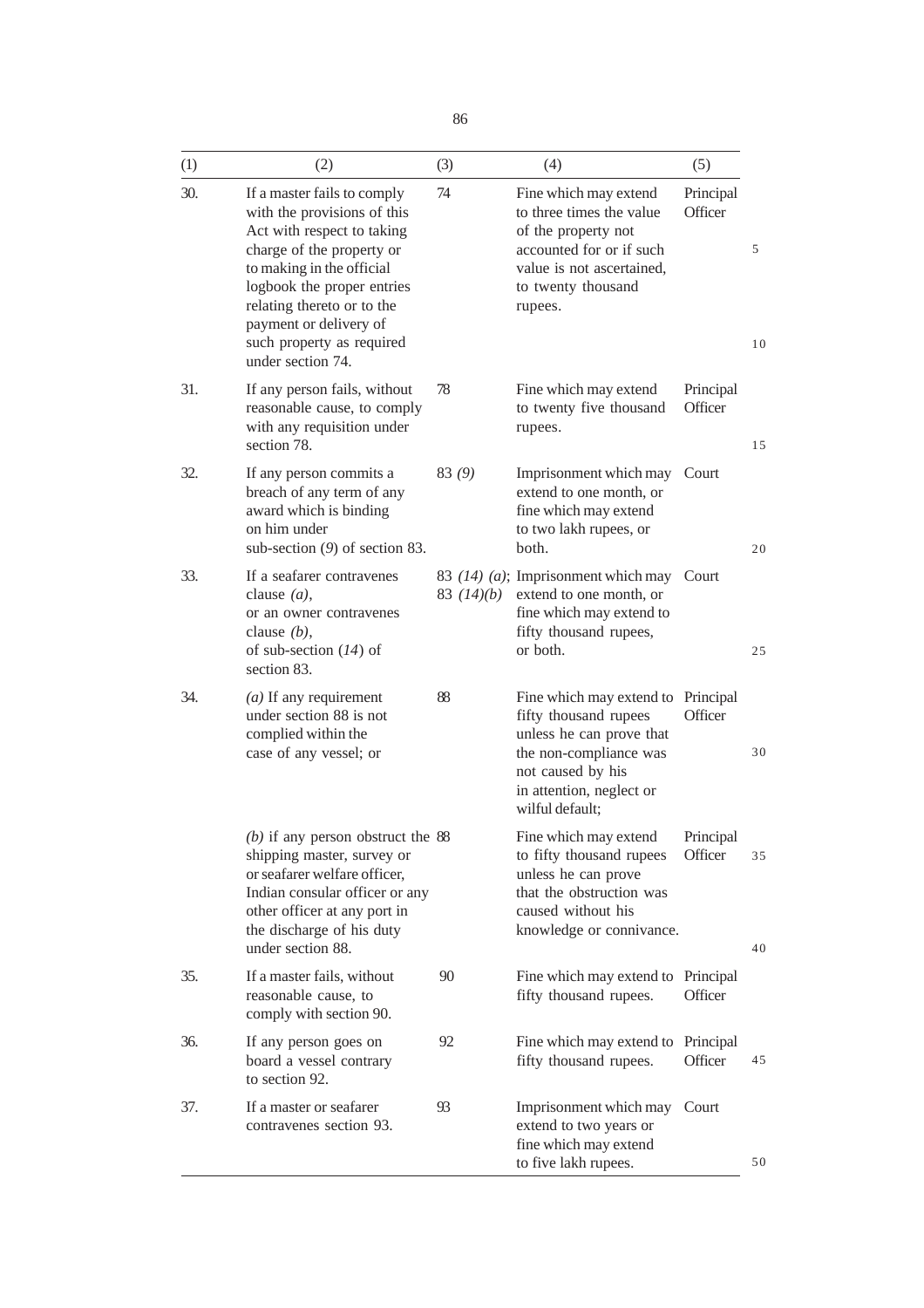|                     | (1) | (2)                                                                                                         | (3)   | (4)                                                                                                                                                                                                                                                                                                                                                                                                                                                                                                                                                                                             | (5)                  |
|---------------------|-----|-------------------------------------------------------------------------------------------------------------|-------|-------------------------------------------------------------------------------------------------------------------------------------------------------------------------------------------------------------------------------------------------------------------------------------------------------------------------------------------------------------------------------------------------------------------------------------------------------------------------------------------------------------------------------------------------------------------------------------------------|----------------------|
| 5<br>10<br>15<br>20 | 38. | If a seafarer,—<br>$(a)$ deserts his vessel<br>under clause $(a)$ of<br>sub-section $(1)$ of<br>section 94; |       | 94 $(1)$ $(a)$ He shall be liable to<br>forfeit all or any part<br>of the property leaves<br>on board and of the<br>wages has then earned<br>and also if the desertion<br>takes place at any place<br>not in India, to forfeit<br>all or any part of the<br>wages which earn in<br>any other vessel in<br>which employed until<br>next return to India,<br>and to satisfy any<br>excess of wages paid<br>by the master or owner<br>of the vessel from which<br>deserts to any substitute<br>engaged in his place at a<br>higher rate of wages<br>than the rate stipulated<br>to be paid to him. | Principal<br>Officer |
| 25<br>30<br>35      |     | (b) contravenes clause $(b)$<br>of sub-section $(1)$ of<br>section 94.                                      |       | 94 $(l)(b)$ He shall, if the<br>contravention does not<br>amount to desertion, be<br>liable to forfeit out of his<br>wages a sum not<br>exceeding two days pay<br>and in addition for every<br>twenty-four hours of<br>absence either a sum not<br>exceeding six days' pay or<br>any expenses properly<br>incurred in hiring a<br>substitute.                                                                                                                                                                                                                                                   | Principal<br>Officer |
|                     | 39. | If a seafarer is guilty<br>of the offence specified<br>in,                                                  |       |                                                                                                                                                                                                                                                                                                                                                                                                                                                                                                                                                                                                 |                      |
| 40                  |     | ( <i>i</i> ) clause ( <i>a</i> ) of section 95;                                                             | 95(a) | Forfeiture out of his<br>wages of a sum not<br>exceeding one month's<br>pay;                                                                                                                                                                                                                                                                                                                                                                                                                                                                                                                    | Principal<br>Officer |
| 45                  |     | ( <i>ii</i> ) clause ( <i>b</i> ) of section 95; 95( <i>b</i> )                                             |       | Forfeiture out of his<br>wages of a sum not<br>exceeding two days'<br>pay;                                                                                                                                                                                                                                                                                                                                                                                                                                                                                                                      | Principal<br>Officer |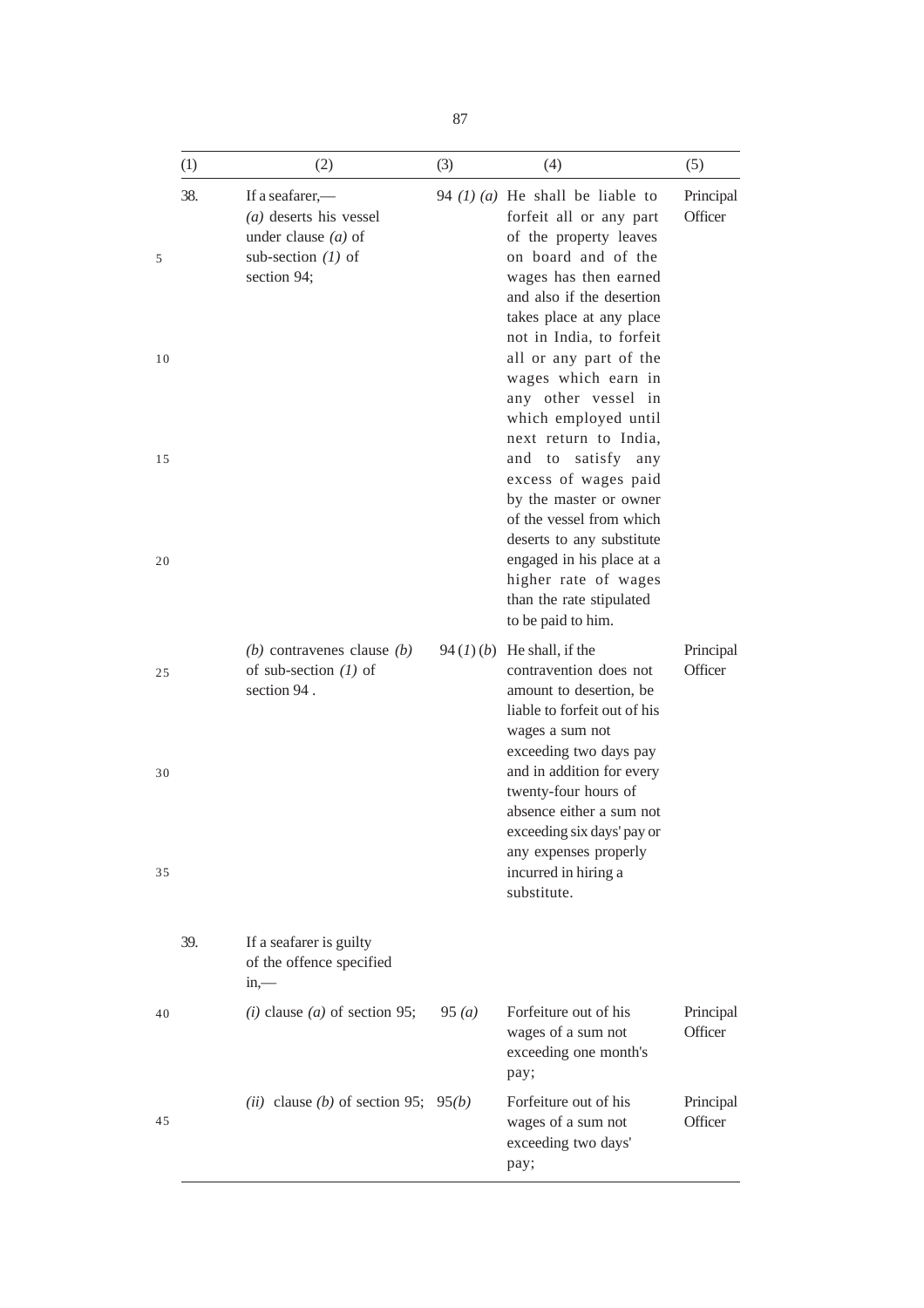| ٠<br>٠<br>ï<br>×<br>۹<br>۰.<br>n a<br>×<br>$\sim$<br>$\sim$ |
|-------------------------------------------------------------|
|-------------------------------------------------------------|

| (1) | (2)                                                                                                                                                                                                                                            | (3)                   | (4)                                                                                                                                                                                                                                                                                                                      | (5)                  |          |
|-----|------------------------------------------------------------------------------------------------------------------------------------------------------------------------------------------------------------------------------------------------|-----------------------|--------------------------------------------------------------------------------------------------------------------------------------------------------------------------------------------------------------------------------------------------------------------------------------------------------------------------|----------------------|----------|
|     | ( <i>iii</i> ) clause ( <i>c</i> ) of section 95;                                                                                                                                                                                              | 95 $(c)$              | Imprisonment which<br>may extend to one month<br>and also for every<br>twenty-four hours of<br>continuance of such<br>disobedience or neglect,<br>forfeiture out of his wages<br>of a sum not exceeding six<br>days'<br>pay<br>or<br>any<br>expenses which may have<br>been properly incurred in<br>hiring a substitute; | Court                | 5<br>10  |
|     | $(iv)$ clauses $(d)$ and $(e)$ of<br>section 95;                                                                                                                                                                                               | 95(d)<br>and 95 $(e)$ | Imprisonment which may<br>extend to three months,<br>or fine of fifty thousand<br>rupees which may<br>extend to one month's<br>pay or both;                                                                                                                                                                              | Court                | 15       |
|     | $(v)$ clause $(f)$ of section 95;                                                                                                                                                                                                              | 95(f)                 | Forfeiture out of his<br>wages of a sum equal<br>to the loss sustained<br>and also imprisonment<br>which may extend to<br>three months;                                                                                                                                                                                  | Court                | 20<br>25 |
|     | ( <i>vi</i> ) clause ( <i>g</i> ) of section 95. 95 ( <i>g</i> )                                                                                                                                                                               |                       | Fine which may extend<br>to one lakh rupees but<br>nothing herein shall take<br>away or limit any other<br>remedy which any person<br>would otherwise have for<br>breach of contract or<br>of<br>refund<br>money<br>advanced or otherwise.                                                                               | Principal<br>Officer | 30       |
| 40. | If any master fails to comply<br>with section 98.                                                                                                                                                                                              | 98                    | Fine which may extend<br>to one lakh rupees, or<br>both.                                                                                                                                                                                                                                                                 | Principal<br>Officer | 35       |
| 41. | If a seafarer on or before<br>being engaged wilfully<br>and fraudulently makes<br>a false statement of the<br>name of his last vessel<br>or alleged last vessel or<br>wilfully and fraudulently<br>makes a false statement<br>of his own name. | General               | Fine which may extend<br>to fifty thousand<br>rupees.                                                                                                                                                                                                                                                                    | Principal<br>Officer | 40<br>45 |
| 42. | If any person contravenes,—                                                                                                                                                                                                                    |                       |                                                                                                                                                                                                                                                                                                                          |                      |          |
|     | (a) sub-section $(1)$ of<br>section 104;                                                                                                                                                                                                       | 104 (1)               | Fine which may extend<br>to two lakh rupees.                                                                                                                                                                                                                                                                             | Principal<br>Officer |          |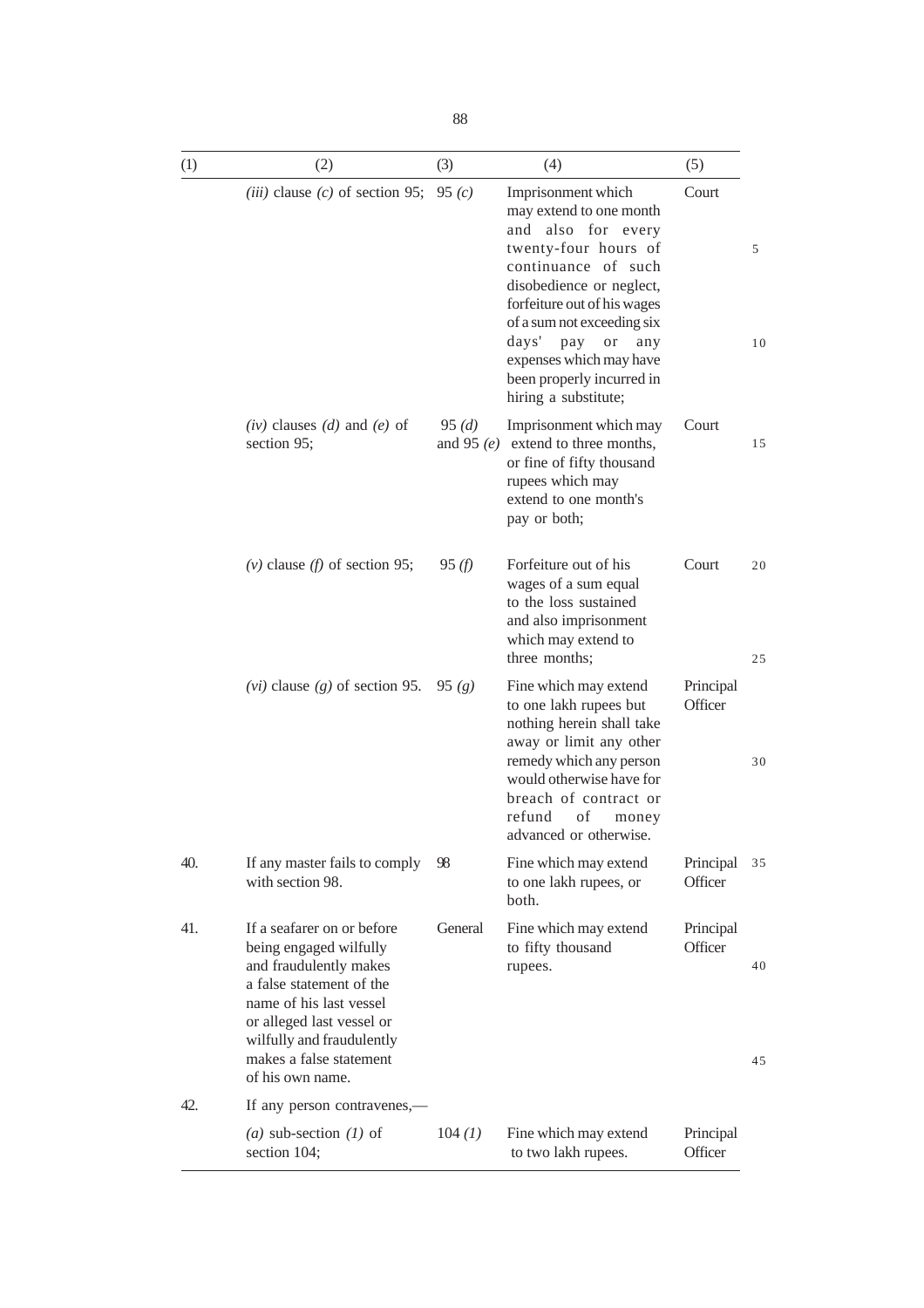|    | (1) | (2)                                                                                                                                                                                   | (3)     | (4)                                                                                                                                                   | (5)                  |
|----|-----|---------------------------------------------------------------------------------------------------------------------------------------------------------------------------------------|---------|-------------------------------------------------------------------------------------------------------------------------------------------------------|----------------------|
|    |     | (b) sub-section $(2)$ of<br>section 104.                                                                                                                                              | 104(2)  | Fine which may extend<br>to two lakh rupees.                                                                                                          | Principal<br>Officer |
| 5  | 43. | If any person goes to<br>sea in a vessel contrary<br>to sub-section $(1)$ of<br>section 105.                                                                                          | 105 (1) | Imprisonment which<br>may extend to one<br>month, or fine which<br>may extend to one lakh<br>rupees, or both.                                         | Court                |
| 10 | 44. | If a master fails to deliver<br>the documents referred<br>to in sub-section $(1)$ of<br>section 106.                                                                                  | 106     | Fine which may extend<br>to fifty thousand rupees.                                                                                                    | Principal<br>Officer |
| 15 | 45. | If any person harbours<br>or secretes any deserter<br>knowing or having reason<br>to believe that he has<br>deserted.                                                                 | General | Fine which may extend<br>to fifty thousand rupees.                                                                                                    | Principal<br>Officer |
| 20 | 46. | If any person wilfully<br>destroys or mutilates or<br>renders illegible any entry<br>in any official logbook<br>or wilfully makes<br>or procures to be made<br>or assists in making a | General | Imprisonment which may<br>extend to one year.                                                                                                         | Court                |
| 25 |     | false or fraudulent entry<br>in or omission from an<br>official logbook.                                                                                                              |         |                                                                                                                                                       |                      |
| 30 | 47. | If the vessel contravenes<br>section 112.                                                                                                                                             | 112     | The owner or master of<br>the vessel shall be liable<br>to fine which may extend<br>to fifteen lakh rupees<br>and the vessel may also<br>be detained. | Principal<br>Officer |
| 35 | 48. | If the master fails, without<br>reasonable cause,—                                                                                                                                    |         |                                                                                                                                                       |                      |
|    |     | $(a)$ to comply with sub-<br>section $(1)$ of section 113;                                                                                                                            | 113 (1) | Fine which may extend to<br>fifty thousand rupees.                                                                                                    | Principal<br>Officer |
|    |     | $(b)$ to comply with<br>sub-section $(2)$ of section 113.                                                                                                                             | 113(2)  | Fine which may extend<br>to two lakh rupees.                                                                                                          | Principal<br>Officer |
| 40 | 49. | If any person contravenes<br>section 116.                                                                                                                                             | 116     | Fine which may extend<br>to fifteen lakh rupees<br>and the vessel may also<br>be detained.                                                            | Principal<br>Officer |
| 45 | 50. | If any vessel proceeds or<br>attempts to proceed to sea<br>without carrying on board<br>the information required<br>by section 117.                                                   | 117     | The master of the vessel<br>shall be liable to fine<br>which may extend to<br>one lakh rupees.                                                        | Principal<br>Officer |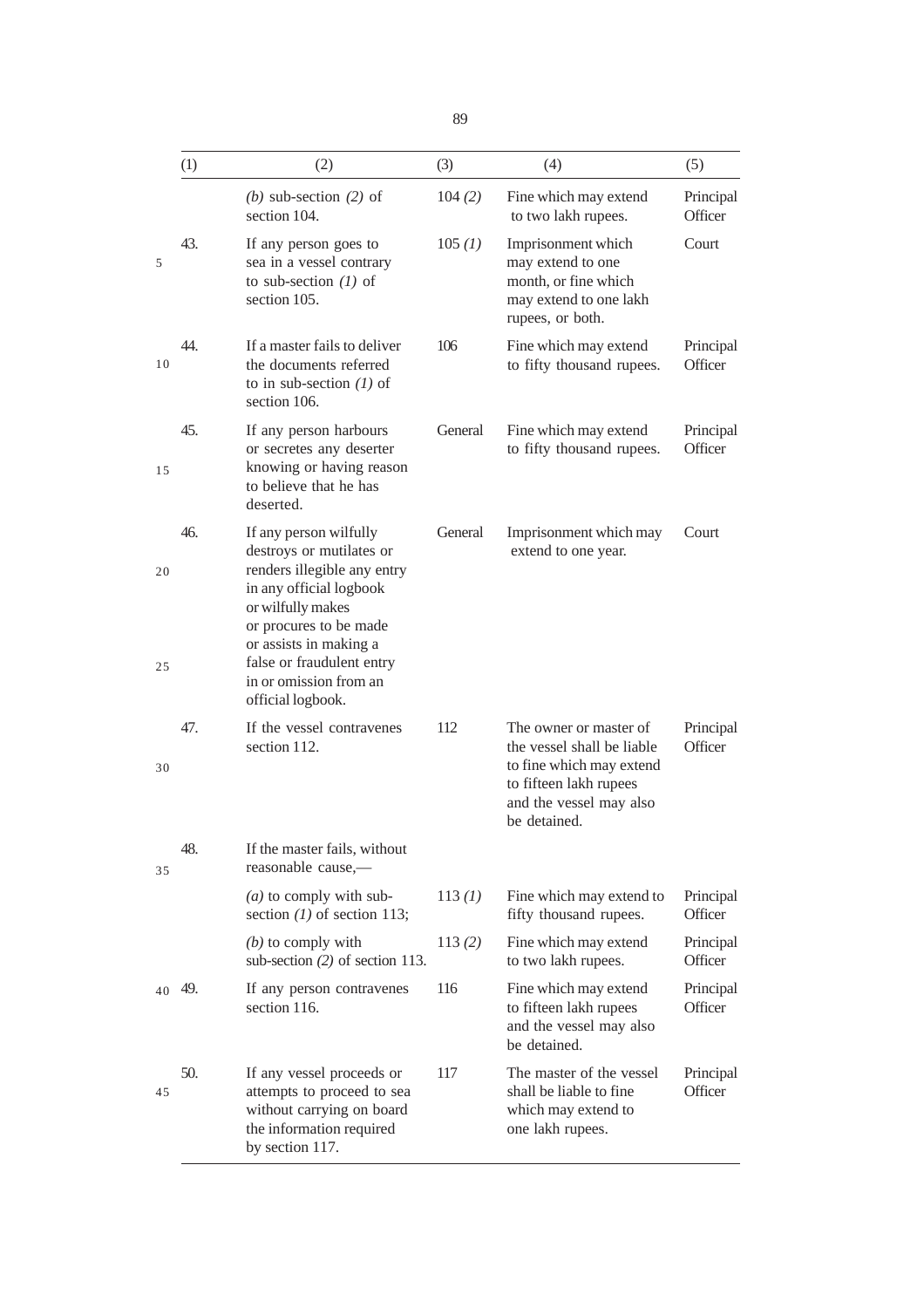| (1) | (2)                                                                                                                                                              | (3)     | (4)                                                                                                                                                                                                                                                                                                                                                                                                                                                                                                                                                                                                                               | (5)                  |                     |
|-----|------------------------------------------------------------------------------------------------------------------------------------------------------------------|---------|-----------------------------------------------------------------------------------------------------------------------------------------------------------------------------------------------------------------------------------------------------------------------------------------------------------------------------------------------------------------------------------------------------------------------------------------------------------------------------------------------------------------------------------------------------------------------------------------------------------------------------------|----------------------|---------------------|
| 51. | If an vessel other than a<br>vessel exempted under<br>Part VI is loaded in<br>contravention of<br>sub-section $(1)$ of section 118.                              | 118 (1) | The master or owner of<br>the vessel shall be liable<br>to fine which may extend<br>to four lakh rupees and<br>to such additional fine<br>not exceeding twenty-five<br>thousand rupees for<br>every inch or fraction of<br>an inch by which the<br>appropriate load lines on<br>each side of the vessel<br>are submerged or would<br>have been submerged if<br>the vessel had been in salt<br>waters and had no list, as<br>the principal officer<br>thinks fit to impose,<br>having regard to the<br>extent to which the<br>earning capacity of the<br>vessel is or would have<br>been increased by reason<br>of the submersion: | Principal<br>Officer | 5<br>10<br>15<br>20 |
|     |                                                                                                                                                                  |         | Provided that it shall be<br>a good defence for the<br>master or owner to prove<br>that a contravention was<br>due solely to deviation or<br>delay caused solely by<br>stress of whether or other<br>circumstance<br>which<br>neither the master nor the<br>owner nor the charterer, if<br>any, could have prevented<br>or forestalled.                                                                                                                                                                                                                                                                                           |                      | 25<br>30<br>35      |
| 52. | If a vessel carries passengers 119<br>in contravention of<br>section 119.                                                                                        |         | The owner or master shall<br>be liable to fine which may<br>extend to two lakh rupees.                                                                                                                                                                                                                                                                                                                                                                                                                                                                                                                                            | Principal<br>Officer |                     |
| 53. | If the master owner or<br>agent of a special general<br>trade passenger vessel,<br>after having obtained<br>any of the certificates                              | General | Imprisonment for a term<br>which may extend to six<br>months, or fine which<br>may extend to fifty<br>thousand rupees, or both.                                                                                                                                                                                                                                                                                                                                                                                                                                                                                                   | Court                | 40                  |
|     | referred to in Part VI,<br>fraudulently does or<br>suffers to be done anything<br>whereby the certificate<br>becomes inapplicable to<br>the altered state of the |         |                                                                                                                                                                                                                                                                                                                                                                                                                                                                                                                                                                                                                                   |                      | 45                  |
|     | vessel, or special trade<br>passengers other matters<br>to which the certificate<br>relates.                                                                     |         |                                                                                                                                                                                                                                                                                                                                                                                                                                                                                                                                                                                                                                   |                      | 50                  |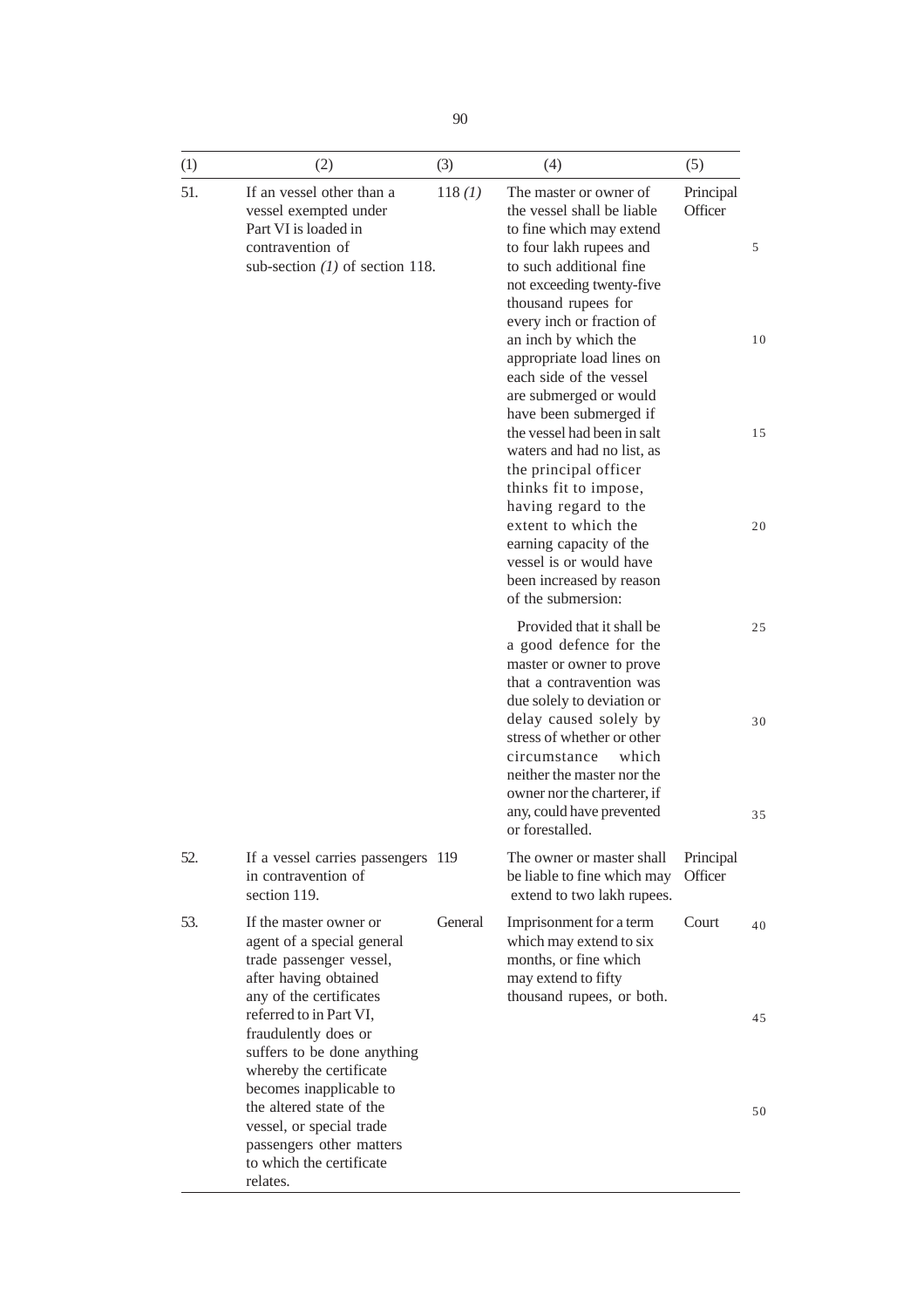|    | (1) | (2)                                                                                                                                         | (3)                    | (4)                                                                                                                                                                   | (5)                  |
|----|-----|---------------------------------------------------------------------------------------------------------------------------------------------|------------------------|-----------------------------------------------------------------------------------------------------------------------------------------------------------------------|----------------------|
| 5  | 54. | If any person contravenes<br>section 120.                                                                                                   | 120                    | Fine which may extend<br>to fifteen lakh rupees<br>and the vessel may<br>also be detained.                                                                            | Principal<br>Officer |
|    | 55. | If any person is guilty of<br>an offence under sub-<br>section $(1)$ of section 121.                                                        | 121(1)                 | Fine which may extend<br>fifty thousand rupees.                                                                                                                       | Court                |
| 10 | 56. | If any person is guilty of<br>an offence under sub-<br>section $(1)$ or sub-section<br>$(2)$ of section 122.                                | $122 (1)$ or<br>122(2) | Imprisonment which may<br>extend to six months, or<br>fine which may extend<br>to two lakhs rupees, or<br>both.                                                       | Court                |
| 15 | 57. | If a person sends or<br>attempts to send a<br>vessel in contravention<br>of section 123.                                                    | 123                    | Imprisonment which may<br>extend to one year, or<br>fine which may extend<br>to two lakhs rupees,<br>or both.                                                         | Court                |
| 20 | 58. | If any owner causes a<br>vessel to proceed to sea<br>in unseaworthy condition<br>in contravention of<br>section 124.                        | 124                    | Imprisonment which may<br>extend to one year, or fine<br>which may extend to two<br>lakhs rupees, or both.                                                            | Court                |
| 25 | 59. | If oil or oily mixture or<br>any other polluting<br>substance is discharged<br>in contravention of<br>section 131,-                         | 131                    |                                                                                                                                                                       |                      |
| 30 |     | $(a)$ where such discharge<br>is made from an Indian<br>tanker anywhere into the<br>sea;                                                    | 131                    | Imprisonment which may<br>extend to six months and<br>the owner or master of the<br>tanker shall be liable to<br>fine which may extend to<br>twenty five lakh rupees. | Court                |
| 35 |     | $(b)$ where such discharge<br>is made from foreign tanker<br>anywhere within the coastal<br>waters of India.                                | 131                    | Fine which may extend<br>to twenty five lakh<br>rupees.                                                                                                               | Principal<br>Officer |
| 40 | 60. | If any person contravenes<br>section 133.                                                                                                   | 133                    | Fine which may extend to<br>fifteen lakh rupees and<br>the vessel may also be<br>detained.                                                                            | Principal<br>Officer |
| 45 | 61. | If the master of a vessel<br>fails to maintain records<br>as required by section 134<br>or contravenes any rule<br>made under that section. | 134                    | Fine which may extend to<br>fifty thousand rupees.                                                                                                                    | Principal<br>Officer |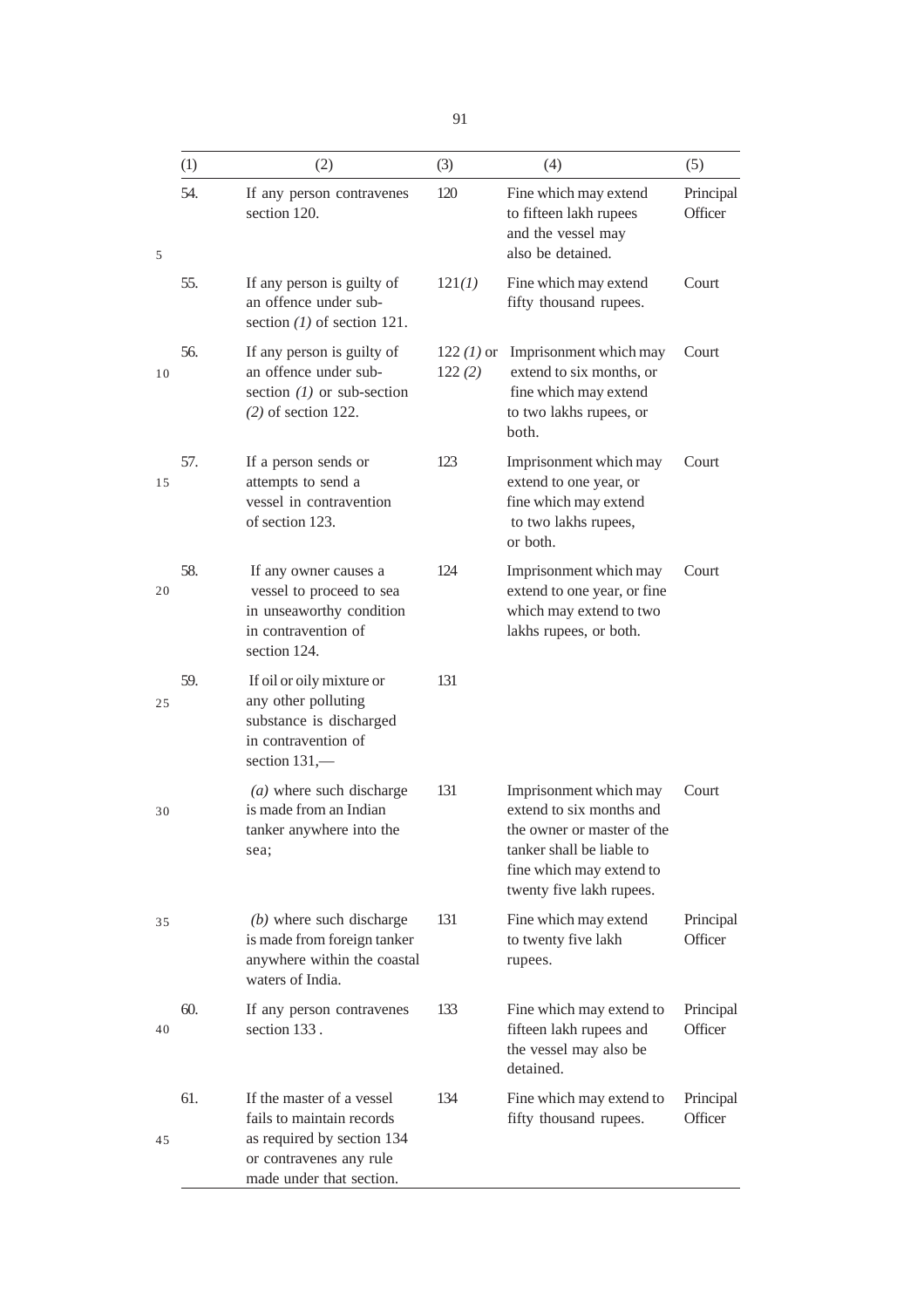| I                | ۰,<br>٧ |
|------------------|---------|
| ×<br>٦<br>I<br>v | v       |

| (1) | (2)                                                                                                                                 | (3)                              | (4)                                                                                                                                                                                                                                          | (5)                  |          |
|-----|-------------------------------------------------------------------------------------------------------------------------------------|----------------------------------|----------------------------------------------------------------------------------------------------------------------------------------------------------------------------------------------------------------------------------------------|----------------------|----------|
| 62. | If the master of an Indian<br>vessel or any person fails<br>to comply with the rules<br>made or measure taken<br>under section 136. | 136                              | Fine which may extend<br>to one lakh and fifty<br>thousand rupees.                                                                                                                                                                           | Principal<br>Officer | 5        |
| 63. | If owner of any Indian<br>vessel, fails to comply<br>with any order issued<br>under section 137.                                    | 137                              | The offender shall be<br>liable to penalty of<br>imprisonment which<br>may extend to six months<br>or fine which may extend<br>to five lakh rupees, or<br>both and if the offence is<br>a continuing one, the<br>offender shall be liable to | Court                | 10<br>15 |
|     |                                                                                                                                     |                                  | a further fine which may<br>extend to fifty thousand<br>rupees per day for every<br>day during which the<br>offence continues after<br>conviction.                                                                                           |                      | 20       |
| 64. | If any person fails to<br>posses the certificates<br>as required under<br>section 140.                                              | 140                              | Fine which may extend to<br>fifteen lakh rupees and the<br>vessel may also be<br>detained.                                                                                                                                                   | Principal<br>Officer | 25       |
| 65. | If the master of a ship<br>contravenes sub-<br>section $(1)$ of section 193.                                                        | 193                              | Fine which may extend to<br>fifteen lakh rupees and<br>the vessel may also be<br>detained.                                                                                                                                                   | Principal<br>Officer |          |
| 66. | If any person fails to<br>give notice under sub-<br>section $(2)$ of section 207.                                                   | 207(2)                           | Fine which may extend<br>to fifty thousand rupees<br>and in default of<br>payments, simple<br>imprisonment which<br>may extend to three<br>months.                                                                                           | Court                | 30<br>35 |
| 67. | If any person fails to<br>report under sub-section<br>$(1)$ or sub-section $(2)$<br>or sub-section $(3)$ of<br>section 214.         | 214(1);<br>214(2);<br>$214(3)$ . | Fine which may extend to<br>fifty thousand rupees and<br>in default of payments,<br>simple imprisonment which<br>may extend to three months.                                                                                                 | Court                | 40       |
| 68. | If any person contravenes<br>sub-section $(2)$ of section<br>216.                                                                   | 216(2)                           | Fine which may extend to<br>two lakh rupees and in<br>default of payment, simple<br>imprisonment which may<br>extend to six months.                                                                                                          | Court                | 45       |
| 69. | If any person contravenes<br>sub section $(1)$ or sub-<br>section $(2)$ of section 240.                                             | $240(1)$ or<br>240(2)            | Imprisonment which may<br>extend to six months, or fine<br>which may extend to ten<br>lakh rupees, or both and the<br>vessel may also be detained.                                                                                           | Court                | 50       |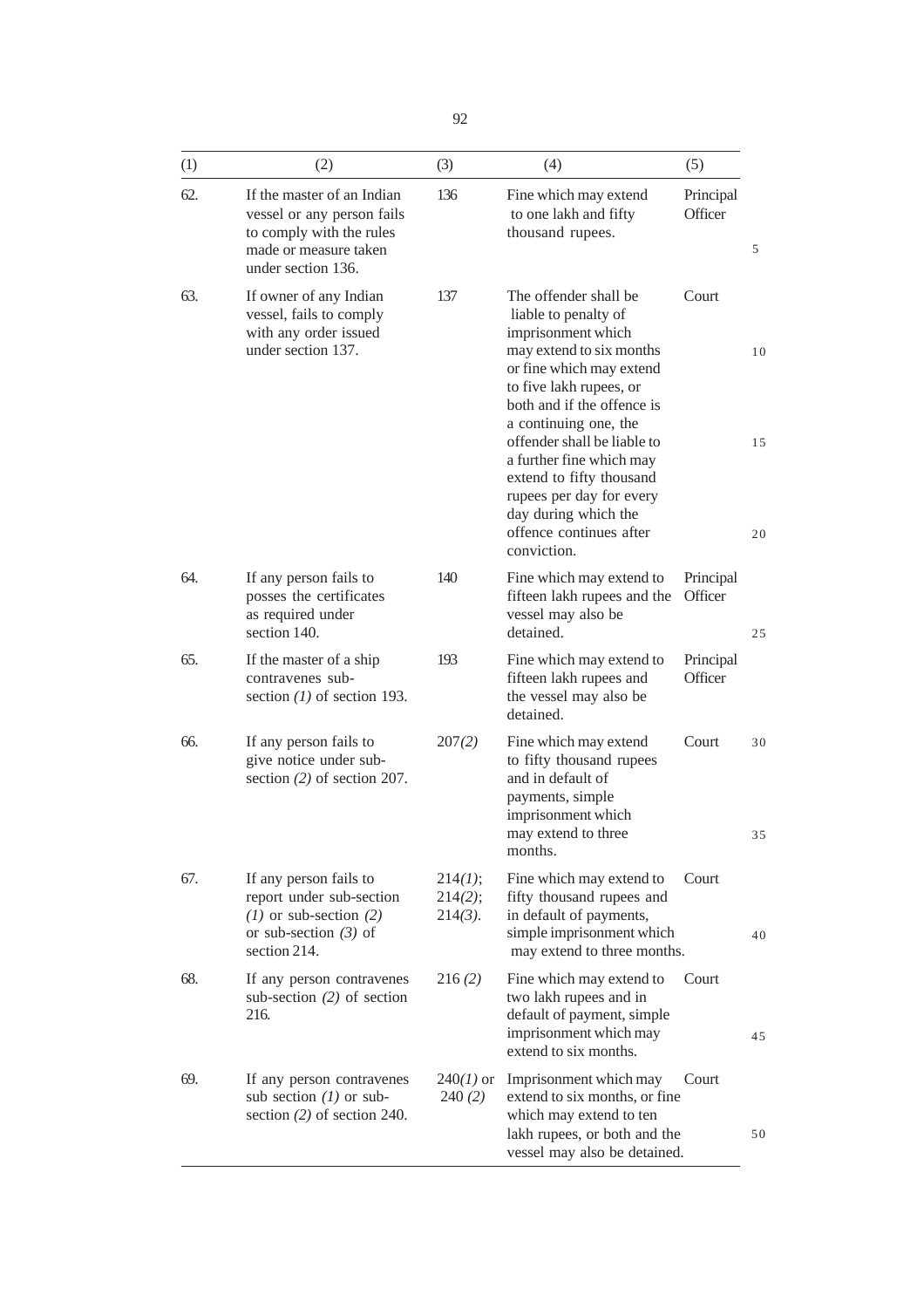|          | (1)    | (2)                                                                                                                                                                                                                                                                               | (3)    | (4)                                                                                                                    | (5)                  |
|----------|--------|-----------------------------------------------------------------------------------------------------------------------------------------------------------------------------------------------------------------------------------------------------------------------------------|--------|------------------------------------------------------------------------------------------------------------------------|----------------------|
| 5        | 70.    | If any person to whom<br>a licence under sub-section<br>$(1)$ or sub-section $(2)$ of<br>section 240 has been<br>granted fails to comply<br>with the conditions under<br>sub-section $(5)$ of section<br>240.                                                                     | 240(5) | Fine which may extend to<br>five lakh rupees and the<br>vessel may also be<br>detained.                                | Principal<br>Officer |
|          | 10 71. | $(a)$ If any directions given<br>under sub-section $(1)$ of<br>section 243 are not<br>complied with;<br><sub>or</sub>                                                                                                                                                             | 243(1) | Imprisonment which may<br>extend to six months, or<br>fine which may extend to<br>fifty thousand rupees, or<br>both.   | Court                |
| 15<br>20 |        | $(b)$ if the owner, master or<br>agent on whom a notice<br>has been served under<br>sub-section $(2)$ of section<br>243 fails to furnish the<br>information required within<br>the time specified or<br>furnishing the information<br>makes any statement<br>which he knows to be | 243(2) | Imprisonment which may<br>extend to six months, or<br>fine which may extend to<br>fifty thousand rupees, or<br>both.   | Court                |
| 25       |        | false on any material<br>particular.                                                                                                                                                                                                                                              |        |                                                                                                                        |                      |
| 30       | 72.    | If any person contravenes<br>sub-section $(3)$ of section<br>244.                                                                                                                                                                                                                 | 244(3) | Imprisonment which may<br>extend to six months, or fine<br>which may extend to fifty<br>thousand rupees, or both.      | Court                |
|          | 73.    | If an owner contravenes<br>sub-section $(2)$ of section<br>248.                                                                                                                                                                                                                   | 248(2) | Fine which may extend to<br>one lakh rupees and the<br>vessel may also be<br>detained.                                 | Principal<br>Officer |
| 35       | 74.    | If any person contravenes<br>sub-section $(1)$ of section<br>249.                                                                                                                                                                                                                 | 249(1) | Fine which may extend to<br>one lakh rupees and the<br>vessel may also be<br>detained.                                 | Principal<br>Officer |
| 40       | 75.    | If the owner, master, tindal<br>or skipper fails to comply<br>with sub-section $(1)$ of<br>section 250.                                                                                                                                                                           | 250(1) | Fine which may extend to<br>fifty thousand rupees.                                                                     | Principal<br>Officer |
| 45       | 76     | If the owner, master, tindal<br>or skipper fails to comply<br>with sub-section $(1)$ of<br>section 251.                                                                                                                                                                           | 251(1) | Imprisonment which may<br>extend to three months, or<br>fine which may extend to<br>fifty thousand rupees,<br>or both. | Court                |
| 50       | 77.    | $(a)$ If any person is guilty<br>of an offence under sub-<br>section $(2)$ of section 263.                                                                                                                                                                                        | 263(2) | Imprisonment which may<br>extend to six months, or fine<br>which may extend to two<br>lakh rupees, or both.            | Court                |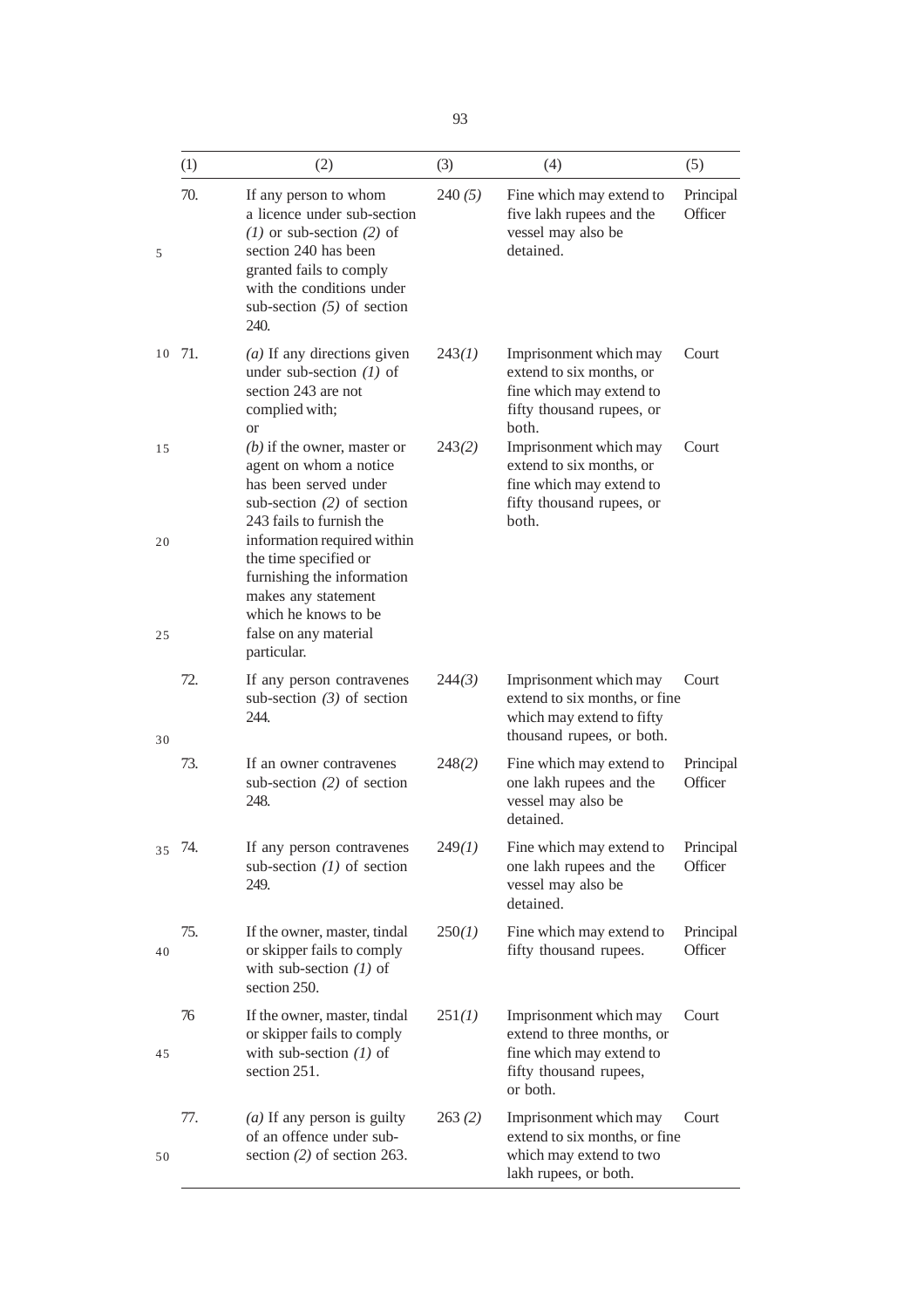|                                                    | (1)                                                                                                                                                                                                                                                                                                                                                                                                                                                                                                                            | (2)                                                                                                                                                                                                                                                                                                                                                     | (3)     | (4)                                                                                     | (5)                  |    |
|----------------------------------------------------|--------------------------------------------------------------------------------------------------------------------------------------------------------------------------------------------------------------------------------------------------------------------------------------------------------------------------------------------------------------------------------------------------------------------------------------------------------------------------------------------------------------------------------|---------------------------------------------------------------------------------------------------------------------------------------------------------------------------------------------------------------------------------------------------------------------------------------------------------------------------------------------------------|---------|-----------------------------------------------------------------------------------------|----------------------|----|
|                                                    |                                                                                                                                                                                                                                                                                                                                                                                                                                                                                                                                | $(b)$ If the owner, master or<br>his agent of vessel is guilty<br>of an offence under sub-<br>section $(3)$ of section 263.                                                                                                                                                                                                                             | 263(3)  | Fine which may extend<br>to two lakh rupees.                                            | Court                | 5  |
|                                                    | 78.                                                                                                                                                                                                                                                                                                                                                                                                                                                                                                                            | If any person acts in<br>contravention of sub-<br>section $(2)$ of section 270.                                                                                                                                                                                                                                                                         | 270(2)  | Fine which may extend to<br>fifty thousand rupees.                                      | Principal<br>Officer |    |
|                                                    | 79.                                                                                                                                                                                                                                                                                                                                                                                                                                                                                                                            | If any person contravenes<br>security measures under<br>sub-section $(2)$ of section<br>272.                                                                                                                                                                                                                                                            | 272(2)  | Fine which may extend<br>to five lakh rupees and<br>the vessel may also be<br>detained. | Principal<br>Officer | 10 |
|                                                    | 80.                                                                                                                                                                                                                                                                                                                                                                                                                                                                                                                            | If any person is guilty of<br>an offence under sub-<br>section $(2)$ of section 274.                                                                                                                                                                                                                                                                    | 274(2)  | Fine which may extend<br>to one lakh rupees.                                            | Principal<br>Officer | 15 |
|                                                    | 81.                                                                                                                                                                                                                                                                                                                                                                                                                                                                                                                            | If any vessel is detained<br>under the provisions of<br>this Act for which no fine<br>is provided.                                                                                                                                                                                                                                                      | General | Fine which may extend<br>to fifteen lakh rupees.                                        | Principal<br>Officer |    |
| Place of trial<br>and<br>jurisdiction of<br>court. |                                                                                                                                                                                                                                                                                                                                                                                                                                                                                                                                | 257. Any person committing any offence under this Act or any rules made thereunder, 20<br>may be tried for such offence before any place in which he may be found, or in any Court<br>which the Central Government may, by notification, direct in this behalf, or in any Court in<br>which he might be tried in any other law for time being in force. |         |                                                                                         |                      |    |
| Special<br>provision<br>regarding<br>punishment.   | 258. Notwithstanding anything contained in section 29 of the Code of Criminal<br>Procedure, 1973, it shall be lawful for a Metropolitan Magistrate or a Judicial Magistrate of 25 2 of 1974.<br>the first class to pass any sentence authorised by or under this Act on any person convicted<br>of an offence under this Act or any rules made thereunder.                                                                                                                                                                     |                                                                                                                                                                                                                                                                                                                                                         |         |                                                                                         |                      |    |
| Cognizance of<br>offence.                          | 259. The penalties to which the masters or owners of special trade passenger vessels<br>are made liable by section 256 shall be enforced only on a report made by the proper officer<br>in this behalf.                                                                                                                                                                                                                                                                                                                        |                                                                                                                                                                                                                                                                                                                                                         |         |                                                                                         |                      | 30 |
| Offences by<br>companies.                          | <b>260.</b> (1) If the person committing an offence under this Act is a company, every person<br>who, at the time the offence was committed, was in charge of, and was responsible to, the<br>company for the conduct of its business, as well as the company, shall be deemed to be<br>guilty of the offence and shall be liable to be proceeded against and punished accordingly:                                                                                                                                            |                                                                                                                                                                                                                                                                                                                                                         |         |                                                                                         |                      |    |
|                                                    | Provided that nothing in this sub-section shall render any such person liable to any 35<br>punishment provided in this Act, if he proves that the offence was committed without his<br>knowledge or that he exercised all due diligence to prevent the commission of such offence.                                                                                                                                                                                                                                             |                                                                                                                                                                                                                                                                                                                                                         |         |                                                                                         |                      |    |
|                                                    | $(2)$ Notwithstanding anything contained in sub-section $(1)$ , where an offence under<br>this Act has been committed by a company, and it is proved that the offence was committed<br>with the consent or connivance of, or is attributable to any neglect on the part of any $40$<br>director, manager, secretary, or any other officer of the company, such director, manager,<br>secretary, or other officer shall also be guilty of that offence and shall be liable to be proceeded<br>against and punished accordingly. |                                                                                                                                                                                                                                                                                                                                                         |         |                                                                                         |                      |    |
|                                                    |                                                                                                                                                                                                                                                                                                                                                                                                                                                                                                                                | <i>Explanation</i> .— For the purposes of this section,—                                                                                                                                                                                                                                                                                                |         |                                                                                         |                      |    |
|                                                    |                                                                                                                                                                                                                                                                                                                                                                                                                                                                                                                                | individuals; and                                                                                                                                                                                                                                                                                                                                        |         | (a) "company" includes a co-operative society, a firm or other association of $45$      |                      |    |

*(b)* "director" in relation to a firm means a partner in the firm.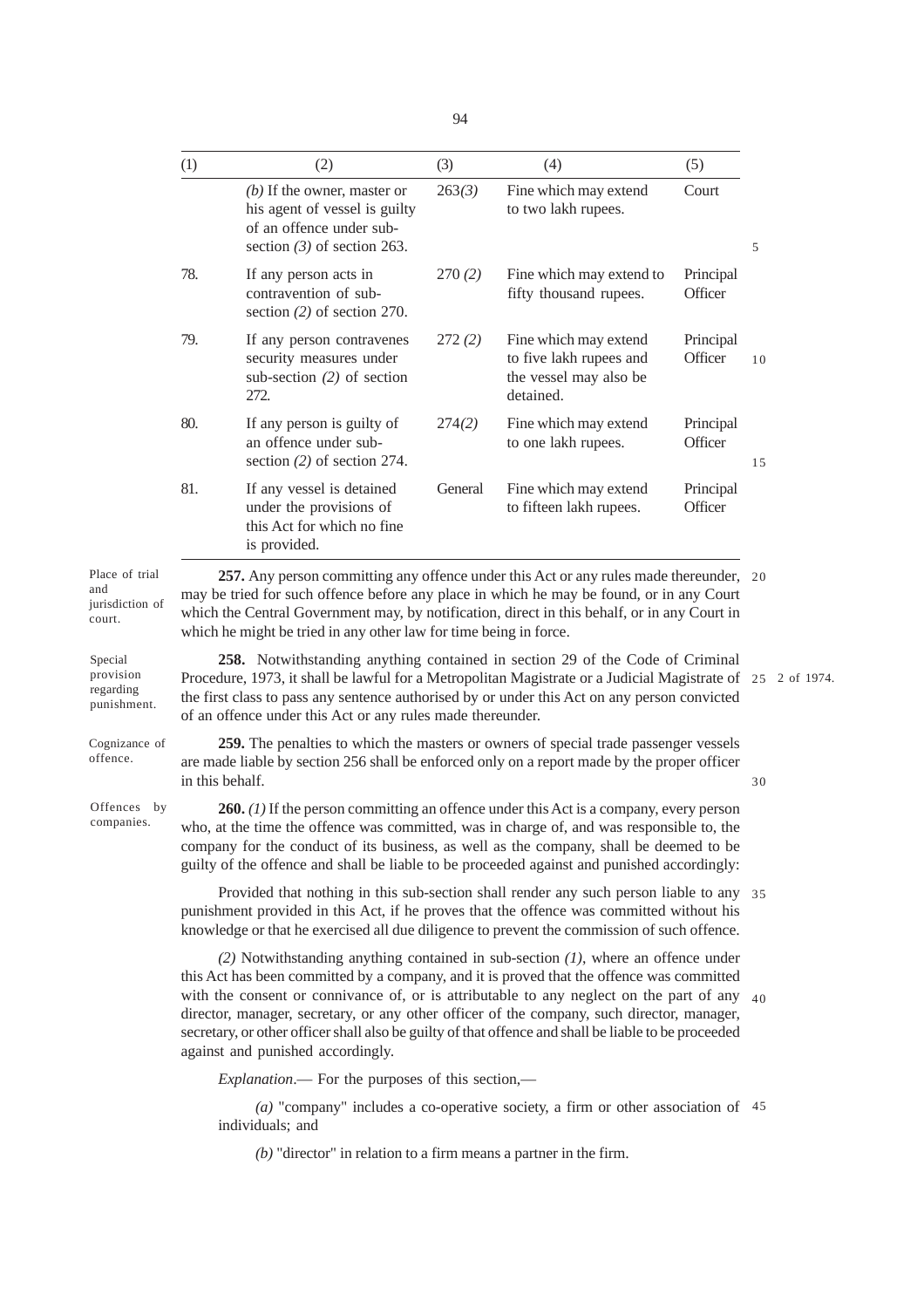**261.** *(1)* Whenever, in the course of any legal proceeding under this Act instituted at any place in India before any court or Metropolitan Magistrate or a Judicial Magistrate of the first class or before any person authorised by law or by consent of parties to receive evidence, the testimony of any witness is required in relation to the subject-matter, and the

defendant or the person accused, as the case may be, after being allowed a reasonable opportunity for so doing, does not produce the witness before any court or Metropolitan Magistrate or a Judicial Magistrate of the first class or person so authorised, any deposition previously made by the witness in relation to the same subject-matter before any court or Metropolitan Magistrate or a Judicial Magistrate of the first class in any other place in India 10 or, if elsewhere, before any Indian consular officer, shall be admissible in evidence,— 5

> *(a)* if the deposition is authenticated by the signature of the presiding officer of any court or Metropolitan Magistrate or a Judicial Magistrate of the first class or consular officer, before whom it is made;

*(b)* if the defendant or the person accused had an opportunity by himself or has agent of cross-examining the witness;

15

*(c)* if the proceeding is criminal, on proof that the deposition was made in the presence of the person accused.

- *(2)* It shall not be necessary in any case to prove the signature or official character of the person appearing to have signed such deposition, and a certificate by such person that 20 the defendant or person accused had an opportunity of cross-examining the witness, and that the deposition, if made in a criminal proceeding, was made in the presence of the person accused, shall, unless the contrary is approved, be sufficient evidence that he had that opportunity and that it was so made.
- **262.** *(1)* Whenever any damage has in any part of the world been caused to property belonging to the Government or to any citizen of India or a company by a vessel other than 25 an Indian vessel and at any time thereafter that vessel is found within Indian jurisdiction, the High Court may, upon the application of any person who alleges that the damage was caused by the misconduct or want of skill of the master or any member of the crew of the vessel, issue an order directed to any proper officer or other officer named in the order requiring him
- 30 to detain the vessel until such time as the owner, master or coassignee thereof has satisfied any claim in respect of the damage or has given security to the satisfaction of the High Court to pay all costs and damages that may be awarded in any legal proceeding that may be instituted in rest of the damage, and any officer to whom the order is directed shall detain the vessel accordingly.
- *(2)* Whenever it appears that before an application can be made under this section, the vessel in respect of which the applications to be made will have departed from India or the territorial waters of India, any proper officer may detain the vessel for such time as to allow the application to be made and the result thereof to be communicated to the officer detaining the vessel, and that officer shall not be liable for any cost or damages in respect of the detention unless the same is proved to have been made without reasonable grounds. 35 40

*(3)* In any legal proceedings in relation to any such damage aforesaid, the person giving security shall be made a defendant and shall for the purposes of such proceeding be deemed to be the owner of the vessel that has occasioned the damage.

**263.** *(1)* Where under this Act a vessel is authorised or ordered to be detained, any commissioned officer of the Indian Navy or Indian Coast Guard or any port officer, pilot, 45 harbour master, conservator of port or customs collector may detain the vessel under instruction of the proper officer.

*(2)* If any vessel after detention or after service on the master for any notice of, or order for, such detention proceeds to sea before she is released by any competent authority, the master of the vessel shall be guilty of an offence under this sub-section. 50

damage.

Power to enforce detention of vessel.

Power to detain foreign vessel that has occasioned

Depositions to be received in evidence when witness cannot be produced.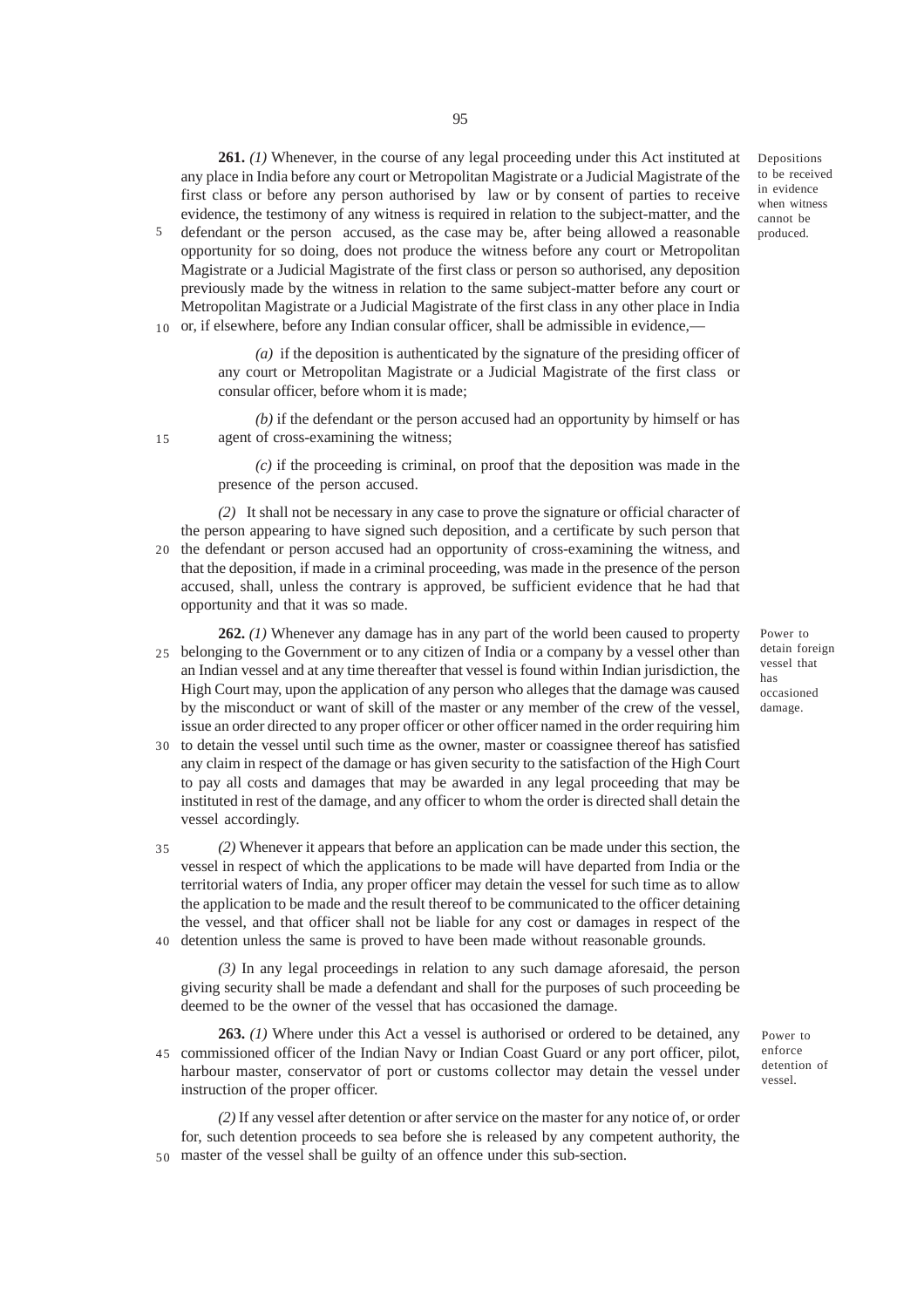*(3)* When a vessel so proceeding to sea takes to sea, when on board thereof in the execution of his duty any person authorised under this Act to detain or survey the vessel, the owner, master or agent of such vessel shall each be liable to pay all expenses of, and incidental to, such person being so taken to sea and shall also be guilty of an offence under this sub-section.

*(4)* When any owner, or master or agent is convicted of an offence under sub-section *(3)*, the convicting court or Metropolitan Magistrate or a Judicial Magistrate of the first class, as the case may be, may inquire it and determine the amount payable on account of expenses by such owner, master or agent under that sub-section and may direct that the same shall be recovered from him in the manner provided for the recovery of fines.

Levy of wages, etc., by distress of movable property or vessel.

**264.** *(1)* When an order under this Act for the payment of any wages or other sums of money is made by any court or Metropolitan Magistrate or a Judicial Magistrate of the first class or other officer or authority, and the money is not paid at the time or in the manner directed, the sum mentioned in the order with such further sum as may be thereby awarded for costs, may be levied by distress and sale of the movable property of the person directed 15 to pay the same under a warrant to be issued for that purpose by such a court or Metropolitan Magistrate or a Judicial Magistrate of the first class.

*(2)* Where any court or Metropolitan Magistrate or a Judicial Magistrate of the first class or other officer or authority has power under this Act to make an order directing payment to be made of any seafarer's wages, fines or other sums of money, then if the person so directed to pay the same is the master, owner or agent of a vessel and the same is not paid at the time or in the manner directed by the order of the court or Metropolitan Magistrate or a Judicial Magistrate of the first class, or other officer or authority may, in addition to any other power it may have for the purpose of compelling payment by warrant, direct the amount remaining unpaid to be levied by distress and sale of the vessel and her equipment. 25  $20$ 

Notice to be given to consular representative of proceedings taken in respect of foreign vessel.

Service of documents.

**265.** If any vessel other than an Indian vessel is detained under this Act, or if any proceeding is taken under this Act against the master, owner or agent of any such vessel, notice shall forthwith be served on the consular officer of the country in which the vessel is registered, at or nearest to the port where the vessel is for the time being, and such notice shall specify the grounds on which the vessel has been detained or the proceedings have 30 been taken.

**266.** Where, for the purpose of this Act, any document is to be served on any person, that document may be served,—

*(a)* in any case by delivering a copy thereof personally to the person to be served, or by leaving the same at his last place of abode, or by post;

*(b)* if the document is to be served on the master of a vessel, where there is one, or a person belonging to a vessel, by leaving the same for him on board that vessel, with the person being or appearing to be in command or charge of the vessel; and

*(c)* if the document is to be served on the master of a vessel where there is no master and the vessel is in India, on the owner of the vessel, or, if such owner is not in India, in some agent of the owner residing in India, or, where no such agent is known or can be found, by serving a copy thereof to the master of the vessel or by affixing at a suitable place on the bridge. 40

## **PART XV**

#### **MISCELLANEOUS**

Birth and death of persons on board vessel during a voyage.

**267.** The master of any vessel performing a voyage shall, on arrival, at the next port or place of call, intimate the proper officer, the date of any birth or death of any person occurring during the voyage and the cause of death or any other relevant details, as the Central Government may, by order, specify in this behalf.

10

5

35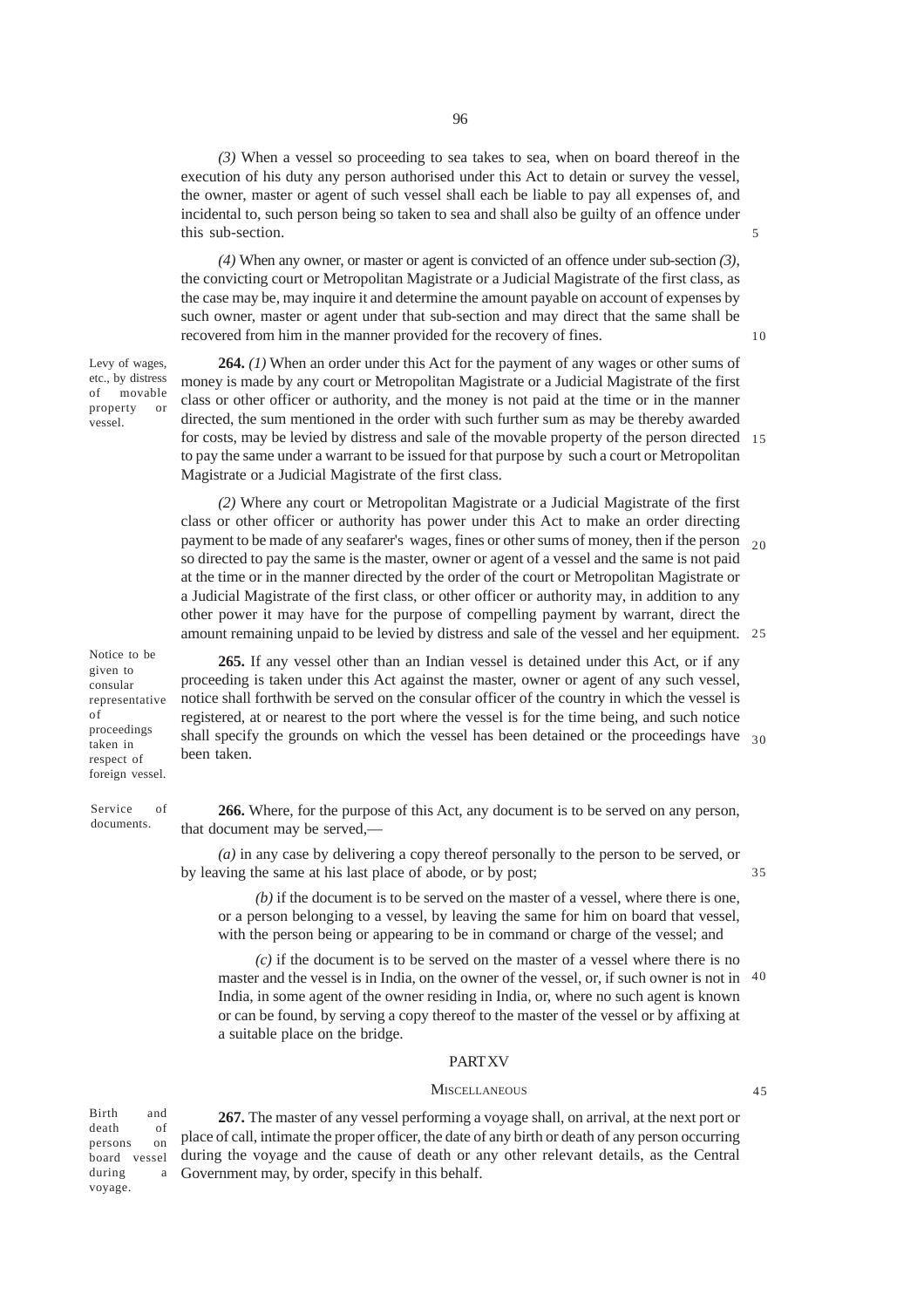**268.** *(1)* If any person dies on board or is missing from an Indian vessel, the master shall forthwith inform to the Director-General, and the proper officer of the port or the next port of call.

*(2)* On receipt of information under sub-section *(1)*, the proper officer shall enquire into the cause of death and make in the official log book an endorsement to that effect, either that the statement of the cause of death in the book is in his opinion true, or the contrary according to the result of inquiry. 5

*(3)* If, in the course of any such inquiry, it appears to the proper officer that a death has been caused on board the vessel by violence or other improper means, he shall either report 10 the matter to the Director-General or, if the emergency of the case so requires, shall take immediate steps for bringing the offender to trial.

**269.** The following persons shall be deemed to be public servants within the meaning of section 21 of the Indian Penal Code, namely:— 45 of 1860.

*(a)* every surveyor;

15

20

*(b)* every person appointed under this Act to report information as to shipping casualties under Part X;

*(c)* every person authorised under this Act to make any investigation or inquiry and all persons whom he calls to his aid;

*(d)* every person directed to make an investigation into an explosion or fire on a vessel; and

*(e)* every other officer or person appointed under this Act to perform any functions thereunder.

**270.** *(1)* Every person who is empowered by this Act to make an investigation or inquiry or to board, survey, inspect or detain a vessel,—

*(a)* may go on board any vessel and inspect the same or any part thereof, or any of the machinery, equipment or articles on board thereof, or any certificate of the master or other officer to which the provisions of this Act or any of the rules made thereunder apply, not unnecessarily detaining or delaying the vessel from proceeding on any voyage, and if in consequence of any incident to the vessel or for any other reason it is considered necessary so to do, may require the vessel to be taken into dock for the purpose of inspection or survey; 25 30

> *(b)* may enter and inspect any premises, the entry and inspection of which appears to be requisite for the purpose aforesaid;

*(c)* may, by summons under his hand, require the attendance of all such persons as he thinks fit to call before him and examine them for the purpose aforesaid, and may require answers or returns to any enquiries he thinks fit to make; 35

> *(d)* may require and enforce the production of all relevant books, papers, or documents;

*(e)* may administer oaths or may in lieu of requiring or administering an oath, require every person examined by him to make and subscribe a declaration of the truth of the statements made by him in his examination; and

*(f)* may muster the crew of any such vessel.

*(2)* No person shall hinder or obstruct any officer or person referred to in sub-section *(1)* from going on board any vessel or otherwise impede him in the execution of his duties or the exercise of his powers under this Act. 45

Inquiry into cause of death on board or person missing from Indian vessel.

Certain persons deemed to be public servants.

Power of persons authorised to investigate, inquire, etc.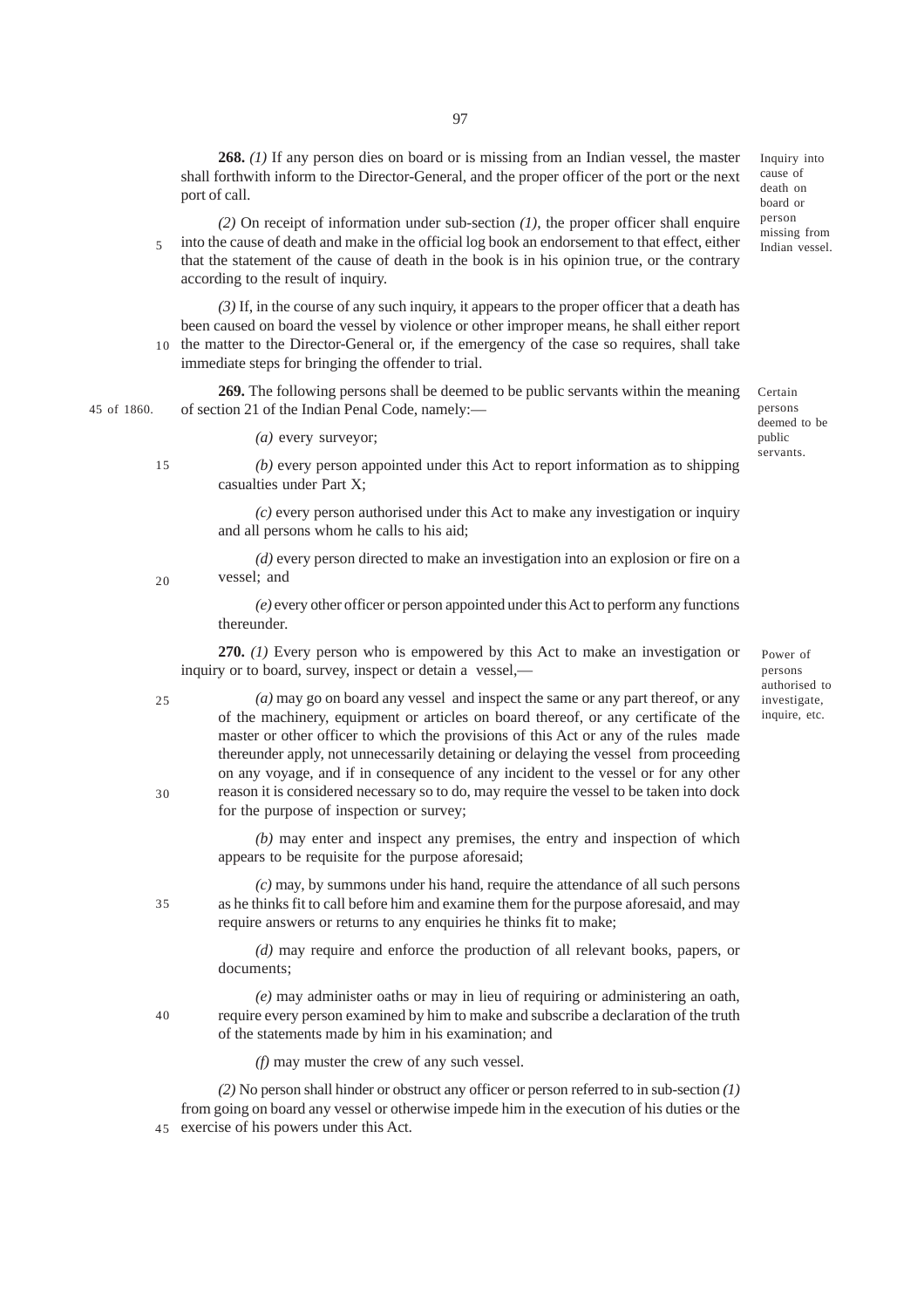Power to permit alternative provisions and arrangement.

Control of Nuclear vessels and security measures.

Exemption of public vessels, foreign and Indian.

Power to exempt.

**271.** Where this Act requires that provisions or arrangements for a vessel shall meet the obligations under the Convention the Central Government may, after satisfying itself based on the Convention or its protocol or its amendments or by trials or otherwise, as effective as that so required, by an order, permit such other provisions or arrangements to be used or provided.

**272.** *(1)* No vessel provided with a nuclear power plant shall proceed to any port or place in India including territorial waters thereof without permission of the Central Government.

*(2)* The Central Government may, by general or special order, issue such direction, as it deems fit, to the registered owners of the vessels, for taking such security measure as may be necessary.

**273.** The Central Government may, by notification, direct that the provisions of this Act or any of them shall not apply to vessels belonging to the Government or to any class of such vessels.

**274.** *(1)* Notwithstanding anything contained in this Act, the Central Government may, by order in writing and upon such conditions, if any, as it may think fit to impose, exempt 15 any vessel or tindal or seafarer or any class thereof, from any specified requirement contained in or prescribed in pursuance of this Act or dispense with the observance of any such requirement in the case of any vessel or tindal or seafarer, or any class thereof if it is satisfied that the requirement has been substantially complied with or that compliance with the requirement is or ought to be dispensed with in the circumstances of the case: 20

Provided that no exemption which is prohibited by the Safety Convention or Pollution Prevention Convention shall be granted under this sub-section.

*(2)* Where an exemption is granted under sub-section *(1)* subject to any conditions, a breach of any of those conditions shall, without prejudice to any other remedy, be deemed to be an offence under this sub-section.

General power to make rules.

Provisions with respect to rules.

**275.** Without prejudice to any other power to make rules contained elsewhere in this Act, the Central Government may make rules generally to carry out the provisions of this Act.

**276.** *(1)* All rules made under this Act shall be published in the Official Gazette and shall be subject to the condition of previous publication.

*(2)* In making a rule under this Act, the Central Government may direct that a breach 30 thereof shall be punishable with fine which may extend to fifty thousand rupees, and if the breach is a continuing one, with further fine which may extend to five thousand rupees for every day after the first day during which the breach continues.

*(3)* Every rule made or notification issued under this Act shall be laid as soon as may be after it is made before each House of Parliament while it is in session for a total period of 35 thirty days which may be comprised in one session or in two or more successive sessions, and if, before the expiry of the session immediately following the session or the successive sessions aforesaid, both Houses agree in making any modification in the rule or notification or both Houses agree that the or notification rule should not be made, the rule or notification shall, thereafter, have effect only in such modified form or be of no effect, as the case may be; 40 so, however, that any such modification or annulment shall be without prejudice to the validity of anything previously done under that rule or notification.

**277.** No suit or other legal proceeding shall lie against any person for anything which is in good faith done or intended to be done under this Act.

**278.** The Central Government may enter into agreement with other countries or 45 organisations for effective implementation of the provisions of this Act.

**279.** *(1)* If any difficulty arises in giving effect to the provisions of this Act, the Central Government may, by order, published in the Official Gazette, make such provisions not inconsistent with the provisions of this Act, as appear to be necessary for removing the difficulty:

Protection of persons acting under the Act. Agreement

with other countries. Removal of difficulties.

5

10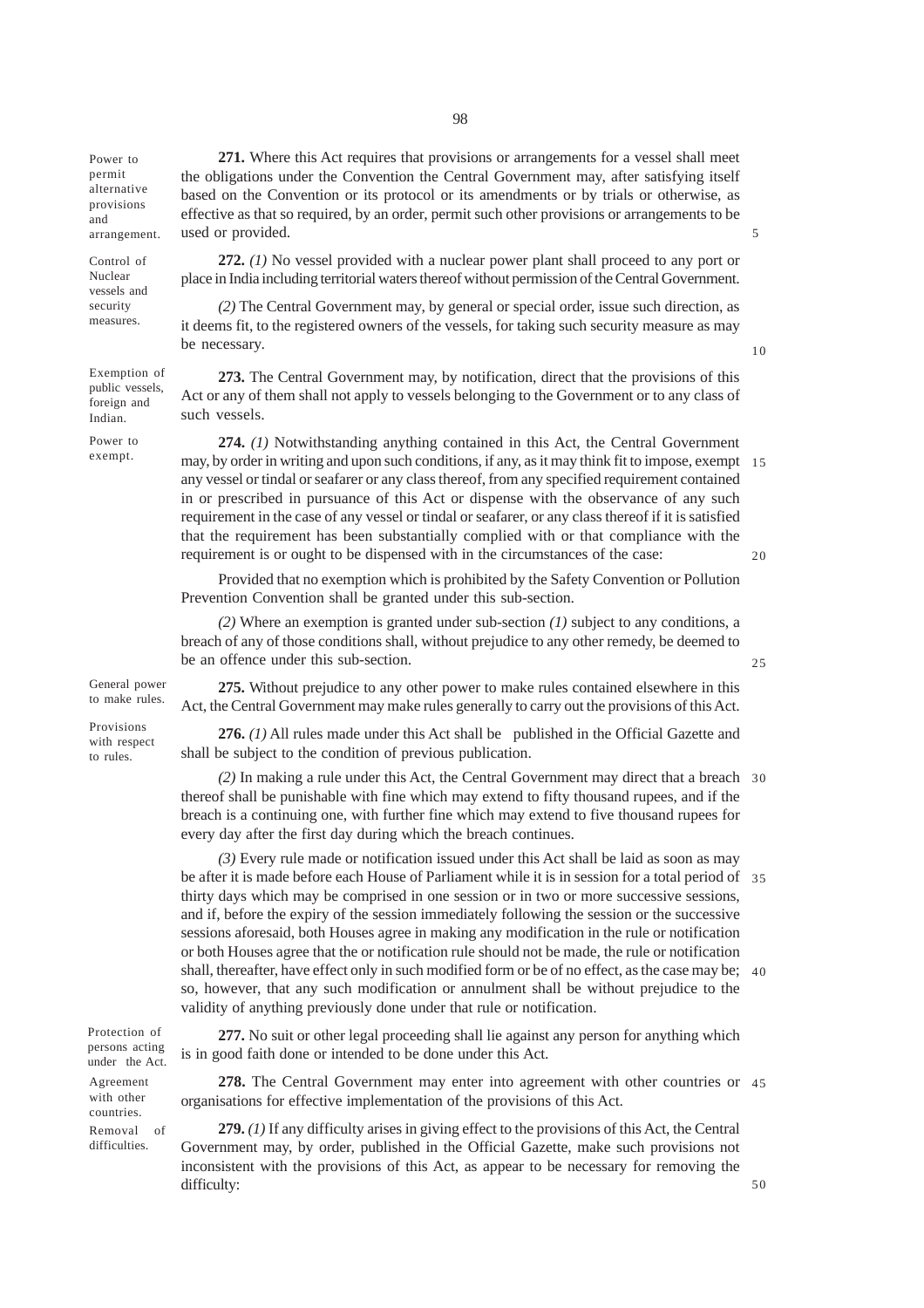99

Provided that no such order shall be made under this section after the expiry of a period of three years from the commencement of this Act.

*(2)* Every order made under this section shall be laid, as soon as may be after it is made, before each House of Parliament.

## **PART XVI**

#### REPEALS AND SAVINGS

**280.** *(1)* The Merchant Shipping Act, 1958 and the Coasting Vessels Act, 1838 are hereby repealed. Repeal and savings. 44 of 1958. 19 of 1838.

*(2)* Notwithstanding the repeal of any enactment by sub-section *(1)*,-

10

15

20

 $25$ 

30

35

5

*(a)* any notification, rule, regulation, bye-law, order or exemption issued, made or granted under any enactment hereby repealed shall, until revoked, have effect as if it had been issued, made or granted under the provisions of this Act;

*(b)* any office established or created, officer appointed and anybody elected or constituted under any enactment hereby repealed shall continue and shall be deemed to have been established, created, appointed, elected, or constituted, as the case may be, under this Act;

*(c)* any document referring to any enactment hereby repealed shall be construed as referring to this Act or to the provision of this Act;

*(d)* any fine levied under any enactment hereby repealed may be recovered as if it had been levied under this Act;

*(e)* any offence committed under any enactment hereby repealed may be prosecuted and punished as if it had been committed under this Act;

*(f)* any vessel registered under the Merchant Shipping Act, 1958 hereby repealed shall be deemed to have been registered under this Act;

*(g)* any mortgage of vessels recorded in any register book maintained at any port in India under the Merchant Shipping Act, 1958 any enactment hereby repealed shall be deemed to have been recorded in the register book under the corresponding provision of this Act;

*(h)* any licence, certificate of competency or service, certificate of survey, A or B certificate, safety certificate, qualified safety certificate, safety equipment certificate, exemption certificate, international or Indian load line certificate or any other certificate or document issued, made or granted under any enactment hereby repealed and in force at the commencement of this Act shall be deemed to have been issued, made or granted under this Act and shall, unless cancelled under this Act, continue in force until the date shown in the certificate or document, as the case may be;

*(i)* any proceeding pending before any court under any enactment here by repealed may be tried or disposed of under the corresponding provisions of this Act;

(*j*) the officers existing under the commencement of this Act shall continue as if they have been established under this Act;

(*k*) any person appointed under or by virtue of any repealed enactment shall be deemed to have been appointed to that office under or by virtue of this Act;

40

44 of 1958.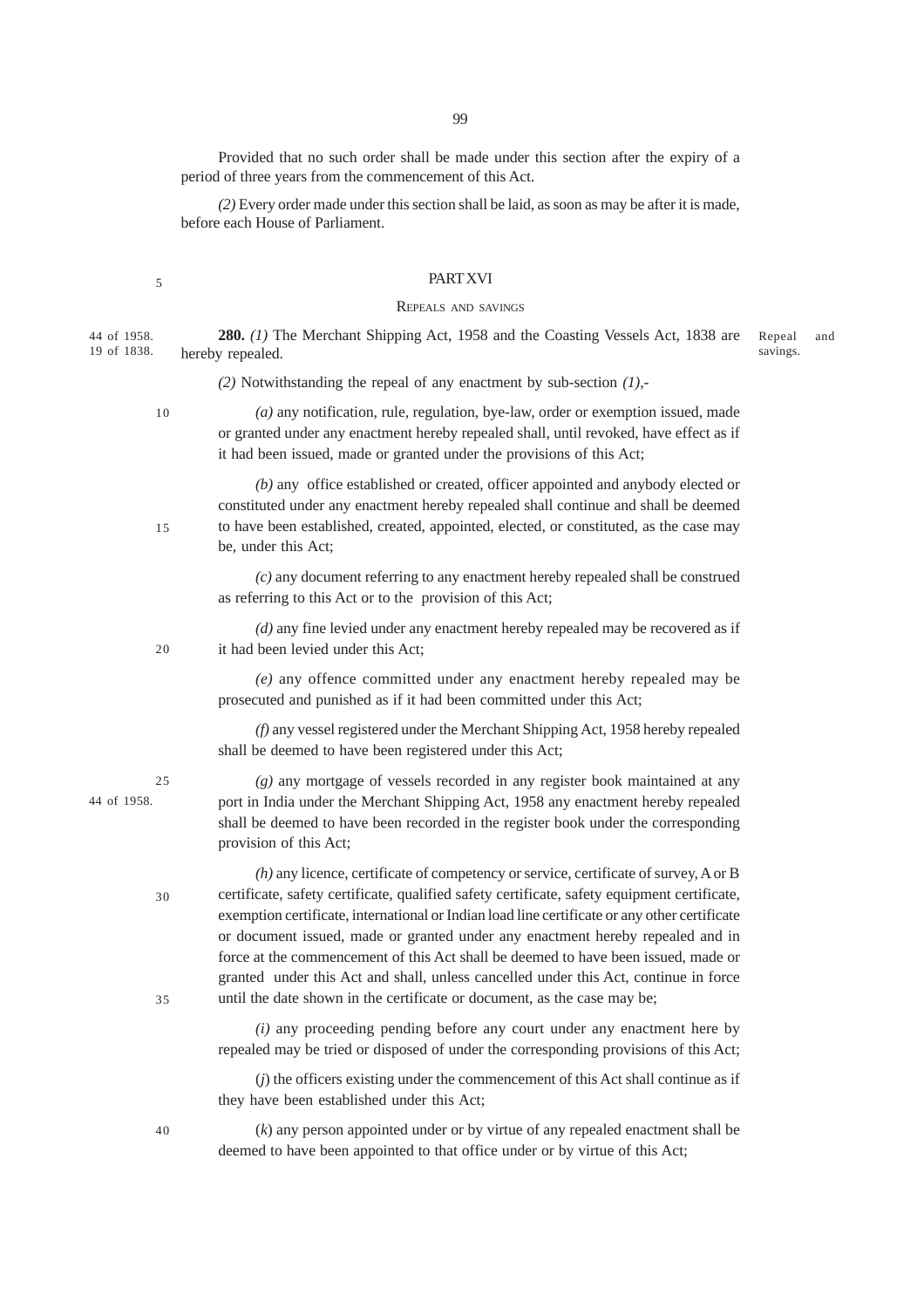(*l*) any inspection, investigation or inquiry ordered to be done under the provisions of any repealed enactment shall continue to be proceeded with as if such inspection, investigation or inquiry ordered to be done under the corresponding provisions of this Act.

*(3)* The mention of particular matters in this section shall not be held to prejudice or 5affect the general application of section 6 of the General Clauses Act, 1897, with regard to the effect of repeals.

10 of 1897.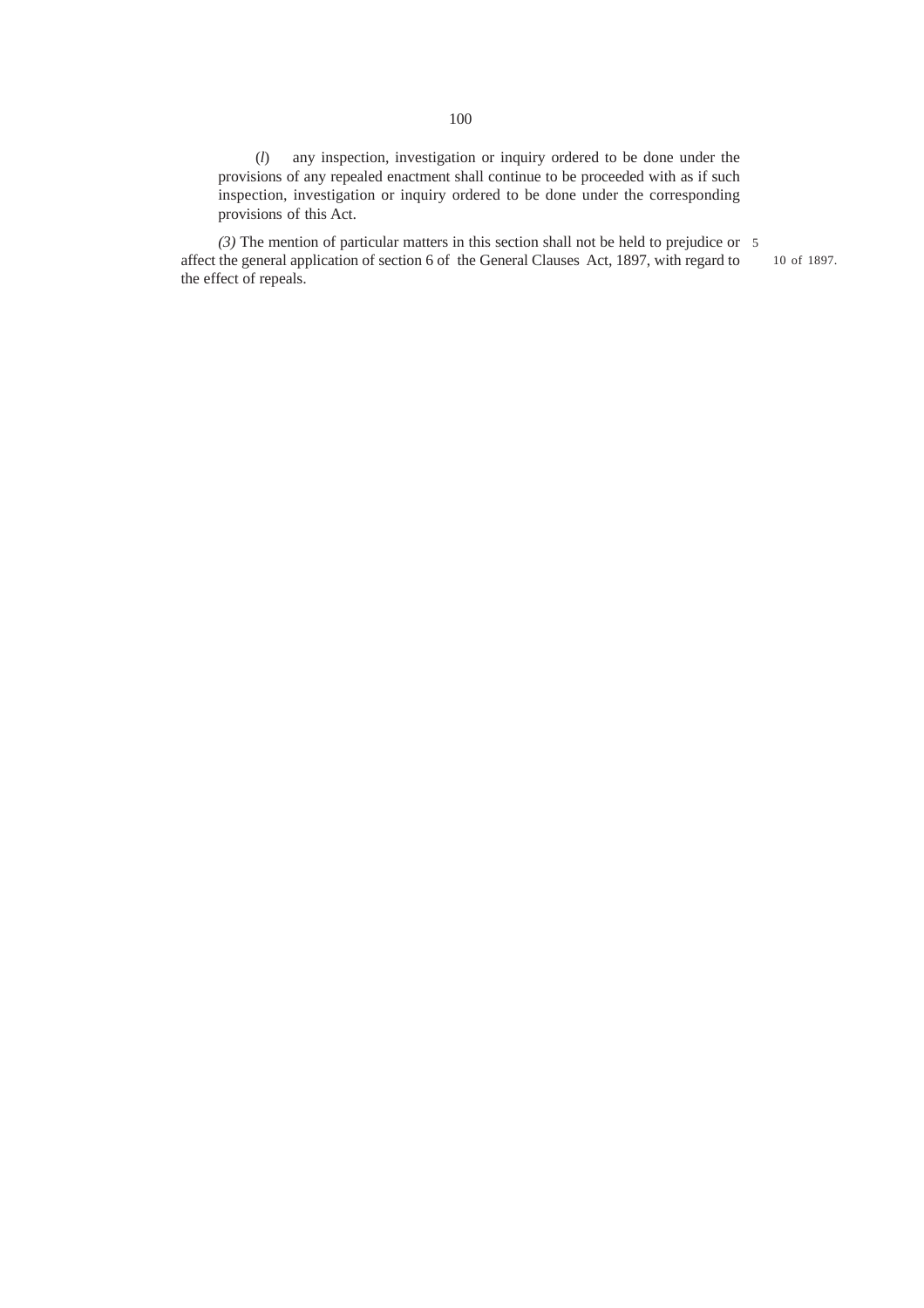### STATEMENT OF OBJECTS AND REASONS

The Merchant Shipping Act, 1958 has been enacted to foster the development and ensure the efficient maintenance of an Indian mercantile marine in a manner best suited to serve the national interests and for that purpose to establish a National Shipping Board and a Shipping Development Fund, to provide for the registration of Indian ships and generally to amend and consolidate the law relating to merchant shipping. The said Act has been amended several times and now contains more than 560 sections.

2. Internationally, merchant shipping industry has undergone various changes in recent years. In order to meet the new challenges and promote 'Ease of Doing Business', reforms are required to increase tonnage under Indian flag and share of Indian seafarers, safeguard the rights and privileges of seafarers, enhance the safety and security of vessels and life at sea, prevent marine pollution, provide for maritime liabilities and compensations, and to develop Indian costal shipping and trade, etc.

3.The Coasting Vessels Act, 1838 is a legislation of British era which provides for registration of non-mechanically propelled vessels for a limited jurisdiction of Saurashtra and Kutch. As it has been decided to bring the registration of all seagoing vessels under the law of Merchant Shipping, the Coasting Vessels Act, 1838 will become redundant.

4. In order to ensure that old and redundant provisions of the laws are replaced with contemporaneous provisions, it has been decided to consolidate and amend the laws relating to merchant shipping to ensure compliance with the country's obligation under the International Conventions and maritime treaties to which India is a party and also to ensure the efficient maintenance of Indian mercantile marine in a manner best suited to serve the national interest.

5. In view of the above, it has become imperative to repeal the Merchant Shipping Act, 1958 and the Coasting Vessels Act, 1838 and to provide for contemporaneous, futuristic and dynamic legislation, namely, the Merchant Shipping Bill, 2016 to meet the requirements of India as an emerging economy.

6. The Merchant Shipping Bill, 2016, *inter alia*, seeks to provide for the following, namely:––

(*a*) to register all seagoing vessels, whether propelled or not, including certain residuary category of vessels not covered under any statute;

(*b*) to allow substantially-owned vessels and vessels chartered on Bareboat Charter-cum-Demise (BBCD) contract by Indian entities to be registered as Indian flag vessels, to recognise Indian controlled tonnage as a separate category, and dispense with the requirement for issuing licences to Indian flag vessels for coastal operation, so as to facilitate augmentation of Indian tonnage and promotion of coastal shipping;

(*c*) to simplify and consolidate the regime for survey, inspection and certification of vessels which are scattered in various Parts of the Merchant Shipping Act, 1958 by placing them together, for convenience of the Indian shipping industry;

(*d*) to monitor the maritime education leading to grant of certificate of competency or certificate of proficiency in accordance with either the provisions of International Convention or otherwise to impart quality education to prospective seafarers, and to facilitate Indian seafarers to work onboard vessels with respective certificate and qualification;

(*e*) to entitle the seafarers held in captivity of pirates to receive wages till they are released from captivity and reach home safely so as to ensure welfare of seafarers;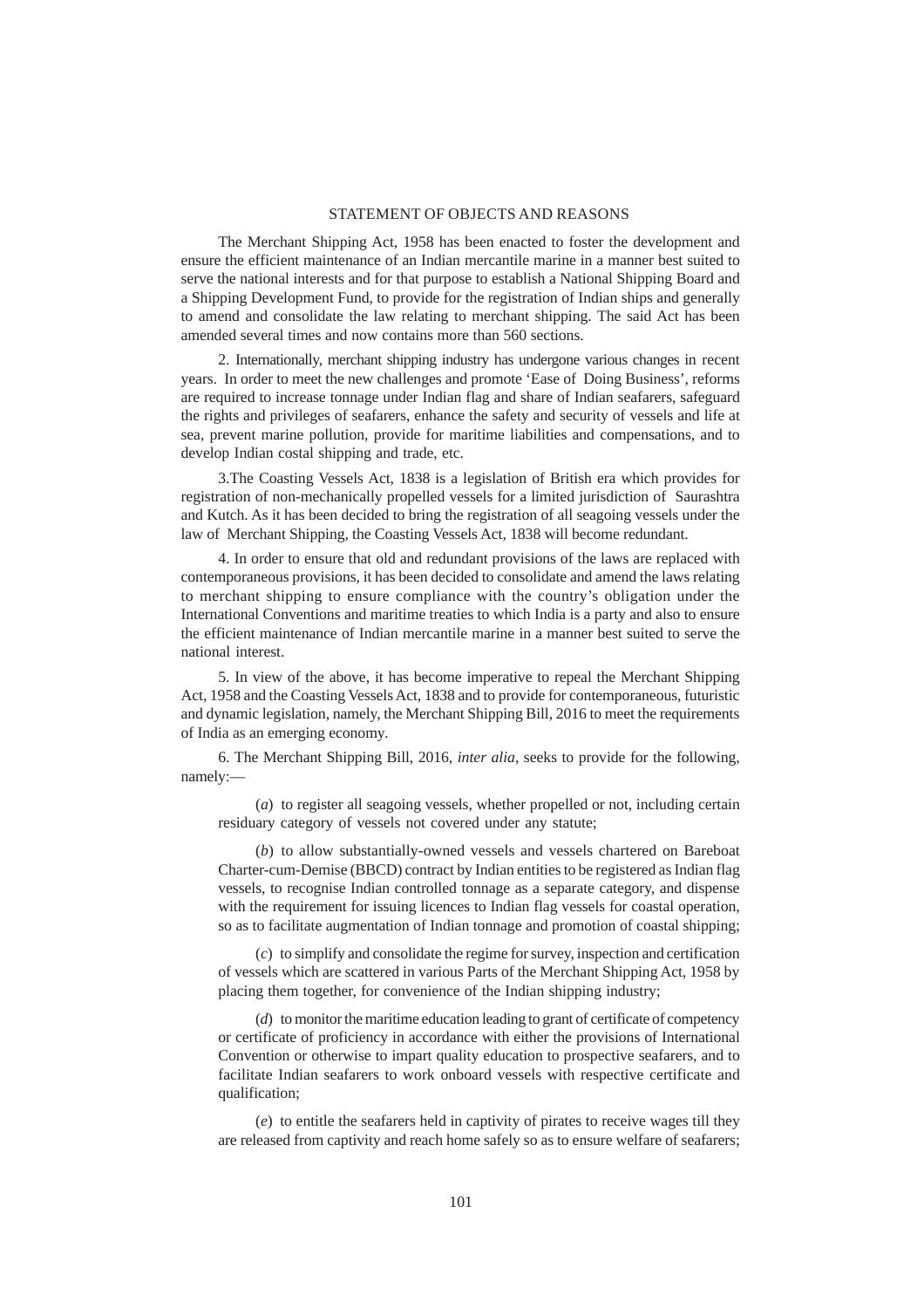(*f*) to make insurance compulsory for the crew engaged on vessels including fishing, sailing, non-propelled vessels and vessels whose net tonnage is less than fifteen and solely engaged in coasting trade of India, by the owner of the vessel;

(*g*) to dispense with the requirement of signing of articles of agreement by the crew before the Shipping Master so as to facilitate early employment of seafarers;

(*h*) to make provisions for security-related aspects with respect to vessels, which will enable identification and ensure coastal security;

(*i*) to make provisions so as to give effect to seven Conventions of International Maritime Organisation, namely, (i) the Intervention Convention, 1969, (ii) the Search and Rescue Convention, 1979, (iii) the Annex VI to the International Convention on Prevention of Pollution from Ships, (iv) the Convention for Control and Management of Ships Ballast Water and Sediments, 2004, (v) the Nairobi Wreck Removal Convention, 2007, (vi) the Salvage Convention,1989 and (vii) the International Convention for Bunker Oil Pollution Damage, 2001;

(*j*) to repeal the Coasting Vessels Act,1838 and the Merchant Shipping Act, 1958.

7. The Bill seeks to achieve the above objectives.

5 *December*, 2016.

NEW DELHI; NITIN GADKARI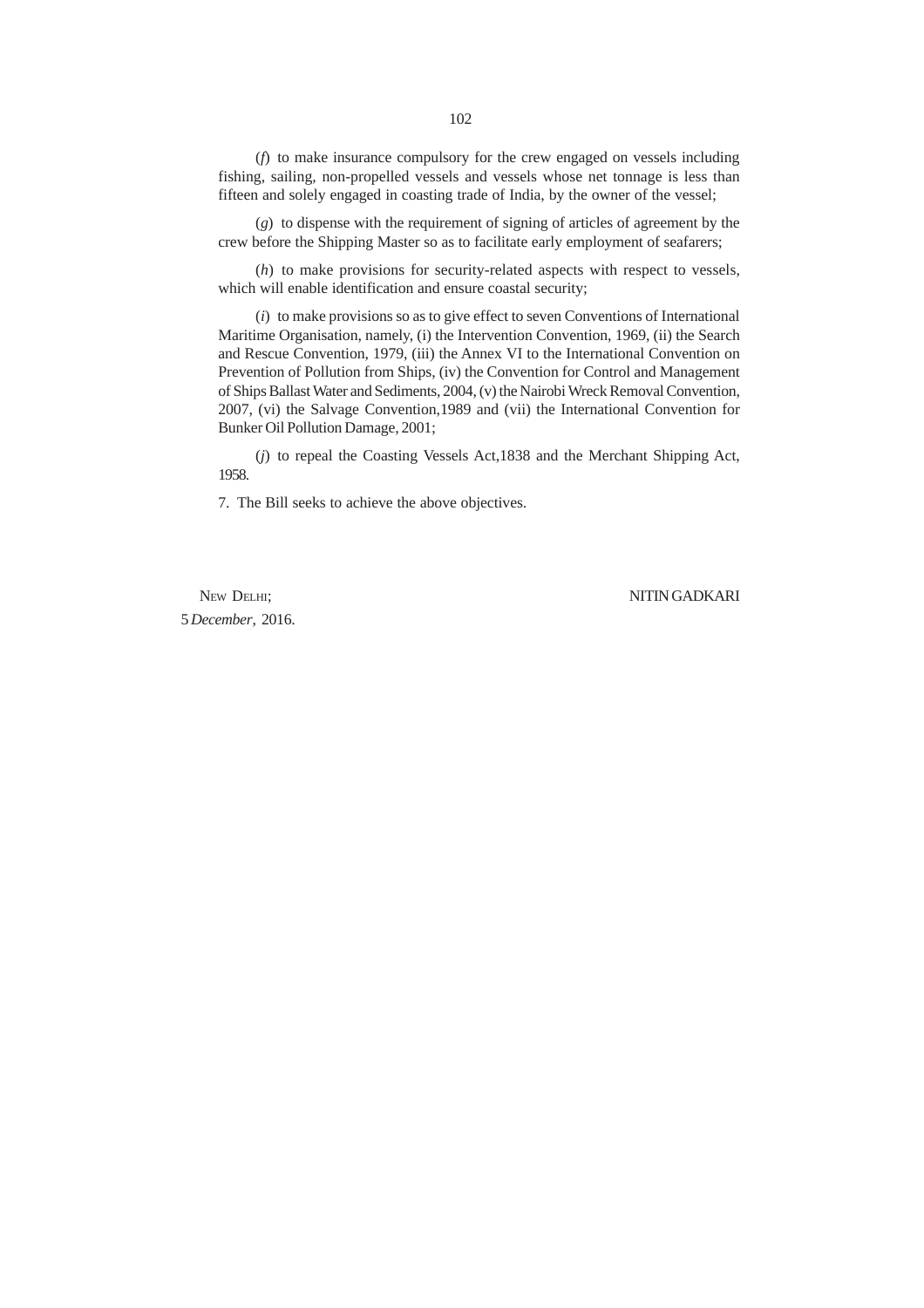### *Notes on clauses*

*Clause* 1 .–– This clause seeks to provide for short title and commencement of the Bill.

*Clause* 2.––This clause seeks to provide for application of the Bill. It specifies the application of the Bill to the vessels registered, vessels required to be registered and vessels other than preceding two categories. It also specifies the extent of application of the Bill to Indian controlled tonnage vessels.

*Clause* 3.–– This clause contains definitions of various expressions used in the Bill. It defines the expressions, *inter alia,* "costs", "coasting trade of India", "convention", "distressed seafarer", "family", "Indian controlled tonnage vessel", "port of registry", "sailing vessel", "ship", "special trade", "vessel".

*Clause* 4.––This clause seeks to provide for establishment of the National Shipping Board. It provides for the composition of the Board, consisting of six members of Parliament; sixteen members to be appointed by the Central Government and equal number to be included in the Board representing the ship owners and seafarers; and the term of its members, its power to advise the Central Government.

*Clause* 5.––This clause seeks to provide for the constitution of the Seafarer Welfare Board to advise the Central Government on the measures for promoting the welfare of the seafarers.

*Clause* 6.–– This clause empowers the Central Government to appoint a person to be the Director-General of Shipping for the purposes of exercising or discharging the powers, authority or duties conferred on or imposed by under the provisions of the Bill. This clause also empower the Central Government to delegate its power to Director-General and he may with the approval of the Central Government delegate his powers to other officer or authority and the officers appointed under the Bill shall discharge their functions under the general superintendence and control of the Director-General.

*Clause* 7.–– This clause empowers the Central Government to appoint Surveyors at such port or place as it may consider necessary. It further empowers the Central Government to authorise any person or body of persons, as surveyor in case of cargo vessel.

*Clause* 8.–– This clause seeks to empower the Central Government to appoint Radio Inspectors relating to radio communication.

*Clause* 9.–– This clause seeks to empower the Central Government to establish and maintain office of the Mercantile Marine Department at the ports of Mumbai, Kolkata, Chennai, Kochi, Kandla and such other ports or places in India for the administration of the provisions of the Bill and the rules made thereunder. It further provides that the office of the Mercantile Marine Departments at the ports of Mumbai, Kolkata, Chennai, Kochi, Kandla and any other port or place as notified by the Central Government shall be in the charge of the Principal Officer, and the office at any other port or place shall be in the charge of such officer as the Central Government may appoint in this behalf.

*Clause* 10.––This clause empowers the Central Government to establish Shipping office and appoint shipping master and other officers as it may consider necessary. It provides that if at any place such shipping office is not established then either the Mercantile Marine Department, or port officer or any other office may conduct the business of shipping office. It further provides that any act done by Deputy Shipping Master, Assistnat Shipping Master or any other officer in shipping office shall have the same effect as if done by the Shipping Master.

*Clause* 11.–– This clause seeks to empower the Central Government to establish at every port a seafarer's employment office and shall appoint thereto a director and as many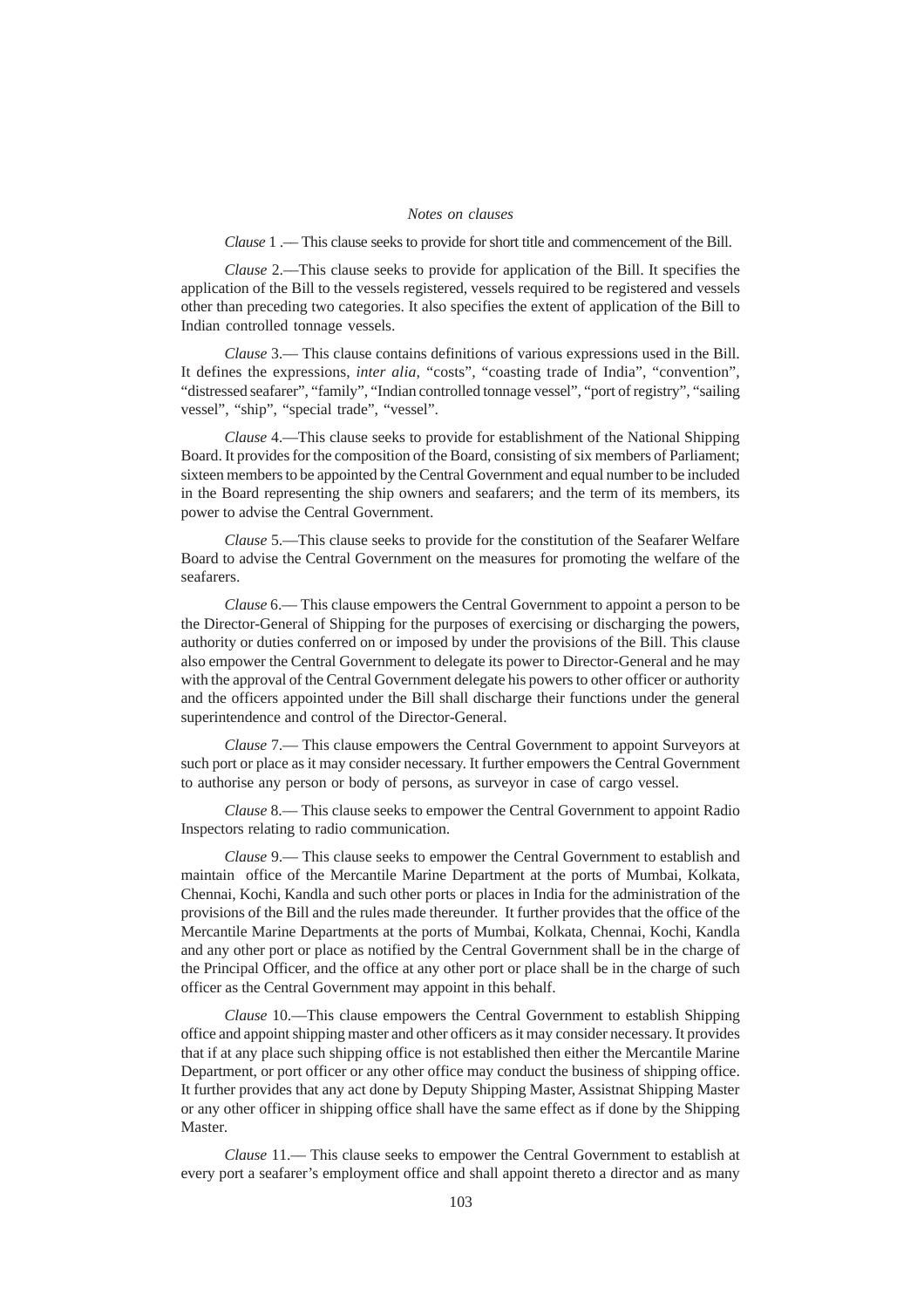Deputy Directors and Assistant Directors as it may consider necessary. It provides that all acts done by Deputy Director or Assistnat Director shall have the same effect as if done by the Director himself. It also provides that if at some port, seafarers employment office is not available then at such place the Central Government has power to appoint a person or body of persons to carry out the functions of the Seafarer's Employment Office and such person or body of persons shall be deemed to be Seafarers Employment Office.

*Clause* 12.––This clause seeks to empower the Central Government to appoint Seafarers Welfare Officer in any port or place outside India. It specifies the duties which the Seafarers Welfare Officer needs to perform. It further provides that if any seafarer's welfare officer appointed at any port outside India performs any functions assigned to an Indian consular officer, such functions shall have the same effect as if they had been performed by an Indian consular officer.

*Clause* 13.–– This clause seeks to provide for application of Part III of the Bill. It provides for the application of the provisions of Part III to all sea-going vessels for the purposes of registration of vessels.

*Clause* 14.–– This clause seeks to impose obligation for registration of every vessel. It provides that every Indian vessel shall be registered under Part III at such port or place of registry as may be notified by the Central Government. It further provides that the vessels registered under the Coasting vessels Act, 1838, which has been proposed for repeal by this Bill, shall be re-registered under the provisions of this Bill within one year of coming into force of the Bill and the vessels registered under the existing Act shall be deemed to be registered under this Bill. It also provides that all vessels belonging to the Government, other than vessels of the Indian Navy, Indian Coast Guard, Customs Authorities, Central Paramilitary Forces, Coastal Police and other Police Agencies, shall be registered under this Bill.

Sub-clause (*2*) of this clause enables the registration of an Indian vessel out of India with such conditions as may be made by rules. Sub-clause (*3*) provides that no vessel shall be an Indian vessel or an Indian controlled tonnage vessel unless such vessel is substantially owned by any of the person specified therein. Sub-clause (*4*) mandates that Indian vessel proceeding to sea without a valid certificate of registration shall be detained unless it produces such certificate.

*Clause* 15.––This clause seeks to appoint the Registrar of Indian vessels. It provides that at any port, the Principal Officer of the Mercantile Marine Department, shall be the Registrar of Indian vessels at that port, and at any other place in India such authority as the Central Government may, appoint, shall be the Registrar of Indian vessels at that place. It further provides that every Registrar shall keep a register book and shall make entries in that book be made, and maintain the records of vessels registered under this Bill, in such manner as may be provided by rules.

*Clause* 16.–– This clause seeks to provide of application of registry. It provides that an application for the registry of an Indian vessel shall be made to the Registrar in such form and manner as may be provided by rules.

*Clause* 17.–– This clause seeks to provide for marking, survey and measurement of vessels before registry. It provides that the owner of every Indian vessel in respect of which an application for registry is made shall cause such vessel to be marked, surveyed and measured by a surveyor and the tonnage of the vessel ascertained before the registry in such manner as may be made by rules and the surveyor shall grant a certificate specifying the tonnage and build and such other particulars descriptive of the identity of the vessel as may be provided by rules and the certificate of the surveyor shall be delivered to the Registrar before registry.

*Clause* 18.––This clause seeks to empower the Registrar to inquire into title of an Indian vessel to be registered. It provides that where it appears to the Registrar that there is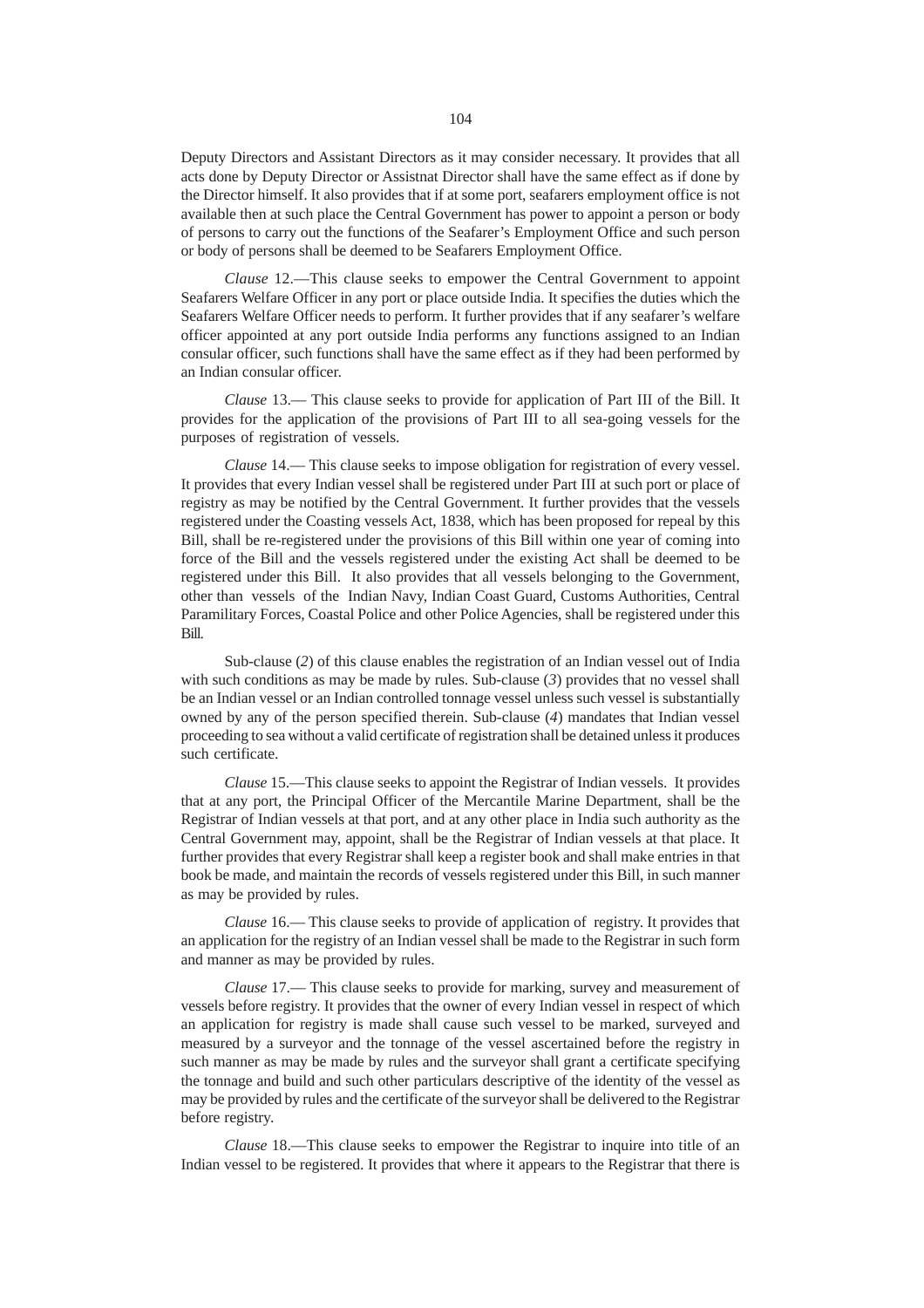any doubt as to the title of any Indian vessel to be registered as an Indian vessel, he may require evidence to be given to his satisfaction that the vessel is entitled to be registered as an Indian vessel and if no evidence is given to the satisfaction of the Registrar, such vessel shall be liable for forfeiture.

*Clause* 19.–– This clause seeks to provide for grant of certificate of registry. It provides that on completion of registry, the certificate of registry shall be granted to Indian vessel. It also provides for issuance of tonnage certificate and granting of new certificate of registry in case it is defaced or mutilated or lost or destroyed.

*Clause* 20.–– This clause seeks to provide for custody and use of certificate. It provides that the certificate of registry shall be used only for the lawful navigation of the vessel, and shall at all times remain in the custody of the person in charge of the vessel; and shall not be subject to detention by reason of any title, lien, charge or interest whatever had or claimed by any owner, mortgagee or other person to, on or in the vessel and such certificate may be delivered to person entitile to demand the certificate. It further provides the possession of illegal certificate of registry as an offence.

*Clause* 21.–– This clause seeks to provide for endorsement on certificate of change of ownership. It provides that whenever a change occurs in the registered ownership of an Indian vessel, the owner of the Indian vessel shall, for the purposes of endorsement of change of ownership, deliver the certificate of registry to the Registrar who shall make an endorsement for that purpose in such manner as may be provided by rules.

*Clause* 22.–– This clause seeks to provide for delivery of certificate of vessel lost or ceasing to be an Indian vessel. It provides that in case the vessel is actually or constructively lost, taken by the enemy, burnt or broken up or ceasing for any reason to be an Indian vessel, or is to be registered under any other law, every owner of such vessel shall immediately on obtaining knowledge of the event, if no notice thereof has already been given to the Registrar, give notice thereof to the Registrar so that Registrar can make entries in his records accordingly.

*Clause* 23.–– This clause seeks to provide for provisional registration of Indian vessel. It provides that the Registrar, Indian consular officer or any person authorised by the Central Government may issue the certificate of provisional registration for a period of six months, which may further be extended by three more months to complete the formalities of permanent registration and such provisional certificate is required to be delivered to the Registrar for cancellation where a vessel has been permanently registered.

*Clause* 24.––This clause seeks to provide for the conditions when share of an Indian vessel may not be transferred like during emergency without the previous approval of the Central Government. It further provides conditions of transfer or acquision of an Indian vessel like satisfaction of mortgages, statutory fee, wages, etc. It also provides that the instrument of transfer shall be in writing with requisite particulars.

*Clause* 25.–– This clause seeks to provide for registry of transfer. It provides that every instrument for the transfer of an Indian vessel or of a share therein when duly executed shall be produced to the Registrar of her port of registry, and the Registrar shall thereupon enter in the register book the name of the transferee as owner of the vessel or share, as the case may be, and shall endorse on the instrument the fact of that entry having been made with the day and hour thereof and every such instrument shall be entered in the register book in the order of its production to the Registrar.

*Clause* 26.––This clause seeks to provide for the transmission of property in Indian vessel on death, insolvency, etc. It provides for certain action to be completed by the person to whom the property in a vessel has been transferred on the death or insolvency of any registered owner, or by any lawful means other than by a transfer under this Bill. Registrar shall make an entry in the register book and if by such transmission the vessel ceases to be an Indian vessel, the Registrar need not make any entry in the register book.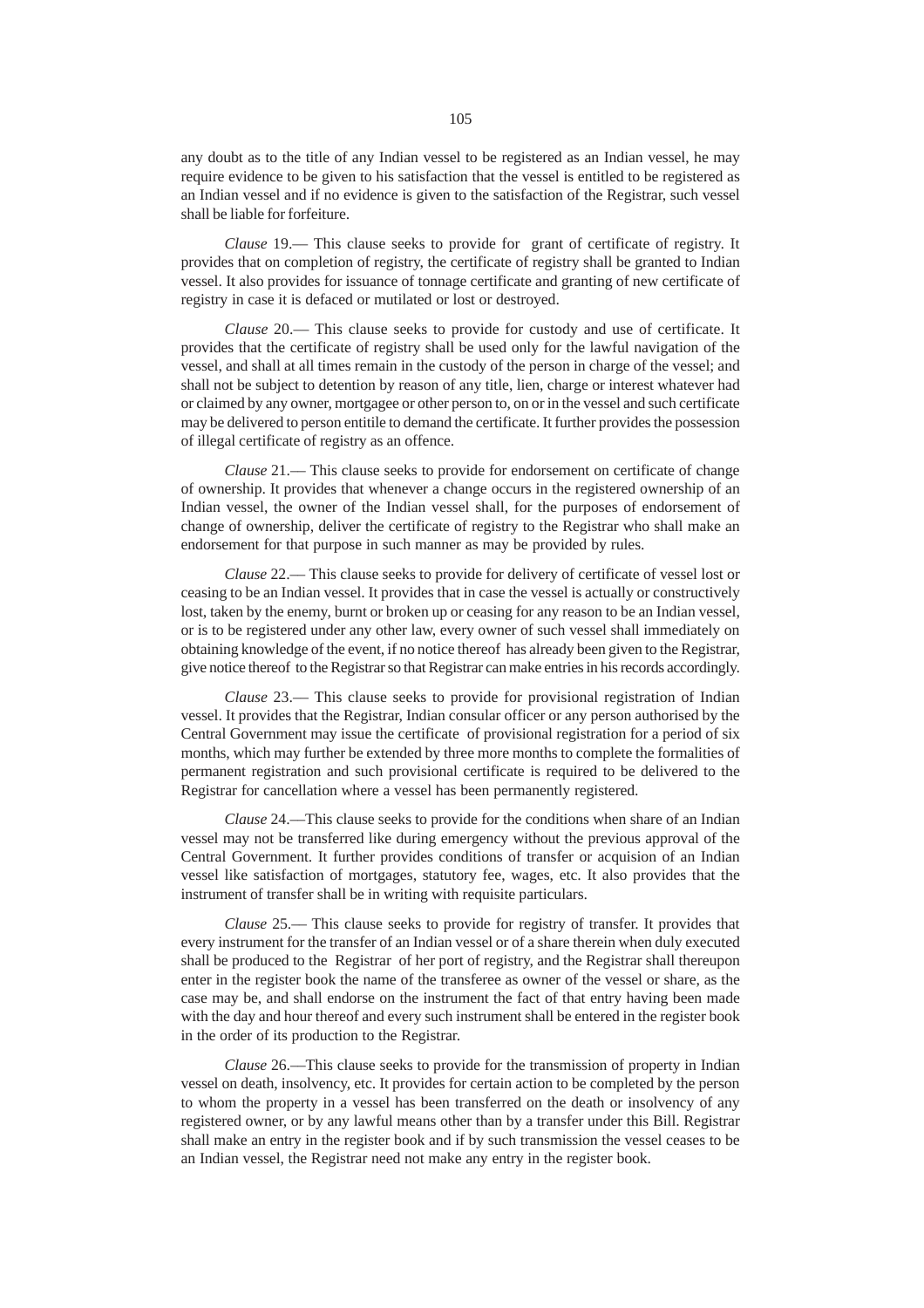*Clause* 27.–– This clause seeks to provide *inter alia,* to make an application to the High Court for a direction for the sale of a vessel to any citizen of India or any company or body or co-operative society if where the vessel has ceased to be an Indian vessel and the Registrar of the port of registry to submit report to the Central Government setting out the circumstances in which the vessel has ceased to be an Indian vessel.

*Clause* 28.––This clause seeks to provide for transfer of vessel on sale by order of court. It provides that any court may order the sale of vessel or share therein with a declaration vesting in person named by the court the right to transfer that vessel or share, and that person shall thereupon be entitled to transfer the vessel or share in the same manner and to the same extent as if he were the registered owner thereof.

*Clause* 29.–– This clause seeks to provide for mortgage of vessel or share therein which may be made for security for a loan or other valuable consideration.

*Clause* 30.–– This clause seeks to provide the rights of mortgagee. It provides that where there is only one registered mortgagee of a vessel or share, he shall be entitled to recover the amount due under the mortgage by selling the mortgaged vessel or share without approaching the High Court. It further provides that where there are two or more registered mortgagees of a vessel or share they shall be entitled to recover the amount due under the mortgage in the High Court.

*Clause* 31.–– This clause seeks to provide that a registered mortgage of a vessel or share shall not be affected by any act of insolvency committed by the mortgagor after the date of the record of such mortgage.

*Clause* 32.–– This clause seeks to provide for transfer of mortgage or shares to any person by the instrument and after production of such instrument, the Registrar shall record the details in a register book.

*Clause* 33.–– This clause seeks to provide for transmission of interests in mortgage in certain circumstances. It provides that the interest of a mortgagee in a vessel or share if transmitted on death, or insolvency, or by any lawful means other than by a transfer under this Bill, the transmission shall be authenticated by a declaration of the person to whom the interest is transmitted and it shall be containing a statement of the manner in which and the person to whom the property has been transmitted and shall be accompanied by like evidence.

*Clause* 34.–– This clause seeks to provide that the Indian vessel shall be described by name, call sign and an official number for the purpose of proper identification of the vessel.

*Clause* 35.–– This clause seeks to provide that when the vessel is so altered as not to correspond with the particulars relating to her tonnage or description contained in the register book, then the Registrar at the first port at which the vessel arrives after the alteration, shall, on an application being made to him by the owner stating the particulars of the alteration, either cause the alteration to be registered or direct that the vessel be registered anew.

*Clause* 36.–– This clause seeks to provide for provisional certificate and endorsement where vessel is to be registered anew. It provides that where any Registrar, not being the Registrar of the vessel's port of registry, on an application as to an alteration in a vessel directs the vessel to be registered anew, he shall either grant a provisional certificate describing the vessel as altered, or provisionally endorse the particulars of the alteration on the existing certificate.

*Clause* 37.––This clause seeks to provide that where the ownership of any Indian vessel is changed, the Registrar of the port at which the vessel is registered may on the application of the owner of the vessel, register the vessel anew.

*Clause* 38.––This clause seeks to provide for transfer of registry. It provides that the registry of any vessel may be transferred from one port of registry to another on an application to the Registrar of the existing port of registry of the vessel made by declaration made in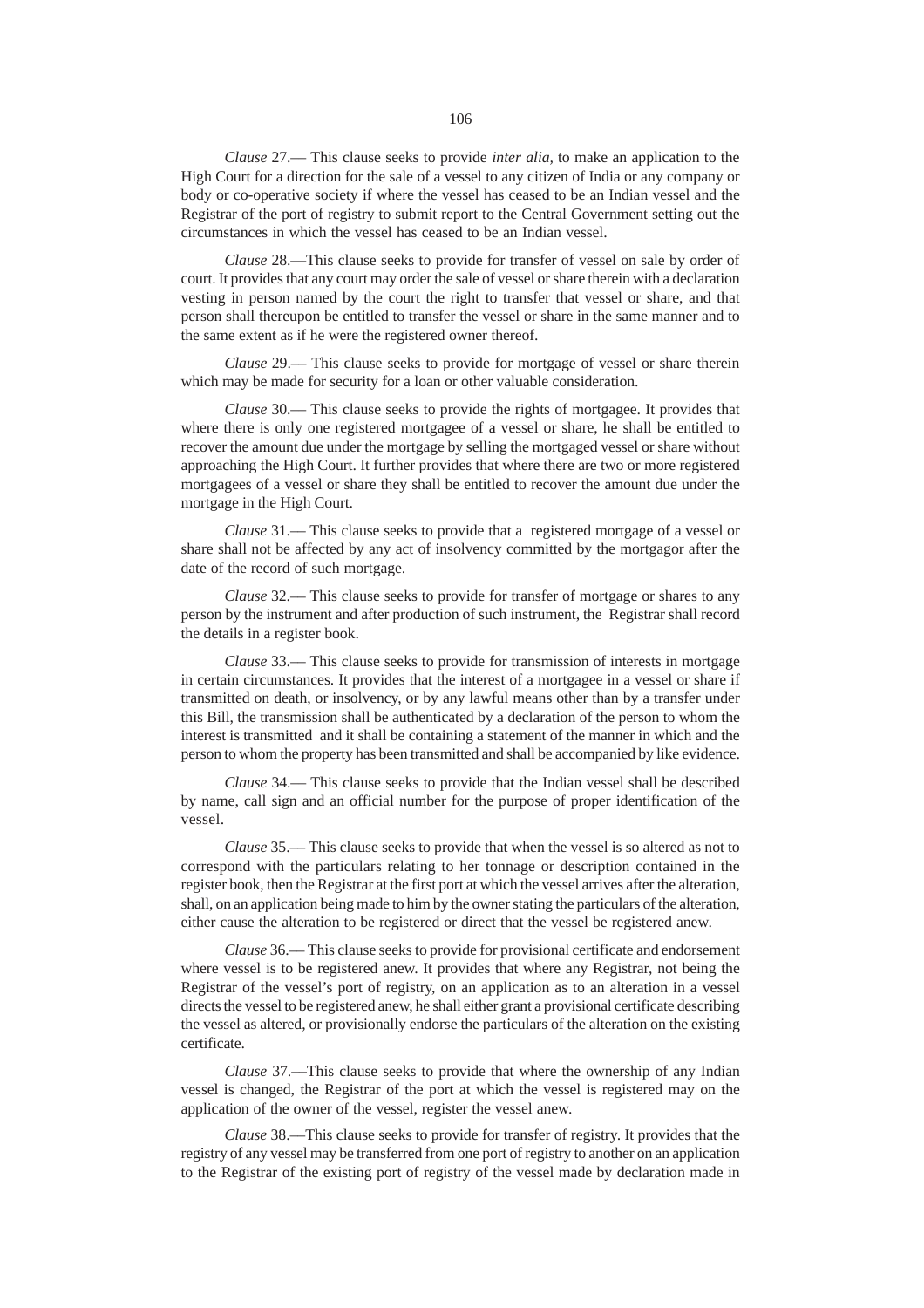writing of all persons appearing in the register to be interested therein as owners or mortgagees, but that transfer shall not in any way affect the rights of those persons or any of them and those rights shall in all respects continue in the same manner as if no such transfer had been effected.

*Clause* 39.–– This clause seeks to put restrictions on re-registry of abandoned vessel. It provides that where a vessel has ceased to be registered as an Indian vessel by reason of having been wrecked or abandoned, or for any reason other than capture by the enemy, the vessel shall not be re-registered until she has, at the expense of the applicant for the registry, been surveyed by a surveyor and certified by him to be seaworthy.

*Clause* 40.–– This clause seeks to empower the Central Government to declare the proper national colours for all Indian vessles and for vessles owned by the Government with power to declare different colours for different class of vessels. It also empowers the commissioned officer of the Indian Navy, any officers of the Indian Coast Guard, a surveyor to board and seize and take away the colours which are hoisted contrary to the provisions of Bill. It also imposes ban on Indian national colours on vessels for the purpose of making it appear to be a vessel which is not an Indian vessel.

*Clause* 41.––This clause seeks to provide that no owner or master of an Indian vessel shall knowingly do anything or permit anything to be done, or carry or permit to be carried any papers or documents, with intent to conceal the Indian character of the vessel from any person entitled by any law for the time being in force to inquire into the same with intent to assume a foreign character for the vessel, or with intent to deceive any person so entitled.

*Clause* 42.–– This clause seeks to provide that an Indian vessel shall not be entitled to any privileges, benefits, advantages or protection usually enjoyed by Indian vessel or to use the Indian national colours for Indian vessel or to assume the Indian national character of such vessel has not been recognised as Indian vessel and for the purpose of payment of dues, the liability of fine and forfeiture and the punishment for the offences committed on board such vessles may be dealt with in the same manner as if the vessel is a recognised Indian vessel.

*Clause* 43.––This clause seeks to provide that any vessel that is either wholly or any share therein become subject to forfeiture under Part III, then, any commissioned officer of the Indian Navy, Indian Coast Guard, any Indian consular officer or any other officer authorised by the Central Government, may seize and detain the vessel, and bring her for adjudication before the High Court.

*Clause* 44.–– This clause seeks to provide for liability of owners. It provides that where any person is beneficially interested otherwise than by way of mortgage in any vessel or share in a vessel registered in the name of some other person as owner, the person so interested shall, as well as the registered owner, be subject to all the pecuniary penalties imposed by this Bill or any other Act on the owners of vessel or shares therein, without prejudice that proceedings for the enforcement of any such penalties may be taken against both or either of the said parties jointly or severally.

*Clause* 45.–– This clause seeks to provide that any person may inspect any register book, and may obtain a certified copy of any entry in the register book, by making an application to the Registrar and the evidentiary value of a certified copy of an entry in the registered book.

*Clause* 46.––This clause seeks to enable the owner of an Indian vessel to may make an application to the Registrar to close its registry subject to that there is no unsatisfied mortgage and outstanding claims of the master or seafarer of the vessel in respect of wages have been intimated.

*Clause* 47.––This clause seeks to provide the application of Chapter II of Part III of the Bill. It provides that this Chapter shall be applicable to any vessel registered under the law of any country other than India and chartered by an Indian charterer on bareboat chartercum-demise contract.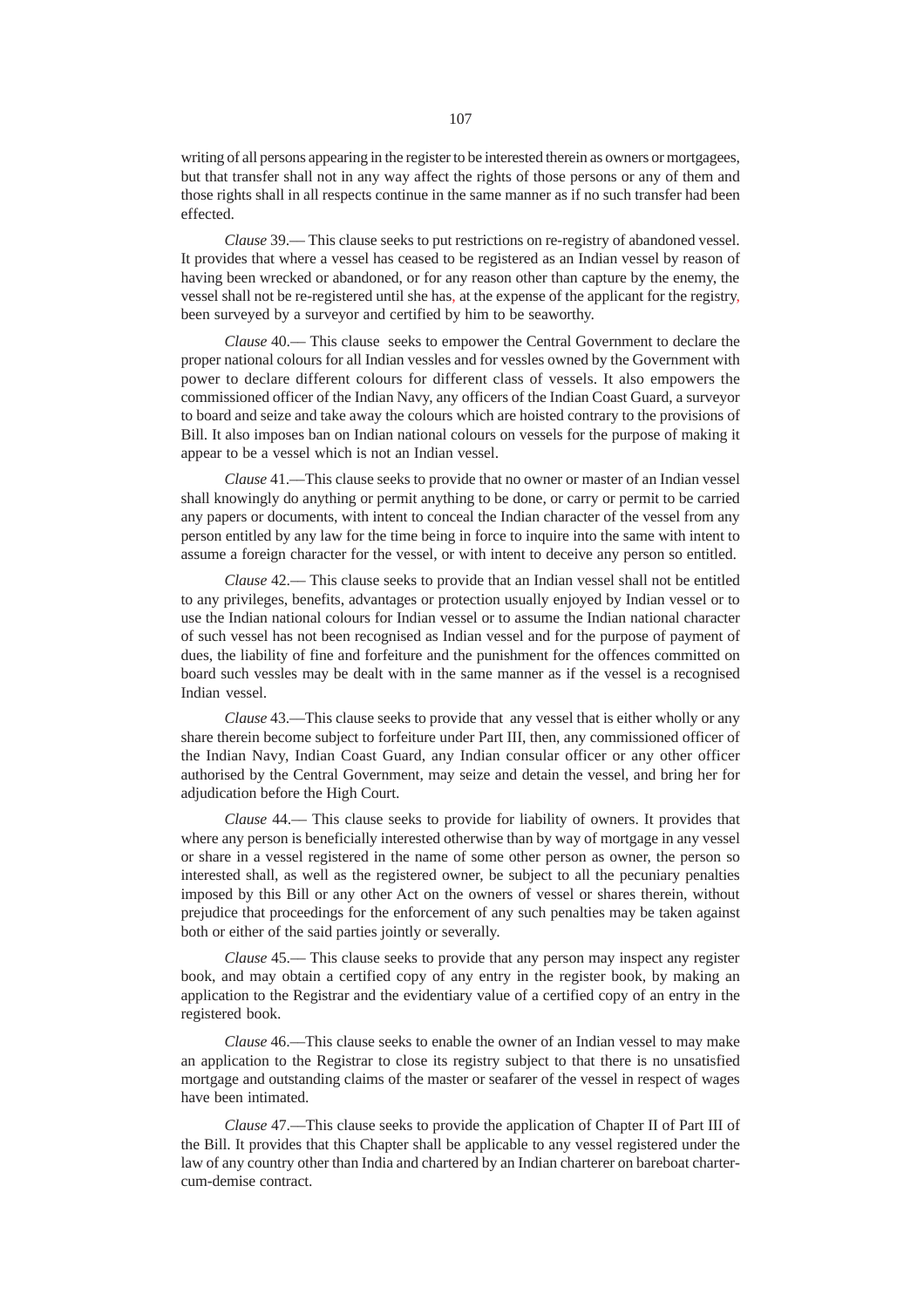*Clause* 48.––This clause contains definitions of various expressions specified in Chapter II of Part III of this Bill.

*Clause* 49.––This clause seeks to provide for registration of vessel chartered on bareboat charter-cum-demise contract and the procedure to be followed and the provisions of the validity of registration period, its closure with power to hoist Indian flag, etc.

*Clause* 50.––This clause seeks to empower the Central Government to make rules to carry out the purposes covered under Part III of the Bill.

*Clause* 51.––This clause seeks to mandate that every Indian vessel to be provided with the seafarers as per manning scale provided by rules and requirement that the seafarer shall hold such certificate as per grade and the number of persons with such qualifications for manning different types of vessels. It also provides that Indian national with foreign certificate and foreign national with foreign certificate or Indian certificate of competence may be allowed to work on board Indian vessel subject to the conditions to be specified in the rules.

*Clause* 52.––This clause empowers the Central Government to grant certificate of competency or certificate of proficiency subject to fulfilment of requirements in respect of service, age limit, medical fitness, training, qualifications and examination in accordance with the STCW Convention subject to payment of such fee.

*Clause* 53.–– This clause seeks to empower the Director-General to administer, supervise and monitor all activities related to training and assessment for grant of certificate of competency or certificate of proficiency and to approve training institute, courses and the method of conducting training for granting such certificates and also with power to authorise any person to conduct inspection and submit report to him.

*Clause* 54.–– This clause seeks to provide for examination for grant of certificates. It empowers the Central Government to appoint a person to examine the qualification for persons desirous of such certificates. It further provides the manner of conducting examination and fee to be charged and payment to the examiner. It also provides to grant certificates to applicants who have passed examination. It also empowers the Central Government to withdraw, suspend and cancel such certificate in case it is obtained through false and erroneous information or if the person is guilty of misconduct. It also provides for re-issue of certificate in case of loss, etc. on payment of such fee as per rules.

*Clause* 55.–– This clause cast a duty on the master of the vessel to produce the list of seafarers along with the certificate of competency of the seafarer along with the list of crew, etc., to the proper officer. It also empowers the surveyor to go on board a vessel for the purpose of ensuring that the seafarers on board possess the certificates as per the STCW convention.

*Clause* 56.–– This clause seeks to provide that India may recognise foreign certificate of competency and certificate of proficiency as equivalent if they meet essential conditions like standards not being less than that of Indian certificate holders and recognitions of Indian certificates under Part IV in their countries and the certificate recognised as equivalent may be issued with a certificate of endorsement and a person holding the certificate of endorsement shall be considered duly certificated.

*Clause* 57.––This clause seeks to provide that foreign vessel shall not proceed to sea from any port or place of India without the requisite number of seafarers of appropriate grades and empowers the surveyor to board the vessel for the purpose of ensuring that the seafarers holding certificates are actually appointed and are actually present and are adequate in number for the watch keeping duty in ports and at sea. It also empowers the Central Government to detain a foreign vessel in case of deficiency on the report of the surveyor.

*Clause* 58.–– This clause seeks to provide for obligations of certain certificate holders to serve the Government or in Indian vessels during a proclamation of emergency or when security of India is threatened according to the provisions of the constitution.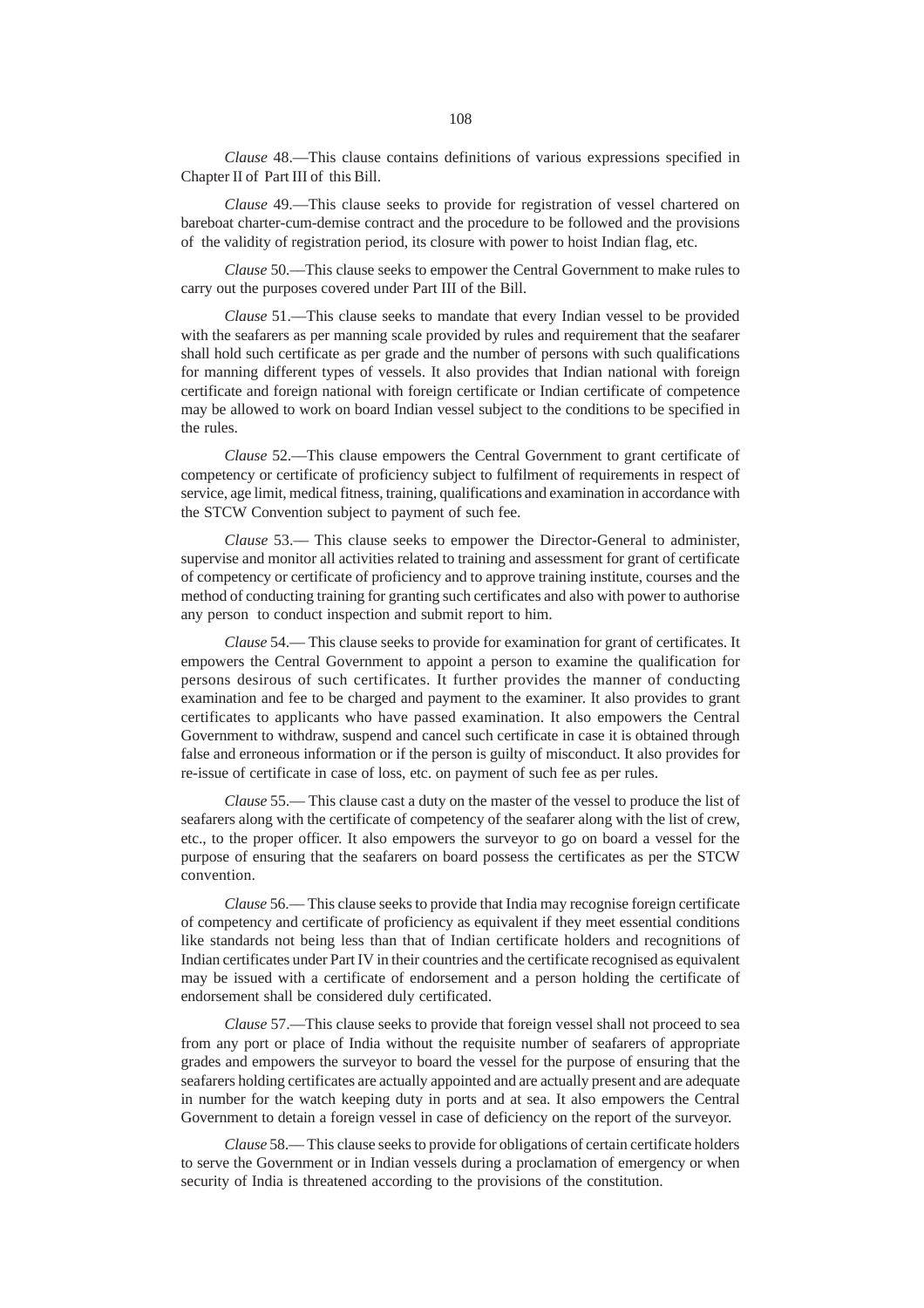*Clause* 59.–– This clause seeks to provide for the rule making power of the Central Government for the provisions of Part IV.

*Clause* 60.––This clause seeks to provide for the applicability of Part V. It applies to every seafarer, recruitment and placement service and ship owners.

*Clause* 61.––This clause seeks to define certain expressions which are specified Part V.

*Clause* 62.–– This clause seeks to empower the Central Government to make rules for the classification of seafarers into different categories, minimum scale and the different scale for different classes of ships and application of the provisions to the seafarer employed or engaged as a member of the crew of a ship.

*Clause* 63.–– This clause seeks to provide for application of maritime labour standards to seafarers and ships registered under this Bill, except ships which navigate exclusively in inland waters or waters within, or closely adjacent to, sheltered waters or areas where any law for the time being in force relating to ports apply; ships engaged in fishing activities; traditionally built ships such as dhows and junks and ships of war or naval auxiliaries. It further provides that the Central Government shall have power on recommendation of the Director-General to extend the provision of this clause to any category of ships and the ships to possess certificate in accordance with the provisions of the Maritime Labour Convention and also prohibits the ships to proceed to sea without possessing the certificate.

*Clause* 64.— This clause seeks to enumerate the duties of the shipping master.

*Clause* 65.–– This clause seeks to enumerate the business of the seafarer's employment office, such as issuance to licence of recruitment and placement services and to perform any other functions provided by rules made by the Central Government.

*Clause* 66.––This clause seeks to provide for the engagement of seafarer by licensed recruitment and placement service and the owners of Indian vessels. It prohibits a person other than the owner of the vessel to carry on the business of recruitment and placement of service without license; to engage the seafarers without possession of continuous discharge certificate and identity documents; and the person under sixteen years for engagement or carried to sea to work in any capacity without such qualifications specified by the Central Government. It also prohibits the engagement of seafarer in a ship without possessing a medical fitness certificate and any person who claims to represent the interests of seafarers shall not demand or receive, either directly or indirectly, from any seafarer or person seeking employment as seafarer or any person on his behalf, any remuneration or donation or fees or compulsory subscription of any kind attributable from such seafarer or person's employment as seafarer, other than the fees authorised by the provisions of this Bill.

Clause 66 also provides that the Central Government may, by notification, fix the fees which shall be payable upon all engagements and discharges of the seafarer and the services of the seafarer engaged in contravention thereof shall not be recognised for the purposes of certification under Part IV.

*Clause* 67.––This clause seeks to provide that every master or owner or his agent shall for the purpose of engagement of seafarer enter into an articles of agreement with the seafarer and submit a copy of such agreement to the shipping master. It specifies certain provisions therein for engagement of a seafarer who is not a citizen of India. It further specifies the time when the wages and provisions shall be taken to begin, and provides that no agreement shall forfeit the lien on the ship or deprive of any remedy for recovery of wages of the seafarer and every stipulation inconsistent with the provisions of this Bill will be void.

*Clause* 68.––This clause seeks to empower the Central Government to make rules for the matters relating to seafarer's employment and condition of services including skill development and opportunity or any other requirements under the Maritime Labour Convention.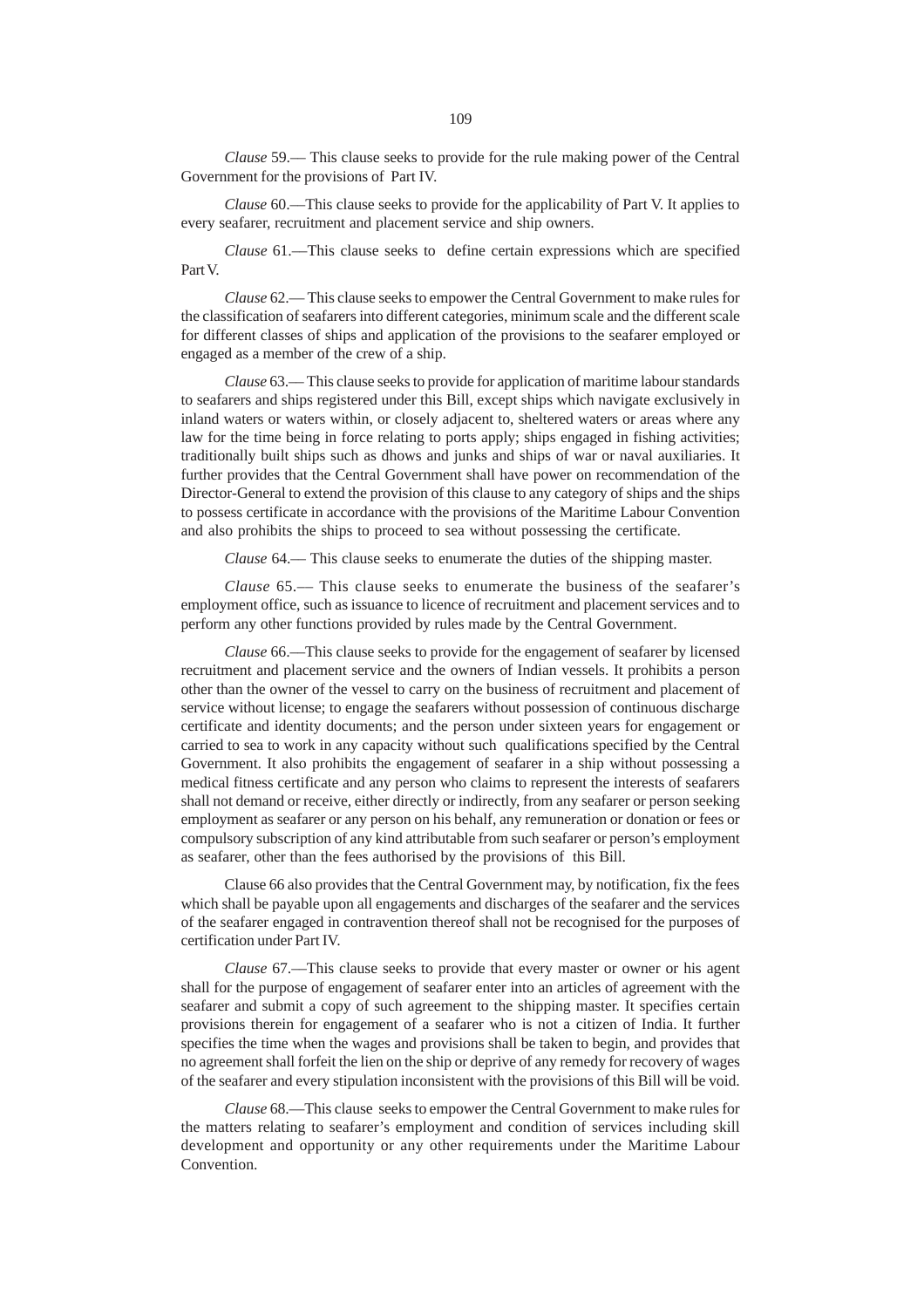*Clause* 69.––This clause seeks to entitle the seafarer to receive wages or compensation for loss of effects in case or wreck, loss or abandonment of the ship or by reason of his being left on shore at any place outside India under a certificate granted under this Bill for his unfitness or inability to proceed on the voyage however he shall not be entitled to receive wages if through negligence he failed to apply to proper authority for relief as a distressed or destitute seafarer. It further provides the amount of compensation shall be deposited with the shipping master at the port of engagement in India for payment to a seafarer or in the case of a deceased seafarer with the person nominated by him or in case he has not made any nomination or nomination has become void, to his legal heirs. The seafeaver is entitled to receive wages during captivity including incidence of piracy in the course of his employment.

*Clause* 70.––This clause seeks to provide that seafarer shall not be entitled to wages like absence without leave, etc.

*Clause* 71.––This clause seeks to provide for compensation to the seafarer by the master, owner or his agent for the damage caused due to premature discharge apart from the wages due and also prescribe the limit of such compensation.

*Clause* 72.––This clause seeks to provide certain restrictions in respect of wages due to a seafarer such as from attachment by order of any court and any assignment prior to the accruing thereof shall not bind the person making the same subject to that it shall not apply if such assignment is under the scheme approved by the Government.

*Clause* 73.––This clause seeks to provide the manner of discharge of seafarer. It provides that if any Indian ship is transferred or disposed of, then the seafarer belonging to that ship shall be discharged at that port unless he consents in writing to complete the voyage in the ship if continued. It further provides certain conditions for discharge of seafarer, entitlement of wages, etc.

*Clause* 74.––This clause seeks to mandate the master to enter into the log book a statement of the amount due to the seafarer in respect of wages and his property, at the time when such seafarer was left behind or lost overboard or is deceased.

*Clause* 75.–– This clause seeks to provide that if the service of the seafarer is terminated without consent at a foreign part and before the expiration of the contract, the master or owner of the ship or his agent shall make adequate provisions for the maintenance of the seafarer according to his rank and rating and for the return of that seafarer to the proper port. It further provides that if the master, owner or agent fails without reasonable cause to provide expenses of maintenance and for the journey of proper return port, if defrayed by the seafarer, shall be recoverable as wages due to him and if defrayed by the Indian consular officer be regarded as expenses failing within the provisions of clause 86.

*Clause* 76.–– This clause seeks to provide that in case the amount deposited with or recovered by the shipping master is unclaimed as wages for making payment then shipping master after a period not less than six years can utilize that money for the welfare of the seafarer as the Central Government may direct.

*Clause* 77.––This clause seeks to provide that any dispute between the master, owner, or his agent and the seafarer under the agreement shall be submitted to the shipping master and he shall decide upon the dispute submitted and make an award which shall be conclusive. It further provides that any person aggrieved by the award shall approach the principle officer for the appeal and if a person is aggrieved by the award of the principle officer shall go for second appeal to the Director-General. It also provides that an award made under this clause shall be enforced by a Judicial Magistrate of the first class or a Metropolitan Magistrate and the provisions of the Arbitration and conciliation Act, 1996 shall not apply to any matter submitted for decision to the shipping master.

*Clause* 78.––This clause seeks to provide that the shipping master may require the owner, master or any mate or other member of the crew to produce the logbook, papers or other documents in his possession and also requires their attendance for the purpose of examination.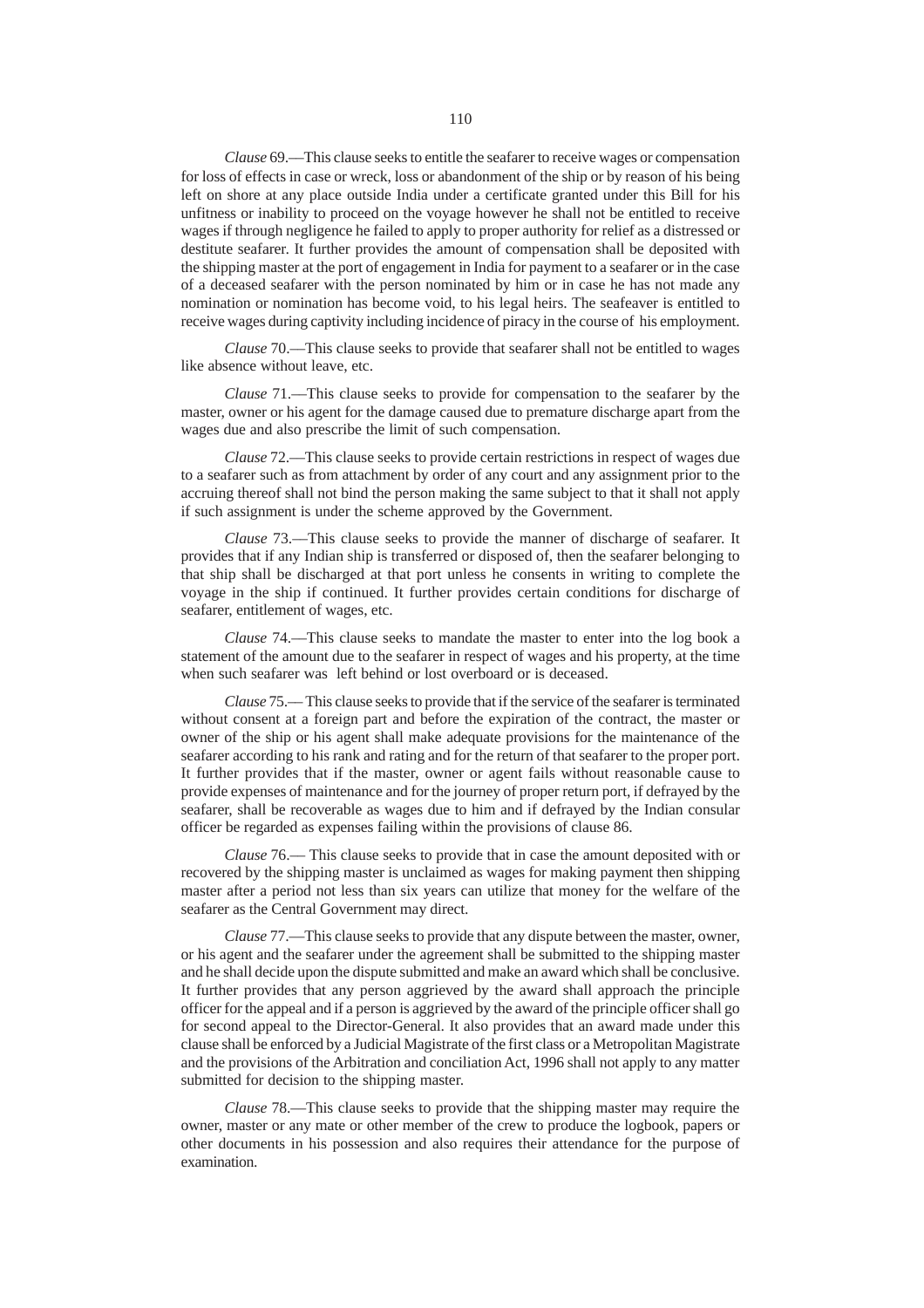*Clause* 79.––This clause seeks to provide that the proceedings for wages of seafearer shall be conducted by summary procedure by the Judicial Magistrate of the first class or any Metropolitan Magistrate.

*Clause* 80.–– This clause bars for institution of suits for wages in any civil court except where the owner of the ship is declared insolvent, ship is under arrest or sold by the authority of the court and a judicial magistrate of the first class or the metropolitan magistrate refers claims to the court.

*Clause* 81.— This clause seeks to provide that if the seafarer's voyage terminates in India, he shall not be entitled to sue in any court outside India for wages unless he is discharged with such sanction as required under the provisions of the Bill and with the written consent of the master or proves ill-usage on the part or by the authority of the master as to warrant a reasonable apprehension of danger to his life if he remains on board.

*Clause* 82.–– This clause seeks to provide for the rights, liens and remedies of a master of a ship for the recovery of wages same as a seafarer and the same rights of a acting master due to disease or incapacity from illness of the master. It empowers the court dealing with the claim of a master in respect of such wages, disbursements to settle all accounts then arsing for outstanding.

*Clause* 83.–– This clause seeks to empower the Central Government to refer the dispute between seafarer and their employer to the Tribunal for adjudication.

*Clause* 84.––This clause empowers the Central Government or such officer as appointed by it to recover the wages and compensation due to a seafarer who is lost with the ship to which he belongs, from the master or owner of a ship or his agent.

*Clause* 85.–– This clause seeks to provide that the seafarer can make a nomination of his family member on his behalf subject to that if a seafarer acquires a family after he has made any such nomination, the nomination shall become void and the form for nomination and matters connected with nomination shall be provided by rules by the Central Government.

*Clause* 86.––This clause seeks to provide that in case a seafarer is in distressed condition, the Indian consular officer at or near the place where a seafarer is in distress shall, on application being made to him by the distressed seafarer, provide in accordance with the rules made under this Bill for the return of that seafarer to a proper return port, and also for the said seafarer's necessary clothing and maintenance until his arrival at such port and expenses incurred in such repatriation shall be a debt due to the Central Government by the owner or agent of the ship.

*Clause* 87.–– This clause seeks to provide that a certificate of the Central Government or of such officer as the Central Government may specify in this behalf, to be provided to any seafarer in distress and that shall be a conclusive evidence that such seafarer is distressed within the meaning of this Bill.

*Clause* 88.–– This clause seeks to provide that any shipping master, surveyor, seaman welfare officer, Indian consular officer under the circumstances mentioned therein enter on board the ship and inspect such ship. It further provides that Indian ships in international voyage shall possess a Maritime Labour Certificate and a Declaration of Maritime Labour Compliance and for the purpose of preventing seafarer from being taken on board any ship at any port in India contrary to the provisions of this Bill, the shipping master and other officers may enter at any time on board any such ship he has reason to believe that the seafarer is being shipped.

*Clause* 89.––This clause seeks to provide certain special protection to seafarers in case of litigation. It, *inter-alia*, provides that a seafarer shall, for the purposes of this Part, be deemed to be a serving seafarer during any period commencing on the date of the agreement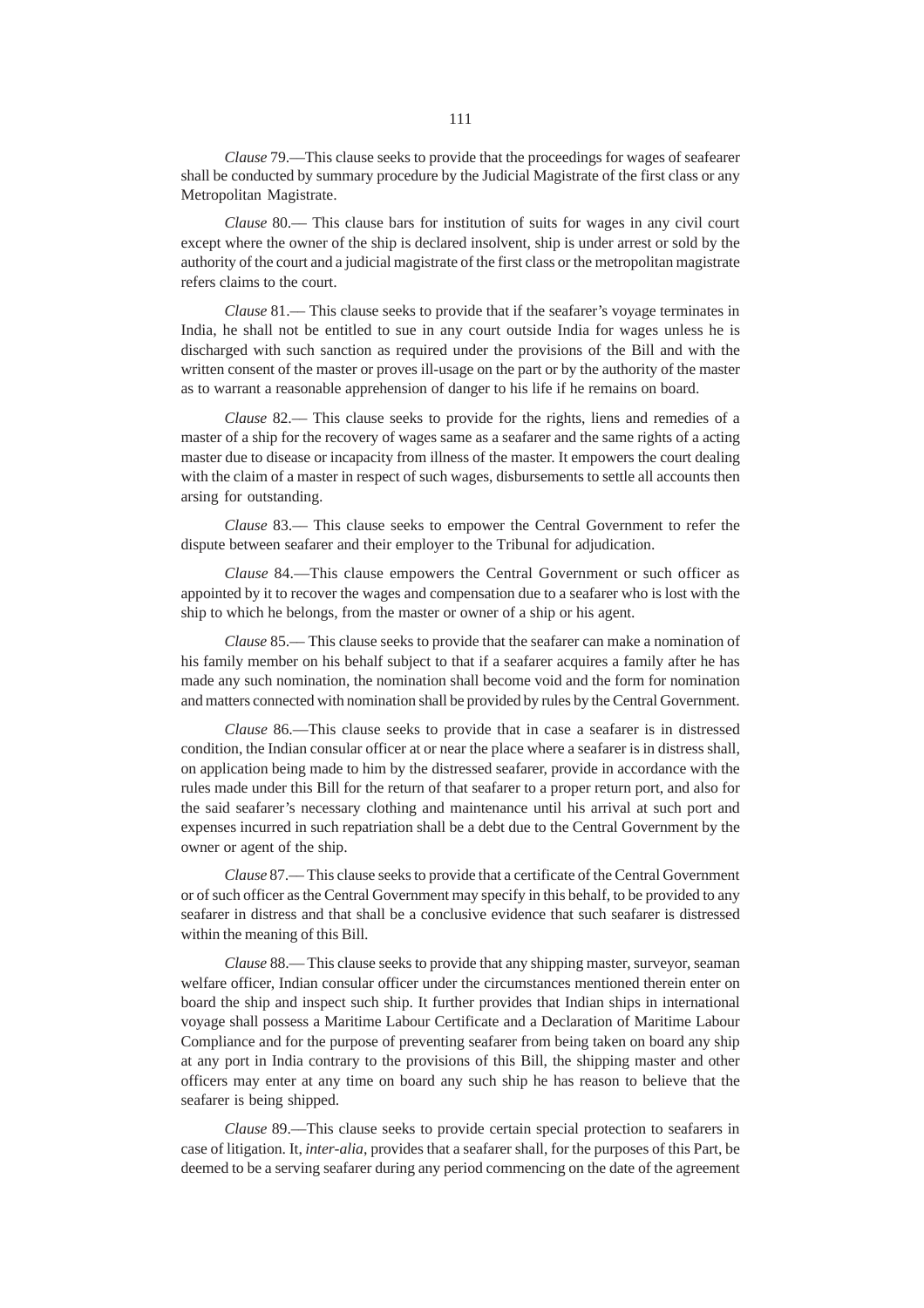with the crew and ending thirty days after the date on which the seafarer is finally discharged from such agreement and provided that the Collector may certify that a person is serving seafarer for the purpose of conducting legal proceedings.

*Clause* 90.––This clause seeks to enable seafarer to make a complaint against the master or any member of the crew if the ship is at a place where there is a Judicial Magistrate of the first class or a Metropolitan Magistrate or when the ship reaches a place where such Magistrate is available.

*Clause* 91.–– This clause seeks to provide that assignment of salvage payable to a seafarer made prior to the accruing thereof shall not bind the person making the same, and a power of attorney or authority for the receipt of any such salvage shall not be irrevocable.

*Clause* 92.––This clause seeks to provide that any person at any port or place other than a person in the service of the Government or duly authorised by law if goes to board a ship without permission, the master of the ship may take such person into custody and deliver him up forthwith to a police officer to be taken before a Judicial Magistrate of the first class or a Metropolitan Magistrate.

*Clause* 93.–– This clause seeks to provide that no Indian seafarer shall knowingly do anything tending to the immediate loss or destruction of, or serious damage to, the ship, or tending immediately to endanger the life of, or to cause injury to any person belonging to or on board the ship and refuse or omit to do any lawful act proper and requisite to be done by him for preserving the ship from immediate loss, destruction or serious damage, or for preserving any person belonging to or on board the ship from danger to life or from injury.

*Clause* 94.–– This clause seeks to provide that no seafarer shall dessert his ship or neglect or be absent from ship without leave or without reasonable ground and that refusal, absent etc. of a seafarer engaged on the ground of a ship as unseaworthy shall be a reasonable cause. Provided, if the seafarer before failing or refusing to join a ship informed the master or a shipping master, surveyor, seafarer's welfare officer, port health officer, Indian consular officer or any other officer at any port duly authorised in this behalf by the Central Government, that the ship is unseaworthy. It further provides that if the seafarer without sufficient reasons absents himself from his ship or desserts his ship and on being satisfied the shipping master may report it to the Director-General who may thereupon direct that the seamen identity document and continuous discharge certificate may be held for such period as may be specified and if any seafarer desserts or absents himself from the ship then the master, mate, owner or agent without prejudice to any other action that may be taken against the seafarer under this Bill may use such force as may be reasonable in the circumstances of the case. It also provides that if a seafarer commits offence of desertion or is absent without leave or any other offence against discipline outside India then, master, mate, owner or agent shall be permitted to arrest him without warrant and the seafarer should not be arrested on improper or insufficient grounds and also provides that if any costs and expenses properly incurred by or on behalf of the master or owner by reason of the conveyance to be paid by the offender then it can be deducted from his wages.

*Clause* 95.–– This clause seeks to enlist all the actions of discipline in violation of which the seafarer shall be guilty of an offence.

 *Clause* 96.–– This clause seeks to provide that if the seafarer is convicted of an offence of smuggling any goods whereby loss or damage is occasioned to the master or the owner, then, a sum sufficient to reimburse the loss or damage could be recovered in lieu of whole or part of his wages and the Director-General can cancel or suspend the seafarer identity document or continuous discharge certificate of such seafarer convicted of offence of smuggling.

*Clause* 97.––This clause seeks to provide that if any offence of desertion, absence without leave, against discipline or any other misconduct is committed by seafarer for which offender's agreement imposes a fine, then entry of such offence or act shall be made in the official book, and if the offender is still on ship and it is yet to arrive, he shall be furnished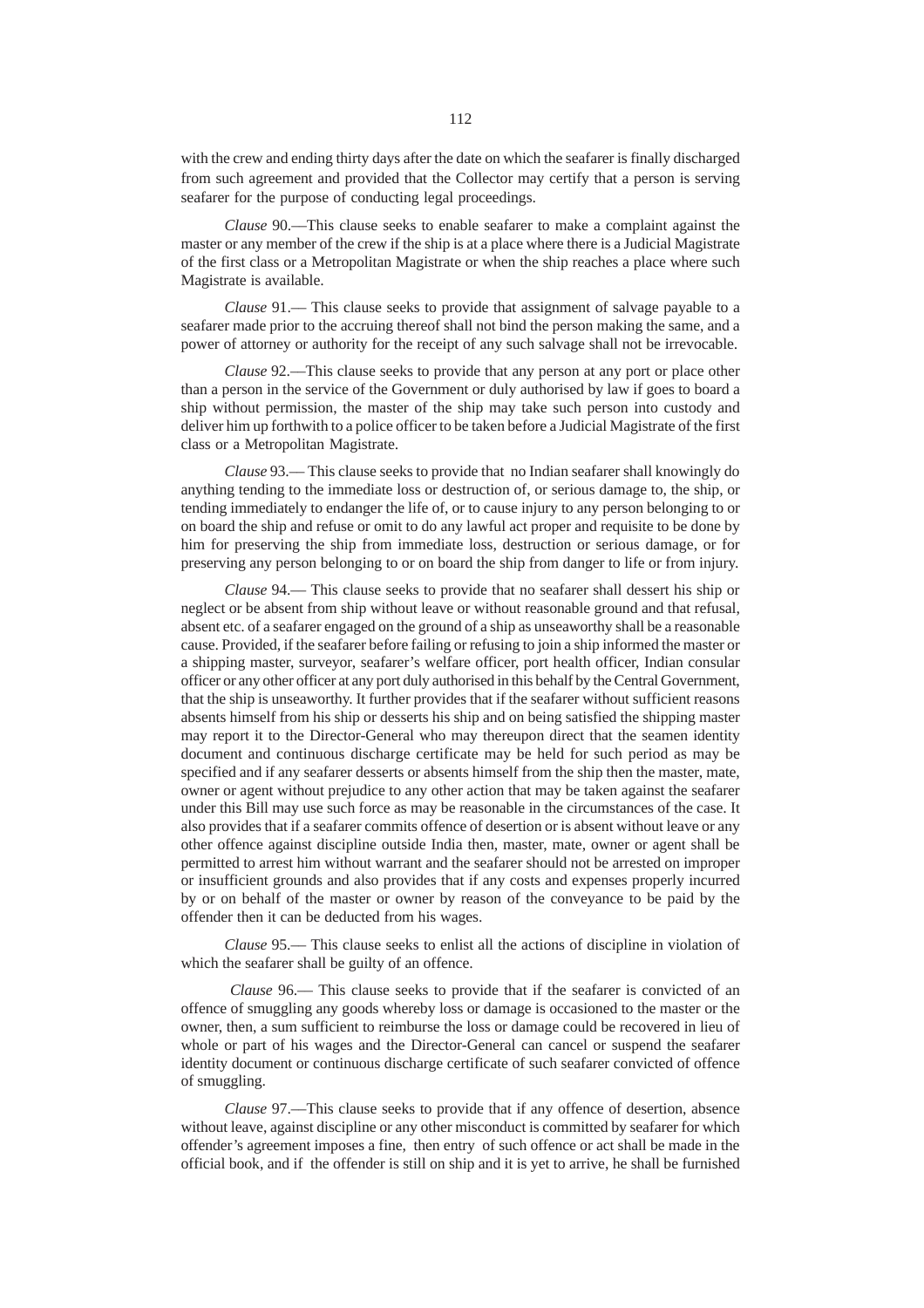with a copy of the entry and the same be read out to him and then he has to make a reply as he thinks fit and after which, a statement of a copy of the entry having been so furnished and the entry having been so read over and the reply, if any, made by the offender shall likewise be entered and signed.

*Clause* 98.––This clause seeks to provide that if any seafarer engaged outside India on an Indian ship desserts himself in India without leave, the master of a ship within forty eight hours of discovering such desertion or absence report to the shipping master or to such officer as the Central Government may specify.

*Clause* 99.––This clause seeks to provide that in case of desertion from Indian ship, the master shall produce the official log book to the Indian consular officer and the officer shall thereupon make and certify a copy of the entry and shall transmit such a copy of entry certified to the shipping master to be produced before a legal proceedings and such a certified copy can be admissible in evidence in a legal proceedings for desertion.

*Clause* 100.––This clause seeks to provide that for proving desertion from ship it has to be shown that the seafarer was duly engaged in or belonged to the ship and he left the ship without completion of the voyage or engagement and entry of desertion of the seafarer's shall be duly made in the official log book. It further provides that the desertion leading to forfeiture of wages shall be deemed to be proved unless the seafarer produces proper certificate of discharge or show to the court that he had sufficient reason for leaving the ship.

*Clause* 101.––This clause seeks to provide that wages or other property fortified for desertion from the ship shall be applied for reimbursing the expenses caused by the desertion to the master or the owner or agent subject to that the reimbursement shall be paid to the Central Government. It further provides that the wages earned subsequent to desertion may be recovered.

*Clause* 102.––This clause seeks to provide that any question concerning the forfeiture or deductions from the wages of a seafarer may be determined in any proceeding lawfully instituted with respect to those wages.

*Clause* 103.––This clause seeks to provide the procedure of deduction of a fine imposed on seafarer for any act of misconduct under the agreement and such proceeds of all fines received by the shipping master shall be used for the welfare of seafarers in a manner as the Central Government may direct.

*Clause* 104.–– This clause prohibits any person to persuade or attempt to persuade a seafarer to neglect or refuse to join or proceed to sea or desert from ship or absent himself from his duty or harbour or secrete a seafarer from doing the same.

*Clause* 105.–– This clause seeks to provide that no person shall secrete himself and go to sea in a ship without the consent of the owner, agent or master, or of a mate, or of the person in charge of the ship or of any other person entitled to give that consent. It further provides that if the master is compelled to take on board any seafaring person as long as he remains on ship shall be subject to laws of discipline as if the member has signed the agreement with the crew and the master shall report in writing about any person gone to sea on a ship without consent to the proper officer as soon as the arrival of the ship.

*Clause* 106.––This clause seeks to provide that if during the voyage, the master of Indian ship is removed or superseded or quits the ship and is succeeded by the command by some other person, then, he shall deliver to his successor the various documents relating to the navigation of the ship and the crew thereof which are in his custody and a handing over note enlisting such documents and on receipt of such documents and the handing over note, the successor shall make an entry in the official log book to that effect which shall also be endorsed by the predecessor.

*Clause* 107.–– This clause seeks to provide that if due facilities shall be given by the Government of any Country outside India for recovering or apprehending seafarers who dessert from Indian ship in that country, the Central Government may by notification declare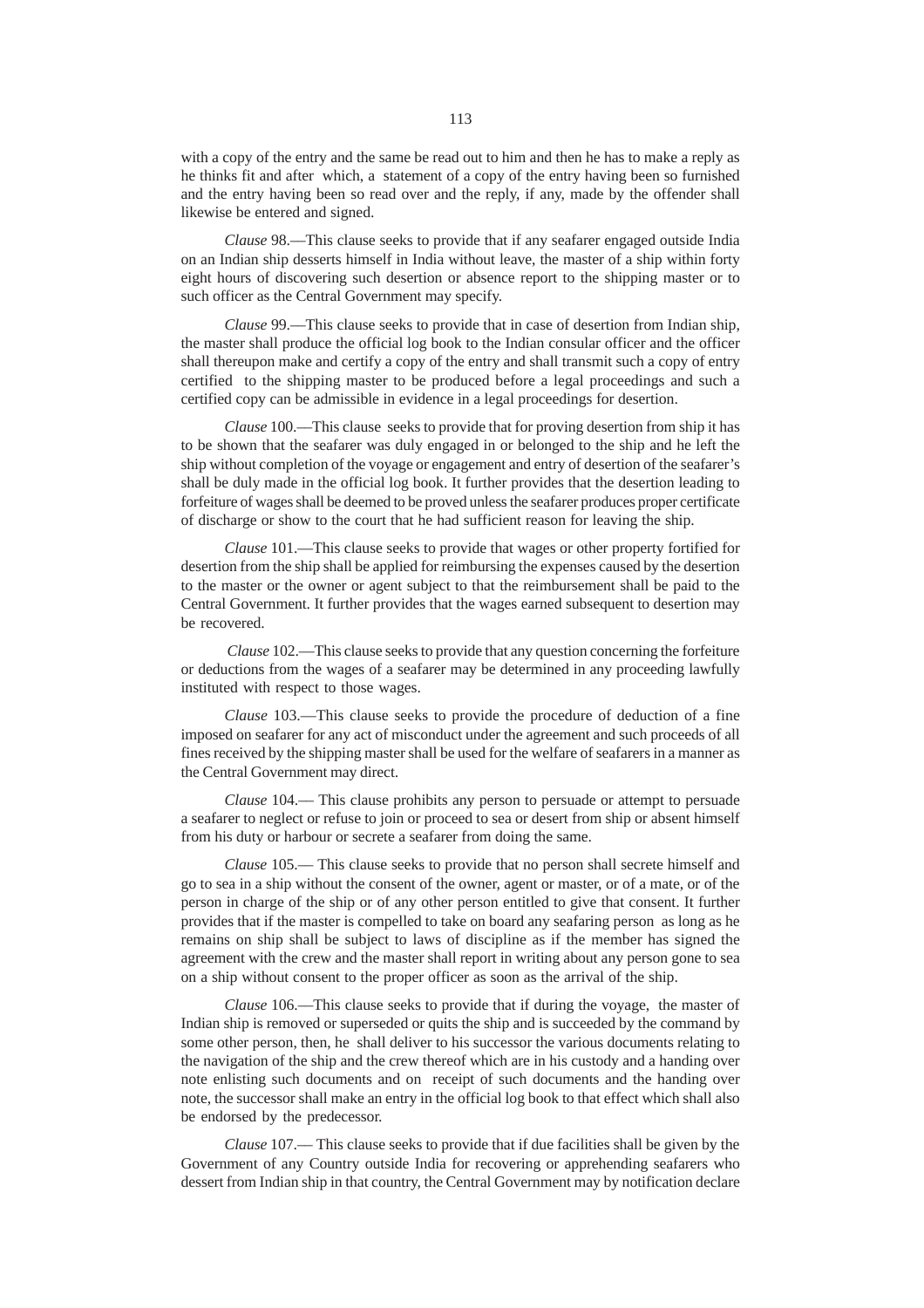that this clause shall apply to seafarers belonging to ships of such country, subject to such limitations or conditions as may be specified in the notification and if the seafarer belonging to ship of any country desserts then, on the application of a consular officer of that country shall aid in apprehending the desserter and for that purpose may on information given on oath, issue a warrant for his apprehension and on proof of the dessertion order him to be conveyed on board his ship or delivered to the master or mate of his ship or to the owner of the ship or his agent to be so conveyed and any such warrant or order may be executed accordingly.

*Clause* 108.–– This clause seeks to provide for keeping of official log book for a ship exceeding two hundred tons gross and cast a duty on the master, owner or his agent of every ship for which an official log book is required to be kept, to deliver the official log book to the shipping master as and when required by him. It further provides that no entry in the official log book shall be made in repsect of any occurrence prior to arrival of the ship at her final port.

*Clause* 109.––This clause empowers the Central Government to make rules to carry out the provisions of Part V of the Bill.

*Clause* 110.–– This clause seeks to provide for application of Part VI to Indian vessels, and foreign vessels on matters related to safety and security and the port facilities on security aspects and company on matters relating to safety and security.

*Clause* 111.––This clause seeks to define various expressions specific to Chapter VI.

*Clause* 112.––This clause seeks to provide for compliance of various obligations under the international treaties to which India is a Party. Each of these treaties specified therein contains certain obligations for the State, to enact suitable national legislation to implement and enforce the treaties fully and effectively.

*Clause* 113.–– This clause seeks to impose obligation on the master of a vessel to report any incident relating to safety of vessel, safety of persons on board, loss of dangerous cargo to the sea, matters affecting safe navigation, abandonment of vessels, etc., to an authority designated for this purpose by the Central Government.

*Clause* 114.––This clause seeks to impose obligation on the master of an Indian vessel to provide assistance to any distress situation at sea, when he receives such a message seeking assistance. It further provides that the master is duty bound to provide assistance until he is relieved of this duty and also provides for the mandatory maintenance of records and the circumstances in which the master is unable to provide assistance.

*Clause* 115.–– This clause seeks to empower the Central Government for making arrangements for search and rescue at sea and establishment of rescue coordination centres and sub-centres by India as required under International Convention on Maritime Search and Rescue, 1979 and agreement related thereto.

*Clause* 116.––This clause seeks to provide for requirements of radio communication, distress and safety equipment and the certified operators required on ships.

*Clause* 117.––This clause seeks to mandate that every vessel should possess the information relating to its stability and the effects of any damages to the vessel and the precautions for maintaining water tight integrity of the vessel.

*Clause* 118.––This clause seeks to provide loading of vessel as per loadline rules and contain provisions to detain a vessel from proceeding to sea if it is loaded in contravention of such rules.

*Clause* 119.––This clause seeks to obligate every vessel to have appropriate certificates while carrying passengers between ports or places in India, or to or from any port or place in India from or to any port or place out side India. It further provides for the Central Government to specify the conditions for passenger accommodation, passenger and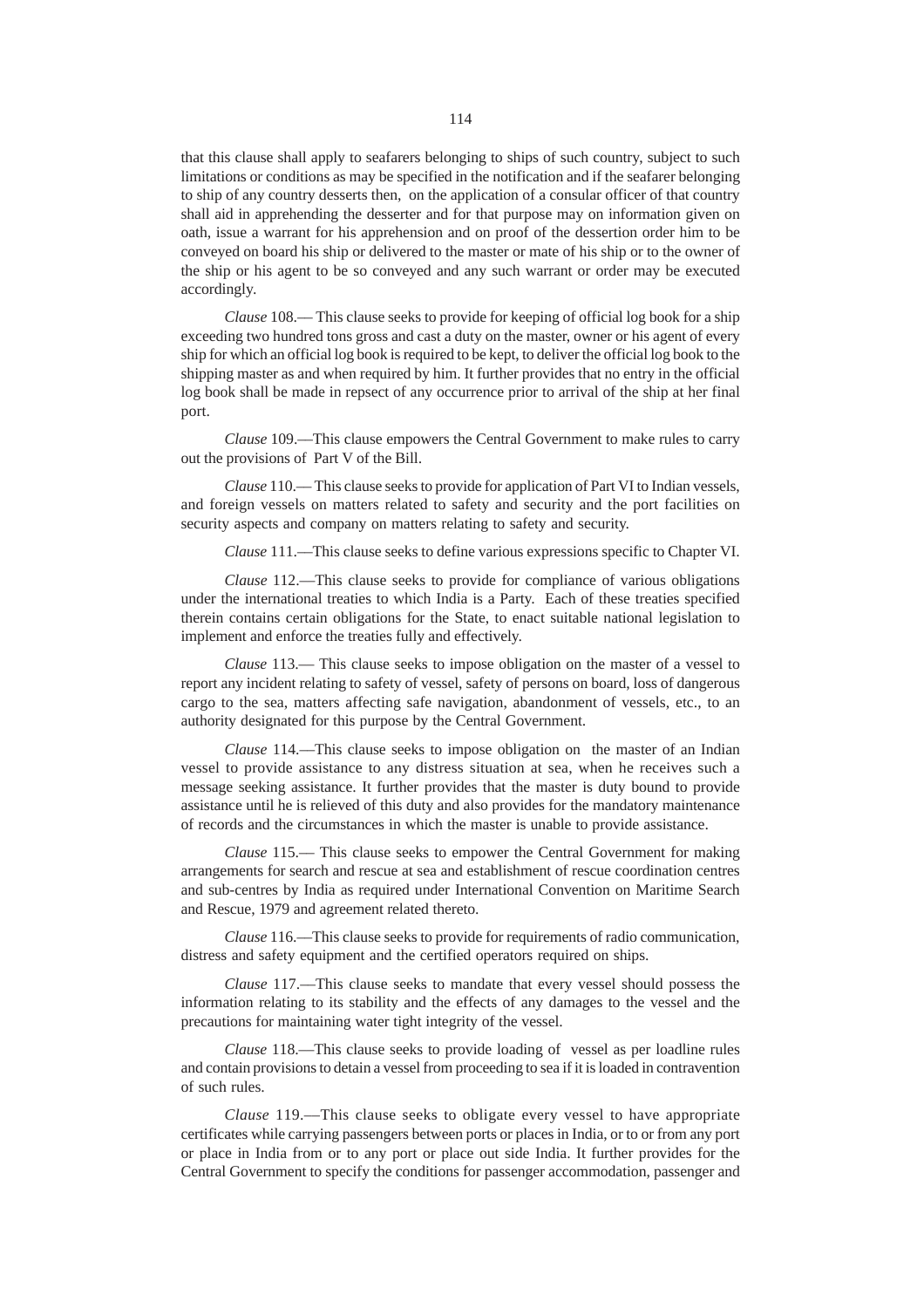crew amenities, and other facilities while carrying passengers and the master of every passenger vessel to oblige to make a statement about the passengers on board as provided by the rules by the Government.

*Clause* 120.––This clause seeks to provide that every vessel should be in possession of valid safety and security certificates whenever she proceeds to sea as required under the convention or agreement referred to in clause 112.

*Clause* 121.––This clause seeks to provide various acts which constitute offences.

*Clause* 122.––This clause seeks to provide that no vessel shall carry or attempt to carry cargo in contravention of clause 120 or shall have on board or in any part thereof a cargo which is not in accordance with the certificate held by the vessel. It further provides that for violations, the master shall be held liable and his certificate of competency shall be cancelled or suspended for such period as the Central Government may specify in an order made in this behalf.

*Clause* 123.––This clause seeks to provide that every person (owner or company or master) who sends an unseaworthy vessel to sea is guilty of an offence and it mandates the prior consent of the Central Government for prosecution of such person.

*Clause* 124.––This clause seeks to cast obligation on the ship owner, master or his agent to ensure the seaworthiness of the vessel for the voyage and to keep her in a seaworthy state during the voyage.

*Clause* 125.––This clause seeks to provide for implementation of safety and security management of the vessels and the port facilities where the vessels have an interface. It further provides for maintaining different levels of security by vessels and ports depending on the security situation in the country.

*Clause* 126.––This clause seeks to provide for the inspection and boarding of vessels, to verify compliance with requirements specified in Part VI and to enforce the provisions under the Bill and foreign flag vessels can be inspected under port state control being an obligation under the treaties. It further provides for intervention such as detention as a part of the enforcement measure and also for entering into agreements with other countries or organisations for effective implementation of the provisions of this Bill.

*Clause* 127.––This clause seeks to make the Central Government liable to pay to the owner or master the costs for an unreasonable detention or undue delay. It further provides that the owner of a vessel shall be liable to pay to the Central Government its costs of and incidental to the detention and survey of the vessel if the vessel is detained by reason of its condition or due to act of default of owner or master and the vessel shall not be released until such costs are paid and faults are rectified.

*Clause* 128.––This clause seeks to empower the Central Government to make the rules under Part VI relating to safety and security aspects.

*Clause* 129.––This clause seeks to specify the application of Part VII. It applies, *inter alia,* to Indian vessels, ports and foreign vessels on matters related to prevention of pollution.

*Clause* 130.––This clause seeks to define certain expressions which are specific to Part VII.

*Clause* 131.––This clause seeks to prevent the ship-generated pollution such as the discharges or emissions of harmful substances or mixtures containing such substances. It empowers the Central Government to make necessary rules for the construction, survey or equipment to be fitted on board ships for this purpose, and to specify the conditions for issuance of the certificates. It further provides for the survey of the hull, equipment or machinery of vessel by surveyors and the manner in which certificates are issued to verify and demonstrate the compliance with the applicable pollution prevention requirements,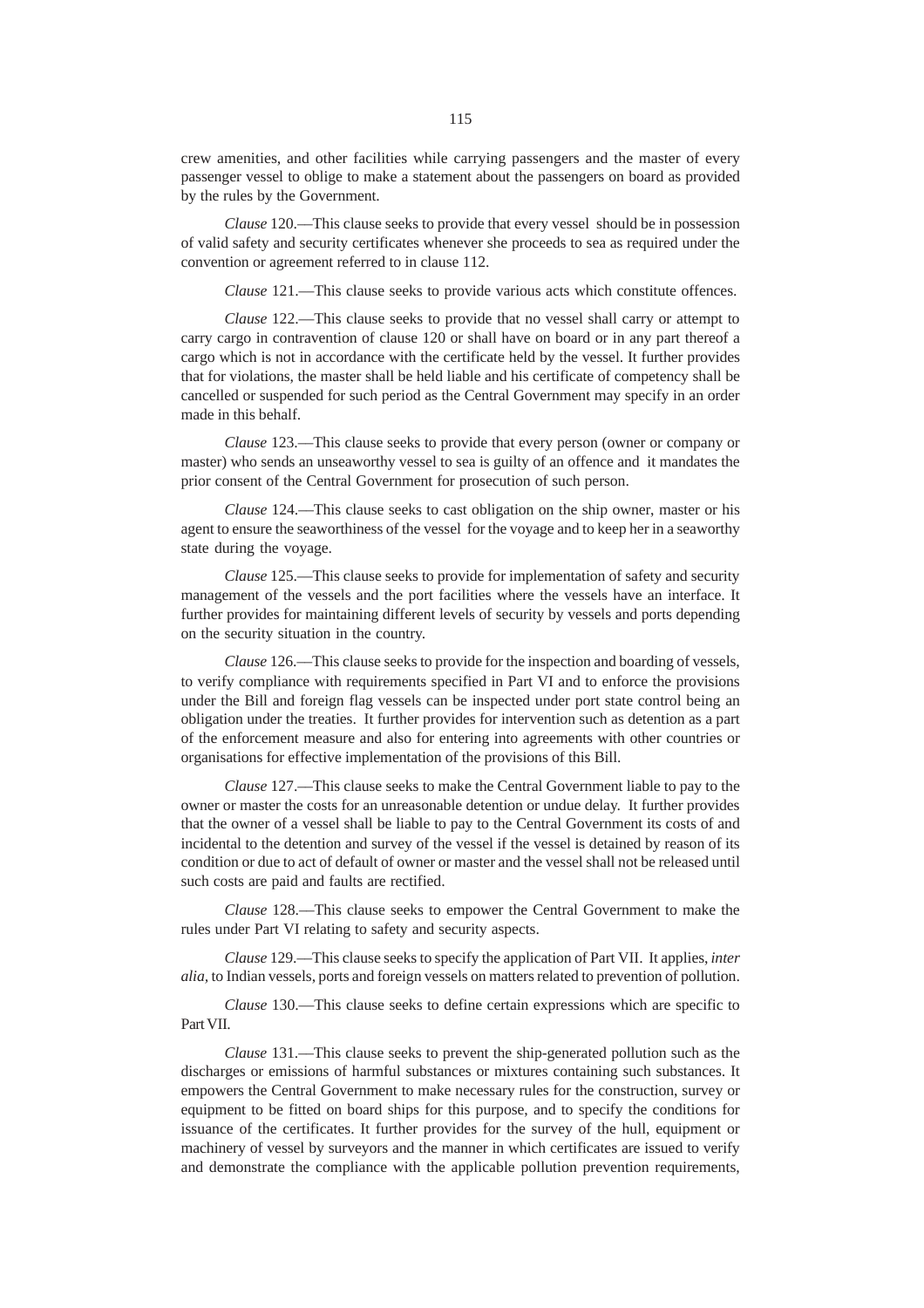under this Part. It also provides for controlling the deliberate dumping of wastes and other matter into the sea by ships.

*Clause* 132.––This clause seeks to provide for meeting various obligations towards prevention of marine pollution under the international maritime treaties specified therein. It further provides that the vessel, to which the provisions of the conventions mentioned therein are applicable, to comply with such pollution prevention requirements as may be provided by the rules. It also empowers the Government to prescribe different rules for pollution prevention for different classes of vessels.

*Clause* 133.––This clause seeks to provide that every vessel (cargo vessel as well as passenger vessel) shall be in possession of valid pollution prevention certificates as per conventions specified under clause 132, whenever she proceeds to sea.

*Clause* 134.––This clause seeks to ensure that records of ship-generated wastes and disposal are mandatorily maintained, as per the rules made by the Central Government and also empowers the Central Government to make rules for the details of records, its custody, the manner in which these are to be maintained and such other related matters.

*Clause* 135.––This clause seeks to provide that in order to prevent and control the discharges into the sea from ships, every port is required to have necessary facilities to receive the various kinds of wastes generated on ships. It further provides that every port or place where the ship has an interface is obliged to provide necessary reception facilities under the applicable international conventions. It also provides that the wastes generated during operation, repair and recycling of vessel are collected, handled, treated and disposed of in a safe and environmentally sound manner, to protect human health and the environment and empowers the port authority to impose suitable charges for providing such facilities for receiving wastes from ships. It also empowers the Central Government to give directions in case there are no reception facilities at any port or place in India or that the facilities available at such port or place are not adequate for enabling vessel calling at such port or place to comply with the requirements of pollution prevention.

*Clause* 136.––This clause seeks to obligate the master of a vessel to make a report to the authority designated by the Central Government, whenever an incident in which the cargo or harmful substances as covered under Part VII or the pollution prevention convention is escaping or likely to escape and may cause or threaten to cause pollution of air, any part of coasts or coastal waters of India and the responsibility of the master for failure in making such reports. It empowers the Central Government to direct the owner, agent, master, charterer, operator, lessee or licensee of the vessel through a notice, to take immediate necessary action to prevent or control pollution, in case an incident of pollution occurs or likely to occur and also empowers the Central Government to take any suitable and appropriate measures, as deemed necessary, to prevent, mitigate or eliminate the threat or danger from pollution, whenever a pollution is caused or likely to be caused by release of harmful substances, or whenever a grave and imminent danger to the coastline or related interest is likely from an incident of pollution or threat of pollution.

*Clause* 137.––This clause empowers the Central Government to give directions to Indian ships to provide assistance in combating pollution, subject to payment of reasonable fees for the services provided.

*Clause* 138.––This clause seeks to empower the Central Government to make rules under Part VII of the Bill relating to pollution prevention aspects covered thereunder.

*Clause* 139.––This clause seeks to put an obligation that every vessel, port facility, shipyard, ship breaking and ship repairing units, offshore facilities or terminal shall be surveyed or audited towards verification of the requirements under the Bill. It further provides for the issuance of certificates after satisfactory completion of the survey or audit and once an audit or survey is done, no material change shall be effected without the permission of the Central Government and in case such modifications are made without informing the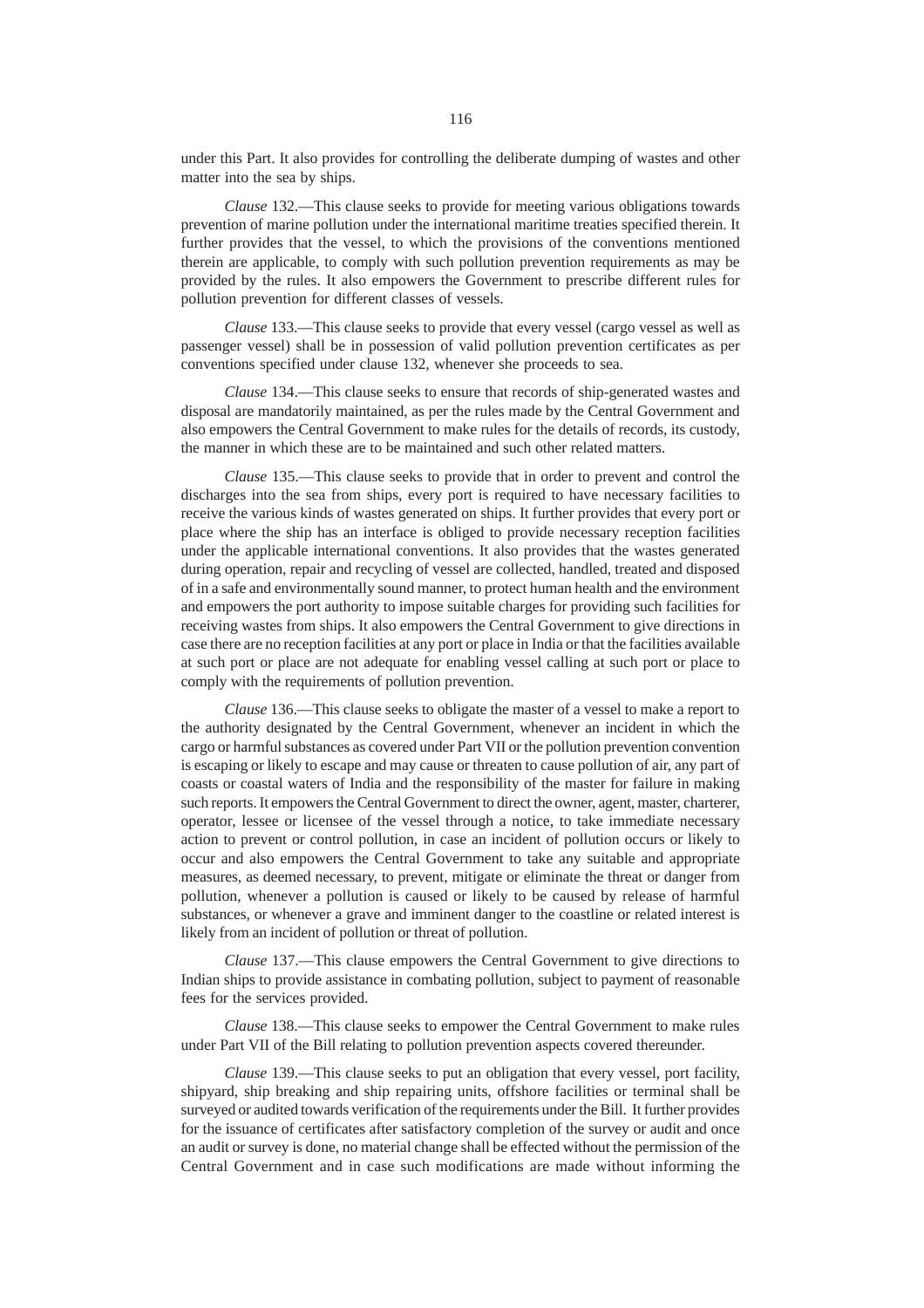*Clause* 140.––This clause seeks to provide that every vessel shall possess the prescribed certificates, as may be specified under the rules.

*Clause* 141.––This clause seeks to empowers the surveyor for the inspection of the vessel as necessary and to board the vessel for implementation and enforcement purposes.

*Clause* 142.––This clause seeks to ensure that every vessel, Company, port facility, shipyard etc. shall be surveyed, audited and certified to confirm the compliance of requirements of various international conventions as specified therein. It also provides for survey and certification of non-convention vessels.

*Clause* 143.––This clause seeks to provide for the recognition of the certificates issued to ships outside India by the flag authority of the vessel.

*Clause* 144.––This clause seeks to enable Indian vessels to be issued with certificates in other countries, as well as issuance of certificates to foreign vessels in India.

*Clause* 145.––This clause seeks to empower the Central Government to make the rules for the matters covered under Part VIII.

*Clause* 146.––This clause seeks to specify the application of Chapter I of Part IX of the Bill. It applies to Indian vessel; and any foreign vessel while it is in a port or place in India including the maritime zones under its jurisdiction as per the Territorial Waters, Continental Shelf, Exclusive Economic and other Maritime Zones Act, 1976 or any other law for the time being in force.

*Clause* 147.––This clause seeks to provide the methodology for the division of liability when collision, damage, or loss occurs on a vessel or vessels and full liability falls upon the vessel whose fault it lies upon and the total liability is shared depending upon proportion to the degree in which each vessel was to blame and the liability is applicable subject to either of the three criteria's specified therein do not get affected. It also provides that references to damage or loss caused by the fault of a vessel shall also include cost due to any salvage or other expenses, after a damage or loss, which is recoverable by way of damages through any law in force.

*Clause* 148.––This clause seeks to apply when compensation is to be paid in case of loss of life or personal injury; the joint liability of owners of vessels or liability of the owner of the vessel whose fault has been determined; whenever a loss of life or personal injuries are suffered by any person on board a vessel and it prevents depriving any person of any right of defense in court in an action brought against him by the person injured, or any person entitled to sue in respect of such loss of life or affect the right of any person to limit his liability in that particular case.

*Clause* 149.––This clause seeks to provide for sharing of the contribution, in case excess payment of contribution is made by one of the vessel which exceeds the proportion in which vessel was in fault, then, the owner can recover by way of contribution the amount of the excess from the owners of the other vessel or vessels to the extent to which those vessels were respectively in fault and the recovery is to be carried out provided that no amount is recovered again, that is, if it has been recovered in the first instance as damages by the person entitled to sue due to a statutory or contractual limitation or exemption. It also provides that for the purpose of recovering the contribution referred to therein, the same rights, and powers of the persons entitled to sue for damages in the first instance is available to the person entitled to any contribution and this recovery is in addition to any other remedy provided by law for the time being in force.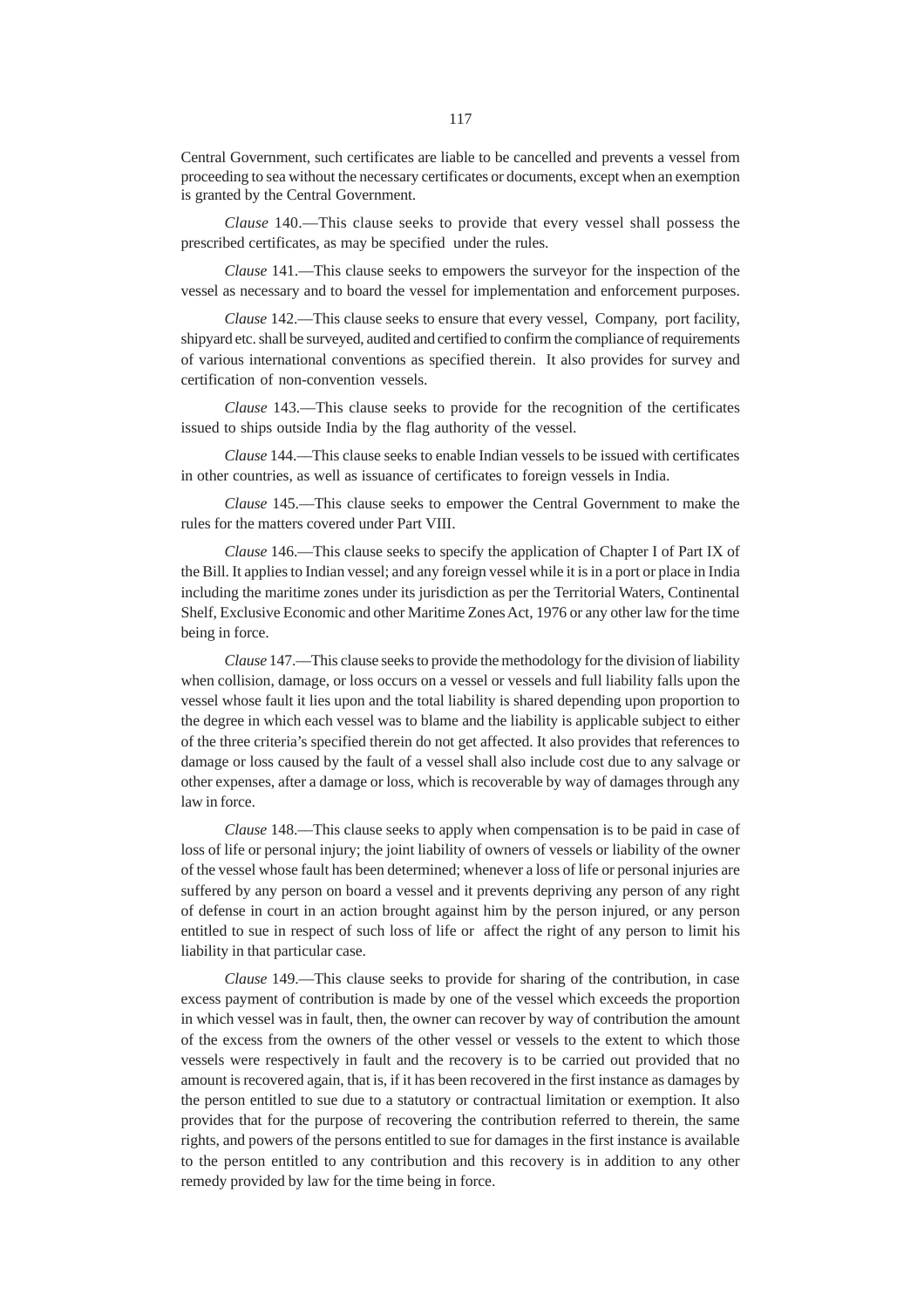*Clause* 150.––This clause seeks to impose a duty on the master of a vessel to assist the other vessel in case of collision between two vessels without endangering his vessel, crew and passengers. It requires the master to save the other vessel from any danger caused by the collision and to standby near the other vessel until the other vessel needs no further assistance and also requires the master to exchange information such as name of its ship, port of registry, last port and next port of call.

*Clause* 151.––This clause seeks to provide for the requirement of recording of statement and circumstances leading to the collision in the log book by the master of every vessel and such entry is required to be signed by the master and also by the officer on watch or one of the seafarer.

*Clause* 152.––This clause seeks to mandate that, report has to be made to the Central Government or nearest principal officer in case an Indian vessel has sustained or caused any accident which results in loss of life or any serious injury to any person or vessel has a material damage affecting her seaworthiness or her efficiency either in her hull or is so altered in any part of her machinery as not to correspond with the particulars contained in any of the certificates issued under this Bill in respect of the vessel and such report is to be made by either the owner or master or agent, within twenty-four hours after the happening of the accident or damage or as soon as possible.

*Clause* 153.––This clause seeks to provide that if the owner or agent of an Indian vessel feels the vessel has been wholly lost due to non-appearance of the vessel or any other circumstances, they shall send notice to Central Government relating to the loss and cause of the loss along with the vessel particulars such as the name, official number and port of registry, etc.

*Clause* 154.––This clause seeks to specify the application of Chapter II of Part IX relating to Limitation of Liability for Maritime Claims. It applies to Indian ships, and any ship other than an Indian ship while it is in a port or place in India including the maritime zones under its jurisdiction as per the Territorial Waters, Continental Shelf, Exclusive Economic and other Maritime Zones Act, 1976 or any other law for the time being in force.

*Clause* 155.––This clause seeks to provide for the limitation of liability to shipowner or salvor or person for damages in respect of claims, which are enlisted therein, due to their act, neglect or defaulting. It further provides that the limitation of liability shall be applicable even if brought by way of recourse or for indemnity under a contract or otherwise. It also specifies various other claims where the limitation of liability shall not apply.

*Clause* 156.––This clause seeks to provide that provisions of clause 155 cannot be applied to limit the liability if, the loss is resulted from a personal act or omission committed with the intent to cause the loss, or recklessly and with the knowledge that such loss would probably result.

*Clause* 157.––This clause seeks to provide that when limitation of liability is set to apply for multiple claims of the same occurrence, then the claims shall be set off against each other and the provisions of Chapter II of Part IX shall apply to the balance, if any.

*Clause* 158.––This clause seeks to stipulate the limits of liability which will be calculated under the provisions of LLMC Convention and as per the rules where provisions of LLMC Convention are not applicable. It further details the hierarchy in which the claims are to be paid, that is, this order shall be determined first by claims in respect of loss of life or personal injury followed by claims in respect of damage to harbour works, basins, waterways and aids to navigation. It also provides that the limit of liability in case of salvor not operating from any vessel or for any salvor operating solely on the vessel to, or in respect of which he is rendering salvage services, shall be calculated according to gross tonnage of 1500.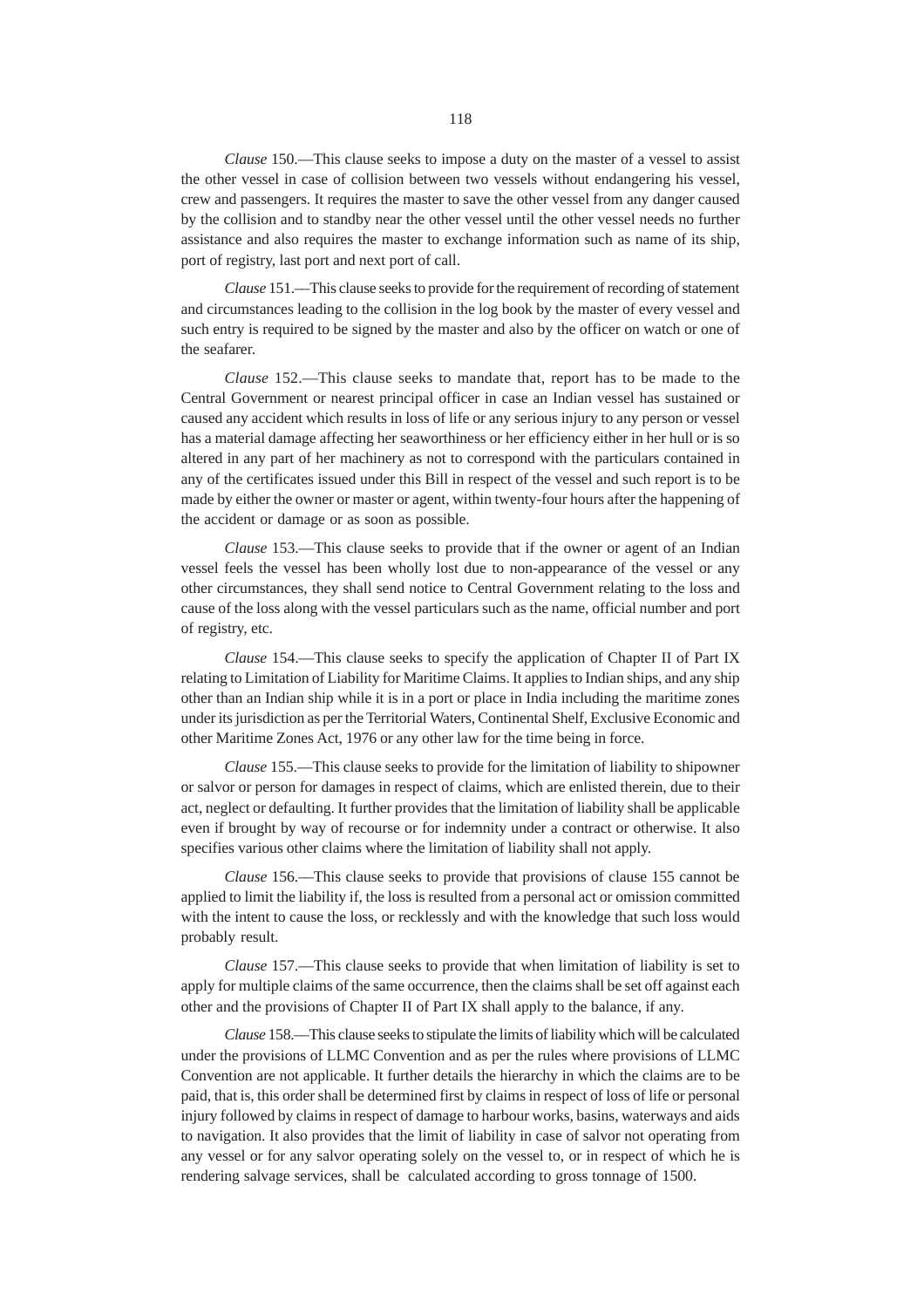*Clause* 159.––This clause seeks to provide that in respect of claims arising on any distinct occasion for loss of life or personal injury to passengers of a ship the amount limit of liability of the shipowner thereof shall be such as may be provided by rules.

*Clause* 160.––This clause seeks to provide that the limits of liability as determined in clause 158 shall apply collectively in total to the claims which arise on any distinct occasion as specified therein. It further provides that the limits of liability as determined in relation to limit for passenger claims shall apply in total to the claims which arise against the shipowner and any person for whose act, neglect or default he or they are responsible.

 *Clause* 161.––This clause seeks to provide that limitation of liability can be invoked even if the limitation fund as mentioned in clause 162 has not been constituted. It further provides that the person can only invoke the right to limit liability if the limitation fund has been constituted as per the provisions of this Chapter.

*Clause* 162.––This clause seeks to provide for the constitution of limitation fund with the High Court by any person alleged to be liable and against whom legal proceedings are being initiated for claims which are subjected to limitation and the fund shall be constituted in the sum of such of the amounts in accordance with the provisions of clause 158 or 159 as are applicable to claims for which that person may be liable together with interest thereon from the date of occurrence giving rise to the liablity until the date of the constitution of the fund. It also provides that the fund amount so constituted shall either to be deposited or guarantee to be produced at the High Court and the fund so constituted shall be available only for the payment of claims in respect of which limitation of liability may be invoked and also provide that the fund so constituted by one of the persons or his insurer shall be deemed to be constituted by all persons mentioned in clause 161.

*Clause* 163.––This clause seeks to provide that fund to be distributed among the claimants in proportion to their established claims against the fund based on the limitation of liability as stated in section 158 or 159 as applicable and if the person who is liable or his insurer settles a claim before the fund is distributed, then the right of the claimant maximum to the amount paid, is transferred to that person or insurer. It further provides for allowing application with respect of transfer of rights by persons other than those mentioned in the said clause to the level provided by the law. It also provides that the High Court may order a sufficient sum to be provisionally set aside to enable a person liable or any other person to enforce his claim against the fund at a later date when this person liable or any other person proves that he needs to pay at a later date wholly or partly part any such amount of compensation with regard to which such person would have enjoyed a right of subrogation as provided therein.

*Clause* 164.––This clause seeks to provide that once claim has been made against the fund by any person that person cannot exercise any right in respect of such claim against any other assets of a person by or on behalf of whom the fund has been constituted and if any ship or property which has been attached or arrested for a claim, belonging to a person on behalf of whom fund has been constituted, then, such ship or property may be released by an order of the High Court. It further provides that the provisions of this clause shall apply if the claimant claims the fund before High Court administering that fund and if the fund is available and transferable with respect to that claim.

*Clause* 165.––This clause seeks to mandate the scope of application of the provisions of limitation of liability. It provides that provisions of this clause does not apply to aircushion vehicles or floating platforms and when the person does not have his habitual residence in India or does not have his principal place of business in India or any ship in relation to which the right of limitation is invoked or whose release is sought and which does not at the time specified above fly the flag of a country, which is a party to the LLMC Convention.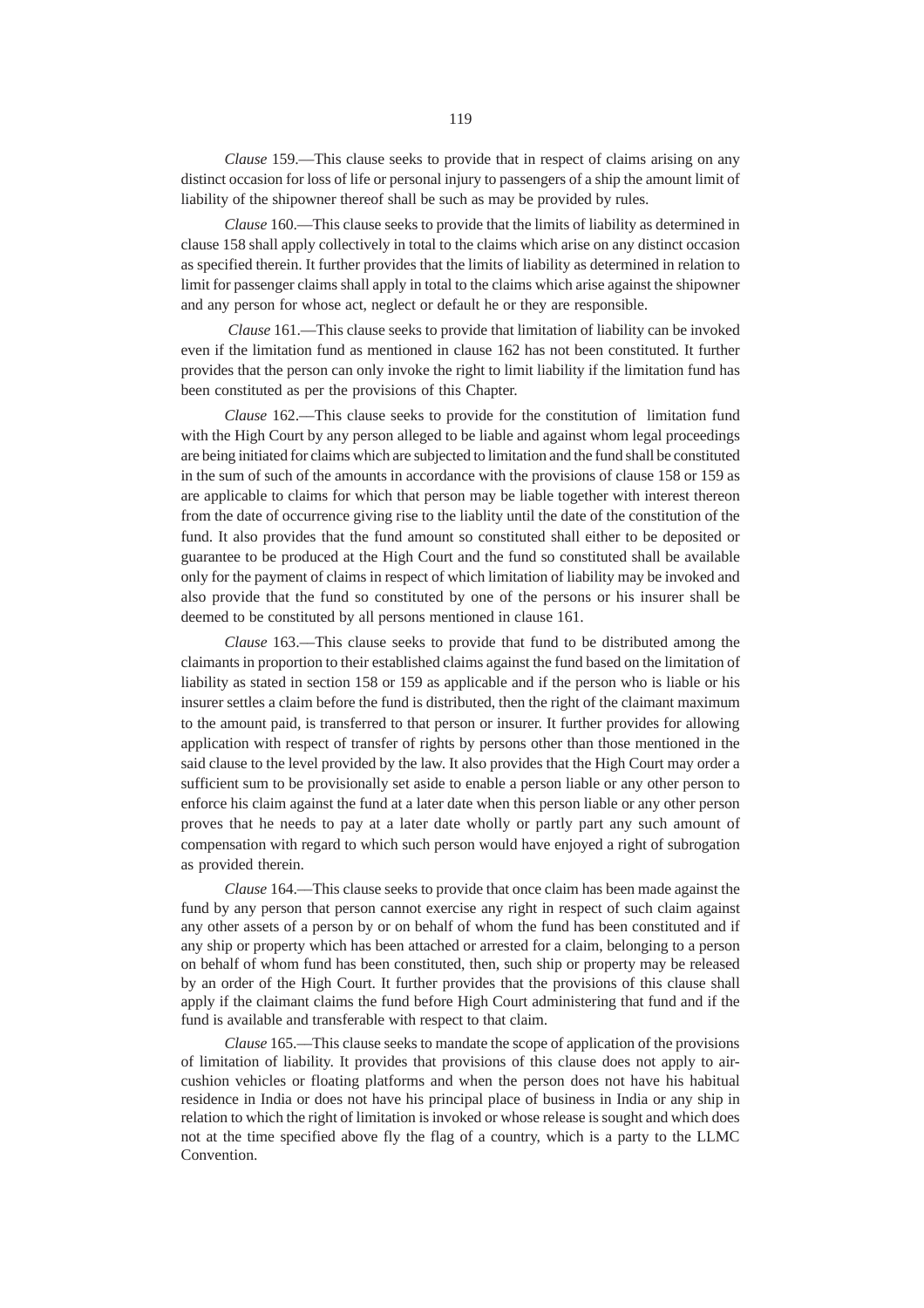*Clause* 166.––This clause seeks to empower the Central Government to make rules for the matters specified under Chapter II of Part IX.

*Clause* 167.––This clause seeks to specify the application of Chapter III of Part IX. This Chapter applies to oil pollution damage caused by Indian ship and any ship other than an Indian ship while it is in a port or place in India including the maritime zones under its jurisdiction as per the Territorial Waters, Continental Shelf, Exclusive Economic Zone and other Maritime Zones Act, 1976 or any other law for the time being in force. This section also applies to the preventive measure taken to minimise the oil pollution damage.

*Clause* 168.––This clause seeks to define certain expressions which are specific to this Chapter.

*Clause* 169.––This clause seeks to provide for the liability of owner for any pollution damage caused by the ship. It further provides for exemption of the owner from liability if he proves that the pollution damage is the result of an act of war, hostility, civil war, etc., and was wholly caused by an act or omission done with intent to cause damage by a third party and also the damage caused intentionally by a person who suffered the damage or from negligence of that person and specifies the persons against whom the claim for compensation for pollution damage under this Chapter or otherwise cannot be made.

*Clause* 170.––This clause seeks to provide that the owners of all the ships shall be jointly and severally liable for pollution damages in case an incident involves two or more ships.

*Clause* 171.––This clause seeks to provide that owner may limit his liability under this Chapter in respect of any incident, to an aggregate amount by the provisions of the 1992 Liability Convention unless it is proved that the pollution damage resulted from his personal act or omission, committed or made with the intent to cause such damage, or recklessly and with knowledge that such damage may probably result.

*Clause* 172.––This clause seeks to provide for the constitution of a limitation fund by the owner, the insurer or any other person providing financial security to the owner either by depositing the sum with the High Court or by furnishing bank guarantee or such other security as, in the opinion of the High Court, is satisfactory. It further provides that the constitution of the fund shall not prejudice to the rights of any claimant against the owner for full compensation exceeding the amount deposited or secured in the fund.

*Clause* 173.––This clause seeks to provide that before the fund is distributed, the owner or any of his servants or agents or any person providing him insurance or other financial security has as a result of an incident paid compensation for pollution damage, such person shall upto the amount he has paid, acquire by subrogation the rights which the person so compensated may have enjoyed under this Chapter and such owner or insurer can also enforce his claim at a later date after the fund is constituted, in case the compensation has been paid before distribution of the fund.

*Clause* 174.––This clause seeks to provide for the power of High Court to consolidate all the claims against the fund and to distribute the amount in the fund among all claimants in proportion to their established claims. It further provides any claim in respect of expenses reasonably incurred or sacrifices reasonably made by the owner voluntarily to prevent or minimise pollution damage shall, rank equally with other claims against the fund.

*Clause* 175.––This clause seeks to provide that ship carrying more than 2000 tons of oil in bulk as cargo to maintain an insurance or other financial security to cover his liability for pollution damage under Chapter III of Part IX for the amount specified under the provisions of the 1992 Liability Convention and a certificate to that effect shall be issued by the Central Government to every Indian ship and owner or agent of any foreign ship on payment of a fee as may be specified by rules.

*Clause* 176.––This clause seeks to provide that the certificate issued by a competent authority in any country outside India which is a contracting party to the 1992 Liability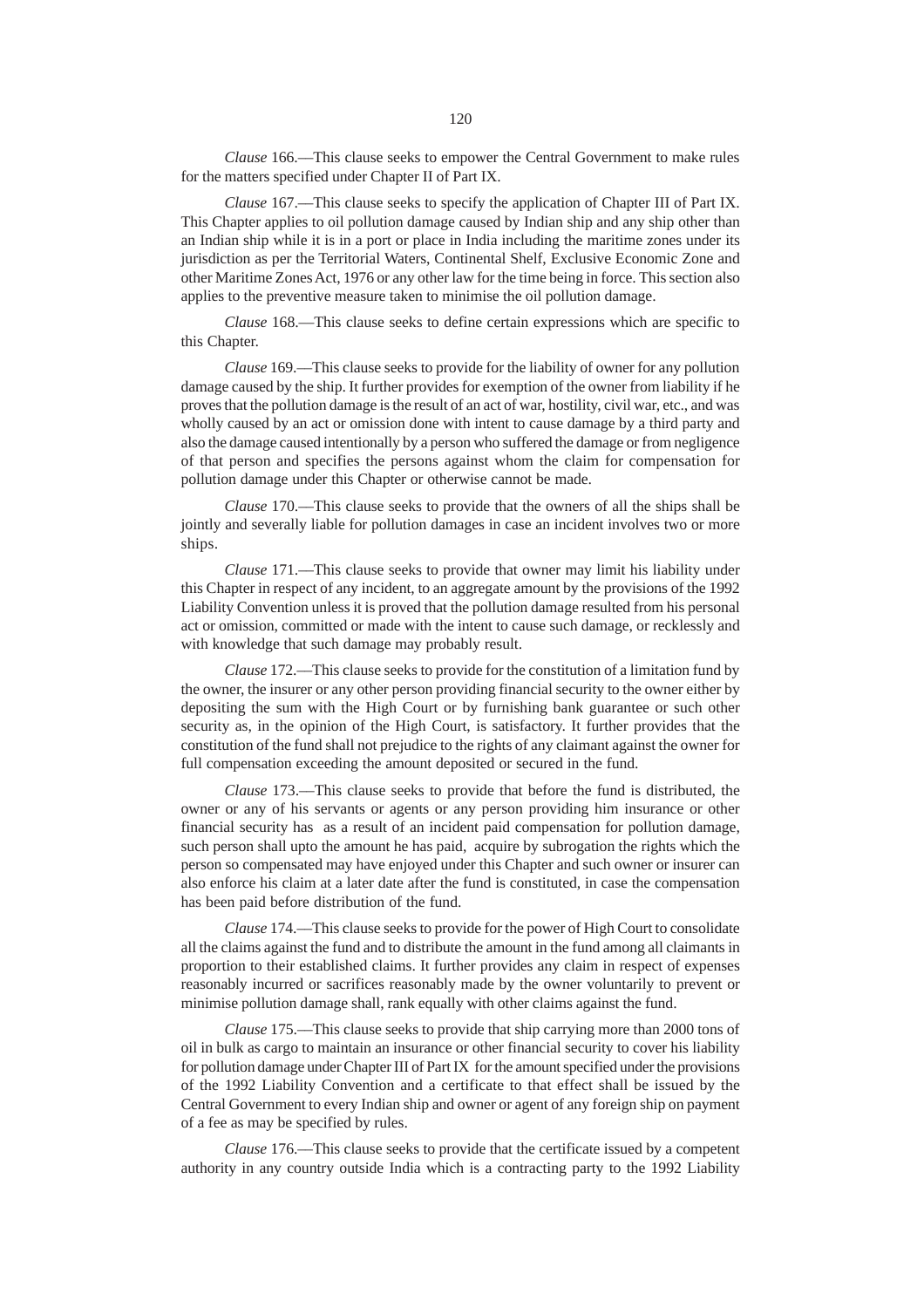Convention to any ship wherever it is registered shall be accepted at any port or place in India as if it were issued under the provisions of this Bill.

*Clause* 177.––This clause seeks to mandate that ships which has on board 2000 tonnes of oil in bulk as cargo shall not enter or leave any port or place in India unless it carries the certificate as per the requirements of clause 175 or clause 176. It further provides that the proper officer shall grant inward entry or outward clearance to any ship only when its master produces a certificate as aforementioned.

*Clause* 178.––This clause seeks to provide for the direct liability of the insurer or other person providing financial security for payment of compensation. It further provides that the insurer or other person may limit his liability in accordance with the provisions of clause 171 provided that the owner has not exercised this option or avail himself of the defenses which the owner himself would have been entitled to invoke and the defendant may avail himself of the defence that the pollution damage resulted from the wilful misconduct of the owner himself, but the defendant shall not avail himself of any other defence which he might have been entitled to invoke in proceedings brought by the owner against him.

*Clause* 179.––This clause seeks to provide for the limitation period of three years for claiming compensation from the date of oil pollution damage or six years, if the incident consists of a series of occurrences.

*Clause* 180.––This clause seeks to exempt the war ships or any ship used by the Government from the application of Chapter III of Part IX.

*Clause* 181.–– This clause seeks to empower the Central Government to make rules for the matters covered under Chapter III of Part IX.

*Clause* 182.–– This clause seeks to provide for the application of Chapter IV of Part IX relating to civil liability for bunker oil pollution damage.

*Clause* 183.–– This clause seeks to define certain expressions specific to this Chapter.

*Clause* 184.–– This clause seeks to provide the types of liabilities with respect to pollution caused due to bunker oil discharge or escape which the ship owner shall be liable for.

*Clause* 185.–– This clause seeks to exempt from liability for the ship owner, in certain situations such as, if the pollution damage is caused due to act of war, hostilities, civil war, insurrection or a natural phenomenon of an exceptional, inevitable and irresistible character; or was wholly caused by any act or omission done with an intent to cause such damage by any person other than an employee or agent of the owner. It further provides to exonerate the liability of the ship owner when it is proved that the person suffered the damage has intentionally done the damage or due to negligence an oil pollution damage was caused.

*Clause* 186.–– This clause seeks to provide for the ship owner or insurer to limit his liability for one or more incidents specified therein in accordance with Chapter II of Part IX.

*Clause* 187.–– This clause seeks to provide for determination of limitation of liability by the High Court and the amount once determined has to be deposited with the High Court.

*Clause* 188.–– This clause empowers the High Court to consolidate all claims and distribute the amount amongst the claimants.

*Clause* 189.–– This clause seeks to stipulate the limitation period of three years for claiming compensation from the date of bunker oil pollution damage or six years if the incident consists of a series of occurrences.

*Clause* 190.–– This clause seeks to provide that the owner of ship of more than gross tonnage of thousand has to maintain compulsory insurance coverage or financial security to the limits specified under the provisions of the LLMC Convention.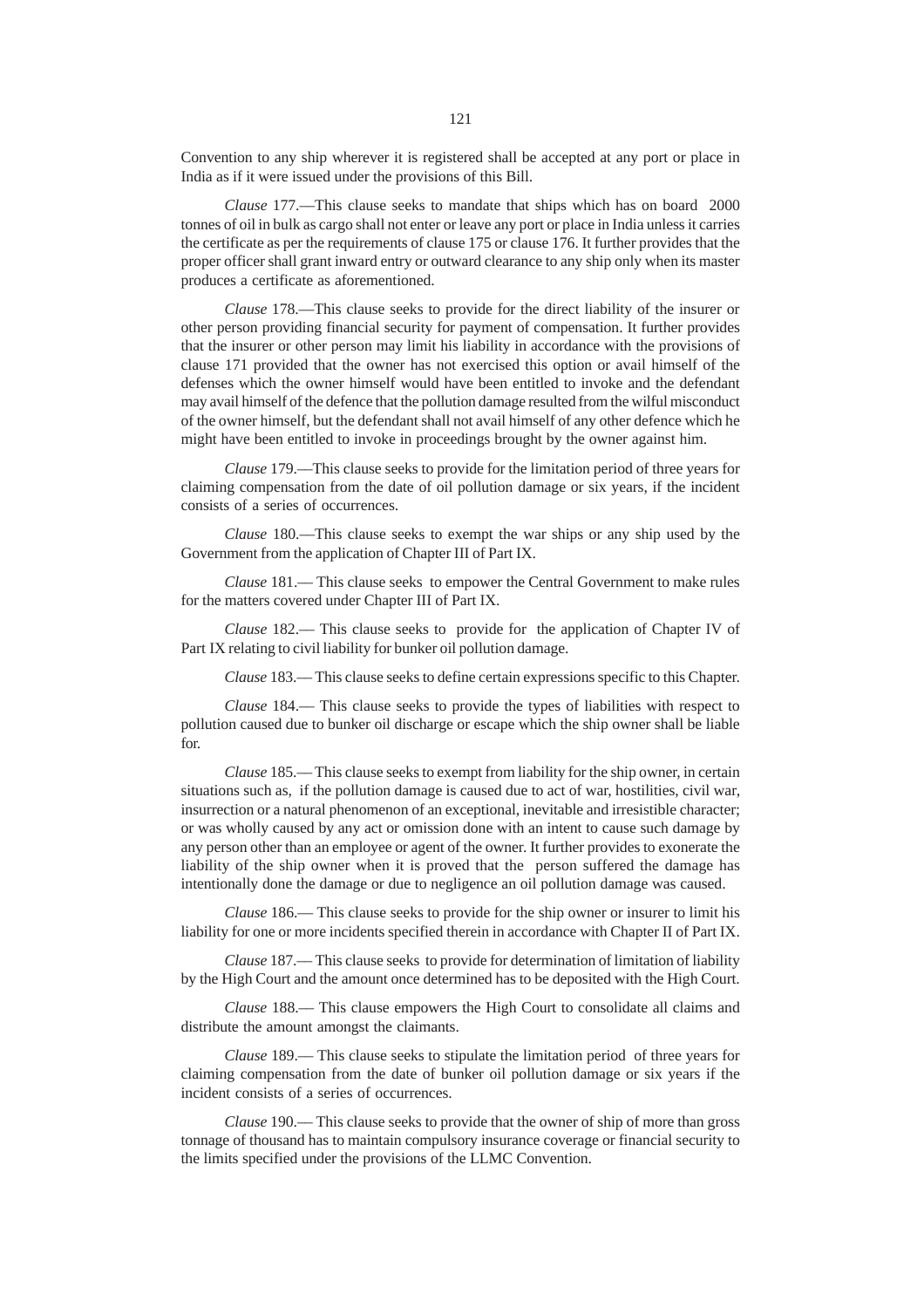*Clause* 191.––This clause seeks to provide for authority for direct action against the insurer or other person providing financial security. It provides that the insurer or other person may limit his liability in accordance with the provisions of clause 183 provided that the owner has not exercised this option or avail himself of the defenses which the owner himself would have been entitled to invoke. It further provides that the defendant may avail himself of the defence that the pollution damage resulted from the wilful misconduct of the owner himself, but the defendant shall not avail himself of any other defence which he might have been entitled to invoke in proceedings brought by the owner against him.

*Clause* 192.––This clause seeks to provide that the Central Government shall issue a certificate which complies with the provisions of clause 190 on payment of fee as may be specified by rules and makes provisions for renewal on its expiry.

*Clause* 193.––This clause seeks to provide that no ship can enter or leave any port or place in India unless it has the certificate as per the requirements of clause 192 of this Chapter and the proper officer shall grant inward entry or outward clearance to any ship only when its master produces a certificate as mentioned.

*Clause* 194.––This clause seeks to provide that the right of the ship owner to demand compensation against any other person for his liability.

*Clause* 195.––This clause seeks to confer authority of the enforcement of the judgement of the court.

*Clause* 196.––This clause seeks to empower the Central Government to make rules for the matters covered under Chapter IV of Part IX.

*Clause* 197.––This clause seeks to provide for application of Chapter V of Part IX to oil pollution damage caused within the territorial waters and specifically the maritime zones under its jurisdiction in accordance with the provisions of the Territorial Waters, Continental Shelf, Exclusive Economic Zones and other Maritime Zones Act, 1976 or any other law for the time being in force and also to the preventive measures taken to prevent or minimise the oil pollution damage.

*Clause* 198.––This clause seeks to define certain expressions specific to Chapter V of Part IX.

*Clause* 199.––This clause seeks to provide for the contribution to the fund by the importer or the receiver in respect of contributing oil carried by sea to ports or terminal installations in India as per Articles 10 and 12 of the Fund Convention and also stipulates minimum quantity of 1,50,000 tons per year of oil import as specified in Fund Convention, above which the fund has to be paid.

*Clause* 200.––This clause seeks to provide for the requirements of the minimum contribution payable by persons to the fund which is determined by the Assembly of the Fund under Articles 10 and 12 of the Fund Convention and the power of the Central Government to require the persons to give financial security for payment of contributions to the Central Government or the Fund.

*Clause* 201.––This clause seeks to provide for situations where the fund can be invoked and liable to pay compensation as specified therein. It further provides the situations where fund does not have an obligation to pay the compensation.

*Clause* 202.––This clause seeks to empower the Central Government, to call for information, in particular, the name and addresses of the persons to whom the provisions of clause 197 shall apply and the person making disclosure needs to follow certain conditions specified therein and the liability of person for punishment in case of refusal to comply with the conditions of notice.

*Clause* 203.––This clause seeks to provide for the claims against the Fund and state that any claim against the Fund for compensation under this Chapter shall be brought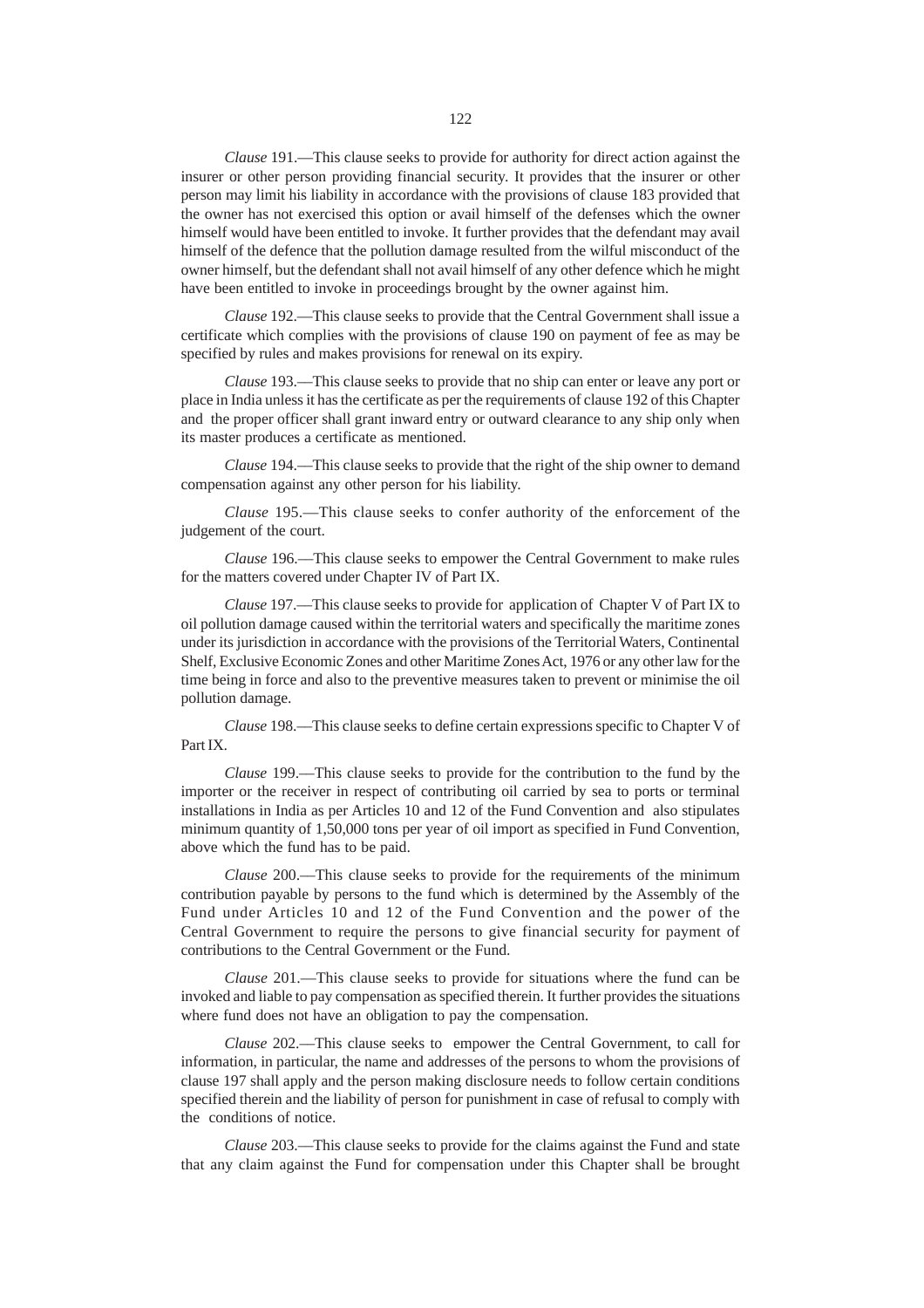directly before the Fund and provides that the jurisdiction of High Court shall be applicable for any action for the claim against the fund. It further provides that the Fund's right to intervene as a party to any legal proceedings instituted in the High Court against the owner or his guarantor and makes judgment of the High Court as final even if the fund has not intervened in its proceedings.

*Clause* 204.––This clause seeks to stipulate the limitation period for claim against the Fund within a time-frame of minimum three years and that no action to enforce a claim shall be brought after six years from the date of the incident that caused such damage.

*Clause* 205.––This clause seeks to provide for the subrogation of right of which the person so compensated would have enjoyed under the Fund Convention when any sum is paid by the fund or any public authority.

*Clause* 206.––This clause seeks to empower the Central Government to make rules to carry out the provisions of the Fund Convention.

*Clause* 207.––This clause seeks to define the marine casualty and mandate on the owner, manager, operator, company, pilot, harbour-master, master, or other person in charge of the vessel, to give notice of the occurrence of casualty within twenty-four hours of such occurrence to the office appointed by the Central Government for the purpose and such officer shall forthwith report in writing the information to the Central Government and may proceed to make preliminary inquiry into the marine casualty and shall furnish the report on completion of independent inquiry into the incident. It further empowers the Central Government to appoint a body to make preliminary assessment of the marine casualty and conduct a marine safety investigation for ascertaining its causes and circumstances and submit its report to the Central Government.

*Clause* 208.––This clause seeks to empower the Central Government to initiate administrative action or to pass direction for proceeding in accordance with the law, if on receipt of report under sub-clause (5) of clause 207 or otherwise, it is of the opinion that *primafacie*, there exists, incompetency, misconduct or violation of any law for the time being in force on the part of any person.

*Clause* 209.––This clause seeks to empower the Central Government to cancel or suspend any certificate granted under this Bill to any seafarer for any specified period, by way of an order, based on inquiry report or for any other default of seafarer listed under that clause.

*Clause* 210.––This clause seeks to empower the Central Government to order rehearing either generally or for a part thereof of an investigation or inquiry under Part X and in case of new and important evidence which could not be produced at the time of investigation has been discovered, or if for any other reason there has, in its opinion, been a miscarriage of justice, the Central Government is duty bound to order such re-hearing.

*Clause* 211.––This clause seeks to specify the application of Part XI to wrecks located within territory of India including the territorial sea or any marine area adjacent thereto over which India has exclusive jurisdiction under the Territorial Waters, Continental Shelf, Exclusive Economic and other Maritime Zones Act, 1976. It further specifies units or ships of Government for non-commercial use and casualties involving oil pollution in accordance with Intervention on the High Seas in cases of Oil Pollution Casualties,1969 for which this Part is not applicable.

*Clause* 212.––This clause seeks to define certain expressions specific to Part IX.

*Clause* 213.––This clause seeks to empower the Central Government to appoint person to receive wreck and aurhorise him to take possession of wreck and take action for disposal or removal by available means for safety and protection of marine environment, as prescribed under the Bill.

*Clause* 214.––This clause seeks to mandate the reporting of incident resulting in wreck. It provides that every master or owner or operator of Indian and foreign vessel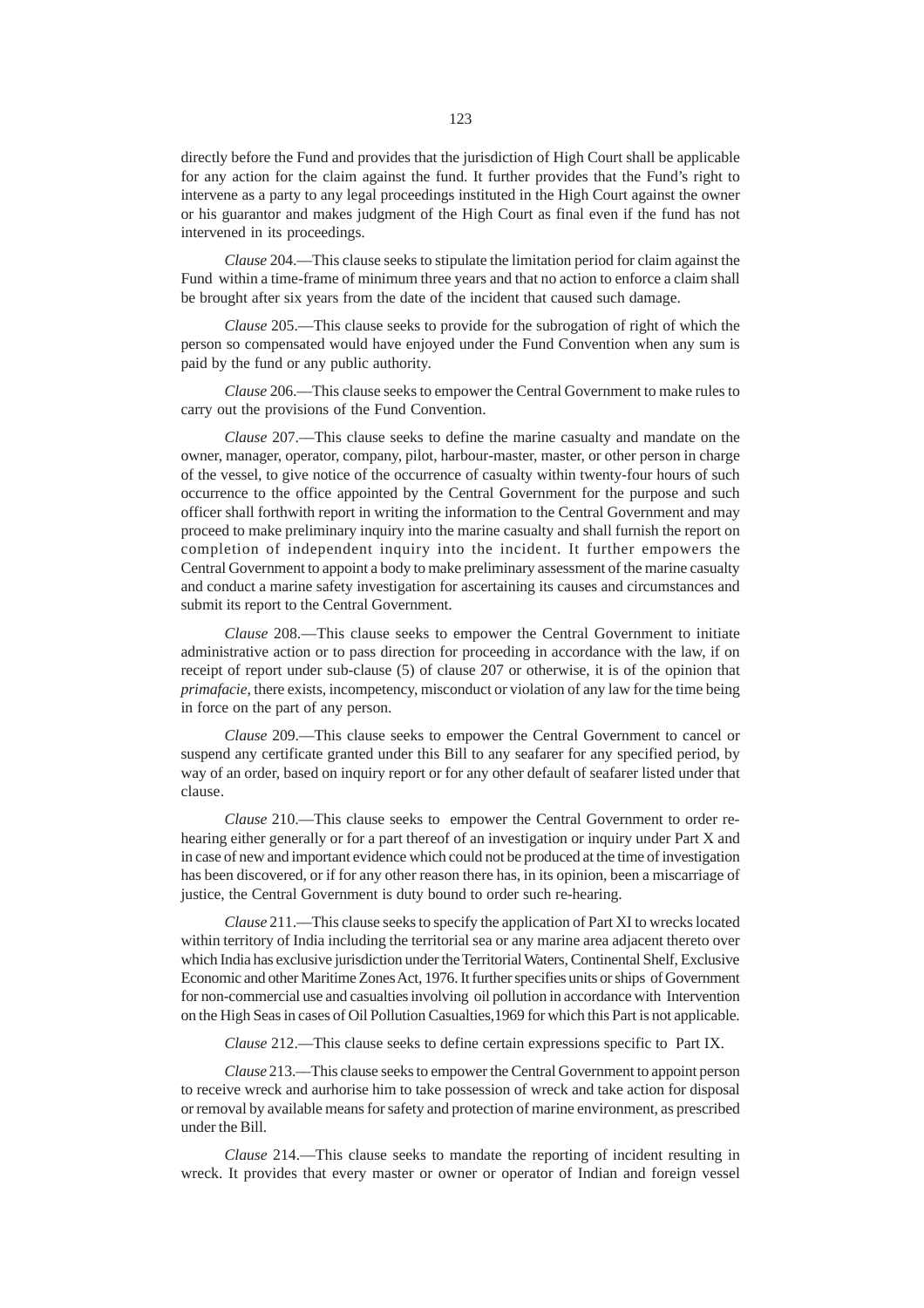involved in a maritime casualty resulting in a wreck in Indian waters or waters of other country which is a party to the convention to report such incident to the receiver of country appointed by the Central Government and to the authorities of affected country without any delay.

*Clause* 215.––This clause seeks to provide for the criteria for determination of possible hazards and enlists therein various parameters that determine such hazards.

*Clause* 216.–– This clause seeks to empower the Central Government to give direction to receiver of wreck and others specified therein to locate and mark the wreck as applicable and also obligates the owner or operator of vessel to mark the wreck at its own cost until the wreck is removed and ensures that the cost towards locating and marking of wrecks is borne by owner or operator of wreck.

*Clause* 217.––This clause seeks to give power to pass over adjoining lands to all persons for rendering assistance to ship for saving shipwrecked persons, its cargo and equipment and obligates concerned persons to minimise damage to cargo or any article recovered from shipwrecked which may be deposited on land and the disputes relating to damage expected by owner or occupier shall be decided by a Magistrate when application made to him.

*Clause* 218.––This clause seeks to specify the prohibition of acts such as attempt to board or leave wreck ship without permission of master or receiver of wreck or an attempt to bring obstruction in action of saving ship, cargo and equipment, removing marks or any part of vessel as stipulated under the provisions of the Bill.

*Clause* 219.––This clause seeks to give power to receiver to make application to Judicial Magistrate of the first class or Metropolitan Magistrate for search warrant, if receiver suspects that wreck is secreted and possessed by person who is not owner and empowers the Judicial Magistrate to grant warrant authorsing receiver to search for wreck possessed by person who is not the owner of wreck.

*Clause* 220.––This clause seeks to provides for measures that facilitates the removal of wrecks and mandates the receiver to forward detailed informations to Central Government on determination of possible hazards as stipulated in clause 215. It empowers the Central Government to inform concerned government, affected country and registered owner of the vessel regarding the hazards, measures to be taken to wreck and removal of wreck and the decision of Central Government thereof shall be final. It also mandates the owner of wreck vessel to provide financial security or evidence of insurance to Central Government or receiver of wreck appointed by the Central Government and gives power to the receiver to set period for removal of wreck and empower him to remove wreck by realistic means with due regard to safety and protection of marine environment at the expense of owner or operator.

*Clause* 221.––This clause seeks to provide the liability of owner in respect of cost to be borne by registered owner for locating, marking and removing the wreck. It further provides that the owner may provide evidence of occurrence of marine casualty resulting in wreck such as war, hostilities or any act of non-maintainance of lights or navigational aids by concerned authorities and such liability covers the limit as specified under the provisions of clause 155 of the Bill.

*Clause* 222.––This clause seeks to mandate that every registered owner of Indian ship of gross tonnage of three hundred tons and above should be in possession of valid insurance coverage or financial security and the owner of vessel whether Indian or from other country, which do not carry certificate, is liable for detention by authorities and the cost or claims arising under the Part should be directly against the insurer or person that provides financial security as per circumstances listed which may invoke defence by insurer.

*Clause* 223.–– This clause seeks to specify the circumstances where registered owner may not be liable to bear the cost as prescribed in Part XI and specifies the extent of cost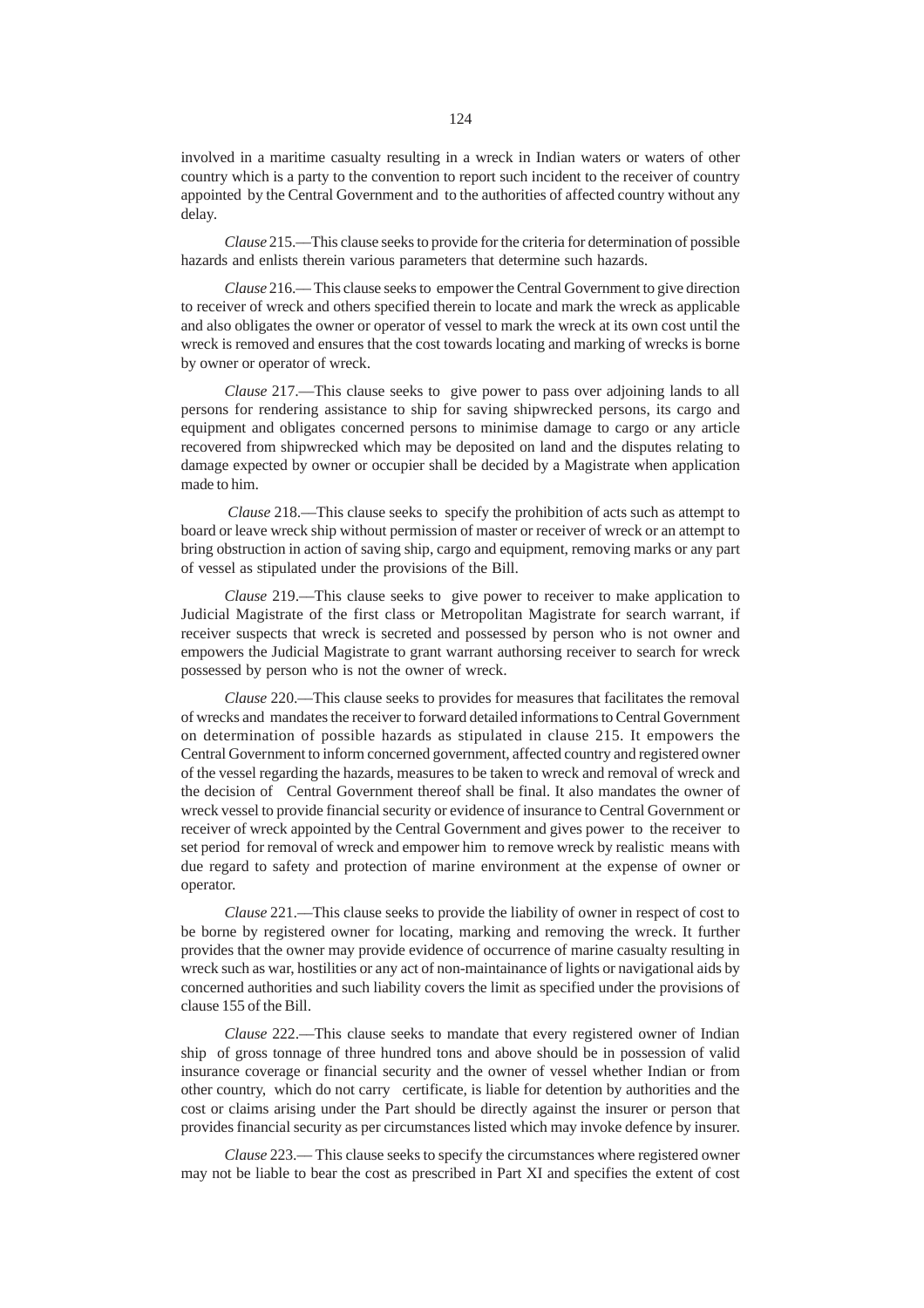borne by the registered owner and its exception in accordance with other applicable treaties, instruments, as the case may be.

*Clause* 224.––This clause seeks to specify the claims of the owner to wreck and time limit of his entitlement to possess wreck back which is in possession of receiver of wreck and empowers the consular officer to act as agent of owner for custody and disposal of the articles from wreck vessel on behalf of the country where the vessel is registered or, cargo owners belongs to that country within a period of one year for said claim.

*Clause* 225.––This clause seeks to set limit for recovery of cost and stipulates the time period of three years from the date of determination of marine casualty for locating and marking of the vessels and provides that no claim shall be made after the period of six years from the date of such casualty.

*Clause* 226.––This clause seeks to provide for the application of Chapter II of Part XI which includes judicial or arbitral proceedings relating to salvage operations instituted in India and specifies therein the units, ships and other non-commercial vessels for which this clause shall not be applicable.

*Clause* 227.––This clause seeks to define certain expressions specific to Chapter II of Part XI.

*Clause* 228.––This clause seeks to provide for the salvage award for the assistance rendered by the master of a vessel.

*Clause* 229.––This clause seeks to specify the conditions, circumstances and location when salvage is payable to the salvor for saving life, cargo or wreck.

*Clause* 230.––This clause seeks to provide for the entitlements of salvage payments when services are provided by the Government vessels such as Indian Navy or of the Coast Guard and port authorities.

*Clause* 231.––This clause seeks to provide that the master have the authority to conclude contracts for salvage operations on behalf of the owner of the property on board the vessel.

*Clause* 232.––This clause seeks to provide for the duties of salvor towards owner of the vessel or other property in danger and specifies the duties of the owner, master of the vessel or the owner of other property who is in danger towards salvor.

*Clause* 233.––This clause seeks to provide for the measures to be taken by the Central Government to protect its coastline from threat of pollution consequential to occurrence of maritime casualty and empowers the Central Government to issue directions to the owner or the master or salvor and other public authorities associated with salvage operations and seek their cooperation to initiate salvage services for vessel in distress.

*Clause* 234.––This clause seeks to provide for the rights of salvors to payment for the services rendered by him to salvage operations in the event of refusal of payments by the owner or master of vessel or owner of any other property in danger and enlists the criteria, circumstances and conditions for claiming rewards and maritime lien by the salvor.

*Clause* 235.––This clause seeks to provide for settlement of disputes relating to claims under the provisions of Part XI and empowers the High Court to determine the costs to be paid and to issue necessary directions for such payments if deemed fit and fair, after receipt of application from either of disputing party.

*Clause* 236.––This clause seeks to specify the time limit of two years from the date of completion of salvage operations for raising claims and action thereof by all concerned.

*Clause* 237.––This clause seeks to provide that nothing in Chapter II of Part XI shall affect any treaty or arrangement with any foreign country to which Indian is a party with reference to the disposal of wrecks on their respective coasts or the provisions of section 29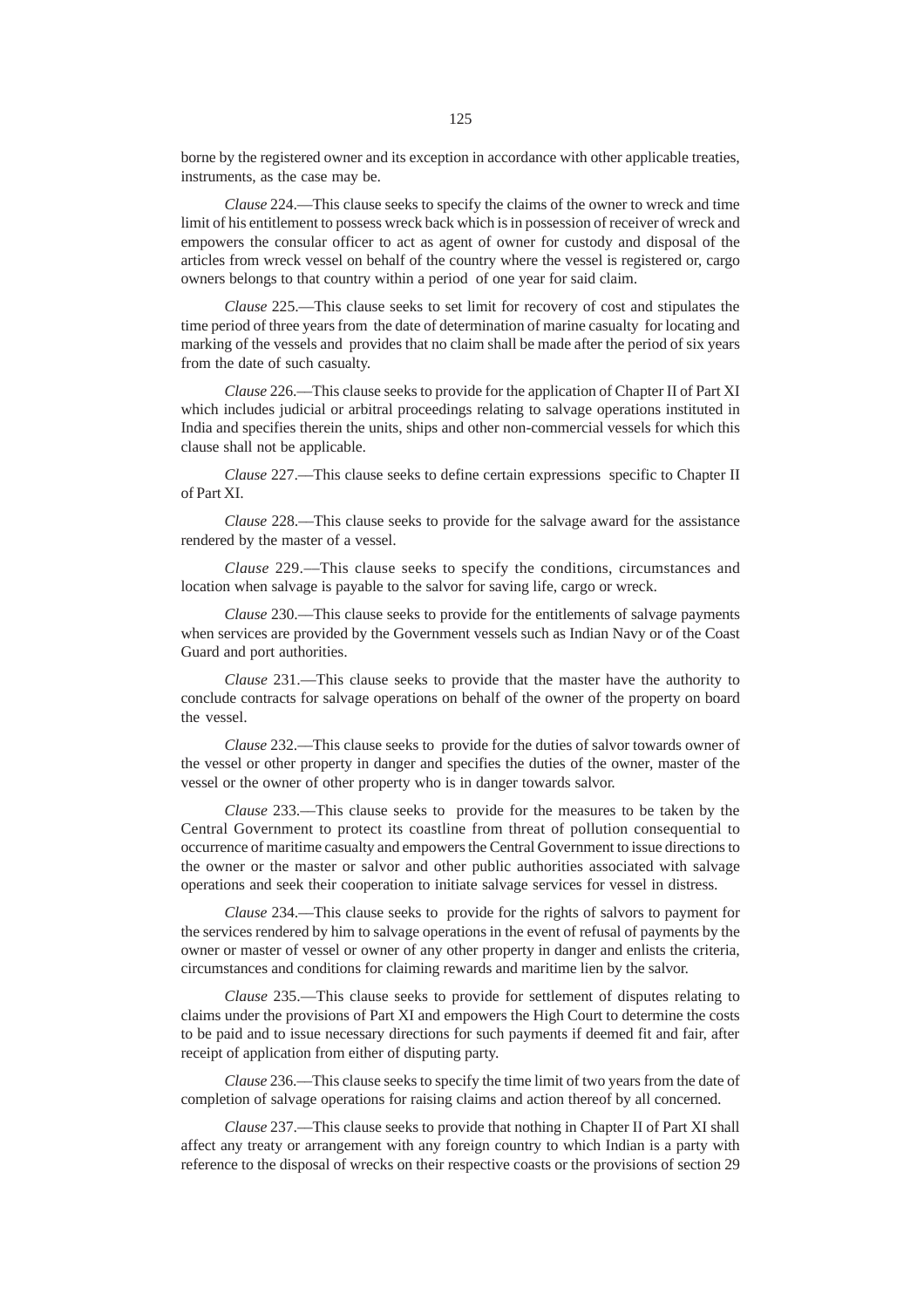of the Indian Ports Act, 1908 or any person to salvage in respect of any property recovered by creeping or sweeping in contravention of that section.

*Clause* 238.––This clause seeks to empower the Central Government to make rules to carryout the provisions contained in Part XI.

*Clause* 239.––This clause seeks to provide for the application of Part XII to all vessels including vessels other than Indian vessels.

*Clause* 240.––This clause seeks to direct that any vessel engaged in coastal trade or exploration or exploitation or research in coastal waters of India shall require a licence and stipulates that no vessel chartered by an Indian citizen, company or cooperative society to be taken to a port or place within India or outside India without licence granted by the Director-General and the Indian controlled tonnage may also be granted licence subject to certain conditions. It further provides that the Central Government shall have the power to exempt any class of vessel by general or special order from the provision of this clause.

*Clause* 241.––This clause seeks to empower the Director-General to revoke and modify the licence after giving reasonable hearing to the person and provides that in case the licence ceases to be valid, the person to whom it was granted shall return it back to the Director-General without any delay.

*Clause* 242.––This clause seeks to direct that no port clearance shall be given by the proper officer to the owner, master or agent of a foreign vessel unless such a licence is produced which is issued under this Part.

*Clause* 243.––This clause seeks to empower the Director-General, in public interest or in the interest of Indian shipping if it is necessary, to give order in writing or notice for matters stipulated therein and also empowers the Central Government in public interest to ban any vessel from entering into India, anchorage or offshore facility in India.

*Clause* 244.––This clause seeks to empower the Central Government to protect the interest of Indian shipping from undue foreign intervention and stipulates certain measures by a foreign country which infringes the jurisdiction of India and which can be brought to notice of the Central Government by the Indian citizen carrying business in that country and the Central Government may in turn give order in writing prohibiting Indian citizens from complying with such measure. It further provides that the Central Government may by order in writing refuse to give commercial information to any court or authority of a foreign country and prohibits any person from complying with such an order by foreign authority or court subject to the conditions as specified in the said order.

*Clause* 245.––This clause seeks to empower to the Central Government to make rules for carrying out the provisions contained in Part XII.

*Clause* 246.––This clause seeks to provide for application of Part XIII. It applies to sailing vessel, fishing vessel, vessel without mechanical of propulsion and vessel whose net tonnage is less than fifteen and engaged solely in coasting trade of India and the extent to which other provisions in the Bill to apply to such vessel.

*Clause* 247.––This clause seeks to empower the Director-General to take a decision on whether the vessel falls under Part XIII or not and makes his decision thereon as final.

*Clause* 248.––This clause seeks to provide by rules the safety, security and pollution prevention requirements and ensure that these requirements are met and to prohibit the vessels from proceeding to sea, unless they comply with the provisions.

*Clause* 249.––This clause seeks to put an obligation on the vessels to have all certificates specified in Part XII, before proceeding to sea and the manner in which safety certificates are to be issued and the power of Government to provide of by rules for this purpose and the period validity of certificates.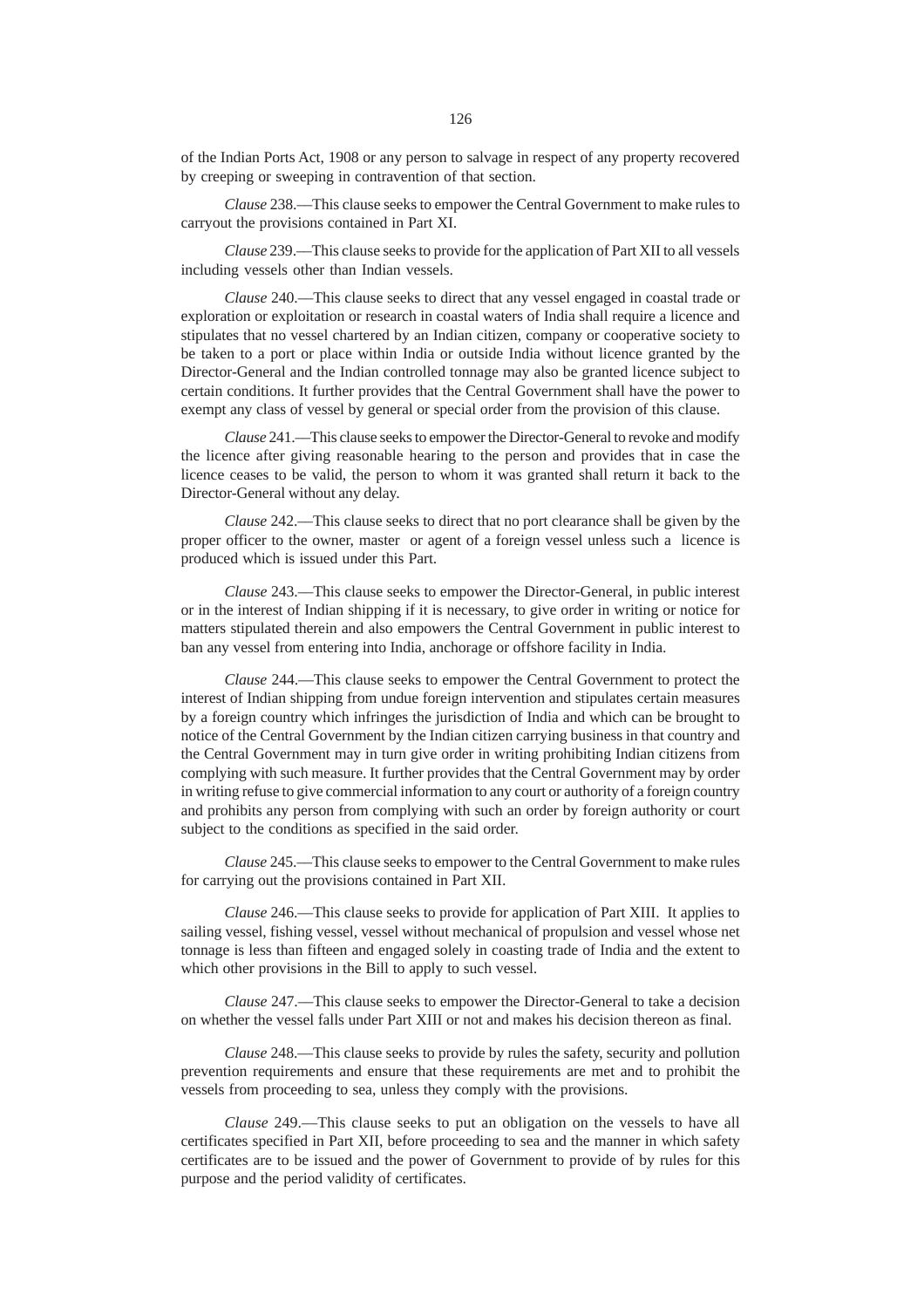*Clause* 250.––This clause seeks to impose an obligation on the maintenance of the statement or cause to be maintained a statement about the crew of the vessel and to keep the record of the changes in crew and its communication to the shipping master.

*Clause* 251.––This clause seeks to mandate that whenever cargo is jettisoned from vessel, notice shall be given to proper officer appointed for this purpose, and empower the proper officer to conduct an enquiry.

*Clause* 252.––This clause seeks to provide for detaining a vessel while attempting to proceed to sea in overloaded condition or carrying passengers in excess of the certified capacity and empowers the proper officer to board the vessel whenever necessary and obligates the master, owner and every other person to provide all reasonable facilities for the survey or audit.

*Clause* 253.––This clause seeks to provide with the power to detain the vessel which is unseaworthy or likely to pose a threat to the security or the environment. It provides for the liablility of the person in charge of the vessel in respect of such unseaworthiness or threat to the security on Indian coasts or offshore installations under any other provisions of this Bill.

*Clause* 254.––This clause seeks to empower the Central Government to exempt vessels from the applicable requirements, if it is satisfied that the requirements have been substantially complied with or that compliance with the requirement is or ought to be dispensed with in the circumstances of the case.

*Clause* 255.––This clause seeks to empower the Central Government to make rules for carrying out the provisions contained in Part XIII.

*Clause* 256.––This clause seeks to provide the penalties for the contravention of the provisions as specified therein. It empowers the Principal Officer to impose the monitory penalty, against which an appeal shall lie to the Director-General. It further provides that the competency to sentence the imprisonment has been vested with the Court only and the table, *inter alia*, indicates the contravention made and the penalty to be imposed and specifying the competent authority for imposing such penalty.

*Clause* 257.––This clause seeks to provide for that any person committing any offence under the Bill may be tried at a place in which he may be found, or in any Court which the Central Government may, by notification, direct in this behalf, or in any Court in which he might be tried in any other law for time being in force.

*Clause* 258.––This clause seeks to empower the Metropolitan Magistrate or a Judicial Magistrate of the first class to pass any sentence authorised by or under this Bill on any person convicted of an offence under this enactment or any rules or regulations made thereunder.

*Clause* 259.––This clause seeks to provide that the report of the Proper Officer is required for enforcement of penalties, under section 256, against the masters or owners of special trade passenger vessels.

*Clause* 260.––This clause seeks to provide that in case the person committing an offence under this Bill is a company, every person who, at the time the offence was committed, was in charge of, and was responsible to, the company for the conduct of its business, as well as the company, shall be deemed to be guilty of the offence and shall be liable to be proceeded against and punished accordingly and if such person proves that the offence was committed without his knowledge or that he exercised all due diligence to prevent the commission of such offence, such person need not to be subject to punishment and at the same time if it is proved that the offence was committed with the consent or connivance of, or is attributable to any neglect, such person shall be punished accordingly as per provisions.

*Clause* 261.––This clause seeks to provide for depositions to be received in evidence when witness cannot be produced. It provides that for the purpose of evidence during the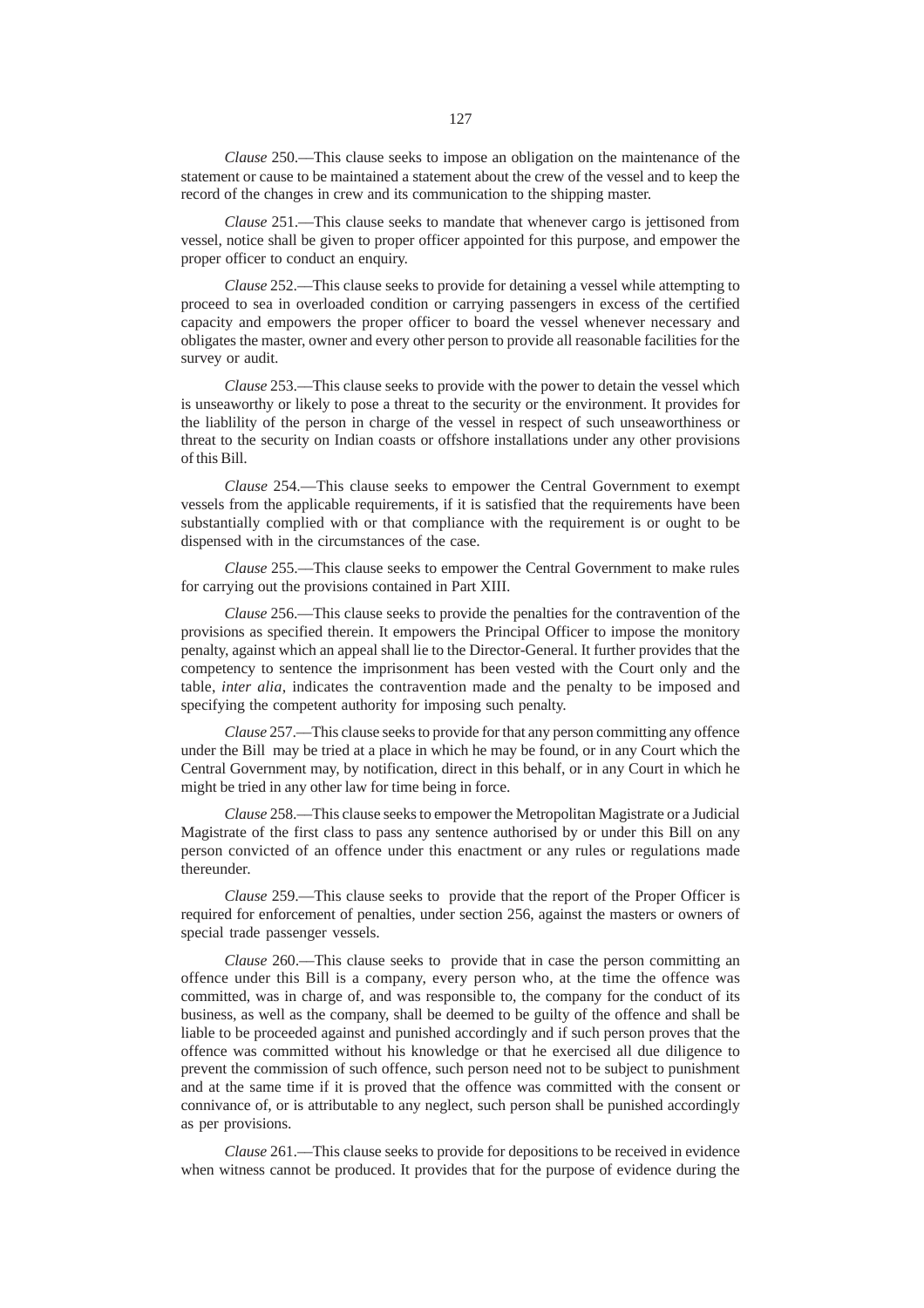legal proceedings, if the testimony of any witness is required in relation to the subject-matter, and the defendant or the person accused, as the case may be, after being allowed a reasonable opportunity for so doing, does not produce the witness before any court or Metropolitan Magistrate or a Judicial Magistrate of the first class or person authorised, any deposition previously made by the witness in relation to the same subject-matter before any court or Metropolitan Magistrate or a Judicial Magistrate of the first class in any other place in India or, if elsewhere, before any Indian consular officer, shall be admissible in evidence. It also provides that such deposition need to be authenticated by the signature of the presiding officer of any court or Metropolitan Magistrate or a Judicial Magistrate of the first class or consular officer, before whom it is made and also be subject to certain other conditions as enumerated therein.

*Clause* 262.––This clause seeks to empower the High Court to detain a foreign vessel that has caused the damage caused to property belonging to the Government or to any citizen of India or a company, when such vessel is found within Indian jurisdiction and empowers the proper officer to detain such vessel if it is expected that the vessel may depart and allow the application to be made by any person to High Court for detention of the vessel.

*Clause* 263.––This clause seeks to provide that when an order for the detention of the vessel has been made, any commissioned officer of the Indian Navy or Indian Coast Guard or any port officer, pilot, harbour master, conservator of port or customs collector may detain the vessel under instructions of proper officer and any contravention of detention order or notice is an offence.

*Clause* 264.––This clause seeks to provide that if an order for the payment of any wages or other sums of money has been made but has not been paid, then such payment may be levied by distress and sale of the movable property of the person directed to pay the same under a warrant to be issued for that purpose by such a court or Metropolitan Magistrate or a Judicial Magistrate of the first class.

*Clause* 265.––This clause seeks to provide that in case any foreign vessel is detained under this Bill, or if any proceeding is taken under this Bill against the master, owner or agent of any such vessel, notice shall forthwith be served on the consular officer of the country in which the vessel is registered, at or nearest to the port where the vessel is for the time being, specifying the grounds of such detention or the proceedings.

*Clause* 266.––This clause seeks to provide the manner of service of documents on any person, such as, personal delivery, leaving the same at his last place of abode, or by post and if such delivery is to be made to the master of a vessel then such document may be left on board with person in command of the vessel and if no master or owner or agent is there, it may be affixing to the master of the vessel or at a suitable place on the bridge.

*Clause* 267.––This clause seeks to put responsibility on the master of a vessel to inform about birth, death, and cause of death or any other relevant details that the Central Government may specify at the next port or place of call.

*Clause* 268.––This clause seeks to put responsibility on the master of Indian vessel to inform of any person missing or died on board to the Director-General and the proper officer of the port or the next port of call. It provides that on receiving the information, the proper officer would inquire into the causes of death and make in the official log book an endorsement to that effect whether the statement of cause of death is true or not or contrary to the result of inquiry. It further provides that if it appears to the proper officer that the death occurred due to violence or other improper means, shall, report to the Director-General and in case of emergency, shall take immediate steps for bringing the offender into trial.

*Clause* 269.––This clause seeks to provide for certain persons mentioned therein to be public servants within the meaning of section 21 of the Indian Penal Code.

*Clause* 270.––This clause seeks to empower an officer conducting investigation and inquiry to board a vessel to inspect or detain a vessel, etc., and prohibits any person to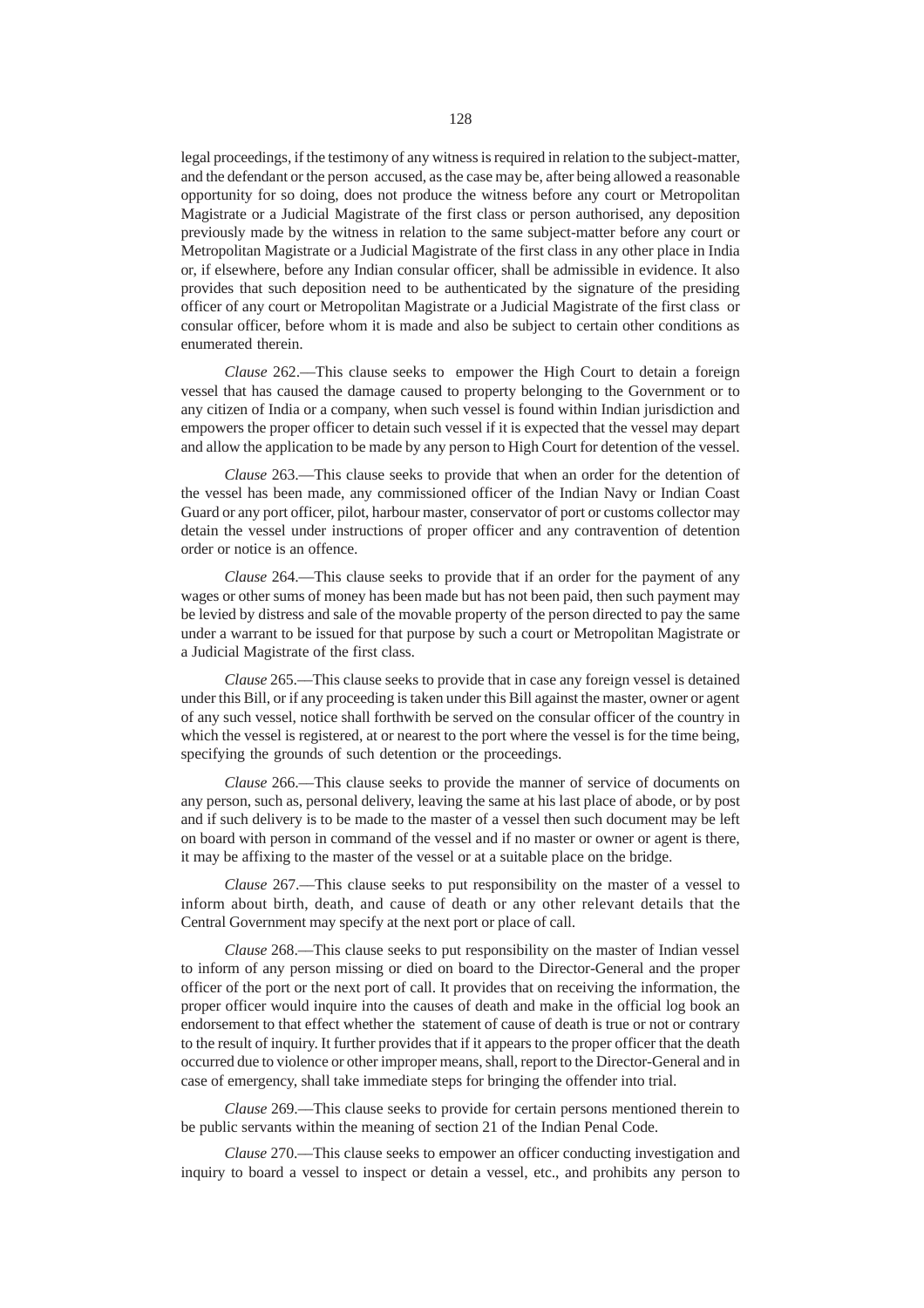hinder or obstruct any officer or person referred above from going on board any vessel or otherwise impede him in exercution of his duties or exercise his powers.

*Clause* 271.––This clause seeks to empower the Central Government to permit such alternate provisions and arrangements in order to meet the requirements of the convention through a notice.

*Clause* 272.––This clause seeks to empower the Central Government to give permission for a nuclear ship to proceed to sea and the Central Government by general or special order give such direction to the registered owner of the vessel for taking security measure as is necessary.

*Clause* 273.––This clause seeks to exempt the application of this Bill to veseels belonging to Government or to any class of such vessels.

*Clause* 274.––This clause seeks to empower the Central Government by order, to impose or exempt any vessel or tindal or seafarer or any class thereof, from any specified requirement contained in or prescribed in pursuance of this Bill or dispense with the observance of any such requirements in the case of any vessel or tindal or seafarer, or any class thereof if it is satisfied that the requirements have been substantially complied with or that compliance with the requirement is or ought to be dispensed with in the circumstances of the case subject to restriction which is prohibited by the Safety Convention or Pollution Prevention Convention and makes it an offence for breach of any such condition.

*Clause* 275.––This clause seeks to empower the Central Government to make rules generally to carry out the provisions of the Bill.

*Clause* 276.––This clause seeks to provide for the publication of rules in the Official Gazette subject to previous publication and also makes the breach of it as punishable. It further provides that every rule made and every notification issued by the Central Government shall be required to be laid before each House of Parliament.

*Clause* 277.––This clause seeks to protect any person acting in good faith from any suit or other legal proceedings.

*Clause* 278.––This clause seeks to empower the Central Government to enter into agreement with other countries or organisations for effective implementation of the provisions of the Bill.

*Clause* 279.–– This clause empowers the Central Government to make, by order published in the Official Gazette, provisions for removal of difficulties in giving effect to the provisions of the Bill and restrict the power to make such order within a period of three years and mandates every such order issued under this clause to be laid before each House of Parliament.

*Clause* 280.––This clause seeks to repeal the Merchant Shipping Act, 1958 and the Coasting Vessel Act, 1838. It provides for saving of various actions undertaken under the said enactments as specified therein.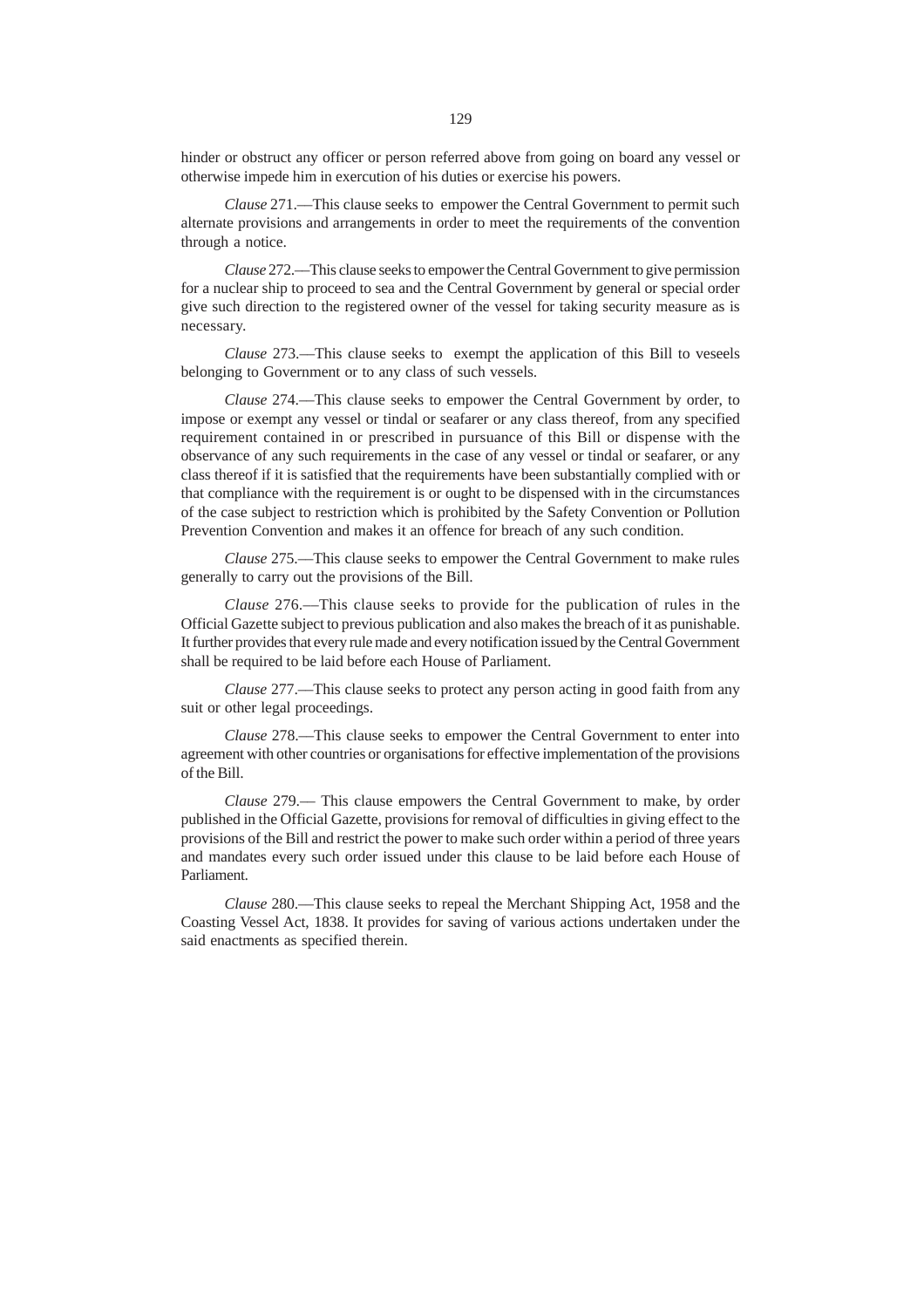### FINANCIAL MEMORANDUM

*Clause 4* of the Bill provides for establishment of the National Shipping Board by the Central Government to advise it on matters relating to Indian shipping including the development thereof.

*Clause 5* of the Bill provides for constitution of Seafarers Welfare Board by the Central Government for advising it on the measures for promoting the welfare of the seafarers.

*Clause 6* of the Bill empowers the Central Government to appoint the Director General of Shipping for discharging the powers, authorities or duties under the provisions of the Bill.

*Clause 7* of the Bill empowers the Central Government to appoint Surveyors at such port or place as it may consider necessary.

*Clause 8* of the Bill empowers the Central Government to appoint Radio Inspectors relating to radio communication.

*Clause 9* of the Bill empowers the Central Government to establish and maintain office of Mercantile Marine Department in the ports of Mumbai, Kolkatta, Chennai, Kochi, Kandla and such other ports or places for the administration of the provisions of the Bill.

*Clause 10* of the Bill empowers the Central Government to establish Shipping Office and appoint shipping master and other officers as it may consider necessary.

*Clause 11* of the Bill empowers the Central Government to establish at every port a seafarer's employment office and shall appoint thereto a Director and as many Deputy Directors and Assistant Directors as it may consider necessary.

*Clause 12* of the Bill empowers the Central Government to appoint Seafarers Welfare Officer in any port or place outside India.

*Clause 54* of the Bill provides for fee to be paid to the examiner appointed to examine the qualification of persons desirous of certificate of competency or certificate of proficiency.

*Clause 115* of the Bill provides for making arrangements for search and rescue at sea and establishment of rescue coordination centres and sub-centres.

*Clause 135* of the Bill empowers the port authority to impose suitable charge for setting up facilities to receive wastes, facilities for handling, treatment and disposal of wastes generated on ships in an environmentally sound manner by public sector ports.

The expenditure on establishing the National Shipping Board, constituting the Seafarer Welfare Board, appointing the Director General of Shipping, the Surveyors, the Radio Inspectors, establishing and maintaining office of the Mercantile Marine Departments, establishing Shipping Office and appointing shipping master and other officers, establishing at every port a seafarer's employment office and appointing Director, Deputy Directors and Assistant Directors, appointing the Seafarers Welfare Officer, fee to be paid to the examiners will be met out of the existing budgetary allocations of the Ministry of Shipping. The arrangements for search and rescue at sea and the establishment of rescue coordination centres and sub-centres are already in place and do not involve any additional expenditure. The expenditure of setting up facilities to receive wastes, reception facilities and the facilities for handling, treatment and disposal of such wastes in an environmentally sound manner by public sector ports, or places which have an interface with ships, will be met from their own budget and charges imposed on ships for providing such facilities.

The Bill, therefore, if enacted, will not involve any additional expenditure of recurring or non-recurring nature.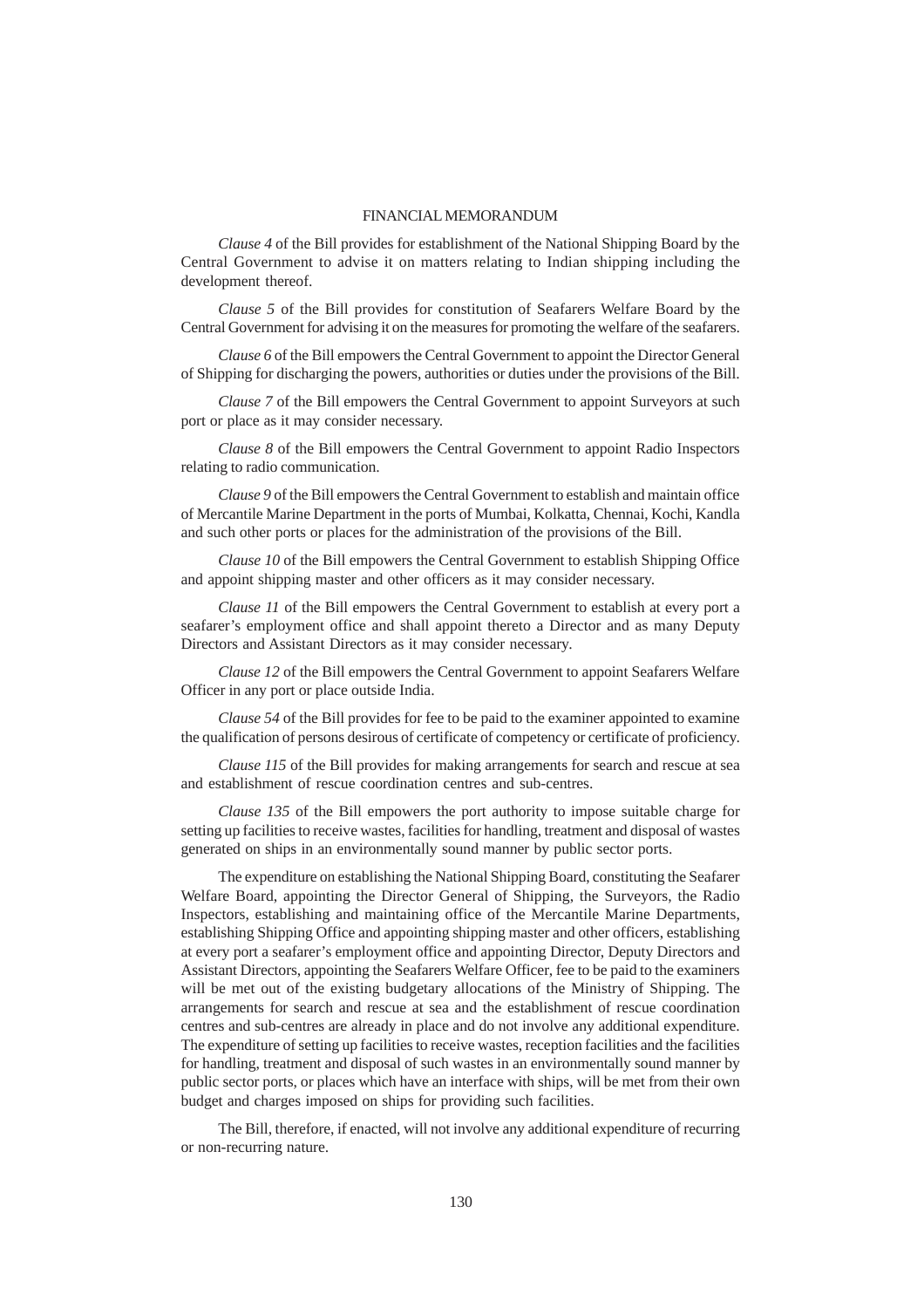### MEMORANDUM REGARDING DELEGATED LEGISLATION

Sub-clause (7) of clause 4 of the Bill empowers the Central Government to make rules for the matters relating to the term of office of members of the Shipping Board; the manner of filling vacancies in the Shipping Board; the travelling allowances and other allowances payable to the members of the Shipping Board; and the manner of appointment of officers and other employees of the Shipping Board and the terms and conditions of their service.

2. Sub-clause (2) of clause 5 of the Bill empowers the Central Government to make rules for the matters relating to the composition of the Welfare Board and the term of office of members thereof; the procedure to be followed in the conduct of business by the Welfare Board; the travelling and other allowances payable to the members of the Welfare Board; the rate of levy of fee payable by owners of vessels for the purposes of providing amenities to seafarer and for taking other measures for the welfare of the seafarer; the procedure by which any such fee may be collected or recovered and the manner in which the proceeds of such fees, after deduction of the cost of collection, shall be utilised for the purpose specified in sub-clause (d).

3. Clause 50 of the Bill empowers the Central Government to make rules to carry out the purposes of the provisions of the Part III of the Bill. Sub-clause (2) specifies the matters in respect of which such rules may be made. These matters, include the conditions for registration of an Indian vessel; the manner of keeping the register book and making entries therein and maintenance of the records of vessels registered under this Bill; the form and manner of making application for registry of an Indian vessel; the other particulars descriptive of the identity of vessel; the manner of making endorsement; the procedure for issuing a provisional certificate of registry; the form of mortgage; the form of instrument effecting the transfer; the manner of description of the name, call sign and official number of Indian vessel; the fee for inspection of register book and a certified copy of any entry of the register book; the procedure for registration of vessel chartered on bareboat charter-cum-demise and any other matter which is required to be or may be made.

4. Clause 59 of the Bill empowers the Central Government to make rules to carry out the purposes of the provisions of Part IV of the Bill. Sub-clause (2) specifies *inter alia*, the manning scale of seafarers; the different manning scales in relation to different categories of vessels, areas and type of operations; the requirement and grant of certificates, its form fees and its valid period and the manner of keeping the copies of certificates; the manner of conducting examination for certificate of competency or proficiency, the fee for grant of such certificate and any other matter which is required to be or may be made.

5. Sub-clause (1) of clause 62 of the Bill empowers the Central Government to make rules for classification of seafarers into different categories, the minimum manning scale of seafarers of such categories and the different scales of different classes to ships.

6. Clause 68 of the Bill empowers the Central Government to make rules, having regard to the provisions of the Maritime Labour Convention, for the matters relating to the seafarer's employment officer. These matters, include the payment of wages; hours of work and hours of rest; leave entitlement; accommodation, recreational facilities, food and catering; health protection, medical facilities, welfare and social security protection.

7. Sub-clause (8) of Clause 86 of the Bill empowers the Central Government to make rules with respect to relief, maintenance and return to the proper port of a seafarer found in distress; the circumstances in which and the conditions subject to which the seafarer may be relieved; and to carry out the provisions of Part V of the Bill relating to distressed seafarer.

8. Clause 109 of the Bill empowers the Central Government to make rules to carry out the provisions of Part V of the Bill. Sub-clause (2) enumerates the matters in respect of which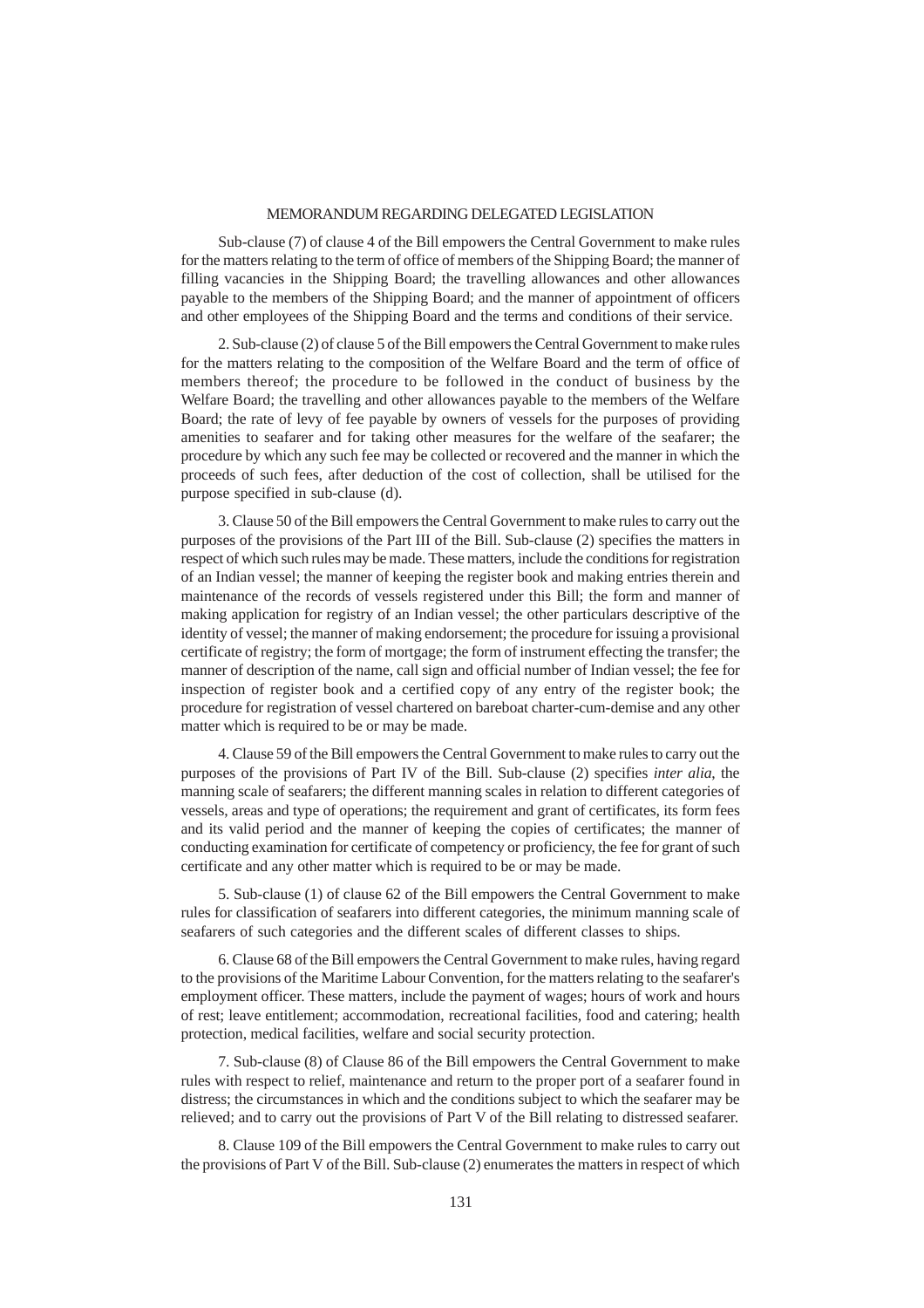such rules may be made. These matters, include the continuous discharge certificate and seafarers identity documents; other function and duties of the seafarers employment offices; the form, manner of issue of continuous discharge certificates; seafarers identity documents and fees for such certificates and documents; the qualifications of seafarers; the manner of discharge from service of seafarers; the restrictions and conditions for utilisation of any amount deposited with or recovered from shipping master; the form and manner of keeping log book and any other matter which is required to be or may be made.

9. Clause 128 of the Bill empowers the Central Government to make rules for safety and security requirements applicable to vessel, company or port facility under Part VI of the Bill. Sub-clause (2) thereof enumerates the matters in respect of which such rules may be made. These matters, include the safety and security requirements for different classes of vessels; the manner of reporting the particulars of incidents and the authority to whom such particulars to be reported; the communication equipment, distress and safety equipment to be equipped and maintained, and the certified operators to be provided; the requirements for safety or security management; the provisions with regard to insurance, classification and condition of vessel; any other matter which is required to be or may be made.

10. Sub-clause (*1*) of clause 131 of the Bill empowers the Central Government to make rules for requiring Indian vessel to be fitted with such equipment and to comply with such requirements relating to construction, survey of equipment and structure of such vessel and specifying conditions, prior to issuing a certificate under Part VII of the Bill.

11. Clause 138 of the Bill empowers the Central Government, having regard to the Pollution prevention convention, to make rules to carry out the purposes of Part VII of the Bill. Sub-clause (2) enumerates the matters in respect of which such rules may be made. These matters, include the conditions to comply the provisions of the conventions; the pollution prevention requirements; the form and manner and other matter relating to maintenance of record book; the reception facility, surveillance, supervision and guidance; the manner reporting the incidents to the authority to whome the incident to be reported and any other matter which is required to be or may be made.

12. Clause 143 of the Bill empowers the Central Government to make rules for recognition of a certificate issued under a Convention in respect of vessel other than Indian vessel by the government of the country to which the vessel belongs.

13. Clause 145 of the Bill empowers the Central Government to make rules to carry out the purposes of Part VIII of the Bill. Sub-clause (2) enumerates the matters in respect of which such rules may be made. These matters, include the requirements for verification of vessel, company, port facility, shipyard, ship breaking yard, ship repair unit, offshore facilities or terminal; the manner of requirements and the manner of survey, audit and certification of vessel, company, port facility, shipyard, ship breaking yard, ship repair unit, offshore facilities or terminal and modification, revocation, suspension, cancellation or surrender of the certificates and documents; the certificates to be possessed by a vessel, company, port facility, shipyard, ship breaking yard, ship repair unit, offshore facilities or terminal; the manner of compliance for survey, audit and certification; the requirement and the manner of survey, audit and certification of different classes of vessel, company, port facility, shipyard, ship breaking yard, ship repair unit, offshore facilities; and any other matter which is required to be or may be made.

14. Clause 166 of the Bill empowers the Central Government having regard to the LLMC Convention to make rules to carry out the purposes of Chapter II of Part IX of the Bill. Sub-clause (*2*) provides that the rules may be made in matters relating to the limits and liability in cases where the LLMC Convention not applicable; the amount of limit of liability of the owner for loss of life or personal injury to passengers of a ship and any other matter which is required to be made or may be made.

15. Clause 181 of the Bill empowers the Central Government to make rules to carry out the provisions of Chapter III of Part IX of the Bill. Sub-clause (*2*) provides that the rules may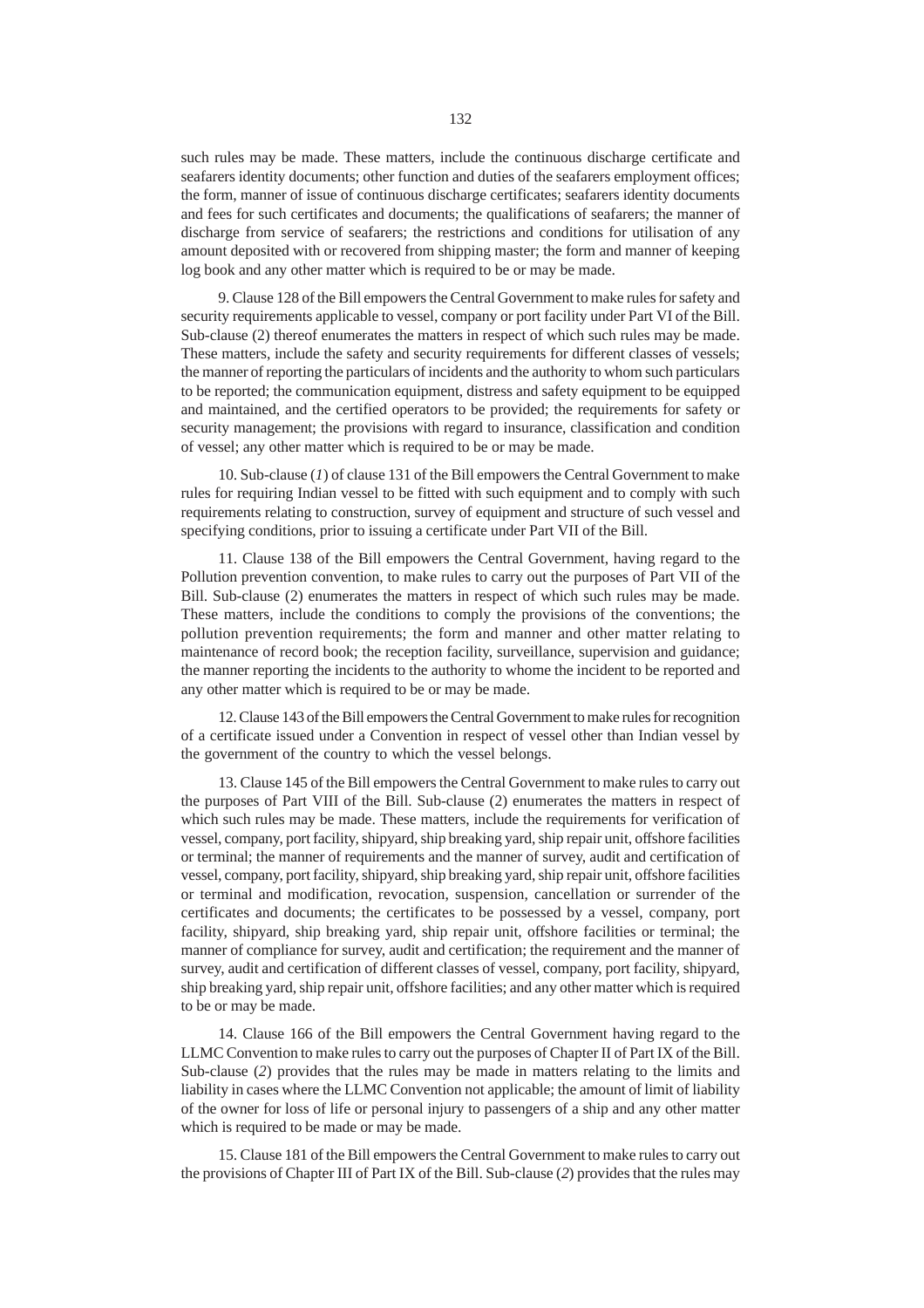be made in matters relating to the form of certificate and particulars to be given thereto; the fees to be charged for issue of certificates and any other matter which is required to be or may be made.

16. Clause 196 of the Bill empowers the Central Government to make rules to carry out the provisions of Chapter IV of Part IX of the Bill. Sub-clause (*2*) provides that the rules may be made in matters relating to the limits of liability of the insurer or other person providing financial security; the form of certificate, the particulars containing therein with the conditions and fee for issue of certificate; the renewal of certificate and fees therefor and any other matter which is required to be or may be made.

17. Clause 206 of the Bill empowers the Central Government to make rules to carry out the provisions of the Fund Convention.

18. Clause 238 of the Bill empowers the Central Government to make rules to carry out the provisions of Part XI of the Bill. Sub-clause (*2*) enumerates the matters in respect of which such rules may be made. These are the matters relating to manner of marking wreck; the time limit to remove the wreck; the other financial security; the measures to be taken to protect the coastline or related interest from pollution or threat of pollution; the criteria for calming rewards, the manner of fixing rewards, the payment of special compensation, the apportionment of payment amongst salvors, the salvage of persons, the payment under the contract, the payment for additional services not covered under the contract and the effect of misconduct of salvors on reward or payment and any other matter which is required to be or may be made.

19. Clause 245 of the Bill empowers the Central Government to make rules to carry out the provisions of Part XII of the Bill. Sub-clause (*2*) thereof enumerates the matters in respect of which such rules may be made. These matters, *inter alia*, include the form of licence and the valid period of such licence and any other matters which is required to be or may be made.

20. Clause 255 of the Bill empowers the Central Government to make rules to carry out the provisions of Part XIII of the Bill. Sub-clause (*2*) provides the rules may be made in matters relating to the scale of manning and fittings material, appliance and apparatus to be carried on board by Indian vessels; the certificates required to ply or proceed to sea by a vessel; the manner of issuance of grant of certificate and the period for which the said certificate shall be in force; the form for maintaining a statement of the crew of the vessel and any other matter which is required to be or may be made.

21. Clause 275 of the Bill empowers the Central Government to make rules to carry out the provisions of the Bill in respect of matters contained elsewhere in the Bill.

22. Clause 276 of the Bill provides for the rules to be published in the Official Gazette subject to previous publication and every rules made or notification issued under this Bill shall be laid before each House of Parliament.

23. Clause 279 of the Bill empowers the Central Government to make an order published in the Official Gazette, for removal of difficulties in giving effect to the provisions of this Bill, and every such order issued shall be laid before each House of Parliament.

24. The matters in respect of which rules may be made or notifications to be issued under the proposed legislation are matters of procedure or administrative details and it is not practicable to provide for them in the Bill itself. The delegation of legislative powers is, therefore, of a normal character.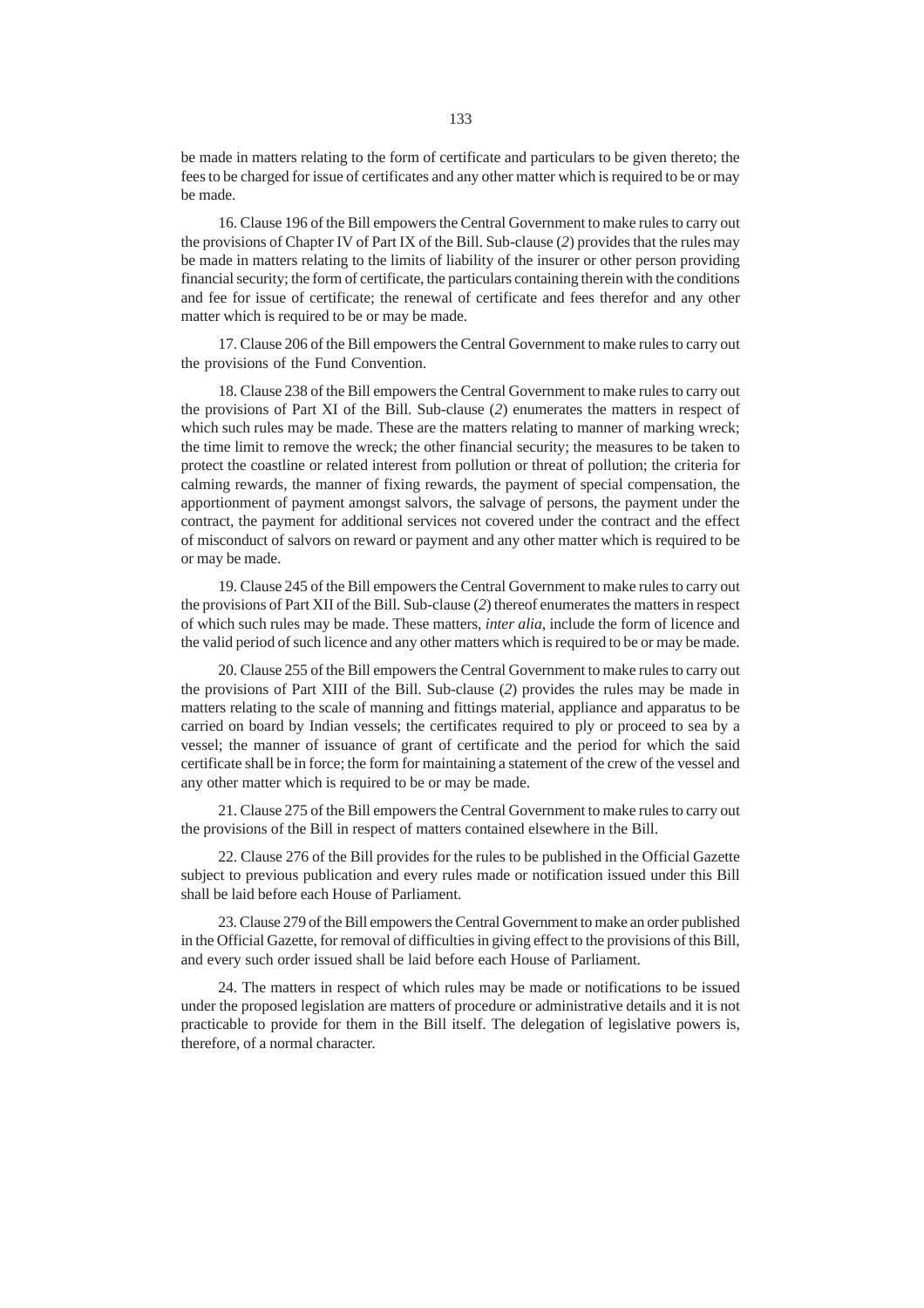LOK SABHA

————

A BILL

to consolidate and amend the law relating to merchant shipping to ensure compliance with the country's obligation under the maritime treaties and International Instruments to which India is a party and also to ensure the efficient maintenance of Indian mercantile marine in a manner best suited to serve the national interest.

*(Shri Nitin Gadkari, Minister of Road Transport, Highways and Shipping)*

————

GMGIPMRND—3809LS(S3)—08-12-2016.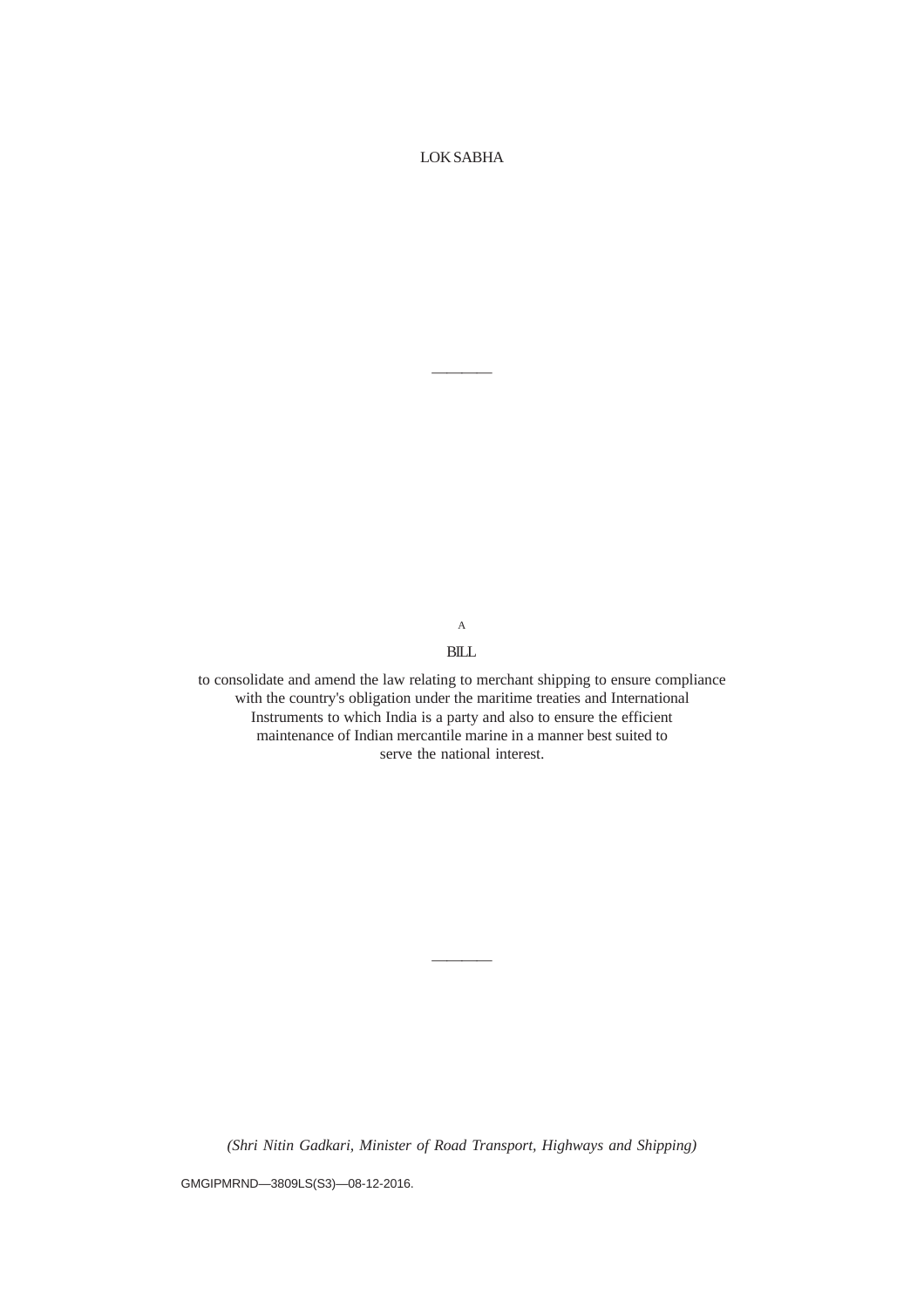#### **LOK SABHA ------**

# **CORRIGENDA**

### **to**

## **THE MERCHANT SHIPPING BILL, 2016**

## **[To be/As introduced in Lok Sabha]**

1. Page 40, line 10,-

for "international convention "

read "the international convention"

2. Page 43, second last line,-

for "sub-section (1) section 112"

read " sub-section (1) of section 112"

3. Page 43, last line,-

for "sub-section (1) that "

read "sub-section (1) of that "

4. Page 44, line 25,-

omit "and "

5. Page 44, line 31,-

for "high seas;"

read "high seas; and"

6. Page 48, first line,-

omit "and"

7. Page 48, line 35,-

for "under clauses "

read "under clause"

8. Page 54, in the marginal heading against clause 161,-

omit "without constitution of a limitation"

9. Page 54, line 25,-

for "law or the"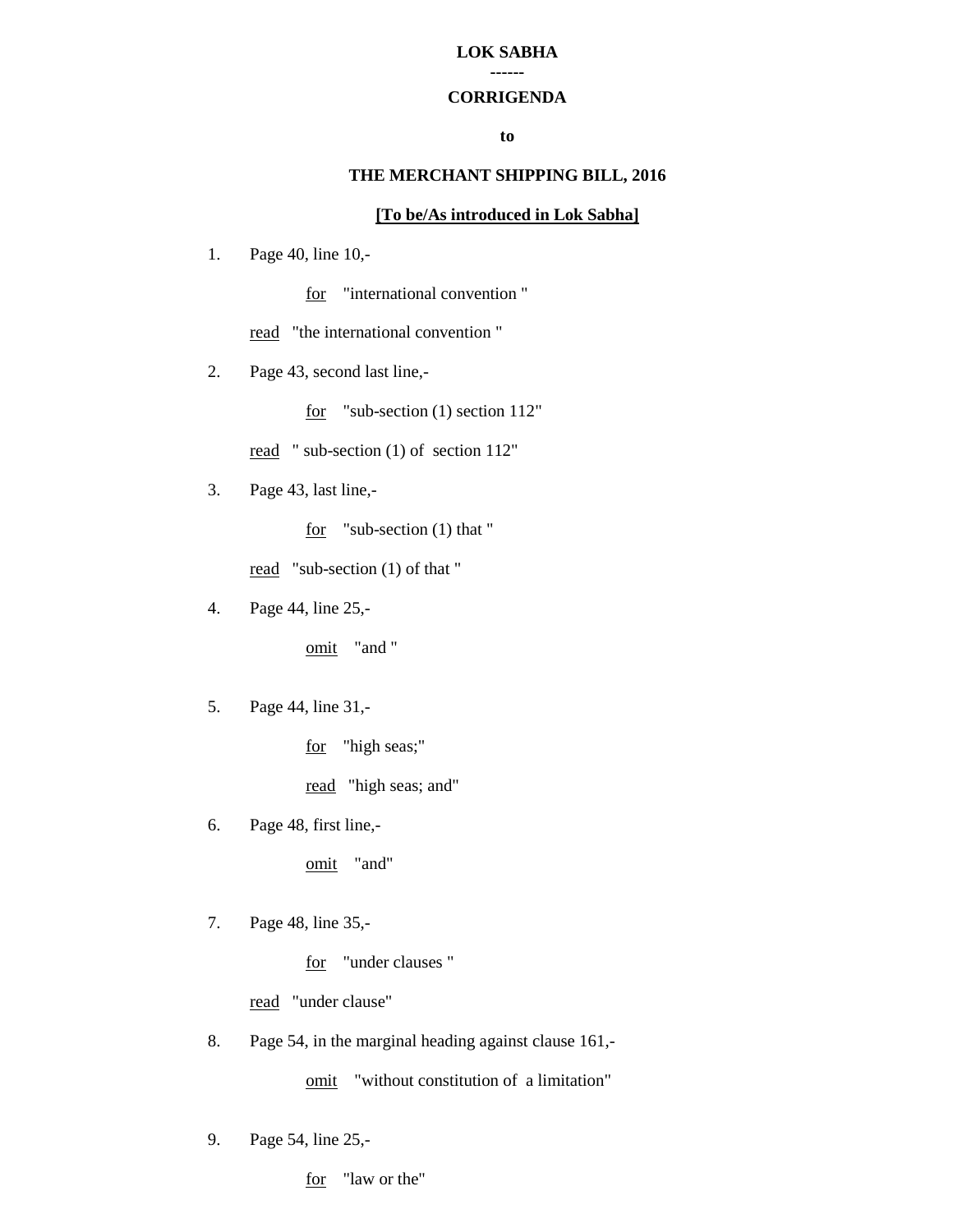read "law for the"

10. Page 59, line 23,-

for "Rights of "

read "The rights of "

11. Page 59, omit marginal citation against line 44

12. Page 72, line 13,-

for "specified under"

read "under "

13. Page 73, line 29,-

for "to salvers"

read "to salvors"

14. Page 81, line 30,-

for "period said"

read "period of said"

15. Page 85, line 21, in column 2-

for "in contravention"

read "in contravention of "

16. Page 85, line 40, in column 2-

for "contravention"

read "contravention of "

17. Page 85, line 43, in column 2-

for "contravention"

read "contravention of "

18. Page 86, line 35, in column 2-

for "survey or"

read "survey"

19. Page 98 , line 39 ,-

for "the or notification rule should "

read "the rule or notification should"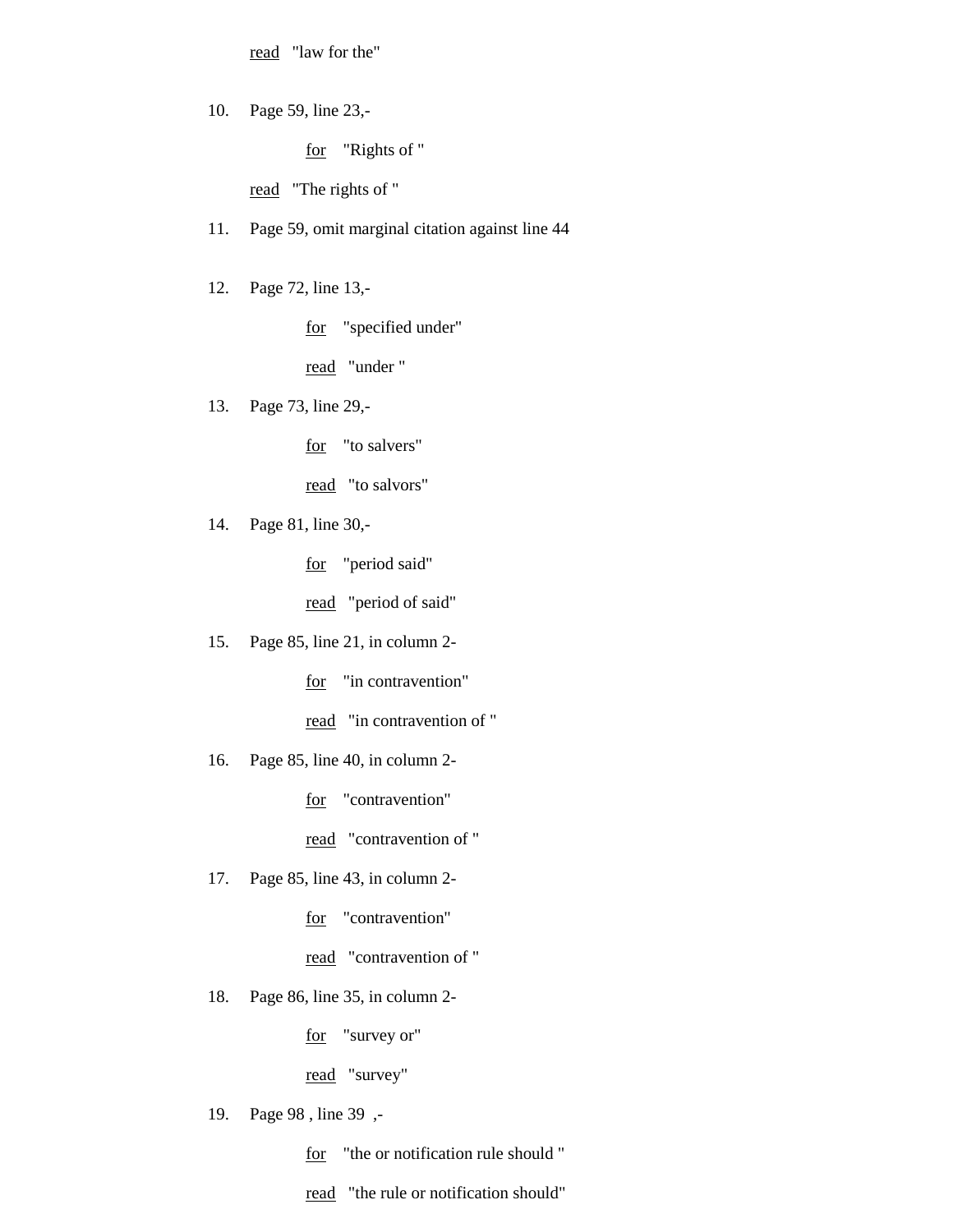20. Page 98 , line 49 ,-

for "appeared to"

read "appear it to"

21. Page 99, line 23,-

insert marginal citation "44 of 1958"

22. Page 101 , line 13 ,-

for "Indian costal"

read "Indian coastal"

23. Page 104 , line 2 ,-

for "or Assistnat"

read "or Assistant"

24. Page 105, line 14 ,-

for "person entititle"

read "person entitle"

25. Page 110 , line 9 ,-

for "The seafeayer "

read "The seafarer "

26. Page 110 , line 29 ,-

for "foreign part"

read "foreign port"

27. Page 110 , line 38 ,-

for "can utilize"

read "can utilise"

28. Page 111 , line 1 ,-

for "of seafearer"

read "of seafarer"

29. Page 112 , in line 1 from the bottom ,-

for "official book "

read "official log book"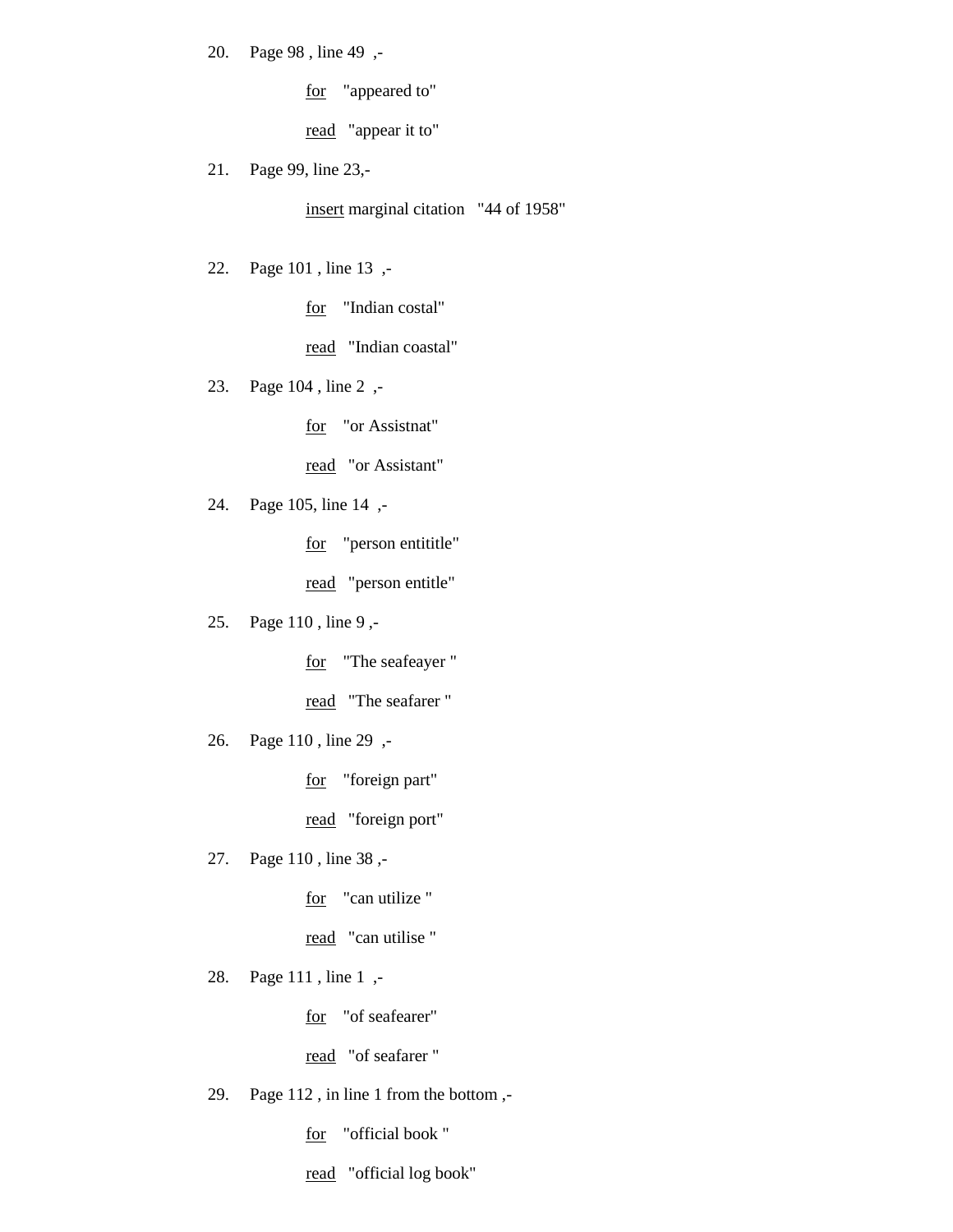30. Page 113 , in line 1 from the bottom ,-

for "dessert from "

read "desert from"

31. Page 114 , line 3 ,-

for "desserts then"

read "deserts then"

32. Page 114 , line 4 ,-

for "desserter then "

read "deserter then "

33. Page 114 , line 5 ,-

for "dessertion order"

read "desertion order"

34. Page 115 , line 3 ,-

for "the Government"

read "the Central Government "

35. Page 116 , line 7 ,-

for "the Government"

read "the Central Government "

36. Page 117 , line ,-

for "of seafearer"

read "of seafarer "

37. Page 117 , line ,-

for "of seafearer"

read "of seafarer"

38. Page 117 , line ,-

for "of seafearer"

read "of seafarer"

39.

40. Page 117 , line ,-

for "of seafearer"

read "of seafarer "